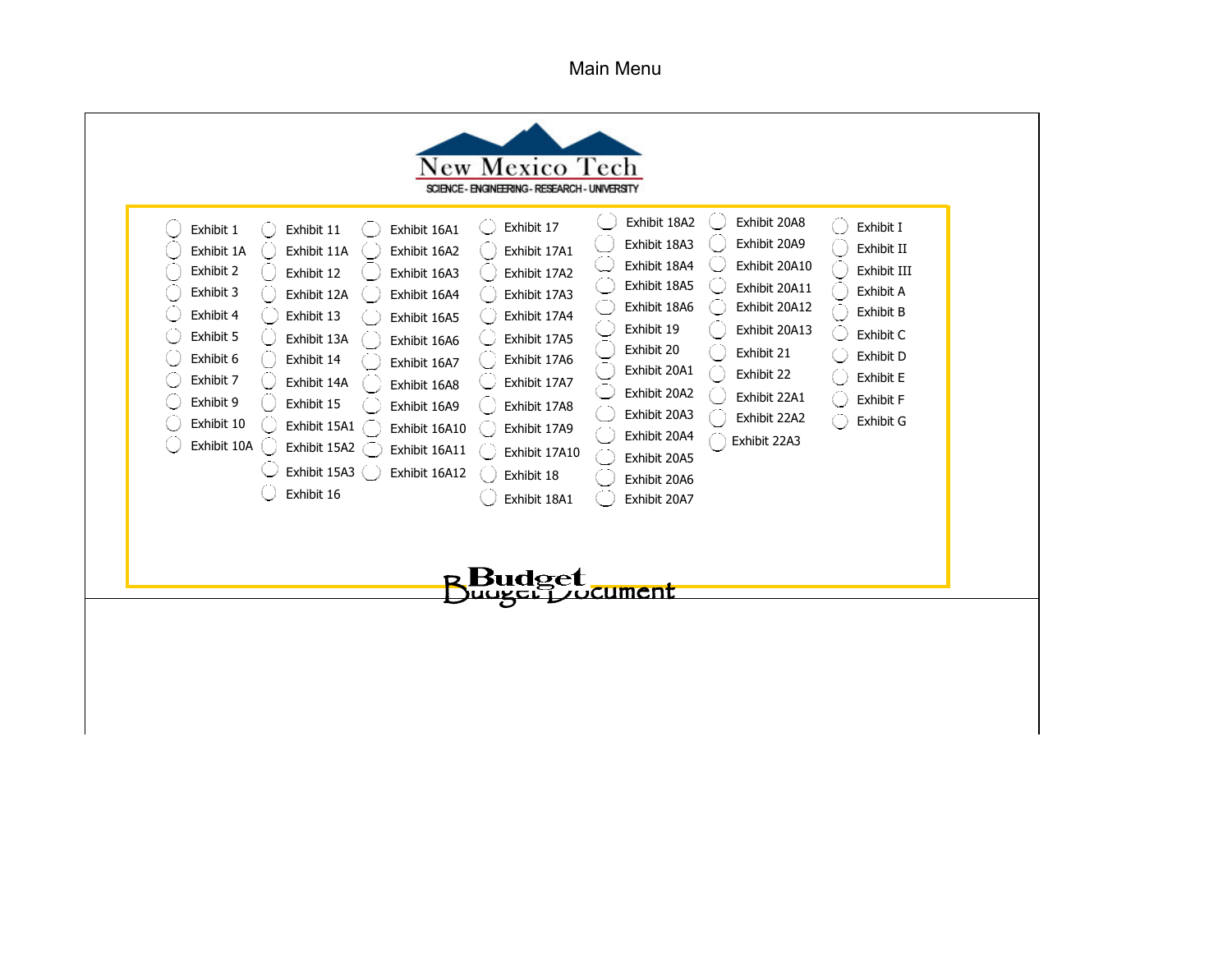|                |                                        |                     | Approved Budget 2014-2015 | Revised Budget 2014-2015 |                  | <b>Unaudited Actuals 2014-2015</b> |                   |
|----------------|----------------------------------------|---------------------|---------------------------|--------------------------|------------------|------------------------------------|-------------------|
|                |                                        | <b>Unrestricted</b> | <b>Restricted</b>         | <b>Unrestricted</b>      | Restricted       | <b>Unrestricted</b>                | <b>Restricted</b> |
| 3              | Revenues                               |                     |                           |                          |                  |                                    |                   |
| $\overline{4}$ | Instruction & General (Exh. 2)         | 42,731,901          | $\mathbf{0}$              | 45,449,464               | $\boldsymbol{0}$ | 51,615,467                         |                   |
| 5              | Stu. Soc. & Cult Devel. Act. (Exh. 15) | 362,100             | $\Omega$                  | 362,100                  | $\theta$         | 640,396                            |                   |
| 6              | Research (Exh 16)                      | 6,586,700           | 66,788,483                | 6,586,700                | 66,788,483       | 6,676,882                          | 66,788,483        |
| $\overline{7}$ | Public Service (Exh. 17)               | 422,898             | $\Omega$                  | 422,898                  | $\theta$         | 422,719                            |                   |
| 8              | Internal Service Department (Exh. 18)  | 300,000             | $\Omega$                  | 300,000                  | $\theta$         | 46,342                             | $\Omega$          |
| 9              | Stu. Aid Grants & Stipends (Exh. 19)   | 4,042,926           | 6,220,649                 | 4,042,926                | 6,220,649        | 3,130,107                          | 7,444,982         |
| 10             | Auxiliary Enterprises (Exh. 20)        | 7,141,116           | $\Omega$                  | 7,141,116                | $\theta$         | 6,586,282                          |                   |
| 11             | Intramural Athletics (Exh. 21)         | 221,900             | $\Omega$                  | 221,900                  | $\Omega$         | 233,207                            |                   |
| 12             | Independent Operations (Exh. 22)       | 4,487,800           | 871,015                   | 4,487,800                | 871,015          | 4,569,117                          | 871,015           |
| 13             | Capital Outlay                         | 39,725,000          | $\Omega$                  | 39,725,000               | $\theta$         | 12,340,669                         |                   |
| $\frac{14}{5}$ | Renewals and Replacements              | 250,000             | $\Omega$                  | 250,000                  | $\theta$         | 866,206                            |                   |
| 15             | Retirement of Indebtedness             | $\Omega$            | $\Omega$                  | $\Omega$                 | $\theta$         | 1,491                              | $\theta$          |
| 16             |                                        |                     |                           |                          |                  |                                    |                   |
| 17             | <b>Total Revenues</b>                  | 106,272,341         | 73,880,147                | 108,989,904              | 73,880,147       | 87,128,885                         | 75,104,480        |
| 18             |                                        |                     |                           |                          |                  |                                    |                   |
| 19             | <b>II</b> Beginning Balances           |                     |                           |                          |                  |                                    |                   |
| 20             | Instruction & General (Exh. 2)         | 2,580,705           | $\overline{0}$            | 6,484,652                | $\boldsymbol{0}$ | 5,684,652                          |                   |
| 21             | Stu. Soc. & Cult Devel. Act. (Exh. 15) | $\theta$            | $\mathbf{0}$              | 586,899                  | $\mathbf{0}$     | 616,899                            |                   |
| 22             | Research (Exh 16)                      | $\Omega$            | $\Omega$                  | 6,929,320                | $\mathbf{0}$     | 6,929,320                          | $\Omega$          |
| 23             | Public Service (Exh. 17)               | $\Omega$            | $\theta$                  | 334,139                  | $\theta$         | 334,139                            | $\Omega$          |
| 24             | Internal Service Department (Exh. 18)  | $\Omega$            | $\theta$                  | (189,088)                | $\mathbf{0}$     | (187, 879)                         | $\theta$          |
| 25             | Stu. Aid Grants & Stipends (Exh. 19)   | $\Omega$            | $\Omega$                  | 3,210                    | $\mathbf{0}$     | 3,210                              | $\boldsymbol{0}$  |
| 26             | Auxiliary Enterprises (Exh. 20)        |                     | $\Omega$                  | (14, 886)                | $\theta$         | (21,745)                           | $\theta$          |
| 27             | Intramural Athletics (Exh. 21)         | $\Omega$            | $\overline{0}$            | 544                      | $\mathbf{0}$     | 544                                | $\overline{0}$    |
| 28             | Independent Operations (Exh. 22)       | $\Omega$            | $\theta$                  | 862,651                  | $\mathbf{0}$     | 717,416                            | $\overline{0}$    |
| 29             | Capital Outlay                         | 3,795,695           | $\theta$                  | 6,566,534                | $\theta$         | 2,557,217                          | $\Omega$          |
| 30             | Renewals and Replacements              | 35,861,518          | $\overline{0}$            | 39,210,355               | $\mathbf{0}$     | 39,210,355                         | $\overline{0}$    |
| 31             | Retirement of Indebtedness             | 1,183,781           | $\overline{0}$            | (9,956,064)              | $\theta$         | (9,956,064)                        | $\overline{0}$    |
| 32             |                                        |                     |                           |                          |                  |                                    |                   |
| 33             | <b>Total Beginning Balances</b>        | 43,421,699          | $\mathbf{0}$              | 50,818,266               | $\theta$         | 45,888,064                         | $\Omega$          |
| 34             |                                        |                     |                           |                          |                  |                                    |                   |
| 35             | III Total Available                    |                     |                           |                          |                  |                                    |                   |
| 36             | Instruction & General (Exh. 2)         | 45,312,606          | $\Omega$                  | 51,934,116               | $\mathbf{0}$     | 57,300,119                         |                   |
| 37             | Stu. Soc. & Cult Devel. Act. (Exh. 15) | 362,100             | $\Omega$                  | 948,999                  | $\theta$         | 1,257,295                          |                   |
| 38             | Research (Exh 16)                      | 6,586,700           | 66,788,483                | 13,516,020               | 66,788,483       | 13,606,202                         | 66,788,483        |
| 39             | Public Service (Exh. 17)               | 422,898             | $\Omega$                  | 757,037                  | $\theta$         | 756,858                            | $\Omega$          |
| 40             | Internal Service Department (Exh. 18)  | 300,000             | $\Omega$                  | 110,912                  | $\Omega$         | (141, 537)                         |                   |
| 41             | Stu Aid Grants & Stipends (Exh. 19)    | 4,042,926           | 6,220,649                 | 4,046,136                | 6,220,649        | 3,133,317                          | 7,444,982         |
| 42             | Auxiliary Enterprises (Exh. 20)        | 7,141,116           | $\Omega$                  | 7,126,230                | $\theta$         | 6,564,537                          |                   |
| 43             | Intramural Athletics (Exh. 21)         | 221,900             | $\Omega$                  | 222,444                  | $\Omega$         | 233,751                            |                   |
| 44             | Independent Operations (Exh. 22)       | 4,487,800           | 871,015                   | 5,350,451                | 871,015          | 5,286,533                          | 871,015           |
| 45             | Capital Outlay                         | 43,520,695          | $\mathbf{0}$              | 46,291,534               | $\mathbf{0}$     | 14,897,886                         | $\overline{0}$    |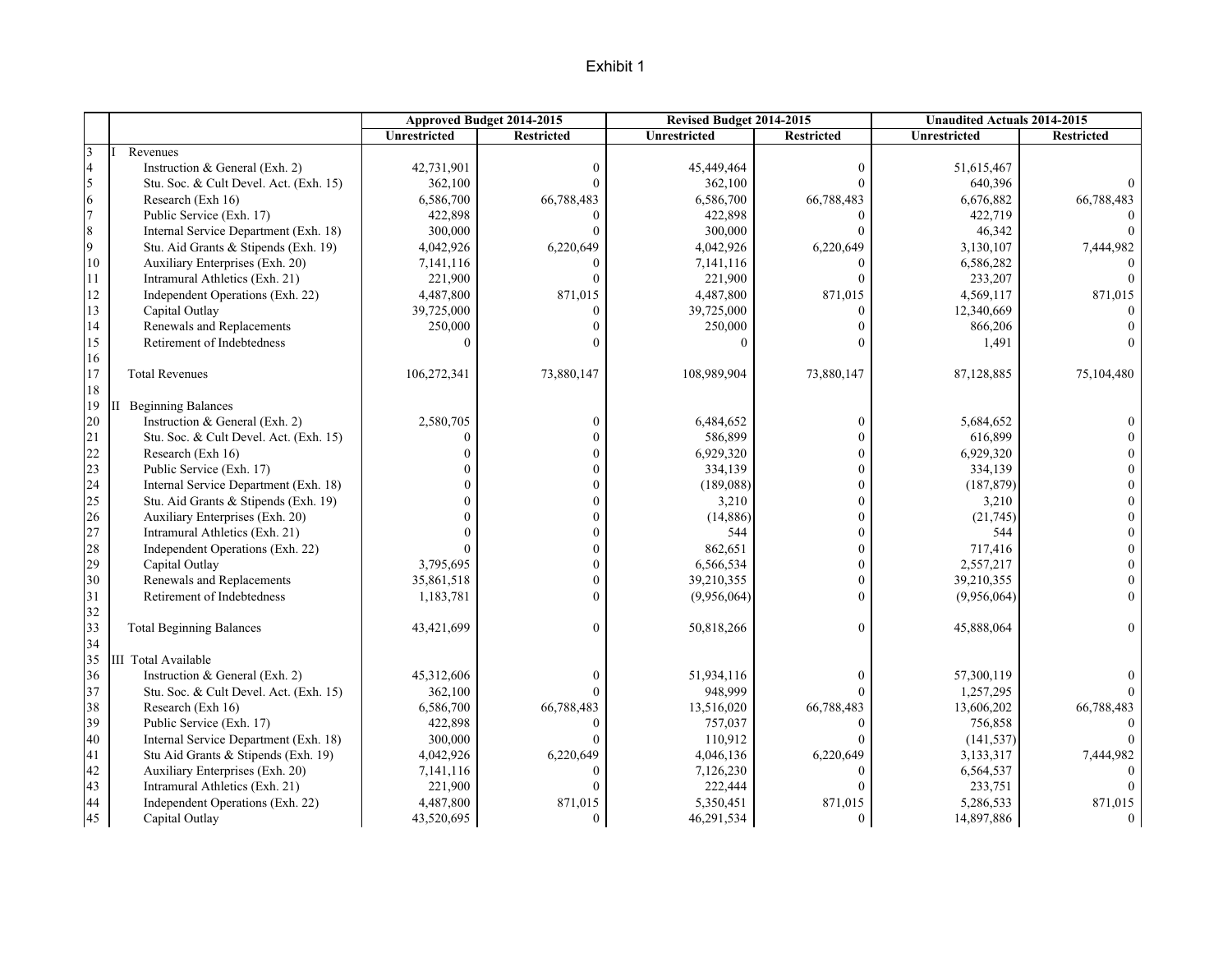|           |                            |              | Approved Budget 2014-2015 | Revised Budget 2014-2015 |                   | Unaudited Actuals 2014-2015 |                   |
|-----------|----------------------------|--------------|---------------------------|--------------------------|-------------------|-----------------------------|-------------------|
|           |                            | Unrestricted | <b>Restricted</b>         | Unrestricted             | <b>Restricted</b> | Unrestricted                | <b>Restricted</b> |
| <b>46</b> | Renewals and Replacements  | 36,111,518   |                           | 39,460,355               |                   | 40,076,561                  |                   |
| 47        | Retirement of Indebtedness | ,183,781     |                           | (9,956,064)              |                   | (9,954,573)                 |                   |
| 48        |                            |              |                           |                          |                   |                             |                   |
| 49        | Total Available            | 149,694,040  | 73,880,147                | 159,808,170              | 73,880,147        | 133,016,949                 | 75,104,480        |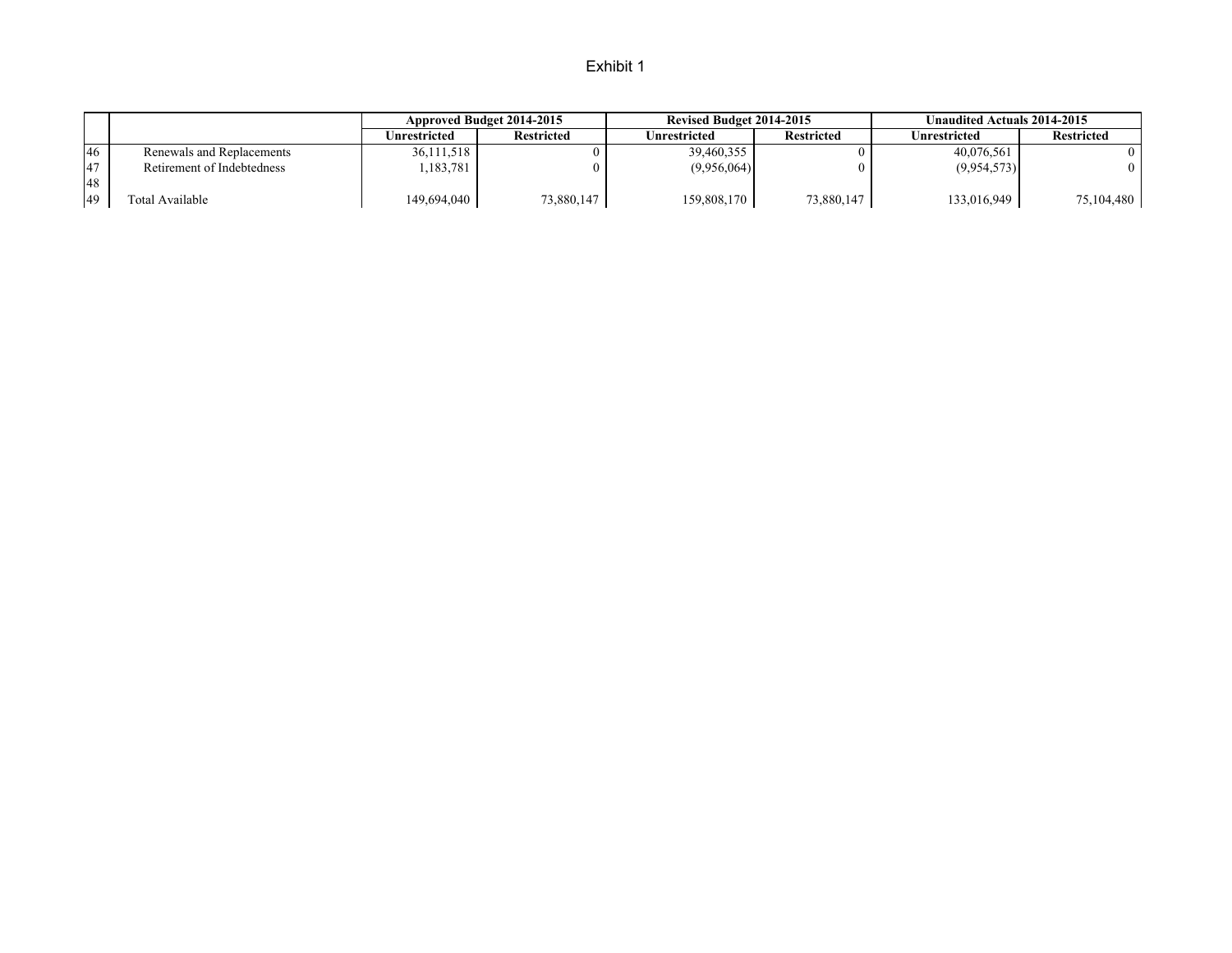|    |                                        |              | Approved Budget 2014-2015 | Revised Budget 2014-2015 |                   | <b>Unaudited Actuals 2014-2015</b> |                   |
|----|----------------------------------------|--------------|---------------------------|--------------------------|-------------------|------------------------------------|-------------------|
|    |                                        | Unrestricted | <b>Restricted</b>         | Unrestricted             | <b>Restricted</b> | Unrestricted                       | <b>Restricted</b> |
| 50 | IV Expenditures                        |              |                           |                          |                   |                                    |                   |
| 51 | Instruction & General (Exh. 2)         | 37,441,658   | $\boldsymbol{0}$          | 43,259,372               | $\mathbf{0}$      | 37,625,249                         |                   |
| 52 | Stu. Soc. & Cult Devel. Act. (Exh. 15) | 482,100      | $\Omega$                  | 1,069,054                | $\Omega$          | 920,631                            |                   |
| 53 | Research (Exh 16)                      | 9,421,700    | 66,788,483                | 16,080,918               | 66,788,483        | 11,152,320                         | 66,788,483        |
| 54 | Public Service (Exh. 17)               | 550,898      | $\Omega$                  | 885,037                  | $\Omega$          | 752,195                            |                   |
| 55 | Internal Service Department (Exh. 18)  | 300,000      | $\Omega$                  | 100,912                  | $\theta$          | 433,161                            | $\theta$          |
| 56 | Stu. Aid Grants & Stipends (Exh. 19)   | 5,137,892    | 6,220,649                 | 5,981,176                | 6,220,649         | 4,977,618                          | 7,444,982         |
| 57 | Auxiliary Enterprises (Exh. 20)        | 5,904,110    | $\Omega$                  | 5,874,224                | $\Omega$          | 5,224,281                          |                   |
| 58 | Intramural Athletics (Exh. 21)         | 221,900      | $\Omega$                  | 222,444                  | $\Omega$          | 202,474                            |                   |
| 59 | Independent Operations (Exh. 22)       | 4,450,974    | 871,015                   | 5,313,625                | 871,015           | 4,550,940                          | 871,015           |
| 60 | Capital Outlay                         | 43,475,000   | $\Omega$                  | 42,785,848               | $\theta$          | 17,544,218                         |                   |
| 61 | Renewals and Replacements              | 2,077,772    |                           | 1,977,772                | $\Omega$          | 976,858                            |                   |
| 62 | Retirement of Indebtedness             | 1,053,401    |                           | 1,053,401                | 0                 | 1,541,414                          |                   |
| 63 | Other                                  | $\theta$     |                           | 385                      |                   | $\theta$                           |                   |
| 64 | <b>Total Expenditures</b>              | 110,517,405  | 73,880,147                | 124,604,168              | 73,880,147        | 85,901,359                         | 75,104,480        |
| 65 |                                        |              |                           |                          |                   |                                    |                   |
| 66 | Transfers To or (From)<br>V            |              |                           |                          |                   |                                    |                   |
| 67 | Instruction and General                | (5,791,409)  | $\boldsymbol{0}$          | (5,997,781)              | $\boldsymbol{0}$  | (10,691,306)                       |                   |
| 68 | Stu. Soc. & Cult. Dev. Act. (Exh. 15)  | 120,000      | $\overline{0}$            | 120,055                  | $\mathbf{0}$      | 220,053                            |                   |
| 69 | Research (Exh. 16)                     | 2,835,000    | $\Omega$                  | 2,564,898                | $\mathbf{0}$      | 3,973,051                          | $\Omega$          |
| 70 | Public Service (Exh. 17)               | 128,000      | $\Omega$                  | 128,000                  | $\theta$          | 118,070                            | $\Omega$          |
| 71 | Internal Services (Exh. 18)            | $\theta$     | $\Omega$                  | (10,000)                 | $\mathbf{0}$      | 311,542                            | $\Omega$          |
| 72 | Student Aid & Grants (Exh. 19)         | 1,094,966    | $\Omega$                  | 1,935,040                | $\mathbf{0}$      | 1,844,301                          | $\theta$          |
| 73 | Auxiliary Enterprises (Exh. 20)        | (1,252,006)  | $\theta$                  | (1,252,006)              | $\theta$          | (1,385,976)                        | $\theta$          |
| 74 | Intramural Athletics (Exh. 21)         | $\Omega$     | $\Omega$                  | $\Omega$                 | $\theta$          |                                    | $\Omega$          |
| 75 | Independent Operations (Exh. 22)       | (36, 826)    | $\Omega$                  | (36, 826)                | $\mathbf{0}$      | 60,958                             | $\Omega$          |
| 76 | Plant Fund Capital Outlay              | 1,050,000    | $\Omega$                  | 1,050,000                | $\theta$          | 3,986,217                          | $\Omega$          |
| 77 | Renewals & Replacements                | 370,449      | $\Omega$                  | 16,409                   | $\mathbf{0}$      | (462, 782)                         | $\theta$          |
| 78 | Debt Service                           | 1,220,000    | $\Omega$                  | 1,220,000                | $\theta$          | 492,316                            | $\overline{0}$    |
| 79 | Other                                  | $\Omega$     | $\theta$                  | 385                      | $\Omega$          |                                    | $\Omega$          |
| 80 | <b>Total Transfers</b>                 | (261, 826)   | $\Omega$                  | (261, 826)               | $\theta$          | (1,533,556)                        | $\theta$          |
| 81 |                                        |              |                           |                          |                   |                                    |                   |
| 82 |                                        |              |                           |                          |                   |                                    |                   |
| 83 | VI Ending Balances                     |              |                           |                          |                   |                                    |                   |
| 84 | Instruction and General                | 2,079,539    | $\boldsymbol{0}$          | 2,676,963                | $\theta$          | 9,058,564                          |                   |
| 85 | Stu. Soc. & Cult Devel. Act. (Exh. 15) | $\theta$     | $\theta$                  | $\Omega$                 | $\theta$          | 556,717                            |                   |
| 86 | Research (Exh 16)                      | $\Omega$     | $\theta$                  | $\Omega$                 | $\boldsymbol{0}$  | 6,426,933                          | $\Omega$          |
| 87 | Public Service (Exh. 17)               | $\Omega$     | $\Omega$                  | $\Omega$                 | $\theta$          | 122,733                            | $\Omega$          |
| 88 | Internal Service Department (Exh. 18)  | $\Omega$     | $\Omega$                  | $\Omega$                 | $\mathbf{0}$      | (263, 156)                         | $\Omega$          |
| 89 | Stu. Aid Grants & Stipends (Exh. 19)   |              | $\Omega$                  | $\Omega$                 | $\theta$          | $\Omega$                           | $\Omega$          |
| 90 | Auxiliary Enterprises (Exh. 20)        |              | $\Omega$                  | $\Omega$                 | $\theta$          | (45,720)                           | $\theta$          |
| 91 | Intramural Athletics (Exh. 21)         | $\Omega$     |                           | $\Omega$                 | $\mathbf{0}$      | 31,277                             | $\mathbf{0}$      |
| 92 | Independent Operations (Exh. 22)       | $\theta$     | $\Omega$                  | $\mathbf{0}$             | $\mathbf{0}$      | 796,551                            | $\overline{0}$    |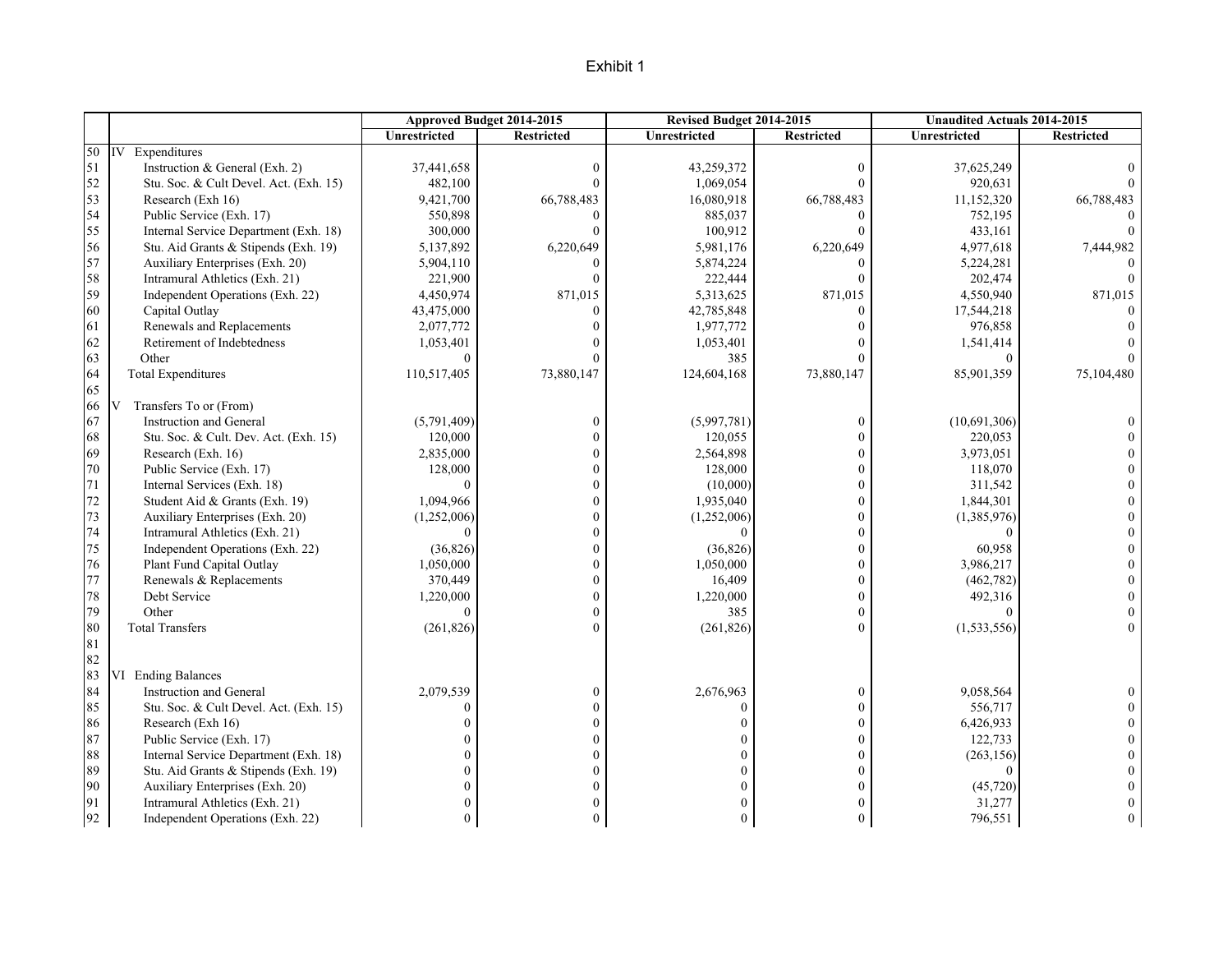|     |                                              | Approved Budget 2014-2015 |                   | Revised Budget 2014-2015 |                   | Unaudited Actuals 2014-2015 |                   |
|-----|----------------------------------------------|---------------------------|-------------------|--------------------------|-------------------|-----------------------------|-------------------|
|     |                                              | Unrestricted              | <b>Restricted</b> | Unrestricted             | <b>Restricted</b> | Unrestricted                | <b>Restricted</b> |
| 93  | Capital Outlay                               | 1,095,695                 |                   | 4,555,686                |                   | 1,339,885                   | 0                 |
| 94  | Renewals and Replacements                    | 34,404,195                |                   | 37,498,992               |                   | 38,636,921                  | $\Omega$          |
| 95  | Retirement of Indebtedness                   | 1,350,380                 |                   | (9,789,465)              |                   | (11,363,671)                | $\Omega$          |
| 96  |                                              |                           |                   |                          |                   |                             |                   |
| 197 | <b>Total Balances</b>                        | 38,929,809                |                   | 34,942,176               |                   | 45,297,034                  | 0.                |
| 98  |                                              |                           |                   |                          |                   |                             |                   |
|     | 99 Total Expenditures, Transfers, & Balances | 149,709,040               | 73,880,147        | 159,808,170              | 73,880,147        | 132,731,949                 | 75,104,480        |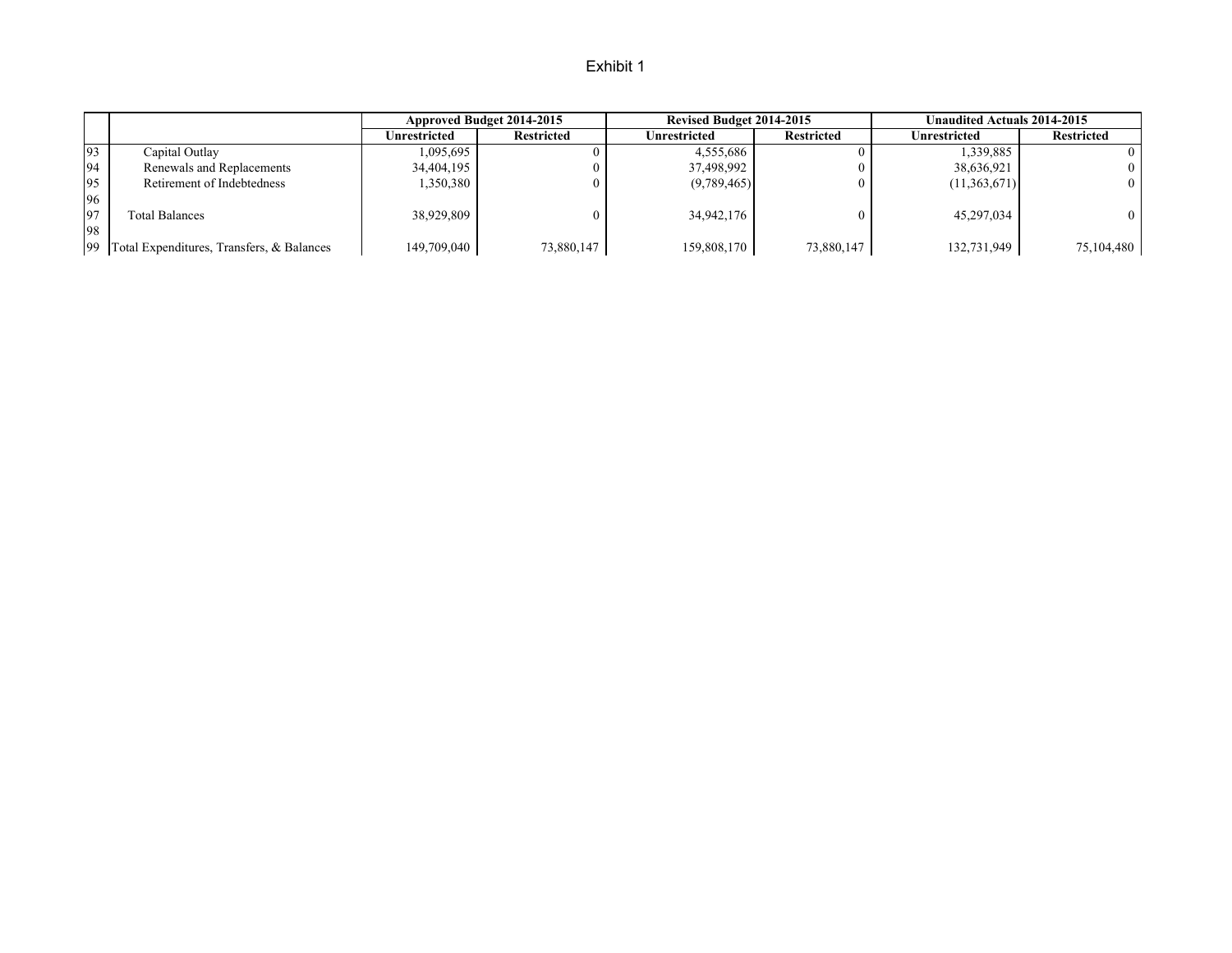|                 |                                       | Approved Budget 2014-2015 |                  |                | Revised Budget 2014-2015 | <b>Unaudited Actuals 2014-2015</b> |                   |
|-----------------|---------------------------------------|---------------------------|------------------|----------------|--------------------------|------------------------------------|-------------------|
|                 |                                       | Unrestricted              | Restricted       | Unrestricted   | <b>Restricted</b>        | Unrestricted                       | <b>Restricted</b> |
| 3               |                                       |                           |                  |                |                          |                                    |                   |
| $\overline{4}$  | <b>Mandatory Transfers</b>            |                           |                  |                |                          |                                    |                   |
| 5               | Instruction and General               | (75,000)                  |                  | (75,000)       |                          | (75,000)                           |                   |
| $\sqrt{6}$      | Research (Exh 16)                     | $\mathbf{0}$              |                  | $\Omega$       |                          | 360,000                            |                   |
| $\overline{7}$  | Debt Service (Exh. III)               | $\boldsymbol{0}$          | $\boldsymbol{0}$ | $\Omega$       | $\boldsymbol{0}$         | 360,000                            | $\mathbf{0}$      |
| $\,8\,$         | Auxiliaries                           | $\mathbf{0}$              |                  | $\theta$       |                          | $\Omega$                           |                   |
| 9               |                                       |                           |                  |                |                          |                                    |                   |
| 10<br>11        | <b>Total Mandatory Transfers</b>      | (75,000)                  | $\boldsymbol{0}$ | (75,000)       | $\bf{0}$                 | 645,000                            | $\mathbf{0}$      |
| 12              | Non-Mandatory Transfers               |                           |                  |                |                          |                                    |                   |
| 13              | Instruction and General               | (5,716,409)               |                  | (5,922,781)    |                          | (10,616,306)                       | $\Omega$          |
| 14              |                                       |                           | $\boldsymbol{0}$ |                | $\mathbf{0}$             |                                    | $\Omega$          |
|                 | Stu. Soc. & Cult. Dev. Act. (Exh. 15) | 120,000                   |                  | 120,055        |                          | 220,053                            | $\Omega$          |
| 15              | Research (Exh. 16)                    | 2,835,000                 |                  | 2,564,898      | $\boldsymbol{0}$         | 3,973,051                          |                   |
| 16              | Public Service (Exh. 17)              | 128,000                   | $\boldsymbol{0}$ | 128,000        | $\mathbf{0}$             | 118,070                            |                   |
| 17              | Internal Services (Exh. 18)           | $\mathbf{0}$              |                  | (10,000)       |                          | 311,542                            |                   |
| 18              | Student Aid & Grants (Exh. 19)        | 1,094,966                 | $\boldsymbol{0}$ | 1,935,040      | $\bf{0}$                 | 1,844,301                          | $\theta$          |
| 19              | Auxiliary Enterprises (Exh. 20)       | (1,252,006)               | $\boldsymbol{0}$ | (1,252,006)    | $\mathbf{0}$             | (1,385,976)                        | $\theta$          |
| $20\,$          | Intramural Athletics (Exh. 21)        | $\mathbf{0}$              | $\boldsymbol{0}$ | $\overline{0}$ | $\boldsymbol{0}$         | $\overline{0}$                     | $\theta$          |
| 21              | Independent Operations (Exh. 22)      | (36, 826)                 | $\boldsymbol{0}$ | (36, 826)      | $\mathbf{0}$             | 60,958                             | $\theta$          |
| 22              | Plant Fund Capital Outlay (Exh. I)    | 1,050,000                 | $\boldsymbol{0}$ | 1,050,000      | $\boldsymbol{0}$         | 3,986,217                          | $\theta$          |
| $\frac{23}{24}$ | Renewals & Replacements (Exh. II)     | 370,449                   | $\boldsymbol{0}$ | 16,409         | $\mathbf{0}$             | (462, 782)                         | $\theta$          |
|                 | Debt Service (Exh.III)                | 1,220,000                 | $\boldsymbol{0}$ | 1,220,000      | $\bf{0}$                 | 132,316                            | $\theta$          |
| 25              | Other                                 | $\mathbf{0}$              | $\boldsymbol{0}$ | $\mathbf{0}$   | $\mathbf{0}$             | $\mathbf{0}$                       | $\Omega$          |
| 26              | <b>Total Non-Mandatory Transfers</b>  | (186, 826)                | $\boldsymbol{0}$ | (187,211)      | $\boldsymbol{0}$         | (1,818,556)                        | $\Omega$          |
| 27              | <b>Total Transfers</b>                | (261, 826)                | $\overline{0}$   | (262, 211)     | $\theta$                 | (1, 173, 556)                      | $\Omega$          |
| 28              |                                       |                           |                  |                |                          |                                    |                   |
| 29              | <b>Total Net Transfers</b>            | (261, 826)                |                  | (262, 211)     |                          | (1,173,556)                        |                   |
| $30\,$          |                                       |                           |                  |                |                          |                                    |                   |
| 31              |                                       |                           |                  |                |                          | Out of Balance Transfers:          |                   |
| 32              |                                       |                           |                  |                |                          | NDSL Match                         | 67,433            |
| 33              |                                       |                           |                  |                |                          | Cost Share                         | 486,286           |
| 34              |                                       |                           |                  |                |                          | <b>Unbudgeted Exhibits</b>         | 553,719           |
| 35              |                                       |                           |                  |                |                          |                                    |                   |
| 36              |                                       |                           |                  |                |                          |                                    |                   |
| 37              |                                       |                           |                  |                |                          |                                    |                   |
| 38              |                                       |                           |                  |                |                          |                                    |                   |
| 39              |                                       |                           |                  |                |                          |                                    |                   |
| $40\text{ }$    |                                       |                           |                  |                |                          |                                    |                   |
| 41              |                                       |                           |                  |                |                          |                                    |                   |
| 42              |                                       |                           |                  |                |                          |                                    |                   |
| 43              |                                       |                           |                  |                |                          |                                    |                   |
| 44              |                                       |                           |                  |                |                          |                                    |                   |
| 45              |                                       |                           |                  |                |                          |                                    |                   |
| 46              |                                       |                           |                  |                |                          |                                    |                   |
| 47              |                                       |                           |                  |                |                          |                                    |                   |
| 48              |                                       |                           |                  |                |                          |                                    |                   |
| 49              |                                       |                           |                  |                |                          |                                    |                   |
| $50\,$          |                                       |                           |                  |                |                          |                                    |                   |
|                 |                                       |                           |                  |                |                          |                                    |                   |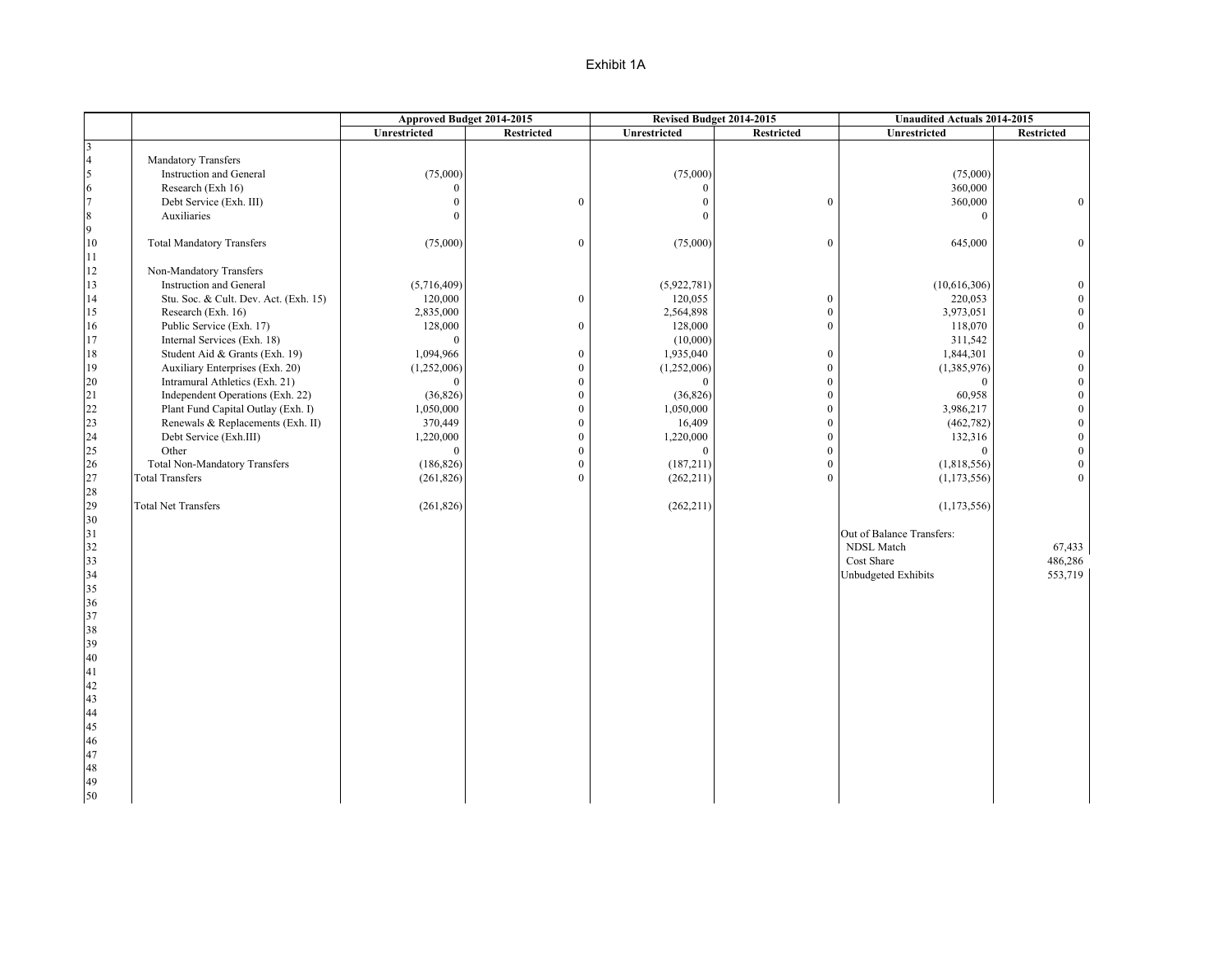|    |                                          | Approved Budget 2014-2015 |                   |              | Revised Budget 2014-2015 | <b>Unaudited Actuals 2014-2015</b> |                         |
|----|------------------------------------------|---------------------------|-------------------|--------------|--------------------------|------------------------------------|-------------------------|
|    |                                          | Unrestricted              | <b>Restricted</b> | Unrestricted | <b>Restricted</b>        | Unrestricted                       | <b>Restricted</b>       |
|    | Revenues                                 |                           |                   |              |                          |                                    |                         |
|    | Tuition and Misc. Fees (Exh. 3)          | 9,926,101                 | $\mathbf{0}$      | 12,643,664   | $\theta$                 | 13,180,992                         | $\theta$                |
|    | Federal Govt Appropriations (Exh. 4)     | $\theta$                  | $\mathbf{0}$      | $\Omega$     | $\overline{0}$           | $\Omega$                           | $\Omega$                |
| 6  | State Govt Appropriations (Exh. 4)       | 27,508,300                | $\boldsymbol{0}$  | 27,508,300   | $\overline{0}$           | 27,508,337                         | $\Omega$                |
|    | Local Govt Appropriations                | $\Omega$                  | $\Omega$          | $\Omega$     | $\theta$                 | $\Omega$                           | $\Omega$                |
|    | Federal Govt Grants & Contracts (Exh. 5) | $\Omega$                  | $\mathbf{0}$      | $\Omega$     | $\theta$                 |                                    | $\Omega$                |
| Q  | State Govt Grants & Contracts (Exh. 5)   |                           | $\mathbf{0}$      |              | $\theta$                 |                                    | $\theta$                |
| 10 | Local Govt Grants & Contracts (Exh. 5)   |                           | $\theta$          |              | $\Omega$                 |                                    | $\Omega$                |
| 11 | Private Gifts, Grants, & Cont. (Exh. 6)  | $\Omega$                  | $\mathbf{0}$      | $\Omega$     | $\theta$                 |                                    | $\theta$                |
| 12 | Endow, Land & Perm Fund Inc (Exh. 7)     | 1,250,000                 | $\theta$          | 1,250,000    | $\Omega$                 | 2,777,774                          | $\Omega$                |
| 13 | Sales & Service of Educ. Act. (Exh. 8)   |                           |                   |              |                          |                                    |                         |
| 14 | Other Sources (Exh. 9)                   | 4,047,500                 | $\mathbf{0}$      | 4,047,500    | $\theta$                 | 8,148,364                          | $\theta$                |
| 15 | Total Revenues (Exh. 1)                  | 42,731,901                | $\theta$          | 45,449,464   | $\theta$                 | 51,615,467                         | $\theta$                |
| 16 |                                          |                           |                   |              |                          |                                    |                         |
| 17 | II Beginning Balance (Exh. 1)            | 2,580,705                 |                   | 6,484,652    |                          | 5,684,652                          |                         |
| 18 |                                          |                           |                   |              |                          |                                    |                         |
| 19 | III Total Available (Exh. 1)             | 45,312,606                | $\Omega$          | 51,934,116   | $\theta$                 | 57,300,119                         | $\Omega$                |
| 20 |                                          |                           |                   |              |                          |                                    |                         |
| 21 | <b>IV</b> Expenditures                   |                           |                   |              |                          |                                    |                         |
| 22 | Instruction (Exh. 10)                    | 17,636,727                | $\Omega$          | 20,652,654   | $\theta$                 | 18,073,720                         | $\Omega$                |
| 23 | Academic Support (Exh. 11)               | 3,730,962                 | $\theta$          | 4,071,546    | $\theta$                 | 3,733,980                          | $\theta$                |
| 24 | Student Services (Exh. 12)               | 2,232,553                 | $\mathbf{0}$      | 2,734,436    | $\theta$                 | 2,100,909                          | $\theta$                |
| 25 | Institutional Support (Exh. 13)          | 8,604,703                 | $\mathbf{0}$      | 10,564,023   | $\mathbf{0}$             | 7,290,156                          | $\theta$                |
| 26 | O & M of Plant (Exh. 14)                 | 5,236,713                 | $\mathbf{0}$      | 5,236,713    | $\theta$                 | 6,426,484                          | $\theta$                |
| 27 | <b>Total Expenditures</b>                | 37,441,658                | $\Omega$          | 43,259,372   | $\Omega$                 | 37,625,249                         | $\Omega$                |
| 28 |                                          |                           |                   |              |                          |                                    |                         |
| 29 | V Transfers To or (From)                 |                           |                   |              |                          |                                    |                         |
| 30 | Mandatory Transfers                      |                           |                   |              |                          |                                    |                         |
| 31 | From Instruction and General To:         | $\Omega$                  | $\theta$          | $\Omega$     | $\mathbf{0}$             |                                    | $\Omega$                |
| 32 | Debt Service (Exh. III)                  | $\theta$                  | $\theta$          | $\Omega$     | $\theta$                 | 360,000                            | $\theta$                |
| 33 | Unbudgeted (Exhibit F)                   | (75,000)                  | $\mathbf{0}$      | (75,000)     | $\theta$                 | (75,000)                           | $\theta$                |
| 34 |                                          |                           |                   |              |                          |                                    |                         |
| 35 |                                          |                           | $\theta$          |              | $\theta$                 |                                    | $\Omega$                |
| 36 | <b>Total Mandatory Transfers</b>         | (75,000)                  |                   | (75,000)     |                          | 285,000                            |                         |
| 37 | Non-Mandatory Transfers                  |                           |                   |              |                          |                                    |                         |
| 38 | From Instruction and General             | (5,716,409)               | $\theta$          | (5,922,781)  | $\theta$                 | (10,616,306)                       | $\Omega$                |
| 39 |                                          | 180,000                   | $\mathbf{0}$      | 180,055      | $\theta$                 | 184,774                            | $\theta$                |
|    | Stu. Soc. & Cult. Dev. Act. (Exh. 15)    |                           | $\mathbf{0}$      |              | $\overline{0}$           |                                    | $\theta$                |
| 40 | Research (Exh. 16)                       | 3,988,000                 |                   | 3,917,898    |                          | 4,584,187                          |                         |
| 41 | Public Service (Exh. 17)                 | $\Omega$                  | $\mathbf{0}$      | $\Omega$     | $\theta$                 | 511                                | $\theta$                |
| 42 | Internal Services (Exh. 18)              | $\Omega$                  | $\theta$          | $\Omega$     | $\theta$                 | $\Omega$                           | $\Omega$                |
| 43 | Student Aid & Grants (Exh. 19)           | 544,966                   | $\mathbf{0}$      | 1,385,040    | $\theta$                 | 1,457,487                          | $\Omega$                |
| 44 | Auxiliary Enterprises (Exh. 20)          | $\theta$                  | $\theta$          |              | $\theta$                 | 15,000                             | $\theta$                |
| 45 | Intramural Athletics (Exh. 21)           | $\Omega$                  | $\theta$          | $\Omega$     | $\Omega$                 | $\Omega$                           |                         |
| 46 | Independent Operations (Exh. 22)         | $\theta$                  | $\mathbf{0}$      | $\Omega$     | $\theta$                 | $\Omega$                           | $\Omega$                |
| 47 | Plant Fund Capital Outlay                | 1,050,000                 | $\theta$          | 1,050,000    | $\theta$                 | 1,403,691                          | $\Omega$                |
| 48 | Renewals & Replacements                  | (406, 557)                | $\theta$          | (760, 597)   | $\theta$                 | 2,970,656                          | $\Omega$                |
| 49 | Debt Service (Exh. III)                  | 360,000                   | $\mathbf{0}$      | 360,000      | $\theta$                 |                                    | $\mathbf{0}$            |
| 50 | Other                                    | $\mathbf{0}$              | $\mathbf{0}$      | 385          | $\Omega$                 |                                    | 403,938<br>$\mathbf{0}$ |
| 51 | <b>Total Non-Mandatory Transfers</b>     | $\Omega$                  | $\mathbf{0}$      | 210,000      | $\theta$                 | 10,616,306                         | $\theta$                |
| 52 | Total Net Transfers (Exh. 1)             | (75,000)                  | $\theta$          | 135,000      | $\theta$                 | (10, 331, 306)                     | $\Omega$                |
| 53 | VI Ending Balance (Exh. 1)               | 2,079,539                 | $\mathbf{0}$      | 2,676,963    | $\boldsymbol{0}$         | 9,058,564                          | $\overline{0}$          |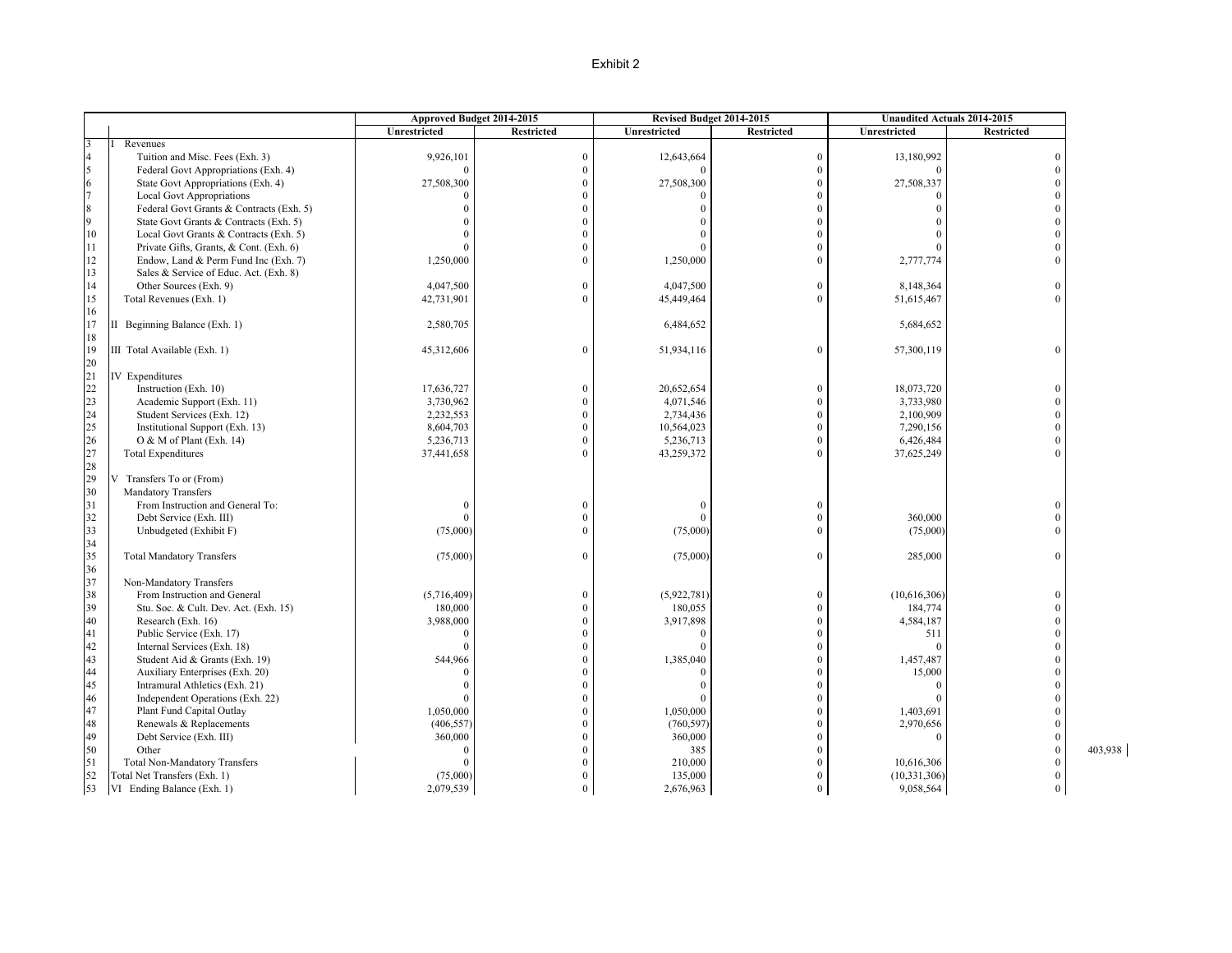| <b>Restricted</b><br>Unrestricted<br><b>Restricted</b><br>Unrestricted<br><b>Restricted</b><br>Unrestricted<br>Regular Acad.-Main Campus<br>Resident Student - Full Time<br>246,486<br>186,779<br>246,486<br>Summer<br>$\Omega$<br>$\theta$<br>2,535,287<br>3,161,604<br>2,535,287<br>Fall<br>$\theta$<br>2,253,588<br>2,919,272<br>2,253,588<br>Spring<br>Resident Student - Part Time<br>154,054<br>175,845<br>154,054<br>Summer<br>10<br>258,810<br>277,944<br>258,810<br>Fall<br>246,486<br>242,851<br>246,486<br>11<br>Spring<br>12<br><b>Total Tuition From Resident Student</b><br>5,694,711<br>6,964,295<br>5,694,711<br>13<br>14<br>Non Resident Student - Full Time<br>15<br>184,865<br>147,189<br>184,865<br>Summer<br>16<br>1,408,493<br>Fall<br>1,987,726<br>1,408,493<br>17<br>1,109,189<br>1,852,700<br>1,109,189<br>Spring<br>18<br>Non Resident Student - Part Time<br>19<br>45,041<br>49,298<br>Summer<br>49,298<br>20<br>36,973<br>93,112<br>Fall<br>36,973<br>21<br>36,972<br>132,672<br>36,973<br>Spring<br>22<br>Interim - Minicourses<br>23<br>2,825,790<br>4,258,440<br>2,825,791<br>Total Tuition From Non Resident Student<br>24<br>25<br>II Occupational & Voc. - Main Campus<br>26<br>Full Time Student<br>27<br>Part Time Student<br>28<br>Total Tuition from Occupational & Voc.<br>29<br>30<br>300,000<br><b>III Community Education</b><br>315,329<br>300,000<br>31<br>32<br>IV Off Campus Extension<br>33<br>Regular Academic<br>34<br>Occupational & Vocational<br>35<br>Community Education-<br>36<br>Total Tuition From Off-Campus Ext.<br>37<br>38<br>V Off Campus Centers<br>39<br>At:<br>40<br>At:<br>41<br>At:<br>42<br><b>Total Tuition From Off-Campus Ext.</b><br>43<br>44<br>VI Misc. Fees - Main Campus<br>45<br>10,000<br>Application Fee<br>10,000<br>10,000<br>360,000<br>360,000<br>360,000<br>46<br>Bond Retirement Fee<br>47<br>Late Registration Fee<br>6,500<br>6,500<br>6,500<br>48<br>Change of Program Fee<br>100<br>100<br>100<br>49<br>Deferred Payment Fee<br>5,000<br>5,000<br>5,000<br>50<br>400,000<br>Laboratory Fees<br>400,000<br>400,000<br>51<br>Equipment Replacement Fee<br>52<br><b>Dissertation Fee</b><br>200<br>200<br>200<br>53<br>6,500<br>6,500<br><b>Graduation Fee</b><br>6,500<br>54<br>200<br><b>Testing Fees</b><br>200<br>200<br>55<br>250,000<br>250,000<br>Computing Replacement Fee<br>250,000<br>56<br>Media Resource Fee<br>7,500<br>7,500<br>7,500<br>57<br>Geology Camp Fee<br>40,000<br>40,000<br>40,000<br>58<br>Admission Fee<br>15,000<br>15,000<br>15,000<br>59<br>Late Validation Fee<br>100<br>100<br>100<br>60<br>3,000<br>Orientation Fee<br>3,000<br>3,000<br>61<br>ISF Check Fees<br>62<br>ID Replacement Fees<br>1,500<br>1,500<br>1,500<br>63<br>64<br>65<br>1,105,600<br>1,105,600<br>1,105,600<br>Total Misc. Fees - Main Campus<br>66<br>67<br>68<br>1,105,600<br>1,105,600<br>1,105,600<br>69<br>70 |                                      | Approved Budget 2014-2015 |          |            | Revised Budget 2014-2015 | Unaudited Actuals 2014-2015 |  |
|---------------------------------------------------------------------------------------------------------------------------------------------------------------------------------------------------------------------------------------------------------------------------------------------------------------------------------------------------------------------------------------------------------------------------------------------------------------------------------------------------------------------------------------------------------------------------------------------------------------------------------------------------------------------------------------------------------------------------------------------------------------------------------------------------------------------------------------------------------------------------------------------------------------------------------------------------------------------------------------------------------------------------------------------------------------------------------------------------------------------------------------------------------------------------------------------------------------------------------------------------------------------------------------------------------------------------------------------------------------------------------------------------------------------------------------------------------------------------------------------------------------------------------------------------------------------------------------------------------------------------------------------------------------------------------------------------------------------------------------------------------------------------------------------------------------------------------------------------------------------------------------------------------------------------------------------------------------------------------------------------------------------------------------------------------------------------------------------------------------------------------------------------------------------------------------------------------------------------------------------------------------------------------------------------------------------------------------------------------------------------------------------------------------------------------------------------------------------------------------------------------------------------------------------------------------------------------------------------------------------------------------------------------------------------------------------------------------------------------------------------------------------------------------------------------------------------------------------------------------------------------------------------------------|--------------------------------------|---------------------------|----------|------------|--------------------------|-----------------------------|--|
|                                                                                                                                                                                                                                                                                                                                                                                                                                                                                                                                                                                                                                                                                                                                                                                                                                                                                                                                                                                                                                                                                                                                                                                                                                                                                                                                                                                                                                                                                                                                                                                                                                                                                                                                                                                                                                                                                                                                                                                                                                                                                                                                                                                                                                                                                                                                                                                                                                                                                                                                                                                                                                                                                                                                                                                                                                                                                                               |                                      |                           |          |            |                          |                             |  |
|                                                                                                                                                                                                                                                                                                                                                                                                                                                                                                                                                                                                                                                                                                                                                                                                                                                                                                                                                                                                                                                                                                                                                                                                                                                                                                                                                                                                                                                                                                                                                                                                                                                                                                                                                                                                                                                                                                                                                                                                                                                                                                                                                                                                                                                                                                                                                                                                                                                                                                                                                                                                                                                                                                                                                                                                                                                                                                               |                                      |                           |          |            |                          |                             |  |
|                                                                                                                                                                                                                                                                                                                                                                                                                                                                                                                                                                                                                                                                                                                                                                                                                                                                                                                                                                                                                                                                                                                                                                                                                                                                                                                                                                                                                                                                                                                                                                                                                                                                                                                                                                                                                                                                                                                                                                                                                                                                                                                                                                                                                                                                                                                                                                                                                                                                                                                                                                                                                                                                                                                                                                                                                                                                                                               |                                      |                           |          |            |                          |                             |  |
|                                                                                                                                                                                                                                                                                                                                                                                                                                                                                                                                                                                                                                                                                                                                                                                                                                                                                                                                                                                                                                                                                                                                                                                                                                                                                                                                                                                                                                                                                                                                                                                                                                                                                                                                                                                                                                                                                                                                                                                                                                                                                                                                                                                                                                                                                                                                                                                                                                                                                                                                                                                                                                                                                                                                                                                                                                                                                                               |                                      |                           |          |            |                          |                             |  |
|                                                                                                                                                                                                                                                                                                                                                                                                                                                                                                                                                                                                                                                                                                                                                                                                                                                                                                                                                                                                                                                                                                                                                                                                                                                                                                                                                                                                                                                                                                                                                                                                                                                                                                                                                                                                                                                                                                                                                                                                                                                                                                                                                                                                                                                                                                                                                                                                                                                                                                                                                                                                                                                                                                                                                                                                                                                                                                               |                                      |                           |          |            |                          |                             |  |
|                                                                                                                                                                                                                                                                                                                                                                                                                                                                                                                                                                                                                                                                                                                                                                                                                                                                                                                                                                                                                                                                                                                                                                                                                                                                                                                                                                                                                                                                                                                                                                                                                                                                                                                                                                                                                                                                                                                                                                                                                                                                                                                                                                                                                                                                                                                                                                                                                                                                                                                                                                                                                                                                                                                                                                                                                                                                                                               |                                      |                           |          |            |                          |                             |  |
|                                                                                                                                                                                                                                                                                                                                                                                                                                                                                                                                                                                                                                                                                                                                                                                                                                                                                                                                                                                                                                                                                                                                                                                                                                                                                                                                                                                                                                                                                                                                                                                                                                                                                                                                                                                                                                                                                                                                                                                                                                                                                                                                                                                                                                                                                                                                                                                                                                                                                                                                                                                                                                                                                                                                                                                                                                                                                                               |                                      |                           |          |            |                          |                             |  |
|                                                                                                                                                                                                                                                                                                                                                                                                                                                                                                                                                                                                                                                                                                                                                                                                                                                                                                                                                                                                                                                                                                                                                                                                                                                                                                                                                                                                                                                                                                                                                                                                                                                                                                                                                                                                                                                                                                                                                                                                                                                                                                                                                                                                                                                                                                                                                                                                                                                                                                                                                                                                                                                                                                                                                                                                                                                                                                               |                                      |                           |          |            |                          |                             |  |
|                                                                                                                                                                                                                                                                                                                                                                                                                                                                                                                                                                                                                                                                                                                                                                                                                                                                                                                                                                                                                                                                                                                                                                                                                                                                                                                                                                                                                                                                                                                                                                                                                                                                                                                                                                                                                                                                                                                                                                                                                                                                                                                                                                                                                                                                                                                                                                                                                                                                                                                                                                                                                                                                                                                                                                                                                                                                                                               |                                      |                           |          |            |                          |                             |  |
|                                                                                                                                                                                                                                                                                                                                                                                                                                                                                                                                                                                                                                                                                                                                                                                                                                                                                                                                                                                                                                                                                                                                                                                                                                                                                                                                                                                                                                                                                                                                                                                                                                                                                                                                                                                                                                                                                                                                                                                                                                                                                                                                                                                                                                                                                                                                                                                                                                                                                                                                                                                                                                                                                                                                                                                                                                                                                                               |                                      |                           |          |            |                          |                             |  |
|                                                                                                                                                                                                                                                                                                                                                                                                                                                                                                                                                                                                                                                                                                                                                                                                                                                                                                                                                                                                                                                                                                                                                                                                                                                                                                                                                                                                                                                                                                                                                                                                                                                                                                                                                                                                                                                                                                                                                                                                                                                                                                                                                                                                                                                                                                                                                                                                                                                                                                                                                                                                                                                                                                                                                                                                                                                                                                               |                                      |                           |          |            |                          |                             |  |
|                                                                                                                                                                                                                                                                                                                                                                                                                                                                                                                                                                                                                                                                                                                                                                                                                                                                                                                                                                                                                                                                                                                                                                                                                                                                                                                                                                                                                                                                                                                                                                                                                                                                                                                                                                                                                                                                                                                                                                                                                                                                                                                                                                                                                                                                                                                                                                                                                                                                                                                                                                                                                                                                                                                                                                                                                                                                                                               |                                      |                           |          |            |                          |                             |  |
|                                                                                                                                                                                                                                                                                                                                                                                                                                                                                                                                                                                                                                                                                                                                                                                                                                                                                                                                                                                                                                                                                                                                                                                                                                                                                                                                                                                                                                                                                                                                                                                                                                                                                                                                                                                                                                                                                                                                                                                                                                                                                                                                                                                                                                                                                                                                                                                                                                                                                                                                                                                                                                                                                                                                                                                                                                                                                                               |                                      |                           |          |            |                          |                             |  |
|                                                                                                                                                                                                                                                                                                                                                                                                                                                                                                                                                                                                                                                                                                                                                                                                                                                                                                                                                                                                                                                                                                                                                                                                                                                                                                                                                                                                                                                                                                                                                                                                                                                                                                                                                                                                                                                                                                                                                                                                                                                                                                                                                                                                                                                                                                                                                                                                                                                                                                                                                                                                                                                                                                                                                                                                                                                                                                               |                                      |                           |          |            |                          |                             |  |
|                                                                                                                                                                                                                                                                                                                                                                                                                                                                                                                                                                                                                                                                                                                                                                                                                                                                                                                                                                                                                                                                                                                                                                                                                                                                                                                                                                                                                                                                                                                                                                                                                                                                                                                                                                                                                                                                                                                                                                                                                                                                                                                                                                                                                                                                                                                                                                                                                                                                                                                                                                                                                                                                                                                                                                                                                                                                                                               |                                      |                           |          |            |                          |                             |  |
|                                                                                                                                                                                                                                                                                                                                                                                                                                                                                                                                                                                                                                                                                                                                                                                                                                                                                                                                                                                                                                                                                                                                                                                                                                                                                                                                                                                                                                                                                                                                                                                                                                                                                                                                                                                                                                                                                                                                                                                                                                                                                                                                                                                                                                                                                                                                                                                                                                                                                                                                                                                                                                                                                                                                                                                                                                                                                                               |                                      |                           |          |            |                          |                             |  |
|                                                                                                                                                                                                                                                                                                                                                                                                                                                                                                                                                                                                                                                                                                                                                                                                                                                                                                                                                                                                                                                                                                                                                                                                                                                                                                                                                                                                                                                                                                                                                                                                                                                                                                                                                                                                                                                                                                                                                                                                                                                                                                                                                                                                                                                                                                                                                                                                                                                                                                                                                                                                                                                                                                                                                                                                                                                                                                               |                                      |                           |          |            |                          |                             |  |
|                                                                                                                                                                                                                                                                                                                                                                                                                                                                                                                                                                                                                                                                                                                                                                                                                                                                                                                                                                                                                                                                                                                                                                                                                                                                                                                                                                                                                                                                                                                                                                                                                                                                                                                                                                                                                                                                                                                                                                                                                                                                                                                                                                                                                                                                                                                                                                                                                                                                                                                                                                                                                                                                                                                                                                                                                                                                                                               |                                      |                           |          |            |                          |                             |  |
|                                                                                                                                                                                                                                                                                                                                                                                                                                                                                                                                                                                                                                                                                                                                                                                                                                                                                                                                                                                                                                                                                                                                                                                                                                                                                                                                                                                                                                                                                                                                                                                                                                                                                                                                                                                                                                                                                                                                                                                                                                                                                                                                                                                                                                                                                                                                                                                                                                                                                                                                                                                                                                                                                                                                                                                                                                                                                                               |                                      |                           |          |            |                          |                             |  |
|                                                                                                                                                                                                                                                                                                                                                                                                                                                                                                                                                                                                                                                                                                                                                                                                                                                                                                                                                                                                                                                                                                                                                                                                                                                                                                                                                                                                                                                                                                                                                                                                                                                                                                                                                                                                                                                                                                                                                                                                                                                                                                                                                                                                                                                                                                                                                                                                                                                                                                                                                                                                                                                                                                                                                                                                                                                                                                               |                                      |                           |          |            |                          |                             |  |
|                                                                                                                                                                                                                                                                                                                                                                                                                                                                                                                                                                                                                                                                                                                                                                                                                                                                                                                                                                                                                                                                                                                                                                                                                                                                                                                                                                                                                                                                                                                                                                                                                                                                                                                                                                                                                                                                                                                                                                                                                                                                                                                                                                                                                                                                                                                                                                                                                                                                                                                                                                                                                                                                                                                                                                                                                                                                                                               |                                      |                           |          |            |                          |                             |  |
|                                                                                                                                                                                                                                                                                                                                                                                                                                                                                                                                                                                                                                                                                                                                                                                                                                                                                                                                                                                                                                                                                                                                                                                                                                                                                                                                                                                                                                                                                                                                                                                                                                                                                                                                                                                                                                                                                                                                                                                                                                                                                                                                                                                                                                                                                                                                                                                                                                                                                                                                                                                                                                                                                                                                                                                                                                                                                                               |                                      |                           |          |            |                          |                             |  |
|                                                                                                                                                                                                                                                                                                                                                                                                                                                                                                                                                                                                                                                                                                                                                                                                                                                                                                                                                                                                                                                                                                                                                                                                                                                                                                                                                                                                                                                                                                                                                                                                                                                                                                                                                                                                                                                                                                                                                                                                                                                                                                                                                                                                                                                                                                                                                                                                                                                                                                                                                                                                                                                                                                                                                                                                                                                                                                               |                                      |                           |          |            |                          |                             |  |
|                                                                                                                                                                                                                                                                                                                                                                                                                                                                                                                                                                                                                                                                                                                                                                                                                                                                                                                                                                                                                                                                                                                                                                                                                                                                                                                                                                                                                                                                                                                                                                                                                                                                                                                                                                                                                                                                                                                                                                                                                                                                                                                                                                                                                                                                                                                                                                                                                                                                                                                                                                                                                                                                                                                                                                                                                                                                                                               |                                      |                           |          |            |                          |                             |  |
|                                                                                                                                                                                                                                                                                                                                                                                                                                                                                                                                                                                                                                                                                                                                                                                                                                                                                                                                                                                                                                                                                                                                                                                                                                                                                                                                                                                                                                                                                                                                                                                                                                                                                                                                                                                                                                                                                                                                                                                                                                                                                                                                                                                                                                                                                                                                                                                                                                                                                                                                                                                                                                                                                                                                                                                                                                                                                                               |                                      |                           |          |            |                          |                             |  |
|                                                                                                                                                                                                                                                                                                                                                                                                                                                                                                                                                                                                                                                                                                                                                                                                                                                                                                                                                                                                                                                                                                                                                                                                                                                                                                                                                                                                                                                                                                                                                                                                                                                                                                                                                                                                                                                                                                                                                                                                                                                                                                                                                                                                                                                                                                                                                                                                                                                                                                                                                                                                                                                                                                                                                                                                                                                                                                               |                                      |                           |          |            |                          |                             |  |
|                                                                                                                                                                                                                                                                                                                                                                                                                                                                                                                                                                                                                                                                                                                                                                                                                                                                                                                                                                                                                                                                                                                                                                                                                                                                                                                                                                                                                                                                                                                                                                                                                                                                                                                                                                                                                                                                                                                                                                                                                                                                                                                                                                                                                                                                                                                                                                                                                                                                                                                                                                                                                                                                                                                                                                                                                                                                                                               |                                      |                           |          |            |                          |                             |  |
|                                                                                                                                                                                                                                                                                                                                                                                                                                                                                                                                                                                                                                                                                                                                                                                                                                                                                                                                                                                                                                                                                                                                                                                                                                                                                                                                                                                                                                                                                                                                                                                                                                                                                                                                                                                                                                                                                                                                                                                                                                                                                                                                                                                                                                                                                                                                                                                                                                                                                                                                                                                                                                                                                                                                                                                                                                                                                                               |                                      |                           |          |            |                          |                             |  |
|                                                                                                                                                                                                                                                                                                                                                                                                                                                                                                                                                                                                                                                                                                                                                                                                                                                                                                                                                                                                                                                                                                                                                                                                                                                                                                                                                                                                                                                                                                                                                                                                                                                                                                                                                                                                                                                                                                                                                                                                                                                                                                                                                                                                                                                                                                                                                                                                                                                                                                                                                                                                                                                                                                                                                                                                                                                                                                               |                                      |                           |          |            |                          |                             |  |
|                                                                                                                                                                                                                                                                                                                                                                                                                                                                                                                                                                                                                                                                                                                                                                                                                                                                                                                                                                                                                                                                                                                                                                                                                                                                                                                                                                                                                                                                                                                                                                                                                                                                                                                                                                                                                                                                                                                                                                                                                                                                                                                                                                                                                                                                                                                                                                                                                                                                                                                                                                                                                                                                                                                                                                                                                                                                                                               |                                      |                           |          |            |                          |                             |  |
|                                                                                                                                                                                                                                                                                                                                                                                                                                                                                                                                                                                                                                                                                                                                                                                                                                                                                                                                                                                                                                                                                                                                                                                                                                                                                                                                                                                                                                                                                                                                                                                                                                                                                                                                                                                                                                                                                                                                                                                                                                                                                                                                                                                                                                                                                                                                                                                                                                                                                                                                                                                                                                                                                                                                                                                                                                                                                                               |                                      |                           |          |            |                          |                             |  |
|                                                                                                                                                                                                                                                                                                                                                                                                                                                                                                                                                                                                                                                                                                                                                                                                                                                                                                                                                                                                                                                                                                                                                                                                                                                                                                                                                                                                                                                                                                                                                                                                                                                                                                                                                                                                                                                                                                                                                                                                                                                                                                                                                                                                                                                                                                                                                                                                                                                                                                                                                                                                                                                                                                                                                                                                                                                                                                               |                                      |                           |          |            |                          |                             |  |
|                                                                                                                                                                                                                                                                                                                                                                                                                                                                                                                                                                                                                                                                                                                                                                                                                                                                                                                                                                                                                                                                                                                                                                                                                                                                                                                                                                                                                                                                                                                                                                                                                                                                                                                                                                                                                                                                                                                                                                                                                                                                                                                                                                                                                                                                                                                                                                                                                                                                                                                                                                                                                                                                                                                                                                                                                                                                                                               |                                      |                           |          |            |                          |                             |  |
|                                                                                                                                                                                                                                                                                                                                                                                                                                                                                                                                                                                                                                                                                                                                                                                                                                                                                                                                                                                                                                                                                                                                                                                                                                                                                                                                                                                                                                                                                                                                                                                                                                                                                                                                                                                                                                                                                                                                                                                                                                                                                                                                                                                                                                                                                                                                                                                                                                                                                                                                                                                                                                                                                                                                                                                                                                                                                                               |                                      |                           |          |            |                          |                             |  |
|                                                                                                                                                                                                                                                                                                                                                                                                                                                                                                                                                                                                                                                                                                                                                                                                                                                                                                                                                                                                                                                                                                                                                                                                                                                                                                                                                                                                                                                                                                                                                                                                                                                                                                                                                                                                                                                                                                                                                                                                                                                                                                                                                                                                                                                                                                                                                                                                                                                                                                                                                                                                                                                                                                                                                                                                                                                                                                               |                                      |                           |          |            |                          |                             |  |
|                                                                                                                                                                                                                                                                                                                                                                                                                                                                                                                                                                                                                                                                                                                                                                                                                                                                                                                                                                                                                                                                                                                                                                                                                                                                                                                                                                                                                                                                                                                                                                                                                                                                                                                                                                                                                                                                                                                                                                                                                                                                                                                                                                                                                                                                                                                                                                                                                                                                                                                                                                                                                                                                                                                                                                                                                                                                                                               |                                      |                           |          |            |                          |                             |  |
|                                                                                                                                                                                                                                                                                                                                                                                                                                                                                                                                                                                                                                                                                                                                                                                                                                                                                                                                                                                                                                                                                                                                                                                                                                                                                                                                                                                                                                                                                                                                                                                                                                                                                                                                                                                                                                                                                                                                                                                                                                                                                                                                                                                                                                                                                                                                                                                                                                                                                                                                                                                                                                                                                                                                                                                                                                                                                                               |                                      |                           |          |            |                          |                             |  |
|                                                                                                                                                                                                                                                                                                                                                                                                                                                                                                                                                                                                                                                                                                                                                                                                                                                                                                                                                                                                                                                                                                                                                                                                                                                                                                                                                                                                                                                                                                                                                                                                                                                                                                                                                                                                                                                                                                                                                                                                                                                                                                                                                                                                                                                                                                                                                                                                                                                                                                                                                                                                                                                                                                                                                                                                                                                                                                               |                                      |                           |          |            |                          |                             |  |
|                                                                                                                                                                                                                                                                                                                                                                                                                                                                                                                                                                                                                                                                                                                                                                                                                                                                                                                                                                                                                                                                                                                                                                                                                                                                                                                                                                                                                                                                                                                                                                                                                                                                                                                                                                                                                                                                                                                                                                                                                                                                                                                                                                                                                                                                                                                                                                                                                                                                                                                                                                                                                                                                                                                                                                                                                                                                                                               |                                      |                           |          |            |                          |                             |  |
|                                                                                                                                                                                                                                                                                                                                                                                                                                                                                                                                                                                                                                                                                                                                                                                                                                                                                                                                                                                                                                                                                                                                                                                                                                                                                                                                                                                                                                                                                                                                                                                                                                                                                                                                                                                                                                                                                                                                                                                                                                                                                                                                                                                                                                                                                                                                                                                                                                                                                                                                                                                                                                                                                                                                                                                                                                                                                                               |                                      |                           |          |            |                          |                             |  |
|                                                                                                                                                                                                                                                                                                                                                                                                                                                                                                                                                                                                                                                                                                                                                                                                                                                                                                                                                                                                                                                                                                                                                                                                                                                                                                                                                                                                                                                                                                                                                                                                                                                                                                                                                                                                                                                                                                                                                                                                                                                                                                                                                                                                                                                                                                                                                                                                                                                                                                                                                                                                                                                                                                                                                                                                                                                                                                               |                                      |                           |          |            |                          |                             |  |
|                                                                                                                                                                                                                                                                                                                                                                                                                                                                                                                                                                                                                                                                                                                                                                                                                                                                                                                                                                                                                                                                                                                                                                                                                                                                                                                                                                                                                                                                                                                                                                                                                                                                                                                                                                                                                                                                                                                                                                                                                                                                                                                                                                                                                                                                                                                                                                                                                                                                                                                                                                                                                                                                                                                                                                                                                                                                                                               |                                      |                           |          |            |                          |                             |  |
|                                                                                                                                                                                                                                                                                                                                                                                                                                                                                                                                                                                                                                                                                                                                                                                                                                                                                                                                                                                                                                                                                                                                                                                                                                                                                                                                                                                                                                                                                                                                                                                                                                                                                                                                                                                                                                                                                                                                                                                                                                                                                                                                                                                                                                                                                                                                                                                                                                                                                                                                                                                                                                                                                                                                                                                                                                                                                                               |                                      |                           |          |            |                          |                             |  |
|                                                                                                                                                                                                                                                                                                                                                                                                                                                                                                                                                                                                                                                                                                                                                                                                                                                                                                                                                                                                                                                                                                                                                                                                                                                                                                                                                                                                                                                                                                                                                                                                                                                                                                                                                                                                                                                                                                                                                                                                                                                                                                                                                                                                                                                                                                                                                                                                                                                                                                                                                                                                                                                                                                                                                                                                                                                                                                               |                                      |                           |          |            |                          |                             |  |
|                                                                                                                                                                                                                                                                                                                                                                                                                                                                                                                                                                                                                                                                                                                                                                                                                                                                                                                                                                                                                                                                                                                                                                                                                                                                                                                                                                                                                                                                                                                                                                                                                                                                                                                                                                                                                                                                                                                                                                                                                                                                                                                                                                                                                                                                                                                                                                                                                                                                                                                                                                                                                                                                                                                                                                                                                                                                                                               |                                      |                           |          |            |                          |                             |  |
|                                                                                                                                                                                                                                                                                                                                                                                                                                                                                                                                                                                                                                                                                                                                                                                                                                                                                                                                                                                                                                                                                                                                                                                                                                                                                                                                                                                                                                                                                                                                                                                                                                                                                                                                                                                                                                                                                                                                                                                                                                                                                                                                                                                                                                                                                                                                                                                                                                                                                                                                                                                                                                                                                                                                                                                                                                                                                                               |                                      |                           |          |            |                          |                             |  |
|                                                                                                                                                                                                                                                                                                                                                                                                                                                                                                                                                                                                                                                                                                                                                                                                                                                                                                                                                                                                                                                                                                                                                                                                                                                                                                                                                                                                                                                                                                                                                                                                                                                                                                                                                                                                                                                                                                                                                                                                                                                                                                                                                                                                                                                                                                                                                                                                                                                                                                                                                                                                                                                                                                                                                                                                                                                                                                               |                                      |                           |          |            |                          |                             |  |
|                                                                                                                                                                                                                                                                                                                                                                                                                                                                                                                                                                                                                                                                                                                                                                                                                                                                                                                                                                                                                                                                                                                                                                                                                                                                                                                                                                                                                                                                                                                                                                                                                                                                                                                                                                                                                                                                                                                                                                                                                                                                                                                                                                                                                                                                                                                                                                                                                                                                                                                                                                                                                                                                                                                                                                                                                                                                                                               |                                      |                           |          |            |                          |                             |  |
|                                                                                                                                                                                                                                                                                                                                                                                                                                                                                                                                                                                                                                                                                                                                                                                                                                                                                                                                                                                                                                                                                                                                                                                                                                                                                                                                                                                                                                                                                                                                                                                                                                                                                                                                                                                                                                                                                                                                                                                                                                                                                                                                                                                                                                                                                                                                                                                                                                                                                                                                                                                                                                                                                                                                                                                                                                                                                                               |                                      |                           |          |            |                          |                             |  |
|                                                                                                                                                                                                                                                                                                                                                                                                                                                                                                                                                                                                                                                                                                                                                                                                                                                                                                                                                                                                                                                                                                                                                                                                                                                                                                                                                                                                                                                                                                                                                                                                                                                                                                                                                                                                                                                                                                                                                                                                                                                                                                                                                                                                                                                                                                                                                                                                                                                                                                                                                                                                                                                                                                                                                                                                                                                                                                               |                                      |                           |          |            |                          |                             |  |
|                                                                                                                                                                                                                                                                                                                                                                                                                                                                                                                                                                                                                                                                                                                                                                                                                                                                                                                                                                                                                                                                                                                                                                                                                                                                                                                                                                                                                                                                                                                                                                                                                                                                                                                                                                                                                                                                                                                                                                                                                                                                                                                                                                                                                                                                                                                                                                                                                                                                                                                                                                                                                                                                                                                                                                                                                                                                                                               |                                      |                           |          |            |                          |                             |  |
|                                                                                                                                                                                                                                                                                                                                                                                                                                                                                                                                                                                                                                                                                                                                                                                                                                                                                                                                                                                                                                                                                                                                                                                                                                                                                                                                                                                                                                                                                                                                                                                                                                                                                                                                                                                                                                                                                                                                                                                                                                                                                                                                                                                                                                                                                                                                                                                                                                                                                                                                                                                                                                                                                                                                                                                                                                                                                                               |                                      |                           |          |            |                          |                             |  |
|                                                                                                                                                                                                                                                                                                                                                                                                                                                                                                                                                                                                                                                                                                                                                                                                                                                                                                                                                                                                                                                                                                                                                                                                                                                                                                                                                                                                                                                                                                                                                                                                                                                                                                                                                                                                                                                                                                                                                                                                                                                                                                                                                                                                                                                                                                                                                                                                                                                                                                                                                                                                                                                                                                                                                                                                                                                                                                               |                                      |                           |          |            |                          |                             |  |
|                                                                                                                                                                                                                                                                                                                                                                                                                                                                                                                                                                                                                                                                                                                                                                                                                                                                                                                                                                                                                                                                                                                                                                                                                                                                                                                                                                                                                                                                                                                                                                                                                                                                                                                                                                                                                                                                                                                                                                                                                                                                                                                                                                                                                                                                                                                                                                                                                                                                                                                                                                                                                                                                                                                                                                                                                                                                                                               |                                      |                           |          |            |                          |                             |  |
|                                                                                                                                                                                                                                                                                                                                                                                                                                                                                                                                                                                                                                                                                                                                                                                                                                                                                                                                                                                                                                                                                                                                                                                                                                                                                                                                                                                                                                                                                                                                                                                                                                                                                                                                                                                                                                                                                                                                                                                                                                                                                                                                                                                                                                                                                                                                                                                                                                                                                                                                                                                                                                                                                                                                                                                                                                                                                                               |                                      |                           |          |            |                          |                             |  |
|                                                                                                                                                                                                                                                                                                                                                                                                                                                                                                                                                                                                                                                                                                                                                                                                                                                                                                                                                                                                                                                                                                                                                                                                                                                                                                                                                                                                                                                                                                                                                                                                                                                                                                                                                                                                                                                                                                                                                                                                                                                                                                                                                                                                                                                                                                                                                                                                                                                                                                                                                                                                                                                                                                                                                                                                                                                                                                               |                                      |                           |          |            |                          |                             |  |
|                                                                                                                                                                                                                                                                                                                                                                                                                                                                                                                                                                                                                                                                                                                                                                                                                                                                                                                                                                                                                                                                                                                                                                                                                                                                                                                                                                                                                                                                                                                                                                                                                                                                                                                                                                                                                                                                                                                                                                                                                                                                                                                                                                                                                                                                                                                                                                                                                                                                                                                                                                                                                                                                                                                                                                                                                                                                                                               |                                      |                           |          |            |                          |                             |  |
|                                                                                                                                                                                                                                                                                                                                                                                                                                                                                                                                                                                                                                                                                                                                                                                                                                                                                                                                                                                                                                                                                                                                                                                                                                                                                                                                                                                                                                                                                                                                                                                                                                                                                                                                                                                                                                                                                                                                                                                                                                                                                                                                                                                                                                                                                                                                                                                                                                                                                                                                                                                                                                                                                                                                                                                                                                                                                                               |                                      |                           |          |            |                          |                             |  |
|                                                                                                                                                                                                                                                                                                                                                                                                                                                                                                                                                                                                                                                                                                                                                                                                                                                                                                                                                                                                                                                                                                                                                                                                                                                                                                                                                                                                                                                                                                                                                                                                                                                                                                                                                                                                                                                                                                                                                                                                                                                                                                                                                                                                                                                                                                                                                                                                                                                                                                                                                                                                                                                                                                                                                                                                                                                                                                               |                                      |                           |          |            |                          |                             |  |
|                                                                                                                                                                                                                                                                                                                                                                                                                                                                                                                                                                                                                                                                                                                                                                                                                                                                                                                                                                                                                                                                                                                                                                                                                                                                                                                                                                                                                                                                                                                                                                                                                                                                                                                                                                                                                                                                                                                                                                                                                                                                                                                                                                                                                                                                                                                                                                                                                                                                                                                                                                                                                                                                                                                                                                                                                                                                                                               |                                      |                           |          |            |                          |                             |  |
|                                                                                                                                                                                                                                                                                                                                                                                                                                                                                                                                                                                                                                                                                                                                                                                                                                                                                                                                                                                                                                                                                                                                                                                                                                                                                                                                                                                                                                                                                                                                                                                                                                                                                                                                                                                                                                                                                                                                                                                                                                                                                                                                                                                                                                                                                                                                                                                                                                                                                                                                                                                                                                                                                                                                                                                                                                                                                                               |                                      |                           |          |            |                          |                             |  |
|                                                                                                                                                                                                                                                                                                                                                                                                                                                                                                                                                                                                                                                                                                                                                                                                                                                                                                                                                                                                                                                                                                                                                                                                                                                                                                                                                                                                                                                                                                                                                                                                                                                                                                                                                                                                                                                                                                                                                                                                                                                                                                                                                                                                                                                                                                                                                                                                                                                                                                                                                                                                                                                                                                                                                                                                                                                                                                               |                                      |                           |          |            |                          |                             |  |
|                                                                                                                                                                                                                                                                                                                                                                                                                                                                                                                                                                                                                                                                                                                                                                                                                                                                                                                                                                                                                                                                                                                                                                                                                                                                                                                                                                                                                                                                                                                                                                                                                                                                                                                                                                                                                                                                                                                                                                                                                                                                                                                                                                                                                                                                                                                                                                                                                                                                                                                                                                                                                                                                                                                                                                                                                                                                                                               |                                      |                           |          |            |                          |                             |  |
|                                                                                                                                                                                                                                                                                                                                                                                                                                                                                                                                                                                                                                                                                                                                                                                                                                                                                                                                                                                                                                                                                                                                                                                                                                                                                                                                                                                                                                                                                                                                                                                                                                                                                                                                                                                                                                                                                                                                                                                                                                                                                                                                                                                                                                                                                                                                                                                                                                                                                                                                                                                                                                                                                                                                                                                                                                                                                                               |                                      |                           |          |            |                          |                             |  |
|                                                                                                                                                                                                                                                                                                                                                                                                                                                                                                                                                                                                                                                                                                                                                                                                                                                                                                                                                                                                                                                                                                                                                                                                                                                                                                                                                                                                                                                                                                                                                                                                                                                                                                                                                                                                                                                                                                                                                                                                                                                                                                                                                                                                                                                                                                                                                                                                                                                                                                                                                                                                                                                                                                                                                                                                                                                                                                               |                                      |                           |          |            |                          |                             |  |
|                                                                                                                                                                                                                                                                                                                                                                                                                                                                                                                                                                                                                                                                                                                                                                                                                                                                                                                                                                                                                                                                                                                                                                                                                                                                                                                                                                                                                                                                                                                                                                                                                                                                                                                                                                                                                                                                                                                                                                                                                                                                                                                                                                                                                                                                                                                                                                                                                                                                                                                                                                                                                                                                                                                                                                                                                                                                                                               |                                      |                           |          |            |                          |                             |  |
|                                                                                                                                                                                                                                                                                                                                                                                                                                                                                                                                                                                                                                                                                                                                                                                                                                                                                                                                                                                                                                                                                                                                                                                                                                                                                                                                                                                                                                                                                                                                                                                                                                                                                                                                                                                                                                                                                                                                                                                                                                                                                                                                                                                                                                                                                                                                                                                                                                                                                                                                                                                                                                                                                                                                                                                                                                                                                                               |                                      |                           |          |            |                          |                             |  |
|                                                                                                                                                                                                                                                                                                                                                                                                                                                                                                                                                                                                                                                                                                                                                                                                                                                                                                                                                                                                                                                                                                                                                                                                                                                                                                                                                                                                                                                                                                                                                                                                                                                                                                                                                                                                                                                                                                                                                                                                                                                                                                                                                                                                                                                                                                                                                                                                                                                                                                                                                                                                                                                                                                                                                                                                                                                                                                               |                                      |                           |          |            |                          |                             |  |
|                                                                                                                                                                                                                                                                                                                                                                                                                                                                                                                                                                                                                                                                                                                                                                                                                                                                                                                                                                                                                                                                                                                                                                                                                                                                                                                                                                                                                                                                                                                                                                                                                                                                                                                                                                                                                                                                                                                                                                                                                                                                                                                                                                                                                                                                                                                                                                                                                                                                                                                                                                                                                                                                                                                                                                                                                                                                                                               |                                      |                           |          |            |                          |                             |  |
|                                                                                                                                                                                                                                                                                                                                                                                                                                                                                                                                                                                                                                                                                                                                                                                                                                                                                                                                                                                                                                                                                                                                                                                                                                                                                                                                                                                                                                                                                                                                                                                                                                                                                                                                                                                                                                                                                                                                                                                                                                                                                                                                                                                                                                                                                                                                                                                                                                                                                                                                                                                                                                                                                                                                                                                                                                                                                                               |                                      |                           |          |            |                          |                             |  |
|                                                                                                                                                                                                                                                                                                                                                                                                                                                                                                                                                                                                                                                                                                                                                                                                                                                                                                                                                                                                                                                                                                                                                                                                                                                                                                                                                                                                                                                                                                                                                                                                                                                                                                                                                                                                                                                                                                                                                                                                                                                                                                                                                                                                                                                                                                                                                                                                                                                                                                                                                                                                                                                                                                                                                                                                                                                                                                               |                                      |                           |          |            |                          |                             |  |
|                                                                                                                                                                                                                                                                                                                                                                                                                                                                                                                                                                                                                                                                                                                                                                                                                                                                                                                                                                                                                                                                                                                                                                                                                                                                                                                                                                                                                                                                                                                                                                                                                                                                                                                                                                                                                                                                                                                                                                                                                                                                                                                                                                                                                                                                                                                                                                                                                                                                                                                                                                                                                                                                                                                                                                                                                                                                                                               |                                      |                           |          |            |                          |                             |  |
|                                                                                                                                                                                                                                                                                                                                                                                                                                                                                                                                                                                                                                                                                                                                                                                                                                                                                                                                                                                                                                                                                                                                                                                                                                                                                                                                                                                                                                                                                                                                                                                                                                                                                                                                                                                                                                                                                                                                                                                                                                                                                                                                                                                                                                                                                                                                                                                                                                                                                                                                                                                                                                                                                                                                                                                                                                                                                                               |                                      |                           |          |            |                          |                             |  |
|                                                                                                                                                                                                                                                                                                                                                                                                                                                                                                                                                                                                                                                                                                                                                                                                                                                                                                                                                                                                                                                                                                                                                                                                                                                                                                                                                                                                                                                                                                                                                                                                                                                                                                                                                                                                                                                                                                                                                                                                                                                                                                                                                                                                                                                                                                                                                                                                                                                                                                                                                                                                                                                                                                                                                                                                                                                                                                               |                                      |                           |          |            |                          |                             |  |
|                                                                                                                                                                                                                                                                                                                                                                                                                                                                                                                                                                                                                                                                                                                                                                                                                                                                                                                                                                                                                                                                                                                                                                                                                                                                                                                                                                                                                                                                                                                                                                                                                                                                                                                                                                                                                                                                                                                                                                                                                                                                                                                                                                                                                                                                                                                                                                                                                                                                                                                                                                                                                                                                                                                                                                                                                                                                                                               |                                      |                           |          |            |                          |                             |  |
|                                                                                                                                                                                                                                                                                                                                                                                                                                                                                                                                                                                                                                                                                                                                                                                                                                                                                                                                                                                                                                                                                                                                                                                                                                                                                                                                                                                                                                                                                                                                                                                                                                                                                                                                                                                                                                                                                                                                                                                                                                                                                                                                                                                                                                                                                                                                                                                                                                                                                                                                                                                                                                                                                                                                                                                                                                                                                                               |                                      |                           |          |            |                          |                             |  |
|                                                                                                                                                                                                                                                                                                                                                                                                                                                                                                                                                                                                                                                                                                                                                                                                                                                                                                                                                                                                                                                                                                                                                                                                                                                                                                                                                                                                                                                                                                                                                                                                                                                                                                                                                                                                                                                                                                                                                                                                                                                                                                                                                                                                                                                                                                                                                                                                                                                                                                                                                                                                                                                                                                                                                                                                                                                                                                               |                                      |                           |          |            |                          |                             |  |
|                                                                                                                                                                                                                                                                                                                                                                                                                                                                                                                                                                                                                                                                                                                                                                                                                                                                                                                                                                                                                                                                                                                                                                                                                                                                                                                                                                                                                                                                                                                                                                                                                                                                                                                                                                                                                                                                                                                                                                                                                                                                                                                                                                                                                                                                                                                                                                                                                                                                                                                                                                                                                                                                                                                                                                                                                                                                                                               | Total Tuition & Misc. Fees for I & G | 9,926,101                 | $\Omega$ | 12,643,664 | $\Omega$                 | 9,926,102                   |  |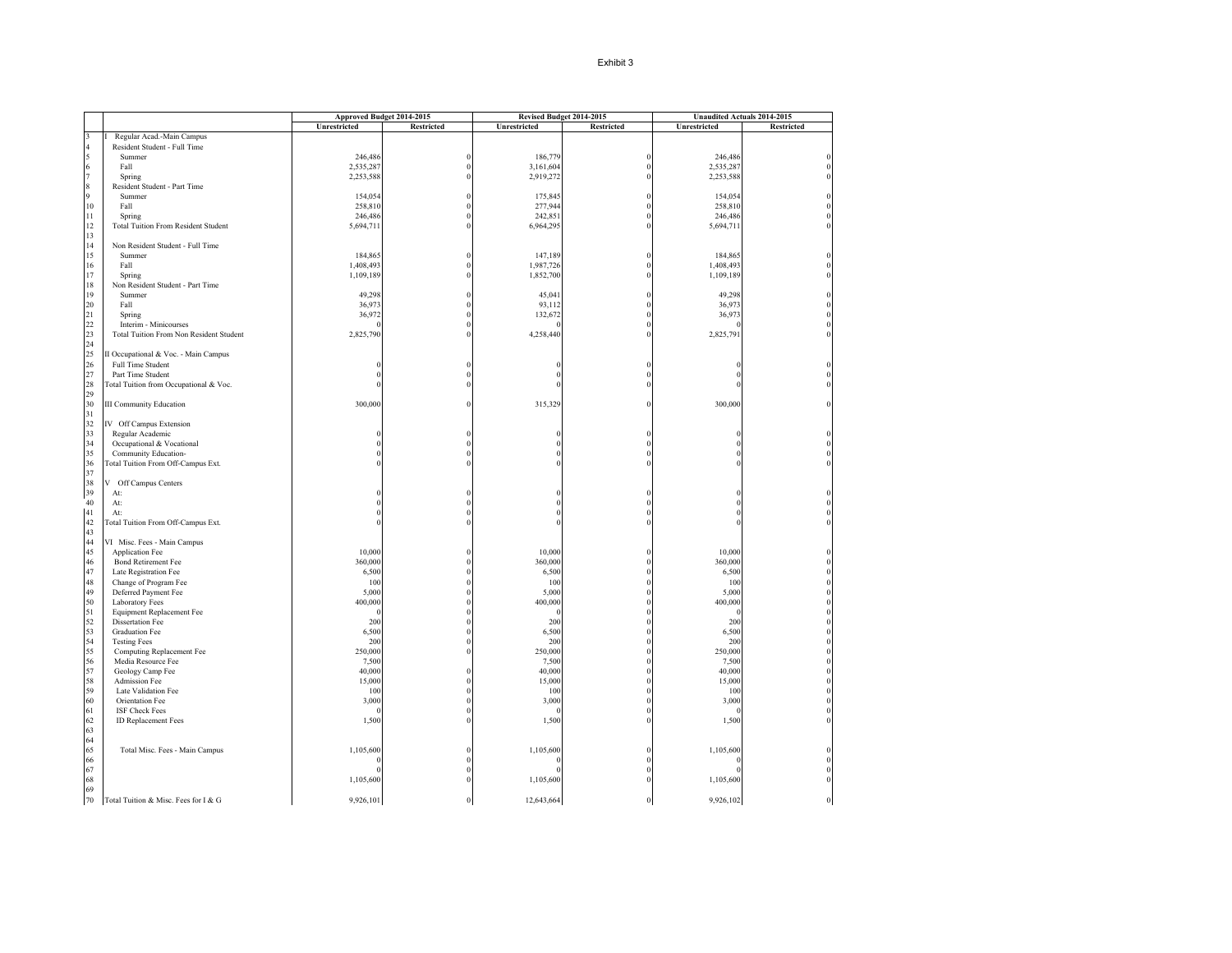|                |                                | Approved Budget 2014-2015 |                   | Revised Budget 2014-2015 |                  | Unaudited Actuals 2014-2015 |                   |
|----------------|--------------------------------|---------------------------|-------------------|--------------------------|------------------|-----------------------------|-------------------|
|                |                                | <b>Unrestricted</b>       | <b>Restricted</b> | <b>Unrestricted</b>      | Restricted       | Unrestricted                | <b>Restricted</b> |
| $\overline{3}$ | Federal                        |                           |                   |                          |                  |                             |                   |
| $\overline{4}$ | Land Grant Teaching Funds      |                           |                   |                          | $\theta$         |                             |                   |
| 5              |                                |                           |                   |                          |                  |                             |                   |
| 6              |                                |                           |                   |                          |                  |                             |                   |
| $\overline{7}$ | Total Federal (Exh. 2)         |                           |                   |                          | $\mathbf{0}$     | $\theta$                    |                   |
| 8              |                                |                           |                   |                          |                  |                             |                   |
| 9              | State                          |                           |                   | 0                        | $\overline{0}$   | 0                           | $\mathbf{0}$      |
| $10\,$         |                                |                           |                   |                          |                  |                             |                   |
| 11             | Regular                        | 27,508,300                |                   | 27,508,300               | $\boldsymbol{0}$ | 27,508,300                  |                   |
| 12             | College Opportunity            |                           |                   |                          | $\boldsymbol{0}$ |                             |                   |
| 13             | NM Academy of Science          |                           |                   |                          | $\boldsymbol{0}$ |                             |                   |
| 14             | Supplemental NM Appropriations |                           |                   | 0                        | $\overline{0}$   |                             | $\Omega$          |
| 15             |                                |                           |                   |                          |                  |                             |                   |
| 16             | Total State (Exh. 2)           | 27,508,300                |                   | 27,508,300               | $\overline{0}$   | 27,508,300                  | $\Omega$          |
| 17             |                                |                           |                   |                          |                  |                             |                   |
| 18             |                                |                           |                   |                          |                  |                             |                   |
| 19             |                                |                           |                   |                          |                  |                             |                   |
| 20             |                                |                           |                   |                          |                  |                             |                   |
| 21             | Total Local (Exh. 2)           |                           |                   | 0                        | $\bf{0}$         | 0                           |                   |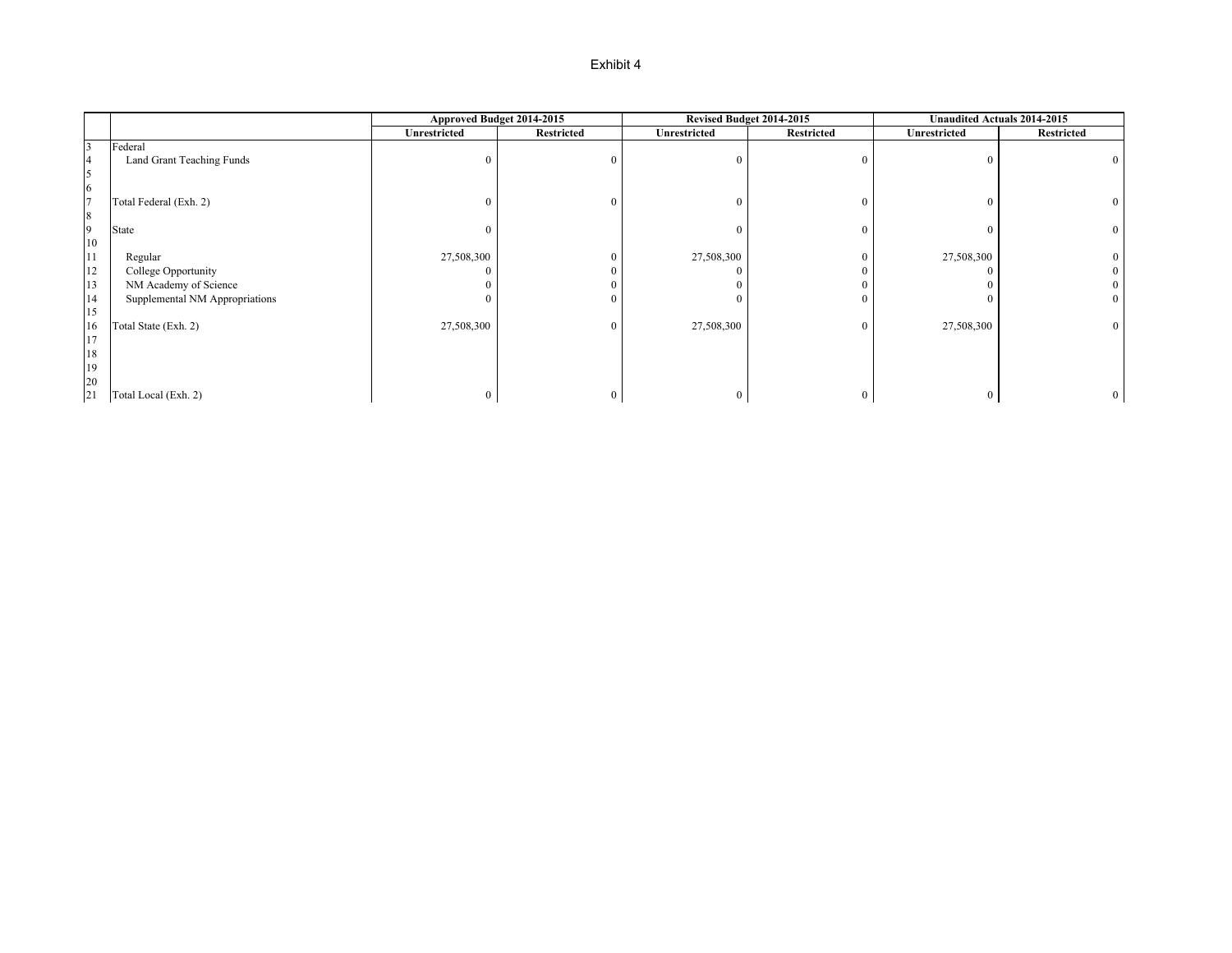|                         |                                 | Approved Budget 2014-2015 |            | Revised Budget 2014-2015 |                   | Unaudited Actuals 2014-2015 |                   |
|-------------------------|---------------------------------|---------------------------|------------|--------------------------|-------------------|-----------------------------|-------------------|
|                         |                                 | Unrestricted              | Restricted | Unrestricted             | <b>Restricted</b> | Unrestricted                | <b>Restricted</b> |
| $\overline{\mathbf{3}}$ | Unrestricted                    |                           |            |                          |                   |                             |                   |
| $\overline{4}$          | Federal                         |                           |            |                          |                   |                             |                   |
| 5                       | For Reporting Veterans          |                           |            |                          |                   |                             |                   |
| 6                       | For Admin. Of Student Aid Prog. |                           |            |                          |                   |                             |                   |
| $7\overline{ }$         | Cost of Educ.-Fellowship Prog   |                           |            |                          |                   |                             |                   |
| $\,$ 8 $\,$             | <b>CETA</b>                     |                           |            |                          |                   |                             |                   |
| 9                       |                                 |                           |            |                          |                   |                             |                   |
| 10                      | Total Federal (Exh. 2)          |                           |            |                          |                   |                             | $\theta$          |
| 11                      |                                 |                           |            |                          |                   |                             |                   |
| $12\,$                  | State                           |                           |            |                          |                   |                             |                   |
| $13\,$                  |                                 |                           |            |                          |                   |                             |                   |
| 14                      | Total State (Exh. 2)            |                           |            |                          |                   |                             | $\Omega$          |
| 15                      |                                 |                           |            |                          |                   |                             |                   |
| $16\,$                  | Local                           |                           |            |                          |                   |                             |                   |
| $17\,$                  |                                 |                           |            |                          |                   |                             |                   |
| $18\,$                  | Total Local (Exh. 2)            |                           |            |                          |                   |                             |                   |
| 19                      | <b>Total Unrestricted</b>       |                           |            |                          |                   |                             |                   |
| 20                      |                                 |                           |            |                          |                   |                             |                   |
| 21                      | Restricted                      |                           |            |                          |                   |                             |                   |
| 22                      | Federal                         |                           |            |                          |                   |                             |                   |
| 23                      | <b>Library Grants</b>           |                           |            |                          |                   |                             |                   |
| 24                      | Work-Study Funds-I & G Portion  |                           |            |                          |                   |                             |                   |
| 25                      | Academic Support (Exh. 11)      |                           |            |                          |                   |                             |                   |
| 26                      | Student Services (Exh. 12)      |                           |            |                          |                   |                             |                   |
| 27                      | Institutional Support (Exh. 13) |                           |            |                          |                   |                             |                   |
| 28                      | O & M of Plant (Exh. 14)        |                           |            |                          |                   |                             |                   |
| 29                      |                                 |                           |            |                          |                   |                             |                   |
| 30                      |                                 |                           |            |                          |                   |                             |                   |
| 31                      | Total Federal (Exh. 2)          |                           |            |                          |                   |                             |                   |
| 32                      |                                 |                           |            |                          |                   |                             |                   |
| 33                      | State                           |                           |            |                          |                   |                             | $\Omega$          |
| 34                      |                                 |                           |            |                          |                   |                             |                   |
|                         |                                 |                           |            |                          |                   |                             |                   |
| 35<br>36                | Total State (Exh. 2)            |                           |            |                          |                   |                             |                   |
|                         |                                 |                           |            |                          |                   |                             |                   |
| 37                      |                                 |                           |            |                          |                   |                             |                   |
| 38                      | Local                           |                           |            |                          |                   |                             |                   |
| 39                      |                                 |                           |            |                          |                   |                             |                   |
| 40                      | Total Local (Exh. 2)            | $\overline{0}$            |            |                          | $\boldsymbol{0}$  | $\mathbf{0}$                | 0                 |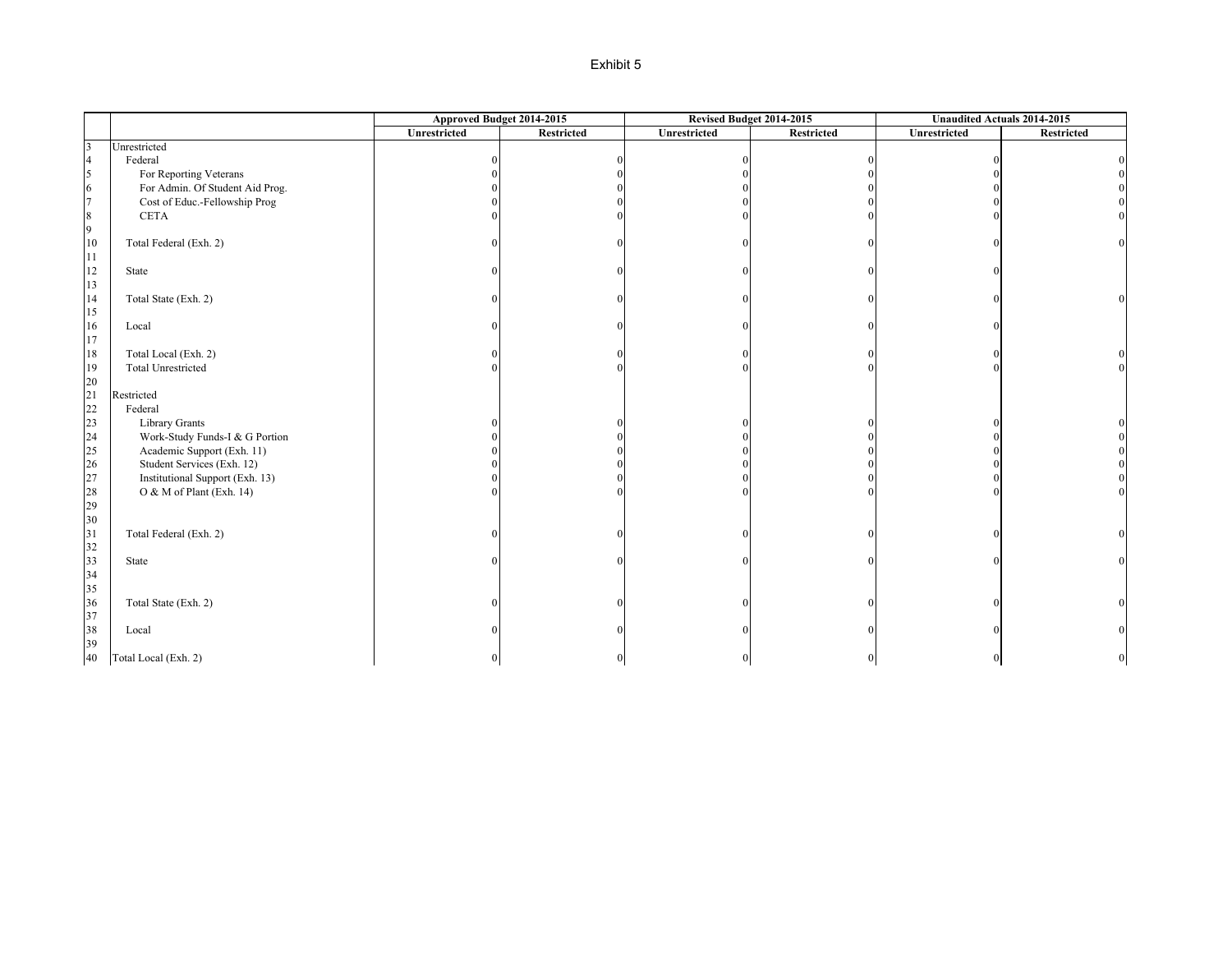|                |                             | Approved Budget 2014-2015 |            | Revised Budget 2014-2015 |                   | Unaudited Actuals 2014-2015 |            |
|----------------|-----------------------------|---------------------------|------------|--------------------------|-------------------|-----------------------------|------------|
|                |                             | <b>Unrestricted</b>       | Restricted | Unrestricted             | <b>Restricted</b> | Unrestricted                | Restricted |
|                | Restricted                  |                           |            |                          |                   |                             |            |
|                |                             |                           |            |                          |                   |                             |            |
| 5              | Minerals I & G Grant        |                           |            |                          |                   |                             |            |
| 6              |                             |                           |            |                          |                   |                             |            |
| $\overline{ }$ |                             |                           |            |                          |                   |                             |            |
| 8              | Total Unrestricted (Exh. 2) |                           |            | 0                        |                   |                             |            |
| $\overline{9}$ |                             |                           |            |                          |                   |                             |            |
| 10             | Restricted                  |                           |            |                          |                   |                             |            |
| 11             |                             |                           |            |                          |                   |                             |            |
| 12             | Grants-Departmental         |                           |            |                          |                   |                             |            |
| 13             |                             |                           |            |                          |                   |                             |            |
| 14             |                             |                           |            |                          |                   |                             |            |
| 15             | Total Restricted (Exh. 2)   | 0                         |            | $\overline{0}$           |                   |                             |            |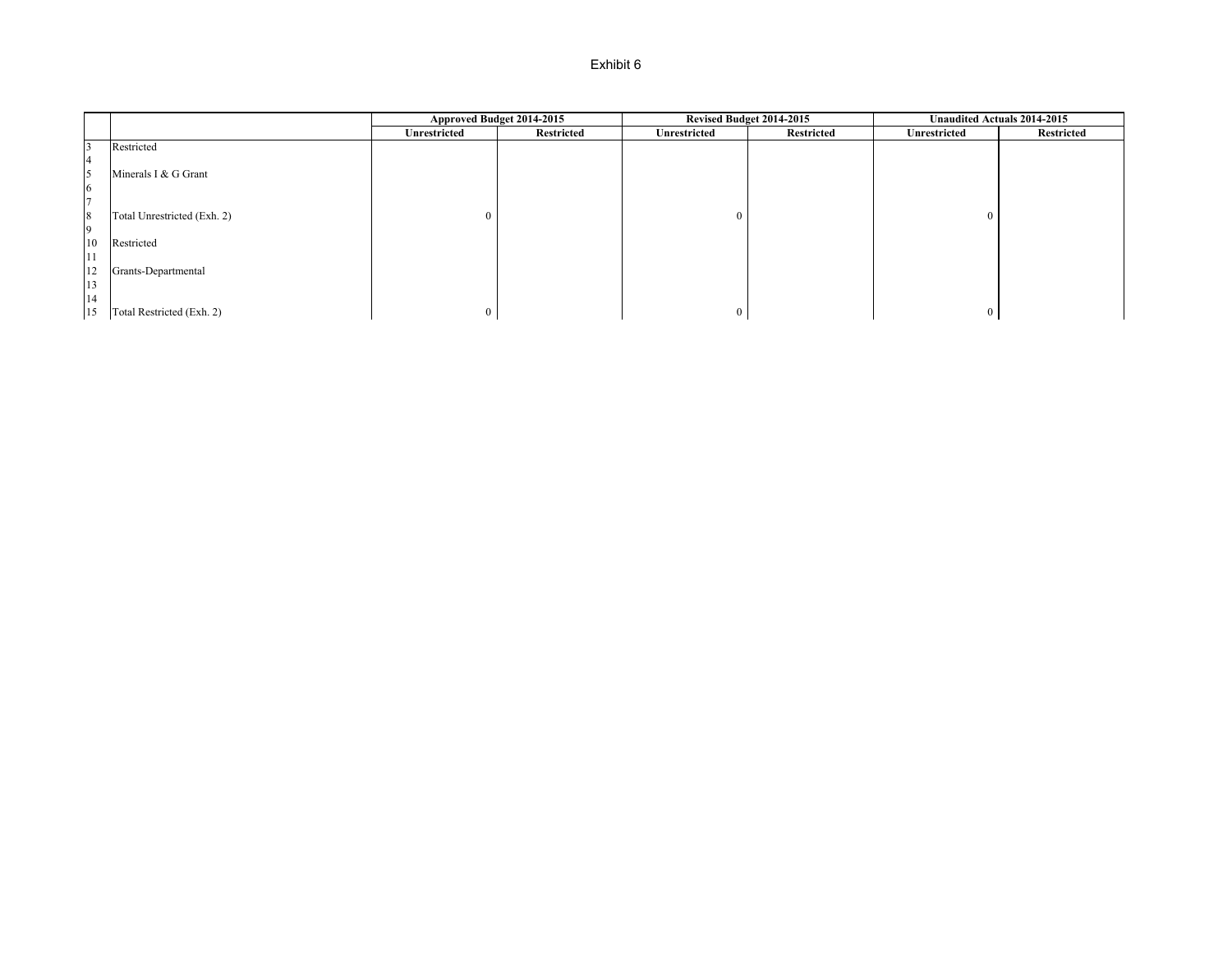|    |                                     | Approved Budget 2014-2015 |                   | <b>Revised Budget 2014-2015</b> |                   | <b>Unaudited Actuals 2014-2015</b> |                |
|----|-------------------------------------|---------------------------|-------------------|---------------------------------|-------------------|------------------------------------|----------------|
|    |                                     | Unrestricted              | <b>Restricted</b> | Unrestricted                    | <b>Restricted</b> | Jnrestricted                       | Restricted     |
|    | Unrestricted                        |                           |                   |                                 |                   |                                    |                |
|    | Interest on Unrestricted Endowments | 200,000                   |                   | 200,000                         |                   | 200,000                            | $\Omega$       |
|    | Permanent Fund Revenue              | 300,000                   |                   | 300,000                         | 0                 | 300,000                            | $\overline{0}$ |
| 16 | <b>State Land Revenue</b>           | 750,000                   |                   | 750,000                         | 0                 | 750,000                            | $\Omega$       |
|    |                                     |                           |                   |                                 |                   |                                    |                |
| 8  | <b>Total Unrestricted</b>           | ,250,000                  |                   | ,250,000                        |                   | 1,250,000                          | $\overline{0}$ |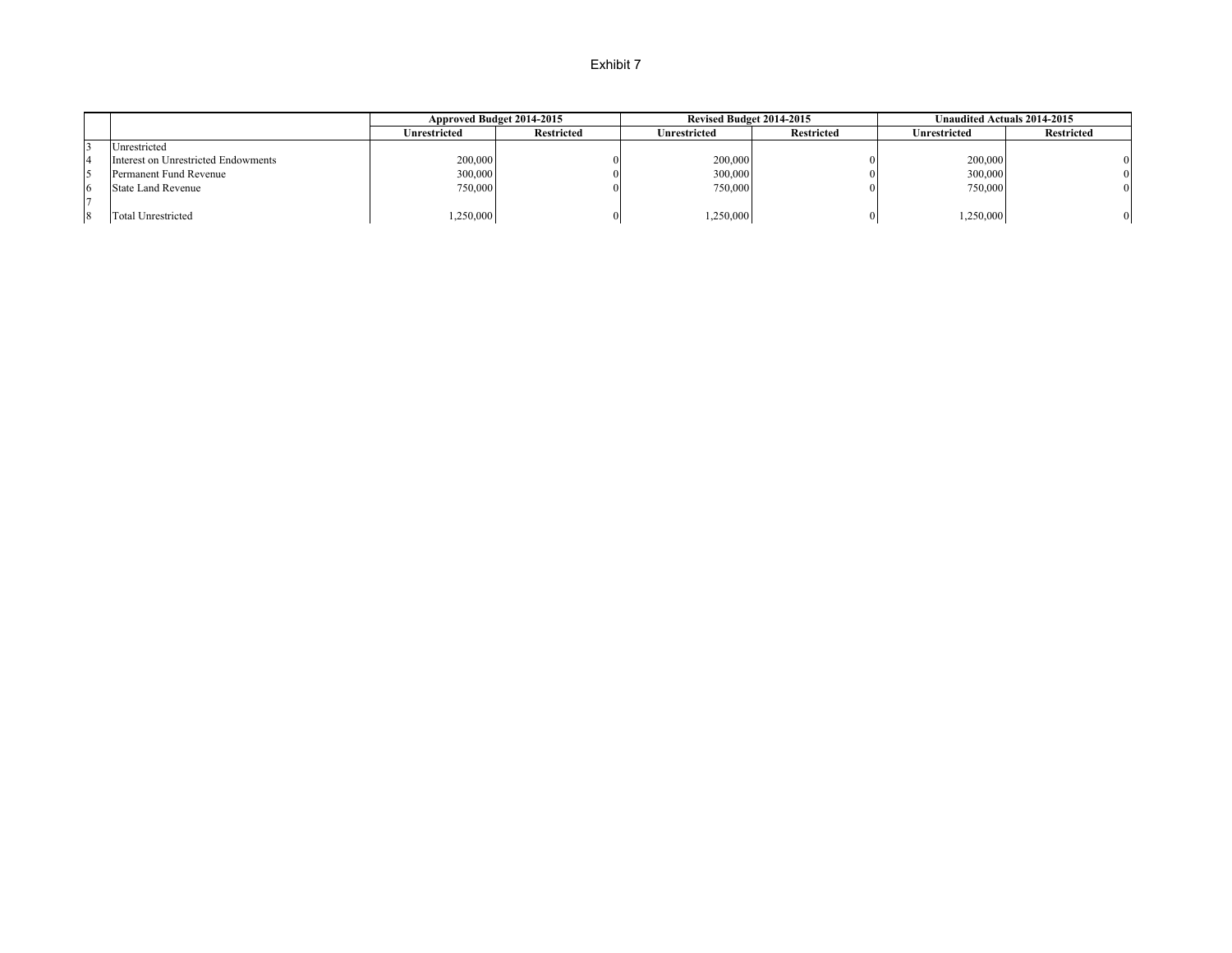|                |                                  |              | Approved Budget 2014-2015 | Revised Budget 2014-2015 |                   | <b>Unaudited Actuals 2014-2015</b> |                   |
|----------------|----------------------------------|--------------|---------------------------|--------------------------|-------------------|------------------------------------|-------------------|
|                |                                  | Unrestricted | <b>Restricted</b>         | <b>Unrestricted</b>      | <b>Restricted</b> | Unrestricted                       | <b>Restricted</b> |
|                | Interest on Current Fund Balance | 24,000       |                           | 24,000                   |                   | 24,000                             | $\theta$          |
| $\overline{4}$ | <b>Indirect Cost Recovery</b>    | 3,988,000    |                           | 3,988,000                |                   | 3,988,000                          |                   |
| 15             | Land Lease                       | 25,000       |                           | 25,000                   |                   | 25,000                             |                   |
| 6              | Returned Check Fee               |              |                           |                          |                   |                                    |                   |
|                | <b>Vending Machines</b>          |              |                           |                          |                   |                                    |                   |
| 8              | Pay phones                       |              |                           |                          |                   |                                    |                   |
| $\overline{9}$ | Rentals                          |              |                           |                          |                   |                                    |                   |
| 10             | Auto Registration, Parking, Etc. |              |                           |                          |                   |                                    |                   |
|                | <b>Transcript Fee</b>            | 10,000       |                           | 10,000                   |                   | 10,000                             |                   |
| 12             | <b>Breakage Charges</b>          |              |                           |                          |                   |                                    | $\Omega$          |
| 13             | <b>Library Fines</b>             | 500          |                           | 500                      |                   | 500                                |                   |
| 14             |                                  |              |                           |                          |                   |                                    |                   |
| 15             | Total                            | 4,047,500    |                           | 4,047,500                |                   | 4,047,500                          | $\mathbf{0}$      |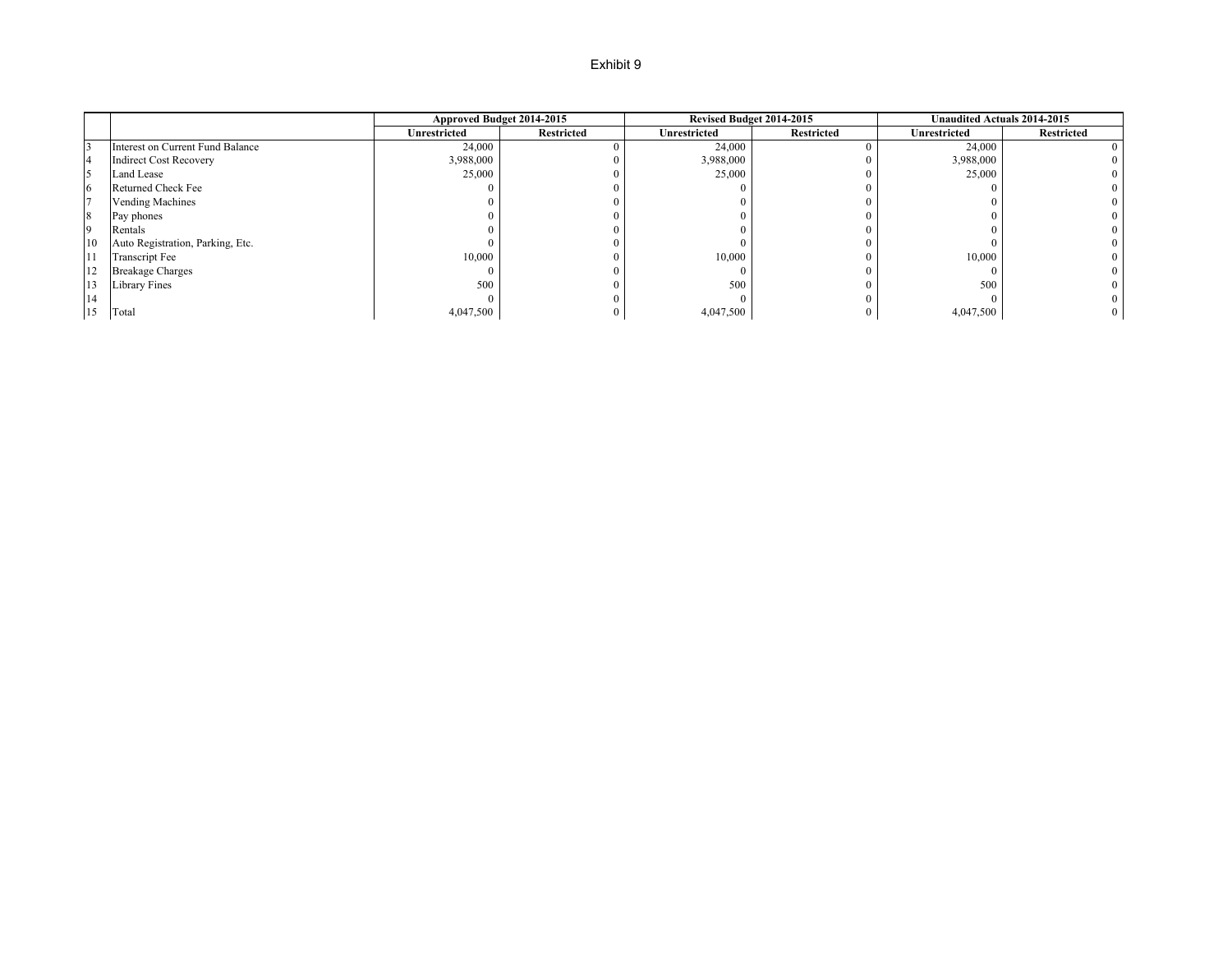|                                       |                                                |        | Approved Budget 2014-2015 |        |            |        | Revised Budget 2014-2015 |        |                   |        | <b>Unaudited Actuals 2014-2015</b> |        |                   |
|---------------------------------------|------------------------------------------------|--------|---------------------------|--------|------------|--------|--------------------------|--------|-------------------|--------|------------------------------------|--------|-------------------|
|                                       |                                                |        | Unrestricted              |        | Restricted |        | Unrestricted             |        | <b>Restricted</b> |        | Unrestricted                       |        | <b>Restricted</b> |
|                                       |                                                | F.T.E. | Amount                    | F.T.E. | Amount     | F.T.E. | Amount                   | F.T.E. | Amount            | F.T.E. | Amount                             | F.T.E. | Amount            |
| $\overline{4}$                        | General Acad Instruction By Dept.              |        |                           |        |            |        |                          |        |                   |        |                                    |        |                   |
|                                       | Biology                                        | 13.59  | 583.048                   | 0.00   | $\Omega$   | 13.59  | 583,048                  | 0.00   | $\theta$          | 13.59  | 594,663                            | 0.00   |                   |
| $\begin{array}{c} 5 \\ 6 \end{array}$ | Chemistry                                      | 28.93  | 938,757                   | 0.00   |            | 28.93  | 938,757                  | 0.00   | $\theta$          | 28.93  | 1,068,117                          | 0.00   |                   |
| $\overline{7}$                        | Computer Science                               | 19.50  | 846,338                   | 0.00   |            | 19.50  | 846,338                  | 0.00   | $\boldsymbol{0}$  | 19.50  | 764,677                            | 0.00   |                   |
| $\,$ 8 $\,$                           | Psychology & Education                         | 2.76   | 180,968                   | 0.00   |            | 2.76   | 180,968                  | 0.00   | $\theta$          | 2.76   | 217,507                            | 0.00   |                   |
| $\overline{9}$                        | Fine Arts                                      | 1.12   | 75,161                    | 0.00   |            | 1.12   | 75,161                   | 0.00   | $\theta$          | 1.12   | 104,658                            | 0.00   |                   |
| 10                                    | Earth & Environmental Science                  | 25.41  | 1,113,063                 | 0.00   |            | 25.41  | 1,113,063                | 0.00   | $\theta$          | 25.41  | 1,066,146                          | 0.00   |                   |
| 11                                    | <b>CLASS</b>                                   | 13.81  | 688,288                   | 0.00   |            | 13.81  | 688,288                  | 0.00   | $\boldsymbol{0}$  | 13.81  | 725,182                            | 0.00   |                   |
| 12                                    | Mathematics                                    | 31.15  | 1,012,785                 | 0.00   |            | 31.15  | 1,012,785                | 0.00   | $\theta$          | 31.15  | 1,079,649                          | 0.00   |                   |
| 13                                    | Materials Engineering                          | 12.54  | 676,473                   | 0.00   |            | 12.54  | 676,473                  | 0.00   | $\theta$          | 12.54  | 631,965                            | 0.00   |                   |
| 14                                    | Mineral Engineering                            | 7.34   | 386,247                   | 0.00   |            | 7.34   | 386,247                  | 0.00   | $\theta$          | 7.34   | 460,830                            | 0.00   |                   |
| 15                                    | Petroleum Engineering                          | 9.20   | 448,828                   | 0.00   |            | 9.20   | 448,828                  | 0.00   | $\Omega$          | 9.20   | 421,336                            | 0.00   |                   |
| 16                                    | Chemical Engineering                           | 8.70   | 400,781                   | 0.00   |            | 8.70   | 400,781                  | 0.00   | $\theta$          | 8.70   | 466,643                            | 0.00   |                   |
| 17                                    | Physics                                        | 24.30  | 929,515                   | 0.00   |            | 24.30  | 929,515                  | 0.00   | $\boldsymbol{0}$  | 24.30  | 966,317                            | 0.00   |                   |
| 18                                    | Mechanical Engineering                         | 24.00  | 1,116,609                 | 0.00   |            | 24.00  | 1,116,609                | 0.00   | $\theta$          | 24.00  | 1,213,298                          | 0.00   |                   |
| 19                                    | Civil & Environmental Engineering              | 10.77  | 506,737                   | 0.00   |            | 10.77  | 506,737                  | 0.00   | $\theta$          | 10.77  | 489,900                            | 0.00   |                   |
| 20                                    | <b>Electrical Engineering</b>                  | 14.20  | 743,497                   | 0.00   |            | 14.20  | 743,497                  | 0.00   | $\mathbf{0}$      | 14.20  | 742,920                            | 0.00   |                   |
| 21                                    | <b>Business Management</b>                     | 4.70   | 390,054                   | 0.00   |            | 4.70   | 390,054                  | 0.00   | $\theta$          | 4.70   | 456,725                            | 0.00   |                   |
| 22                                    | Computer Center Instruction                    | 0.00   | 650,000                   | 0.00   |            | 0.00   | 650,000                  | 0.00   | $\theta$          | 0.00   | 650,127                            | 0.00   |                   |
|                                       | Earth & Environmental Science Field Course     | 3.19   | 68,000                    | 0.00   |            | 3.19   | 68,000                   | 0.00   | $\theta$          | 3.19   | 66,707                             | 0.00   |                   |
|                                       | Aerospace Engineering Degree                   | 0.00   | 1,500                     | 0.00   |            | 0.00   | 1,500                    | 0.00   | $\Omega$          | 0.00   | 35,131                             | 0.00   |                   |
|                                       |                                                |        |                           |        |            |        |                          |        |                   |        |                                    |        |                   |
| 23<br>24<br>25<br>26                  | <b>Total General Acad Instruction By Dept.</b> | 255.21 | 11,756,649                | 0.00   | $\Omega$   | 255.21 | 11,756,649               | 0.00   | $\theta$          | 255.21 | 12,222,498                         | 0.00   |                   |
| 27                                    |                                                |        |                           |        |            |        |                          |        |                   |        |                                    |        |                   |
| 28                                    | Occupational & Voc. Inst.-By Prog.             | 0.00   | $\Omega$                  | 0.00   | $\Omega$   | 0.00   | $\Omega$                 | 0.00   | $\theta$          | 0.00   | $\Omega$                           | 0.00   |                   |
| 29<br>30                              |                                                |        |                           |        |            |        |                          |        |                   |        |                                    |        |                   |
|                                       | Total Occupational & Voc. Inst.-By Prog.       | 0.00   |                           | 0.00   | $\Omega$   | 0.00   | $\Omega$                 | 0.00   | $\theta$          | 0.00   |                                    | 0.00   |                   |
| 31                                    |                                                |        |                           |        |            |        |                          |        |                   |        |                                    |        |                   |
| 32                                    | Special Session Instr-By Session               |        |                           |        |            |        |                          |        |                   |        |                                    |        |                   |
| 33                                    | <b>Summer Session</b>                          | 7.00   | 180,000                   | 0.00   | $\Omega$   | 7.00   | 180,000                  | 0.00   | $\theta$          | 7.00   | 185,909                            | 0.00   |                   |
| 34                                    | <b>Interim Session</b>                         | 0.00   |                           | 0.00   |            | 0.00   | $\Omega$                 | 0.00   | $\boldsymbol{0}$  | 0.00   | $\epsilon$                         | 0.00   |                   |
| 35                                    | Restricted Instruction                         | 0.00   |                           | 0.00   |            | 0.00   |                          | 0.00   | $\Omega$          | 0.00   |                                    | 0.00   |                   |
| 36                                    | <b>Total Special Session Instr-By Session</b>  | 7.00   | 180,000                   | 0.00   |            | 7.00   | 180,000                  | 0.00   | $\theta$          | 7.00   | 185,909                            | 0.00   |                   |
| 37                                    |                                                |        |                           |        |            |        |                          |        |                   |        |                                    |        |                   |
| 38                                    | Community Educ.-By Program                     |        |                           |        |            |        |                          |        |                   |        |                                    |        |                   |
| 39                                    | Main Campus Community Education                | 5.40   | 196,233                   | 0.00   |            | 5.40   | 196,233                  | 0.00   | $\theta$          | 5.40   | 365,543                            | 0.00   |                   |
| 40                                    | Master of Science Teaching                     | 10.30  | 243,242                   | 0.00   | $\Omega$   | 10.30  | 243,242                  | 0.00   | $\mathbf{0}$      | 10.30  | 351,703                            | 0.00   |                   |
| 41                                    | Total Community Educ.-By Program               | 15.70  | 439,475                   | 0.00   |            | 15.70  | 439,475                  | 0.00   | $\theta$          | 15.70  | 717,246                            | 0.00   |                   |
| 42                                    |                                                |        |                           |        |            |        |                          |        |                   |        |                                    |        |                   |
| 43                                    | Federal Work Study                             | 0.00   |                           | 0.00   |            | 0.00   | $\Omega$                 | 0.00   | $\theta$          | 0.00   |                                    | 0.00   |                   |
| 44                                    | <b>Employee Benefits</b>                       | 0.00   | 3,932,447                 | 0.00   |            | 0.00   | 3,932,447                | 0.00   | $\theta$          | 0.00   | 3,649,628                          | 0.00   |                   |
| 45                                    | <b>Equipment Replacement Fee</b>               | 0.00   | 193,000                   | 0.00   |            | 0.00   | 193,000                  | 0.00   | $\Omega$          | 0.00   | 19,191                             | 0.00   |                   |
| 46                                    | <b>Institute Equipment</b>                     | 0.00   | 355,170                   | 0.00   |            | 0.00   | 355,170                  | 0.00   | $\overline{0}$    | 0.00   | 761,437                            | 0.00   |                   |
| 47                                    | Academic Center foR Technology                 | 10.50  | 411,986                   | 0.00   |            | 10.50  | 411,986                  | 0.00   | $\boldsymbol{0}$  | 10.50  | 462,206                            | 0.00   |                   |
| 48                                    | Part-Time Faculty & Dev                        | 4.50   | 338,000                   | 0.00   |            | 4.50   | 630,400                  | 0.00   | $\theta$          | 3.50   | 43,845                             | 0.00   |                   |
| 49                                    | Minicourses                                    | 0.00   |                           | 0.00   |            | 0.00   | $\theta$                 | 0.00   | $\theta$          | 0.00   | $\Omega$                           | 0.00   |                   |
| 50                                    | Cost Share                                     | 0.00   |                           | 0.00   |            | 0.00   | $\Omega$                 | 0.00   | $\mathbf{0}$      | 0.00   |                                    | 0.00   |                   |
| 51                                    | Faculty Travel & Dev                           | 0.00   | 30,000                    | 0.00   |            | 0.00   | 30,000                   | 0.00   | $\theta$          | 0.00   | 11,760                             | 0.00   |                   |
| 52                                    | Computing Replacement                          | 0.00   |                           | 0.00   |            | 0.00   | $\Omega$                 | 0.00   | $\theta$          | 0.00   |                                    | 0.00   |                   |
| 53                                    | Waiver of Tuition                              | 0.00   |                           | 0.00   |            | 0.00   |                          | 0.00   | $\mathbf{0}$      | 0.00   |                                    | 0.00   |                   |
| 54                                    | Carryforward                                   | 0.00   |                           | 0.00   |            | 0.00   | 2,723,527                | 0.00   | $\theta$          | 0.00   |                                    | 0.00   |                   |
| 55                                    | Fotal Items Non Included in Exhibit 10A's      | 15.00  | 5,260,603                 | 0.00   |            | 15.00  | 8,276,530                | 0.00   | $\Omega$          | 14.00  | 4,948,067                          | 0.00   |                   |
| 56                                    | Transfer Cost Share In                         |        |                           |        |            |        |                          |        |                   |        |                                    |        |                   |
| 57                                    | <b>Grand Total:</b>                            | 292.91 | 17,636,727                | 0.00   | $\Omega$   | 292.91 | 20,652,654               | 0.00   | $\mathbf{0}$      | 291.91 | 18,073,720                         | 0.00   |                   |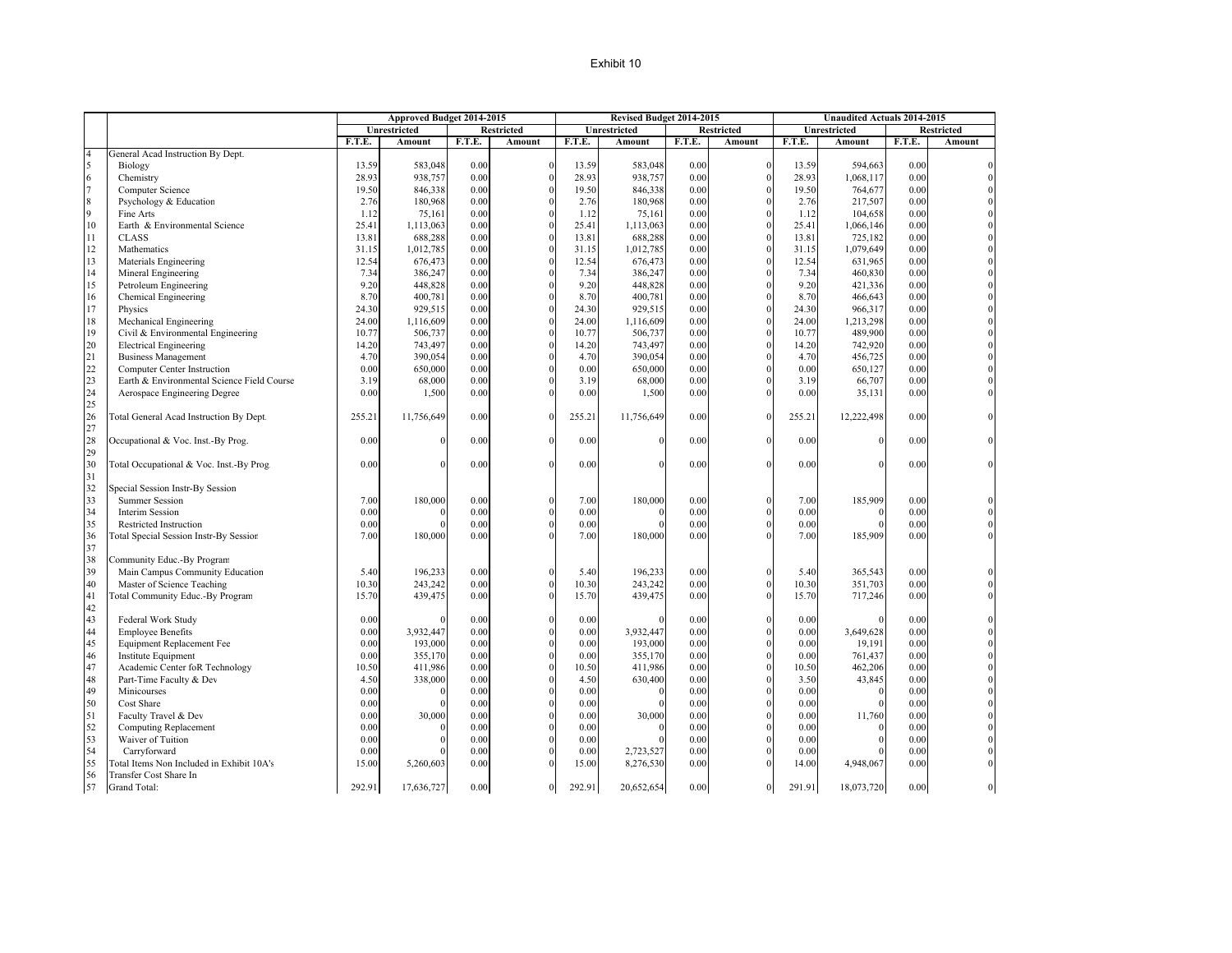|                |                                    |        | Approved Budget 2014-2015 |        |                   |        | Revised Budget 2014-2015 |               |                   |               | <b>Unaudited Actuals 2014-2015</b> |              |                   |
|----------------|------------------------------------|--------|---------------------------|--------|-------------------|--------|--------------------------|---------------|-------------------|---------------|------------------------------------|--------------|-------------------|
|                |                                    |        | Unrestricted              |        | <b>Restricted</b> |        | Unrestricted             |               | <b>Restricted</b> |               | <b>Unrestricted</b>                |              | <b>Restricted</b> |
|                |                                    | F.T.E. | Amount                    | F.T.E. | Amount            | F.T.E. | Amount                   | <b>F.T.E.</b> | Amount            | <b>F.T.E.</b> | Amount                             | F.T.E.       | Amount            |
| $\overline{4}$ | Biology                            |        |                           |        |                   |        |                          |               |                   |               |                                    |              |                   |
| 5              | <b>Faculty Salaries</b>            | 5.00   | 382,877                   | 0.00   | $\mathbf{0}$      | 5.00   | 382,877                  | 0.00          | $\Omega$          | 5.00          | 395,448                            | 0.00         |                   |
| 6              | Professional Salaries              | 0.79   | 39,073                    | 0.00   | $\theta$          | 0.79   | 39,073                   | 0.00          |                   | 0.79          | 39,230                             | 0.00         |                   |
| $\overline{7}$ | <b>Graduate Assistant Salaries</b> | 5.00   | 75,966                    | 0.00   | $\theta$          | 5.00   | 75,966                   | 0.00          |                   | 5.00          | 62,125                             | 0.00         |                   |
| 8              | <b>Technician Salaries</b>         | 0.00   |                           | 0.00   | $\theta$          | 0.00   |                          | 0.00          |                   | 0.00          | $\theta$                           | 0.00         |                   |
| 9              | Secretarial & Clerical Salaries    | 1.00   | 27,316                    | 0.00   | $\theta$          | 1.00   | 27,316                   | 0.00          |                   | 1.00          | 27,420                             | 0.00         |                   |
| 10             | Other Salaries                     | 1.80   | 8,996                     | 0.00   | $\Omega$          | 1.80   | 8,996                    | 0.00          |                   | 1.80          | 21,809                             | 0.00         |                   |
| 11             | Travel                             | 0.00   | 750                       | 0.00   | $\theta$          | 0.00   | 750                      | 0.00          |                   | 0.00          | 96                                 | 0.00         |                   |
| 12             | Supplies and Expense               | 0.00   | 23,310                    | 0.00   | $\theta$          | 0.00   | 23,310                   | 0.00          | $\Omega$          | 0.00          | 21,604                             | 0.00         |                   |
| 13             | Equipment                          | 0.00   |                           | 0.00   | $\theta$          | 0.00   |                          | 0.00          |                   | 0.00          |                                    | 0.00         |                   |
| 14             | Lab Fee Expense                    | 0.00   | 20,495                    | 0.00   | $\Omega$          | 0.00   | 20,495                   | 0.00          |                   | 0.00          | 22,326                             | 0.00         |                   |
| 15             | Telephone                          | 0.00   | 3,089                     | 0.00   | $\theta$          | 0.00   | 3,089                    | 0.00          |                   | 0.00          | 4,605                              | 0.00         |                   |
| 16             | <b>Computer Services</b>           | 0.00   | 1,176                     | 0.00   | $\Omega$          | 0.00   | 1,176                    | 0.00          |                   | 0.00          |                                    | 0.00         |                   |
| 17             | Total:                             | 13.59  | 583,048                   | 0.00   | $\Omega$          | 13.59  | 583,048                  | 0.00          |                   | 13.59         | 594,663                            | 0.00         |                   |
| 18             |                                    |        |                           |        |                   |        |                          |               |                   |               |                                    |              |                   |
| 19             | Chemistry                          |        |                           |        |                   |        |                          |               |                   |               |                                    |              |                   |
| 20             | <b>Faculty Salaries</b>            | 8.50   | 519,191                   | 0.00   | $\theta$          | 8.50   | 519,191                  | 0.00          |                   | 8.50          | 558,912                            | 0.00         |                   |
| 21             | Professional Salaries              | 0.00   |                           | 0.00   | $\theta$          | 0.00   |                          | 0.00          | $\Omega$          | 0.00          | $\Omega$                           | 0.00         |                   |
| 22             | <b>Graduate Assistant Salaries</b> | 14.50  | 220,301                   | 0.00   | $\theta$          | 14.50  | 220,301                  | 0.00          |                   | 14.50         | 182,986                            | 0.00         |                   |
| 23             | <b>Technician Salaries</b>         | 1.00   | 25,709                    | 0.00   | $\theta$          | 1.00   | 25,709                   | 0.00          |                   | 1.00          | 25,060                             | 0.00         |                   |
| 24             | Secretarial & Clerical Salaries    | 1.00   | 22,945                    | 0.00   | $\theta$          | 1.00   | 22,945                   | 0.00          |                   | 1.00          | 22,728                             | 0.00         |                   |
| 25             | Other Salaries                     | 3.93   | 19,639                    | 0.00   | $\theta$          | 3.93   | 19,639                   | 0.00          |                   | 3.93          | 55,468                             | 0.00         |                   |
| 26             | Travel                             | 0.00   | 1,350                     | 0.00   | $\theta$          | 0.00   | 1,350                    | 0.00          |                   | 0.00          | 7,017                              | 0.00         |                   |
| 27             | Supplies and Expense               | 0.00   | 24,313                    | 0.00   | $\Omega$          | 0.00   | 24,313                   | 0.00          |                   | 0.00          | 74,822                             | 0.00         |                   |
| 28             |                                    | 0.00   |                           | 0.00   | $\theta$          | 0.00   |                          | 0.00          |                   | 0.00          | 103,778                            | 0.00         |                   |
| 29             | Equipment<br>Lab Fee Expense       | 0.00   | 98,830                    | 0.00   | $\Omega$          | 0.00   | 98,830                   | 0.00          |                   | 0.00          | 31,042                             | 0.00         |                   |
|                |                                    |        |                           |        | $\Omega$          |        |                          |               | $\Omega$          |               |                                    |              |                   |
| 30<br>31       | Telephone                          | 0.00   | 4,967                     | 0.00   | $\theta$          | 0.00   | 4,967                    | 0.00          |                   | 0.00          | 6,304                              | 0.00         |                   |
| 32             | <b>Computer Services</b><br>Total: | 0.00   | 1,512<br>938,757          | 0.00   |                   | 0.00   | 1,512                    | 0.00          |                   | 0.00          |                                    | 0.00<br>0.00 |                   |
|                |                                    | 28.93  |                           | 0.00   |                   | 28.93  | 938,757                  | 0.00          |                   | 28.93         | 1,068,117                          |              |                   |
| 33             |                                    |        |                           |        |                   |        |                          |               |                   |               |                                    |              |                   |
| 34<br>35       | Computer Science                   |        |                           |        |                   |        |                          |               |                   |               |                                    |              |                   |
|                | <b>Faculty Salaries</b>            | 7.50   | 659,982                   | 0.00   | $\mathbf{0}$      | 7.50   | 659,982                  | 0.00          |                   | 7.50          | 585,845                            | 0.00         |                   |
| 36             | Professional Salaries              | 0.00   |                           | 0.00   | $\theta$          | 0.00   |                          | 0.00          |                   | 0.00          |                                    | 0.00         |                   |
| 37             | Graduate Assistant Salaries        | 8.00   | 121,545                   | 0.00   | $\theta$          | 8.00   | 121,545                  | 0.00          | $\Omega$          | 8.00          | 68,368                             | 0.00         |                   |
| 38             | <b>Technician Salaries</b>         | 0.00   |                           | 0.00   | $\theta$          | 0.00   |                          | 0.00          |                   | 0.00          |                                    | 0.00         |                   |
| 39             | Secretarial & Clerical Salaries    | 1.00   | 22,495                    | 0.00   | $\theta$          | 1.00   | 22,495                   | 0.00          | $\Omega$          | 1.00          | 21,245                             | 0.00         |                   |
| 40             | Other Salaries                     | 3.00   | 15,000                    | 0.00   | $\theta$          | 3.00   | 15,000                   | 0.00          |                   | 3.00          | 42,329                             | 0.00         |                   |
| 41             | Travel                             | 0.00   | 1,275                     | 0.00   | $\Omega$          | 0.00   | 1,275                    | 0.00          | $\Omega$          | 0.00          | 2,451                              | 0.00         |                   |
| 42             | Supplies and Expense               | 0.00   | 12,297                    | 0.00   | $\theta$          | 0.00   | 12,297                   | 0.00          |                   | 0.00          | 39,868                             | 0.00         |                   |
| 43             | Equipment                          | 0.00   |                           | 0.00   | $\Omega$          | 0.00   |                          | 0.00          |                   | 0.00          | $\Omega$                           | 0.00         |                   |
| 44             | Lab Fee Expense                    | 0.00   | 7,450                     | 0.00   | $\theta$          | 0.00   | 7,450                    | 0.00          |                   | 0.00          |                                    | 0.00         |                   |
| 45             | Telephone                          | 0.00   | 4,950                     | 0.00   | $\theta$          | 0.00   | 4,950                    | 0.00          |                   | 0.00          | 4,572                              | 0.00         |                   |
| 46             | Computer Services                  | 0.00   | 1,344                     | 0.00   | $\theta$          | 0.00   | 1,344                    | 0.00          |                   | 0.00          |                                    | 0.00         |                   |
| 47             | Total:                             | 19.50  | 846,338                   | 0.00   |                   | 19.50  | 846,338                  | 0.00          |                   | 19.50         | 764,677                            | 0.00         |                   |
| 48             |                                    |        |                           |        |                   |        |                          |               |                   |               |                                    |              |                   |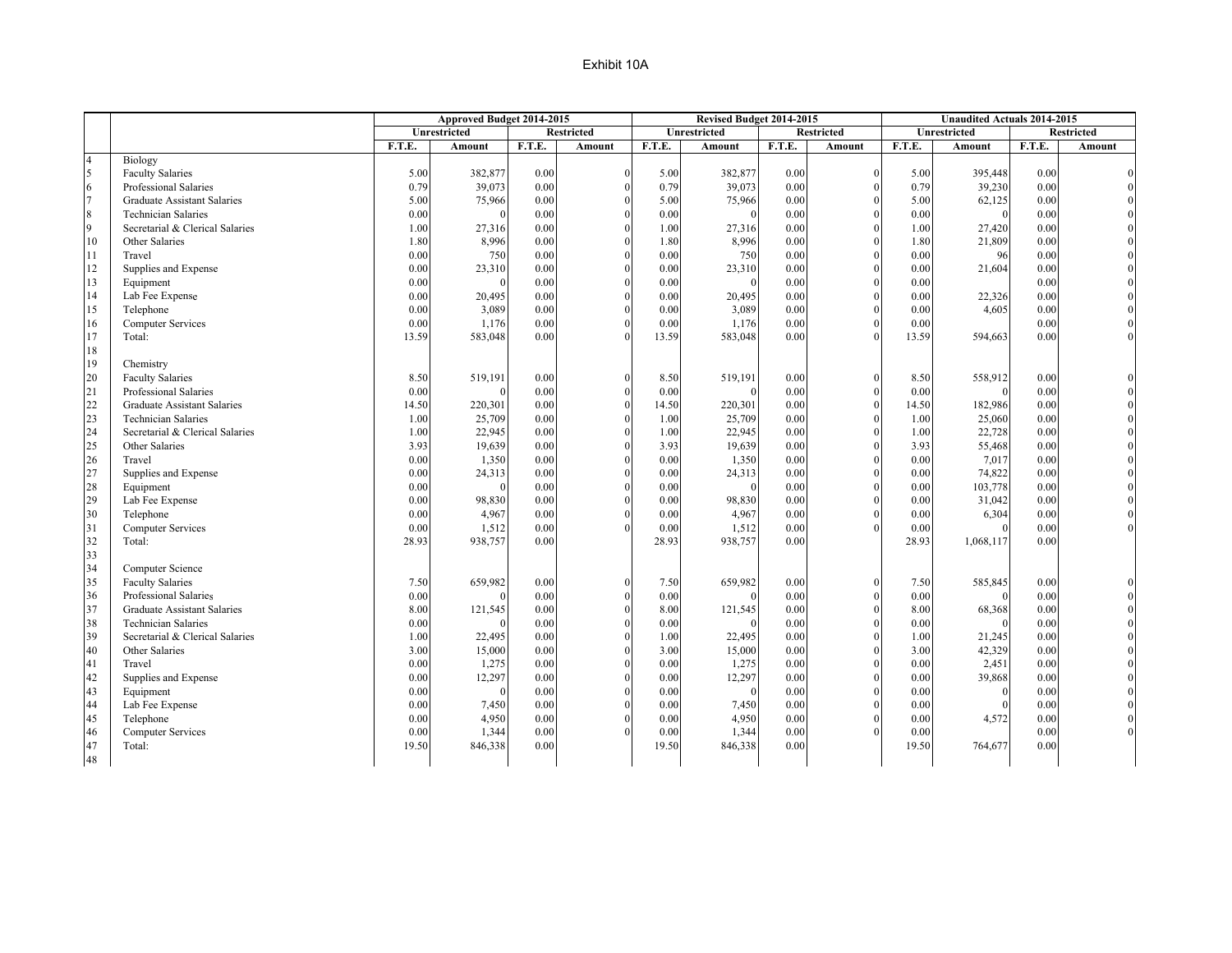|    |                                    |        | Approved Budget 2014-2015 |        |                   |        | Revised Budget 2014-2015 |               |                   |        | <b>Unaudited Actuals 2014-2015</b> |               |                   |
|----|------------------------------------|--------|---------------------------|--------|-------------------|--------|--------------------------|---------------|-------------------|--------|------------------------------------|---------------|-------------------|
|    |                                    |        | <b>Unrestricted</b>       |        | <b>Restricted</b> |        | Unrestricted             |               | <b>Restricted</b> |        | <b>Unrestricted</b>                |               | <b>Restricted</b> |
|    |                                    | F.T.E. | Amount                    | F.T.E. | Amount            | F.T.E. | Amount                   | <b>F.T.E.</b> | Amount            | F.T.E. | Amount                             | <b>F.T.E.</b> | Amount            |
| 49 | Psychology & Education             |        |                           |        |                   |        |                          |               |                   |        |                                    |               |                   |
| 50 | <b>Faculty Salaries</b>            | 2.00   | 157,097                   | 0.00   | $\theta$          | 2.00   | 157,097                  | 0.00          | $\Omega$          | 2.00   | 177,509                            | 0.00          |                   |
| 51 | Professional Salaries              | 0.00   |                           | 0.00   | $\theta$          | 0.00   |                          | 0.00          | $\Omega$          | 0.00   |                                    | 0.00          |                   |
| 52 | <b>Graduate Assistant Salaries</b> | 0.00   |                           | 0.00   | $\theta$          | 0.00   |                          | 0.00          | $\Omega$          | 0.00   |                                    | 0.00          |                   |
| 53 | <b>Technician Salaries</b>         | 0.00   |                           | 0.00   | $\mathbf{0}$      | 0.00   |                          | 0.00          | $\theta$          | 0.00   |                                    | 0.00          |                   |
| 54 | Secretarial & Clerical Salaries    | 0.50   | 12,051                    | 0.00   | $\theta$          | 0.50   | 12,051                   | 0.00          |                   | 0.50   | 12,088                             | 0.00          |                   |
| 55 | Other Salaries                     | 0.26   | 1,300                     | 0.00   | $\theta$          | 0.26   | 1,300                    | 0.00          | $\mathbf{0}$      | 0.26   | 2,134                              | 0.00          |                   |
| 56 | Travel                             | 0.00   | 450                       | 0.00   | $\theta$          | 0.00   | 450                      | 0.00          | $\Omega$          | 0.00   | 2,411                              | 0.00          |                   |
| 57 | Supplies and Expense               | 0.00   | 5,352                     | 0.00   | $\overline{0}$    | 0.00   | 5,352                    | 0.00          | $\Omega$          | 0.00   | 14,883                             | 0.00          |                   |
| 58 | Equipment                          | 0.00   |                           | 0.00   | $\theta$          | 0.00   | $\Omega$                 | 0.00          | $\Omega$          | 0.00   | 5,942                              | 0.00          |                   |
| 59 | Lab Fee Expense                    | 0.00   | 1,110                     | 0.00   | $\theta$          | 0.00   | 1,110                    | 0.00          | $\Omega$          | 0.00   | 540                                | 0.00          |                   |
| 60 | Telephone                          | 0.00   | 2,936                     | 0.00   | $\theta$          | 0.00   | 2,936                    | 0.00          | $\Omega$          | 0.00   | 1,776                              | 0.00          |                   |
| 61 | <b>Computer Services</b>           | 0.00   | 672                       | 0.00   | $\theta$          | 0.00   | 672                      | 0.00          | $\Omega$          | 0.00   | 224                                | 0.00          |                   |
| 62 | Total:                             | 2.76   | 180,968                   | 0.00   |                   | 2.76   | 180,968                  | 0.00          |                   | 2.76   | 217,507                            | 0.00          |                   |
| 63 |                                    |        |                           |        |                   |        |                          |               |                   |        |                                    |               |                   |
| 64 | Fine Arts                          |        |                           |        |                   |        |                          |               |                   |        |                                    |               |                   |
| 65 | <b>Faculty Salaries</b>            | 1.00   | 63,733                    | 0.00   | $\theta$          | 1.00   | 63,733                   | 0.00          | $\Omega$          | 1.00   | 79,700                             | 0.00          |                   |
| 66 | Professional Salaries              | 0.00   |                           | 0.00   | $\theta$          | 0.00   |                          | 0.00          | $\Omega$          | 0.00   | $\theta$                           | 0.00          |                   |
| 67 | Graduate Assistant Salaries        | 0.00   |                           | 0.00   | $\theta$          | 0.00   |                          | 0.00          | $\Omega$          | 0.00   |                                    | 0.00          |                   |
| 68 | <b>Technician Salaries</b>         | 0.00   |                           | 0.00   | $\theta$          | 0.00   |                          | 0.00          | $\Omega$          | 0.00   |                                    | 0.00          |                   |
| 69 | Secretarial & Clerical Salaries    | 0.00   |                           | 0.00   | $\theta$          | 0.00   |                          | 0.00          | $\Omega$          | 0.00   |                                    | 0.00          |                   |
| 70 | Other Salaries                     | 0.12   | 600                       | 0.00   | $\theta$          | 0.12   | 600                      | 0.00          | $\Omega$          | 0.12   | 120                                | 0.00          |                   |
| 71 | Travel                             | 0.00   | 150                       | 0.00   | $\mathbf{0}$      | 0.00   | 150                      | 0.00          | $\theta$          | 0.00   | 777                                | 0.00          |                   |
| 72 | Supplies and Expense               | 0.00   | 8,900                     | 0.00   | $\theta$          | 0.00   | 8,900                    | 0.00          | $\Omega$          | 0.00   | 16,880                             | 0.00          |                   |
| 73 | Equipment                          | 0.00   | $\Omega$                  | 0.00   | $\theta$          | 0.00   |                          | 0.00          | $\mathbf{0}$      | 0.00   | 6,875                              | 0.00          |                   |
| 74 | Lab Fee Expense                    | 0.00   | 1,090                     | 0.00   | $\Omega$          | 0.00   | 1,090                    | 0.00          | $\Omega$          | 0.00   | $\theta$                           | 0.00          |                   |
| 75 |                                    | 0.00   | 520                       | 0.00   | $\theta$          | 0.00   | 520                      | 0.00          | $\mathbf{0}$      | 0.00   | 306                                | 0.00          |                   |
| 76 | Telephone                          | 0.00   | 168                       | 0.00   | $\theta$          | 0.00   | 168                      | 0.00          | $\Omega$          | 0.00   |                                    | 0.00          |                   |
| 77 | <b>Computer Services</b><br>Total: | 1.12   | 75,161                    | 0.00   |                   | 1.12   |                          | 0.00          |                   | 1.12   | 104,658                            | 0.00          |                   |
| 78 |                                    |        |                           |        |                   |        | 75,161                   |               |                   |        |                                    |               |                   |
| 79 | Earth & Environmental Science      |        |                           |        |                   |        |                          |               |                   |        |                                    |               |                   |
|    |                                    |        |                           | 0.00   | $\theta$          |        |                          | 0.00          | $\Omega$          |        |                                    |               |                   |
| 80 | <b>Faculty Salaries</b>            | 10.60  | 816,889                   |        |                   | 10.60  | 816,889                  |               | $\Omega$          | 10.60  | 730,713                            | 0.00          |                   |
| 81 | Professional Salaries              | 0.25   | 20,609                    | 0.00   | $\theta$          | 0.25   | 20,609                   | 0.00          |                   | 0.25   | 16,054                             | 0.00          |                   |
| 82 | <b>Graduate Assistant Salaries</b> | 9.00   | 136,739                   | 0.00   | $\theta$          | 9.00   | 136,739                  | 0.00          | $\Omega$          | 9.00   | 154,258                            | 0.00          |                   |
| 83 | <b>Technician Salaries</b>         | 1.00   | 24,125                    | 0.00   | $\theta$          | 1.00   | 24,125                   | 0.00          | $\Omega$          | 1.00   | 24,225                             | 0.00          |                   |
| 84 | Secretarial & Clerical Salaries    | 1.90   | 47,099                    | 0.00   | $\theta$          | 1.90   | 47,099                   | 0.00          | $\Omega$          | 1.90   | 50,808                             | 0.00          |                   |
| 85 | Other Salaries                     | 2.66   | 13,300                    | 0.00   | $\Omega$          | 2.66   | 13,300                   | 0.00          | $\Omega$          | 2.66   | 10,541                             | 0.00          |                   |
| 86 | Travel                             | 0.00   | 1,600                     | 0.00   | $\theta$          | 0.00   | 1,600                    | 0.00          | $\Omega$          | 0.00   | 12,016                             | 0.00          |                   |
| 87 | Supplies and Expense               | 0.00   | 23,584                    | 0.00   | $\theta$          | 0.00   | 23,584                   | 0.00          | $\Omega$          | 0.00   | 44,476                             | 0.00          |                   |
| 88 | Equipment                          | 0.00   |                           | 0.00   | $\theta$          | 0.00   |                          | 0.00          | $\Omega$          | 0.00   | $\Omega$                           | 0.00          |                   |
| 89 | Lab Fee Expense                    | 0.00   | 13,900                    | 0.00   | $\theta$          | 0.00   | 13,900                   | 0.00          | $\Omega$          | 0.00   | 8,448                              | 0.00          |                   |
| 90 | Telephone                          | 0.00   | 11,522                    | 0.00   | $\theta$          | 0.00   | 11,522                   | 0.00          |                   | 0.00   | 11,261                             | 0.00          |                   |
| 91 | <b>Computer Services</b>           | 0.00   | 3,696                     | 0.00   | $\theta$          | 0.00   | 3,696                    | 0.00          |                   | 0.00   | 3,346                              | 0.00          |                   |
| 92 | Total:                             | 25.41  | 1,113,063                 | 0.00   |                   | 25.41  | 1,113,063                | 0.00          |                   | 25.41  | 1,066,146                          | 0.00          |                   |
| 93 |                                    |        |                           |        |                   |        |                          |               |                   |        |                                    |               |                   |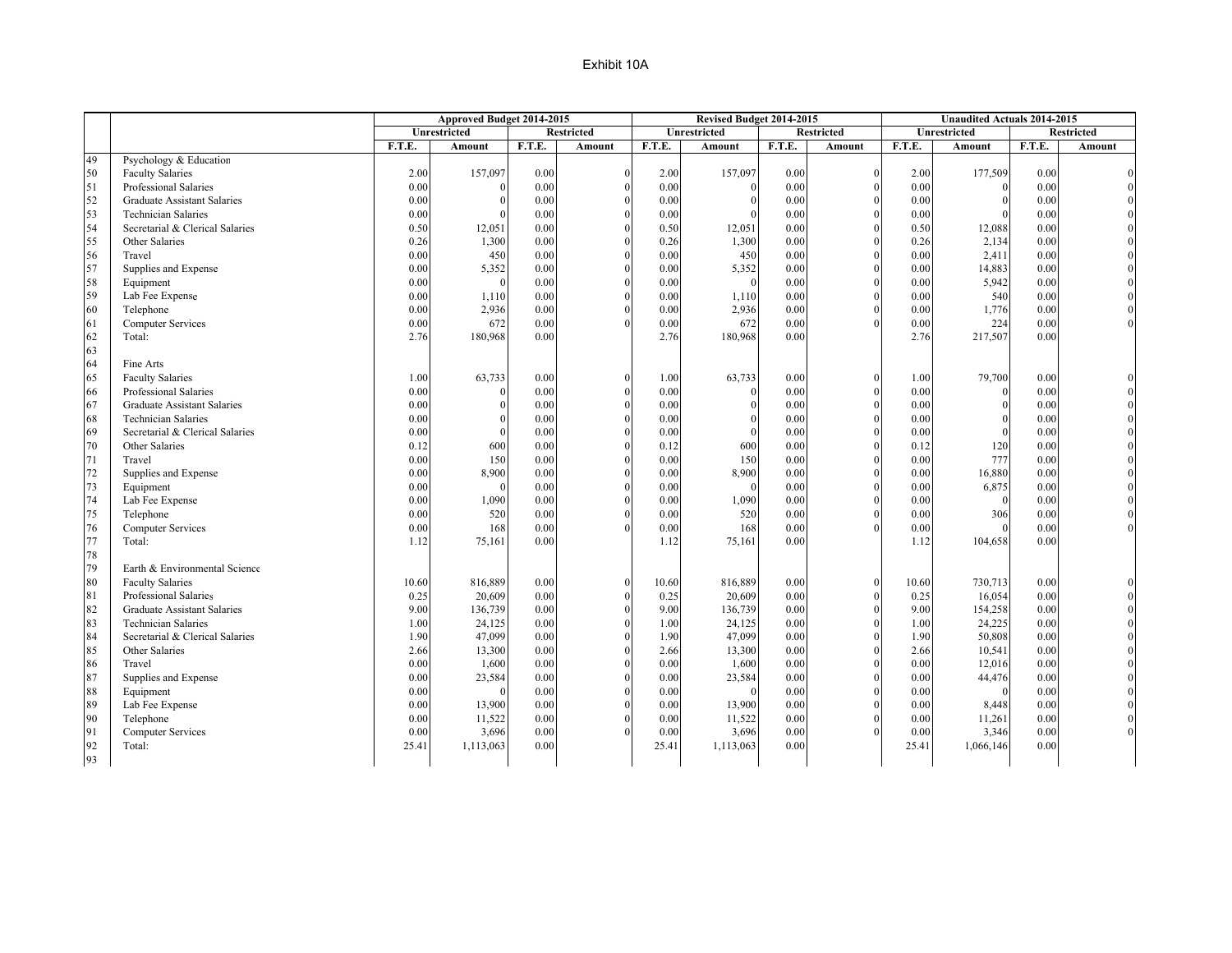|            |                                    |        | Approved Budget 2014-2015 |        |                   |               | Revised Budget 2014-2015 |               |                   |               | <b>Unaudited Actuals 2014-2015</b> |              |                   |
|------------|------------------------------------|--------|---------------------------|--------|-------------------|---------------|--------------------------|---------------|-------------------|---------------|------------------------------------|--------------|-------------------|
|            |                                    |        | <b>Unrestricted</b>       |        | <b>Restricted</b> |               | <b>Unrestricted</b>      |               | <b>Restricted</b> |               | <b>Unrestricted</b>                |              | <b>Restricted</b> |
|            |                                    | F.T.E. | Amount                    | F.T.E. | Amount            | <b>F.T.E.</b> | Amount                   | <b>F.T.E.</b> | Amount            | F.T.E.        | Amount                             | F.T.E.       | Amount            |
| 94         | <b>CLASS</b>                       |        |                           |        |                   |               |                          |               |                   |               |                                    |              |                   |
| 95         | <b>Faculty Salaries</b>            | 12.10  | 619,933                   | 0.00   | $\boldsymbol{0}$  | 12.10         | 619,933                  | 0.00          | $\mathbf{0}$      | 12.10         | 644,588                            | 0.00         |                   |
| 96         | Professional Salaries              | 0.00   |                           | 0.00   | $\theta$          | 0.00          |                          | 0.00          | $\sqrt{ }$        | 0.00          |                                    | 0.00         |                   |
| 97         | Graduate Assistant Salaries        | 0.00   |                           | 0.00   | $\mathbf{0}$      | 0.00          |                          | 0.00          | $\Omega$          | 0.00          | 1,507                              | 0.00         |                   |
| 98         | <b>Technician Salaries</b>         | 0.00   |                           | 0.00   | $\boldsymbol{0}$  | 0.00          |                          | 0.00          | $\Omega$          | 0.00          |                                    | 0.00         |                   |
| 99         | Secretarial & Clerical Salaries    | 1.00   | 23,566                    | 0.00   | $\mathbf{0}$      | 1.00          | 23,566                   | 0.00          |                   | 1.00          | 24,371                             | 0.00         |                   |
| 100        | Other Salaries                     | 0.71   | 8,814                     | 0.00   | $\mathbf{0}$      | 0.71          | 8,814                    | 0.00          | $\Omega$          | 0.71          | 13,590                             | 0.00         |                   |
| 101        | Travel                             | 0.00   | 1,650                     | 0.00   | $\mathbf{0}$      | 0.00          | 1,650                    | 0.00          | $\Omega$          | 0.00          | 6,261                              | 0.00         |                   |
| 102        | Supplies and Expense               | 0.00   | 6,091                     | 0.00   | $\mathbf{0}$      | 0.00          | 6,091                    | 0.00          | $\Omega$          | 0.00          | 25,162                             | 0.00         |                   |
| 103        | Equipment                          | 0.00   |                           | 0.00   | $\mathbf{0}$      | 0.00          | $\theta$                 | 0.00          | $\Omega$          | 0.00          |                                    | 0.00         |                   |
| 104        | Lab Fee Expense                    | 0.00   | 19,175                    | 0.00   | $\mathbf{0}$      | 0.00          | 19,175                   | 0.00          | $\Omega$          | 0.00          | 2,431                              | 0.00         |                   |
| 105        | Telephone                          | 0.00   | 7,211                     | 0.00   | $\theta$          | 0.00          | 7,211                    | 0.00          |                   | 0.00          | 7,272                              | 0.00         |                   |
| 106        | <b>Computer Services</b>           | 0.00   | 1,848                     | 0.00   | $\theta$          | 0.00          | 1,848                    | 0.00          |                   | 0.00          |                                    | 0.00         |                   |
| 107        | Total:                             | 13.81  | 688,288                   | 0.00   |                   | 13.81         | 688,288                  | 0.00          |                   | 13.81         | 725,182                            | 0.00         |                   |
| 108        |                                    |        |                           |        |                   |               |                          |               |                   |               |                                    |              |                   |
| 109        | Math                               |        |                           |        |                   |               |                          |               |                   |               |                                    |              |                   |
| 110        | <b>Faculty Salaries</b>            | 12.00  | 746,621                   | 0.00   | $\mathbf{0}$      | 12.00         | 746,621                  | 0.00          | $\theta$          | 12.00         | 805,203                            | 0.00         |                   |
| 111        | Professional Salaries              | 0.00   |                           | 0.00   | $\mathbf{0}$      | 0.00          |                          | 0.00          | $\Omega$          | 0.00          |                                    | 0.00         |                   |
|            | Graduate Assistant Salaries        | 11.63  |                           | 0.00   | $\boldsymbol{0}$  |               |                          |               | $\theta$          |               |                                    |              |                   |
| 112<br>113 |                                    | 0.00   | 176,696                   | 0.00   | $\mathbf{0}$      | 11.63<br>0.00 | 176,696                  | 0.00<br>0.00  | $\Omega$          | 11.63<br>0.00 | 164,256                            | 0.00<br>0.00 |                   |
|            | <b>Technician Salaries</b>         |        |                           |        |                   |               |                          |               |                   |               |                                    |              |                   |
| 114        | Secretarial & Clerical Salaries    | 1.00   | 26,716                    | 0.00   | $\mathbf{0}$      | 1.00          | 26,716                   | 0.00          | $\Omega$          | 1.00          | 25,109                             | 0.00         |                   |
| 115        | Other Salaries                     | 6.52   | 34,280                    | 0.00   | $\theta$          | 6.52          | 34,280                   | 0.00          |                   | 6.52          | 51,614                             | 0.00         |                   |
| 116        | Travel                             | 0.00   | 1,575                     | 0.00   | $\boldsymbol{0}$  | 0.00          | 1,575                    | 0.00          | $\Omega$          | 0.00          | 8,832                              | 0.00         |                   |
| 117        | Supplies and Expense               | 0.00   | 4,878                     | 0.00   | $\mathbf{0}$      | 0.00          | 4,878                    | 0.00          |                   | 0.00          | 14,136                             | 0.00         |                   |
| 118        | Equipment                          | 0.00   | $\Omega$                  | 0.00   | $\mathbf{0}$      | 0.00          | $\theta$                 | 0.00          | $\theta$          | 0.00          |                                    | 0.00         |                   |
| 119        | Lab Fee Expense                    | 0.00   | 13,885                    | 0.00   | $\mathbf{0}$      | 0.00          | 13,885                   | 0.00          |                   | 0.00          | 2,877                              | 0.00         |                   |
| 120        | Telephone                          | 0.00   | 5,950                     | 0.00   | $\mathbf{0}$      | 0.00          | 5,950                    | 0.00          | $\Omega$          | 0.00          | 5,606                              | 0.00         |                   |
| 121        | <b>Computer Services</b>           | 0.00   | 2,184                     | 0.00   | $\theta$          | 0.00          | 2,184                    | 0.00          |                   | 0.00          | 2,016                              | 0.00         |                   |
| 122        | Total:                             | 31.15  | 1,012,785                 | 0.00   |                   | 31.15         | 1,012,785                | 0.00          |                   | 31.15         | 1,079,649                          | 0.00         |                   |
| 123        |                                    |        |                           |        |                   |               |                          |               |                   |               |                                    |              |                   |
| 124        | Materials Engineering              |        |                           |        |                   |               |                          |               |                   |               |                                    |              |                   |
| 125        | <b>Faculty Salaries</b>            | 6.00   | 487,206                   | 0.00   | $\mathbf{0}$      | 6.00          | 487,206                  | 0.00          |                   | 6.00          | 463,126                            | 0.00         |                   |
| 126        | Professional Salaries              | 0.64   | 37,454                    | 0.00   | $\mathbf{0}$      | 0.64          | 37,454                   | 0.00          | $\Omega$          | 0.64          | 37,563                             | 0.00         |                   |
| 127        | <b>Graduate Assistant Salaries</b> | 3.00   | 45,580                    | 0.00   | $\mathbf{0}$      | 3.00          | 45,580                   | 0.00          | $\theta$          | 3.00          | 50,577                             | 0.00         |                   |
| 128        | <b>Technician Salaries</b>         | 0.25   | 9,641                     | 0.00   | $\mathbf{0}$      | 0.25          | 9,641                    | 0.00          |                   | 0.25          | 4,256                              | 0.00         |                   |
| 129        | Secretarial & Clerical Salaries    | 1.00   | 21,840                    | 0.00   | $\boldsymbol{0}$  | 1.00          | 21,840                   | 0.00          | $\Omega$          | 1.00          | 22,449                             | 0.00         |                   |
| 130        | Other Salaries                     | 1.65   | 9,639                     | 0.00   | $\mathbf{0}$      | 1.65          | 9,639                    | 0.00          |                   | 1.65          | 10,353                             | 0.00         |                   |
| 131        | Travel                             | 0.00   | 1,200                     | 0.00   | $\overline{0}$    | 0.00          | 1.200                    | 0.00          | $\Omega$          | 0.00          | 673                                | 0.00         |                   |
| 132        | Supplies and Expense               | 0.00   | 25,771                    | 0.00   | $\theta$          | 0.00          | 25,771                   | 0.00          | $\Omega$          | 0.00          | 11,756                             | 0.00         |                   |
| 133        | Equipment                          | 0.00   |                           | 0.00   | $\overline{0}$    | 0.00          |                          | 0.00          |                   | 0.00          |                                    | 0.00         |                   |
| 134        | Lab Fee Expense                    | 0.00   | 29,735                    | 0.00   | $\boldsymbol{0}$  | 0.00          | 29,735                   | 0.00          | $\Omega$          | 0.00          | 25,762                             | 0.00         |                   |
| 135        | Telephone                          | 0.00   | 6,895                     | 0.00   | $\mathbf{0}$      | 0.00          | 6,895                    | 0.00          |                   | 0.00          | 4,946                              | 0.00         |                   |
| 136        | Computer Services                  | 0.00   | 1,512                     | 0.00   | $\theta$          | 0.00          | 1,512                    | 0.00          |                   | 0.00          | 504                                | 0.00         |                   |
|            |                                    |        |                           |        |                   |               |                          |               |                   |               |                                    |              |                   |
| 137        | Total:                             | 12.54  | 676,473                   | 0.00   |                   | 12.54         | 676,473                  | 0.00          |                   | 12.54         | 631,965                            | 0.00         |                   |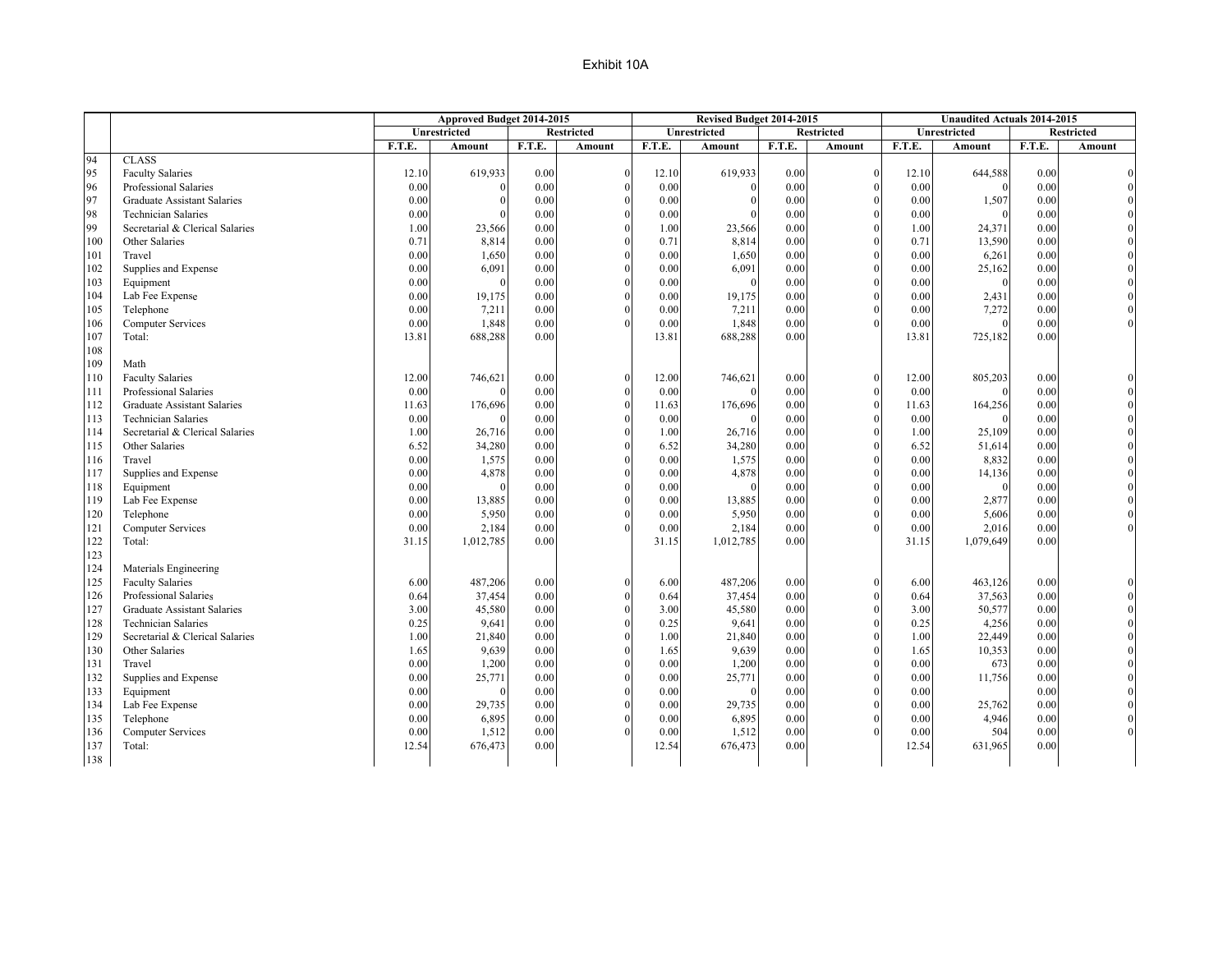| Unrestricted<br><b>Restricted</b><br>Unrestricted<br><b>Restricted</b><br><b>Unrestricted</b>                                   |          | <b>Restricted</b> |
|---------------------------------------------------------------------------------------------------------------------------------|----------|-------------------|
|                                                                                                                                 |          |                   |
| F.T.E.<br>F.T.E.<br>F.T.E.<br>F.T.E.<br>F.T.E.<br>Amount<br>Amount<br>Amount<br>Amount                                          | Amount   | F.T.E.<br>Amount  |
| 139<br>Mineral Engineering                                                                                                      |          |                   |
| 140<br><b>Faculty Salaries</b><br>4.00<br>314,314<br>0.00<br>4.00<br>314,314<br>0.00<br>$\theta$<br>$\theta$<br>4.00            | 368,133  | 0.00              |
| 141<br>Professional Salaries<br>0.00<br>0.00<br>$\theta$<br>0.00<br>0.00<br>0.00                                                | $\theta$ | 0.00              |
| 142<br>$\theta$<br><b>Graduate Assistant Salaries</b><br>2.30<br>34,929<br>0.00<br>2.30<br>34,929<br>0.00<br>$\Omega$<br>2.30   | 31,080   | 0.00              |
| 143<br><b>Technician Salaries</b><br>0.00<br>$\mathbf{0}$<br>0.00<br>0.00<br>0.00<br>0.00<br>$\Omega$<br>$\sqrt{ }$<br>$\Omega$ | $\Omega$ | 0.00              |
| 144<br>$\theta$<br>Secretarial & Clerical Salaries<br>0.50<br>0.50<br>0.00<br>0.50<br>11,140<br>0.00<br>11,140                  | 8,718    | 0.00              |
| 145<br>Other Salaries<br>0.54<br>3,700<br>$\mathbf{0}$<br>0.54<br>0.54<br>0.00<br>3,700<br>0.00<br>$\Omega$                     | 8,261    | 0.00              |
| 525<br>$\theta$<br>0.00<br>146<br>Travel<br>0.00<br>0.00<br>0.00<br>525<br>0.00                                                 | 2,530    | 0.00              |
| $\boldsymbol{0}$<br>147<br>Supplies and Expense<br>0.00<br>11,593<br>0.00<br>0.00<br>11,593<br>0.00<br>$\theta$<br>0.00         | 23,238   | 0.00              |
| $\theta$<br>148<br>Equipment<br>0.00<br>0.00<br>0.00<br>0.00<br>0.00<br>$\Omega$                                                | 15,887   | 0.00              |
| $\mathbf{0}$<br>149<br>0.00<br>Lab Fee Expense<br>0.00<br>5,935<br>0.00<br>5,935<br>0.00<br>$\Omega$<br>0.00                    |          | 0.00              |
| 150<br>3,271<br>$\theta$<br>3,271<br>Telephone<br>0.00<br>0.00<br>0.00<br>0.00<br>0.00<br>$\Omega$                              | 2,479    | 0.00              |
| $\Omega$<br>151<br><b>Computer Services</b><br>0.00<br>840<br>0.00<br>0.00<br>840<br>0.00<br>0.00                               | 504      | 0.00              |
| 152<br>Total:<br>386,247<br>7.34<br>0.00<br>7.34<br>7.34<br>0.00<br>386,247                                                     | 460,830  | 0.00              |
| 153                                                                                                                             |          |                   |
| 154<br>Petroleum Engineering                                                                                                    |          |                   |
| 155<br><b>Faculty Salaries</b><br>350,115<br>0.00<br>350,115<br>0.00<br>4.65<br>$\theta$<br>4.65<br>$\Omega$<br>4.65            | 279,766  | 0.00              |
| 156<br>0.00<br>Professional Salaries<br>0.00<br>0.00<br>$\theta$<br>0.00<br>$\Omega$<br>0.00<br>$\Omega$                        | $\Omega$ | 0.00              |
| $\theta$<br>157<br><b>Graduate Assistant Salaries</b><br>3.00<br>45,580<br>3.00<br>45,580<br>0.00<br>3.00<br>0.00<br>$\Omega$   | 65,130   | 0.00              |
| 158<br>$\mathbf{0}$<br><b>Technician Salaries</b><br>0.00<br>0.00<br>0.00<br>0.00<br>$\Omega$<br>0.00<br>$\Omega$               |          | 0.00              |
| 159<br>Secretarial & Clerical Salaries<br>0.50<br>14,313<br>0.00<br>$\theta$<br>0.50<br>0.00<br>0.50<br>14,313<br>$\Omega$      | 14,739   | 0.00              |
| $\theta$<br>Other Salaries<br>5,250<br>160<br>1.05<br>0.00<br>1.05<br>5,250<br>0.00<br>$\Omega$<br>1.05                         | 10,514   | 0.00              |
| 675<br>$\theta$<br>675<br>161<br>Travel<br>0.00<br>0.00<br>0.00<br>0.00<br>$\Omega$<br>0.00                                     | 5,824    | 0.00              |
| $\theta$<br>162<br>Supplies and Expense<br>0.00<br>9,481<br>0.00<br>9,481<br>0.00<br>$\Omega$<br>0.00<br>0.00                   | 14,329   | 0.00              |
| 163<br>$\theta$<br>0.00<br>0.00<br>0.00<br>0.00<br>$\Omega$<br>0.00<br>Equipment<br>$\sqrt{ }$<br>$\Omega$                      | 23,896   | 0.00              |
| $\theta$<br>164<br>Lab Fee Expense<br>0.00<br>0.00<br>0.00<br>0.00<br>20,040<br>0.00<br>20,040                                  | 2,792    | 0.00              |
| 165<br>2,702<br>$\theta$<br>0.00<br>Telephone<br>0.00<br>0.00<br>0.00<br>2,702<br>0.00<br>$\theta$                              | 2,827    | 0.00              |
| 672<br>0.00<br>$\Omega$<br>0.00<br>672<br>0.00<br>0.00<br>166<br><b>Computer Services</b><br>0.00                               | 1,519    | 0.00              |
| 167<br>448,828<br>Total:<br>9.20<br>0.00<br>9.20<br>448,828<br>0.00<br>9.20                                                     | 421,336  | 0.00              |
| 168                                                                                                                             |          |                   |
| 169<br>Chemical Engineering                                                                                                     |          |                   |
| 170<br><b>Faculty Salaries</b><br>282,282<br>0.00<br>282,282<br>4.00<br>$\theta$<br>4.00<br>0.00<br>$\Omega$<br>4.00            | 306,762  | 0.00              |
| 171<br>37,506<br>$\theta$<br>0.00<br>Professional Salaries<br>1.00<br>0.00<br>1.00<br>37,506<br>$\Omega$<br>1.00                | 37,656   | 0.00              |
| 172<br>$\theta$<br><b>Graduate Assistant Salaries</b><br>2.50<br>37,983<br>0.00<br>2.50<br>37,983<br>0.00<br>$\Omega$<br>2.50   | 30,231   | 0.00              |
| 173<br><b>Technician Salaries</b><br>$\mathbf{0}$<br>0.00<br>0.00<br>0.00<br>0.00<br>0.00<br>$\Omega$                           | $\Omega$ | 0.00              |
| 174<br>$\theta$<br>Secretarial & Clerical Salaries<br>0.50<br>0.00<br>0.50<br>0.00<br>0.50<br>14,313<br>14,313<br>$\theta$      | 14,749   | 0.00              |
| $\theta$<br>175<br>3,500<br>0.00<br>0.70<br>Other Salaries<br>0.70<br>0.00<br>0.70<br>3,500                                     | 7,067    | 0.00              |
| 176<br>$\theta$<br>Travel<br>0.00<br>600<br>0.00<br>0.00<br>600<br>0.00<br>$\Omega$<br>0.00                                     | 5,622    | 0.00              |
| $\theta$<br>177<br>Supplies and Expense<br>0.00<br>0.00<br>0.00<br>0.00<br>6,896<br>0.00<br>6,896                               | 25,433   | 0.00              |
| $\theta$<br>178<br>Equipment<br>0.00<br>0.00<br>0.00<br>0.00<br>$\Omega$<br>0.00<br>$\Omega$                                    | 30,485   | 0.00              |
| 179<br>Lab Fee Expense<br>0.00<br>$\theta$<br>0.00<br>0.00<br>0.00<br>14,560<br>0.00<br>14,560<br>$\Omega$                      | 4,754    | 0.00              |
| $\theta$<br>180<br>Telephone<br>0.00<br>1,965<br>0.00<br>0.00<br>1,965<br>0.00<br>0.00                                          | 3,142    | 0.00              |
| 181<br>0.00<br>1,176<br>$\Omega$<br>0.00<br>1,176<br>0.00<br>0.00<br>Computer Services<br>0.00                                  | 742      | 0.00              |
| 182<br>Total:<br>8.70<br>400,781<br>8.70<br>400,781<br>0.00<br>8.70<br>0.00                                                     | 466,643  | 0.00              |
| 183                                                                                                                             |          |                   |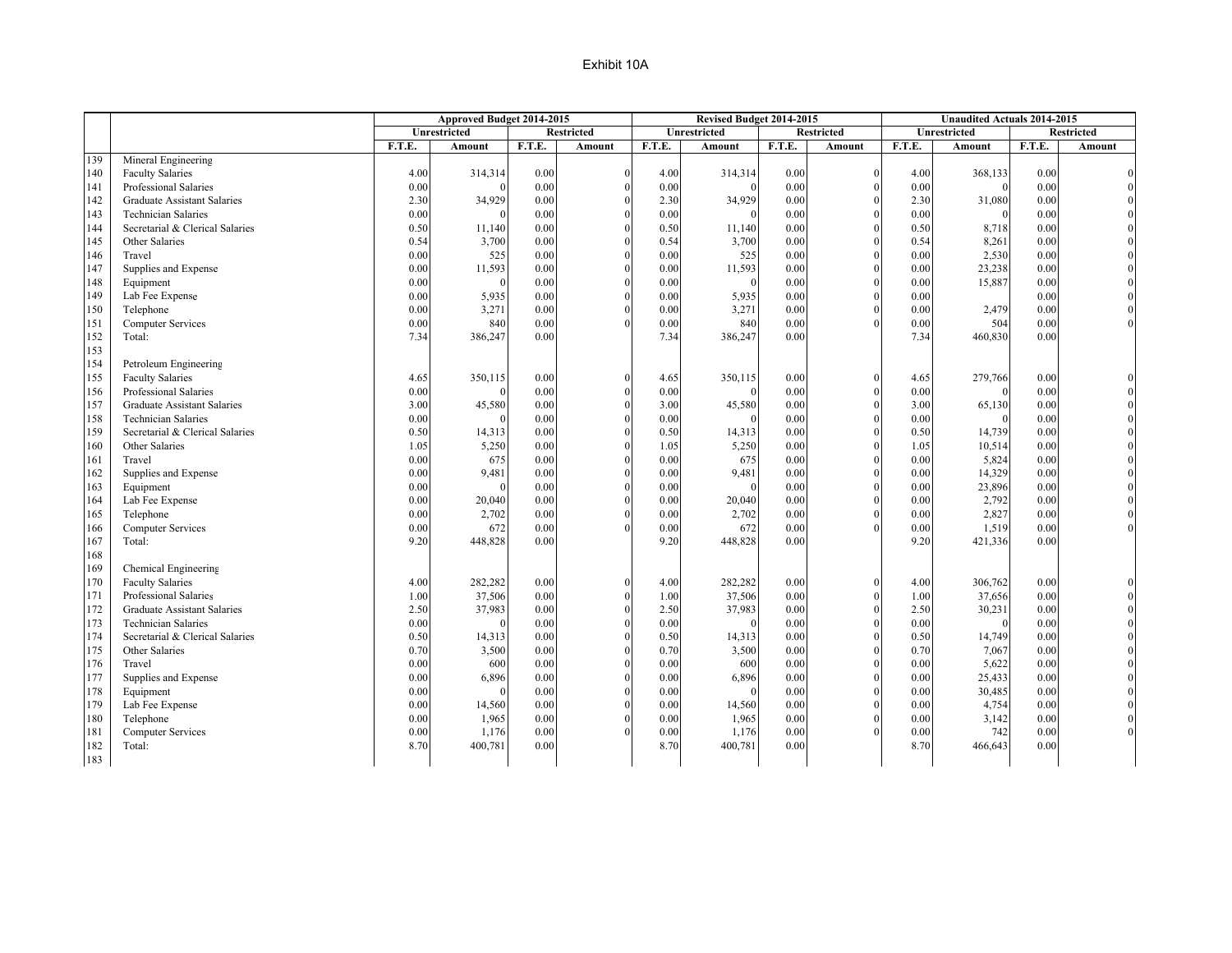|     |                                     |        | Approved Budget 2014-2015 |        |                   |        | Revised Budget 2014-2015 |               |                   |        | <b>Unaudited Actuals 2014-2015</b> |        |                   |
|-----|-------------------------------------|--------|---------------------------|--------|-------------------|--------|--------------------------|---------------|-------------------|--------|------------------------------------|--------|-------------------|
|     |                                     |        | Unrestricted              |        | <b>Restricted</b> |        | Unrestricted             |               | <b>Restricted</b> |        | <b>Unrestricted</b>                |        | <b>Restricted</b> |
|     |                                     | F.T.E. | Amount                    | F.T.E. | Amount            | F.T.E. | Amount                   | <b>F.T.E.</b> | Amount            | F.T.E. | Amount                             | F.T.E. | Amount            |
| 184 | Physics                             |        |                           |        |                   |        |                          |               |                   |        |                                    |        |                   |
| 185 | <b>Faculty Salaries</b>             | 8.60   | 612,203                   | 0.00   | $\boldsymbol{0}$  | 8.60   | 612,203                  | 0.00          | $\Omega$          | 8.60   | 640,284                            | 0.00   |                   |
| 186 | Professional Salaries               | 1.00   | 41,241                    | 0.00   | $\theta$          | 1.00   | 41,241                   | 0.00          | $\theta$          | 1.00   | 41,336                             | 0.00   |                   |
| 187 | Graduate Assistant Salaries         | 11.70  | 177,782                   | 0.00   | $\theta$          | 11.70  | 177,782                  | 0.00          | $\Omega$          | 11.70  | 166,061                            | 0.00   |                   |
| 188 | <b>Technician Salaries</b>          | 0.00   | $\Omega$                  | 0.00   | $\boldsymbol{0}$  | 0.00   |                          | 0.00          | $\theta$          | 0.00   |                                    | 0.00   |                   |
| 189 | Secretarial & Clerical Salaries     | 1.00   | 22,495                    | 0.00   | $\mathbf{0}$      | 1.00   | 22,495                   | 0.00          |                   | 1.00   | 22,587                             | 0.00   |                   |
| 190 | Other Salaries                      | 2.00   | 10,000                    | 0.00   | $\mathbf{0}$      | 2.00   | 10,000                   | 0.00          | $\Omega$          | 2.00   | 30,409                             | 0.00   |                   |
| 191 | Travel                              | 0.00   | 1,300                     | 0.00   | $\mathbf{0}$      | 0.00   | 1,300                    | 0.00          |                   | 0.00   | 4,128                              | 0.00   |                   |
| 192 | Supplies and Expense                | 0.00   | 17,247                    | 0.00   | $\boldsymbol{0}$  | 0.00   | 17,247                   | 0.00          | $\theta$          | 0.00   | 11,077                             | 0.00   |                   |
| 193 | Equipment                           | 0.00   |                           | 0.00   | $\mathbf{0}$      | 0.00   | $\Omega$                 | 0.00          | $\Omega$          | 0.00   | 10,315                             | 0.00   |                   |
| 194 | Lab Fee Expense                     | 0.00   | 36,475                    | 0.00   | $\mathbf{0}$      | 0.00   | 36,475                   | 0.00          | $\Omega$          | 0.00   | 28,644                             | 0.00   |                   |
| 195 | Telephone                           | 0.00   | 8,420                     | 0.00   | $\theta$          | 0.00   | 8,420                    | 0.00          |                   | 0.00   | 6,693                              | 0.00   |                   |
| 196 | <b>Computer Services</b>            | 0.00   | 2,352                     | 0.00   | $\theta$          | 0.00   | 2,352                    | 0.00          |                   | 0.00   | 4,783                              | 0.00   |                   |
| 197 | Total:                              | 24.30  | 929,515                   | 0.00   | $\theta$          | 24.30  | 929,515                  | 0.00          |                   | 24.30  | 966,317                            | 0.00   |                   |
| 198 |                                     |        |                           |        |                   |        |                          |               |                   |        |                                    |        |                   |
| 199 | Mechanical Engineering              |        |                           |        |                   |        |                          |               |                   |        |                                    |        |                   |
| 200 | <b>Faculty Salaries</b>             | 13.00  | 896,764                   | 0.00   | $\boldsymbol{0}$  | 13.00  | 896,764                  | 0.00          | $\theta$          | 13.00  | 941,909                            | 0.00   |                   |
| 201 | Professional Salaries               | 0.00   |                           | 0.00   | $\boldsymbol{0}$  | 0.00   |                          | 0.00          | $\Omega$          | 0.00   |                                    | 0.00   |                   |
| 202 | Graduate Assistant Salaries         | 5.00   | 75,975                    | 0.00   | $\boldsymbol{0}$  | 5.00   | 75,975                   | 0.00          | $\Omega$          | 5.00   | 56,126                             | 0.00   |                   |
| 203 | <b>Technician Salaries</b>          | 0.50   | 24,038                    | 0.00   | $\mathbf{0}$      | 0.50   | 24,038                   | 0.00          | $\Omega$          | 0.50   | 23,735                             | 0.00   |                   |
| 204 | Secretarial & Clerical Salaries     | 1.00   | 24,038                    | 0.00   | $\theta$          | 1.00   | 24,038                   | 0.00          | $\Omega$          | 1.00   | 24,352                             | 0.00   |                   |
| 205 | Other Salaries                      | 4.50   | 22,500                    | 0.00   | $\theta$          | 4.50   | 22,500                   | 0.00          |                   | 4.50   | 64,247                             | 0.00   |                   |
| 206 | Travel                              | 0.00   | 600                       | 0.00   | $\boldsymbol{0}$  | 0.00   | 600                      | 0.00          | $\Omega$          | 0.00   | 14,789                             | 0.00   |                   |
| 207 | Supplies and Expense                | 0.00   | 3,560                     | 0.00   | $\mathbf{0}$      | 0.00   | 3,560                    | 0.00          |                   | 0.00   | 78,413                             | 0.00   |                   |
| 208 | Equipment                           | 0.00   | $\Omega$                  | 0.00   | $\mathbf{0}$      | 0.00   | $\Omega$                 | 0.00          | $\Omega$          | 0.00   |                                    | 0.00   |                   |
| 209 | Lab Fee Expense                     | 0.00   | 64,830                    | 0.00   | $\mathbf{0}$      | 0.00   | 64,830                   | 0.00          | $\Omega$          | 0.00   |                                    | 0.00   |                   |
| 210 | Telephone                           | 0.00   | 2,120                     | 0.00   | $\boldsymbol{0}$  | 0.00   | 2,120                    | 0.00          | $\theta$          | 0.00   | 9,727                              | 0.00   |                   |
| 211 | <b>Computer Services</b>            | 0.00   | 2,184                     | 0.00   | $\theta$          | 0.00   | 2,184                    | 0.00          | $\Omega$          | 0.00   |                                    | 0.00   |                   |
| 212 | Total:                              | 24.00  | 1,116,609                 | 0.00   | $\theta$          | 24.00  | 1,116,609                | 0.00          |                   | 24.00  | 1,213,298                          | 0.00   |                   |
| 213 |                                     |        |                           |        |                   |        |                          |               |                   |        |                                    |        |                   |
| 214 | Civil and Environmental Engineering |        |                           |        |                   |        |                          |               |                   |        |                                    |        |                   |
| 215 | <b>Faculty Salaries</b>             | 6.00   | 415,304                   | 0.00   | $\mathbf{0}$      | 6.00   | 415,304                  | 0.00          |                   | 6.00   | 394,580                            | 0.00   |                   |
| 216 | Professional Salaries               | 0.00   |                           | 0.00   | $\boldsymbol{0}$  | 0.00   |                          | 0.00          | $\Omega$          | 0.00   |                                    | 0.00   |                   |
| 217 | <b>Graduate Assistant Salaries</b>  | 2.60   | 39,487                    | 0.00   | $\mathbf{0}$      | 2.60   | 39,487                   | 0.00          | $\Omega$          | 2.60   | 34,672                             | 0.00   |                   |
| 218 | <b>Technician Salaries</b>          | 0.00   |                           | 0.00   | $\mathbf{0}$      | 0.00   |                          | 0.00          | $\Omega$          | 0.00   |                                    | 0.00   |                   |
| 219 | Secretarial & Clerical Salaries     | 1.00   | 21,424                    | 0.00   | $\mathbf{0}$      | 1.00   | 21,424                   | 0.00          | $\Omega$          | 1.00   | 21,510                             | 0.00   |                   |
| 220 | Other Salaries                      | 1.17   | 5,856                     | 0.00   | $\boldsymbol{0}$  | 1.17   | 5,856                    | 0.00          |                   | 1.17   | 5,467                              | 0.00   |                   |
| 221 | Travel                              | 0.00   | 750                       | 0.00   | $\mathbf{0}$      | 0.00   | 750                      | 0.00          | $\Omega$          | 0.00   | 747                                | 0.00   |                   |
| 222 | Supplies and Expense                | 0.00   | 9,198                     | 0.00   | $\overline{0}$    | 0.00   | 9,198                    | 0.00          |                   | 0.00   | 16,607                             | 0.00   |                   |
| 223 | Equipment                           | 0.00   |                           | 0.00   | $\theta$          | 0.00   |                          | 0.00          | $\Omega$          | 0.00   | 10,728                             | 0.00   |                   |
| 224 | Lab Fee Expense                     | 0.00   | 10,990                    | 0.00   | $\mathbf{0}$      | 0.00   | 10,990                   | 0.00          |                   | 0.00   | 2,913                              | 0.00   |                   |
| 225 | Telephone                           | 0.00   | 2,552                     | 0.00   | $\theta$          | 0.00   | 2,552                    | 0.00          |                   | 0.00   | 2,586                              | 0.00   |                   |
| 226 | Computer Services                   | 0.00   | 1,176                     | 0.00   | $\mathbf{0}$      | 0.00   | 1,176                    | 0.00          |                   | 0.00   | 90                                 | 0.00   |                   |
| 227 | Total:                              | 10.77  | 506,737                   | 0.00   | $\theta$          | 10.77  | 506,737                  | 0.00          |                   | 10.77  | 489,900                            | 0.00   |                   |
| 228 |                                     |        |                           |        |                   |        |                          |               |                   |        |                                    |        |                   |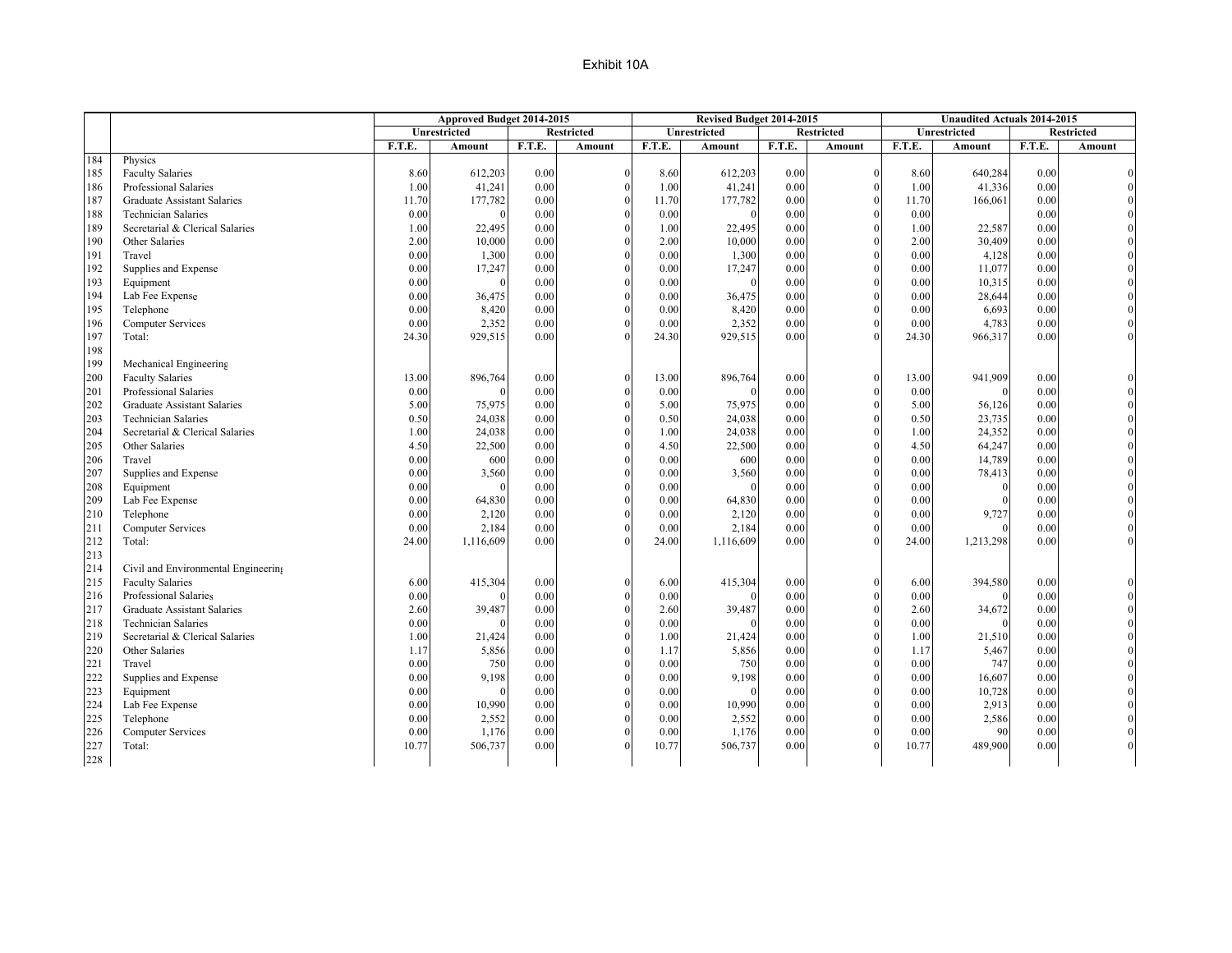|     |                                    |        | Approved Budget 2014-2015 |        |                   |        | Revised Budget 2014-2015 |        |                   |        | <b>Unaudited Actuals 2014-2015</b> |               |                   |
|-----|------------------------------------|--------|---------------------------|--------|-------------------|--------|--------------------------|--------|-------------------|--------|------------------------------------|---------------|-------------------|
|     |                                    |        | Unrestricted              |        | <b>Restricted</b> |        | <b>Unrestricted</b>      |        | <b>Restricted</b> |        | <b>Unrestricted</b>                |               | <b>Restricted</b> |
|     |                                    | F.T.E. | Amount                    | F.T.E. | Amount            | F.T.E. | Amount                   | F.T.E. | Amount            | F.T.E. | Amount                             | <b>F.T.E.</b> | Amount            |
| 229 | <b>Electrical Engineering</b>      |        |                           |        |                   |        |                          |        |                   |        |                                    |               |                   |
| 230 | <b>Faculty Salaries</b>            | 7.00   | 536,769                   | 0.00   | $\mathbf{0}$      | 7.00   | 536,769                  | 0.00   | $\Omega$          | 7.00   | 530,317                            | 0.00          |                   |
| 231 | Professional Salaries              | 1.00   | 51,863                    | 0.00   | $\theta$          | 1.00   | 51,863                   | 0.00   |                   | 1.00   | 52,070                             | 0.00          |                   |
| 232 | <b>Graduate Assistant Salaries</b> | 4.00   | 60,773                    | 0.00   | $\theta$          | 4.00   | 60,773                   | 0.00   |                   | 4.00   | 37,675                             | 0.00          |                   |
| 233 | <b>Technician Salaries</b>         | 0.00   | $\Omega$                  | 0.00   | $\theta$          | 0.00   |                          | 0.00   |                   | 0.00   | $\Omega$                           | 0.00          |                   |
| 234 | Secretarial & Clerical Salaries    | 1.00   | 30,200                    | 0.00   | $\Omega$          | 1.00   | 30,200                   | 0.00   |                   | 1.00   | 30,327                             | 0.00          |                   |
| 235 | Other Salaries                     | 1.20   | 6,000                     | 0.00   | $\theta$          | 1.20   | 6,000                    | 0.00   |                   | 1.20   | 30,294                             | 0.00          |                   |
| 236 | Travel                             | 0.00   | 1,125                     | 0.00   | $\Omega$          | 0.00   | 1,125                    | 0.00   |                   | 0.00   | 487                                | 0.00          |                   |
| 237 | Supplies and Expense               | 0.00   | 12,199                    | 0.00   | $\theta$          | 0.00   | 12,199                   | 0.00   |                   | 0.00   | 21,293                             | 0.00          |                   |
| 238 | Equipment                          | 0.00   |                           | 0.00   | $\theta$          | 0.00   | $\Omega$                 | 0.00   |                   | 0.00   | 5,696                              | 0.00          |                   |
| 239 | Lab Fee Expense                    | 0.00   | 39,400                    | 0.00   | $\theta$          | 0.00   | 39,400                   | 0.00   |                   | 0.00   | 29,484                             | 0.00          |                   |
| 240 | Telephone                          | 0.00   | 3,320                     | 0.00   | $\Omega$          | 0.00   | 3,320                    | 0.00   |                   | 0.00   | 4,436                              | 0.00          |                   |
| 241 | <b>Computer Services</b>           | 0.00   | 1,848                     | 0.00   | $\theta$          | 0.00   | 1,848                    | 0.00   |                   | 0.00   | 841                                | 0.00          |                   |
| 242 | Total:                             | 14.20  | 743,497                   | 0.00   | $\Omega$          | 14.20  | 743,497                  | 0.00   |                   | 14.20  | 742,920                            | 0.00          |                   |
| 243 |                                    |        |                           |        |                   |        |                          |        |                   |        |                                    |               |                   |
| 244 | Management                         |        |                           |        |                   |        |                          |        |                   |        |                                    |               |                   |
| 245 | <b>Faculty Salaries</b>            | 4.00   | 359,526                   | 0.00   | $\Omega$          | 4.00   | 359,526                  | 0.00   |                   | 4.00   | 411,777                            | 0.00          |                   |
| 246 | Professional Salaries              | 0.00   |                           | 0.00   | $\Omega$          | 0.00   |                          | 0.00   |                   | 0.00   |                                    | 0.00          |                   |
| 247 | <b>Graduate Assistant Salaries</b> | 0.00   |                           | 0.00   | $\mathbf{0}$      | 0.00   |                          | 0.00   |                   | 0.00   |                                    | 0.00          |                   |
| 248 | <b>Technician Salaries</b>         | 0.00   |                           | 0.00   | $\theta$          | 0.00   |                          | 0.00   |                   | 0.00   |                                    | 0.00          |                   |
| 249 | Secretarial & Clerical Salaries    | 0.50   | 11,140                    | 0.00   | $\Omega$          | 0.50   | 11,140                   | 0.00   |                   | 0.50   | 10,904                             | 0.00          |                   |
| 250 | Other Salaries                     | 0.20   | 1,000                     | 0.00   | $\theta$          | 0.20   | 1,000                    | 0.00   |                   | 0.20   | 3,060                              | 0.00          |                   |
| 251 | Travel                             | 0.00   | 450                       | 0.00   | $\theta$          | 0.00   | 450                      | 0.00   |                   | 0.00   | 3,482                              | 0.00          |                   |
| 252 | Supplies and Expense               | 0.00   | 9,515                     | 0.00   | $\Omega$          | 0.00   | 9,515                    | 0.00   |                   | 0.00   | 19,205                             | 0.00          |                   |
| 253 | Equipment                          | 0.00   | $\Omega$                  | 0.00   | $\theta$          | 0.00   | $\Omega$                 | 0.00   |                   | 0.00   | $\Omega$                           | 0.00          |                   |
| 254 | Lab Fee Expense                    | 0.00   | 5,295                     | 0.00   | $\Omega$          | 0.00   | 5,295                    | 0.00   |                   | 0.00   |                                    | 0.00          |                   |
| 255 | Telephone                          | 0.00   | 2,120                     | 0.00   | $\mathbf{0}$      | 0.00   | 2,120                    | 0.00   |                   | 0.00   | 8,297                              | 0.00          |                   |
| 256 | Computer Services                  | 0.00   | 1,008                     | 0.00   | $\theta$          | 0.00   | 1,008                    | 0.00   |                   | 0.00   |                                    | 0.00          |                   |
| 257 | Total:                             | 4.70   | 390,054                   | 0.00   | $\Omega$          | 4.70   | 390,054                  | 0.00   |                   | 4.70   | 456,725                            | 0.00          |                   |
| 258 |                                    |        |                           |        |                   |        |                          |        |                   |        |                                    |               |                   |
| 259 | Computer Center Instruction        |        |                           |        |                   |        |                          |        |                   |        |                                    |               |                   |
| 260 | <b>Faculty Salaries</b>            | 0.00   |                           | 0.00   | $\Omega$          | 0.00   |                          | 0.00   |                   | 0.00   |                                    | 0.00          |                   |
| 261 | Professional Salaries              | 0.00   |                           | 0.00   | $\theta$          | 0.00   |                          | 0.00   |                   | 0.00   |                                    | 0.00          |                   |
| 262 | Graduate Assistant Salaries        | 0.00   |                           | 0.00   | $\theta$          | 0.00   |                          | 0.00   |                   | 0.00   |                                    | 0.00          |                   |
| 263 | <b>Technician Salaries</b>         | 0.00   |                           | 0.00   | $\Omega$          | 0.00   |                          | 0.00   |                   | 0.00   |                                    | 0.00          |                   |
| 264 | Secretarial & Clerical Salaries    | 0.00   |                           | 0.00   | $\theta$          | 0.00   |                          | 0.00   |                   | 0.00   |                                    | 0.00          |                   |
| 265 | Other Salaries                     | 0.00   |                           | 0.00   | $\Omega$          | 0.00   |                          | 0.00   |                   | 0.00   |                                    | 0.00          |                   |
| 266 | Travel                             | 0.00   |                           | 0.00   | $\Omega$          | 0.00   |                          | 0.00   |                   | 0.00   |                                    | 0.00          |                   |
| 267 | Supplies and Expense               | 0.00   | 650,000                   | 0.00   | $\theta$          | 0.00   | 650,000                  | 0.00   |                   | 0.00   | 127                                | 0.00          |                   |
| 268 | Equipment                          | 0.00   |                           | 0.00   | $\theta$          | 0.00   |                          | 0.00   |                   | 0.00   |                                    | 0.00          |                   |
| 269 | Lab Fee Expense                    | 0.00   |                           | 0.00   | $\theta$          | 0.00   |                          | 0.00   |                   | 0.00   |                                    | 0.00          |                   |
| 270 | Telephone                          | 0.00   |                           | 0.00   | $\Omega$          | 0.00   |                          | 0.00   |                   | 0.00   |                                    | 0.00          |                   |
| 271 | <b>Computer Services</b>           | 0.00   |                           | 0.00   | $\Omega$          | 0.00   |                          | 0.00   |                   | 0.00   | 650,000                            | 0.00          |                   |
| 272 | Total:                             | 0.00   | 650,000                   | 0.00   | $\Omega$          | 0.00   | 650,000                  | 0.00   |                   | 0.00   | 650,127                            | 0.00          |                   |
| 273 |                                    |        |                           |        |                   |        |                          |        |                   |        |                                    |               |                   |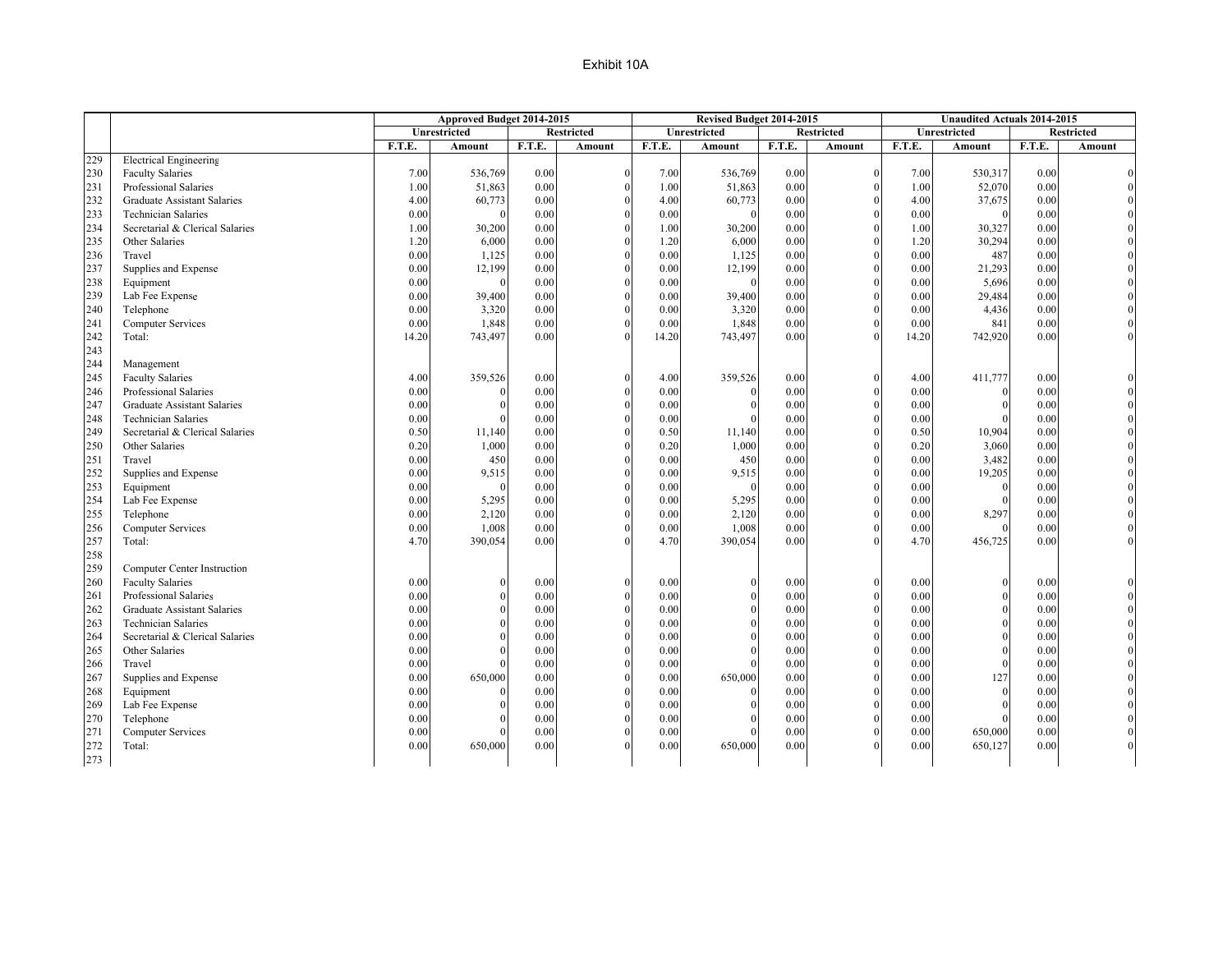|     |                                    |              | Approved Budget 2014-2015 |              |                   |              | Revised Budget 2014-2015 |              |                   |        | <b>Unaudited Actuals 2014-2015</b> |        |                   |
|-----|------------------------------------|--------------|---------------------------|--------------|-------------------|--------------|--------------------------|--------------|-------------------|--------|------------------------------------|--------|-------------------|
|     |                                    |              | <b>Unrestricted</b>       |              | <b>Restricted</b> |              | <b>Unrestricted</b>      |              | <b>Restricted</b> |        | <b>Unrestricted</b>                |        | <b>Restricted</b> |
|     |                                    | F.T.E.       | Amount                    | F.T.E.       | Amount            | F.T.E.       | Amount                   | F.T.E.       | Amount            | F.T.E. | <b>Amount</b>                      | F.T.E. | Amount            |
| 274 | E&ES Field Camp                    |              |                           |              |                   |              |                          |              |                   |        |                                    |        |                   |
| 275 | <b>Faculty Salaries</b>            | 2.80         | 22,000                    | 0.00         | $\mathbf{0}$      | 2.80         | 22,000                   | 0.00         | $\theta$          | 2.80   | 33,543                             | 0.00   |                   |
| 276 | Professional Salaries              | 0.00         |                           | 0.00         | $\theta$          | 0.00         | $\Omega$                 | 0.00         |                   | 0.00   | $\theta$                           | 0.00   |                   |
| 277 | <b>Graduate Assistant Salaries</b> | 0.39         | 6,000                     | 0.00         | $\theta$          | 0.39         | 6,000                    | 0.00         |                   | 0.39   | 4,752                              | 0.00   |                   |
| 278 | <b>Technician Salaries</b>         | 0.00         |                           | 0.00         | $\theta$          | 0.00         |                          | 0.00         |                   | 0.00   | $\Omega$                           | 0.00   |                   |
| 279 | Secretarial & Clerical Salaries    | 0.00         |                           | 0.00         | $\theta$          | 0.00         | 0                        | 0.00         |                   | 0.00   |                                    | 0.00   |                   |
| 280 | Other Salaries                     | 0.00         |                           | 0.00         | $\theta$          | 0.00         |                          | 0.00         | $\Omega$          | 0.00   |                                    | 0.00   |                   |
| 281 | Travel                             | 0.00         |                           | 0.00         | $\theta$          | 0.00         |                          | 0.00         |                   | 0.00   | 3,590                              | 0.00   |                   |
| 282 | Supplies and Expense               | 0.00         |                           | 0.00         | $\theta$          | 0.00         | $\Omega$                 | 0.00         | $\Omega$          | 0.00   | 3,480                              | 0.00   |                   |
| 283 | Equipment                          | 0.00         |                           | 0.00         | $\theta$          | 0.00         |                          | 0.00         |                   | 0.00   | $\Omega$                           | 0.00   |                   |
| 284 | Lab Fee Expense                    | 0.00         | 40,000                    | 0.00         | $\theta$          | 0.00         | 40,000                   | 0.00         |                   | 0.00   | 21,342                             | 0.00   |                   |
| 285 | Telephone                          | 0.00         |                           | 0.00         | $\theta$          | 0.00         | $\Omega$                 | 0.00         |                   | 0.00   | $\Omega$                           | 0.00   |                   |
| 286 | <b>Computer Services</b>           | 0.00         |                           | 0.00         | $\theta$          | 0.00         |                          | 0.00         |                   | 0.00   |                                    | 0.00   |                   |
| 287 | Total:                             | 3.19         | 68,000                    | 0.00         | $\Omega$          | 3.19         | 68,000                   | 0.00         |                   | 3.19   | 66,707                             | 0.00   |                   |
| 288 |                                    |              |                           |              |                   |              |                          |              |                   |        |                                    |        |                   |
| 289 | Aerospace Engineering Degree       |              |                           |              |                   |              |                          |              |                   |        |                                    |        |                   |
| 290 | <b>Faculty Salaries</b>            | 0.00         |                           | 0.00         | $\theta$          | 0.00         | $\Omega$                 | 0.00         | $\Omega$          | 0.00   |                                    | 0.00   |                   |
| 291 | Professional Salaries              | 0.00         |                           | 0.00         | $\theta$          | 0.00         |                          | 0.00         | $\Omega$          | 0.00   | $\Omega$                           | 0.00   |                   |
| 292 | <b>Graduate Assistant Salaries</b> | 0.00         |                           | 0.00         | $\theta$          | 0.00         |                          | 0.00         |                   | 0.00   |                                    | 0.00   |                   |
| 293 | <b>Technician Salaries</b>         | 0.00         |                           | 0.00         | $\theta$          | 0.00         |                          | 0.00         | $\Omega$          | 0.00   |                                    | 0.00   |                   |
| 294 | Secretarial & Clerical Salaries    | 0.00         |                           | 0.00         | $\theta$          | 0.00         |                          | 0.00         |                   | 0.00   | $\Omega$                           | 0.00   |                   |
| 295 | Other Salaries                     |              |                           |              | $\theta$          |              |                          |              |                   | 0.00   | 56                                 | 0.00   |                   |
| 296 | Travel                             | 0.00<br>0.00 |                           | 0.00<br>0.00 | $\Omega$          | 0.00<br>0.00 |                          | 0.00<br>0.00 |                   | 0.00   | 9,438                              | 0.00   |                   |
|     |                                    |              |                           |              | $\theta$          |              |                          |              |                   |        |                                    |        |                   |
| 297 | Supplies and Expense               | 0.00         |                           | 0.00         | $\theta$          | 0.00         | $\Omega$                 | 0.00         | $\Omega$          | 0.00   | 25,637                             | 0.00   |                   |
| 298 | Equipment                          | 0.00         |                           | 0.00         |                   | 0.00         | $\Omega$                 | 0.00         |                   | 0.00   | $\Omega$                           | 0.00   |                   |
| 299 | Lab Fee Expense                    | 0.00         | 1,500                     | 0.00         | $\mathbf{0}$      | 0.00         | 1,500                    | 0.00         |                   | 0.00   |                                    | 0.00   |                   |
| 300 | Telephone                          | 0.00         | $\sqrt{ }$                | 0.00         | $\theta$          | 0.00         | $\Omega$                 | 0.00         | $\Omega$          | 0.00   |                                    | 0.00   |                   |
| 301 | <b>Computer Services</b>           | 0.00         |                           | 0.00         | $\theta$          | 0.00         |                          | 0.00         |                   | 0.00   |                                    | 0.00   |                   |
| 302 | Total:                             | 0.00         | 1,500                     | 0.00         | $\Omega$          | 0.00         | 1,500                    | 0.00         |                   | 0.00   | 35,131                             | 0.00   |                   |
| 303 |                                    |              |                           |              |                   |              |                          |              |                   |        |                                    |        |                   |
| 304 | Total Regular Instruction          |              |                           |              |                   |              |                          |              |                   |        |                                    |        |                   |
| 305 | <b>Faculty Salaries</b>            | 118.75       | 8,242,806                 | 0.00         | $\theta$          | 118.75       | 8,242,806                | 0.00         | $\Omega$          | 118.75 | 8,348,115                          | 0.00   |                   |
| 306 | Professional Salaries              | 4.68         | 227,746                   | 0.00         | $\Omega$          | 4.68         | 227,746                  | 0.00         |                   | 4.68   | 223,909                            | 0.00   |                   |
| 307 | <b>Graduate Assistant Salaries</b> | 82.62        | 1,255,336                 | 0.00         | $\theta$          | 82.62        | 1,255,336                | 0.00         |                   | 82.62  | 1,109,804                          | 0.00   |                   |
| 308 | <b>Technician Salaries</b>         | 2.75         | 83,513                    | 0.00         | $\theta$          | 2.75         | 83,513                   | 0.00         |                   | 2.75   | 77,276                             | 0.00   |                   |
| 309 | Secretarial & Clerical Salaries    | 14.40        | 353,091                   | 0.00         | $\theta$          | 14.40        | 353,091                  | 0.00         | $\theta$          | 14.40  | 354,104                            | 0.00   |                   |
| 310 | Other Salaries                     | 32.01        | 169,374                   | 0.00         | $\Omega$          | 32.01        | 169,374                  | 0.00         |                   | 32.01  | 367,333                            | 0.00   |                   |
| 311 | Travel                             | 0.00         | 16,025                    | 0.00         | $\theta$          | 0.00         | 16,025                   | 0.00         |                   | 0.00   | 91,170                             | 0.00   |                   |
| 312 | Supplies and Expense               | 0.00         | 864,185                   | 0.00         | $\theta$          | 0.00         | 864,185                  | 0.00         |                   | 0.00   | 502,426                            | 0.00   |                   |
| 313 | Equipment                          | 0.00         |                           | 0.00         | $\theta$          | 0.00         | $\Omega$                 | 0.00         |                   | 0.00   | 213,602                            | 0.00   |                   |
| 314 | Lab Fee Expense                    | 0.00         | 444,695                   | 0.00         | $\theta$          | 0.00         | 444,695                  | 0.00         |                   | 0.00   | 183,355                            | 0.00   |                   |
| 315 | Telephone                          | 0.00         | 74,510                    | 0.00         | $\theta$          | 0.00         | 74,510                   | 0.00         |                   | 0.00   | 86,835                             | 0.00   |                   |
| 316 | Computer Services                  | 0.00         | 25,368                    | 0.00         | $\Omega$          | 0.00         | 25,368                   | 0.00         |                   | 0.00   | 664,569                            | 0.00   |                   |
| 317 | Total                              | 255.21       | 11,756,649                | 0.00         | $\theta$          | 255.21       | 11,756,649               | 0.00         |                   | 255.21 | 12,222,498                         | 0.00   |                   |
| 318 |                                    |              |                           |              |                   |              |                          |              |                   |        |                                    |        |                   |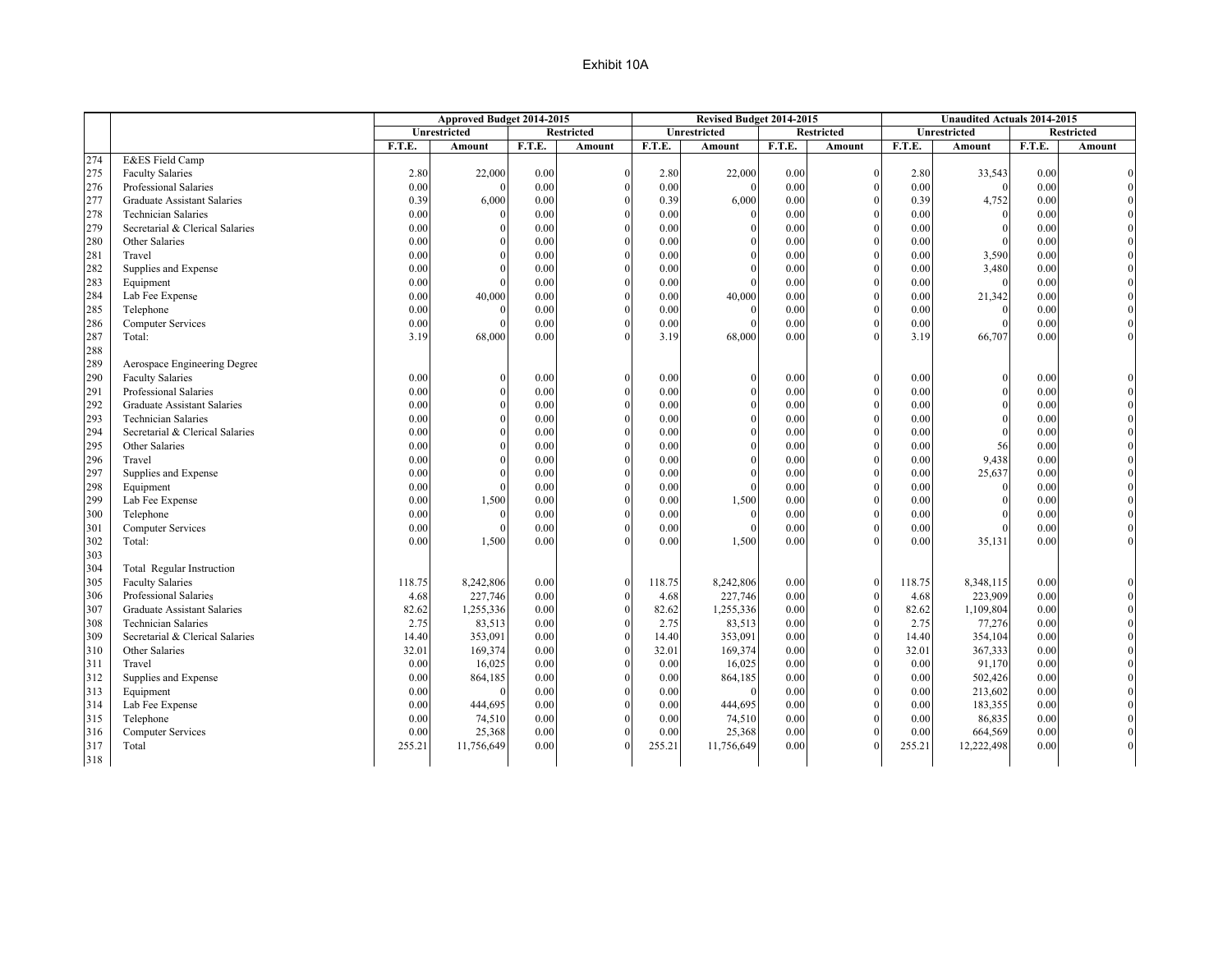|     |                                    |        | Approved Budget 2014-2015 |        |                   |        | Revised Budget 2014-2015 |        |                   |        | <b>Unaudited Actuals 2014-2015</b> |        |                   |
|-----|------------------------------------|--------|---------------------------|--------|-------------------|--------|--------------------------|--------|-------------------|--------|------------------------------------|--------|-------------------|
|     |                                    |        | Unrestricted              |        | <b>Restricted</b> |        | Unrestricted             |        | <b>Restricted</b> |        | Unrestricted                       |        | <b>Restricted</b> |
|     |                                    | F.T.E. | Amount                    | F.T.E. | <b>Amount</b>     | F.T.E. | <b>Amount</b>            | F.T.E. | <b>Amount</b>     | F.T.E. | Amount                             | F.T.E. | Amount            |
| 319 | Others                             |        |                           |        |                   |        |                          |        |                   |        |                                    |        |                   |
| 320 | <b>Summer Session</b>              |        |                           |        |                   |        |                          |        |                   |        |                                    |        |                   |
| 321 | <b>Faculty Salaries</b>            | 5.00   | 130,000                   | 0.00   | $\theta$          | 5.00   | 130,000                  | 0.00   | $\Omega$          | 5.00   | 107,032                            | 0.00   |                   |
| 322 | Professional Salaries              | 0.00   |                           | 0.00   | $\Omega$          | 0.00   |                          | 0.00   |                   | 0.00   |                                    | 0.00   |                   |
| 323 | <b>Graduate Assistant Salaries</b> | 2.00   | 50,000                    | 0.00   | $\theta$          | 2.00   | 50,000                   | 0.00   |                   | 2.00   | 78,877                             | 0.00   |                   |
| 324 | <b>Technician Salaries</b>         | 0.00   |                           | 0.00   | $\theta$          | 0.00   |                          | 0.00   |                   | 0.00   |                                    | 0.00   |                   |
| 325 | Secretarial & Clerical Salaries    | 0.00   |                           | 0.00   | $\theta$          | 0.00   |                          | 0.00   |                   | 0.00   |                                    | 0.00   |                   |
| 326 | Other Salaries                     | 0.00   |                           | 0.00   | $\theta$          | 0.00   |                          | 0.00   |                   | 0.00   |                                    | 0.00   |                   |
| 327 | Travel                             | 0.00   |                           | 0.00   | $\theta$          | 0.00   |                          | 0.00   |                   | 0.00   |                                    | 0.00   |                   |
| 328 | Supplies and Expense               | 0.00   |                           | 0.00   | $\theta$          | 0.00   |                          | 0.00   |                   | 0.00   |                                    | 0.00   |                   |
| 329 | Equipment                          | 0.00   |                           | 0.00   | $\mathbf{0}$      | 0.00   |                          | 0.00   |                   | 0.00   |                                    | 0.00   |                   |
| 330 | Lab Fee Expense                    | 0.00   |                           | 0.00   | $\theta$          | 0.00   |                          | 0.00   |                   | 0.00   |                                    | 0.00   |                   |
| 331 | Telephone                          | 0.00   |                           | 0.00   | $\mathbf{0}$      | 0.00   |                          | 0.00   | $\Omega$          | 0.00   |                                    | 0.00   |                   |
| 332 | <b>Computer Services</b>           | 0.00   |                           | 0.00   | $\Omega$          | 0.00   |                          | 0.00   |                   | 0.00   |                                    | 0.00   |                   |
| 333 | Total:                             | 7.00   | 180,000                   | 0.00   | $\Omega$          | 7.00   | 180,000                  | 0.00   |                   | 7.00   | 185,909                            | 0.00   |                   |
| 334 |                                    |        |                           |        |                   |        |                          |        |                   |        |                                    |        |                   |
| 335 | Community Education                |        |                           |        |                   |        |                          |        |                   |        |                                    |        |                   |
| 336 | <b>Faculty Salaries</b>            | 4.00   | 110,000                   | 0.00   | $\theta$          | 4.00   | 110,000                  | 0.00   | $\Omega$          | 4.00   | 214,698                            | 0.00   |                   |
| 337 | Professional Salaries              | 1.00   | 42,087                    | 0.00   | $\Omega$          | 1.00   | 42,087                   | 0.00   |                   | 1.00   | 42,316                             | 0.00   |                   |
| 338 | Graduate Assistant Salaries        | 0.00   |                           | 0.00   | $\theta$          | 0.00   |                          | 0.00   |                   | 0.00   | $\sqrt{ }$                         | 0.00   |                   |
| 339 | <b>Technician Salaries</b>         | 0.00   |                           | 0.00   | $\theta$          | 0.00   | 0                        | 0.00   | $\Omega$          | 0.00   |                                    | 0.00   |                   |
| 340 | Secretarial & Clerical Salaries    | 0.00   |                           | 0.00   | $\theta$          | 0.00   |                          | 0.00   |                   | 0.00   |                                    | 0.00   |                   |
| 341 | Other Salaries                     | 0.40   | 2,000                     | 0.00   | $\theta$          | 0.40   | 2,000                    | 0.00   | $\Omega$          | 0.40   | 32,548                             | 0.00   |                   |
| 342 | Travel                             | 0.00   | 1,000                     | 0.00   | $\theta$          | 0.00   | 1,000                    | 0.00   |                   | 0.00   | 800                                | 0.00   |                   |
| 343 | Supplies and Expense               | 0.00   | 36,946                    | 0.00   | $\theta$          | 0.00   | 36,946                   | 0.00   |                   | 0.00   | 73,244                             | 0.00   |                   |
| 344 | Equipment                          | 0.00   |                           | 0.00   | $\mathbf{0}$      | 0.00   |                          | 0.00   |                   | 0.00   | $\Omega$                           | 0.00   |                   |
| 345 | Lab Fee Expense                    | 0.00   | $\Omega$                  | 0.00   | $\theta$          | 0.00   |                          | 0.00   |                   | 0.00   |                                    | 0.00   |                   |
| 346 | Telephone                          | 0.00   | 1,700                     | 0.00   | $\theta$          | 0.00   | 1,700                    | 0.00   | $\Omega$          | 0.00   | 1,541                              | 0.00   |                   |
| 347 | <b>Computer Services</b>           | 0.00   | 2,500                     | 0.00   | $\Omega$          | 0.00   | 2,500                    | 0.00   |                   | 0.00   | 396                                | 0.00   |                   |
| 348 | Total:                             | 5.40   | 196,233                   | 0.00   | $\Omega$          | 5.40   | 196,233                  | 0.00   |                   | 5.40   | 365,543                            | 0.00   |                   |
| 349 |                                    |        |                           |        |                   |        |                          |        |                   |        |                                    |        |                   |
| 350 | Master of Science Teaching         |        |                           |        |                   |        |                          |        |                   |        |                                    |        |                   |
| 351 | <b>Faculty Salaries</b>            | 8.40   | 42,000                    | 0.00   | $\theta$          | 8.40   | 42,000                   | 0.00   | $\Omega$          | 8.40   | 139,265                            | 0.00   |                   |
| 352 | Professional Salaries              | 1.00   | 60,465                    | 0.00   | $\Omega$          | 1.00   | 60,465                   | 0.00   |                   | 1.00   | 61,085                             | 0.00   |                   |
| 353 | <b>Graduate Assistant Salaries</b> | 0.00   | $\Omega$                  | 0.00   | $\Omega$          | 0.00   | $\Omega$                 | 0.00   |                   | 0.00   | 13,346                             | 0.00   |                   |
| 354 | <b>Technician Salaries</b>         | 0.00   |                           | 0.00   | $\theta$          | 0.00   | $\Omega$                 | 0.00   | $\Omega$          | 0.00   | $\Omega$                           | 0.00   |                   |
| 355 | Secretarial & Clerical Salaries    | 0.50   | 12,051                    | 0.00   | $\theta$          | 0.50   | 12,051                   | 0.00   |                   | 0.50   | 12,626                             | 0.00   |                   |
| 356 | Other Salaries                     | 0.40   | 2,000                     | 0.00   | $\theta$          | 0.40   | 2,000                    | 0.00   | $\Omega$          | 0.40   | 3,299                              | 0.00   |                   |
| 357 | Travel                             | 0.00   |                           | 0.00   | $\theta$          | 0.00   |                          | 0.00   |                   | 0.00   | 6,100                              | 0.00   |                   |
| 358 | Supplies and Expense               | 0.00   |                           | 0.00   | $\theta$          | 0.00   |                          | 0.00   |                   | 0.00   | 109,726                            | 0.00   |                   |
| 359 | Equipment                          | 0.00   |                           | 0.00   | $\theta$          | 0.00   |                          | 0.00   |                   | 0.00   | $\Omega$                           | 0.00   |                   |
| 360 | Lab Fee Expense                    | 0.00   | 126,726                   | 0.00   | $\theta$          | 0.00   | 126,726                  | 0.00   |                   | 0.00   | 5,067                              | 0.00   |                   |
| 361 | Telephone                          | 0.00   |                           | 0.00   | $\theta$          | 0.00   | $\Omega$                 | 0.00   | $\Omega$          | 0.00   | 949                                | 0.00   |                   |
| 362 | <b>Computer Services</b>           | 0.00   |                           | 0.00   | $\Omega$          | 0.00   |                          | 0.00   |                   | 0.00   | 240                                | 0.00   |                   |
| 363 | Total:                             | 10.30  | 243,242                   | 0.00   | $\Omega$          | 10.30  | 243,242                  | 0.00   |                   | 10.30  | 351,703                            | 0.00   |                   |
| 364 |                                    |        |                           |        |                   |        |                          |        |                   |        |                                    |        |                   |
| 365 | Part-time Faculty & Development    |        |                           |        |                   |        |                          |        |                   |        |                                    |        |                   |
| 366 | <b>Faculty Salaries</b>            | 3.50   | 300,000                   | 0.00   | $\Omega$          | 3.50   | 592,400                  | 0.00   | $\Omega$          | 3.50   | 36,517                             | 0.00   |                   |
| 367 | Professional Salaries              | 1.00   | 38,000                    | 0.00   | $\theta$          | 1.00   | 38,000                   | 0.00   |                   | 0.00   | $\Omega$                           | 0.00   |                   |
| 368 | Graduate Assistant Salaries        | 0.00   | $\overline{0}$            | 0.00   | $\overline{0}$    | 0.00   | $\overline{0}$           | 0.00   | $\mathbf{0}$      | 0.00   | $\theta$                           | 0.00   |                   |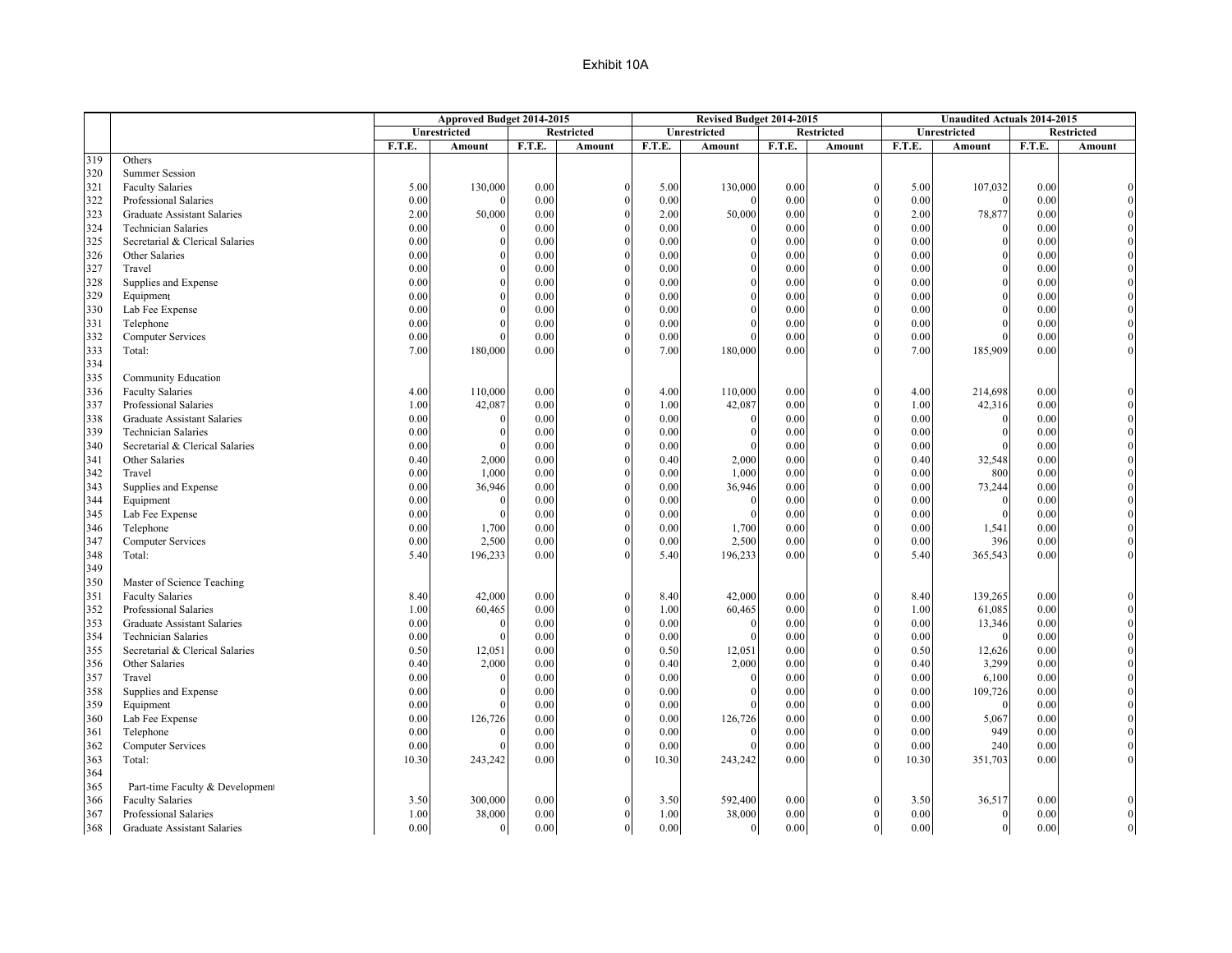|     |                                       |                        | Approved Budget 2014-2015 |                  |                   |                    | Revised Budget 2014-2015 |                  |                   |                 | Unaudited Actuals 2014-2015 |            |                   |
|-----|---------------------------------------|------------------------|---------------------------|------------------|-------------------|--------------------|--------------------------|------------------|-------------------|-----------------|-----------------------------|------------|-------------------|
|     |                                       |                        | <b>Inrestricted</b>       |                  | <b>Restricted</b> |                    | Inrestricted             |                  | <b>Restricted</b> |                 | nrestricted                 |            | <b>Restricted</b> |
|     |                                       | <b>17.50 F</b><br>r. r | Amount                    | E T E<br>1. I.L. | Amount            | <b>TO COL</b><br>. | Amount                   | <b>DO</b> D<br>. | Amount            | <b>DDD</b><br>. | Amount                      | E T E<br>. | Amount            |
| 369 | <b>CONTRACTOR</b><br>hnician Salaries | 0.06                   |                           | J.001            |                   | 0.00               |                          | 0.00             | 01                | 0.00            |                             | 0.00       |                   |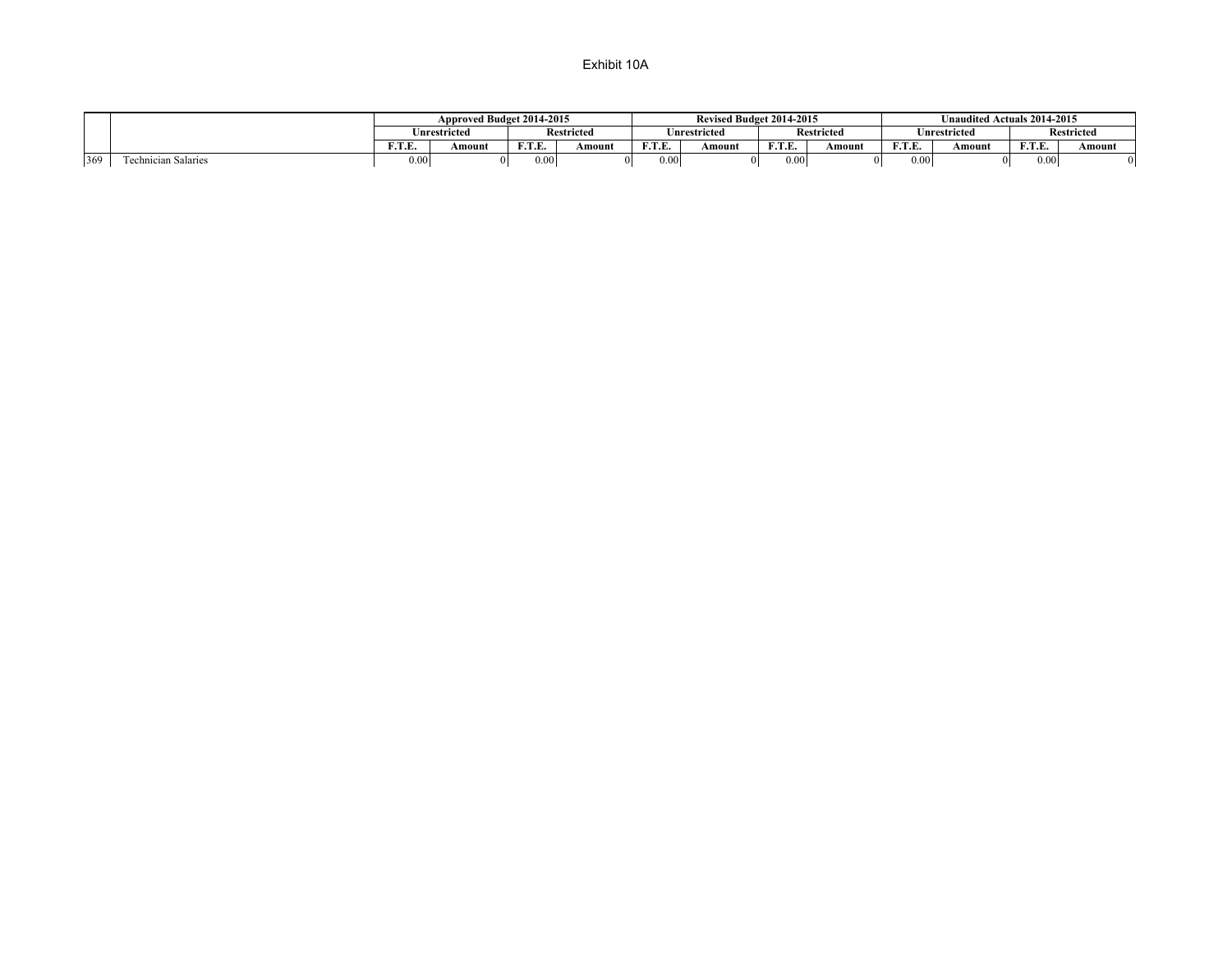|     |                                        |        | Approved Budget 2014-2015 |        |                   |        | Revised Budget 2014-2015 |        |                   |        | <b>Unaudited Actuals 2014-2015</b> |        |                   |
|-----|----------------------------------------|--------|---------------------------|--------|-------------------|--------|--------------------------|--------|-------------------|--------|------------------------------------|--------|-------------------|
|     |                                        |        | Unrestricted              |        | <b>Restricted</b> |        | Unrestricted             |        | <b>Restricted</b> |        | Unrestricted                       |        | <b>Restricted</b> |
|     |                                        | F.T.E. | Amount                    | F.T.E. | Amount            | F.T.E. | Amount                   | F.T.E. | Amount            | F.T.E. | <b>Amount</b>                      | F.T.E. | Amount            |
| 370 | Secretarial & Clerical Salaries        | 0.00   |                           | 0.00   | $\Omega$          | 0.00   | $\Omega$                 | 0.00   | $\Omega$          | 0.00   | $\Omega$                           | 0.00   |                   |
| 371 | Other Salaries                         | 0.00   |                           | 0.00   | $\Omega$          | 0.00   | $\Omega$                 | 0.00   |                   | 0.00   | 500                                | 0.00   |                   |
| 372 | Travel                                 | 0.00   |                           | 0.00   | $\theta$          | 0.00   |                          | 0.00   | $\Omega$          | 0.00   | $\Omega$                           | 0.00   |                   |
| 373 | Supplies and Expense                   | 0.00   |                           | 0.00   | $\Omega$          | 0.00   | 0                        | 0.00   |                   | 0.00   | 6,828                              | 0.00   |                   |
| 374 | Equipment                              | 0.00   |                           | 0.00   | $\theta$          | 0.00   |                          | 0.00   |                   | 0.00   | $\theta$                           | 0.00   |                   |
| 375 | Lab Fee Expense                        | 0.00   |                           | 0.00   | $\theta$          | 0.00   |                          | 0.00   | $\Omega$          | 0.00   | $\Omega$                           | 0.00   |                   |
| 376 | Telephone                              | 0.00   |                           | 0.00   | $\theta$          | 0.00   |                          | 0.00   |                   | 0.00   |                                    | 0.00   |                   |
| 377 | <b>Computer Services</b>               | 0.00   |                           | 0.00   | $\theta$          | 0.00   | $\Omega$                 | 0.00   | $\Omega$          | 0.00   |                                    | 0.00   |                   |
| 378 | Total:                                 | 4.50   | 338,000                   | 0.00   | $\Omega$          | 4.50   | 630,400                  | 0.00   |                   | 3.50   | 43,845                             | 0.00   |                   |
| 379 |                                        |        |                           |        |                   |        |                          |        |                   |        |                                    |        |                   |
| 380 | Academic Center for Technology         |        |                           |        |                   |        |                          |        |                   |        |                                    |        |                   |
| 381 | <b>Faculty Salaries</b>                | 0.00   |                           | 0.00   | $\theta$          | 0.00   |                          | 0.00   | $\Omega$          | 0.00   | 500                                | 0.00   |                   |
| 382 | Professional Salaries                  | 3.00   | 124,465                   | 0.00   | $\mathbf{0}$      | 3.00   | 124,465                  | 0.00   | $\Omega$          | 3.00   | 169,983                            | 0.00   |                   |
| 383 | <b>Graduate Assistant Salaries</b>     | 0.00   |                           | 0.00   | $\theta$          | 0.00   | ∩                        | 0.00   |                   | 0.00   |                                    | 0.00   |                   |
| 384 | <b>Technician Salaries</b>             | 3.00   | 117,322                   | 0.00   | $\theta$          | 3.00   | 117,322                  | 0.00   | $\Omega$          | 3.00   | 34,156                             | 0.00   |                   |
| 385 | Secretarial & Clerical Salaries        | 1.00   | 40,536                    | 0.00   | $\theta$          | 1.00   | 40,536                   | 0.00   | $\Omega$          | 1.00   | 64,622                             | 0.00   |                   |
| 386 | Other Salaries                         | 3.50   | 17,500                    | 0.00   | $\Omega$          | 3.50   | 17,500                   | 0.00   |                   | 3.50   | 50,499                             | 0.00   |                   |
| 387 | Travel                                 | 0.00   | 5,000                     | 0.00   | $\theta$          | 0.00   | 5,000                    | 0.00   | $\Omega$          | 0.00   | 2,078                              | 0.00   |                   |
| 388 | Supplies and Expense                   | 0.00   | 29,163                    | 0.00   | $\theta$          | 0.00   | 29,163                   | 0.00   |                   | 0.00   | 85,527                             | 0.00   |                   |
| 389 | Equipment                              | 0.00   |                           | 0.00   | $\theta$          | 0.00   | $\Omega$                 | 0.00   |                   | 0.00   | 8,914                              | 0.00   |                   |
| 390 | Lab Fee Expense                        | 0.00   | 75,000                    | 0.00   | $\mathbf{0}$      | 0.00   | 75,000                   | 0.00   | $\Omega$          | 0.00   | $\Omega$                           | 0.00   |                   |
| 391 | Telephone                              | 0.00   | 3,000                     | 0.00   | $\theta$          | 0.00   | 3,000                    | 0.00   |                   | 0.00   | 9,489                              | 0.00   |                   |
| 392 | Computer Services                      | 0.00   |                           | 0.00   | $\theta$          | 0.00   | $\Omega$                 | 0.00   | $\Omega$          | 0.00   | 36,438                             | 0.00   |                   |
| 393 | Total:                                 | 10.50  | 411,986                   | 0.00   | $\Omega$          | 10.50  | 411,986                  | 0.00   |                   | 10.50  | 462,206                            | 0.00   |                   |
| 394 |                                        |        |                           |        |                   |        |                          |        |                   |        |                                    |        |                   |
| 395 | Total Others                           |        |                           |        |                   |        |                          |        |                   |        |                                    |        |                   |
| 396 | <b>Faculty Salaries</b>                | 20.90  | 582,000                   | 0.00   | $\theta$          | 20.90  | 874,400                  | 0.00   | $\Omega$          | 20.90  | 498,012                            | 0.00   |                   |
| 397 | Professional Salaries                  | 6.00   | 265,017                   | 0.00   | $\mathbf{0}$      | 6.00   | 265,017                  | 0.00   | $\Omega$          | 5.00   | 273,384                            | 0.00   |                   |
| 398 | Graduate Assistant Salaries            | 2.00   | 50,000                    | 0.00   | $\theta$          | 2.00   | 50,000                   | 0.00   |                   | 2.00   | 92,223                             | 0.00   |                   |
| 399 | <b>Technician Salaries</b>             | 3.00   | 117,322                   | 0.00   | $\theta$          | 3.00   | 117,322                  | 0.00   |                   | 3.00   | 34,156                             | 0.00   |                   |
| 400 | Secretarial & Clerical Salaries        | 1.50   | 52,587                    | 0.00   | $\theta$          | 1.50   | 52,587                   | 0.00   | $\Omega$          | 1.50   | 77,248                             | 0.00   |                   |
| 401 | Other Salaries                         | 4.30   | 21,500                    | 0.00   | $\Omega$          | 4.30   | 21,500                   | 0.00   |                   | 4.30   | 86,846                             | 0.00   |                   |
| 402 | Travel                                 | 0.00   | 6,000                     | 0.00   | $\theta$          | 0.00   | 6,000                    | 0.00   | $\Omega$          | 0.00   | 8,978                              | 0.00   |                   |
| 403 | Supplies and Expense                   | 0.00   | 66,109                    | 0.00   | $\theta$          | 0.00   | 66,109                   | 0.00   |                   | 0.00   | 275,325                            | 0.00   |                   |
| 404 | Equipment                              | 0.00   |                           | 0.00   | $\theta$          | 0.00   | $\Omega$                 | 0.00   |                   | 0.00   | 8,914                              | 0.00   |                   |
| 405 | Lab Fee Expense                        | 0.00   | 201,726                   | 0.00   | $\theta$          | 0.00   | 201,726                  | 0.00   | $\Omega$          | 0.00   | 5,067                              | 0.00   |                   |
| 406 | Telephone                              | 0.00   | 4,700                     | 0.00   | $\theta$          | 0.00   | 4,700                    | 0.00   |                   | 0.00   | 11,979                             | 0.00   |                   |
| 407 | <b>Computer Services</b>               | 0.00   | 2,500                     | 0.00   | $\theta$          | 0.00   | 2,500                    | 0.00   | $\Omega$          | 0.00   | 37,074                             | 0.00   |                   |
| 408 | Total Others                           | 37.70  | 1,369,461                 | 0.00   | $\Omega$          | 37.70  | 1,661,861                | 0.00   |                   | 36.70  | 1,409,206                          | 0.00   |                   |
| 409 |                                        |        |                           |        |                   |        |                          |        |                   |        |                                    |        |                   |
| 410 | Total for Regular Instruction & Others |        |                           |        |                   |        |                          |        |                   |        |                                    |        |                   |
| 411 | <b>Faculty Salaries</b>                | 139.65 | 8,824,806                 | 0.00   | $\theta$          | 139.65 | 9,117,206                | 0.00   |                   | 139.65 | 8,846,127                          | 0.00   |                   |
| 412 | Professional Salaries                  | 10.68  | 492,763                   | 0.00   | $\theta$          | 10.68  | 492,763                  | 0.00   |                   | 9.68   | 497,293                            | 0.00   |                   |
| 413 | <b>Graduate Assistant Salaries</b>     | 84.62  | 1,305,336                 | 0.00   | $\Omega$          | 84.62  | 1,305,336                | 0.00   |                   | 84.62  | 1,202,027                          | 0.00   |                   |
| 414 | <b>Technician Salaries</b>             | 5.75   | 200,835                   | 0.00   | $\Omega$          | 5.75   | 200,835                  | 0.00   |                   | 5.75   | 111,432                            | 0.00   |                   |
| 415 | Secretarial & Clerical Salaries        | 15.90  | 405,678                   | 0.00   | $\theta$          | 15.90  | 405,678                  | 0.00   | $\Omega$          | 15.90  | 431,352                            | 0.00   |                   |
| 416 | Other Salaries                         | 36.31  | 190,874                   | 0.00   | $\Omega$          | 36.31  | 190,874                  | 0.00   |                   | 36.31  | 454,179                            | 0.00   |                   |
| 417 | Travel                                 | 0.00   | 22,025                    | 0.00   | $\theta$          | 0.00   | 22,025                   | 0.00   | $\Omega$          | 0.00   | 100,148                            | 0.00   |                   |
| 418 |                                        | 0.00   | 930,294                   | 0.00   | $\theta$          | 0.00   | 930,294                  | 0.00   |                   | 0.00   |                                    | 0.00   |                   |
| 419 | Supplies and Expense                   | 0.00   | $\mathbf{0}$              |        | $\overline{0}$    | 0.00   |                          |        | $\theta$          | 0.00   | 777,751                            |        |                   |
|     | Equipment                              |        |                           | 0.00   |                   |        | $\boldsymbol{0}$         | 0.00   |                   |        | 222,516                            | 0.00   |                   |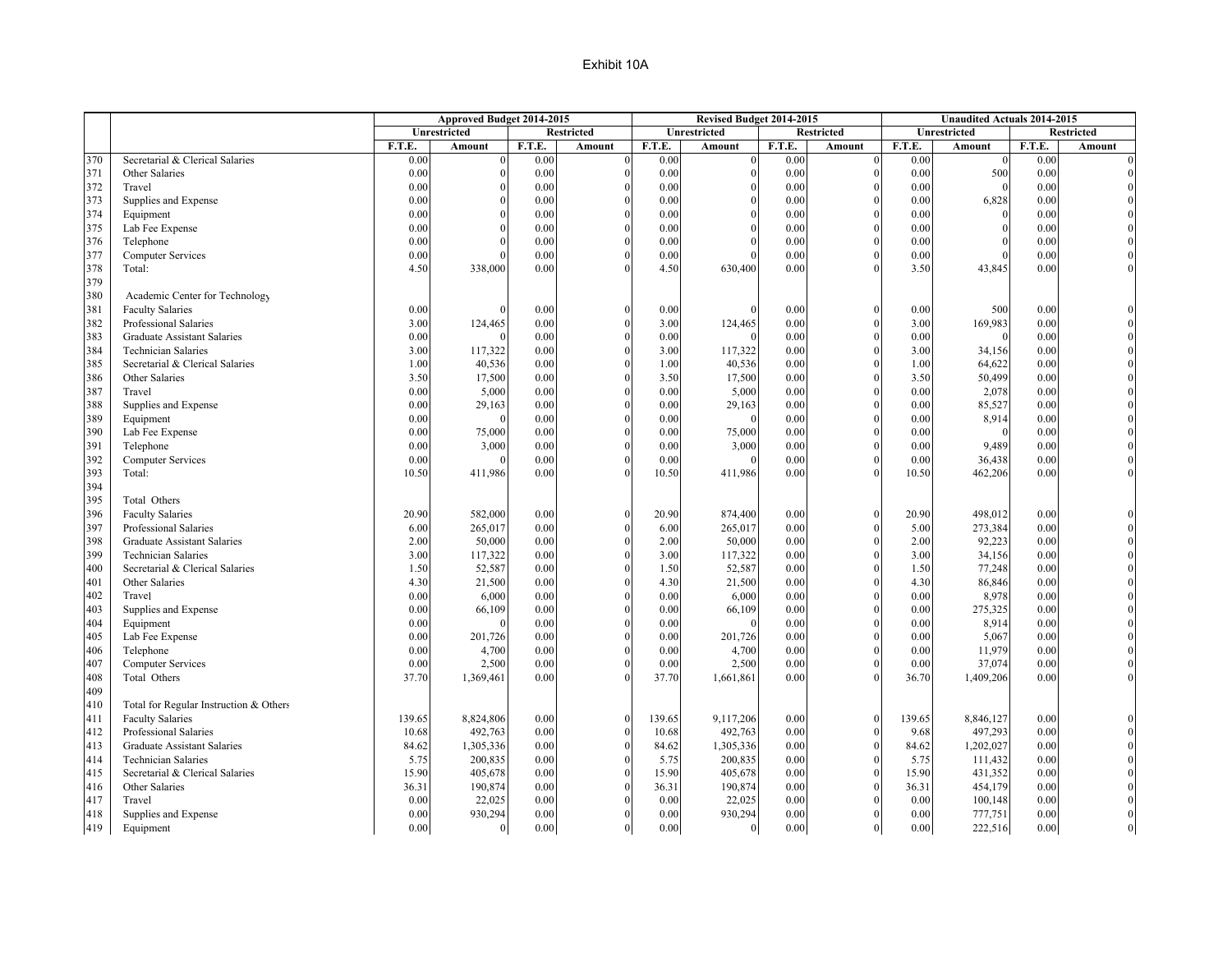|     |                                   |      | Approved Budget 2014-2015 |        |                         |        | Revised Budget 2014-2015 |        |                           |        | Unaudited Actuals 2014-2015 |        |                   |
|-----|-----------------------------------|------|---------------------------|--------|-------------------------|--------|--------------------------|--------|---------------------------|--------|-----------------------------|--------|-------------------|
|     |                                   |      | <b>Inrestricted</b>       |        | <b>Restricted</b>       |        | Inrestricted             |        | <b>Restricted</b>         |        | nrestricted                 |        | <b>Restricted</b> |
|     | <b>TO COLOR</b><br>Amount<br>r. e |      | E T E<br>. <u>.</u> .     | Amount | <b>100 000 100</b><br>. | Amount | <b>DO</b> D<br>.         | Amount | <b>DID</b><br>.           | Amount | E T E<br>.                  | Amount |                   |
| 420 | Lab Fee Expense                   | 0.00 | 646.421                   | 0.001  |                         | 0.00   | 646,421                  | 0.00   | $^{\prime \prime \prime}$ | 0.00   | 188,422                     | 0.00   |                   |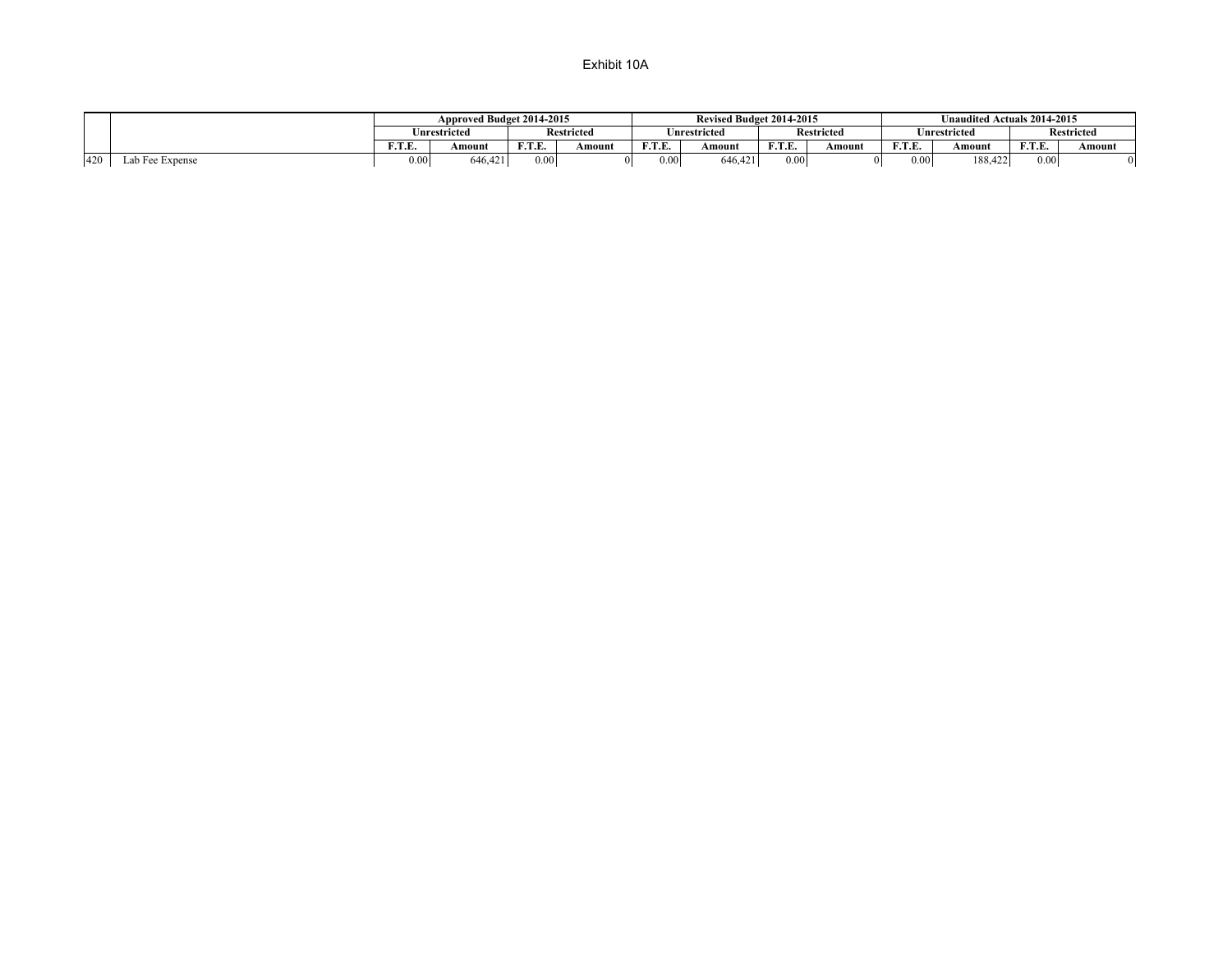|     |                   |        | Approved Budget 2014-2015 |        |                   |                 | Revised Budget 2014-2015 |                   |                   | Unaudited Actuals 2014-2015 |              |               |                   |  |
|-----|-------------------|--------|---------------------------|--------|-------------------|-----------------|--------------------------|-------------------|-------------------|-----------------------------|--------------|---------------|-------------------|--|
|     |                   |        | Unrestricted              |        | <b>Restricted</b> |                 | Unrestricted             |                   | <b>Restricted</b> |                             | Unrestricted |               | <b>Restricted</b> |  |
|     |                   | F.T.E. | Amount                    | F.T.E. | Amount            | <b>ETE</b><br>. | Amount                   | F.T.E.            | Amount            | F.T.E.                      | Amount       | <b>F.T.E.</b> | Amount            |  |
| 421 | Telephone         | 0.00   | 79.210                    | 0.00   |                   | 0.00            | 79.210                   | 0.00 <sub>1</sub> |                   | 0.00                        | 98,814       | 0.00          |                   |  |
| 422 | Computer Services | 0.00   | 27.868                    | 0.00   |                   | 0.00            | 27.868                   | 0.00              |                   | 0.00                        | 701,643      | 0.00          | $\Omega$          |  |
| 423 | Grand Total:      | 292.91 | 13.126.110                | 0.00   |                   | 292.91          | 13.418.510               | 0.00              | $\Omega$          | 291.91                      | 13,631,704   | 0.00          | $\Omega$          |  |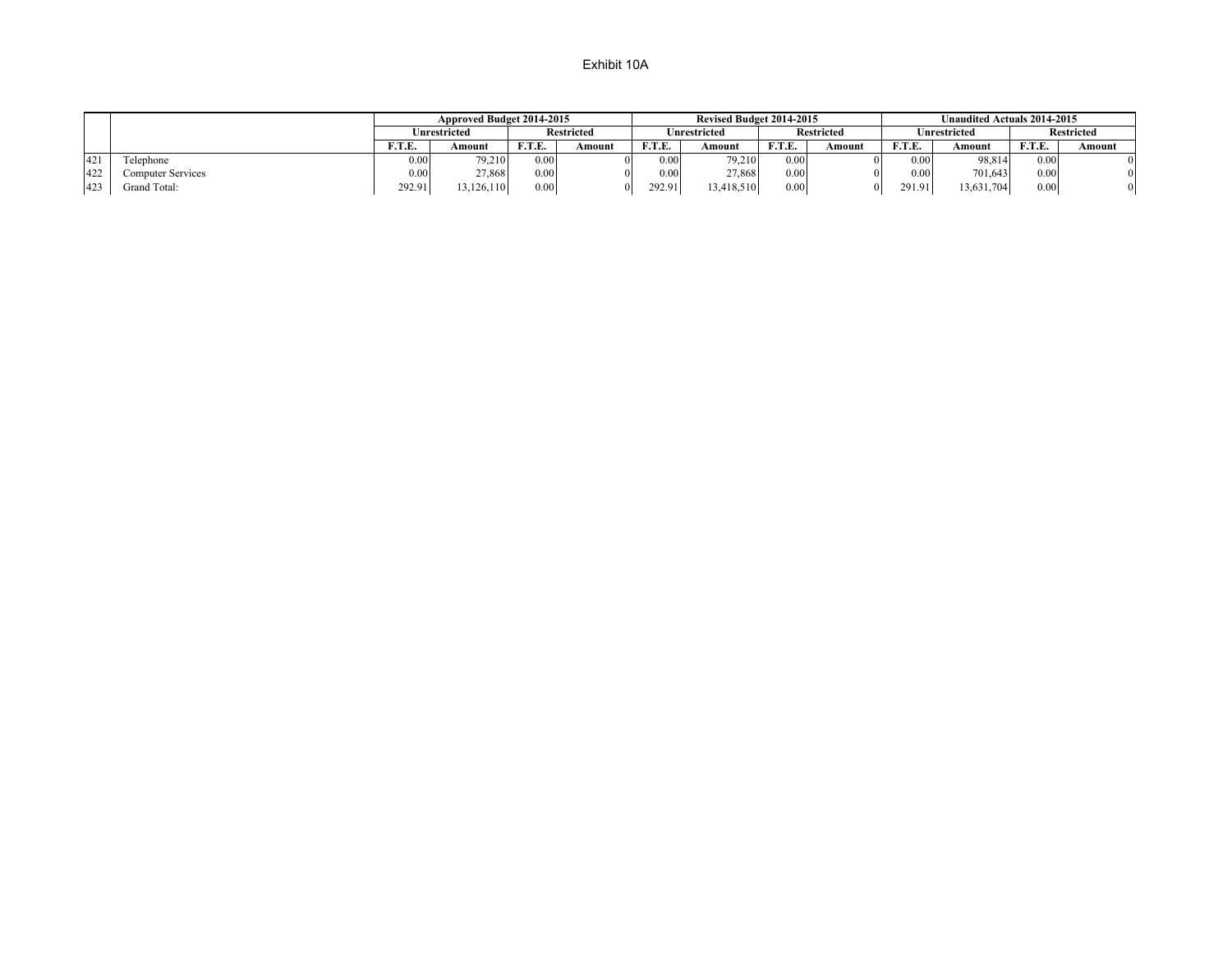|                |                                                   |              | Approved Budget 2014-2015 |              |                   |              | Revised Budget 2014-2015 |              |                                  |              |                          | <b>Unaudited Actuals 2014-2015</b> |                   |
|----------------|---------------------------------------------------|--------------|---------------------------|--------------|-------------------|--------------|--------------------------|--------------|----------------------------------|--------------|--------------------------|------------------------------------|-------------------|
|                |                                                   |              | Unrestricted              |              | <b>Restricted</b> |              | Unrestricted             |              | <b>Restricted</b>                |              | Unrestricted             |                                    | <b>Restricted</b> |
|                |                                                   | F.T.E.       | Amount                    | F.T.E.       | Amount            | F.T.E.       | Amount                   | F.T.E.       | Amount                           | F.T.E.       | Amount                   | F.T.E.                             | Amount            |
| $\overline{4}$ | Libraries-By Individual Library                   |              |                           |              |                   |              |                          |              |                                  |              |                          |                                    |                   |
| 5              | Main Library                                      | 25.50        | 1,751,414                 | 0.00         | $\Omega$          | 25.50        | 1,751,414                | 0.00         | $\boldsymbol{0}$                 | 25.50        | 1,578,474                | 0.00                               | $\overline{0}$    |
| $\sqrt{6}$     | Strategic Planning and Resource Development       | 0.20         | 5,550                     | $0.00\,$     | $\theta$          | 0.20         | 5,550                    | 0.00         | $\boldsymbol{0}$                 | 0.20         | 74,471                   | 0.00                               |                   |
| $\overline{7}$ | <b>Total Libraries</b>                            | 25.70        | 1,756,964                 | 0.00         | $\Omega$          | 25.70        | 1,756,964                | 0.00         | $\theta$                         | 25.70        | 1,652,945                | 0.00                               |                   |
| $\,8\,$        |                                                   |              |                           |              |                   |              |                          |              | $\theta$                         |              |                          |                                    |                   |
| $\overline{9}$ | Museums & Galleries-By Ind. Unit                  | 0.00         | $\overline{0}$            | 0.00         | $\Omega$          | 0.00         | $\theta$                 | 0.00         | $\boldsymbol{0}$                 | 0.00         | $\mathbf{0}$             | 0.00                               |                   |
| 10             | Total Museums & Galleries - By Ind. Unit          | 0.00         | $\Omega$                  | 0.00         | $\Omega$          | 0.00         | $\Omega$                 | 0.00         | $\theta$                         | 0.00         | $\Omega$                 | 0.00                               | $\Omega$          |
| $1\,1$         |                                                   |              |                           |              | $\Omega$          |              |                          |              | $\boldsymbol{0}$                 |              |                          |                                    |                   |
| 12             | Audio Visual Serv.-By Individual Unit             | 0.00         | $\mathbf{0}$              | 0.00         |                   | 0.00         | $\Omega$                 | 0.00         | $\overline{0}$                   | 0.00         | $\theta$                 | 0.00                               |                   |
| 13             | Total Audio Visual Serv.-By Individual Unit       | 0.00         | $\theta$                  | 0.00         | $\Omega$          | 0.00         | $\Omega$                 | 0.00         | $\mathbf 0$                      | 0.00         | $\Omega$                 | 0.00                               |                   |
| 14             |                                                   |              |                           |              | $\Omega$          |              |                          |              | $\mathbf 0$                      |              |                          |                                    |                   |
| 15             | Ancillary Support-By Individual Unit              | 0.00         | $\Omega$                  | 0.00         | $\Omega$          | 0.00         | $\Omega$                 | 0.00         | $\mathbf 0$                      | 0.00         | $\Omega$                 | 0.00                               |                   |
| 16             | <b>Total Ancillary Support</b>                    | 0.00         |                           | 0.00         | $\Omega$          | 0.00         |                          | 0.00         | $\mathbf{0}$                     | 0.00         | $\sqrt{2}$               | 0.00                               | $\Omega$          |
| 17             |                                                   |              |                           |              |                   |              |                          |              |                                  |              |                          |                                    |                   |
| 18             | Acad. Adm. & Personal Develop.-By Ind. Unit       |              |                           |              |                   |              |                          |              |                                  |              |                          |                                    |                   |
| 19             | V.P. Academic Affairs                             | 5.85         | 485,390                   | 0.00         | $\theta$          | 5.85         | 485,390                  | 0.00         | $\boldsymbol{0}$                 | 5.85         | 496,291                  | 0.00                               |                   |
| 20             | Graduate Dean                                     | 2.50         | 154,891                   | 0.00         | $\theta$          | 2.50         | 154,891                  | 0.00         | $\boldsymbol{0}$                 | 2.50         | 169,252                  | 0.00                               |                   |
| 21             | Moving & Honorarium                               | 0.00         | 65,500                    | 0.00         | $\Omega$          | 0.00         | 65,500                   | 0.00         | $\mathbf 0$                      | 0.00         | 21,133                   | 0.00                               |                   |
| 22             | Total Acad. Adm. & Personal Develop.-By Ind. Unit | 8.35         | 705,781                   | 0.00         | $\Omega$          | 8.35         | 705,781                  | 0.00         | $\theta$                         | 8.35         | 686,676                  | 0.00                               | $\Omega$          |
| 23             |                                                   |              |                           |              | $\Omega$          |              |                          |              | $\mathbf 0$                      |              |                          |                                    |                   |
| 24             | Course & Curr. Dev.-By Ind Unit                   |              |                           | 0.00         |                   |              |                          | 0.00         | $\overline{0}$                   |              |                          | 0.00                               |                   |
| 25             | Office of Student Learning                        | 2.50         | 73,120                    | 0.00         | $\Omega$          | 2.50         | 73,120                   | 0.00         | $\overline{0}$                   | 2.50         | 93,362                   | 0.00                               |                   |
| 26             | Freshman First Year Experience                    | 0.00         |                           | 0.00         | $\Omega$          | 0.00         |                          | 0.00         | $\mathbf{0}$                     | 0.00         | $\Omega$                 | 0.00                               |                   |
| 27             | Total Course & Curr. Dev.                         | 2.50         | 73,120                    | $0.00\,$     | $\Omega$          | 2.50         | 73,120                   | 0.00         | $\mathbf{0}$                     | 2.50         | 93,362                   | 0.00                               | $\Omega$          |
| 28             |                                                   |              |                           |              | $\Omega$          |              |                          |              | $\mathbf{0}$                     |              |                          |                                    |                   |
| 29             | Registrar                                         | 5.90         | 295,970                   | 0.00         |                   | 5.90         | 295,970                  | 0.00         | $\theta$                         | 5.90         | 290,679                  | 0.00                               | $\Omega$          |
| 30             |                                                   |              |                           |              |                   |              |                          |              | $\theta$                         |              |                          |                                    |                   |
| 31             | Commencement                                      | 0.50         | 39,212                    | 0.00         |                   | 0.50         | 39,212                   | 0.00         |                                  | 0.50         | 56,560                   | 0.00                               |                   |
| 32             |                                                   |              | $\Omega$                  |              | $\theta$          |              | $\Omega$                 |              |                                  |              |                          |                                    |                   |
| 33             | Innovative Teaching & Learning                    | 0.00         | $\Omega$                  | 0.00         | $\Omega$          | 0.00         |                          | 0.00         | $\boldsymbol{0}$<br>$\mathbf{0}$ | 0.00         | $\mathbf{0}$<br>$\Omega$ | 0.00                               | $\Omega$          |
| 34             | Federal Work Study                                | 0.00         |                           | 0.00         | $\Omega$          | 0.00         | $\Omega$                 | 0.00         | $\mathbf{0}$                     | 0.00         |                          | 0.00                               |                   |
| 35             | Employee benefits<br>Computer                     | 0.00<br>0.00 | 508,884                   | 0.00<br>0.00 | $\Omega$          | 0.00<br>0.00 | 508,884                  | 0.00<br>0.00 | $\mathbf{0}$                     | 0.00<br>0.00 | 535,985                  | 0.00<br>0.00                       |                   |
| 36<br>37       | Waiver of Tuition                                 | 61.27        | 6,000<br>345,031          | 0.00         | $\Omega$          | 61.27        | 6,000<br>345,031         | 0.00         | $\mathbf 0$                      | 61.27        | 6,000<br>411,773         | 0.00                               |                   |
| 38             | Carry Forward                                     | 0.00         | $\Omega$                  | 0.00         | $\Omega$          | 0.00         | 340,584                  | 0.00         | $\mathbf{0}$                     | 0.00         | $\theta$                 | 0.00                               | $\Omega$          |
| 39             |                                                   |              |                           |              |                   |              |                          |              | $\theta$                         |              |                          |                                    |                   |
| 40             | Total Not in 11A's                                | 61.27        | 859,915                   | 0.00         | $\theta$          | 61.27        | 1,200,499                | 0.00         | $\mathbf{0}$                     | 61.27        | 953,758                  | 0.00                               |                   |
| 41             | <b>Grand Total</b>                                | 97.82        | 3,730,962                 | 0.00         |                   | 97.82        | 4,071,546                | 0.00         | $\Omega$                         | 97.82        | 3,733,980                | 0.00                               | $\overline{0}$    |
|                |                                                   |              |                           |              |                   |              |                          |              |                                  |              |                          |                                    |                   |
|                |                                                   |              |                           |              |                   |              |                          |              |                                  |              |                          |                                    |                   |
|                |                                                   |              |                           |              |                   |              |                          |              |                                  |              |                          |                                    |                   |
|                |                                                   |              |                           |              |                   |              |                          |              |                                  |              |                          |                                    |                   |
|                |                                                   |              |                           |              |                   |              |                          |              |                                  |              |                          |                                    |                   |
|                |                                                   |              |                           |              |                   |              |                          |              |                                  |              |                          |                                    |                   |
|                |                                                   |              |                           |              |                   |              |                          |              |                                  |              |                          |                                    |                   |
|                |                                                   |              |                           |              |                   |              |                          |              |                                  |              |                          |                                    |                   |
|                |                                                   |              |                           |              |                   |              |                          |              |                                  |              |                          |                                    |                   |
|                |                                                   |              |                           |              |                   |              |                          |              |                                  |              |                          |                                    |                   |
|                |                                                   |              |                           |              |                   |              |                          |              |                                  |              |                          |                                    |                   |
|                |                                                   |              |                           |              |                   |              |                          |              |                                  |              |                          |                                    |                   |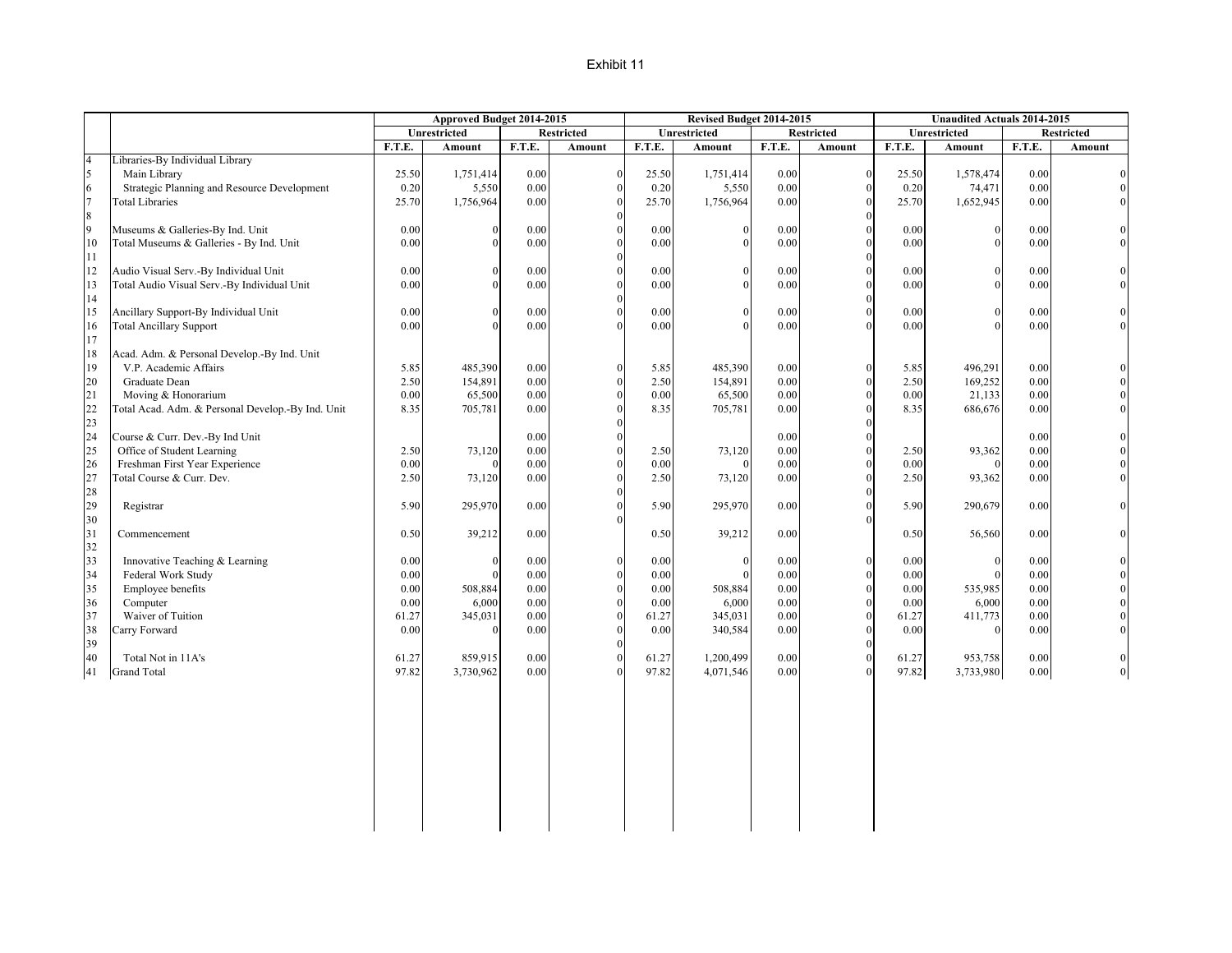|                |                                    |        | Approved Budget 2014-2015 |        |                   |        | Revised Budget 2014-2015 |          |                   | <b>Unaudited Actuals 2014-2015</b> |              |          |                   |
|----------------|------------------------------------|--------|---------------------------|--------|-------------------|--------|--------------------------|----------|-------------------|------------------------------------|--------------|----------|-------------------|
|                |                                    |        | Unrestricted              |        | <b>Restricted</b> |        | Unrestricted             |          | <b>Restricted</b> |                                    | Unrestricted |          | <b>Restricted</b> |
|                |                                    | F.T.E. | Amount                    | F.T.E. | Amount            | F.T.E. | Amount                   | F.T.E.   | Amount            | F.T.E.                             | Amount       | F.T.E.   | Amount            |
| $\overline{4}$ | Library                            |        |                           |        |                   |        |                          |          |                   |                                    |              |          |                   |
| 5              | Professional Salaries              | 1.50   | 106,228                   | 0.00   | $\theta$          | 1.50   | 106,228                  | 0.00     | $\Omega$          | 1.50                               | 78,540       | 0.00     |                   |
| 6              | <b>Graduate Assistant Salaries</b> | 0.00   |                           | 0.00   |                   | 0.00   |                          | 0.00     |                   | 0.00                               | $\Omega$     | 0.00     |                   |
| $\overline{7}$ | Secretarial & Clerical Salaries    | 0.00   |                           | 0.00   |                   | 0.00   |                          | 0.00     |                   | 0.00                               |              | 0.00     |                   |
| 8              | <b>Technician Salaries</b>         | 8.00   | 253,722                   | 0.00   |                   | 8.00   | 253,722                  | 0.00     |                   | 8.00                               | 251,322      | 0.00     |                   |
| $\overline{9}$ | Other Salaries                     | 16.00  | 80,000                    | 0.00   |                   | 16.00  | 80,000                   | 0.00     |                   | 16.00                              | 39,183       | 0.00     |                   |
| 10             | Supplies & Expenses                | 0.00   | 163,407                   | 0.00   |                   | 0.00   | 163,407                  | 0.00     | $\Omega$          | 0.00                               | 114,799      | 0.00     |                   |
| 11             | Travel                             | 0.00   | 4,000                     | 0.00   |                   | 0.00   | 4,000                    | 0.00     |                   | 0.00                               | 489          | 0.00     |                   |
| 12             | Equipment                          | 0.00   | 7,500                     | 0.00   |                   | 0.00   | 7,500                    | $0.00\,$ | $\Omega$          | 0.00                               | $\mathbf{0}$ | $0.00\,$ |                   |
| 13             | <b>Books</b>                       | 0.00   | 90,000                    | 0.00   |                   | 0.00   | 90,000                   | 0.00     |                   | 0.00                               | 48,331       | 0.00     |                   |
| 14             | Periodicals                        | 0.00   | 640,000                   | 0.00   |                   | 0.00   | 640,000                  | 0.00     |                   | 0.00                               | 846,349      | 0.00     |                   |
| 15             | <b>Computer Services</b>           | 0.00   | 406,557                   | 0.00   |                   | 0.00   | 406,557                  | 0.00     |                   | 0.00                               | 199,461      | 0.00     |                   |
| 16             | Total:                             | 25.50  | 1,751,414                 | 0.00   |                   | 25.50  | 1,751,414                | 0.00     |                   | 25.50                              | 1,578,474    | 0.00     |                   |
| 17             |                                    |        |                           |        |                   |        |                          |          |                   |                                    |              |          |                   |
| 18             | VP of Academic Affairs             |        |                           |        |                   |        |                          |          |                   |                                    |              |          |                   |
| 19             | <b>Faculty Salaries</b>            | 1.00   | 109,731                   | 0.00   | $\mathbf{0}$      | 1.00   | 109,731                  | 0.00     | $\Omega$          | 1.00                               |              | 0.00     |                   |
| 20             | Professional Salaries              | 3.60   | 343,029                   | 0.00   |                   | 3.60   | 343,029                  | 0.00     |                   | 3.60                               | 454,584      | 0.00     |                   |
| 21             | <b>Graduate Assistant Salaries</b> | 0.00   |                           | 0.00   |                   | 0.00   | $\Omega$                 | 0.00     | $\Omega$          | 0.00                               | $\Omega$     | 0.00     |                   |
| 22             | Secretarial & Clerical Salaries    | 0.00   |                           | 0.00   |                   | 0.00   |                          | 0.00     |                   | 0.00                               | 379          | 0.00     |                   |
| 23             | <b>Technician Salaries</b>         | 0.25   | 8,580                     | 0.00   |                   | 0.25   | 8,580                    | 0.00     | $\Omega$          | 0.25                               | 5,959        | 0.00     |                   |
| 24             | Other Salaries                     | 1.00   | 5,000                     | 0.00   |                   | 1.00   | 5,000                    | 0.00     |                   | 1.00                               | 5,434        | 0.00     |                   |
| 25             | Supplies & Expenses                | 0.00   | 12,050                    | 0.00   |                   | 0.00   | 12,050                   | 0.00     |                   | 0.00                               | 20,786       | 0.00     |                   |
| 26             | Travel                             | 0.00   | 5,000                     | 0.00   |                   | 0.00   | 5,000                    | 0.00     |                   | 0.00                               | 7,253        | 0.00     |                   |
| 27             | Equipment                          | 0.00   |                           | 0.00   |                   | 0.00   |                          | 0.00     |                   | 0.00                               | $\Omega$     | 0.00     |                   |
| 28             | Travel (Faculty)                   | 0.00   |                           | 0.00   |                   | 0.00   | $\Omega$                 | 0.00     | $\Omega$          | 0.00                               | $\Omega$     | 0.00     |                   |
| 29             | <b>Computer Services</b>           | 0.00   | 2,000                     | 0.00   |                   | 0.00   | 2,000                    | 0.00     |                   | 0.00                               | 1,896        | 0.00     |                   |
| 30             | Total:                             | 5.85   | 485,390                   | 0.00   |                   | 5.85   | 485,390                  | 0.00     |                   | 5.85                               | 496,291      | 0.00     |                   |
| 31             |                                    |        |                           |        |                   |        |                          |          |                   |                                    |              |          |                   |
| 32             | Graduate Dean                      |        |                           |        |                   |        |                          |          |                   |                                    |              |          |                   |
| 33             | <b>Faculty Salaries</b>            | 0.50   | 72,691                    | 0.00   | $\Omega$          | 0.50   | 72,691                   | 0.00     | $\Omega$          | 0.50                               | 71,396       | 0.00     |                   |
| 34             | Professional Salaries              | 1.00   | 34,670                    | 0.00   | $\Omega$          | 1.00   | 34,670                   | 0.00     | $\Omega$          | 1.00                               | 34,809       | 0.00     |                   |
| 35             | <b>Graduate Assistant Salaries</b> | 0.00   |                           | 0.00   |                   | 0.00   | $\Omega$                 | 0.00     |                   | 0.00                               | $\Omega$     | 0.00     |                   |
| 36             | Secretarial & Clerical Salaries    | 1.00   | 33,280                    | 0.00   |                   | 1.00   | 33,280                   | 0.00     |                   | 1.00                               | 40,211       | 0.00     |                   |
| 37             | <b>Technician Salaries</b>         | 0.00   |                           | 0.00   |                   | 0.00   |                          | 0.00     |                   | 0.00                               | $\Omega$     | 0.00     |                   |
| 38             | Other Salaries                     | 0.00   |                           | 0.00   |                   | 0.00   |                          | 0.00     |                   | 0.00                               | 4,073        | 0.00     |                   |
| 39             | Supplies & Expenses                | 0.00   | 10,750                    | 0.00   |                   | 0.00   | 10,750                   | 0.00     | $\Omega$          | 0.00                               | 10,305       | 0.00     |                   |
| 40             | Travel                             | 0.00   | 2,000                     | 0.00   |                   | 0.00   | 2,000                    | 0.00     |                   | 0.00                               | 8,458        | 0.00     |                   |
| 41             | Equipment                          | 0.00   |                           | 0.00   | $\Omega$          | 0.00   | $\Omega$                 | 0.00     | $\Omega$          | 0.00                               |              | 0.00     |                   |
| 42             | <b>Brochures</b>                   | 0.00   |                           | 0.00   |                   | 0.00   |                          | 0.00     |                   | 0.00                               |              | 0.00     |                   |
| 43             | <b>Computer Services</b>           | 0.00   | 1,500                     | 0.00   |                   | 0.00   | 1,500                    | 0.00     | $\Omega$          | 0.00                               |              | 0.00     |                   |
| 44             | Total:                             | 2.50   | 154,891                   | 0.00   |                   | 2.50   | 154,891                  | 0.00     |                   | 2.50                               | 169,252      | 0.00     |                   |
| 45             |                                    |        |                           |        |                   |        |                          |          |                   |                                    |              |          |                   |
| 46             | <b>Graduate Tuition Waivers</b>    |        |                           |        |                   |        |                          |          |                   |                                    |              |          |                   |
| 47             | Graduate Assistant Salaries        | 0.00   |                           | 0.00   | $\Omega$          | 0.00   |                          | 0.00     | $\Omega$          | 0.00                               | $\Omega$     | 0.00     |                   |
| 49             | Registrars Office                  |        |                           |        |                   |        |                          |          |                   |                                    |              |          |                   |
| 50             |                                    |        |                           |        |                   |        |                          |          |                   |                                    |              |          |                   |
| $\vert$ 51     | Professional Salaries              | 2.50   | 210,122                   | 0.00   | $\overline{0}$    | 2.50   | 210,122                  | 0.00     | $\theta$          | 2.50                               | 183,076      | 0.00     | $\overline{0}$    |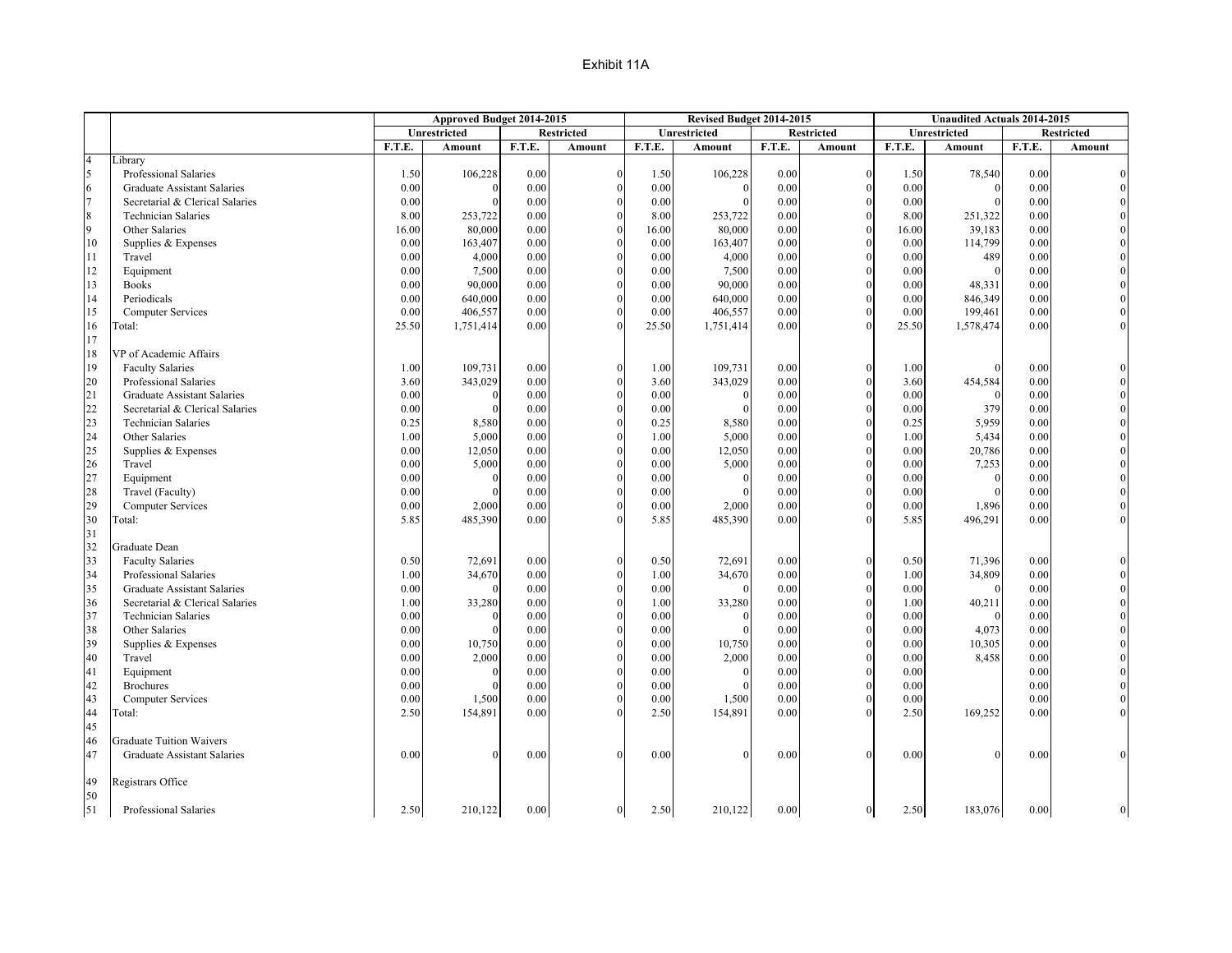| Approved Budget 2014-2015                                                                           | Revised Budget 2014-2015     | <b>Unaudited Actuals 2014-2015</b> |                         |
|-----------------------------------------------------------------------------------------------------|------------------------------|------------------------------------|-------------------------|
| Unrestricted<br><b>Restricted</b><br>Unrestricted                                                   | <b>Restricted</b>            | Unrestricted                       | <b>Restricted</b>       |
| F.T.E.<br>F.T.E.<br>F.T.E.<br>Amount<br>Amount                                                      | F.T.E.<br>Amount<br>Amount   | F.T.E.<br>Amount                   | F.T.E.<br><b>Amount</b> |
| 52<br><b>Graduate Assistant Salaries</b><br>0.00<br>0.00<br>0.00<br>$\overline{0}$                  | 0.00<br>$\theta$<br>$\Omega$ | 0.00<br>$\Omega$                   | 0.00<br>$\overline{0}$  |
| 53<br>0.00<br>2.00<br>Secretarial & Clerical Salaries<br>2.00<br>46,030                             | 46,030<br>0.00               | 2.00<br>21,796                     | 0.00                    |
| 54<br>0.00<br>0.00<br><b>Technician Salaries</b><br>0.00                                            | 0.00<br>$\Omega$             | 0.00<br>35,516                     | 0.00                    |
| 55<br>0.00<br>1.40<br>1.40<br>7,000<br>Other Salaries                                               | 0.00<br>7,000                | 1.40<br>16,441                     | 0.00                    |
| 56<br>Supplies & Expenses<br>0.00<br>0.00<br>0.00<br>23,318                                         | 23,318<br>0.00               | 0.00<br>26,720                     | 0.00                    |
| 57<br>Travel<br>0.00<br>3,000<br>0.00<br>0.00                                                       | 3,000<br>0.00                | 0.00<br>531                        | 0.00                    |
| 58<br>Equipment<br>0.00<br>0.00<br>0.00                                                             | 0.00<br>$\theta$             | 0.00<br>$\mathbf{0}$               | 0.00                    |
| 59<br>0.00<br>0.00<br><b>Computer Services</b><br>0.00<br>3,000                                     | 3,000<br>0.00                | 0.00<br>1,734                      | 0.00                    |
| 60<br>Telephone<br>0.00<br>3,500<br>0.00<br>0.00                                                    | 3,500<br>0.00                | 0.00<br>4,865                      | 0.00                    |
| 61<br><b>Brochures</b><br>0.00<br>0.00<br>0.00                                                      | 0.00<br>$\Omega$<br>$\Omega$ | 0.00<br>$\theta$                   | 0.00                    |
| 62<br>Student Health / Placement / Others<br>0.00<br>0.00<br>0.00                                   | 0.00                         | 0.00<br>$\Omega$                   | 0.00                    |
| 63<br>5.90<br>295,970<br>0.00<br>5.90<br>[otal:                                                     | 295,970<br>0.00              | 5.90<br>290,679                    | 0.00                    |
| 64                                                                                                  |                              |                                    |                         |
| 65<br>Commencement                                                                                  |                              |                                    |                         |
| 66<br>Professional Salaries<br>0.50<br>23,712<br>0.00<br>0.50<br>$\theta$                           | 23,712<br>0.00<br>$\Omega$   | 0.50<br>17,435                     | 0.00                    |
| 67<br>0.00<br>15,500<br>0.00<br>0.00<br>Supplies & Expenses                                         | 15,500<br>0.00<br>$\Omega$   | 39,125<br>0.00                     | 0.00                    |
| 68<br>0.50<br>Total:<br>0.50<br>0.00<br>39,212                                                      | 39,212<br>0.00               | 0.50<br>56,560                     | 0.00                    |
| 69                                                                                                  |                              |                                    |                         |
| 70<br>Freshman First Year Experience                                                                |                              |                                    |                         |
| 71<br>Professional Salaries<br>0.00<br>0.00<br>0.00                                                 | 0.00                         | 0.00<br>$\Omega$                   | 0.00                    |
| $72\,$<br>0.00<br>0.00<br>0.00<br>Graduate Assistant Salaries                                       | 0.00                         | 0.00<br>$\theta$                   | 0.00                    |
| 73<br>0.00<br>0.00<br>Secretarial & Clerical Salaries<br>0.00                                       | 0.00                         | 0.00<br>$\Omega$                   | 0.00                    |
| 74<br><b>Technician Salaries</b><br>0.00<br>0.00<br>0.00                                            | 0.00                         | 0.00                               | 0.00                    |
| 75<br>Other Salaries<br>0.00<br>0.00<br>0.00                                                        | 0.00<br>$\Omega$             | 0.00<br>$\Omega$                   | 0.00                    |
| 76<br>Supplies & Expenses<br>0.00<br>0.00<br>0.00                                                   | 0.00                         | 0.00                               | 0.00                    |
| 77<br>Travel<br>0.00<br>0.00<br>0.00                                                                | 0.00<br>$\Omega$             | 0.00<br>$\Omega$                   | 0.00                    |
| 78<br>Equipment<br>0.00<br>0.00<br>0.00                                                             | 0.00                         | 0.00                               | 0.00                    |
| 79<br><b>Computer Services</b><br>0.00<br>0.00<br>0.00                                              | 0.00                         | 0.00<br>$\Omega$                   | 0.00                    |
| 80<br>Telephone<br>0.00<br>0.00<br>0.00<br><b>Brochures</b>                                         | 0.00                         | 0.00                               | 0.00                    |
| 81<br>0.00<br>0.00<br>0.00<br>82                                                                    | 0.00<br>$\Omega$             | 0.00                               | 0.00                    |
| Student Health / Placement / Others<br>0.00<br>0.00<br>0.00<br>83<br>0.00<br>0.00<br>0.00<br>Fotal: | 0.00<br>0.00                 | 0.00<br>0.00                       | 0.00<br>0.00            |
| 84                                                                                                  |                              |                                    |                         |
| 85<br>Office of Student Learning                                                                    |                              |                                    |                         |
| 86<br>0.50<br>Professional Salaries<br>34,042<br>0.00<br>0.50<br>$\Omega$                           | 34,042<br>0.00<br>$\Omega$   | 47,393<br>0.50                     | 0.00                    |
| 87<br>Graduate Assistant Salaries<br>0.00<br>0.00<br>0.00                                           | 0.00<br>$\Omega$<br>$\Omega$ | 0.00<br>$\theta$                   | 0.00                    |
| 88<br>0.00<br>0.00<br>0.00<br>Secretarial & Clerical Salaries                                       | 0.00                         | 0.00<br>2,615                      | 0.00                    |
| 89<br>0.00<br>0.00<br><b>Technician Salaries</b><br>0.00                                            | 0.00<br>$\Omega$             | 0.00<br>$\theta$                   | 0.00                    |
| 90<br>2.00<br>0.00<br>2.00<br>Other Salaries<br>34,000                                              | 0.00<br>34,000               | 2.00<br>37,921                     | 0.00                    |
| 91<br>Supplies & Expenses<br>0.00<br>4,500<br>0.00<br>0.00                                          | 4,500<br>0.00                | 0.00<br>4,625                      | 0.00                    |
| 92<br>Travel<br>0.00<br>0.00<br>0.00                                                                | 0.00<br>$\Omega$             | 0.00<br>15                         | 0.00                    |
| 93<br>0.00<br>0.00<br>0.00<br>Equipment                                                             | 0.00<br>$\Omega$             | 0.00<br>$\mathbf{0}$               | 0.00                    |
| 94<br><b>Computer Services</b><br>0.00<br>578<br>0.00<br>0.00                                       | 578<br>0.00                  | 0.00<br>483                        | 0.00                    |
| 95<br>0.00<br>0.00<br>Telephone<br>0.00                                                             | 0.00<br>$\Omega$             | 0.00<br>310                        | 0.00                    |
| 96<br>0.00<br><b>Brochures</b><br>0.00<br>0.00                                                      | 0.00<br>$\theta$             | 0.00<br>$\mathbf{0}$               | 0.00                    |
| 97<br>0.00<br>0.00<br>Student Health / Placement / Others<br>0.00                                   | 0.00                         | 0.00<br>$\theta$                   | 0.00                    |
| 98<br>2.50<br>73,120<br>0.00<br>2.50<br>[otal:                                                      | 0.00<br>73,120               | 2.50<br>93,362                     | 0.00                    |
| 99                                                                                                  |                              |                                    |                         |
| 100                                                                                                 |                              |                                    |                         |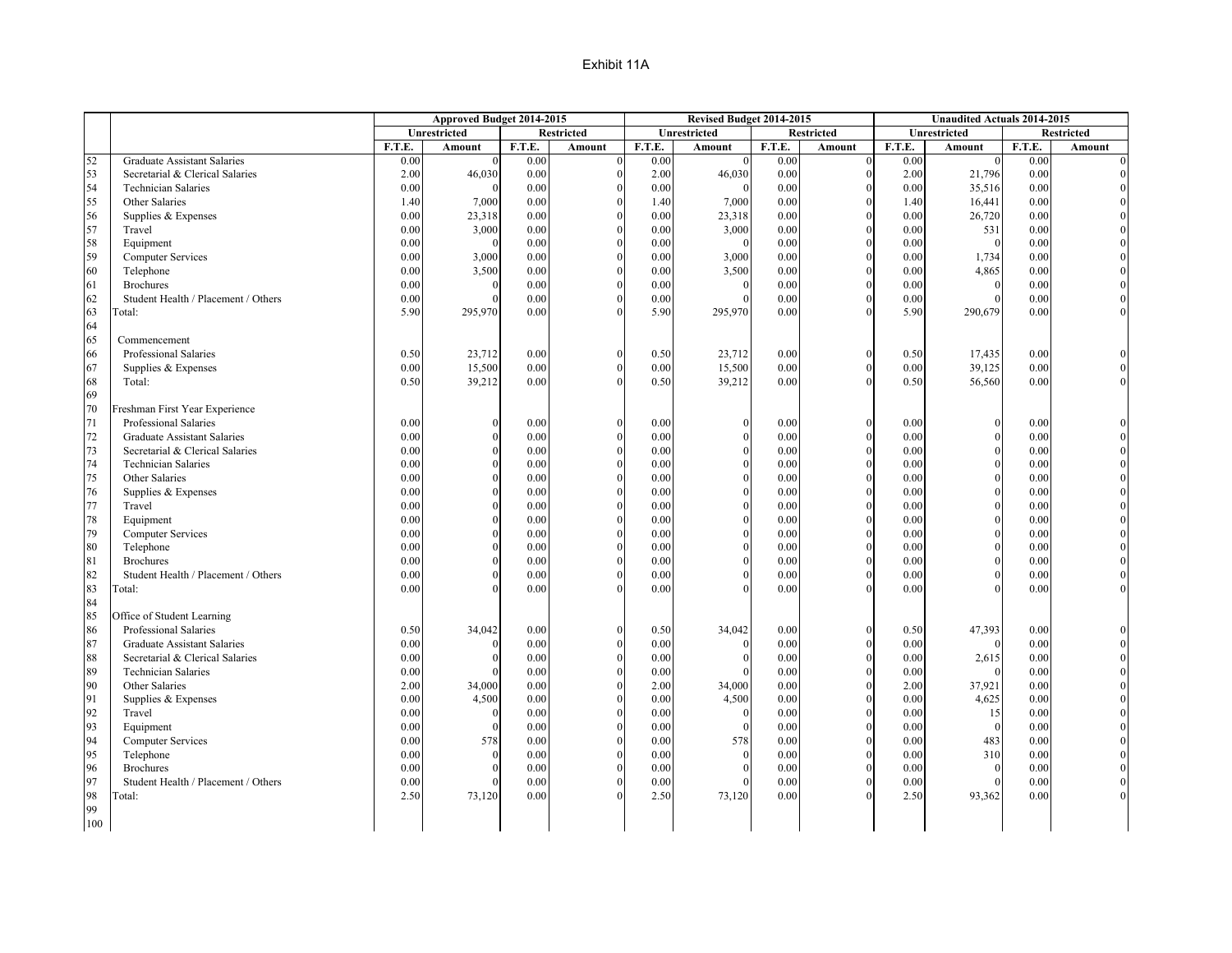|     |                                     |        | Approved Budget 2014-2015 |        |                   |        | Revised Budget 2014-2015 |        |                   | <b>Unaudited Actuals 2014-2015</b> |                     |        |                   |
|-----|-------------------------------------|--------|---------------------------|--------|-------------------|--------|--------------------------|--------|-------------------|------------------------------------|---------------------|--------|-------------------|
|     |                                     |        | Unrestricted              |        | <b>Restricted</b> |        | Unrestricted             |        | <b>Restricted</b> |                                    | <b>Unrestricted</b> |        | <b>Restricted</b> |
|     |                                     | F.T.E. | Amount                    | F.T.E. | Amount            | F.T.E. | Amount                   | F.T.E. | Amount            | <b>F.T.E.</b>                      | Amount              | F.T.E. | Amount            |
| 102 | Summary                             |        |                           |        |                   |        |                          |        |                   |                                    |                     |        |                   |
| 103 | <b>Faculty Salaries</b>             | 1.00   | 182,422                   | 0.00   |                   | 1.00   | 182,422                  | 0.00   |                   | 1.00                               | 71,396              | 0.00   |                   |
| 104 | Professional Salaries               | 6.10   | 728,091                   | 0.00   |                   | 6.10   | 728,091                  | 0.00   |                   | 6.10                               | 798,402             | 0.00   |                   |
| 105 | Graduate Salaries                   | 0.00   |                           | 0.00   |                   | 0.00   |                          | 0.00   |                   | 0.00                               |                     | 0.00   |                   |
| 106 | Secretarial & Clerical Salaries     | 1.00   | 79,310                    | 0.00   |                   | 1.00   | 79,310                   | 0.00   |                   | 1.00                               | 65,001              | 0.00   |                   |
| 107 | <b>Technician Salaries</b>          | 8.25   | 262,302                   | 0.00   |                   | 8.25   | 262,302                  | 0.00   |                   | 8.25                               | 292,797             | 0.00   |                   |
| 108 | Other Salaries                      | 7.00   | 85,000                    | 0.00   |                   | 17.00  | 85,000                   | 0.00   |                   | 17.00                              | 48,690              | 0.00   |                   |
| 109 | Supplies & Expenses                 | 0.00   | 186,207                   | 0.00   |                   | 0.00   | 186,207                  | 0.00   |                   | 0.00                               | 145,890             | 0.00   |                   |
| 110 | Travel                              | 0.00   | 11,000                    | 0.00   |                   | 0.00   | 11,000                   | 0.00   |                   | 0.00                               | 16,200              | 0.00   |                   |
| 111 | Equipment                           | 0.00   | 7,500                     | 0.00   |                   | 0.00   | 7,500                    | 0.00   |                   | 0.00                               |                     | 0.00   |                   |
| 112 | <b>Books</b>                        | 0.00   | 90,000                    | 0.00   |                   | 0.00   | 90,000                   | 0.00   |                   | 0.00                               | 48,331              | 0.00   |                   |
| 113 | Periodicals                         | 0.00   | 640,000                   | 0.00   |                   | 0.00   | 640,000                  | 0.00   |                   | 0.00                               | 846,349             | 0.00   |                   |
| 114 | Travel (Faculty) & Others           | 0.00   |                           | 0.00   |                   | 0.00   |                          | 0.00   |                   | 0.00                               |                     | 0.00   |                   |
| 115 | <b>Computer Services</b>            | 0.00   | 410,057                   | 0.00   |                   | 0.00   | 410,057                  | 0.00   |                   | 0.00                               | 201,357             | 0.00   |                   |
| 116 | Telephone                           | 0.00   | 3,500                     | 0.00   |                   | 0.00   | 3,500                    | 0.00   |                   | 0.00                               | 5,175               | 0.00   |                   |
| 117 | <b>Brochures</b>                    | 0.00   |                           | 0.00   |                   | 0.00   |                          | 0.00   |                   | 0.00                               |                     | 0.00   |                   |
| 118 | Student Health / Placement / Others | 0.00   |                           | 0.00   |                   | 0.00   |                          | 0.00   |                   | 0.00                               |                     | 0.00   |                   |
|     | 119 Grand Total:                    | 33.35  | 2,685,389                 | 0.00   |                   | 33.35  | 2,685,389                | 0.00   |                   | 33.35                              | 2,539,588           | 0.00   |                   |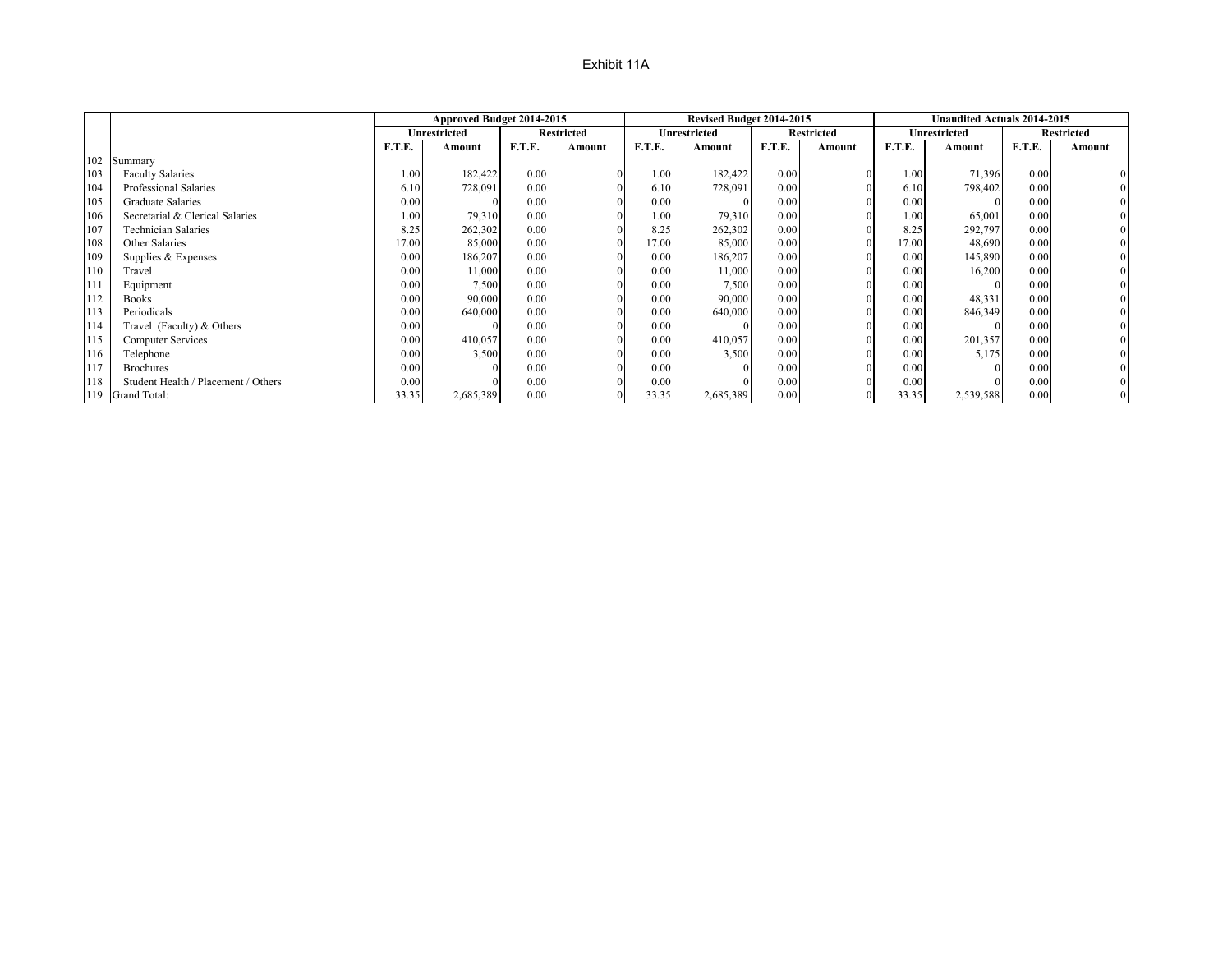|                |                                        |        | Approved Budget 2014-2015 |        |                   |        | Revised Budget 2014-2015 |        |                   |        | <b>Unaudited Actuals 2014-2015</b> |        |                   |
|----------------|----------------------------------------|--------|---------------------------|--------|-------------------|--------|--------------------------|--------|-------------------|--------|------------------------------------|--------|-------------------|
|                |                                        |        | <b>Unrestricted</b>       |        | <b>Restricted</b> |        | <b>Unrestricted</b>      |        | <b>Restricted</b> |        | <b>Unrestricted</b>                |        | <b>Restricted</b> |
|                |                                        | F.T.E. | <b>Amount</b>             | F.T.E. | Amount            | F.T.E. | Amount                   | F.T.E. | Amount            | F.T.E. | <b>Amount</b>                      | F.T.E. | <b>Amount</b>     |
| $\overline{4}$ | Supply Educ. Serv. - By Ind. Prog      |        |                           |        |                   |        |                          |        |                   |        |                                    |        |                   |
| 5              | College Opportunity - Tutoring         | 0.00   |                           | 0.00   | $\Omega$          | 0.00   |                          | 0.00   | $\mathbf{0}$      | 0.00   |                                    | 0.00   |                   |
| 6              | Special Services Disadv. Students      | 0.00   |                           | 0.00   |                   | 0.00   |                          | 0.00   | $\mathbf{0}$      | 0.00   |                                    | 0.00   |                   |
| $\overline{7}$ | <b>Total Supply Educ. Services</b>     | 0.00   |                           | 0.00   |                   | 0.00   |                          | 0.00   | $\Omega$          | 0.00   |                                    | 0.00   | $\overline{0}$    |
| 8              |                                        |        |                           |        |                   |        |                          |        |                   |        |                                    |        |                   |
| 9              | Counsel & Career Guidance. By Unit     |        |                           |        |                   |        |                          |        |                   |        |                                    |        |                   |
| 10             | <b>Student Affairs</b>                 | 8.25   | 325,385                   | 0.00   |                   | 8.25   | 325,385                  | 0.00   | $\theta$          | 8.25   | 289,473                            | 0.00   |                   |
| 11             | Total Counsel & Career Guidance.       | 8.25   | 325,385                   | 0.00   |                   | 8.25   | 325,385                  | 0.00   | $\theta$          | 8.25   | 289,473                            | 0.00   | $\overline{0}$    |
| 12             |                                        |        |                           |        |                   |        |                          |        |                   |        |                                    |        |                   |
| 13             | Fin. Aid Admin.-By Ind. Unit           |        |                           |        |                   |        |                          |        |                   |        |                                    |        |                   |
| 14             | Financial Aid Office                   | 4.30   | 216,799                   | 0.00   |                   | 4.30   | 216,799                  | 0.00   | $\theta$          | 4.30   | 178,623                            | 0.00   |                   |
| 15             | Total Financial Aid Administration     | 4.30   | 216,799                   | 0.00   |                   | 4.30   | 216,799                  | 0.00   | $\Omega$          | 4.30   | 178,623                            | 0.00   | $\Omega$          |
| 16             |                                        |        |                           |        |                   |        |                          |        |                   |        |                                    |        |                   |
| 17             | Student Admission Records-By Ind. Unit |        |                           |        |                   |        |                          |        |                   |        |                                    |        |                   |
| 18             | Admissions Office                      | 10.30  | 623,580                   | 0.00   |                   | 10.30  | 623,580                  | 0.00   | $\mathbf{0}$      | 10.30  | 573,366                            | 0.00   |                   |
| 19             | Registrar's Office                     | 0.00   |                           | 0.00   | $\Omega$          | 0.00   |                          | 0.00   | $\theta$          | 0.00   | $\Omega$                           | 0.00   |                   |
| 20             | Total Admissions & Records             | 10.30  | 623,580                   | 0.00   | $\Omega$          | 10.30  | 623,580                  | 0.00   | $\mathbf{0}$      | 10.30  | 573,366                            | 0.00   | $\overline{0}$    |
| 21             |                                        |        |                           |        |                   |        |                          |        |                   |        |                                    |        |                   |
| 22             | Community Relations-By Ind. Unit       |        |                           |        |                   |        |                          |        |                   |        |                                    |        |                   |
| 23             | Advancement/Public Information         | 5.25   | 429,976                   | 0.00   |                   | 5.25   | 429,976                  | 0.00   | $\Omega$          | 5.25   | 403,201                            | 0.00   |                   |
| 24             | Reports Publications                   | 0.00   | 72,892                    | 0.00   | $\Omega$          | 0.00   | 72,892                   | 0.00   | $\theta$          | 0.00   | 38,246                             | 0.00   |                   |
| 25             | <b>Total Community Relations</b>       | 5.25   | 502,868                   | 0.00   | $\Omega$          | 5.25   | 502,868                  | 0.00   | $\theta$          | 5.25   | 441,447                            | 0.00   | $\overline{0}$    |
| 26             |                                        |        |                           |        |                   |        |                          |        |                   |        |                                    |        |                   |
| 27             |                                        |        |                           |        |                   |        |                          |        |                   |        |                                    |        |                   |
| 28             | Federal Work Study                     | 0.00   |                           | 0.00   | $\Omega$          | 0.00   |                          | 0.00   | $\theta$          | 0.00   | $\Omega$                           | 0.00   |                   |
| 29             | <b>Employee Benefits</b>               | 0.00   | 419.921                   | 0.00   | $\theta$          | 0.00   | 419,921                  | 0.00   | $\mathbf{0}$      | 0.00   | 452,024                            | 0.00   |                   |
| 30             | Computer                               | 0.00   | 144,000                   | 0.00   | $\Omega$          | 0.00   | 144,000                  | 0.00   | $\theta$          | 0.00   | 144,000                            | 0.00   |                   |
| 31             | Admin Reserve                          | 0.00   |                           | 0.00   |                   | 0.00   |                          | 0.00   | $\theta$          | 0.00   | 13,268                             | 0.00   |                   |
| 32             | <b>ADA</b> Compliance                  | 0.00   |                           | 0.00   |                   | 0.00   |                          | 0.00   | $\theta$          | 0.00   | 8,708                              | 0.00   |                   |
| 33             | Cost Share                             | 0.00   |                           | 0.00   |                   | 0.00   |                          | 0.00   | $\theta$          | 0.00   | $\Omega$                           | 0.00   |                   |
| 34             | Waiver of Tuition                      | 0.00   |                           | 0.00   |                   | 0.00   |                          | 0.00   | $\theta$          | 0.00   |                                    | 0.00   |                   |
| 35             | Carryforward                           |        |                           |        |                   |        | 501,883                  |        |                   |        |                                    |        |                   |
| 36             | Total Not in 12A                       | 0.00   | 563,921                   | 0.00   |                   | 0.00   | 1,065,804                | 0.00   |                   | 0.00   | 618,000                            | 0.00   |                   |
| 37             | Grand total Exp. For Student Services  | 17.80  | 2,232,553                 | 0.00   | $\theta$          | 17.80  | 2,734,436                | 0.00   | $\mathbf{0}$      | 17.80  | 2,100,909                          | 0.00   | $\mathbf{0}$      |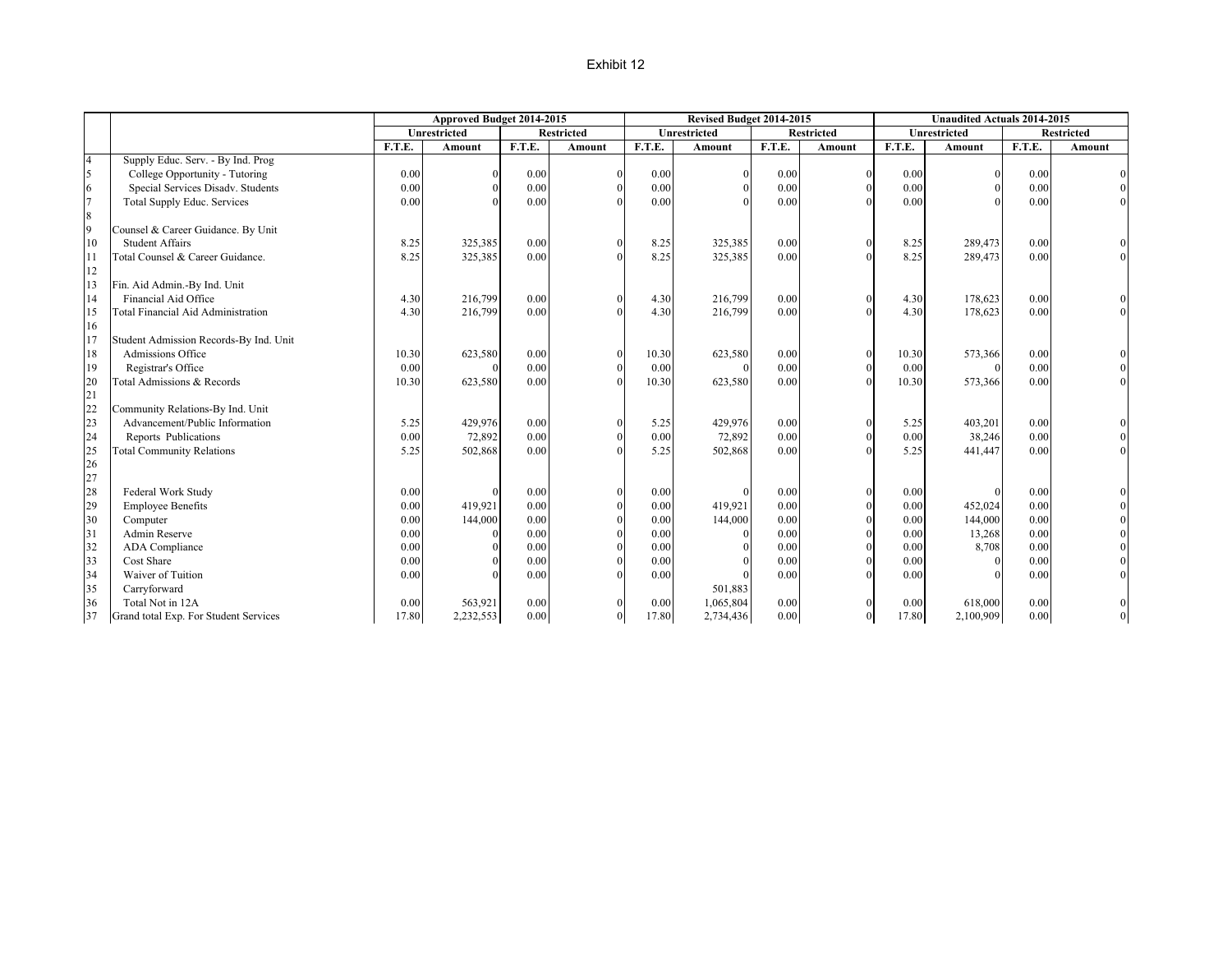|                                       |                                                                                                                                 |                        | Approved Budget 2014-2015<br>restricted Restr                    |                             | tricted |                                   | Revised Budget 2014-2015<br>restricted Res<br>Amount F.T.E.      |                          | tricted<br>Ame | Um<br>F.T.E.                               | Unaudited Actuals 2014-2015<br>estricted<br>Amor |                        | stricted |
|---------------------------------------|---------------------------------------------------------------------------------------------------------------------------------|------------------------|------------------------------------------------------------------|-----------------------------|---------|-----------------------------------|------------------------------------------------------------------|--------------------------|----------------|--------------------------------------------|--------------------------------------------------|------------------------|----------|
|                                       | man First Year Experience                                                                                                       | $\frac{1}{10}$         |                                                                  | F.T.E                       |         | $\frac{\overline{U}}{\text{ELE}}$ |                                                                  | F.T.E                    |                |                                            |                                                  | F.T.E                  |          |
|                                       | Professional Salaries<br>Graduate Assistant Salaries                                                                            | 0.00<br>o or           |                                                                  | 0.00<br>0.00                |         | 0.00<br>o or                      |                                                                  | 0.00<br>o or             |                | 0.00<br>0.00                               |                                                  | 0.00<br>o or           |          |
| A 40-11-01-01-01                      | Secretarial & Clerical Salaries                                                                                                 | 0.00                   |                                                                  | 0.00                        |         | $\frac{0.01}{0.01}$               |                                                                  | 0.00                     |                | 0.00                                       |                                                  | 0.00                   |          |
|                                       | <b>Technician Salaries</b><br>Other Salaries                                                                                    | 0.00<br>0.00           |                                                                  | 0.00<br>0.00                |         | 0.00                              |                                                                  | 0.00<br>0.00             |                | 0.00<br>0.00                               |                                                  | 0.00<br>0.00           |          |
| 10                                    | nes easartes<br>Supplies & Expenses<br>Travel                                                                                   | 0.06                   |                                                                  |                             |         | 0.00                              |                                                                  | $_{\alpha\alpha}$        |                | 0.00                                       |                                                  | 0.00                   |          |
| $\frac{11}{12}$                       | Equipment                                                                                                                       |                        |                                                                  | $0.00$<br>0.00<br>0.00      |         |                                   |                                                                  | $0.00$<br>$0.00$         |                | 0.00000                                    |                                                  |                        |          |
| 13                                    | Computer Services<br>Telephone<br>Brochures                                                                                     | 0.00<br>o or           |                                                                  | 0.00                        |         | 0.00<br>0 OC                      |                                                                  | 0.00                     |                | 0.00<br>0.00                               |                                                  | 0.00<br>o or           |          |
| $\frac{14}{15}$                       |                                                                                                                                 | 0.00                   |                                                                  | $\frac{0.00}{0.00}$         |         | 0.00                              | 0.0000                                                           | 0.00                     |                | $\overline{\omega}$                        |                                                  | 0.05                   |          |
| $\frac{16}{17}$                       | Student Health <sup>1</sup> Placement / Other<br>Total:                                                                         | 0.00<br>0.00           |                                                                  | 0.00<br>0.00                |         | 0.00<br>0.00                      |                                                                  | 0.00<br>0.00             |                | 0.00<br>0.00                               |                                                  | 0.00<br>0.00           |          |
| 18                                    |                                                                                                                                 |                        |                                                                  |                             |         |                                   |                                                                  |                          |                |                                            |                                                  |                        |          |
| ïs                                    | Advising Center<br>Professional Salaries                                                                                        | 0.00                   |                                                                  | 0.00                        |         | 0.00                              |                                                                  | 0.00                     |                | 0.00                                       |                                                  | 0.00                   |          |
|                                       | Graduate Assistant Salaries<br>Secretarial & Clerical Salaries                                                                  | 0.00<br>0.00           |                                                                  | 0.00<br>0.00                |         | 0.00<br>0.00                      | i                                                                | 0.00<br>0.00             |                | 0.00<br>0.00                               |                                                  | 0.00<br>0.00           |          |
| 82822                                 | Technician Salaries                                                                                                             | 0.0                    |                                                                  | 0.00                        |         | $\frac{0.01}{0.01}$               |                                                                  | $0.00$<br>$0.00$         |                | 0.00                                       |                                                  | 0.0                    |          |
|                                       | Other Salaries<br>Supplies & Expenses                                                                                           | 0.00<br>0.00           |                                                                  | 0.00<br>0.00                |         | 0.00                              |                                                                  | 0.00                     |                | 0.00<br>0.00                               |                                                  | 0.00<br>0.00           |          |
|                                       | Travel                                                                                                                          | oor                    |                                                                  | 0.00                        |         | oor                               |                                                                  | 0.00                     |                | 0.00                                       |                                                  | 0.06                   |          |
| <b>R 5. R</b>                         | Equipment<br>Computer Services                                                                                                  | $\frac{0.01}{0.01}$    |                                                                  | $0.00$<br>0.00              |         |                                   | o a                                                              | $0.00$<br>$0.00$         |                | 0.00000                                    |                                                  |                        |          |
|                                       |                                                                                                                                 | 0.00                   |                                                                  | 0.00                        |         | 0.00                              |                                                                  | 0.00                     |                | 0.00                                       |                                                  | 0.00                   |          |
| 92<br>30<br>31                        | Telephone<br>Brochures<br>Student Health/ Placement / Other                                                                     | o or<br>0.05           |                                                                  | 0.00                        |         | 0 OC<br>0.00                      | 0.000                                                            | 0.00                     |                | 0.00<br>$\overline{\alpha}$                |                                                  | o or<br>0.05           |          |
|                                       | Total:                                                                                                                          | 0.00                   |                                                                  | 0.00                        |         | 0.00                              |                                                                  | 0.00                     |                | 0.00                                       |                                                  | 0.00                   |          |
| 32 33 34 35 37                        | <b>Student &amp; Hoirs</b>                                                                                                      |                        |                                                                  |                             |         |                                   |                                                                  |                          |                |                                            |                                                  |                        |          |
|                                       |                                                                                                                                 | 5.85                   | 229,568                                                          | 0.00                        |         | 5.85                              | 229,568                                                          | 0.00                     |                | 5.85                                       | 178,105                                          | 0.00                   |          |
|                                       | Statem Attans<br>Professional Salaries<br>Graduate Assistant Salaries<br>Secretarial & Clerical Salaries                        | 0.00<br>1.90           | 48.247                                                           | 0.00<br>0.00                |         | 0.00<br>1.90                      | 48.247                                                           | 0.00<br>0.00             |                | 0.00<br>1.90                               | 24.406                                           | 0.00<br>0.00           |          |
|                                       | Technician Salaries<br>Other Salaries<br>Supplies & Expenses                                                                    | 0.00                   |                                                                  | $\alpha$                    |         |                                   |                                                                  | $0.00$<br>0.00<br>0.00   |                | $0.00$<br>0.50<br>0.00                     | 27,062<br>23,843<br>20,333                       | 0.00                   |          |
|                                       |                                                                                                                                 | $0.50$<br>0.00         | 14,534<br>22,116                                                 | $0.00$<br>0.00              |         |                                   | 14,534<br>22,116                                                 |                          |                |                                            |                                                  | 0.0000                 |          |
|                                       | Travel                                                                                                                          | 0.00<br>$\overline{0}$ | 3,500                                                            | 0.00<br>000                 |         | 0.00<br>000                       | 3,500                                                            | 0.00<br>0.00             |                | 0.00<br>$\overline{\alpha}$                | 11.158                                           | 0.00<br>$\overline{0}$ |          |
|                                       | 110142<br>Equipment<br>Computer Services<br>Telephone                                                                           |                        | $2,300$<br>$5,120$                                               | $0.00$<br>0.00              |         |                                   | $\frac{2,300}{5,120}$                                            | $0.00$<br>$0.00$         |                | 0.00000                                    | $-291$                                           | $0.01$<br>0.00         |          |
|                                       | Brochures                                                                                                                       | 0.00                   |                                                                  | 0.00                        |         | 0.00                              |                                                                  | 0.00                     |                | 0.00                                       |                                                  | 0.00                   |          |
|                                       | <b>Total:</b>                                                                                                                   | 821                    | 325.389                                                          | 0.00                        |         | 8.29                              | 325.385                                                          | 0.00                     |                | 82                                         | 289,473                                          | 0.00                   |          |
| 2020年12月22日12月22日22日                  | inancial Aid                                                                                                                    |                        |                                                                  |                             |         |                                   |                                                                  |                          |                |                                            |                                                  |                        |          |
|                                       | Professional Salaries<br>Graduate Assistant Salaries                                                                            | 3.00<br>o on           | 172.981                                                          | 0.00<br>0.00                |         | 3.00<br>0.00                      | 172.981                                                          | 0.00<br>0.00             |                | 3.00<br>0.00                               | 136,784                                          | 0.00<br>0.00           |          |
|                                       | ecretarial & Clerical Salaries                                                                                                  | 0.00                   |                                                                  | 0.00                        |         | 0.00                              |                                                                  | 0.00                     |                | 0.00                                       | 17,772                                           | 0.00                   |          |
|                                       | Technician Salaries<br>Other Salaries                                                                                           | 1.00<br>0.30           | 27,705<br>1.872                                                  | 0.00<br>0.00                |         | 1.00<br>0.30                      | 27,705                                                           | 0.00<br>0.00             |                | 1.00<br>0.30                               | 7,356<br>500                                     | 0.00<br>0.00           |          |
|                                       | Supplies & Expenses<br>Travel                                                                                                   | 0.00                   | 5.741                                                            |                             |         | 0.00                              | 5,741<br>3,600                                                   |                          |                | 0.00                                       | 5,372<br>5,791                                   | 0.00                   |          |
|                                       | Equipment                                                                                                                       | 0.0<br>0.00            | 3,600                                                            | $0.00$<br>0.00<br>0.00      |         |                                   |                                                                  | $0.00$<br>0.00<br>0.00   |                | 0.00000                                    |                                                  | 0.0000                 |          |
|                                       |                                                                                                                                 | 0.00                   | 3,100                                                            | 0.00                        |         | 0.00                              | 3,100                                                            | 0.00                     |                | 0.00                                       | 2.616                                            | 0.00                   |          |
|                                       | Computer Services<br>Telephone<br>Brochures                                                                                     | o or<br>0.00           | 1,800                                                            | o oo<br>$\overline{\alpha}$ |         | 0 OC<br>0.00                      | 1,800                                                            | 0.00<br>0.00             |                | o or<br>$\overline{\omega}$                | 2,432                                            | o or<br>0.05           |          |
|                                       | otal:                                                                                                                           | 4.30                   | 216,799                                                          | 0.00                        |         | 4.30                              | 216,799                                                          | 0.00                     |                | 4.30                                       | 178,623                                          | 0.00                   |          |
| 3.22 3.23 3.3 3 3 3 3 3 3 3 3 3 3 3 3 | Lebreicainen                                                                                                                    |                        |                                                                  |                             |         |                                   |                                                                  |                          |                |                                            |                                                  |                        |          |
|                                       | Professional Salaries                                                                                                           | 0.00                   | 191,652                                                          | 0.00<br>0.00                |         | 4.00<br>0.00                      | 191,652                                                          | 0.00<br>0.00             |                | 40<br>0.00                                 | 195,194                                          | 0.00<br>0.00           |          |
|                                       | Graduate Assistant Salaries<br>Secretarial & Clerical Salaries                                                                  | 4.50                   | 155.251                                                          | 0.00                        |         | 4.50                              | 155.251                                                          | 0.00                     |                | 4.50                                       | 119,736                                          | 0.00                   |          |
|                                       |                                                                                                                                 | $\frac{1.30}{0.50}$    |                                                                  | $0.00$<br>$0.00$            |         |                                   |                                                                  |                          |                | $\frac{1.30}{0.50}$                        | $\frac{563}{19,427}$                             | $0.00$<br>$0.00$       |          |
|                                       | Technician Salaries<br>Other Salaries<br>Supplies & Expenses                                                                    | 0.00                   | $\begin{array}{r} 560 \\ 11,581 \\ 96,299 \\ 49,967 \end{array}$ | 0.00                        |         | $\frac{1.31}{0.51}$               | $\begin{array}{c} 560 \\ 11,581 \\ 96,299 \\ 49,967 \end{array}$ | $0.00$<br>0.00<br>0.00   |                | 0.00                                       | 98,871                                           | 0.00                   |          |
|                                       | Travel                                                                                                                          | 0.00<br>oor            |                                                                  | 0.00<br>0.00                |         | 0.00<br>0.00                      |                                                                  | 0.00                     |                | 0.00<br>0.00                               | 59.207                                           | 0.00<br>0.00           |          |
| $\frac{70}{71}$                       | <b>Equipment</b><br>Computer Services<br>Telephone                                                                              | $0.01$<br>0.00         | $2,000$<br>$4,692$<br>$15,900$                                   | $0.00$<br>0.00              |         |                                   | $2,000$<br>$4,692$<br>$15,900$                                   | $0.00$<br>0.00<br>0.00   |                | 0.00000                                    | $\frac{5,107}{9,124}$                            | 0.0000                 |          |
|                                       | <b>NAMES</b>                                                                                                                    | 0.00                   | 65,000                                                           | 0.00                        |         | 0.00                              | 65,000                                                           | 0.00                     |                | 0.00                                       | 31,553                                           | 0.00                   |          |
| 73<br>74<br>75                        | Orientation<br>Convocatio                                                                                                       | o or<br>0.05           | 24,178<br>6,500                                                  | o oo<br>$\overline{\alpha}$ |         | 0 OC<br>0.00                      |                                                                  | 0.00<br>$\overline{000}$ |                | 0.00<br>0.00                               | 30,315                                           | 0.00<br>0.05           |          |
|                                       | Total                                                                                                                           | 10.30                  | 623,580                                                          | 0.00                        |         | 10.30                             | 24,178<br>6,500<br>623,580                                       | 0.00                     |                | 10.30                                      | \$73,366                                         | 0.00                   |          |
|                                       | <b>Louisiana's Office</b>                                                                                                       |                        |                                                                  |                             |         |                                   |                                                                  |                          |                |                                            |                                                  |                        |          |
|                                       | Professional Salari                                                                                                             | 0.00                   |                                                                  | 0.00                        |         | 0.00                              |                                                                  | 0.00                     |                | 0.O                                        |                                                  | 0.00                   |          |
|                                       | Graduate Assistant Salaries<br>Secretarial & Clerical Salaries                                                                  | 0.00<br>0.00           |                                                                  | 0.00<br>0.00                |         | 0.00<br>0.00                      |                                                                  | 0.00<br>0.00             |                | 0.00<br>0.00                               |                                                  | 0.00<br>0.00           |          |
|                                       | Technician Salaries<br>Other Salaries<br>Supplies and Expense                                                                   | o or                   |                                                                  | $0.00$<br>0.00<br>0.00      |         |                                   |                                                                  | $0.00$<br>0.00<br>0.00   |                | $\alpha$                                   |                                                  | 0.00                   |          |
|                                       |                                                                                                                                 | 0.00<br>0.00           |                                                                  |                             |         |                                   |                                                                  |                          |                | 0.00<br>0.00                               |                                                  |                        |          |
|                                       | Transf                                                                                                                          | 0.00<br>$\overline{0}$ |                                                                  | 0.00                        |         | 0.00<br>0.00                      |                                                                  | 0.00                     |                | 0.00<br>$\overline{\alpha}$                |                                                  | 0.00<br>0.05           |          |
|                                       | Equipment<br>Computer Services                                                                                                  | 0.00                   |                                                                  | $0.00$<br>0.00              |         | 0.00                              | 0.0000000                                                        | $0.00$<br>$0.00$         |                | $\overline{\omega}$                        |                                                  | 0.00                   |          |
|                                       | Telephone<br>Brochures                                                                                                          | 0.00<br>0.00           |                                                                  | 0.00<br>0.00                |         | 0.00<br>0.00                      |                                                                  | 0.00<br>0.00             |                | 0.00<br>0.00                               |                                                  | 0.00<br>0.00           |          |
|                                       | a.                                                                                                                              | ó ó                    |                                                                  | 0.00                        |         | 0.00                              |                                                                  | 0.00                     |                | 0.00                                       |                                                  | 0.00                   |          |
|                                       | Advancement Public Information Office                                                                                           |                        |                                                                  |                             |         |                                   |                                                                  |                          |                |                                            |                                                  |                        |          |
| 12 2 3 3 3 3 3 3 3 3 3 3 3 3 3 3 4 5  | Professional Salaries<br>Graduate Assistant Salaries                                                                            | 4.00                   | 323.277                                                          | 0.00                        |         | 4.00                              | 323.277                                                          | 0.00                     |                | 4.00                                       | 310,319                                          | 0.00                   |          |
|                                       | ecretarial & Clerical Salaries                                                                                                  | 0.00<br>1.00           | 27,862                                                           | 0.00<br>0.00                |         | 0.00<br>1.00                      | 27,862                                                           | 0.00<br>0.00             |                | 0.00<br>1.00                               | 30,287                                           | 0.00<br>0.00           |          |
|                                       | Technician Salaries<br>Other Salaries                                                                                           | 0.00<br>0.25           | 6366                                                             | 0.00<br>0.00                |         | 0.00<br>0.25                      | 6,366                                                            | 0.00<br>0.00             |                | 0.00<br>0.25                               | 365                                              | 0.00<br>0.00           |          |
|                                       | Supplies and Expense                                                                                                            | o or                   |                                                                  | 0.00                        |         | 0.00                              |                                                                  |                          |                | o or                                       | 44.988                                           | 0.00                   |          |
|                                       | Travel                                                                                                                          |                        | 21,675<br>41,500<br>500                                          | $0.00$<br>0.00              |         |                                   | 21,675<br>41,500<br>500                                          | $0.00$<br>0.00<br>0.00   |                | $0.00$<br>0.00                             | 2,684                                            |                        |          |
|                                       | Equipment<br>Brochures                                                                                                          | 0.00                   | 948                                                              | 0.00                        |         | 0.00                              | 948                                                              | 0.00                     |                | 0.00                                       |                                                  | 0.00                   |          |
| 101<br>102<br>103                     | Computer Services<br>Telephone                                                                                                  | $\overline{0}$<br>0.00 | 3.500<br>4.34                                                    | 0.00<br>0.00                |         | 0.00                              | 3,500<br>4,348                                                   | 0.00                     |                | 00<br>$\overline{\omega}$                  | 0.73                                             | 0.05<br>0.00           |          |
| 104                                   | otal                                                                                                                            | 5.21                   | 429,976                                                          | 0.00                        |         | 0.00<br>5.29                      | 429,976                                                          | 0.00                     |                | \$25                                       | 4,824<br>403,201                                 | 0.00                   |          |
| 105<br>106                            | ports & Publications                                                                                                            |                        |                                                                  |                             |         |                                   |                                                                  |                          |                |                                            |                                                  |                        |          |
| 107                                   |                                                                                                                                 | 0.00                   |                                                                  | 0.00                        |         | 0.00                              |                                                                  | 0.00                     |                | 0.00                                       |                                                  | 0.00                   |          |
| 108<br>109                            | poses ve a universitativo<br>Professional Salaries<br>Secretarial & Clerical Salaries                                           | 0.00<br>0.00           |                                                                  | 0.00<br>0.00                |         | 0.00<br>0.00                      |                                                                  | 0.00<br>0.00             |                | 0.00<br>0.00                               |                                                  | 0.00<br>0.00           |          |
|                                       | Technician Salaries<br>Other Salaries<br>Supplies and Expense                                                                   | $0.00$<br>$0.00$       |                                                                  | $0.00$<br>0.00<br>0.00      |         |                                   |                                                                  | $0.00$<br>0.00<br>0.00   |                | 0.000000                                   |                                                  | $0.00$<br>$0.00$       |          |
| $\frac{110}{111}$                     |                                                                                                                                 | 0.00                   | 2,000                                                            |                             |         |                                   | 2,000                                                            |                          |                | 0.00                                       | 9,520                                            | 0.00                   |          |
| 113<br>114<br>115                     | Transl                                                                                                                          | 0.00<br>$\overline{0}$ |                                                                  | 0.00<br>000                 |         | 0.00<br>0.00                      |                                                                  | 0.00                     |                | 0.00<br>$\overline{\alpha}$                |                                                  | 0.00<br>$\overline{0}$ |          |
|                                       | Equipment<br>Other-Mise. Print                                                                                                  | 0.00                   | 70,892                                                           | $\overline{\omega}$         |         | 0.00                              | 70,892                                                           | $0.00$<br>$0.00$         |                | $\overline{\omega}$                        | 28,726                                           | 0.00                   |          |
| $\frac{116}{117}$                     | Catalog<br>Total:                                                                                                               | 0.00<br>0.00           | 72.892                                                           | 0.00<br>0.00                |         | 0.00<br>0.00                      | 72.892                                                           | 0.00<br>0.00             |                | 0.00<br>0.00                               | 38.24                                            | 0.00<br>0.00           |          |
| 118                                   |                                                                                                                                 |                        |                                                                  |                             |         |                                   |                                                                  |                          |                |                                            |                                                  |                        |          |
| ii9                                   | ummary                                                                                                                          |                        |                                                                  |                             |         |                                   |                                                                  |                          |                |                                            |                                                  |                        |          |
| $^{120}_{121}$<br>122                 | Professional Salaries                                                                                                           | 12.85<br>0.00          | 917,478                                                          | 0.00<br>0.00                |         | 12.85<br>0.00                     | 917.478                                                          | 0.00<br>0.00             |                | 12.85<br>0.00                              | 820,402                                          | 0.00<br>0.00           |          |
|                                       | Graduate Assistant Salaries<br>Secretarial & Clerical Salaries                                                                  | 6.40                   | 231,360                                                          | 0.00                        |         |                                   | 231,360                                                          | 0.00                     |                |                                            | 192,201                                          | 0.00                   |          |
| 123<br>124<br>125                     | Technician Salaries<br>Other Salaries                                                                                           | 2.30<br>1.30           | 28,265<br>34.353                                                 | 0.00<br>0.00                |         | $\frac{6.40}{2.30}$<br>1.30       | 28,265<br>34.353                                                 | 0.00<br>0.00             |                | $\frac{6.40}{2.30}$<br>1.30                | 34,981<br>44,135                                 | 0.00<br>0.00           |          |
|                                       | Supplies & Expenses<br>Travel                                                                                                   | 0.00                   |                                                                  |                             |         |                                   |                                                                  |                          |                | ûά                                         |                                                  |                        |          |
| -<br>126<br>127<br>128                | Equipment                                                                                                                       | 0.0<br>0.00            | 147,831<br>98,567<br>2,500                                       | $0.00$<br>0.00<br>0.00      |         |                                   | 147,831<br>98,567<br>2,500                                       | $0.00$<br>0.00<br>0.00   |                | 0.00<br>0.00                               | 179,084                                          |                        |          |
| 129                                   |                                                                                                                                 | 0.00                   | 81.932                                                           | 0.00                        |         | 0.00                              | 81.932                                                           | 0.00                     |                | 0.00                                       | 36.5%                                            | 0.00                   |          |
| 130                                   | Computer Services<br>Telephone<br>Beochures                                                                                     | 000<br>0.00            | 26,320                                                           | 000<br>0.00                 |         | 0.000000                          | $26,320$<br>948                                                  | 0.00<br>0.00             |                | $\overline{\alpha}$<br>$\overline{\omega}$ | 25,781                                           | $\overline{0}$<br>0.00 |          |
|                                       | $\begin{tabular}{c} 132 \quad \quad \text{Other - Mi} \\ 133 \quad \text{Grand Total:} \end{tabular}$<br>Other - Misc. Printing | 0.00                   | 70,892                                                           |                             |         | 0.00                              | 70.892                                                           |                          |                | 0.00                                       | 28,726<br>1,440,674                              |                        |          |
|                                       |                                                                                                                                 | 22.85                  | 1,640,446                                                        | 0.00                        |         | 22.85                             | 1,640,446                                                        | 0.00                     |                | 22.85                                      |                                                  | 0.00                   |          |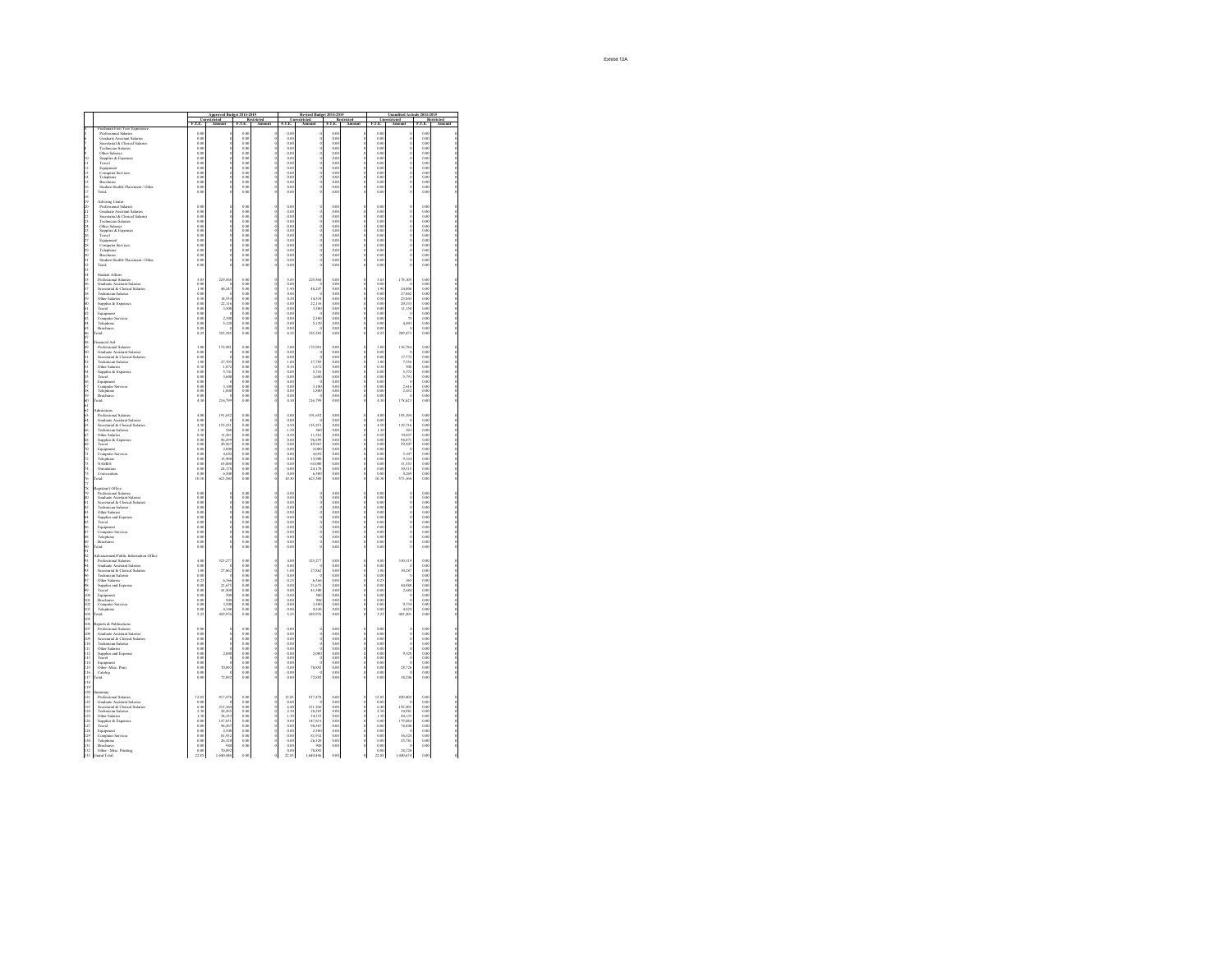|        |                                              |        | Approved Budget 2014-2015 |        |                |        | Revised Budget 2014-2015 |        |                   |        | Unaudited Actuals 2014-2015 |        |                   |
|--------|----------------------------------------------|--------|---------------------------|--------|----------------|--------|--------------------------|--------|-------------------|--------|-----------------------------|--------|-------------------|
|        |                                              |        | <b>Unrestricted</b>       |        | Restricted     |        | Unrestricted             |        | <b>Restricted</b> |        | Unrestricted                |        | <b>Restricted</b> |
|        |                                              | F.T.E. | Amount                    | F.T.E. | Amount         | F.T.E. | Amount                   | F.T.E. | Amount            | F.T.E. | Amount                      | F.T.E. | Amount            |
|        | Exec. Management-By Ind. Unit                |        |                           |        |                |        |                          |        |                   |        |                             |        |                   |
|        | Presidents Office                            | 2.50   | 517,307                   | 0.00   | $\Omega$       | 2.50   | 517,307                  | 0.00   | $\Omega$          | 2.50   | 657,162                     | 0.00   |                   |
| 6      | Vice Pres. For Admin                         | 7.25   | 728,194                   | 0.00   |                | 7.25   | 728,194                  | 0.00   |                   | 7.25   | 452,750                     | 0.00   |                   |
|        | Budget & Analysis                            | 7.00   | 402,671                   | 0.00   | $\mathbf{0}$   | 7.00   | 402,671                  | 0.00   |                   | 7.00   | 429,247                     | 0.00   |                   |
|        | Affirmative Action                           | 1.00   | 89,647                    | 0.00   |                | 1.00   | 89,647                   | 0.00   |                   | 1.00   | 21,807                      | 0.00   |                   |
|        | V.P. Development                             | 4.25   | 335,022                   | 0.00   |                | 4.25   | 335,022                  | 0.00   |                   | 4.25   | 346,843                     | 0.00   |                   |
| 10     |                                              | 0.00   | 200,000                   | 0.00   |                | 0.00   |                          |        |                   | 0.00   |                             |        |                   |
|        | Legal Services                               |        |                           |        | $\theta$       |        | 200,000                  | 0.00   |                   |        | 117,676                     | 0.00   |                   |
| 11     | Board of Regents                             | 0.00   | 50,000                    | 0.00   |                | 0.00   | 50,000                   | 0.00   |                   | 0.00   | 22,614                      | 0.00   |                   |
| 12     | <b>Total Executive Management</b>            | 22.00  | 2,322,841                 | 0.00   |                | 22.00  | 2,322,841                | 0.00   |                   | 22.00  | 2,048,099                   | 0.00   |                   |
| 13     |                                              |        |                           |        |                |        |                          |        |                   |        |                             |        |                   |
| 14     | iscal Oper. - By Ind. Unit                   |        |                           |        |                |        |                          |        |                   |        |                             |        |                   |
| $15\,$ | <b>Business Office</b>                       | 36.50  | 1,828,981                 | 0.00   | $\Omega$       | 36.50  | 1,828,981                | 0.00   | $\Omega$          | 36.50  | 1,736,790                   | 0.00   |                   |
| 16     | Purchasing                                   | 6.00   | 311,283                   | 0.00   |                | 6.00   | 311,283                  | 0.00   |                   | 6.00   | 296,398                     | 0.00   |                   |
| 17     | <b>Institute Support</b>                     | 0.00   | 250,000                   | 0.00   | $\Omega$       | 0.00   | 250,000                  | 0.00   |                   | 0.00   | 163,956                     | 0.00   |                   |
| 18     | Internal Auditor                             | 0.50   | 30,520                    | 0.00   | $\theta$       | 0.50   | 30,520                   | 0.00   |                   | 0.50   | 6,289                       | 0.00   |                   |
| 19     | <b>Surety Bond</b>                           | 0.00   | 2,000                     | 0.00   | $\theta$       | 0.00   | 2,000                    | 0.00   |                   | 0.00   | 100                         | 0.00   |                   |
| 20     | <b>External Auditor</b>                      | 0.00   | 110,000                   | 0.00   | $\theta$       | 0.00   | 110,000                  | 0.00   |                   | 0.00   | 145,198                     | 0.00   |                   |
| 21     | Provision for Uncollected Accounts           | 0.00   | 20,000                    | 0.00   |                | 0.00   | 20,000                   | 0.00   |                   | 0.00   |                             | 0.00   |                   |
| 22     |                                              |        |                           |        |                |        |                          |        |                   |        |                             |        |                   |
|        | Property Control                             | 5.00   | 205,319                   | 0.00   |                | 5.00   | 205,319                  | 0.00   |                   | 5.00   | 280,189                     | 0.00   |                   |
| 23     | <b>Total Fiscal Operations</b>               | 48.00  | 2,758,103                 | 0.00   |                | 48.00  | 2,758,103                | 0.00   |                   | 48.00  | 2,628,920                   | 0.00   |                   |
| 24     |                                              |        |                           |        |                |        |                          |        |                   |        |                             |        |                   |
| 25     | General Admin. Serv. -By Ind. Unit           |        |                           |        |                |        |                          |        |                   |        |                             |        |                   |
| 26     | Human Resources                              | 6.00   | 419,454                   | 0.00   | $\Omega$       | 6.00   | 419,454                  | 0.00   | $\Omega$          | 6.00   | 355,389                     | 0.00   |                   |
| 27     | <b>Total General Administration Services</b> | 6.00   | 419,454                   | 0.00   |                | 6.00   | 419,454                  | 0.00   |                   | 6.00   | 355,389                     | 0.00   |                   |
| 28     |                                              |        |                           |        |                |        |                          |        |                   |        |                             |        |                   |
| 29     | ogistical Serv.-By Ind Unit                  |        |                           |        |                |        |                          |        |                   |        |                             |        |                   |
| 30     | Post Office                                  | 5.00   | 156,222                   | 0.00   | $\Omega$       | 5.00   | 156,222                  | 0.00   | $\Omega$          | 5.00   | 140,277                     | 0.00   |                   |
| 31     | Software Maintenance Reserve                 | 0.00   | 120,000                   | 0.00   |                | 0.00   | 120,000                  | 0.00   |                   | 0.00   |                             | 0.00   |                   |
| 32     |                                              | 27.00  | 788,967                   | 0.00   | $\theta$       | 27.00  | 788,967                  | 0.00   |                   | 27.00  | 697,762                     | 0.00   |                   |
| 33     | Campus Police                                |        |                           |        |                |        |                          |        |                   |        |                             |        |                   |
|        | Insurance (Except Property Ins.)             | 0.00   | 650,000                   | 0.00   |                | 0.00   | 650,000                  | 0.00   |                   | 0.00   | 263,672                     | 0.00   |                   |
| 34     | <b>Emergency Planning</b>                    | 0.25   | 47,500                    | 0.00   |                | 0.25   | 47,500                   | 0.00   |                   | 0.25   | 41,743                      | 0.00   |                   |
| 35     | <b>Total Logistical Services</b>             | 32.25  | 1,762,689                 | 0.00   | $\Omega$       | 32.25  | 1,762,689                | 0.00   |                   | 32.25  | 1,143,454                   | 0.00   |                   |
| 36     | Community Relations - By Ind. Unit           |        |                           |        |                |        |                          |        |                   |        |                             |        |                   |
| 37     | Advancement/Public Information Office        | 0.00   |                           | 0.00   | $\Omega$       | 0.00   |                          | 0.00   | $\theta$          | 0.00   |                             | 0.00   |                   |
| 38     | Receptions & Entertainment                   | 0.00   | 5,000                     | 0.00   |                | 0.00   | 5,000                    | 0.00   |                   | 0.00   | 33,627                      | 0.00   |                   |
| 39     | Administrative Publications                  | 0.00   |                           | 0.00   | $\theta$       | 0.00   |                          | 0.00   |                   | 0.00   |                             | 0.00   |                   |
| 40     | Dues & Memberships                           | 0.00   | 70,000                    | 0.00   | $\theta$       | 0.00   | 70,000                   | 0.00   |                   | 0.00   | 100,555                     | 0.00   |                   |
| 41     | Commencement                                 | 0.00   |                           | 0.00   | $\mathbf{0}$   | 0.00   |                          | 0.00   |                   | 0.00   |                             | 0.00   |                   |
| 42     | <b>Cotal Community Relations</b>             | 0.00   | 75,000                    | 0.00   |                | 0.00   | 75,000                   | 0.00   |                   | 0.00   | 134,182                     | 0.00   |                   |
| 43     |                                              |        |                           |        |                |        | 1,951,720                |        |                   |        |                             |        |                   |
| 44     | Carryforward                                 | 0.00   |                           |        | $\theta$       | 0.00   |                          |        |                   |        |                             |        |                   |
|        | Federal Work Study                           |        |                           | 0.00   |                |        | 7,600                    | 0.00   |                   | 0.00   |                             | 0.00   |                   |
| 45     | <b>Employee Benefits</b>                     | 0.00   | 1,910,868                 | 0.00   | $\theta$       | 0.00   | 1,910,868                | 0.00   |                   | 0.00   | 1,802,634                   | 0.00   |                   |
| 46     | Computer                                     | 0.00   | 490,000                   | 0.00   | $\theta$       | 0.00   | 490,000                  | 0.00   |                   | 0.00   | 490,000                     | 0.00   |                   |
| 47     | Wireless Network                             | 0.00   | 136,680                   | 0.00   | $\theta$       | 0.00   | 136,680                  | 0.00   |                   | 0.00   | 10,993                      | 0.00   |                   |
| 48     | Campus Planning                              | 2.00   | 179,068                   | 0.00   | $\theta$       | 2.00   | 179,068                  | 0.00   |                   | 2.00   | 126,485                     | 0.00   |                   |
| 49     | Total Not in 13A's                           | 2.00   | 2,716,616                 | 0.00   | $\Omega$       | 2.00   | 4,675,936                | 0.00   |                   | 2.00   | 2,430,112                   | 0.00   |                   |
| 50     | Grand Total Gross Exp. For Inst. Support     | 0.00   | 10,054,703                | 0.00   |                | 0.00   | 12,014,023               | 0.00   |                   | 0.00   | 8,740,156                   | 0.00   |                   |
| 51     |                                              |        |                           |        |                |        |                          |        |                   |        |                             |        |                   |
| 52     | ess Inst. Support Charged to:                |        |                           |        |                |        |                          |        |                   |        |                             |        |                   |
| 53     | Student Health Center                        | 0.00   | 5,000                     | 0.00   | $\Omega$       | 0.00   | 5,000                    | 0.00   | $\Omega$          | 0.00   | 5,000                       | 0.00   |                   |
| 54     | Auxiliaries                                  | 0.00   | 170,000                   | 0.00   | $\theta$       | 0.00   | 170,000                  | 0.00   |                   | 0.00   | 170,000                     | 0.00   |                   |
| 55     |                                              |        |                           |        | $\theta$       |        |                          |        | $\sqrt{2}$        |        |                             |        |                   |
|        | Research                                     | 0.00   | 850,000                   | 0.00   |                | 0.00   | 850,000                  | 0.00   |                   | 0.00   | 850,000                     | 0.00   |                   |
| 56     | <b>Bureau</b> of Mines                       | 0.00   | 137,000                   | 0.00   | $\theta$       | 0.00   | 137,000                  | 0.00   |                   | 0.00   | 137,000                     | 0.00   |                   |
| 57     | Home Land Security                           | 0.00   | 5,000                     | 0.00   | $\theta$       | 0.00   | 5,000                    | 0.00   |                   | 0.00   | 5,000                       | 0.00   |                   |
| 58     | <b>ICASA</b>                                 | 0.00   | 5,000                     | 0.00   | $\mathbf{0}$   | 0.00   | 5,000                    | 0.00   |                   | 0.00   | 5,000                       | 0.00   |                   |
| 59     | Cave & Karst                                 | 0.00   | 10,000                    | 0.00   |                | 0.00   | 10,000                   | 0.00   |                   | 0.00   | 10,000                      | 0.00   |                   |
| 60     | PRRC                                         | 0.00   | 100,000                   | 0.00   | $\Omega$       | 0.00   | 100,000                  | 0.00   |                   | 0.00   | 100,000                     | 0.00   |                   |
| 61     | <b>EMRTC</b>                                 | 0.00   | 150,000                   | 0.00   | $\theta$       | 0.00   | 150,000                  | 0.00   |                   | 0.00   | 150,000                     | 0.00   |                   |
| 62     | <b>Bureau of Mines Insp</b>                  | 0.00   | 12,000                    | 0.00   |                | 0.00   | 12,000                   | 0.00   |                   | 0.00   | 12,000                      | 0.00   |                   |
| 63     | Geophysical Research Center                  | 0.00   | 6,000                     | 0.00   |                | 0.00   | 6,000                    | 0.00   |                   | 0.00   | 6,000                       | 0.00   |                   |
| 64     |                                              |        |                           |        |                |        |                          |        |                   |        |                             |        |                   |
| 65     |                                              | 0.00   | 1,450,000                 | 0.00   |                | 0.00   | 1,450,000                | 0.00   |                   | 0.00   | 1,450,000                   | 0.00   |                   |
|        | <b>Total Charges</b>                         |        |                           |        |                | 78.25  |                          |        | $\mathbf{0}$      |        |                             |        |                   |
| 66     | Net Exp. For Inst. Support in I & G          | 78.25  | 8,604,703                 | 0.00   | $\overline{0}$ |        | 10,564,023               | 0.00   |                   | 78.25  | 7,290,156                   | 0.00   |                   |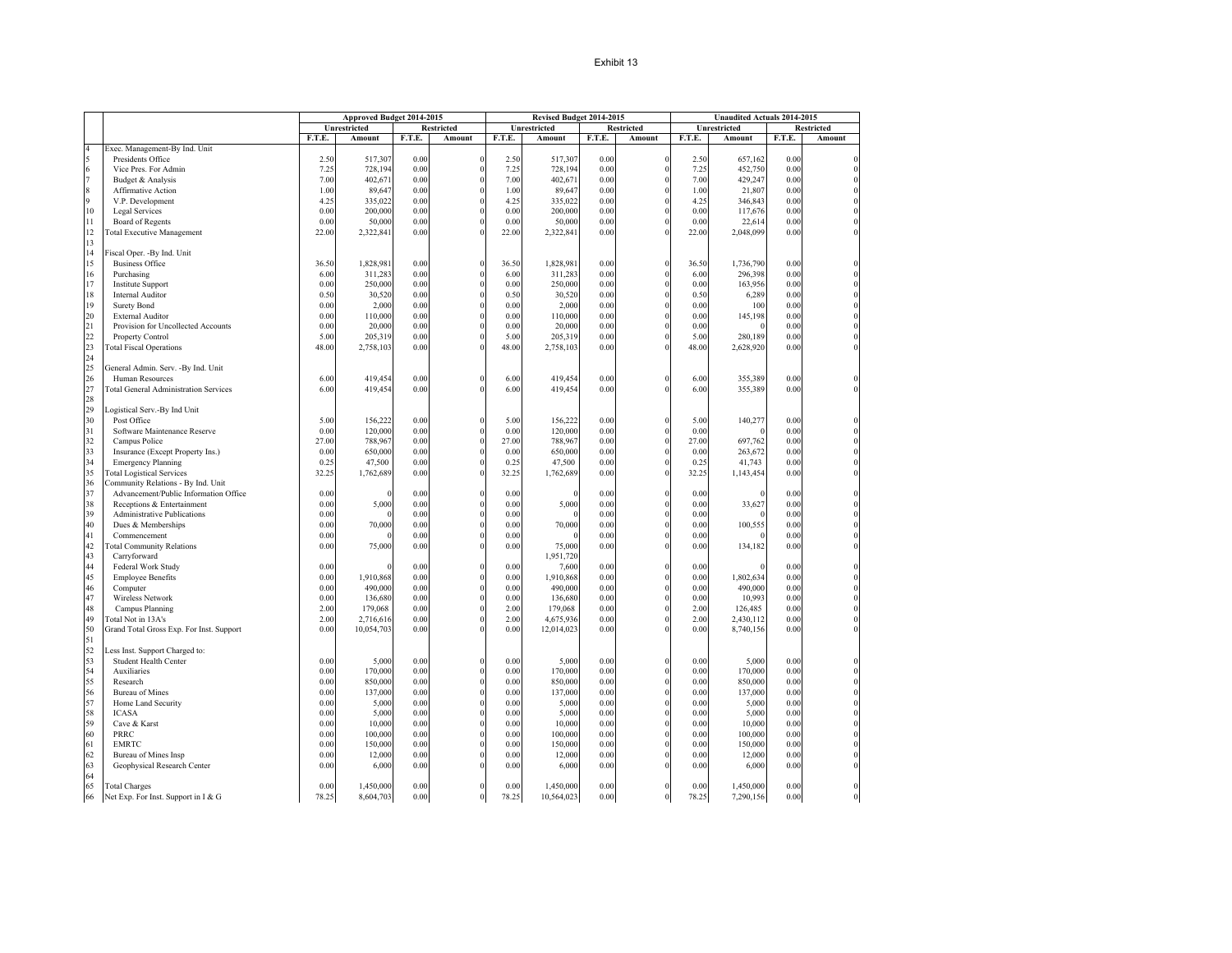|                |                                    | Approved Budget 2014-2015 |              |        |                   | Revised Budget 2014-2015 |              |        |            | <b>Unaudited Actuals 2014-2015</b> |               |        |                   |
|----------------|------------------------------------|---------------------------|--------------|--------|-------------------|--------------------------|--------------|--------|------------|------------------------------------|---------------|--------|-------------------|
|                |                                    |                           | Unrestricted |        | <b>Restricted</b> |                          | Unrestricted |        | Restricted |                                    | Unrestricted  |        | <b>Restricted</b> |
|                |                                    | F.T.E.                    | Amount       | F.T.E. | Amount            | F.T.E.                   | Amount       | F.T.E. | Amount     | <b>F.T.E.</b>                      | <b>Amount</b> | F.T.E. | Amount            |
| $\overline{4}$ | President's Office                 |                           |              |        |                   |                          |              |        |            |                                    |               |        |                   |
| 5              | Professional Salaries              | 2.50                      | 433,383      | 0.00   | $\mathbf{0}$      | 2.50                     | 433,383      | 0.00   |            | 2.50                               | 582,403       | 0.00   |                   |
| 6              | <b>Graduate Assistant Salaries</b> | 0.00                      | 0            | 0.00   | $\Omega$          | 0.00                     | $\Omega$     | 0.00   |            | 0.00                               |               | 0.00   |                   |
| $\overline{7}$ | Secretarial & Clerical Salaries    | 0.00                      | $\Omega$     | 0.00   | $\mathbf{0}$      | 0.00                     | $\mathbf{0}$ | 0.00   |            | 0.00                               | $\Omega$      | 0.00   |                   |
| $\,8\,$        | <b>Technician Salaries</b>         | 0.00                      |              | 0.00   | $\mathbf{0}$      | 0.00                     | $\Omega$     | 0.00   |            | 0.00                               |               | 0.00   |                   |
| 9              | Other Salaries                     | 0.00                      | 25,000       | 0.00   | $\Omega$          | 0.00                     | 25,000       | 0.00   |            | 0.00                               |               | 0.00   |                   |
| 10             | Supplies and Expense               | 0.00                      | 21,924       | 0.00   | $\mathbf{0}$      | 0.00                     | 21,924       | 0.00   |            | 0.00                               | 30,465        | 0.00   |                   |
| 11             | Travel                             | 0.00                      | 35,000       | 0.00   | $\mathbf{0}$      | 0.00                     | 35,000       | 0.00   |            | 0.00                               | 40,700        | 0.00   |                   |
| 12             | Telephone                          | 0.00                      | $\Omega$     | 0.00   | $\mathbf{0}$      | 0.00                     | $\Omega$     | 0.00   |            | 0.00                               | 2,802         | 0.00   |                   |
| 13             | <b>Computer Services</b>           | 0.00                      | 2,000        | 0.00   | $\Omega$          | 0.00                     | 2,000        | 0.00   |            | 0.00                               | 792           | 0.00   |                   |
| 14             | Equipment                          | 0.00                      |              | 0.00   | $\theta$          | 0.00                     |              | 0.00   |            | 0.00                               |               | 0.00   |                   |
| 15             |                                    |                           |              |        |                   |                          |              |        |            |                                    |               |        |                   |
| 16             | Total:                             | 2.50                      | 517,307      | 0.00   | $\Omega$          | 2.50                     | 517,307      | 0.00   | $\Omega$   | 2.50                               | 657,162       | 0.00   |                   |
| 17             |                                    |                           |              |        |                   |                          |              |        |            |                                    |               |        |                   |
| 18             | Vice Pres for Admin and Finance    |                           |              |        |                   |                          |              |        |            |                                    |               |        |                   |
| 19             | Professional Salaries              | 6.25                      | 636,877      | 0.00   | $\mathbf{0}$      | 6.25                     | 636,877      | 0.00   | $\Omega$   | 6.25                               | 336,038       | 0.00   |                   |
| 20             | <b>Graduate Assistant Salaries</b> | 0.00                      | $\Omega$     | 0.00   | $\Omega$          | 0.00                     |              | 0.00   |            | 0.00                               |               | 0.00   |                   |
| 21             | Secretarial & Clerical Salaries    | 1.00                      | 26,951       | 0.00   | $\boldsymbol{0}$  | 1.00                     | 26,951       | 0.00   |            | 1.00                               | 25,033        | 0.00   |                   |
| 22             | <b>Technician Salaries</b>         | 0.00                      | $\Omega$     | 0.00   | $\mathbf{0}$      | 0.00                     | $\mathbf{0}$ | 0.00   |            | 0.00                               | $\theta$      | 0.00   |                   |
| 23             | Other Salaries                     | 0.00                      | $\Omega$     | 0.00   | $\Omega$          | 0.00                     | $\Omega$     | 0.00   |            | 0.00                               | $\Omega$      | 0.00   |                   |
| 24             | Supplies and Expense               | 0.00                      | 44,366       | 0.00   | $\boldsymbol{0}$  | 0.00                     | 44,366       | 0.00   |            | 0.00                               | 77,785        | 0.00   |                   |
| 25             | Travel                             | 0.00                      | 12,000       | 0.00   | $\mathbf{0}$      | 0.00                     | 12,000       | 0.00   |            | 0.00                               | 5,817         | 0.00   |                   |
| 26             | Telephone                          | 0.00                      | 5,000        | 0.00   | $\theta$          | 0.00                     | 5,000        | 0.00   |            | 0.00                               | 3,925         | 0.00   |                   |
| 27             | <b>Computer Services</b>           | 0.00                      | $\theta$     | 0.00   | $\mathbf{0}$      | 0.00                     | $\theta$     | 0.00   |            | 0.00                               | 4,152         | 0.00   |                   |
| 28             | Equipment                          | 0.00                      | 3,000        | 0.00   | $\theta$          | 0.00                     | 3,000        | 0.00   |            | 0.00                               | $\Omega$      | 0.00   |                   |
| 29             |                                    |                           |              |        |                   |                          |              |        |            |                                    |               |        |                   |
| 30             | Total:                             | 7.25                      | 728,194      | 0.00   | $\theta$          | 7.25                     | 728,194      | 0.00   |            | 7.25                               | 452,750       | 0.00   | $\Omega$          |
| 31             |                                    |                           |              |        |                   |                          |              |        |            |                                    |               |        |                   |
| 32             | <b>Business Office</b>             |                           |              |        |                   |                          |              |        |            |                                    |               |        |                   |
| 33             | Professional Salaries              | 15.00                     | 979,537      | 0.00   | $\mathbf{0}$      | 15.00                    | 979,537      | 0.00   | $\Omega$   | 15.00                              | 1,011,995     | 0.00   |                   |
| 34             | Graduate Assistant Salaries        | 0.00                      | $\Omega$     | 0.00   | $\mathbf{0}$      | 0.00                     | $\Omega$     | 0.00   |            | 0.00                               |               | 0.00   |                   |
| 35             | Secretarial & Clerical Salaries    | 6.00                      | 230,512      | 0.00   | $\boldsymbol{0}$  | 6.00                     | 230,512      | 0.00   |            | 6.00                               | 147,279       | 0.00   |                   |
| 36             | <b>Technician Salaries</b>         | 13.00                     | 376,899      | 0.00   | $\mathbf{0}$      | 13.00                    | 376,899      | 0.00   |            | 13.00                              | 271,756       | 0.00   |                   |
| 37             | Other Salaries                     | 2.50                      | 40,000       | 0.00   | $\theta$          | 2.50                     | 40,000       | 0.00   |            | 2.50                               | 56,354        | 0.00   |                   |
| 38             | Supplies and Expense               | 0.00                      | 168,483      | 0.00   | $\mathbf{0}$      | 0.00                     | 168,483      | 0.00   |            | 0.00                               | 192,637       | 0.00   |                   |
| 39             | Travel                             | 0.00                      | 6,900        | 0.00   | $\mathbf{0}$      | 0.00                     | 6,900        | 0.00   |            | 0.00                               | 16,323        | 0.00   |                   |
| 40             | Telephone                          | 0.00                      | 11,110       | 0.00   | $\theta$          | 0.00                     | 11,110       | 0.00   |            | 0.00                               | 16,225        | 0.00   |                   |
| 41             | <b>Computer Services</b>           | 0.00                      | 15,540       | 0.00   | $\mathbf{0}$      | 0.00                     | 15,540       | 0.00   |            | 0.00                               | 24,221        | 0.00   |                   |
| 42             | Equipment                          | 0.00                      | $\Omega$     | 0.00   | $\Omega$          | 0.00                     | $\Omega$     | 0.00   |            | 0.00                               |               | 0.00   |                   |
| 43             |                                    |                           |              |        |                   |                          |              |        |            |                                    |               |        |                   |
| 44             | Total:                             | 36.50                     | 1,828,981    | 0.00   | $\Omega$          | 36.50                    | 1,828,981    | 0.00   |            | 36.50                              | 1,736,790     | 0.00   |                   |
| 45             |                                    |                           |              |        |                   |                          |              |        |            |                                    |               |        |                   |
|                |                                    |                           |              |        |                   |                          |              |        |            |                                    |               |        |                   |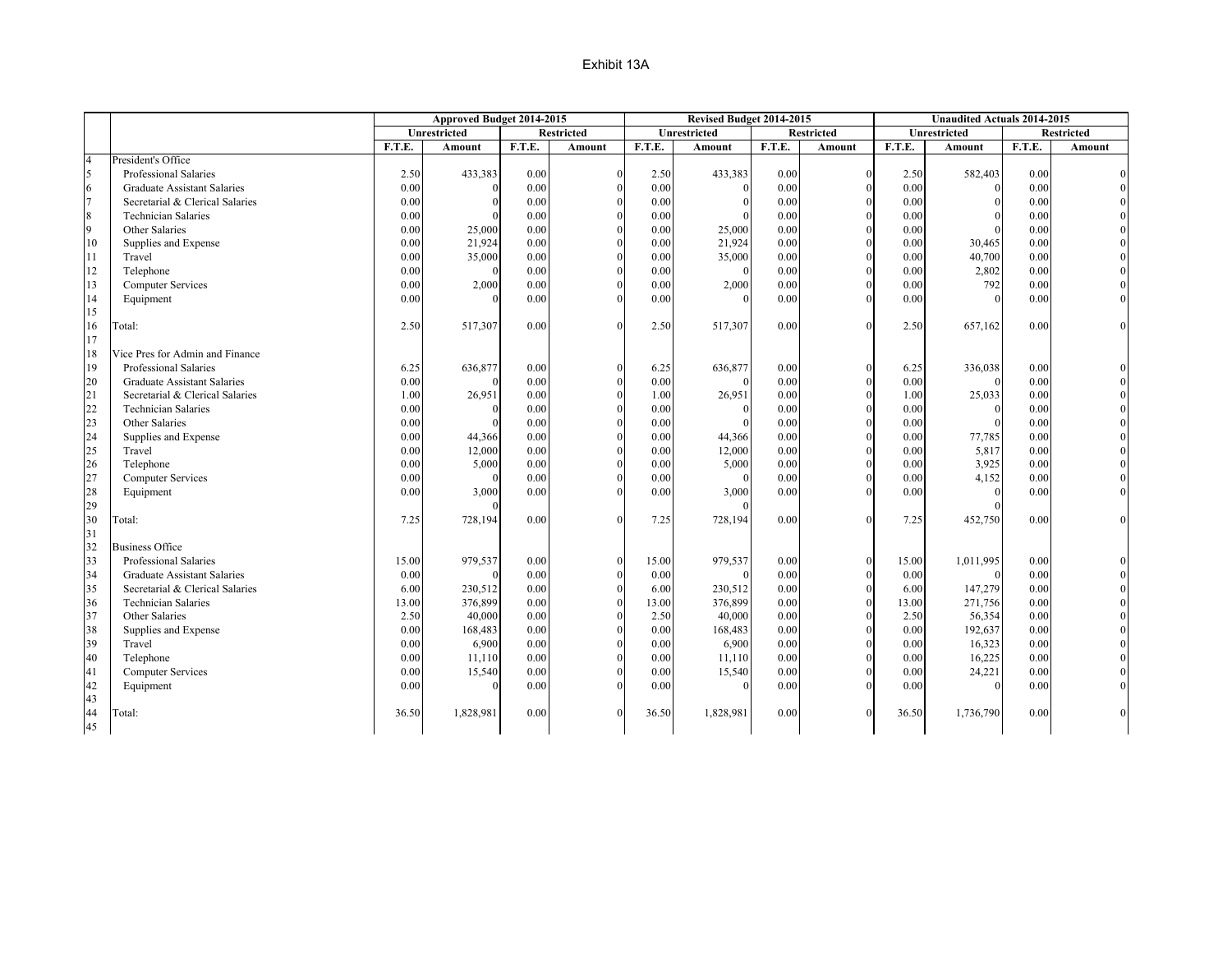|    |                                    | Approved Budget 2014-2015 |              |          |                   | Revised Budget 2014-2015 |                     |        |                   |        |                     | <b>Unaudited Actuals 2014-2015</b> |                   |
|----|------------------------------------|---------------------------|--------------|----------|-------------------|--------------------------|---------------------|--------|-------------------|--------|---------------------|------------------------------------|-------------------|
|    |                                    |                           | Unrestricted |          | <b>Restricted</b> |                          | <b>Unrestricted</b> |        | <b>Restricted</b> |        | <b>Unrestricted</b> |                                    | <b>Restricted</b> |
|    |                                    | F.T.E.                    | Amount       | F.T.E.   | Amount            | F.T.E.                   | Amount              | F.T.E. | Amount            | F.T.E. | Amount              | F.T.E.                             | Amount            |
| 46 | Human Resources                    |                           |              |          |                   |                          |                     |        |                   |        |                     |                                    |                   |
| 47 | Professional Salaries              | 4.00                      | 296,053      | 0.00     | $\Omega$          | 4.00                     | 296,053             | 0.00   |                   | 4.00   | 238,908             | 0.00                               |                   |
| 48 | <b>Graduate Assistant Salaries</b> | 0.00                      | $\Omega$     | 0.00     | $\Omega$          | 0.00                     | $\Omega$            | 0.00   |                   | 0.00   |                     | 0.00                               |                   |
| 49 | Secretarial & Clerical Salaries    | 1.00                      | 28,387       | 0.00     |                   | 1.00                     | 28,387              | 0.00   |                   | 1.00   | 32,438              | 0.00                               |                   |
| 50 | <b>Technician Salaries</b>         | 1.00                      | 37,564       | $0.00\,$ |                   | 1.00                     | 37,564              | 0.00   |                   | 1.00   | 34,924              | 0.00                               |                   |
| 51 | Other Salaries                     | 0.00                      | $\Omega$     | 0.00     |                   | 0.00                     | $\Omega$            | 0.00   |                   | 0.00   | $\Omega$            | 0.00                               |                   |
| 52 | Supplies and Expense               | 0.00                      | 46,050       | 0.00     |                   | 0.00                     | 46,050              | 0.00   |                   | 0.00   | 36,596              | 0.00                               |                   |
| 53 | Travel                             | 0.00                      | 3,000        | $0.00\,$ |                   | 0.00                     | 3,000               | 0.00   |                   | 0.00   | 3,162               | 0.00                               |                   |
| 54 | Telephone                          | 0.00                      | 3,400        | 0.00     |                   | 0.00                     | 3,400               | 0.00   |                   | 0.00   | 4,363               | 0.00                               |                   |
| 55 | <b>Computer Services</b>           | 0.00                      |              | 0.00     |                   | 0.00                     | $\theta$            | 0.00   |                   | 0.00   | 4,998               | $0.00\,$                           |                   |
| 56 | Equipment                          | 0.00                      | 5,000        | 0.00     |                   | 0.00                     | 5,000               | 0.00   |                   | 0.00   |                     | 0.00                               |                   |
| 57 |                                    |                           |              |          |                   |                          |                     |        |                   |        |                     |                                    |                   |
| 58 | Total:                             | 6.00                      | 419,454      | 0.00     | $\Omega$          | 6.00                     | 419,454             | 0.00   |                   | 6.00   | 355,389             | 0.00                               |                   |
| 59 |                                    |                           |              |          |                   |                          |                     |        |                   |        |                     |                                    |                   |
| 60 | Post Office                        |                           |              |          |                   |                          |                     |        |                   |        |                     |                                    |                   |
| 61 | Professional Salaries              | 1.00                      | 43,370       | 0.00     | $\Omega$          | 1.00                     | 43,370              | 0.00   |                   | 1.00   | 44,924              | 0.00                               |                   |
| 62 | Graduate Assistant Salaries        | 0.00                      | $\Omega$     | 0.00     | $\Omega$          | 0.00                     | $\Omega$            | 0.00   |                   | 0.00   |                     | 0.00                               |                   |
| 63 | Secretarial & Clerical Salaries    | 4.00                      | 91,352       | 0.00     |                   | 4.00                     | 91,352              | 0.00   |                   | 4.00   | 57,414              | 0.00                               |                   |
| 64 | <b>Technician Salaries</b>         | 0.00                      | $\Omega$     | 0.00     |                   | 0.00                     | $\mathbf{0}$        | 0.00   |                   | 0.00   | 11,905              | 0.00                               |                   |
| 65 | Other Salaries                     | 0.00                      | $\Omega$     | 0.00     |                   | 0.00                     | $\Omega$            | 0.00   |                   | 0.00   | 8,459               | 0.00                               |                   |
| 66 | Supplies and Expense               | 0.00                      | 10,200       | 0.00     |                   | 0.00                     | 10,200              | 0.00   |                   | 0.00   | 16,197              | 0.00                               |                   |
| 67 | Travel                             | 0.00                      | 3,000        | $0.00\,$ |                   | 0.00                     | 3,000               | 0.00   |                   | 0.00   | $\Omega$            | 0.00                               |                   |
| 68 | Telephone                          | 0.00                      | 1,800        | 0.00     |                   | 0.00                     | 1,800               | 0.00   |                   | 0.00   | 1,378               | 0.00                               |                   |
| 69 | <b>Computer Services</b>           | 0.00                      | 1,500        | 0.00     |                   | 0.00                     | 1,500               | 0.00   |                   | 0.00   | $\Omega$            | 0.00                               |                   |
| 70 | Equipment                          | 0.00                      | 5,000        | 0.00     |                   | 0.00                     | 5,000               | 0.00   |                   | 0.00   |                     | 0.00                               |                   |
| 71 |                                    |                           |              |          |                   |                          |                     |        |                   |        |                     |                                    |                   |
| 72 | Total:                             | 5.00                      | 156,222      | 0.00     | $\Omega$          | 5.00                     | 156,222             | 0.00   |                   | 5.00   | 140,277             | 0.00                               |                   |
| 73 |                                    |                           |              |          |                   |                          |                     |        |                   |        |                     |                                    |                   |
| 74 | <b>Emergency Planning</b>          |                           |              |          |                   |                          |                     |        |                   |        |                     |                                    |                   |
| 75 | Professional Salaries              | 0.25                      | 40,000       | 0.00     | $\Omega$          | 0.25                     | 40,000              | 0.00   |                   | 0.25   | 32,654              | 0.00                               |                   |
| 76 | <b>Graduate Assistant Salaries</b> | 0.00                      | $\Omega$     | 0.00     | $\Omega$          | 0.00                     | $\Omega$            | 0.00   |                   | 0.00   | $\Omega$            | 0.00                               |                   |
| 77 | Secretarial & Clerical Salaries    | 0.00                      |              | $0.00\,$ | $\Omega$          | 0.00                     | $\theta$            | 0.00   |                   | 0.00   | $\Omega$            | 0.00                               |                   |
| 78 | <b>Technician Salaries</b>         | 0.00                      |              | 0.00     |                   | 0.00                     | $\Omega$            | 0.00   |                   | 0.00   | $\Omega$            | 0.00                               |                   |
| 79 | Other Salaries                     | 0.00                      | 6,500        | 0.00     |                   | 0.00                     | 6,500               | 0.00   |                   | 0.00   |                     | 0.00                               |                   |
| 80 | Supplies and Expense               | 0.00                      | 1,000        | 0.00     |                   | 0.00                     | 1,000               | 0.00   |                   | 0.00   | 2,684               | 0.00                               |                   |
| 81 | Travel                             | 0.00                      |              | $0.00\,$ |                   | 0.00                     | $\Omega$            | 0.00   |                   | 0.00   |                     | 0.00                               |                   |
| 82 | Telephone                          | 0.00                      |              | $0.00\,$ |                   | 0.00                     | $\Omega$            | 0.00   |                   | 0.00   | 6,405               | 0.00                               |                   |
| 83 | <b>Computer Services</b>           | 0.00                      | $\Omega$     | 0.00     |                   | 0.00                     | $\Omega$            | 0.00   |                   | 0.00   | $\Omega$            | 0.00                               |                   |
| 84 | Equipment                          | 0.00                      |              | $0.00\,$ |                   | 0.00                     |                     | 0.00   |                   | 0.00   |                     | 0.00                               |                   |
| 85 |                                    |                           |              |          |                   |                          |                     |        |                   |        |                     |                                    |                   |
| 86 | Total:                             | 0.25                      | 47,500       | 0.00     |                   | 0.25                     | 47,500              | 0.00   |                   | 0.25   | 41,743              | 0.00                               |                   |
| 87 |                                    |                           |              |          |                   |                          |                     |        |                   |        |                     |                                    |                   |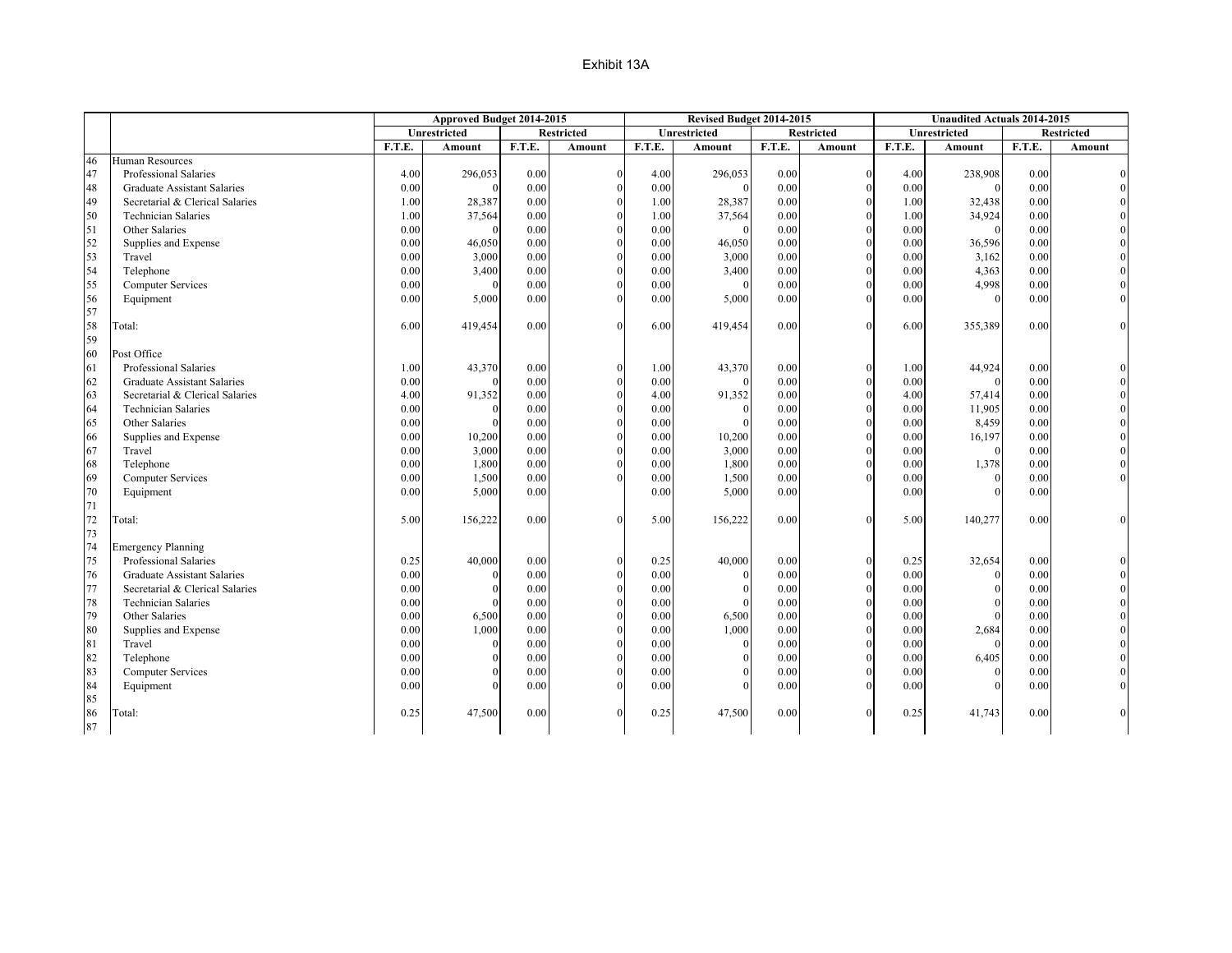|     |                                       |          | Approved Budget 2014-2015 |        |                   |        | Revised Budget 2014-2015 |        |                   | <b>Unaudited Actuals 2014-2015</b> |              |        |                   |
|-----|---------------------------------------|----------|---------------------------|--------|-------------------|--------|--------------------------|--------|-------------------|------------------------------------|--------------|--------|-------------------|
|     |                                       |          | Unrestricted              |        | <b>Restricted</b> |        | <b>Unrestricted</b>      |        | <b>Restricted</b> |                                    | Unrestricted |        | <b>Restricted</b> |
|     |                                       | F.T.E.   | Amount                    | F.T.E. | Amount            | F.T.E. | Amount                   | F.T.E. | Amount            | F.T.E.                             | Amount       | F.T.E. | Amount            |
| 88  | VP Student & University Relations     |          |                           |        |                   |        |                          |        |                   |                                    |              |        |                   |
| 89  | Professional Salaries                 | 4.00     | 306,129                   | 0.00   | $\Omega$          | 4.00   | 306,129                  | 0.00   | $\mathbf{0}$      | 4.00                               | 286,645      | 0.00   |                   |
| 90  | <b>Graduate Assistant Salaries</b>    | $0.00\,$ |                           | 0.00   |                   | 0.00   |                          | 0.00   | $\mathbf{0}$      | 0.00                               | $\theta$     | 0.00   |                   |
| 91  | Secretarial & Clerical Salaries       | 0.25     | 7,046                     | 0.00   |                   | 0.25   | 7,046                    | 0.00   | $\Omega$          | 0.25                               | 1,696        | 0.00   |                   |
| 92  | <b>Technician Salaries</b>            | 0.00     |                           | 0.00   |                   | 0.00   |                          | 0.00   | $\mathbf{0}$      | 0.00                               | $\theta$     | 0.00   |                   |
| 93  | Other Salaries                        | 0.00     |                           | 0.00   |                   | 0.00   |                          | 0.00   | $\Omega$          | 0.00                               | $\Omega$     | 0.00   |                   |
| 94  | Supplies and Expense                  | 0.00     | 12,306                    | 0.00   |                   | 0.00   | 12,306                   | 0.00   | $\mathbf{0}$      | 0.00                               | 46,889       | 0.00   |                   |
| 95  | Travel                                | 0.00     | 4,000                     | 0.00   |                   | 0.00   | 4,000                    | 0.00   | $\theta$          | 0.00                               | 8,791        | 0.00   |                   |
| 96  | Telephone                             | 0.00     | 2,841                     | 0.00   |                   | 0.00   | 2,841                    | 0.00   | $\theta$          | 0.00                               | 1,493        | 0.00   |                   |
| 97  | <b>Computer Services</b>              | 0.00     | 1,200                     | 0.00   |                   | 0.00   | 1,200                    | 0.00   | $\Omega$          | 0.00                               | 1,329        | 0.00   |                   |
| 98  | Equipment                             | 0.00     | 1,500                     | 0.00   |                   | 0.00   | 1,500                    | 0.00   | $\Omega$          | 0.00                               | $\theta$     | 0.00   |                   |
| 99  |                                       |          |                           |        |                   |        |                          |        |                   |                                    |              |        |                   |
| 100 | Total:                                | 4.25     | 335,022                   | 0.00   | $\Omega$          | 4.25   | 335,022                  | 0.00   | $\Omega$          | 4.25                               | 346,843      | 0.00   |                   |
| 101 |                                       |          |                           |        |                   |        |                          |        |                   |                                    |              |        |                   |
| 102 | Campus Police                         |          |                           |        |                   |        |                          |        |                   |                                    |              |        |                   |
| 103 | Professional Salaries                 | 2.00     | 130,433                   | 0.00   | $\Omega$          | 2.00   | 130,433                  | 0.00   | $\Omega$          | 2.00                               | 82,617       | 0.00   |                   |
| 104 | <b>Graduate Assistant Salaries</b>    | 0.00     |                           | 0.00   |                   | 0.00   |                          | 0.00   | $\Omega$          | 0.00                               | $\Omega$     | 0.00   |                   |
| 105 | Secretarial & Clerical Salaries       | 0.00     |                           | 0.00   |                   | 0.00   |                          | 0.00   | $\Omega$          | 0.00                               | 24,903       | 0.00   |                   |
| 106 | <b>Technician Salaries</b>            | 24.50    | 633,579                   | 0.00   |                   | 24.50  | 633,579                  | 0.00   | $\mathbf{0}$      | 24.50                              | 472,732      | 0.00   |                   |
| 107 | Other Salaries                        | 0.50     | 5,835                     | 0.00   |                   | 0.50   | 5,835                    | 0.00   | $\Omega$          | 0.50                               | $\Omega$     | 0.00   |                   |
| 108 | Supplies and Expense                  | 0.00     | 17,120                    | 0.00   |                   | 0.00   | 17,120                   | 0.00   | $\theta$          | 0.00                               | 89,128       | 0.00   |                   |
| 109 | Travel                                | 0.00     | 2,000                     | 0.00   |                   | 0.00   | 2,000                    | 0.00   | $\theta$          | 0.00                               | 7,449        | 0.00   |                   |
| 110 | Telephone                             | 0.00     |                           | 0.00   |                   | 0.00   |                          | 0.00   | $\Omega$          | 0.00                               | 10,385       | 0.00   |                   |
| 111 | <b>Computer Services</b>              | 0.00     |                           | 0.00   |                   | 0.00   |                          | 0.00   | $\Omega$          | 0.00                               | 50           | 0.00   |                   |
| 112 | Equipment                             | 0.00     |                           | 0.00   |                   | 0.00   |                          | 0.00   | $\Omega$          | 0.00                               | 10,498       | 0.00   |                   |
| 113 |                                       |          |                           |        |                   |        |                          |        |                   |                                    |              |        |                   |
| 114 | Гotal:                                | 27.00    | 788,967                   | 0.00   | $\theta$          | 27.00  | 788,967                  | 0.00   | $\Omega$          | 27.00                              | 697,762      | 0.00   |                   |
| 115 |                                       |          |                           |        |                   |        |                          |        |                   |                                    |              |        |                   |
| 116 | Reports & Publications                |          |                           |        |                   |        |                          |        |                   |                                    |              |        |                   |
| 117 | Professional Salaries                 | 0.00     |                           | 0.00   | $\Omega$          | 0.00   |                          | 0.00   | $\theta$          | 0.00                               | $\Omega$     | 0.00   |                   |
| 118 | <b>Graduate Assistant Salaries</b>    | 0.00     |                           | 0.00   |                   | 0.00   |                          | 0.00   | $\mathbf{0}$      | 0.00                               | $\Omega$     | 0.00   |                   |
| 119 | Secretarial & Clerical Salaries       | 0.00     |                           | 0.00   |                   | 0.00   |                          | 0.00   | $\theta$          | 0.00                               | $\theta$     | 0.00   |                   |
| 120 | <b>Technician Salaries</b>            | 0.00     |                           | 0.00   |                   | 0.00   |                          | 0.00   | $\mathbf{0}$      | 0.00                               | $\Omega$     | 0.00   |                   |
| 121 | Other Salaries                        | 0.00     |                           | 0.00   |                   | 0.00   |                          | 0.00   | $\Omega$          | 0.00                               |              | 0.00   |                   |
| 122 | Supplies and Expense                  | 0.00     |                           | 0.00   |                   | 0.00   |                          | 0.00   | $\Omega$          | 0.00                               | $\Omega$     | 0.00   |                   |
| 123 | Travel                                | 0.00     |                           | 0.00   |                   | 0.00   |                          | 0.00   | $\Omega$          | 0.00                               | $\Omega$     | 0.00   |                   |
| 124 | Telephone                             | 0.00     |                           | 0.00   |                   | 0.00   |                          | 0.00   | $\theta$          | 0.00                               |              | 0.00   |                   |
| 125 | <b>Computer Services</b>              | 0.00     |                           | 0.00   |                   | 0.00   |                          | 0.00   | $\mathbf{0}$      | 0.00                               | $\theta$     | 0.00   |                   |
| 126 | Equipment                             | 0.00     |                           | 0.00   |                   | 0.00   |                          | 0.00   | $\Omega$          | 0.00                               |              | 0.00   |                   |
| 127 |                                       |          |                           |        |                   |        |                          |        |                   |                                    |              |        |                   |
| 128 | [otal:                                | 0.00     |                           | 0.00   | $\Omega$          | 0.00   |                          | 0.00   | $\Omega$          | 0.00                               | $\Omega$     | 0.00   |                   |
| 129 |                                       |          |                           |        |                   |        |                          |        |                   |                                    |              |        |                   |
| 130 | Advancement/Public Information Office |          |                           |        |                   |        |                          |        |                   |                                    |              |        |                   |
| 131 | Professional Salaries                 | 0.00     |                           | 0.00   | $\Omega$          | 0.00   |                          | 0.00   | $\theta$          | 0.00                               | $\theta$     | 0.00   |                   |
| 132 | Graduate Assistant Salaries           | 0.00     |                           | 0.00   |                   | 0.00   |                          | 0.00   | $\mathbf{0}$      | 0.00                               | $\Omega$     | 0.00   |                   |
| 133 | Secretarial & Clerical Salaries       | 0.00     |                           | 0.00   |                   | 0.00   |                          | 0.00   | $\theta$          | 0.00                               |              | 0.00   |                   |
| 134 | <b>Technician Salaries</b>            | 0.00     |                           | 0.00   |                   | 0.00   |                          | 0.00   | $\Omega$          | 0.00                               |              | 0.00   |                   |
| 135 | Other Salaries                        | 0.00     |                           | 0.00   |                   | 0.00   |                          | 0.00   | $\Omega$          | 0.00                               |              | 0.00   |                   |
| 136 | Supplies and Expense                  | 0.00     |                           | 0.00   | $\Omega$          | 0.00   |                          | 0.00   | $\mathbf{0}$      | 0.00                               | $\Omega$     | 0.00   |                   |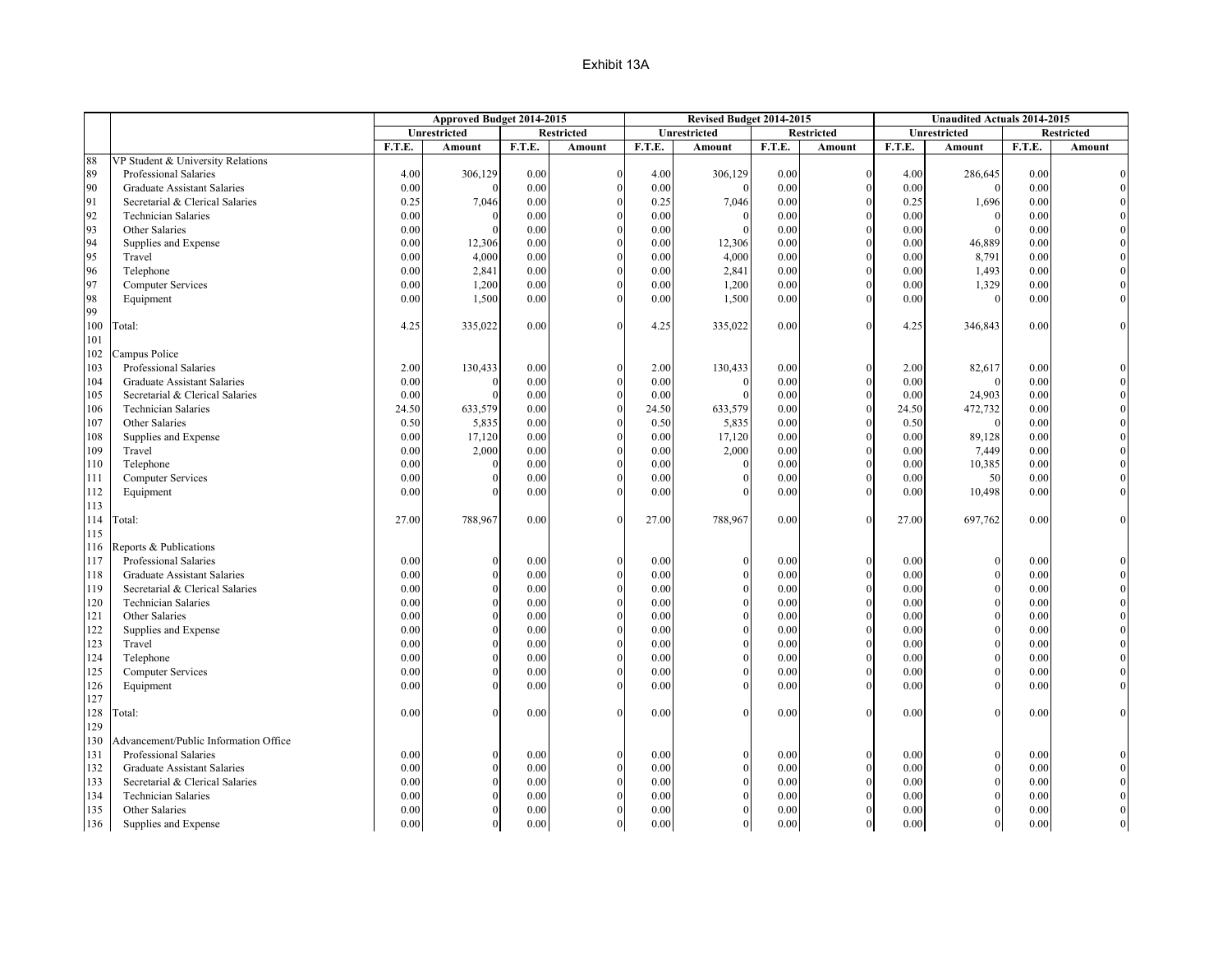|     |                          |           | Approved Budget 2014-2015 |        |                   |                 | <b>Revised Budget 2014-2015</b> |          |                   |       | <b>Unaudited Actuals 2014-2015</b> |            |            |
|-----|--------------------------|-----------|---------------------------|--------|-------------------|-----------------|---------------------------------|----------|-------------------|-------|------------------------------------|------------|------------|
|     |                          |           | U <b>nrestricted</b>      |        | <b>Restricted</b> |                 | Unrestricted                    |          | <b>Restricted</b> |       | Unrestricted                       |            | Restricted |
|     |                          | F.T.E.    | Amount                    | F.T.E. | Amount            | <b>ETF</b><br>. | Amount                          | гтг<br>. | Amount            | F.T.E | Amount                             | E T E<br>. | Amount     |
| 137 | Fravel                   | $_{0.00}$ |                           | 0.00   |                   | 0.00            |                                 | 0.00     |                   | 0.00  |                                    | 0.00       |            |
| 138 | Telephone                | 0.001     |                           | 0.00   |                   | 0.00            |                                 | 0.00     |                   | 0.00  |                                    | 0.00       |            |
| 139 | <b>Computer Services</b> | 0.001     |                           | 0.00   |                   | 0.00            |                                 | 0.00     |                   | 0.00  |                                    | 0.00       |            |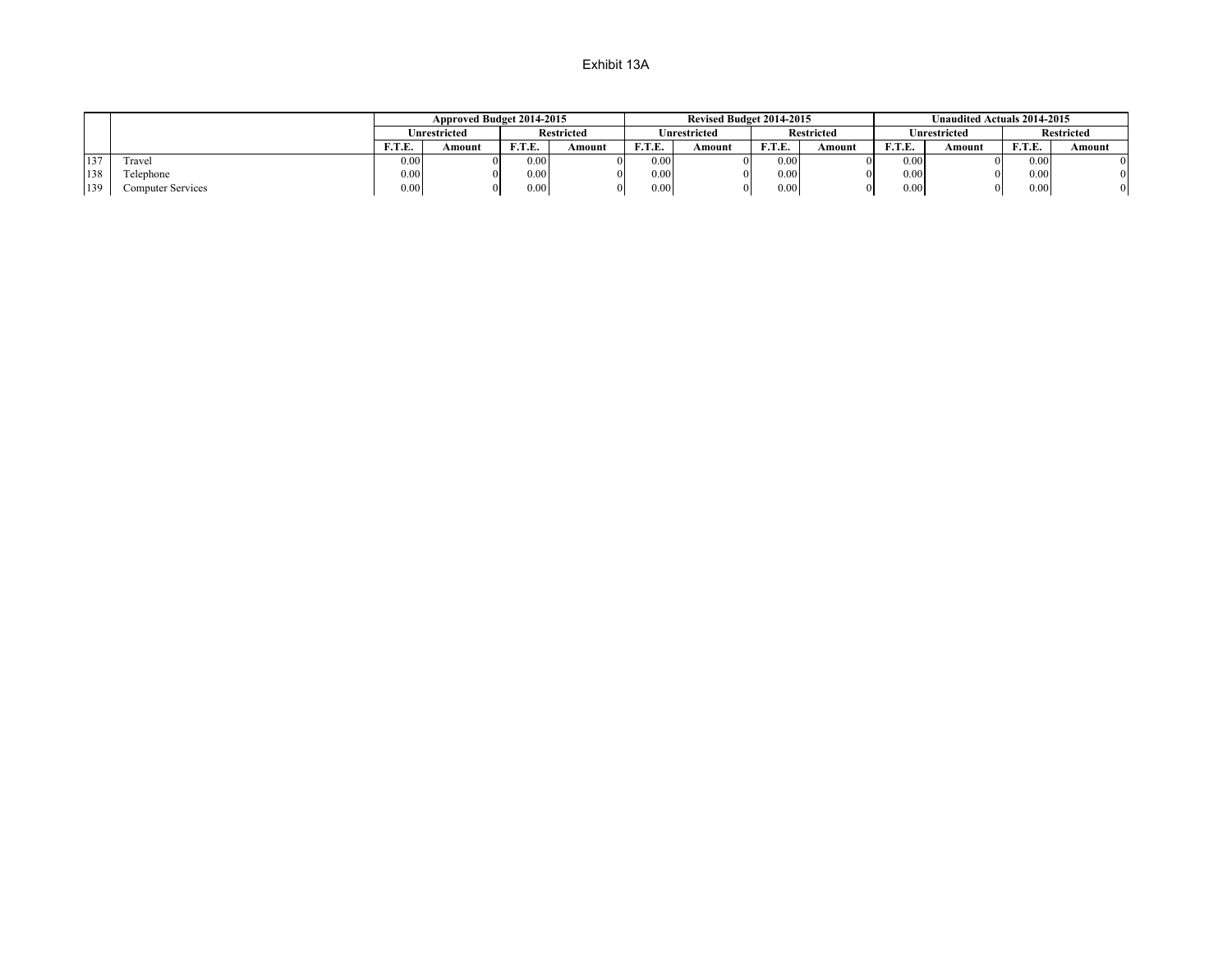|     |                                    |        | Approved Budget 2014-2015 |        |                   |        | Revised Budget 2014-2015 |        |                   |        | <b>Unaudited Actuals 2014-2015</b> |        |                   |
|-----|------------------------------------|--------|---------------------------|--------|-------------------|--------|--------------------------|--------|-------------------|--------|------------------------------------|--------|-------------------|
|     |                                    |        | <b>Unrestricted</b>       |        | <b>Restricted</b> |        | <b>Unrestricted</b>      |        | <b>Restricted</b> |        | <b>Unrestricted</b>                |        | <b>Restricted</b> |
|     |                                    | F.T.E. | Amount                    | F.T.E. | Amount            | F.T.E. | Amount                   | F.T.E. | Amount            | F.T.E. | Amount                             | F.T.E. | Amount            |
| 140 | Equipment                          | 0.00   |                           | 0.00   | $\Omega$          | 0.00   |                          | 0.00   | $\Omega$          | 0.00   | $\Omega$                           | 0.00   | $\Omega$          |
| 141 |                                    |        |                           |        |                   |        |                          |        |                   |        |                                    |        |                   |
| 142 | Total:                             |        |                           | 0.00   |                   |        |                          | 0.00   |                   |        |                                    | 0.00   |                   |
| 143 |                                    |        |                           |        |                   |        |                          |        |                   |        |                                    |        |                   |
| 144 | Affirmative Action                 |        |                           |        |                   |        |                          |        |                   |        |                                    |        |                   |
| 145 | Professional Salaries              | 1.00   | 44,288                    | 0.00   |                   | 1.00   | 44,288                   | 0.00   |                   | 1.00   | 18,858                             | 0.00   |                   |
| 146 | <b>Graduate Assistant Salaries</b> | 0.00   |                           | 0.00   |                   | 0.00   |                          | 0.00   |                   | 0.00   | $\theta$                           | 0.00   |                   |
| 147 | Secretarial & Clerical Salaries    | 0.00   | 32,189                    | 0.00   |                   | 0.00   | 32,189                   | 0.00   |                   | 0.00   |                                    | 0.00   |                   |
| 148 | <b>Technician Salaries</b>         | 0.00   |                           | 0.00   |                   | 0.00   |                          | 0.00   |                   | 0.00   |                                    | 0.00   |                   |
| 149 | Other Salaries                     | 0.00   |                           | 0.00   |                   | 0.00   |                          | 0.00   |                   | 0.00   |                                    | 0.00   |                   |
| 150 | Supplies and Expense               | 0.00   | 11,170                    | 0.00   |                   | 0.00   | 11,170                   | 0.00   |                   | 0.00   | 2,394                              | 0.00   |                   |
| 151 | Travel                             | 0.00   | 2,000                     | 0.00   |                   | 0.00   | 2,000                    | 0.00   |                   | 0.00   | 186                                | 0.00   |                   |
| 152 | Telephone                          | 0.00   |                           | 0.00   |                   | 0.00   |                          | 0.00   |                   | 0.00   | 144                                | 0.00   |                   |
| 153 | <b>Computer Services</b>           | 0.00   |                           | 0.00   |                   | 0.00   |                          | 0.00   |                   | 0.00   | 225                                | 0.00   |                   |
| 154 | Equipment                          | 0.00   |                           | 0.00   |                   | 0.00   |                          | 0.00   |                   | 0.00   |                                    | 0.00   |                   |
| 155 |                                    |        |                           |        |                   |        |                          |        |                   |        |                                    |        |                   |
| 156 | Total:                             | 1.00   | 89,647                    | 0.00   |                   | 1.00   | 89,647                   | 0.00   | $\Omega$          | 1.00   | 21,807                             | 0.00   |                   |
| 157 |                                    |        |                           |        |                   |        |                          |        |                   |        |                                    |        |                   |
| 158 | Budget & Analysis                  |        |                           |        |                   |        |                          |        |                   |        |                                    |        |                   |
| 159 | Professional Salaries              | 5.00   | 331,665                   | 0.00   |                   | 5.00   | 331,665                  | 0.00   |                   | 5.00   | 316,267                            | 0.00   |                   |
| 160 | <b>Graduate Assistant Salaries</b> | 0.00   |                           | 0.00   |                   | 0.00   |                          | 0.00   |                   | 0.00   |                                    | 0.00   |                   |
| 161 | Secretarial & Clerical Salaries    | 1.00   | 36,056                    | 0.00   |                   | 1.00   | 36,056                   | 0.00   |                   | 1.00   | 37,131                             | 0.00   |                   |
| 162 | <b>Technician Salaries</b>         | 0.00   |                           | 0.00   |                   | 0.00   |                          | 0.00   |                   | 0.00   | $\Omega$                           | 0.00   |                   |
| 163 | Other Salaries                     | 1.00   | 18,200                    | 0.00   |                   | 1.00   | 18,200                   | 0.00   |                   | 1.00   | 40,351                             | 0.00   |                   |
| 164 | Supplies and Expense               | 0.00   | 9,250                     | 0.00   |                   | 0.00   | 9,250                    | 0.00   |                   | 0.00   | 25,230                             | 0.00   |                   |
| 165 | Travel                             | 0.00   | 4,500                     | 0.00   |                   | 0.00   | 4,500                    | 0.00   |                   | 0.00   | 1,517                              | 0.00   |                   |
| 166 | Telephone                          | 0.00   |                           | 0.00   |                   | 0.00   |                          | 0.00   |                   | 0.00   | 4,686                              | 0.00   |                   |
| 167 | <b>Computer Services</b>           | 0.00   | 3,000                     | 0.00   |                   | 0.00   | 3,000                    | 0.00   |                   | 0.00   | 4,065                              | 0.00   |                   |
| 168 | Equipment                          | 0.00   |                           | 0.00   |                   | 0.00   |                          | 0.00   |                   | 0.00   |                                    | 0.00   |                   |
| 169 |                                    |        |                           |        |                   |        |                          |        |                   |        |                                    |        |                   |
| 170 | Total:                             | 7.00   | 402,671                   | 0.00   |                   | 7.00   | 402,671                  | 0.00   | $\Omega$          | 7.00   | 429,247                            | 0.00   |                   |
| 171 |                                    |        |                           |        |                   |        |                          |        |                   |        |                                    |        |                   |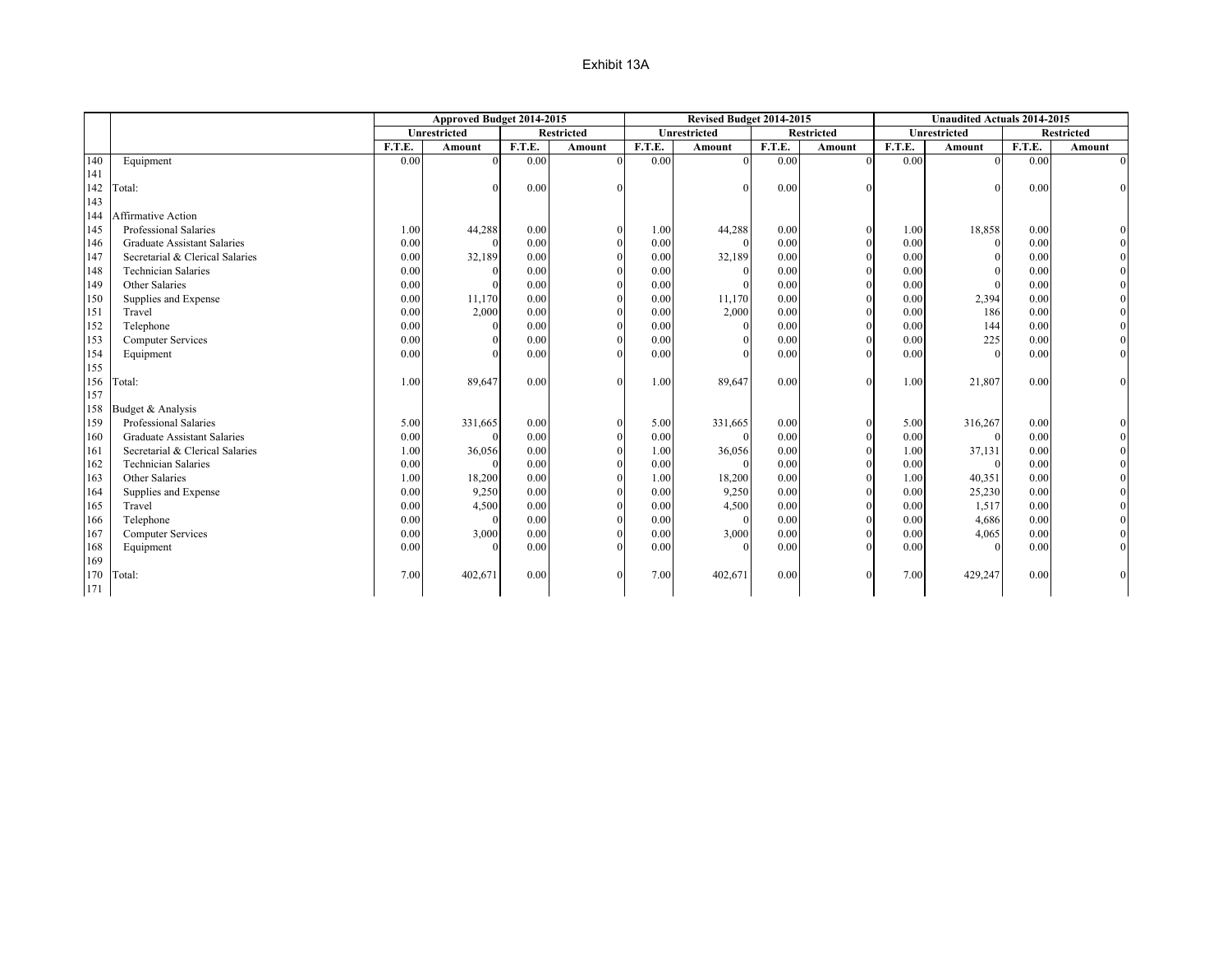|     |                                    |        | Approved Budget 2014-2015 |        |                   |        | Revised Budget 2014-2015 |        |                   |        | <b>Unaudited Actuals 2014-2015</b> |        |                   |
|-----|------------------------------------|--------|---------------------------|--------|-------------------|--------|--------------------------|--------|-------------------|--------|------------------------------------|--------|-------------------|
|     |                                    |        | Unrestricted              |        | <b>Restricted</b> |        | Unrestricted             |        | <b>Restricted</b> |        | Unrestricted                       |        | <b>Restricted</b> |
|     |                                    | F.T.E. | Amount                    | F.T.E. | Amount            | F.T.E. | Amount                   | F.T.E. | Amount            | F.T.E. | Amount                             | F.T.E. | Amount            |
| 172 | Purchasing                         |        |                           |        |                   |        |                          |        |                   |        |                                    |        |                   |
| 173 | Professional Salaries              | 3.00   | 193,879                   | 0.00   |                   | 3.00   | 193,879                  | 0.00   | $\Omega$          | 3.00   | 194,655                            | 0.00   |                   |
| 174 | Graduate Assistant Salaries        | 0.00   | 0                         | 0.00   |                   | 0.00   |                          | 0.00   |                   | 0.00   | $\theta$                           | 0.00   |                   |
| 175 | Secretarial & Clerical Salaries    | 0.00   |                           | 0.00   |                   | 0.00   |                          | 0.00   |                   | 0.00   |                                    | 0.00   |                   |
| 176 | <b>Technician Salaries</b>         | 3.00   | 95,008                    | 0.00   |                   | 3.00   | 95,008                   | 0.00   |                   | 3.00   | 87,862                             | 0.00   |                   |
| 177 | Other Salaries                     | 0.00   | O                         | 0.00   |                   | 0.00   |                          | 0.00   |                   | 0.00   |                                    | 0.00   |                   |
| 178 | Supplies and Expense               | 0.00   | 16,396                    | 0.00   |                   | 0.00   | 16,396                   | 0.00   |                   | 0.00   | 8,154                              | 0.00   |                   |
| 179 | Travel                             | 0.00   | 3,000                     | 0.00   |                   | 0.00   | 3,000                    | 0.00   |                   | 0.00   | 162                                | 0.00   |                   |
| 180 | Telephone                          | 0.00   | $\Omega$                  | 0.00   |                   | 0.00   |                          | 0.00   |                   | 0.00   | 3,295                              | 0.00   |                   |
| 181 | <b>Computer Services</b>           | 0.00   | 3,000                     | 0.00   |                   | 0.00   | 3,000                    | 0.00   |                   | 0.00   | 2,270                              | 0.00   |                   |
| 182 | Equipment                          | 0.00   | $\Omega$                  | 0.00   |                   | 0.00   |                          | 0.00   |                   | 0.00   |                                    | 0.00   |                   |
| 183 |                                    |        |                           |        |                   |        |                          |        |                   |        |                                    |        |                   |
| 184 | [otal:                             | 6.00   | 311,283                   | 0.00   |                   | 6.00   | 311,283                  | 0.00   |                   | 6.00   | 296,398                            | 0.00   |                   |
| 185 |                                    |        |                           |        |                   |        |                          |        |                   |        |                                    |        |                   |
| 186 | Internal Auditor                   |        |                           |        |                   |        |                          |        |                   |        |                                    |        |                   |
| 187 | Professional Salaries              | 0.50   | 27,580                    | 0.00   |                   | 0.50   | 27,580                   | 0.00   |                   | 0.50   | 5,198                              | 0.00   |                   |
| 188 | Graduate Assistant Salaries        | 0.00   |                           | 0.00   |                   | 0.00   |                          | 0.00   | $\Omega$          | 0.00   | $\mathbf{0}$                       | 0.00   |                   |
| 189 | Secretarial & Clerical Salaries    | 0.00   |                           | 0.00   |                   | 0.00   |                          | 0.00   |                   | 0.00   |                                    | 0.00   |                   |
| 190 | <b>Technician Salaries</b>         | 0.00   |                           | 0.00   |                   | 0.00   |                          | 0.00   |                   | 0.00   | $\Omega$                           | 0.00   |                   |
| 191 | Other Salaries                     | 0.00   | $\Omega$                  | 0.00   |                   | 0.00   |                          | 0.00   |                   | 0.00   |                                    | 0.00   |                   |
| 192 | Supplies and Expense               | 0.00   | 600                       | 0.00   |                   | 0.00   | 600                      | 0.00   |                   | 0.00   | 636                                | 0.00   |                   |
| 193 | Travel                             | 0.00   | 1,800                     | 0.00   |                   | 0.00   | 1,800                    | 0.00   |                   | 0.00   | $\Omega$                           | 0.00   |                   |
| 194 | Telephone                          | 0.00   | 540                       | 0.00   |                   | 0.00   | 540                      | 0.00   |                   | 0.00   | 455                                | 0.00   |                   |
| 195 | <b>Computer Services</b>           | 0.00   |                           | 0.00   |                   | 0.00   |                          | 0.00   | $\Omega$          | 0.00   | $\Omega$                           | 0.00   |                   |
| 196 | Equipment                          | 0.00   |                           | 0.00   |                   | 0.00   |                          | 0.00   |                   | 0.00   |                                    | 0.00   |                   |
| 197 |                                    |        |                           |        |                   |        |                          |        |                   |        |                                    |        |                   |
| 198 | [`otal:                            | 0.50   | 30,520                    | 0.00   |                   | 0.50   | 30,520                   | 0.00   | $\Omega$          | 0.50   | 6,289                              | 0.00   |                   |
| 199 |                                    |        |                           |        |                   |        |                          |        |                   |        |                                    |        |                   |
| 200 | Campus Planning                    |        |                           |        |                   |        |                          |        |                   |        |                                    |        |                   |
| 201 | Professional Salaries              | 2.00   | 171,568                   | 0.00   |                   | 2.00   | 171,568                  | 0.00   |                   | 2.00   | 121,283                            | 0.00   |                   |
| 202 | <b>Graduate Assistant Salaries</b> | 0.00   |                           | 0.00   |                   | 0.00   |                          | 0.00   |                   | 0.00   | $\Omega$                           | 0.00   |                   |
| 203 | Secretarial & Clerical Salaries    | 0.00   | $\Omega$                  | 0.00   |                   | 0.00   |                          | 0.00   |                   | 0.00   |                                    | 0.00   |                   |
| 204 | <b>Technician Salaries</b>         | 0.00   | 0                         | 0.00   |                   | 0.00   |                          | 0.00   |                   | 0.00   |                                    | 0.00   |                   |
| 205 | Other Salaries                     | 0.00   |                           | 0.00   |                   | 0.00   |                          | 0.00   |                   | 0.00   |                                    | 0.00   |                   |
| 206 | Supplies and Expense               | 0.00   | 5,000                     | 0.00   |                   | 0.00   | 5,000                    | 0.00   |                   | 0.00   | 263                                | 0.00   |                   |
| 207 | Travel                             | 0.00   | 2,500                     | 0.00   |                   | 0.00   | 2,500                    | 0.00   |                   | 0.00   | 3,979                              | 0.00   |                   |
| 208 | Telephone                          | 0.00   | $\Omega$                  | 0.00   |                   | 0.00   |                          | 0.00   |                   | 0.00   | 530                                | 0.00   |                   |
| 209 | <b>Computer Services</b>           | 0.00   |                           | 0.00   |                   | 0.00   |                          | 0.00   | $\Omega$          | 0.00   | 430                                | 0.00   |                   |
| 210 | Equipment                          | 0.00   |                           | 0.00   |                   | 0.00   |                          | 0.00   |                   | 0.00   |                                    | 0.00   |                   |
| 211 |                                    |        |                           |        |                   |        |                          |        |                   |        |                                    |        |                   |
| 212 | ⊺otal:                             | 2.00   | 179,068                   | 0.00   |                   | 2.00   | 179,068                  | 0.00   | $\Omega$          | 2.00   | 126,485                            | 0.00   |                   |
| 213 |                                    |        |                           |        |                   |        |                          |        |                   |        |                                    |        |                   |
| 214 | Property Control                   |        |                           |        |                   |        |                          |        |                   |        |                                    |        |                   |
| 215 | Professional Salaries              | 2.00   | 126,144                   | 0.00   |                   | 2.00   | 126,144                  | 0.00   |                   | 2.00   | 164,034                            | 0.00   |                   |
| 216 | Graduate Assistant Salaries        | 0.00   |                           | 0.00   |                   | 0.00   |                          | 0.00   |                   | 0.00   |                                    | 0.00   |                   |
| 217 | Secretarial & Clerical Salaries    | 2.00   | 46,675                    | 0.00   |                   | 2.00   | 46,675                   | 0.00   |                   | 2.00   | 25,895                             | 0.00   |                   |
| 218 | <b>Technician Salaries</b>         | 1.00   | 26,780                    | 0.00   |                   | 1.00   | 26,780                   | 0.00   |                   | 1.00   | 48,296                             | 0.00   |                   |
| 219 | Other Salaries                     | 0.00   | O                         | 0.00   |                   | 0.00   |                          | 0.00   |                   | 0.00   | 22,567                             | 0.00   |                   |
| 220 | Supplies and Expense               | 0.00   | 2,300                     | 0.00   |                   | 0.00   | 2,300                    | 0.00   | $\theta$          | 0.00   | 12,705                             | 0.00   |                   |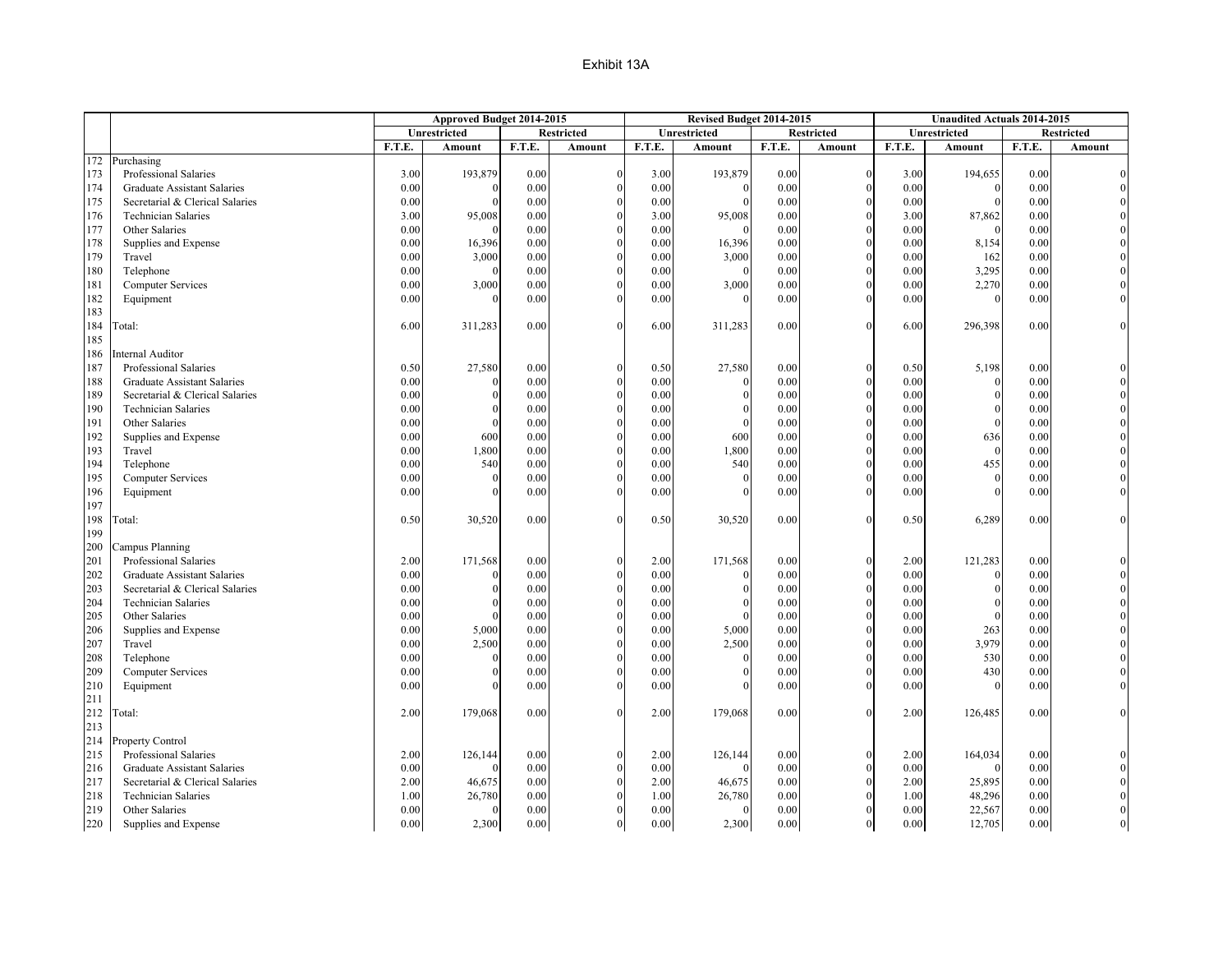|     |                   |        | Approved Budget 2014-2015 |                   |                   |        | <b>Revised Budget 2014-2015</b> |        |                   |               | <b>Unaudited Actuals 2014-2015</b> |        |                   |
|-----|-------------------|--------|---------------------------|-------------------|-------------------|--------|---------------------------------|--------|-------------------|---------------|------------------------------------|--------|-------------------|
|     |                   |        | Unrestricted              |                   | <b>Restricted</b> |        | Unrestricted                    |        | <b>Restricted</b> |               | Jnrestricted                       |        | <b>Restricted</b> |
|     |                   | F.T.E. | Amount                    | F.T.E.            | Amount            | F.T.E. | Amount                          | F.T.E. | Amount            | <b>F.T.E.</b> | Amount                             | F.T.E. | Amount            |
| 221 | Travel            | 0.00   | 200                       | 0.00              |                   | 0.00   | 200                             | 0.00   | $^{\prime}$       | 0.00          | 1,318                              | 0.00   |                   |
| 222 | Telephone         | 0.00   | 1.760                     | 0.00              |                   | 0.00   | 760                             | 0.00   | 01                | 0.00          | 2.467                              | 0.00   | 0                 |
| 223 | Computer Services | 0.00   | .460                      | 0.00              |                   | 0.00   | l.460                           | 0.00   | 01                | 0.00          | 2.907                              | 0.00   | 0                 |
| 224 | Equipment         | 0.00   |                           | 0.00 <sub>1</sub> |                   | 0.00   |                                 | 0.00   | 01                | 0.00          |                                    | 0.00   | $\mathbf{0}$      |
| 225 |                   |        |                           |                   |                   |        |                                 |        |                   |               |                                    |        |                   |
|     | 226 Total:        | 5.00   | 205,319                   | 0.00              |                   | 5.00   | 205,319                         | 0.00   | $_{0}$            | 5.00          | 280,189                            | 0.00   | 0                 |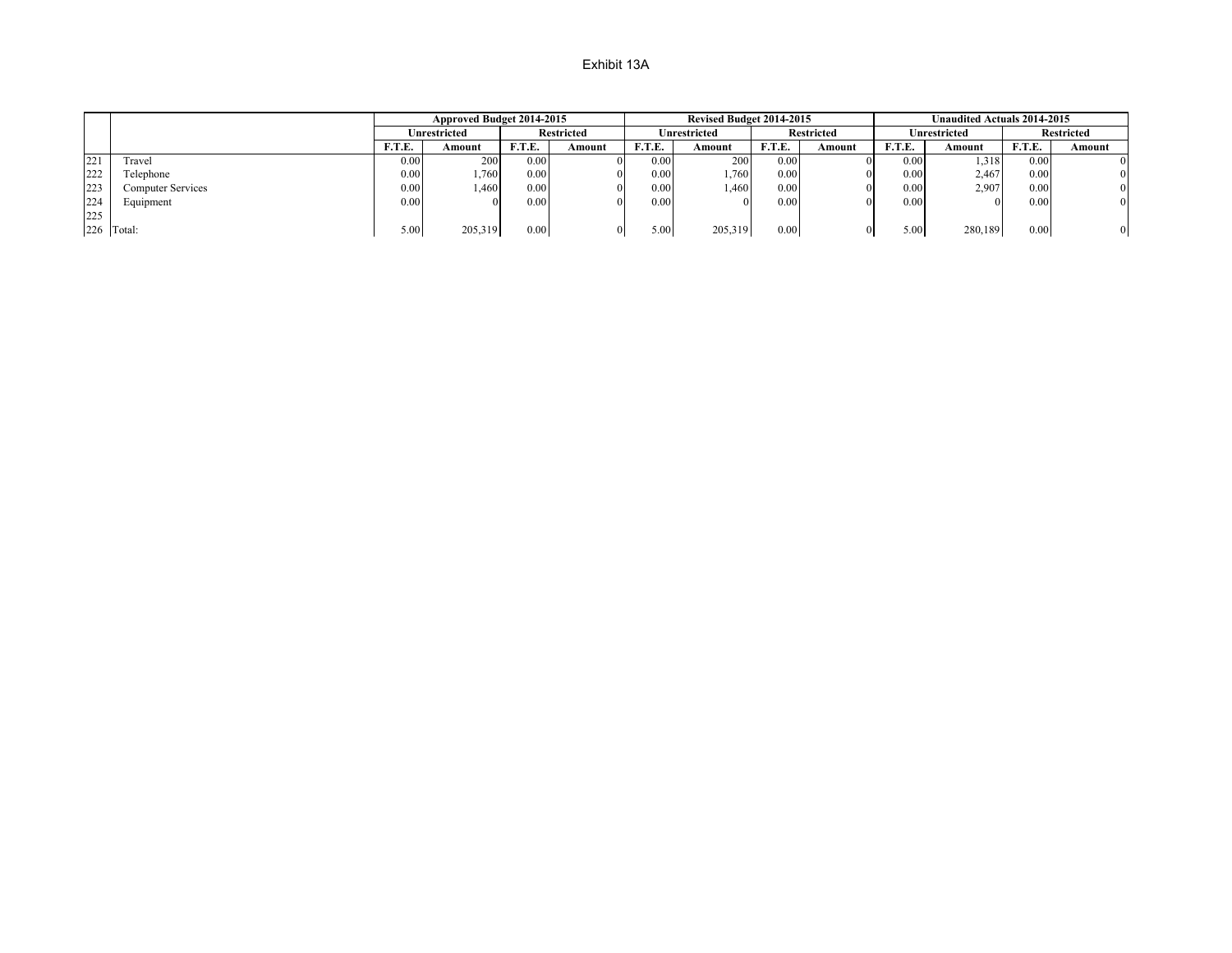|     |                                    |        | Approved Budget 2014-2015 |        |                   |        | Revised Budget 2014-2015 |        |                   |        | <b>Unaudited Actuals 2014-2015</b> |        |                   |
|-----|------------------------------------|--------|---------------------------|--------|-------------------|--------|--------------------------|--------|-------------------|--------|------------------------------------|--------|-------------------|
|     |                                    |        | Unrestricted              |        | <b>Restricted</b> |        | Unrestricted             |        | <b>Restricted</b> |        | Unrestricted                       |        | <b>Restricted</b> |
|     |                                    | F.T.E. | Amount                    | F.T.E. | Amount            | F.T.E. | Amount                   | F.T.E. | Amount            | F.T.E. | Amount                             | F.T.E. | Amount            |
| 227 |                                    |        |                           |        |                   |        |                          |        |                   |        |                                    |        |                   |
| 228 |                                    |        |                           |        |                   |        |                          |        |                   |        |                                    |        |                   |
| 229 | Summary                            |        |                           |        |                   |        |                          |        |                   |        |                                    |        |                   |
| 230 | Professional Salaries              | 48.50  | 3,760,906                 | 0.00   |                   | 48.50  | 3,760,906                | 0.00   |                   | 48.50  | 3,436,479                          | 0.00   | $\mathbf{0}$      |
| 231 | <b>Graduate Assistant Salaries</b> | 0.00   |                           | 0.00   |                   | 0.00   |                          | 0.00   |                   | 0.00   |                                    | 0.00   | $\overline{0}$    |
| 232 | Secretarial & Clerical Salaries    | 15.25  | 499,168                   | 0.00   |                   | 15.25  | 499,168                  | 0.00   |                   | 15.25  | 351,789                            | 0.00   | $\overline{0}$    |
| 233 | <b>Technician Salaries</b>         | 42.50  | 1,169,830                 | 0.00   |                   | 42.50  | 1,169,830                | 0.00   |                   | 42.50  | 927,475                            | 0.00   | $\overline{0}$    |
| 234 | Other Salaries                     | 4.00   | 95,535                    | 0.00   |                   | 4.00   | 95,535                   | 0.00   |                   | 4.00   | 127,731                            | 0.00   | $\overline{0}$    |
| 235 | Supplies and Expense               | 0.00   | 366,165                   | 0.00   |                   | 0.00   | 366,165                  | 0.00   |                   | 0.00   | 541,763                            | 0.00   | $\overline{0}$    |
| 236 | Travel                             | 0.00   | 79,900                    | 0.00   |                   | 0.00   | 79,900                   | 0.00   |                   | 0.00   | 89,404                             | 0.00   | $\overline{0}$    |
| 237 | Telephone                          | 0.00   | 26,451                    | 0.00   |                   | 0.00   | 26,451                   | 0.00   |                   | 0.00   | 58,553                             | 0.00   | $\overline{0}$    |
| 238 | <b>Computer Services</b>           | 0.00   | 27,700                    | 0.00   |                   | 0.00   | 27,700                   | 0.00   |                   | 0.00   | 45,439                             | 0.00   | $\mathbf{0}$      |
| 239 | Equipment                          | 0.00   | 14,500                    | 0.00   |                   | 0.00   | 14,500                   | 0.00   |                   | 0.00   | 10,498                             | 0.00   | $\boldsymbol{0}$  |
|     |                                    |        |                           |        |                   |        |                          |        |                   |        |                                    |        |                   |
|     | 241 Total:                         | 10.25  | 6,040,155                 | 0.00   |                   | 10.25  | 6,040,155                | 0.00   |                   | 110.25 | 5,589,131                          | 0.00   | $\mathbf{0}$      |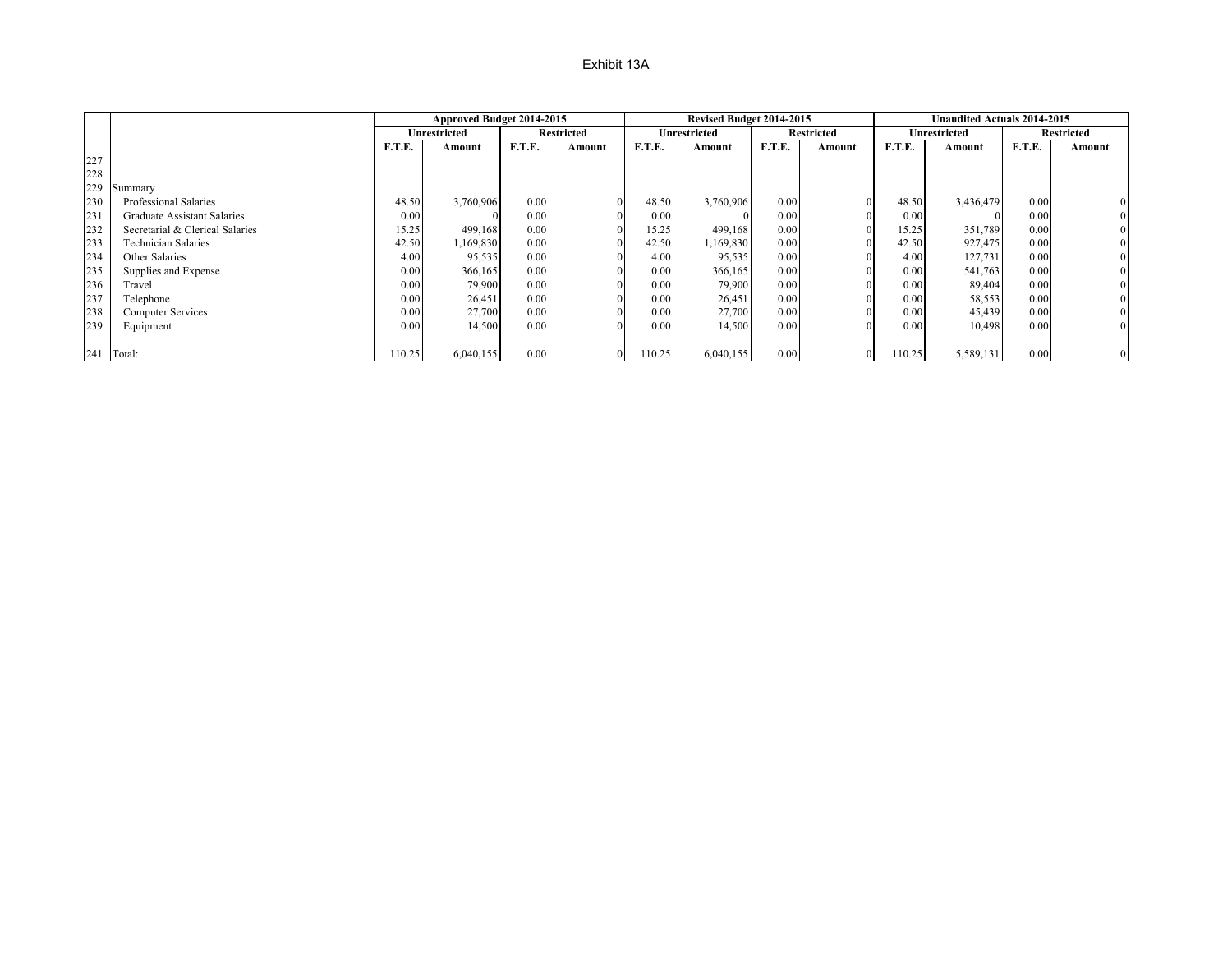### Exhibit 14

|                |                                             |        | Approved Budget 2014-2015 |        |                   |        | Revised Budget 2014-2015 |        |            |               | <b>Unaudited Actuals 2014-2015</b> |        |                   |
|----------------|---------------------------------------------|--------|---------------------------|--------|-------------------|--------|--------------------------|--------|------------|---------------|------------------------------------|--------|-------------------|
|                |                                             |        | Unrestricted              |        | <b>Restricted</b> |        | Unrestricted             |        | Restricted |               | <b>Unrestricted</b>                |        | <b>Restricted</b> |
|                |                                             | F.T.E. | Amount                    | F.T.E. | Amount            | F.T.E. | Amount                   | F.T.E. | Amount     | <b>F.T.E.</b> | Amount                             | F.T.E. | Amount            |
| $\overline{4}$ | O & M Administration                        | 14.65  | 846,730                   | 0.00   | $\Omega$          | 14.65  | 846,730                  | 0.00   |            | 14.40         | 873,601                            | 0.00   | $\Omega$          |
| 5              | Janitors                                    | 34.00  | 926,057                   | 0.00   |                   | 34.00  | 926,057                  | 0.00   |            | 34.00         | 946,208                            | 0.00   |                   |
| 6              | Grounds Maintenance                         | 18.61  | 794.985                   | 0.00   |                   | 18.61  | 794,985                  | 0.00   |            | 18.61         | 786,881                            | 0.00   |                   |
|                | Building & Utilities                        | 34.50  | 2,053,974                 | 0.00   |                   | 34.50  | 2,053,974                | 0.00   |            | 34.50         | 1,994,544                          | 0.00   |                   |
| 8              | Auto & Truck                                | 3.00   | 85,248                    | 0.00   |                   | 3.00   | 85,248                   | 0.00   |            | 3.00          | 93,051                             | 0.00   |                   |
| $\overline{9}$ | Total Exhibit 14A                           | 104.76 | 4,706,994                 | 0.00   |                   | 104.76 | 4,706,994                | 0.00   |            | 104.51        | 4,694,285                          | 0.00   |                   |
| 10             | Federal Work Study                          | 0.00   |                           | 0.00   |                   | 0.00   |                          | 0.00   |            | 0.00          |                                    | 0.00   |                   |
| 11             | <b>Employee Benefits</b>                    | 0.00   | 1,190,673                 | 0.00   |                   | 0.00   | 1,190,673                | 0.00   |            | 0.00          | 1,238,449                          | 0.00   |                   |
| 12             |                                             |        |                           |        |                   |        |                          |        |            |               |                                    |        |                   |
| 13             | Waiver of Tuition                           | 0.00   |                           | 0.00   |                   | 0.00   |                          | 0.00   |            | 0.00          |                                    | 0.00   |                   |
| 14             | Carryforward                                |        |                           |        |                   |        |                          |        |            |               |                                    |        |                   |
| 15             | Utilities                                   |        |                           |        |                   |        |                          |        |            |               |                                    |        |                   |
| 16             | Supplies and Expense                        | 0.00   | 4,600                     | 0.00   |                   | 0.00   | 4,600                    | 0.00   |            | 0.00          | 367,347                            | 0.00   |                   |
| 17             | Electricity                                 | 0.00   | 1,800,046                 | 0.00   |                   | 0.00   | 1,800,046                | 0.00   |            | 0.00          | 1,736,166                          | 0.00   |                   |
| 18             | Water/Sewer/Garbage                         | 0.00   | 253,400                   | 0.00   |                   | 0.00   | 253,400                  | 0.00   |            | 0.00          | 488,536                            | 0.00   |                   |
| 19             | Fuel                                        | 0.00   | 300,000                   | 0.00   |                   | 0.00   | 300,000                  | 0.00   |            | 0.00          | 1,060,052                          | 0.00   |                   |
| 20             | <b>Property Insurance</b>                   | 0.00   | 472,000                   | 0.00   |                   | 0.00   | 472,000                  | 0.00   |            | 0.00          | 464,439                            | 0.00   |                   |
| 21             | Total Not in 14 A's                         | 0.00   | 4,020,719                 | 0.00   |                   | 0.00   | 4,020,719                | 0.00   |            | 0.00          | 5,354,989                          | 0.00   |                   |
| 22             | Total Gross Exp. O & M of Plant             | 104.76 | 8,727,713                 | 0.00   |                   | 104.76 | 8,727,713                | 0.00   |            | 104.51        | 10,049,274                         | 0.00   |                   |
| 23             |                                             |        |                           |        |                   |        |                          |        |            |               |                                    |        |                   |
| 24             | Less Oper & Maintenance                     |        |                           |        |                   |        |                          |        |            |               |                                    |        |                   |
| 25             | Auxiliaries                                 | 0.00   | 1,450,000                 | 0.00   | $\Omega$          | 0.00   | 1,450,000                | 0.00   |            | 0.00          | 1,450,000                          | 0.00   |                   |
| 26             | GRC/Cave & Karst/Home Sec/Icasa/EMRTC       | 0.00   | 176,000                   | 0.00   |                   | 0.00   | 176,000                  | 0.00   |            | 0.00          | 176,000                            | 0.00   |                   |
| 27             | Research/PRRC/AOC                           | 0.00   | 675,000                   | 0.00   |                   | 0.00   | 675,000                  | 0.00   |            | 0.00          | 675,000                            | 0.00   |                   |
| 28             | <b>Independent Operations</b>               | 0.00   | 112,000                   | 0.00   |                   | 0.00   | 112,000                  | 0.00   |            | 0.00          | 112,000                            | 0.00   |                   |
| 29             | Plant Funds Applied Charges                 | 0.00   | 1,078,000                 | 0.00   |                   | 0.00   | 1,078,000                | 0.00   |            | 0.00          | 1,209,790                          | 0.00   |                   |
| 30             | <b>Total Charges</b>                        | 0.00   | 3,491,000                 | 0.00   |                   | 0.00   | 3,491,000                | 0.00   |            | 0.00          | 3,622,790                          | 0.00   |                   |
| 31             | Net Exp. For O & M of Plant in I & G Exh. 2 | 104.76 | 5,236,713                 | 0.00   | $\theta$          | 104.76 | 5,236,713                | 0.00   |            | 104.51        | 6,426,484                          | 0.00   |                   |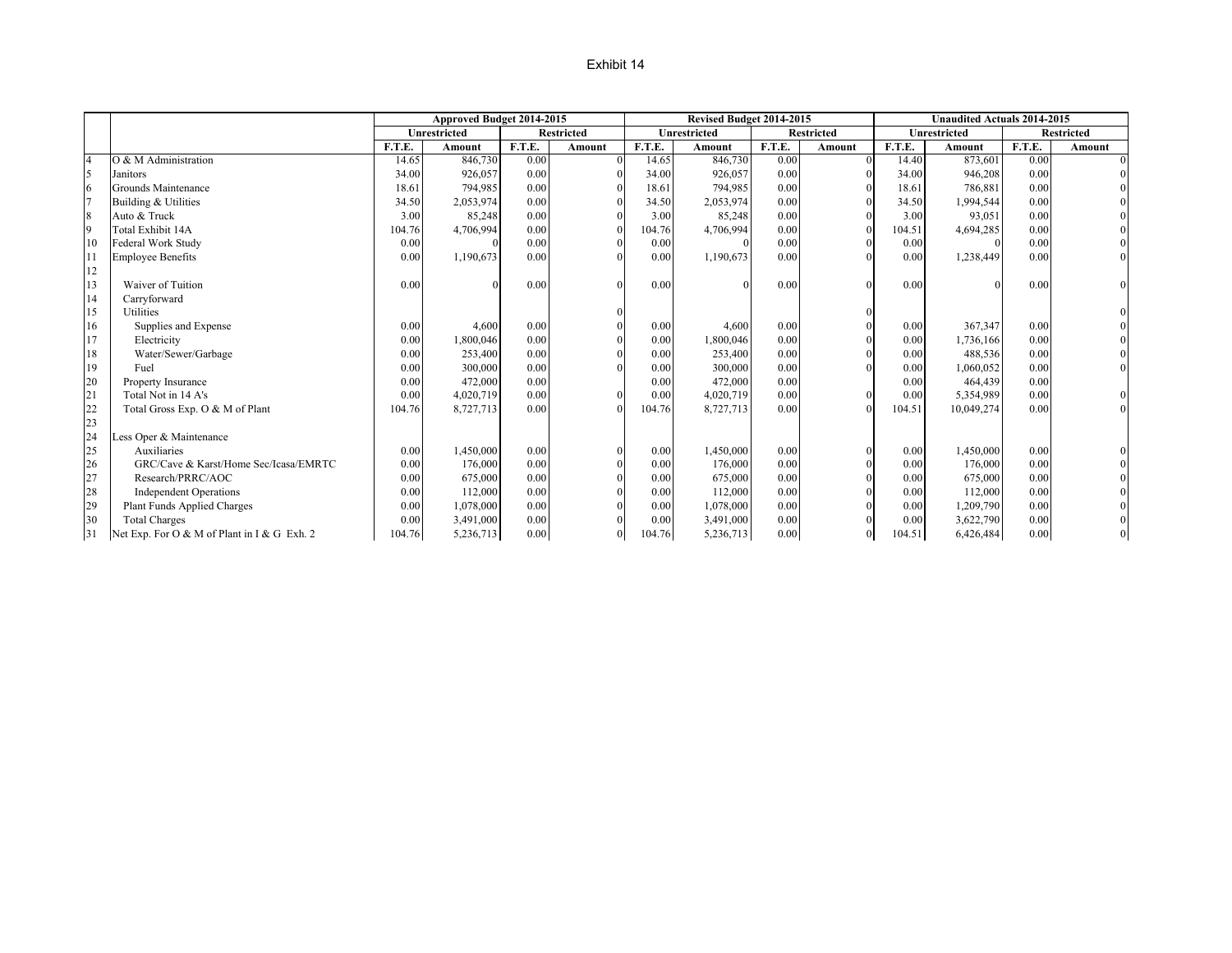|                     |                                                                       |              | Approved Budget 2014-2015 |              |                              |               | Revised Budget 2014-2015 |              |                      |               | Unaudited Actuals 2014-2015 |              |                   |
|---------------------|-----------------------------------------------------------------------|--------------|---------------------------|--------------|------------------------------|---------------|--------------------------|--------------|----------------------|---------------|-----------------------------|--------------|-------------------|
|                     |                                                                       |              | Unrestricted              |              | Restricted                   |               | Unrestricted             |              | Restricted           |               | Unrestricted                |              | <b>Restricted</b> |
|                     |                                                                       | F.T.E.       | Amount                    | F.T.E.       | Amount                       | F.T.E.        | Amount                   | F.T.E.       | Amount               | F.T.E.        | Amount                      | F.T.E.       | Amount            |
| $\overline{4}$<br>5 | O & M Administration                                                  |              |                           |              |                              |               |                          |              |                      |               |                             |              |                   |
| 6                   | Professional Salaries<br><b>Graduate Assistant Salaries</b>           | 9.40<br>0.00 | 515,810                   | 0.00<br>0.00 | $\bf{0}$<br>$\boldsymbol{0}$ | 9.40<br>0.00  | 515,810<br>-0            | 0.00<br>0.00 | 0<br>$\theta$        | 9.40<br>0.00  | 509,351<br>$\Omega$         | 0.00<br>0.00 |                   |
| $\overline{7}$      | Secretarial & Clerical Salaries                                       | 3.00         | 126,809                   | 0.00         | $\theta$                     | 3.00          | 126,809                  | 0.00         | $\Omega$             | 3.00          | 131.112                     | 0.00         |                   |
| 8                   | <b>Technician Salaries</b>                                            | 2.00         | 50,989                    | 0.00         |                              | 2.00          | 50,989                   | 0.00         | $\theta$             | 2.00          | 54,146                      | 0.00         |                   |
| 9                   | Other Salaries                                                        | 0.25         | 3,900                     | 0.00         | $\theta$                     | 0.25          | 3,900                    | 0.00         | $\theta$             | 0.00          | $\Omega$                    | 0.00         |                   |
| 10                  | Supplies & Expenses                                                   | 0.00         | 116,242                   | 0.00         | $\theta$                     | 0.00          | 116,242                  | 0.00         | $\theta$             | 0.00          | 118,361                     | 0.00         |                   |
| 11                  | Travel                                                                | 0.00         | 6,200                     | 0.00         | $\bf{0}$                     | 0.00          | 6,200                    | 0.00         | $\theta$             | 0.00          | 10,555                      | 0.00         |                   |
| 12                  | Equipment                                                             | 0.00         | $\Omega$                  | 0.00         | $\bf{0}$                     | 0.00          | $\theta$                 | 0.00         | $\theta$             | 0.00          | 21,571                      | 0.00         |                   |
| 13                  | Computer Services                                                     | 0.00         | 8,200                     | 0.00         | $\theta$                     | 0.00          | 8,200                    | 0.00         | $\theta$             | 0.00          | 14,154                      | 0.00         |                   |
| 14<br>15            | Telephone                                                             | 0.00         | 18,580<br>846,730         | 0.00<br>0.00 | $\bf{0}$<br>$\theta$         | 0.00<br>14.65 | 18,580<br>846,730        | 0.00<br>0.00 | $\theta$<br>$\theta$ | 0.00<br>14.40 | 14,351<br>873,601           | 0.00<br>0.00 |                   |
| 16                  | Total:                                                                | 14.65        |                           |              |                              |               |                          |              |                      |               |                             |              |                   |
| 17                  | Custodians                                                            |              |                           |              |                              |               |                          |              |                      |               |                             |              |                   |
| 18                  | Professional Salaries                                                 | 1.00         | 46,226                    | 0.00         | $\theta$                     | 1.00          | 46,226                   | 0.00         | $\theta$             | 1.00          | 46,468                      | 0.00         |                   |
| 19                  | <b>Graduate Assistant Salaries</b>                                    | 0.00         | -0                        | 0.00         | $\bf{0}$                     | 0.00          | 0                        | 0.00         | $\theta$             | 0.00          | $\Omega$                    | 0.00         |                   |
| 20                  | Secretarial & Clerical Salaries                                       | 0.00         | $\theta$                  | 0.00         | $\theta$                     | 0.00          | $\theta$                 | 0.00         | $\theta$             | 0.00          | $\Omega$                    | 0.00         |                   |
| 21                  | <b>Technician Salaries</b>                                            | 33.00        | 664,906                   | 0.00         | $\bf{0}$                     | 33.00         | 664,906                  | 0.00         | $\theta$             | 33.00         | 653,088                     | 0.00         |                   |
| 22                  | Other Salaries                                                        | 0.00         | 38,200                    | 0.00         | $\theta$                     | 0.00          | 38,200                   | 0.00         | $\theta$             | 0.00          | 1,852                       | 0.00         |                   |
| 23                  | Supplies & Expenses                                                   | 0.00         | 174,300                   | 0.00         | $\bf{0}$                     | 0.00          | 174,300                  | 0.00         | $\theta$             | 0.00          | 239,210                     | 0.00         |                   |
| 24                  | Travel                                                                | 0.00         | 100<br>$\mathbf 0$        | 0.00<br>0.00 | $\theta$<br>$\theta$         | 0.00<br>0.00  | 100<br>0                 | 0.00         | $\theta$<br>$\theta$ | 0.00          | 3,108                       | 0.00         |                   |
| 25<br>26            | Equipment<br><b>Computer Services</b>                                 | 0.00<br>0.00 | $\theta$                  | 0.00         | $\bf{0}$                     | 0.00          | $\theta$                 | 0.00<br>0.00 | 0                    | 0.00<br>0.00  | 396                         | 0.00<br>0.00 |                   |
| 27                  | Telephone                                                             | 0.00         | 2,325                     | 0.00         | $\theta$                     | 0.00          | 2,325                    | 0.00         | $\Omega$             | 0.00          | 2,086                       | 0.00         |                   |
| 28                  | Total:                                                                | 34.00        | 926,057                   | 0.00         |                              | 34.00         | 926,057                  | 0.00         | $\theta$             | 34.00         | 946,208                     | $0.00\,$     |                   |
| 29                  |                                                                       |              |                           |              |                              |               |                          |              |                      |               |                             |              |                   |
| 30                  | Grounds Maintenance                                                   |              |                           |              |                              |               |                          |              |                      |               |                             |              |                   |
| 31                  | Professional Salaries                                                 | 1.00         | 118,755                   | 0.00         | $\theta$                     | 1.00          | 118,755                  | 0.00         | $\theta$             | 1.00          | 119,256                     | 0.00         |                   |
| 32                  | <b>Graduate Assistant Salaries</b>                                    | 0.00         | $\mathbf 0$               | 0.00         | $\theta$                     | 0.00          | 0                        | 0.00         | $\theta$             | 0.00          | $\Omega$                    | 0.00         |                   |
| 33                  | Secretarial & Clerical Salaries                                       | 0.00         | $\theta$                  | 0.00         | $\bf{0}$                     | 0.00          | 0                        | 0.00         | 0                    | 0.00          | $\Omega$                    | 0.00         |                   |
| 34                  | <b>Technician Salaries</b>                                            | 17.36        | 379,845                   | 0.00         | $\boldsymbol{0}$             | 17.36         | 379,845                  | 0.00         | $\theta$             | 17.36         | 361,179                     | 0.00         |                   |
| 35<br>36            | Other Salaries<br>Supplies & Expenses                                 | 0.25<br>0.00 | 14,200<br>274,600         | 0.00<br>0.00 | $\bf{0}$<br>$\bf{0}$         | 0.25<br>0.00  | 14,200<br>274,600        | 0.00<br>0.00 | $\theta$<br>0        | 0.25<br>0.00  | 6,879<br>265,839            | 0.00<br>0.00 |                   |
| 37                  | Travel                                                                | 0.00         | 2,500                     | 0.00         | $\bf{0}$                     | 0.00          | 2,500                    | 0.00         | $\theta$             | 0.00          | 25,526                      | 0.00         |                   |
| 38                  | Equipment                                                             | 0.00         | $\theta$                  | 0.00         | $\theta$                     | 0.00          | $\boldsymbol{0}$         | 0.00         | $\theta$             | 0.00          | $\Omega$                    | 0.00         |                   |
| 39                  | Computer Services                                                     | 0.00         | $\theta$                  | 0.00         | $\theta$                     | 0.00          | $\theta$                 | 0.00         | $\theta$             | 0.00          | 1,551                       | 0.00         |                   |
| 40                  | Telephone                                                             | 0.00         | 5,085                     | 0.00         | $\bf{0}$                     | 0.00          | 5,085                    | 0.00         | 0                    | 0.00          | 6,651                       | 0.00         |                   |
| 41                  | Total:                                                                | 18.61        | 794,985                   | 0.00         | $\theta$                     | 18.61         | 794,985                  | 0.00         | $\theta$             | 18.61         | 786,881                     | $0.00\,$     |                   |
| 42                  |                                                                       |              |                           |              |                              |               |                          |              |                      |               |                             |              |                   |
| 43                  | <b>Building &amp; Utilities</b>                                       |              |                           |              |                              |               |                          |              |                      |               |                             |              |                   |
| 44                  | Professional Salaries                                                 | 7.00         | 260,291                   | 0.00         | $\theta$                     | 7.00          | 260,291                  | 0.00         | $\Omega$<br>$\theta$ | 7.00          | 220,219                     | 0.00         |                   |
| 45<br>46            | <b>Graduate Assistant Salaries</b><br>Secretarial & Clerical Salaries | 0.00<br>0.00 | $\theta$<br>$\theta$      | 0.00<br>0.00 | $\theta$<br>$\theta$         | 0.00<br>0.00  | $\theta$<br>$\theta$     | 0.00<br>0.00 | $\theta$             | 0.00<br>0.00  | $\Omega$                    | 0.00<br>0.00 |                   |
| 47                  | <b>Technician Salaries</b>                                            | 27.50        | 720,725                   | 0.00         | $\bf{0}$                     | 27.50         | 720,725                  | 0.00         | $\mathbf 0$          | 27.50         | 734,665                     | 0.00         |                   |
| 48                  | Other Salaries                                                        | 0.00         |                           | 0.00         | $\theta$                     | 0.00          | -0                       | 0.00         | $\theta$             | 0.00          | $\Omega$                    | 0.00         |                   |
| 49                  | Supplies & Expenses                                                   | 0.00         | 666,278                   | 0.00         | $\bf{0}$                     | 0.00          | 666,278                  | 0.00         | $\theta$             | 0.00          | 904,286                     | 0.00         |                   |
| 50                  | Travel                                                                | 0.00         | 4,500                     | 0.00         | $\bf{0}$                     | 0.00          | 4,500                    | 0.00         | 0                    | 0.00          | 23,650                      | $0.00\,$     |                   |
| 51                  | Equipment                                                             | 0.00         |                           | 0.00         | $\bf{0}$                     | 0.00          | $\Omega$                 | 0.00         | $\theta$             | 0.00          | 50,726                      | 0.00         |                   |
| 52                  | <b>Computer Services</b>                                              | 0.00         | 390,300                   | 0.00         | $\bf{0}$                     | 0.00          | 390,300                  | 0.00         | $\theta$             | 0.00          | 46,681                      | 0.00         |                   |
| 53                  | Telephone                                                             | 0.00         | 11,880                    | 0.00         | $\theta$                     | 0.00          | 11,880                   | 0.00         | $\theta$             | 0.00          | 14,317                      | 0.00         |                   |
| 54                  | Total:                                                                | 34.50        | 2,053,974                 | 0.00         | $\theta$                     | 34.50         | 2,053,974                | 0.00         | $\theta$             | 34.50         | 1,994,544                   | 0.00         |                   |
| 55<br>56            | Auto & Truck                                                          |              |                           |              |                              |               |                          |              |                      |               |                             |              |                   |
| 57                  | Professional Salaries                                                 | 1.00         | 39,923                    | 0.00         | $\bf{0}$                     | 1.00          | 39,923                   | 0.00         | $\mathbf 0$          | 1.00          | 40,083                      | 0.00         |                   |
| 58                  | <b>Graduate Assistant Salaries</b>                                    | 0.00         | $\mathbf 0$               | 0.00         | $\bf{0}$                     | 0.00          | 0                        | 0.00         | $\theta$             | 0.00          | $\Omega$                    | 0.00         |                   |
| 59                  | Secretarial & Clerical Salaries                                       | 0.00         | $\theta$                  | 0.00         | $\theta$                     | 0.00          | $\theta$                 | 0.00         | $\theta$             | 0.00          | $\Omega$                    | 0.00         |                   |
| 60                  | <b>Technician Salaries</b>                                            | 2.00         | 30,700                    | 0.00         | $\bf{0}$                     | 2.00          | 30,700                   | 0.00         | $\theta$             | 2.00          | 26,415                      | 0.00         |                   |
| 61                  | Other Salaries                                                        | 0.00         |                           | 0.00         | $\boldsymbol{0}$             | 0.00          |                          | 0.00         | $\mathbf 0$          | 0.00          |                             | 0.00         |                   |
| 62                  | Supplies & Expenses                                                   | 0.00         | 13,200                    | 0.00         | $\bf{0}$                     | 0.00          | 13,200                   | 0.00         | $\theta$             | 0.00          | 24,493                      | 0.00         |                   |
| 63                  | Travel                                                                | 0.00         | 150                       | 0.00         | $\bf{0}$                     | 0.00          | 150                      | 0.00         | $\theta$             | 0.00          | 881                         | 0.00         |                   |
| 64                  | Equipment                                                             | 0.00         | $\mathbf 0$               | 0.00         | $\bf{0}$                     | 0.00          | $\bf{0}$                 | 0.00         | $\theta$             | 0.00          | $\theta$                    | $0.00\,$     |                   |
| 65<br>66            | <b>Computer Services</b>                                              | 0.00<br>0.00 | $\theta$<br>1.275         | 0.00<br>0.00 | $\boldsymbol{0}$<br>$\bf{0}$ | 0.00<br>0.00  | $\Omega$                 | 0.00<br>0.00 | $\theta$<br>$\theta$ | 0.00<br>0.00  | $\Omega$<br>1.179           | 0.00<br>0.00 |                   |
| 67                  | Telephone<br>Total:                                                   | 3.00         | 85,248                    | 0.00         | $\theta$                     | 3.00          | 1,275<br>85,248          | 0.00         | $\theta$             | 3.00          | 93,051                      | 0.00         |                   |
| 68                  |                                                                       |              |                           |              |                              |               |                          |              |                      |               |                             |              |                   |
| 69                  | Summarv                                                               |              |                           |              |                              |               |                          |              |                      |               |                             |              |                   |
| 70                  | Professional Salaries                                                 | 19.40        | 981,005                   | 0.00         | $\theta$                     | 19.40         | 981,005                  | 0.00         | $\theta$             | 19.40         | 935,377                     | 0.00         |                   |
| 71                  | <b>Graduate Assistant Salaries</b>                                    | 0.00         |                           | 0.00         | $\bf{0}$                     | 0.00          |                          | 0.00         | 0                    | 0.00          | $\Omega$                    | 0.00         |                   |
| 72                  | Secretarial & Clerical Salaries                                       | 3.00         | 126,809                   | 0.00         | $\bf{0}$                     | 3.00          | 126,809                  | 0.00         | $\theta$             | 3.00          | 131,112                     | 0.00         |                   |
| 73                  | <b>Technician Salaries</b>                                            | 81.86        | 1,847,165                 | 0.00         | $\theta$                     | 81.86         | 1,847,165                | 0.00         | $\theta$             | 81.86         | 1,829,493                   | 0.00         |                   |
| 74                  | Other Salaries                                                        | 0.50         | 56,300                    | 0.00         | $\theta$                     | 0.50          | 56,300                   | 0.00         | $\theta$             | 0.25          | 8,731                       | 0.00         |                   |
| 75                  | Supplies & Expenses                                                   | 0.00         | 1,244,620                 | 0.00         | $\bf{0}$                     | 0.00          | 1,244,620                | 0.00         | $\theta$             | 0.00          | 1,552,189                   | 0.00         |                   |
| 76<br>77            | Travel                                                                | 0.00<br>0.00 | 13,450                    | 0.00<br>0.00 | $\bf{0}$<br>$\bf{0}$         | 0.00<br>0.00  | 13,450                   | 0.00<br>0.00 | $\theta$<br>$\theta$ | 0.00<br>0.00  | 63,720<br>72,297            | 0.00<br>0.00 |                   |
| 78                  | Equipment<br><b>Computer Services</b>                                 | 0.00         | 398,500                   | 0.00         | $\bf{0}$                     | 0.00          | 398,500                  | 0.00         | $\theta$             | 0.00          | 62,782                      | $\rm 0.00$   |                   |
| 79                  | Telephone                                                             | 0.00         | 39,145                    | 0.00         | $\boldsymbol{0}$             | 0.00          | 39,145                   | 0.00         | $\theta$             | 0.00          | 38,584                      | $0.00\,$     |                   |
| 80                  | Total:                                                                | 104.76       | 4,706,994                 | 0.00         | $\bf{0}$                     | 104.76        | 4,706,994                | 0.00         | $\theta$             | 104.51        | 4,694,285                   | 0.00         |                   |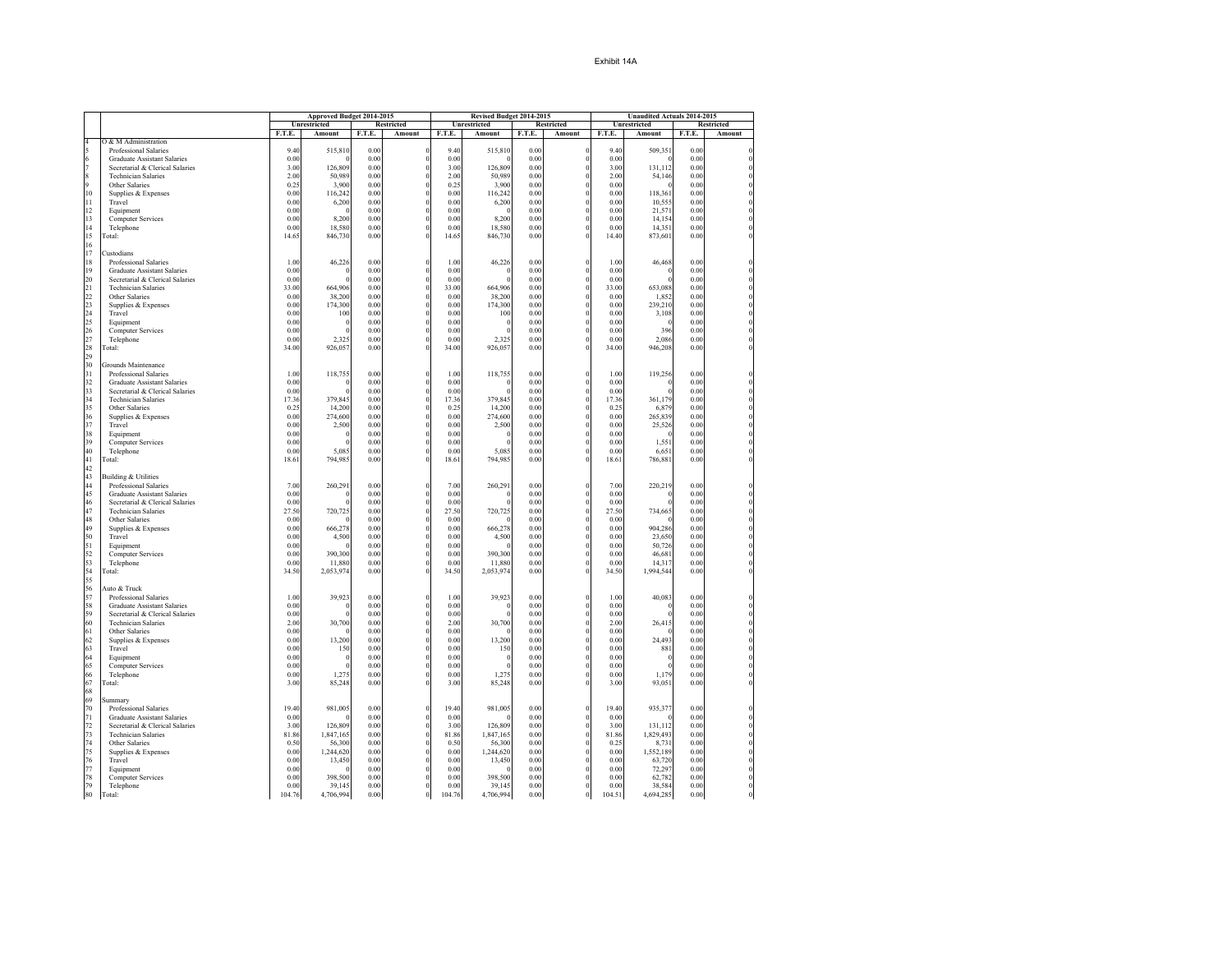#### Exhibit 15

|                |                                         |        | Approved Budget 2014-2015 |        |                   |        | Revised Budget 2014-2015 |        |                   |               | <b>Unaudited Actuals 2014-2015</b> |          |                   |
|----------------|-----------------------------------------|--------|---------------------------|--------|-------------------|--------|--------------------------|--------|-------------------|---------------|------------------------------------|----------|-------------------|
|                |                                         |        | <b>Unrestricted</b>       |        | <b>Restricted</b> |        | <b>Unrestricted</b>      |        | <b>Restricted</b> |               | Unrestricted                       |          | <b>Restricted</b> |
|                |                                         | F.T.E. | Amount                    | F.T.E. | Amount            | F.T.E. | Amount                   | F.T.E. | Amount            | <b>F.T.E.</b> | Amount                             | F.T.E.   | Amount            |
| $\overline{4}$ | Revenues                                |        |                           |        |                   |        |                          |        |                   |               |                                    |          |                   |
| 5              | <b>Student Fees</b>                     | 0.00   | 325,600                   | 0.00   | $\Omega$          | 0.00   | 325,600                  | 0.00   |                   | 0.00          | 252,539                            | 0.00     |                   |
| 6              | Fees Charged Participants               | 0.00   | 25,000                    | 0.00   | $\sqrt{ }$        | 0.00   | 25,000                   | 0.00   |                   | 0.00          | $\Omega$                           | 0.00     |                   |
| $\overline{7}$ | Government Grants & Contracts - Federal | 0.00   |                           | 0.00   | $\Omega$          | 0.00   |                          | 0.00   |                   | 0.00          | $\Omega$                           | 0.00     |                   |
| 8              | Private Gifts, Grants & Contracts       | 0.00   |                           | 0.00   | $\Omega$          | 0.00   |                          | 0.00   |                   | 0.00          |                                    | 0.00     |                   |
| 9              | Endowment Inc. - Restricted             | 0.00   |                           | 0.00   | $\Omega$          | 0.00   |                          | 0.00   |                   | 0.00          |                                    | 0.00     |                   |
| 10             | Sales & Services                        | 0.00   | 11,000                    | 0.00   | $\Omega$          | 0.00   | 11,000                   | 0.00   |                   | 0.00          | 386,152                            | 0.00     |                   |
| 11             | Other Sources                           | 0.00   | 500                       | 0.00   | $\Omega$          | 0.00   | 500                      | 0.00   |                   | 0.00          | 1,705                              | 0.00     |                   |
| 12             | <b>Total Revenue:</b>                   | 0.00   | 362,100                   | 0.00   | $\Omega$          | 0.00   | 362,100                  | 0.00   |                   | 0.00          | 640,396                            | 0.00     |                   |
| 13             | <b>Beginning Balance</b>                | 0.00   |                           | 0.00   | $\Omega$          | 0.00   | 586,899                  | 0.00   |                   | 0.00          | 616,899                            | 0.00     |                   |
| 14             | Total Available:                        | 0.00   | 362,100                   | 0.00   | $\Omega$          | 0.00   | 948,999                  | 0.00   |                   | 0.00          | 1,257,295                          | 0.00     |                   |
| 15             | Expenditures                            |        |                           |        |                   |        |                          |        |                   |               |                                    |          |                   |
| 16             | <b>Faculty Salaries</b>                 | 0.00   |                           | 0.00   | $\Omega$          | 0.00   | $\sqrt{ }$               | 0.00   |                   | 0.00          | $\sqrt{ }$                         | 0.00     |                   |
| 17             | Professional Salaries                   | 1.50   | 110,620                   | 0.00   | $\Omega$          | 1.50   | 110,620                  | 0.00   |                   | 1.50          | 98,246                             | 0.00     |                   |
| 18             | <b>Graduate Assistant Salaries</b>      | 0.00   |                           | 0.00   | $\sqrt{ }$        | 0.00   |                          | 0.00   |                   | 0.00          | $\Omega$                           | 0.00     |                   |
| 19             | Secretary & Clerical Salaries           | 0.60   | 19,396                    | 0.00   | $\sqrt{ }$        | 0.60   | 19,396                   | 0.00   |                   | 0.60          | 18,565                             | 0.00     |                   |
| 20             | <b>Technician Salaries</b>              | 0.50   | 8,840                     | 0.00   | $\Omega$          | 0.50   | 8,840                    | 0.00   |                   | 0.50          | 5,543                              | 0.00     |                   |
| 21             | Other Salaries                          | 1.00   | 19,000                    | 0.00   | $\Omega$          | 1.00   | 19,000                   | 0.00   |                   | 1.00          | 26,210                             | 0.00     |                   |
| 22             | Supplies & Expenses                     | 0.00   | 229,744                   | 0.00   | $\Omega$          | 0.00   | 816,698                  | 0.00   |                   | 0.00          | 640,100                            | 0.00     |                   |
| 23             | Travel                                  | 0.00   | 40,000                    | 0.00   | $\Omega$          | 0.00   | 40,000                   | 0.00   |                   | 0.00          | 55,943                             | 0.00     |                   |
| 24             | Equipment                               | 0.00   | 7,500                     | 0.00   | $\Omega$          | 0.00   | 7,500                    | 0.00   |                   | 0.00          | 28,753                             | 0.00     |                   |
| 25             | Physical Plant Charges                  | 0.00   |                           | 0.00   | $\Omega$          | 0.00   | $\sqrt{ }$               | 0.00   |                   | 0.00          | $\Omega$                           | $0.00\,$ |                   |
| 26             | <b>Institutional Support</b>            | 0.00   | 5,000                     | 0.00   | $\Omega$          | 0.00   | 5,000                    | 0.00   |                   | 0.00          | 5,000                              | 0.00     |                   |
| 27             | Employee benefits                       | 0.00   | 42,000                    | 0.00   | $\Omega$          | 0.00   | 42,000                   | 0.00   |                   | 0.00          | 42,271                             | 0.00     |                   |
| 28             | Federal Workstudy                       | 0.00   |                           | 0.00   | $\Omega$          | 0.00   |                          | 0.00   |                   | 0.00          | $\sqrt{ }$                         | 0.00     |                   |
| 29             | Waiver of Tuition                       | 0.00   |                           | 0.00   | $\Omega$          | 0.00   |                          | 0.00   |                   | 0.00          |                                    | 0.00     |                   |
| 30             | Total Expenditures:                     | 3.60   | 482,100                   | 0.00   | $\Omega$          | 3.60   | 1,069,054                | 0.00   |                   | 3.60          | 920,631                            | 0.00     |                   |
| 31             |                                         |        |                           |        |                   |        |                          |        |                   |               |                                    |          |                   |
| 32             |                                         |        |                           |        |                   |        |                          |        |                   |               |                                    |          |                   |
| 33             | Transfer From I&G                       | 0.00   | 180,000                   | 0.00   | $\Omega$          | 0.00   | 180,055                  | 0.00   |                   | 0.00          | 184,774                            | 0.00     |                   |
| 34             | Transfer (To) I&G                       | 0.00   |                           | 0.00   | $\Omega$          | 0.00   |                          | 0.00   |                   | 0.00          | $\Omega$                           | 0.00     |                   |
| 35             | Transfer from Other                     | 0.00   |                           | 0.00   | $\Omega$          | 0.00   |                          | 0.00   |                   | 0.00          | 114,739                            | 0.00     |                   |
| 36             | Transfer (To) Other                     | 0.00   | (60,000)                  | 0.00   | $\Omega$          | 0.00   | (60,000)                 | 0.00   |                   | 0.00          | (79, 460)                          | 0.00     |                   |
| 37             | <b>Ending Balance</b>                   | 3.60   |                           | 0.00   | $\theta$          | 3.60   | $\theta$                 | 0.00   | $\Omega$          | 3.60          | 556,717                            | 0.00     |                   |
|                |                                         |        |                           | 0.00   |                   |        |                          |        |                   |               |                                    |          |                   |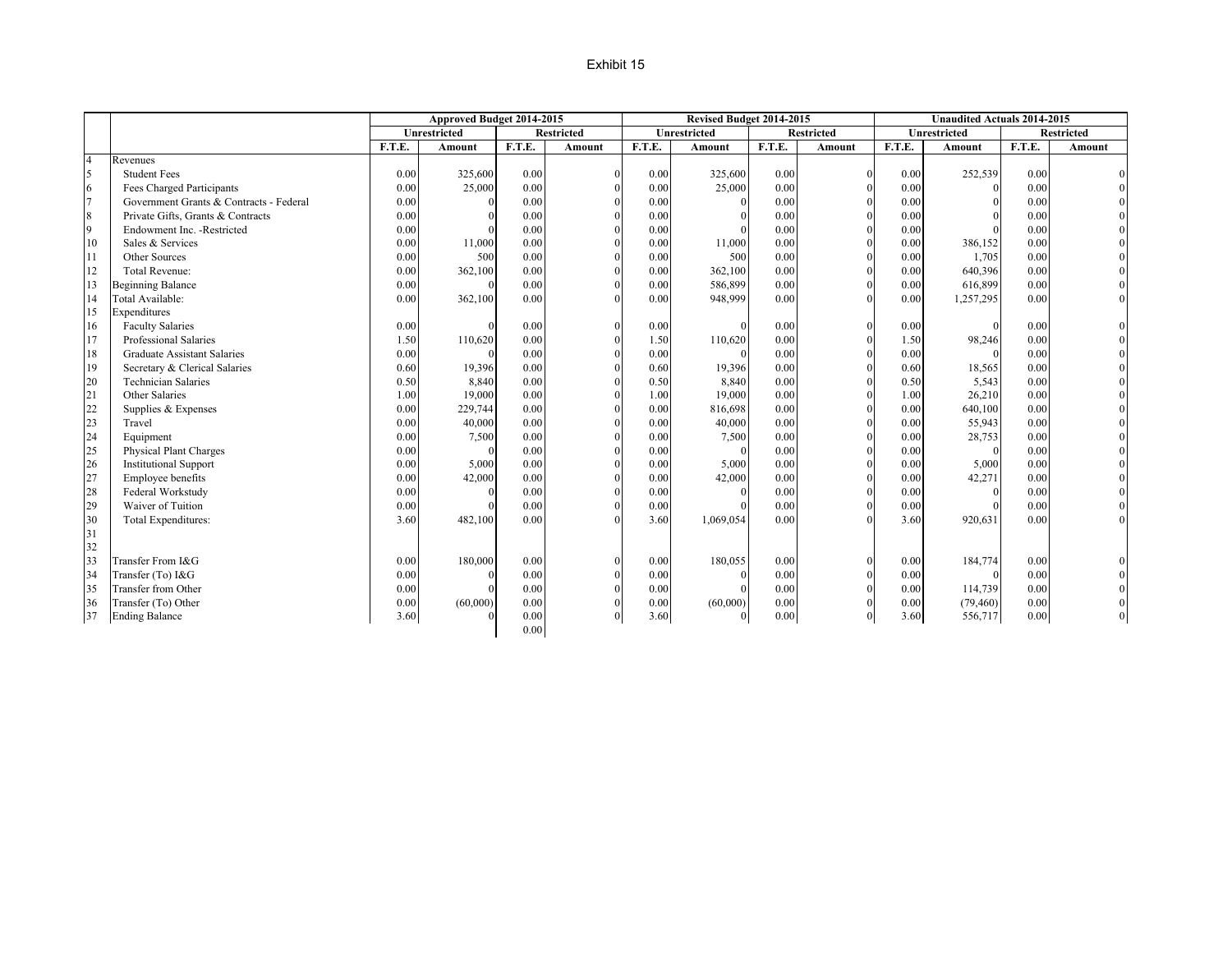|                | 102000 & 102500                         |        | Approved Budget 2014-2015 |          |                   |        | Revised Budget 2014-2015 |        |                   |        | <b>Unaudited Actuals 2014-2015</b> |        |                   |
|----------------|-----------------------------------------|--------|---------------------------|----------|-------------------|--------|--------------------------|--------|-------------------|--------|------------------------------------|--------|-------------------|
|                |                                         |        | <b>Unrestricted</b>       |          | <b>Restricted</b> |        | <b>Unrestricted</b>      |        | <b>Restricted</b> |        | Unrestricted                       |        | <b>Restricted</b> |
|                |                                         | F.T.E. | Amount                    | F.T.E.   | Amount            | F.T.E. | Amount                   | F.T.E. | Amount            | F.T.E. | Amount                             | F.T.E. | Amount            |
| $\overline{4}$ | Revenues                                |        |                           |          |                   |        |                          |        |                   |        |                                    |        |                   |
| 5              | <b>Student Fees</b>                     | 0.00   | 225,000                   | 0.00     |                   | 0.00   | 225,000                  | 0.00   | $\mathbf{0}$      | 0.00   | 158,198                            | 0.00   |                   |
| 6              | Fees Charged Participents               | 0.00   |                           | 0.00     |                   | 0.00   | $\Omega$                 | 0.00   | $\Omega$          | 0.00   | $\theta$                           | 0.00   |                   |
| $\overline{7}$ | Government Grants & Contracts - Federal | 0.00   |                           | 0.00     |                   | 0.00   |                          | 0.00   | $\mathbf{0}$      | 0.00   |                                    | 0.00   |                   |
| 8              | Private Gifts, Grants & Contracts       | 0.00   |                           | 0.00     |                   | 0.00   |                          | 0.00   | $\Omega$          | 0.00   |                                    | 0.00   |                   |
| 9              | Endowment Inc. - Restricted             | 0.00   |                           | 0.00     |                   | 0.00   |                          | 0.00   | $\mathbf{0}$      | 0.00   |                                    | 0.00   |                   |
| 10             | Sales & Services                        | 0.00   |                           | 0.00     |                   | 0.00   |                          | 0.00   | $\Omega$          | 0.00   | 339,779                            | 0.00   |                   |
| <sup>11</sup>  | Other Sources                           | 0.00   |                           | 0.00     |                   | 0.00   |                          | 0.00   | $\mathbf{0}$      | 0.00   |                                    | 0.00   |                   |
| 12             | <b>Total Revenue:</b>                   | 0.00   | 225,000                   | 0.00     |                   | 0.00   | 225,000                  | 0.00   | $\Omega$          | 0.00   | 497,977                            | 0.00   |                   |
| 13             | <b>Beginning Balance</b>                | 0.00   |                           | $0.00\,$ |                   | 0.00   | 360,679                  | 0.00   | $\Omega$          | 0.00   | 390,679                            | 0.00   |                   |
| 14             | Total Available:                        | 0.00   | 225,000                   | 0.00     |                   | 0.00   | 585,679                  | 0.00   | $\theta$          | 0.00   | 888,656                            | 0.00   | $\overline{0}$    |
| 15             | Expenditures                            |        |                           |          |                   |        |                          |        |                   |        |                                    |        |                   |
| 16             | <b>Faculty Salaries</b>                 | 0.00   |                           | 0.00     |                   | 0.00   | $\Omega$                 | 0.00   | $\mathbf{0}$      | 0.00   | $\Omega$                           | 0.00   |                   |
| 17             | Professional Salaries                   | 0.00   |                           | 0.00     |                   | 0.00   |                          | 0.00   | $\mathbf{0}$      | 0.00   |                                    | 0.00   |                   |
| 18             | <b>Graduate Assistant Salaries</b>      | 0.00   |                           | 0.00     |                   | 0.00   |                          | 0.00   | $\theta$          | 0.00   |                                    | 0.00   |                   |
| 19             | Secretary & Clerical Salaries           | 0.00   |                           | 0.00     |                   | 0.00   |                          | 0.00   | $\theta$          | 0.00   |                                    | 0.00   |                   |
| 20             | <b>Technician Salaries</b>              | 0.00   |                           | 0.00     |                   | 0.00   |                          | 0.00   | $\theta$          | 0.00   |                                    | 0.00   |                   |
| 21             | Other Salaries                          | 0.00   |                           | 0.00     |                   | 0.00   |                          | 0.00   | $\theta$          | 0.00   |                                    | 0.00   |                   |
| 22             | Supplies & Expenses                     | 0.00   | 156,000                   | 0.00     |                   | 0.00   | 516,734                  | 0.00   | $\theta$          | 0.00   | 396,440                            | 0.00   |                   |
| 23             | Travel                                  | 0.00   | 34,000                    | 0.00     |                   | 0.00   | 34,000                   | 0.00   | $\theta$          | 0.00   | 27,608                             | 0.00   |                   |
| 24             | Equipment                               | 0.00   |                           | 0.00     |                   | 0.00   |                          | 0.00   | $\theta$          | 0.00   | $\Omega$                           | 0.00   |                   |
| 25             | <b>Physical Plant Charges</b>           | 0.00   |                           | 0.00     |                   | 0.00   |                          | 0.00   | $\theta$          | 0.00   |                                    | 0.00   |                   |
| 26             | <b>Institutional Support</b>            | 0.00   |                           | 0.00     |                   | 0.00   |                          | 0.00   | $\theta$          | 0.00   |                                    | 0.00   |                   |
| 27             | Employee benefits                       | 0.00   |                           | 0.00     |                   | 0.00   |                          | 0.00   | $\mathbf{0}$      | 0.00   |                                    | 0.00   |                   |
| 28             | Federal Workstudy                       | 0.00   |                           | 0.00     |                   | 0.00   |                          | 0.00   | $\Omega$          | 0.00   |                                    | 0.00   |                   |
| 29             | Waiver of Tuition                       | 0.00   |                           | 0.00     |                   | 0.00   |                          | 0.00   | $\mathbf{0}$      | 0.00   |                                    | 0.00   |                   |
| 30             | Total Expenditures:                     | 0.00   | 190,000                   | 0.00     |                   | 0.00   | 550,734                  | 0.00   | $\Omega$          | 0.00   | 424,048                            | 0.00   |                   |
| 31             |                                         |        |                           |          |                   |        |                          |        |                   |        |                                    |        |                   |
| 32             |                                         |        |                           |          |                   |        |                          |        |                   |        |                                    |        |                   |
| 33             | Transfer From I&G                       | 0.00   |                           | 0.00     |                   | 0.00   | 55                       | 0.00   | $\theta$          | 0.00   | 4,774                              | 0.00   |                   |
| 34             | Transfer (To) I&G                       | 0.00   |                           | 0.00     |                   | 0.00   | $\Omega$                 | 0.00   | $\mathbf{0}$      | 0.00   | $\theta$                           | 0.00   |                   |
| 35             | Transfer from Other                     | 0.00   |                           | 0.00     |                   | 0.00   |                          | 0.00   | $\theta$          | 0.00   |                                    | 0.00   |                   |
| 36             | Transfer (To) Other                     | 0.00   | (35,000)                  | $0.00\,$ |                   | 0.00   | (35,000)                 | 0.00   | $\theta$          | 0.00   | (35,000)                           | 0.00   |                   |
| 37             | <b>Ending Balance</b>                   | 0.00   |                           | 0.00     |                   | 0.00   |                          | 0.00   | $\overline{0}$    | 0.00   | 434,382                            | 0.00   |                   |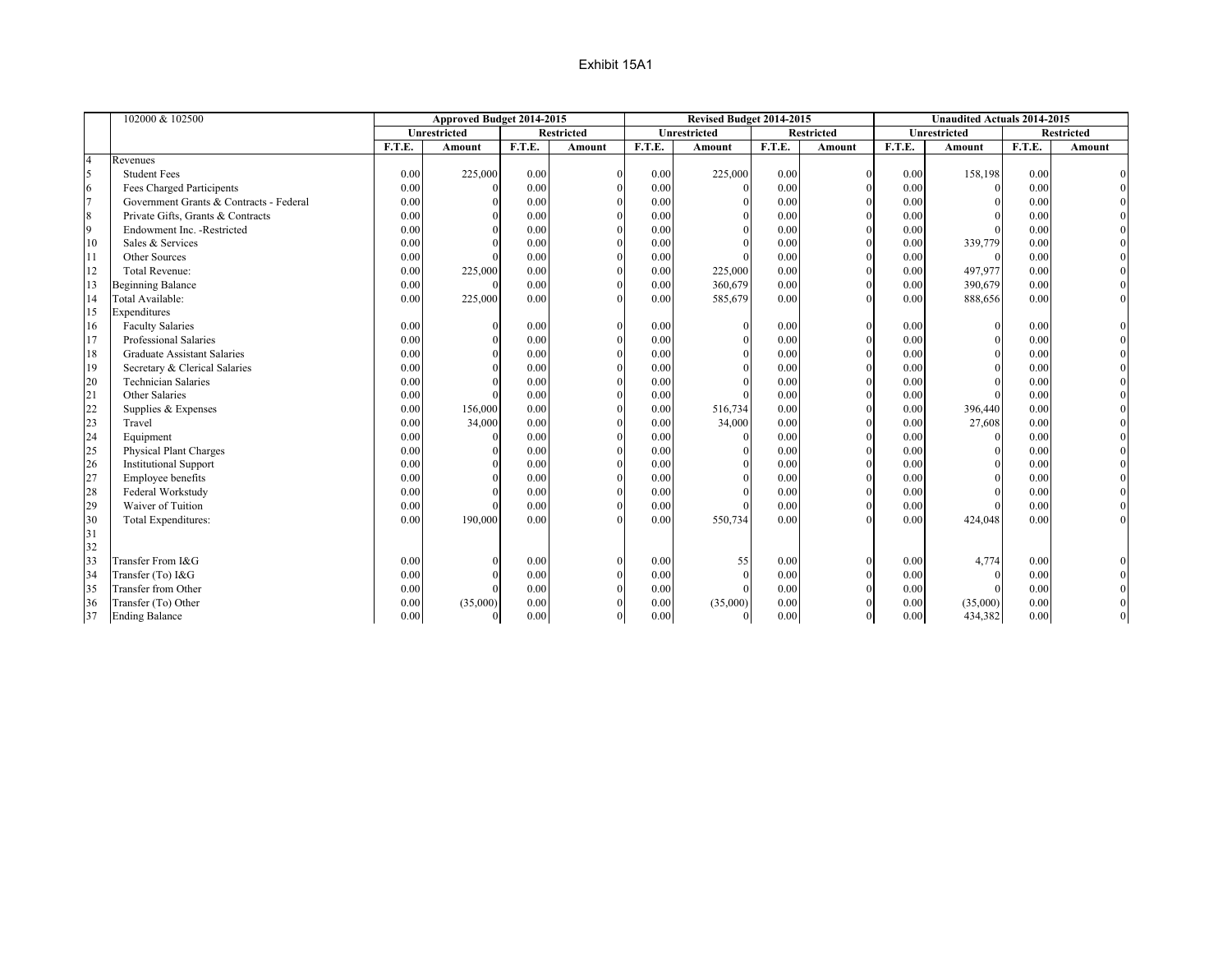|                | 102600                                  |        | Approved Budget 2014-2015 |        |                   |        | Revised Budget 2014-2015 |        |               |        | <b>Unaudited Actuals 2014-2015</b> |        |                   |
|----------------|-----------------------------------------|--------|---------------------------|--------|-------------------|--------|--------------------------|--------|---------------|--------|------------------------------------|--------|-------------------|
|                |                                         |        | Unrestricted              |        | <b>Restricted</b> |        | Unrestricted             |        | Restricted    |        | <b>Unrestricted</b>                |        | <b>Restricted</b> |
|                |                                         | F.T.E. | Amount                    | F.T.E. | Amount            | F.T.E. | <b>Amount</b>            | F.T.E. | <b>Amount</b> | F.T.E. | <b>Amount</b>                      | F.T.E. | <b>Amount</b>     |
| $\overline{4}$ | Revenues                                |        |                           |        |                   |        |                          |        |               |        |                                    |        |                   |
| 5              | <b>Student Fees</b>                     | 0.00   | 100,600                   | 0.00   |                   | 0.00   | 100,600                  | 0.00   |               | 0.00   | 94,341                             | 0.00   |                   |
| 6              | <b>Fees Charged Participents</b>        | 0.00   | 25,000                    | 0.00   |                   | 0.00   | 25,000                   | 0.00   |               | 0.00   | $\Omega$                           | 0.00   |                   |
| $\overline{7}$ | Government Grants & Contracts - Federal | 0.00   |                           | 0.00   |                   | 0.00   |                          | 0.00   |               | 0.00   |                                    | 0.00   |                   |
| 8              | Private Gifts, Grants & Contracts       | 0.00   |                           | 0.00   |                   | 0.00   |                          | 0.00   |               | 0.00   |                                    | 0.00   |                   |
| $\overline{9}$ | Endowment Inc. - Restricted             | 0.00   |                           | 0.00   |                   | 0.00   |                          | 0.00   |               | 0.00   |                                    | 0.00   |                   |
| 10             | Sales & Services                        | 0.00   | 11,000                    | 0.00   |                   | 0.00   | 11,000                   | 0.00   |               | 0.00   | 46,373                             | 0.00   |                   |
| 11             | Other Sources                           | 0.00   |                           | 0.00   |                   | 0.00   |                          | 0.00   |               | 0.00   | 1,580                              | 0.00   |                   |
| 12             | <b>Total Revenue:</b>                   | 0.00   | 136,600                   | 0.00   |                   | 0.00   | 136,600                  | 0.00   |               | 0.00   | 142,294                            | 0.00   |                   |
| 13             | <b>Beginning Balance</b>                | 0.00   |                           | 0.00   |                   | 0.00   | 184,665                  | 0.00   |               | 0.00   | 184,665                            | 0.00   |                   |
| 14             | Total Available:                        | 0.00   | 136,600                   | 0.00   |                   | 0.00   | 321,265                  | 0.00   |               | 0.00   | 326,959                            | 0.00   |                   |
| 15             | Expenditures                            |        |                           |        |                   |        |                          |        |               |        |                                    |        |                   |
| 16             | <b>Faculty Salaries</b>                 | 0.00   |                           | 0.00   | $\Omega$          | 0.00   |                          | 0.00   |               | 0.00   |                                    | 0.00   |                   |
| 17             | Professional Salaries                   | 0.00   |                           | 0.00   |                   | 0.00   |                          | 0.00   |               | 0.00   |                                    | 0.00   |                   |
| 18             | <b>Graduate Assistant Salaries</b>      | 0.00   |                           | 0.00   |                   | 0.00   |                          | 0.00   |               | 0.00   |                                    | 0.00   |                   |
| 19             | Secretary & Clerical Salaries           | 0.50   | 16,838                    | 0.00   |                   | 0.50   | 16,838                   | 0.00   |               | 0.50   | 16,000                             | 0.00   |                   |
| 20             | <b>Technician Salaries</b>              | 0.50   | 8,840                     | 0.00   |                   | 0.50   | 8,840                    | 0.00   |               | 0.50   | 5,543                              | 0.00   |                   |
| 21             | Other Salaries                          | 1.00   | 19,000                    | 0.00   |                   | 1.00   | 19,000                   | 0.00   |               | 1.00   | 26,210                             | 0.00   |                   |
| 22             | Supplies & Expenses                     | 0.00   | 46,922                    | 0.00   |                   | 0.00   | 231,587                  | 0.00   |               | 0.00   | 200,830                            | 0.00   |                   |
| 23             | Travel                                  | 0.00   | 2,000                     | 0.00   |                   | 0.00   | 2,000                    | 0.00   |               | 0.00   | 28,335                             | 0.00   |                   |
| 24             | Equipment                               | 0.00   | 7,000                     | 0.00   |                   | 0.00   | 7,000                    | 0.00   |               | 0.00   | 28,753                             | 0.00   |                   |
| 25             | <b>Physical Plant Charges</b>           | 0.00   |                           | 0.00   |                   | 0.00   |                          | 0.00   |               | 0.00   |                                    | 0.00   |                   |
| 26             | <b>Institutional Support</b>            | 0.00   |                           | 0.00   |                   | 0.00   |                          | 0.00   |               | 0.00   |                                    | 0.00   |                   |
| 27             | Employee benefits                       | 0.00   | 11,000                    | 0.00   |                   | 0.00   | 11,000                   | 0.00   |               | 0.00   | 9,188                              | 0.00   |                   |
| 28             | Federal Workstudy                       | 0.00   |                           | 0.00   |                   | 0.00   |                          | 0.00   |               | 0.00   |                                    | 0.00   |                   |
| 29             | Waiver of Tuition                       | 0.00   |                           | 0.00   |                   | 0.00   |                          | 0.00   |               | 0.00   |                                    | 0.00   |                   |
| 30             | Total Expenditures:                     | 2.00   | 111,600                   | 0.00   |                   | 2.00   | 296,265                  | 0.00   |               | 2.00   | 314,859                            | 0.00   |                   |
| 31             |                                         |        |                           |        |                   |        |                          |        |               |        |                                    |        |                   |
| 32             |                                         |        |                           |        |                   |        |                          |        |               |        |                                    |        |                   |
| 33             | Transfer From I&G                       | 0.00   |                           | 0.00   |                   | 0.00   |                          | 0.00   |               | 0.00   |                                    | 0.00   |                   |
| 34             | Transfer (To) I&G                       | 0.00   |                           | 0.00   |                   | 0.00   |                          | 0.00   |               | 0.00   |                                    | 0.00   |                   |
| 35             | Transfer from Other                     | 0.00   |                           | 0.00   |                   | 0.00   |                          | 0.00   |               | 0.00   | 114,739                            | 0.00   |                   |
| 36             | Transfer (To) Other                     | 0.00   | (25,000)                  | 0.00   |                   | 0.00   | (25,000)                 | 0.00   |               | 0.00   | (44, 460)                          | 0.00   |                   |
| 37             | <b>Ending Balance</b>                   | 2.00   |                           | 0.00   |                   | 2.00   | $\Omega$                 | 0.00   |               | 2.00   | 82,379                             | 0.00   |                   |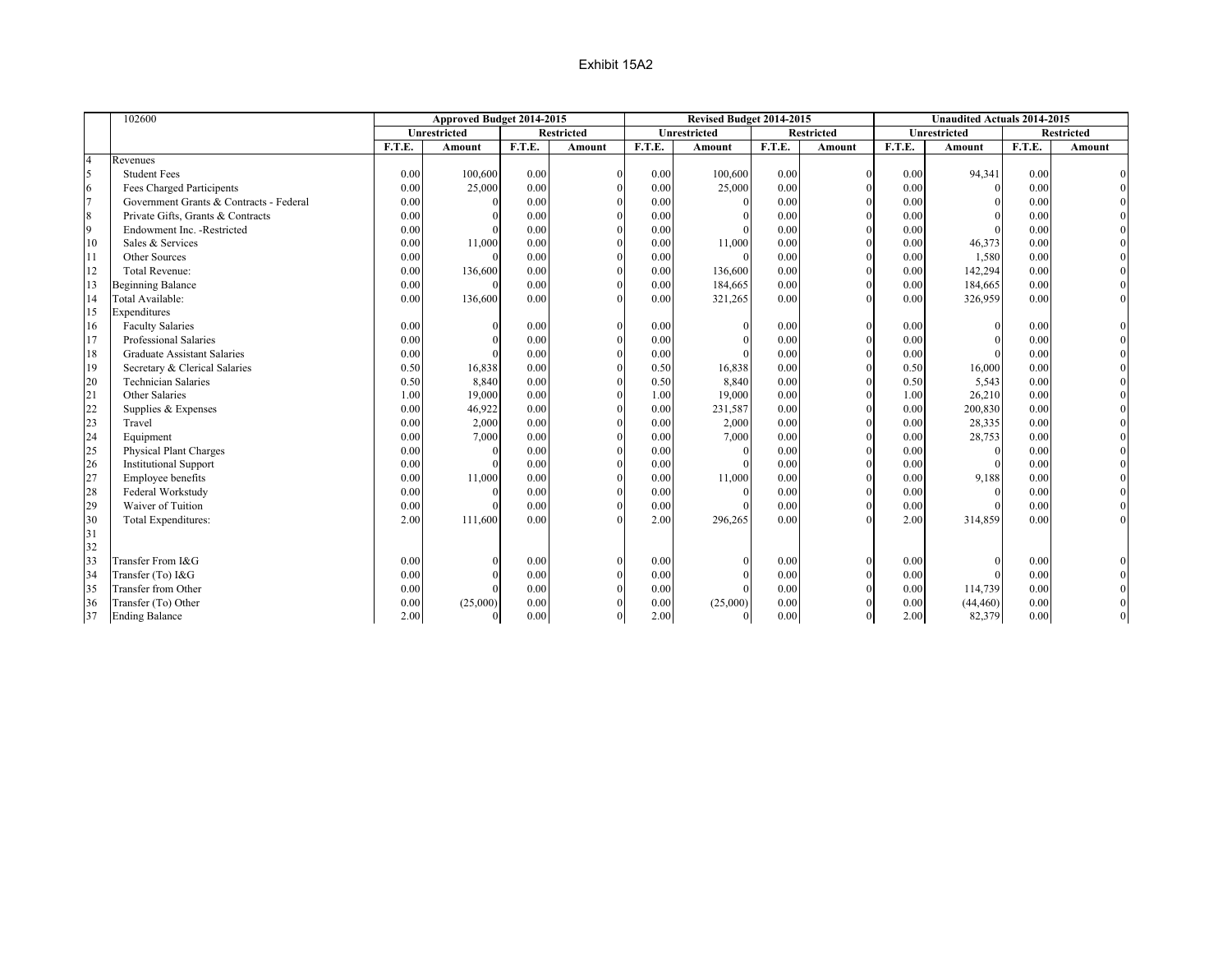|                | 102700                                  |        | Approved Budget 2014-2015 |        |                   |        | Revised Budget 2014-2015 |        |                   |        | <b>Unaudited Actuals 2014-2015</b> |        |                   |
|----------------|-----------------------------------------|--------|---------------------------|--------|-------------------|--------|--------------------------|--------|-------------------|--------|------------------------------------|--------|-------------------|
|                |                                         |        | <b>Unrestricted</b>       |        | <b>Restricted</b> |        | <b>Unrestricted</b>      |        | <b>Restricted</b> |        | <b>Unrestricted</b>                |        | <b>Restricted</b> |
|                |                                         | F.T.E. | <b>Amount</b>             | F.T.E. | <b>Amount</b>     | F.T.E. | <b>Amount</b>            | F.T.E. | <b>Amount</b>     | F.T.E. | <b>Amount</b>                      | F.T.E. | <b>Amount</b>     |
| $\overline{4}$ | Revenues                                |        |                           |        |                   |        |                          |        |                   |        |                                    |        |                   |
| 5              | <b>Student Fees</b>                     | 0.00   |                           | 0.00   | $\Omega$          | 0.00   |                          | 0.00   |                   | 0.00   |                                    | 0.00   |                   |
| 6              | Fees Charged Participents               | 0.00   |                           | 0.00   |                   | 0.00   |                          | 0.00   |                   | 0.00   |                                    | 0.00   |                   |
| $\overline{7}$ | Government Grants & Contracts - Federal | 0.00   |                           | 0.00   |                   | 0.00   |                          | 0.00   |                   | 0.00   |                                    | 0.00   |                   |
| 8              | Private Gifts, Grants & Contracts       | 0.00   |                           | 0.00   |                   | 0.00   |                          | 0.00   |                   | 0.00   |                                    | 0.00   |                   |
| 9              | Endowment Inc. - Restricted             | 0.00   |                           | 0.00   |                   | 0.00   |                          | 0.00   |                   | 0.00   |                                    | 0.00   |                   |
| 10             | Sales & Services                        | 0.00   |                           | 0.00   |                   | 0.00   |                          | 0.00   |                   | 0.00   |                                    | 0.00   |                   |
| 11             | Other Sources                           | 0.00   | 500                       | 0.00   |                   | 0.00   | 500                      | 0.00   |                   | 0.00   | 125                                | 0.00   |                   |
| 12             | <b>Total Revenue:</b>                   | 0.00   | 500                       | 0.00   |                   | 0.00   | 500                      | 0.00   |                   | 0.00   | 125                                | 0.00   |                   |
| 13             | <b>Beginning Balance</b>                | 0.00   |                           | 0.00   |                   | 0.00   | 41,555                   | 0.00   |                   | 0.00   | 41,555                             | 0.00   |                   |
| 14             | Total Available:                        | 0.00   | 500                       | 0.00   |                   | 0.00   | 42,055                   | 0.00   |                   | 0.00   | 41,680                             | 0.00   |                   |
| 15             | Expenditures                            |        |                           |        |                   |        |                          |        |                   |        |                                    |        |                   |
| 16             | <b>Faculty Salaries</b>                 | 0.00   |                           | 0.00   |                   | 0.00   |                          | 0.00   |                   | 0.00   |                                    | 0.00   |                   |
| 17             | Professional Salaries                   | 1.50   | 110,620                   | 0.00   |                   | 1.50   | 110,620                  | 0.00   |                   | 1.50   | 98,246                             | 0.00   |                   |
| 18             | <b>Graduate Assistant Salaries</b>      | 0.00   |                           | 0.00   |                   | 0.00   |                          | 0.00   |                   | 0.00   |                                    | 0.00   |                   |
| 19             | Secretary & Clerical Salaries           | 0.10   | 2,558                     | 0.00   |                   | 0.10   | 2,558                    | 0.00   |                   | 0.10   | 2,565                              | 0.00   |                   |
| 20             | <b>Technician Salaries</b>              | 0.00   |                           | 0.00   |                   | 0.00   |                          | 0.00   |                   | 0.00   |                                    | 0.00   |                   |
| 21             | Other Salaries                          | 0.00   |                           | 0.00   |                   | 0.00   |                          | 0.00   |                   | 0.00   |                                    | 0.00   |                   |
| 22             | Supplies & Expenses                     | 0.00   | 26,822                    | 0.00   |                   | 0.00   | 68,377                   | 0.00   |                   | 0.00   | 42,830                             | 0.00   |                   |
| 23             | Travel                                  | 0.00   | 4,000                     | 0.00   |                   | 0.00   | 4,000                    | 0.00   |                   | 0.00   |                                    | 0.00   |                   |
| 24             | Equipment                               | 0.00   | 500                       | 0.00   |                   | 0.00   | 500                      | 0.00   |                   | 0.00   |                                    | 0.00   |                   |
| 25             | <b>Physical Plant Charges</b>           | 0.00   |                           | 0.00   |                   | 0.00   |                          | 0.00   |                   | 0.00   |                                    | 0.00   |                   |
| 26             | <b>Institutional Support</b>            | 0.00   | 5,000                     | 0.00   |                   | 0.00   | 5,000                    | 0.00   |                   | 0.00   | 5,000                              | 0.00   |                   |
| 27             | Employee benefits                       | 0.00   | 31,000                    | 0.00   |                   | 0.00   | 31,000                   | 0.00   |                   | 0.00   | 33,083                             | 0.00   |                   |
| 28             | Federal Workstudy                       | 0.00   |                           | 0.00   |                   | 0.00   |                          | 0.00   |                   | 0.00   |                                    | 0.00   |                   |
| 29             | Waiver of Tuition                       | 0.00   |                           | 0.00   |                   | 0.00   |                          | 0.00   |                   | 0.00   |                                    | 0.00   |                   |
| 30             | Total Expenditures:                     | 1.60   | 180,500                   | 0.00   |                   | 1.60   | 222,055                  | 0.00   |                   | 1.60   | 181,724                            | 0.00   |                   |
| 31             |                                         |        |                           |        |                   |        |                          |        |                   |        |                                    |        |                   |
| 32             |                                         |        |                           |        |                   |        |                          |        |                   |        |                                    |        |                   |
| 33             | Transfer From I&G                       | 0.00   | 180,000                   | 0.00   |                   | 0.00   | 180,000                  | 0.00   |                   | 0.00   | 180,000                            | 0.00   |                   |
| 34             | Transfer (To) I&G                       | 0.00   |                           | 0.00   |                   | 0.00   |                          | 0.00   |                   | 0.00   |                                    | 0.00   |                   |
| 35             | Transfer from Other                     | 0.00   |                           | 0.00   |                   | 0.00   |                          | 0.00   |                   | 0.00   |                                    | 0.00   |                   |
| 36             | Transfer (To) Other                     | 0.00   |                           | 0.00   |                   | 0.00   |                          | 0.00   |                   | 0.00   |                                    | 0.00   |                   |
| 37             | <b>Ending Balance</b>                   | 1.60   |                           | 0.00   |                   | 1.60   |                          | 0.00   |                   | 1.60   | 39,956                             | 0.00   |                   |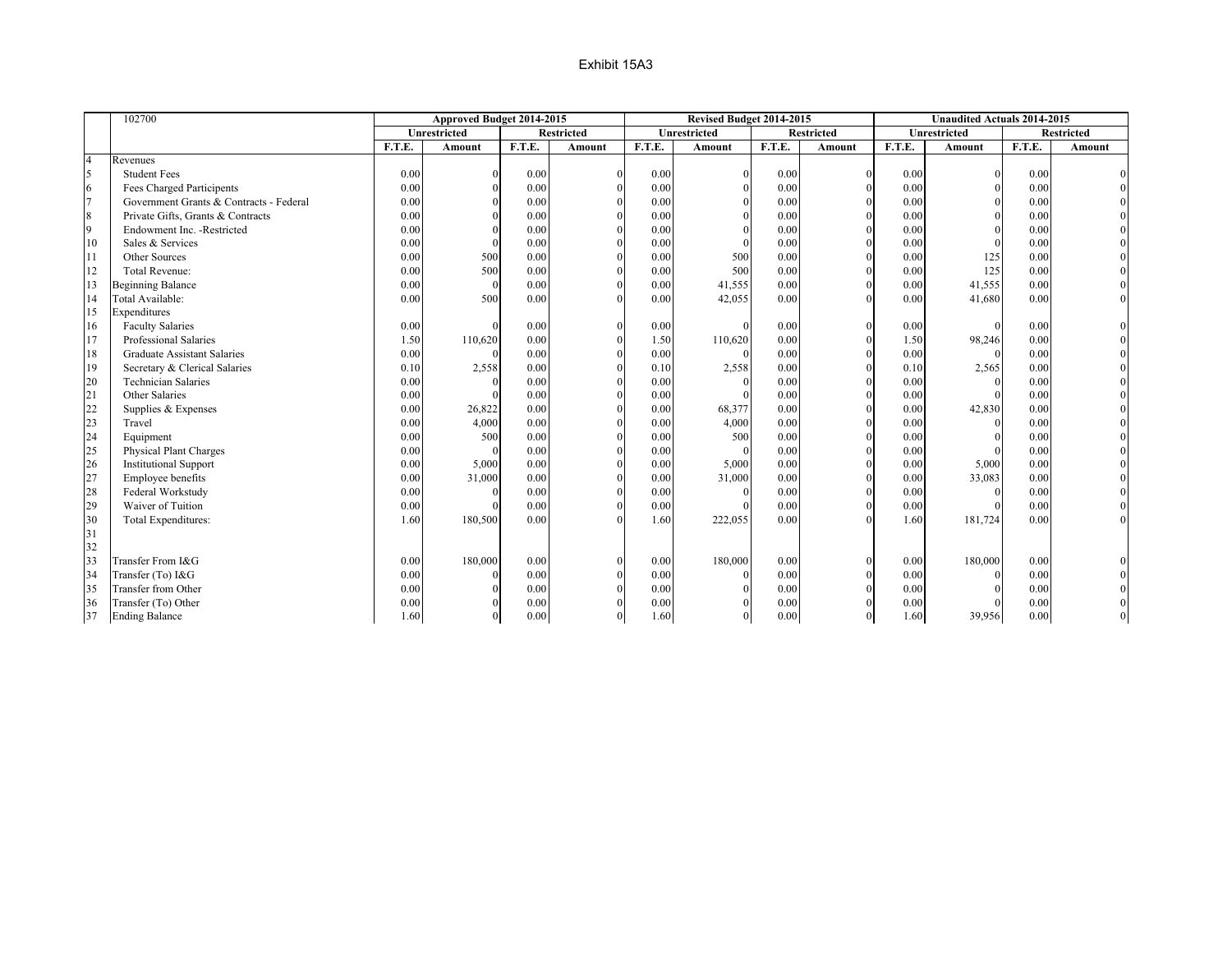#### Exhibit 16

|                |                                         |        | Approved Budget 2014-2015 |        |                   |        | Revised Budget 2014-2015 |          |                   |        | <b>Unaudited Actuals 2014-2015</b> |        |                   |
|----------------|-----------------------------------------|--------|---------------------------|--------|-------------------|--------|--------------------------|----------|-------------------|--------|------------------------------------|--------|-------------------|
|                |                                         |        | Unrestricted              |        | <b>Restricted</b> |        | <b>Unrestricted</b>      |          | <b>Restricted</b> |        | <b>Unrestricted</b>                |        | <b>Restricted</b> |
|                |                                         | F.T.E. | Amount                    | F.T.E. | Amount            | F.T.E. | Amount                   | F.T.E.   | Amount            | F.T.E. | Amount                             | F.T.E. | Amount            |
| $\overline{4}$ | Revenues                                |        |                           |        |                   |        |                          |          |                   |        |                                    |        |                   |
| 5              | <b>Student Fees</b>                     | 0.00   | $\Omega$                  | 0.00   | $\Omega$          | 0.00   | $\Omega$                 | 0.00     | $\Omega$          | 0.00   | $\Omega$                           | 0.00   |                   |
| 6              | Government Appropriations - Federal     | 0.00   | $\Omega$                  | 0.00   | $\Omega$          | 0.00   | $\Omega$                 | 0.00     |                   | 0.00   | $\Omega$                           | 0.00   |                   |
| $\overline{7}$ | Government Appropriations - State       | 0.00   | 5,836,700                 | 0.00   |                   | 0.00   | 5,836,700                | 0.00     |                   | 0.00   | 5,836,700                          | 0.00   |                   |
| 8              | TERA Fixed Fee                          | 0.00   | 750,000                   | 0.00   |                   | 0.00   | 750,000                  | 0.00     |                   | 0.00   | 768,075                            | 0.00   |                   |
| 9              | Government Grants & Contracts - Federal | 0.00   | $\mathbf{0}$              | 0.00   | 50,500,000        | 0.00   | $\Omega$                 | $0.00\,$ | 50,500,000        | 0.00   | $\Omega$                           | 0.00   | 50,500,000        |
| 10             | Government Grants & Contracts - State   | 0.00   | $\Omega$                  | 0.00   | 6,800,000         | 0.00   |                          | 0.00     | 6,800,000         | 0.00   | $\Omega$                           | 0.00   | 6,800,000         |
| 11             | Private Gifts, Grants & Contracts       | 0.00   | $\Omega$                  | 0.00   | 3,546,000         | 0.00   | $\Omega$                 | 0.00     | 3,546,000         | 0.00   | 72,107                             | 0.00   | 3,546,000         |
| 12             | Endowment Inc. - Restricted             | 0.00   | $\theta$                  | 0.00   |                   | 0.00   |                          | 0.00     |                   | 0.00   | $\theta$                           | 0.00   |                   |
| 13             | Sales & Services                        | 0.00   | $\Omega$                  | 0.00   |                   | 0.00   |                          | 0.00     |                   | 0.00   | $\Omega$                           | 0.00   |                   |
| 14             | Other Sources                           | 0.00   | $\Omega$                  | 0.00   |                   | 0.00   | $\Omega$                 | 0.00     |                   | 0.00   | $\Omega$                           | 0.00   |                   |
| 15             | Tuition Waiver Income                   | 0.00   | $\Omega$                  | 0.00   | 112,500           | 0.00   |                          | 0.00     | 112,500           | 0.00   | $\Omega$                           | 0.00   | 112,500           |
| 16             | {Ind. Cost Recov. Grants & Contracts}   | 0.00   |                           | 0.00   | 5,829,983         | 0.00   |                          | 0.00     | 5,829,983         | 0.00   | $\Omega$                           | 0.00   | 5,829,983         |
| 17             | Total Revenue:                          | 0.00   | 6,586,700                 | 0.00   | 66,788,483        | 0.00   | 6,586,700                | $0.00\,$ | 66,788,483        | 0.00   | 6,676,882                          | 0.00   | 66,788,483        |
| 18             | <b>Beginning Balance</b>                | 0.00   |                           | 0.00   | $\theta$          | 0.00   | 6,929,320                | 0.00     | $\Omega$          | 0.00   | 6,929,320                          | 0.00   |                   |
| 19             | Total Available:                        | 0.00   | 6,586,700                 | 0.00   | 66,788,483        | 0.00   | 13,516,020               | 0.00     | 66,788,483        | 0.00   | 13,606,202                         | 0.00   | 66,788,483        |
| 20             | Expenditures                            |        |                           |        |                   |        |                          |          |                   |        |                                    |        |                   |
| 21             | <b>Faculty Salaries</b>                 | 10.03  | 1,275,441                 | 0.00   | 19,000            | 10.03  | 1,275,441                | 0.00     | 19,000            | 10.03  | 1,145,021                          | 0.00   | 19,000            |
| 22             | Professional Salaries                   | 36.37  | 2,423,543                 | 311.80 | 25,085,479        | 36.37  | 2,423,543                | 311.80   | 25,085,479        | 36.37  | 2,377,646                          | 311.80 | 25,085,479        |
| 23             | <b>Graduate Assistant Salaries</b>      | 4.50   | 93,465                    | 87.50  | 3,910,043         | 4.50   | 93,465                   | 87.50    | 3,910,043         | 4.50   | 222,158                            | 87.50  | 3,910,043         |
| 24             | Secretary & Clerical Salaries           | 2.75   | 67,729                    | 33.00  | 2,315,750         | 2.75   | 67,729                   | 33.00    | 2,315,750         | 2.75   | 46,334                             | 33.00  | 2,315,750         |
| 25             | <b>Technician Salaries</b>              | 3.72   | 163,416                   | 141.00 | 9,681,805         | 3.72   | 163,416                  | 141.00   | 9,681,805         | 3.72   | 143,965                            | 141.00 | 9,681,805         |
| 26             | Other Salaries                          | 4.10   | 95,440                    | 76.90  | 4,012,500         | 4.10   | 95,440                   | 76.90    | 4,012,500         | 4.10   | 289,704                            | 76.90  | 4,012,500         |
| 27             | Supplies & Expenses                     | 0.00   | 1,746,671                 | 0.00   | 10,115,700        | 0.00   | 8,405,889                | 0.00     | 10,115,700        | 0.00   | 3,059,034                          | 0.00   | 10,115,700        |
| 28             | Travel                                  | 0.00   | 210,650                   | 0.00   | 625,000           | 0.00   | 210,650                  | 0.00     | 625,000           | 0.00   | 269,202                            | 0.00   | 625,000           |
| 29             | Equipment                               | 0.00   | 265,000                   | 0.00   | 2,975,000         | 0.00   | 265,000                  | 0.00     | 2,975,000         | 0.00   | 332,095                            | 0.00   | 2,975,000         |
| 30             | <b>Computer Services</b>                | 0.00   | 2,500                     | 0.00   | 298,000           | 0.00   | 2,500                    | 0.00     | 298,000           | 0.00   | 35,507                             | 0.00   | 298,000           |
| 31             | <b>Physical Plant Charges</b>           | 0.00   | 546,000                   | 0.00   | $\Omega$          | 0.00   | 546,000                  | 0.00     | $\Omega$          | 0.00   | 546,000                            | 0.00   |                   |
| 32             | <b>Institutional Support</b>            | 0.00   | 1,126,000                 | 0.00   | $\Omega$          | 0.00   | 1,126,000                | 0.00     |                   | 0.00   | 1,126,000                          | 0.00   |                   |
| 33             | Periodicals                             | 0.00   | 55,000                    | 0.00   | 100,000           | 0.00   | 55,000                   | 0.00     | 100,000           | 0.00   | 55,000                             | 0.00   | 100,000           |
| 34             | Utilities                               | 0.00   |                           | 0.00   | 750,000           | 0.00   |                          | 0.00     | 750,000           | 0.00   | 16,167                             | 0.00   | 750,000           |
| 35             | Employee benefits                       | 0.00   | 1,350,845                 | 0.00   | 4,151,606         | 0.00   | 1,350,845                | 0.00     | 4,151,606         | 0.00   | 1,488,487                          | 0.00   | 4,151,606         |
| 36             | Federal Workstudy                       | 0.00   |                           | 0.00   | $\Omega$          | 0.00   |                          | 0.00     | $\Omega$          | 0.00   | $\Omega$                           | 0.00   |                   |
| 37             | Waiver of Tuition                       | 0.00   |                           | 0.00   |                   | 0.00   |                          | 0.00     |                   | 0.00   | $\Omega$                           | 0.00   |                   |
| 38             | Ind. Cost Recov. Grants & Contracts     | 0.00   |                           | 0.00   | 2,548,600         | 0.00   |                          | 0.00     | 2,548,600         | 0.00   | $\Omega$                           | 0.00   | 2,548,600         |
| 39             | <b>Fixed Fees</b>                       | 0.00   |                           | 0.00   | 200,000           | 0.00   |                          | 0.00     | 200,000           | 0.00   |                                    | 0.00   | 200,000           |
| 40             | <b>Total Expenditures:</b>              | 61.47  | 9,421,700                 | 650.20 | 66,788,483        | 61.47  | 16,080,918               | 650.20   | 66,788,483        | 61.47  | 11,152,320                         | 650.20 | 66,788,483        |
| 41             |                                         |        |                           |        |                   |        |                          |          |                   |        |                                    |        |                   |
| 42             | Transfer From I&G                       | 0.00   | 3,988,000                 | 0.00   | $\Omega$          | 0.00   | 3,988,000                | 0.00     | $\Omega$          | 0.00   | 4,865,300                          | 0.00   | $\theta$          |
| 43             | Transfer (To) I&G                       | 0.00   | $\theta$                  | 0.00   | $\Omega$          | 0.00   | (70, 102)                | 0.00     | $\Omega$          | 0.00   | (281, 113)                         | 0.00   | $\overline{0}$    |
| 44             | <b>Transfer From Other</b>              | 0.00   | 200,000                   | 0.00   |                   | 0.00   | 200,000                  | 0.00     | $\Omega$          | 0.00   | 3,089,473                          | 0.00   | $\overline{0}$    |
| 45             | Transfer (To) Other                     | 0.00   | (1,353,000)               | 0.00   |                   | 0.00   | (1,553,000)              | 0.00     | $\Omega$          | 0.00   | (3,700,609)                        | 0.00   | $\mathbf{0}$      |
| 46             | <b>Ending Balance</b>                   | 61.47  | $\overline{0}$            | 650.20 | $\Omega$          | 61.47  | $\mathbf{0}$             | 650.20   | $\overline{0}$    | 61.47  | 6,426,933                          | 650.20 | $\theta$          |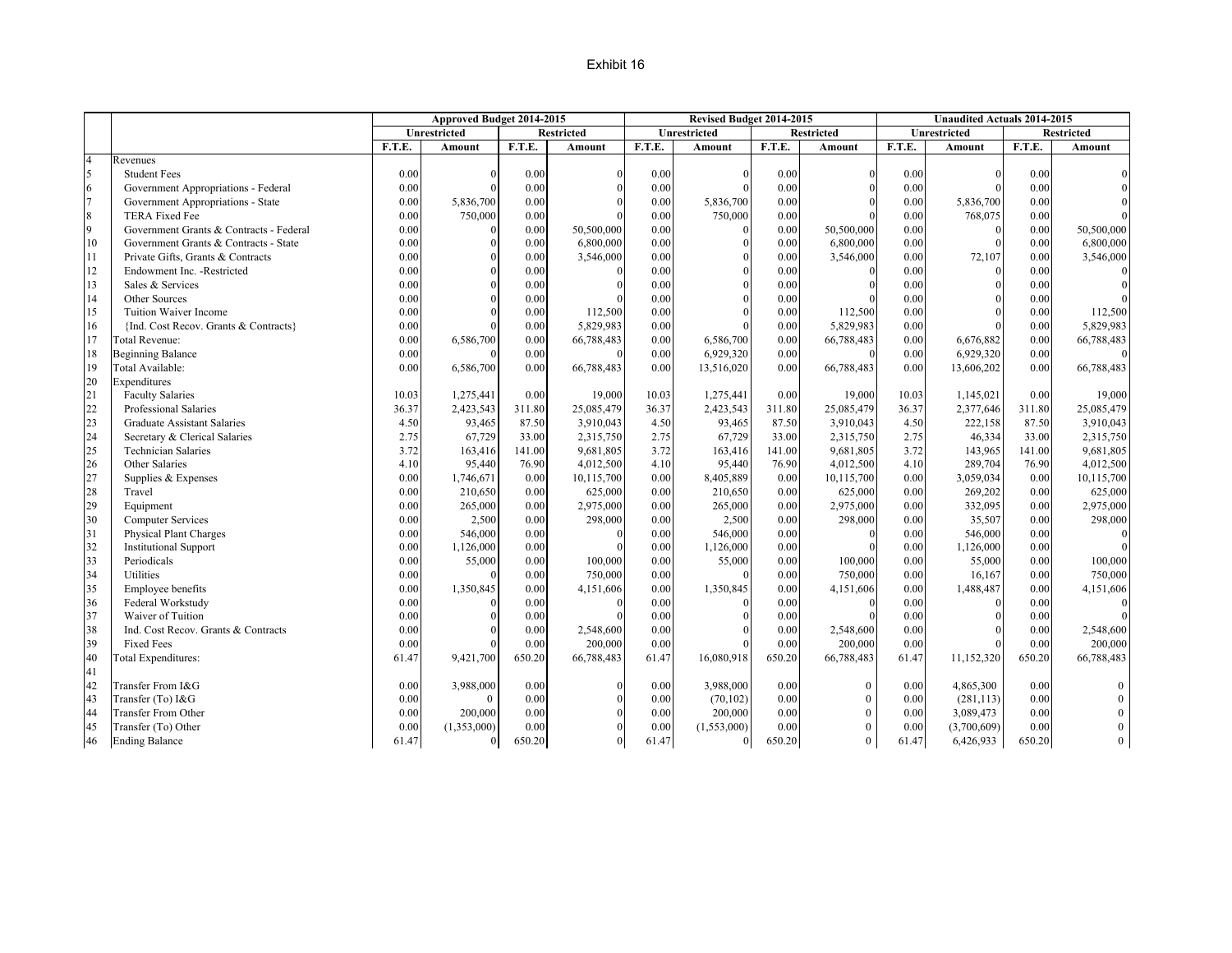|                                                                | Funds:<br>103110 thru 103139                                                                                                                                                                                                                             |                                                                              | Approved Budget 2014-2015        |                                                                                  |                   |                                                                              | Revised Budget 2014-2015             |                                                                                  |                   |                                                                                 | <b>Unaudited Actuals 2014-2015</b>          |                                                                                  |                   |
|----------------------------------------------------------------|----------------------------------------------------------------------------------------------------------------------------------------------------------------------------------------------------------------------------------------------------------|------------------------------------------------------------------------------|----------------------------------|----------------------------------------------------------------------------------|-------------------|------------------------------------------------------------------------------|--------------------------------------|----------------------------------------------------------------------------------|-------------------|---------------------------------------------------------------------------------|---------------------------------------------|----------------------------------------------------------------------------------|-------------------|
|                                                                | 44000<br>Organization:                                                                                                                                                                                                                                   |                                                                              | Unrestricted                     |                                                                                  | <b>Restricted</b> |                                                                              | Unrestricted                         |                                                                                  | <b>Restricted</b> |                                                                                 | Unrestricted                                |                                                                                  | <b>Restricted</b> |
|                                                                | 16000<br>Program:                                                                                                                                                                                                                                        | F.T.E.                                                                       | Amount                           | F.T.E.                                                                           | Amount            | F.T.E.                                                                       | Amount                               | F.T.E.                                                                           | <b>Amount</b>     | F.T.E.                                                                          | Amount                                      | F.T.E.                                                                           | Amount            |
| $\overline{4}$                                                 | Revenues                                                                                                                                                                                                                                                 |                                                                              |                                  |                                                                                  |                   |                                                                              |                                      |                                                                                  |                   |                                                                                 |                                             |                                                                                  |                   |
| 5                                                              | <b>Student Fees</b>                                                                                                                                                                                                                                      | 0.00                                                                         | $\Omega$                         | 0.00                                                                             |                   | 0.00                                                                         |                                      | 0.00                                                                             |                   | 0.00                                                                            | $\Omega$                                    | 0.00                                                                             |                   |
| $\overline{6}$                                                 | Government Appropriations - Federal                                                                                                                                                                                                                      | 0.00                                                                         | $\Omega$                         | 0.00                                                                             |                   | 0.00                                                                         | $\Omega$                             | 0.00                                                                             |                   | 0.00                                                                            | $\Omega$                                    | 0.00                                                                             |                   |
| $\overline{7}$                                                 | Government Appropriations - State                                                                                                                                                                                                                        | 0.00                                                                         | 1,169,600                        | 0.00                                                                             |                   | 0.00                                                                         | 1,169,600                            | 0.00                                                                             |                   | 0.00                                                                            | 1,169,600                                   | 0.00                                                                             |                   |
| $\,8\,$                                                        | <b>TERA Fixed Fee</b>                                                                                                                                                                                                                                    | 0.00                                                                         | $\Omega$                         | 0.00                                                                             |                   | 0.00                                                                         |                                      | 0.00                                                                             |                   | 0.00                                                                            |                                             | 0.00                                                                             |                   |
| 9                                                              | Government Grants & Contracts - Federal                                                                                                                                                                                                                  | 0.00                                                                         | $\theta$                         | 0.00                                                                             | 6,500,000         | 0.00                                                                         | $\Omega$                             | 0.00                                                                             | 6,500,000         | 0.00                                                                            | $\Omega$                                    | 0.00                                                                             | 6,500,000         |
| 10                                                             | Government Grants & Contracts - State                                                                                                                                                                                                                    | 0.00                                                                         | $\Omega$                         | 0.00                                                                             | 2,000,000         | 0.00                                                                         | $\Omega$                             | 0.00                                                                             | 2,000,000         | 0.00                                                                            | $\Omega$                                    | 0.00                                                                             | 2,000,000         |
| 11                                                             | Private Gifts, Grants & Contracts                                                                                                                                                                                                                        | 0.00                                                                         | $\Omega$                         | 0.00                                                                             | 250,000           | 0.00                                                                         | $\Omega$                             | 0.00                                                                             | 250,000           | 0.00                                                                            | $\Omega$                                    | 0.00                                                                             | 250,000           |
| 12                                                             | Endowment Inc. - Restricted                                                                                                                                                                                                                              | 0.00                                                                         | $\Omega$                         | 0.00                                                                             |                   | 0.00                                                                         | $\theta$                             | 0.00                                                                             |                   | 0.00                                                                            | $\theta$                                    | 0.00                                                                             |                   |
| 13                                                             | Sales & Services                                                                                                                                                                                                                                         | 0.00                                                                         | $\Omega$                         | 0.00                                                                             |                   | 0.00                                                                         | $\Omega$                             | 0.00                                                                             |                   | 0.00                                                                            | $\Omega$                                    | 0.00                                                                             |                   |
| 14                                                             | Other Sources                                                                                                                                                                                                                                            | 0.00                                                                         | $\Omega$                         | 0.00                                                                             |                   | 0.00                                                                         | $\theta$                             | 0.00                                                                             |                   | 0.00                                                                            | $\Omega$                                    | 0.00                                                                             |                   |
| 15                                                             | Tuition Waiver Income                                                                                                                                                                                                                                    | 0.00                                                                         | $\Omega$                         | 0.00                                                                             |                   | 0.00                                                                         |                                      | 0.00                                                                             |                   | 0.00                                                                            |                                             | 0.00                                                                             |                   |
| 16                                                             | {Ind. Cost Recov. Grants & Contracts}                                                                                                                                                                                                                    | 0.00                                                                         | $\Omega$                         | 0.00                                                                             |                   | 0.00                                                                         |                                      | 0.00                                                                             |                   | 0.00                                                                            |                                             | 0.00                                                                             |                   |
| 17                                                             | Total Revenue:                                                                                                                                                                                                                                           | 0.00                                                                         | 1,169,600                        | 0.00                                                                             | 8,750,000         | $0.00\,$                                                                     | 1,169,600                            | $0.00\,$                                                                         | 8,750,000         | 0.00                                                                            | 1,169,600                                   | $0.00\,$                                                                         | 8,750,000         |
| 18                                                             | <b>Beginning Balance</b>                                                                                                                                                                                                                                 | 0.00                                                                         |                                  | 0.00                                                                             |                   | 0.00                                                                         | (10,681)                             | 0.00                                                                             |                   | 0.00                                                                            | (10,681)                                    | 0.00                                                                             |                   |
| 19                                                             | Total Available:                                                                                                                                                                                                                                         | 0.00                                                                         | 1,169,600                        | 0.00                                                                             | 8,750,000         | 0.00                                                                         | 1,158,919                            | 0.00                                                                             | 8,750,000         | 0.00                                                                            | 1,158,919                                   | 0.00                                                                             | 8,750,000         |
| 20                                                             | Expenditures                                                                                                                                                                                                                                             |                                                                              |                                  |                                                                                  |                   |                                                                              |                                      |                                                                                  |                   |                                                                                 |                                             |                                                                                  |                   |
| 21                                                             | <b>Faculty Salaries</b>                                                                                                                                                                                                                                  | 7.78                                                                         | 675,077                          | 0.00                                                                             |                   | 7.78                                                                         | 675,077                              | 0.00                                                                             |                   | 7.78                                                                            | 609,291                                     | 0.00                                                                             |                   |
| 22                                                             | Professional Salaries                                                                                                                                                                                                                                    | 0.46                                                                         | 18,955                           | 50.00                                                                            | 2,928,000         | 0.46                                                                         | 18,955                               | 50.00                                                                            | 2,928,000         | 0.46                                                                            | 19,247                                      | 50.00                                                                            | 2,928,000         |
| 23                                                             | Graduate Assistant Salaries                                                                                                                                                                                                                              | 0.00                                                                         | $\Omega$                         | 20.00                                                                            | 500,000           | 0.00                                                                         |                                      | 20.00                                                                            | 500,000           | 0.00                                                                            |                                             | 20.00                                                                            | 500,000           |
| 24                                                             | Secretary & Clerical Salaries                                                                                                                                                                                                                            | 0.10                                                                         | 2,806                            | 25.00                                                                            | 565,750           | 0.10                                                                         | 2,806                                | 25.00                                                                            | 565,750           | 0.10                                                                            | 2,876                                       | 25.00                                                                            | 565,750           |
| 25                                                             | <b>Technician Salaries</b>                                                                                                                                                                                                                               | 0.00                                                                         | $\Omega$                         | 8.00                                                                             | 350,000           | $0.00\,$                                                                     | $\Omega$                             | 8.00                                                                             | 350,000           | 0.00                                                                            | $\Omega$                                    | 8.00                                                                             | 350,000           |
| 26                                                             | Other Salaries                                                                                                                                                                                                                                           | 0.00                                                                         | $\Omega$                         | 0.90                                                                             |                   | 0.00                                                                         |                                      | 0.90                                                                             |                   | 0.00                                                                            | $\Omega$                                    | 0.90                                                                             |                   |
| 27                                                             | Supplies & Expenses                                                                                                                                                                                                                                      | 0.00                                                                         | 17                               | 0.00                                                                             | 2,992,000         | 0.00                                                                         | (10,664)                             | 0.00                                                                             | 2,992,000         | 0.00                                                                            | 32,312                                      | 0.00                                                                             | 2,992,000         |
| 28                                                             | Travel                                                                                                                                                                                                                                                   | 0.00                                                                         | $\theta$                         | 0.00                                                                             |                   | 0.00                                                                         |                                      | 0.00                                                                             |                   | 0.00                                                                            | 5,515                                       | 0.00                                                                             |                   |
| 29                                                             | Equipment                                                                                                                                                                                                                                                | 0.00                                                                         | $\Omega$                         | 0.00                                                                             |                   | 0.00                                                                         | $\Omega$                             | 0.00                                                                             |                   | 0.00                                                                            | $\Omega$                                    | 0.00                                                                             |                   |
| 30                                                             | <b>Computer Services</b>                                                                                                                                                                                                                                 | 0.00                                                                         | $\overline{0}$                   | 0.00                                                                             |                   | 0.00                                                                         | $\Omega$                             | 0.00                                                                             |                   | 0.00                                                                            | $\theta$                                    | 0.00                                                                             |                   |
| 31                                                             | Physical Plant Charges                                                                                                                                                                                                                                   | 0.00                                                                         | 6,000                            | 0.00                                                                             |                   | 0.00                                                                         | 6,000                                | 0.00                                                                             |                   | 0.00                                                                            | 6,000                                       | 0.00                                                                             |                   |
| 32                                                             | <b>Institutional Support</b>                                                                                                                                                                                                                             | 0.00                                                                         | 6,000                            | 0.00                                                                             |                   | 0.00                                                                         | 6,000                                | 0.00                                                                             |                   | 0.00                                                                            | 6,000                                       | 0.00                                                                             |                   |
| 33                                                             | Periodicals                                                                                                                                                                                                                                              | 0.00                                                                         | $\Omega$                         | 0.00                                                                             |                   | 0.00                                                                         | $\Omega$                             | 0.00                                                                             |                   | 0.00                                                                            | $\Omega$                                    | 0.00                                                                             |                   |
| 34                                                             | <b>Utilities</b>                                                                                                                                                                                                                                         | 0.00                                                                         | $\Omega$                         | 0.00                                                                             |                   | 0.00                                                                         |                                      | 0.00                                                                             |                   | 0.00                                                                            |                                             | 0.00                                                                             |                   |
| 35                                                             | Employee benefits                                                                                                                                                                                                                                        | 0.00                                                                         | 260,745                          | 0.00                                                                             | 1,414,250         | 0.00                                                                         | 260,745                              | 0.00                                                                             | 1,414,250         | 0.00                                                                            | 236,521                                     | 0.00                                                                             | 1,414,250         |
|                                                                |                                                                                                                                                                                                                                                          |                                                                              | $\Omega$                         |                                                                                  |                   |                                                                              |                                      |                                                                                  |                   |                                                                                 | $\Omega$                                    |                                                                                  |                   |
|                                                                |                                                                                                                                                                                                                                                          |                                                                              | $\Omega$                         |                                                                                  |                   |                                                                              | $\Omega$                             |                                                                                  |                   |                                                                                 | $\Omega$                                    |                                                                                  |                   |
|                                                                |                                                                                                                                                                                                                                                          |                                                                              | $\Omega$                         |                                                                                  |                   |                                                                              |                                      |                                                                                  |                   |                                                                                 | $\Omega$                                    |                                                                                  |                   |
|                                                                |                                                                                                                                                                                                                                                          |                                                                              |                                  |                                                                                  |                   |                                                                              |                                      |                                                                                  |                   |                                                                                 |                                             |                                                                                  |                   |
|                                                                |                                                                                                                                                                                                                                                          |                                                                              |                                  |                                                                                  |                   |                                                                              |                                      |                                                                                  |                   |                                                                                 |                                             |                                                                                  |                   |
|                                                                |                                                                                                                                                                                                                                                          |                                                                              |                                  |                                                                                  |                   |                                                                              |                                      |                                                                                  |                   |                                                                                 |                                             |                                                                                  |                   |
|                                                                |                                                                                                                                                                                                                                                          |                                                                              | $\Omega$                         |                                                                                  |                   |                                                                              |                                      |                                                                                  |                   |                                                                                 |                                             |                                                                                  |                   |
|                                                                |                                                                                                                                                                                                                                                          |                                                                              | $\Omega$                         |                                                                                  |                   |                                                                              | $\Omega$                             |                                                                                  |                   |                                                                                 | $\Omega$                                    |                                                                                  |                   |
|                                                                |                                                                                                                                                                                                                                                          |                                                                              |                                  |                                                                                  |                   |                                                                              |                                      |                                                                                  |                   |                                                                                 |                                             |                                                                                  |                   |
|                                                                |                                                                                                                                                                                                                                                          |                                                                              |                                  |                                                                                  |                   |                                                                              |                                      |                                                                                  |                   |                                                                                 |                                             |                                                                                  |                   |
|                                                                |                                                                                                                                                                                                                                                          |                                                                              |                                  |                                                                                  | $\Omega$          |                                                                              |                                      |                                                                                  | $\Omega$          |                                                                                 |                                             |                                                                                  |                   |
| 36<br>37<br>38<br>39<br>40<br>41<br>42<br>43<br>44<br>45<br>46 | Federal Workstudy<br>Waiver of Tuition<br>Ind. Cost Recov. Grants & Contracts<br><b>Fixed Fees</b><br><b>Total Expenditures:</b><br>Transfer From I&G<br>Transfer (To) I&G<br><b>Transfer From Other</b><br>Transfer (To) Other<br><b>Ending Balance</b> | 0.00<br>0.00<br>0.00<br>0.00<br>8.34<br>0.00<br>0.00<br>0.00<br>0.00<br>8.34 | 969,600<br>(200,000)<br>$\theta$ | 0.00<br>0.00<br>0.00<br>0.00<br>103.90<br>0.00<br>0.00<br>0.00<br>0.00<br>103.90 | 8,750,000         | 0.00<br>0.00<br>0.00<br>0.00<br>8.34<br>0.00<br>0.00<br>0.00<br>0.00<br>8.34 | 958,919<br>(200,000)<br>$\mathbf{0}$ | 0.00<br>0.00<br>0.00<br>0.00<br>103.90<br>0.00<br>0.00<br>0.00<br>0.00<br>103.90 | 8,750,000         | 0.00<br>0.00<br>0.00<br>0.00<br>8.34<br>0.00<br>0.00<br>0.00<br>0.00<br>8.34 \$ | 917,762<br>889,904<br>(1,100,031)<br>31,030 | 0.00<br>0.00<br>0.00<br>0.00<br>103.90<br>0.00<br>0.00<br>0.00<br>0.00<br>103.90 | 8,750,000         |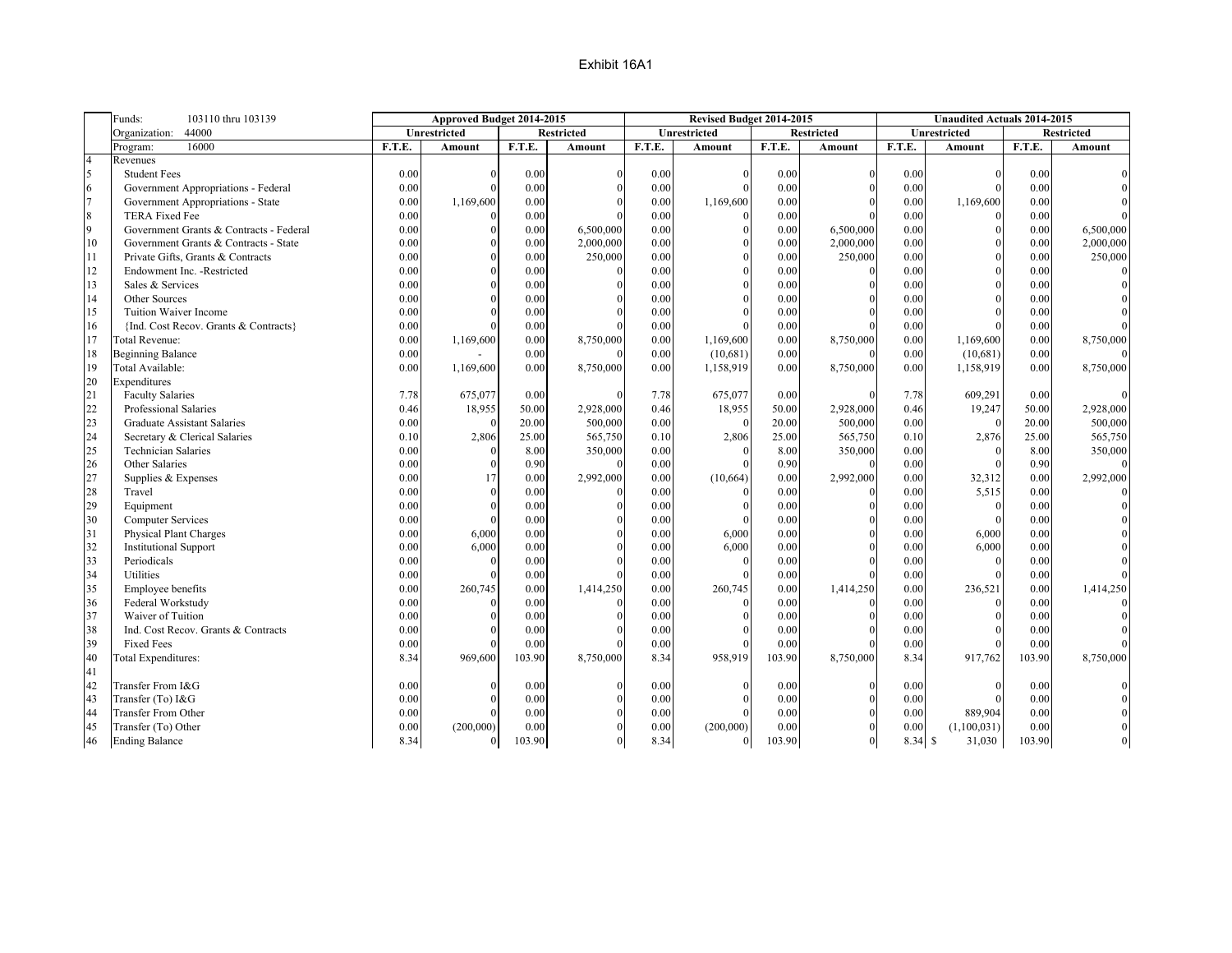|                |                                         |        | Approved Budget 2014-2015 |        |                   |        | Revised Budget 2014-2015 |          |                   |        | <b>Unaudited Actuals 2014-2015</b> |        |                   |
|----------------|-----------------------------------------|--------|---------------------------|--------|-------------------|--------|--------------------------|----------|-------------------|--------|------------------------------------|--------|-------------------|
|                |                                         |        | Unrestricted              |        | <b>Restricted</b> |        | <b>Unrestricted</b>      |          | <b>Restricted</b> |        | Unrestricted                       |        | <b>Restricted</b> |
|                |                                         | F.T.E. | <b>Amount</b>             | F.T.E. | <b>Amount</b>     | F.T.E. | Amount                   | F.T.E.   | <b>Amount</b>     | F.T.E. | <b>Amount</b>                      | F.T.E. | <b>Amount</b>     |
| $\overline{4}$ | Revenues                                |        |                           |        |                   |        |                          |          |                   |        |                                    |        |                   |
| 5              | <b>Student Fees</b>                     | 0.00   | $\theta$                  | 0.00   | $\bf{0}$          | 0.00   | $\Omega$                 | 0.00     | $\mathbf{0}$      | 0.00   | $\Omega$                           | 0.00   | $\theta$          |
| 6              | Government Appropriations - Federal     | 0.00   | $\theta$                  | 0.00   | $\theta$          | 0.00   | $\Omega$                 | 0.00     | $\Omega$          | 0.00   | $\theta$                           | 0.00   |                   |
| $\overline{7}$ | Government Appropriations - State       | 0.00   | $\Omega$                  | 0.00   | $\Omega$          | 0.00   | $\Omega$                 | 0.00     |                   | 0.00   | $\theta$                           | 0.00   |                   |
| 8              | <b>TERA Fixed Fee</b>                   | 0.00   | $\Omega$                  | 0.00   | $\Omega$          | 0.00   | $\Omega$                 | 0.00     |                   | 0.00   | $\Omega$                           | 0.00   |                   |
| 9              | Government Grants & Contracts - Federal | 0.00   | $\theta$                  | 0.00   | 2,000,000         | 0.00   | $\Omega$                 | 0.00     | 2,000,000         | 0.00   | $\theta$                           | 0.00   | 2,000,000         |
| 10             | Government Grants & Contracts - State   | 0.00   | $\Omega$                  | 0.00   | 1,000,000         | 0.00   | $\Omega$                 | 0.00     | 1,000,000         | 0.00   | $\Omega$                           | 0.00   | 1,000,000         |
| 11             | Private Gifts, Grants & Contracts       | 0.00   | $\theta$                  | 0.00   | 500,000           | 0.00   | $\Omega$                 | 0.00     | 500,000           | 0.00   | 72,107                             | 0.00   | 500,000           |
| 12             | Endowment Inc. - Restricted             | 0.00   | $\Omega$                  | 0.00   | $\theta$          | 0.00   | $\Omega$                 | 0.00     | $\theta$          | 0.00   | $\theta$                           | 0.00   | $\Omega$          |
| 13             | Sales & Services                        | 0.00   | $\Omega$                  | 0.00   | $\mathbf{0}$      | 0.00   |                          | 0.00     | $\Omega$          | 0.00   | $\Omega$                           | 0.00   |                   |
| 14             | Other Sources                           | 0.00   | $\mathbf{0}$              | 0.00   | $\mathbf{0}$      | 0.00   | $\Omega$                 | 0.00     | $\Omega$          | 0.00   | $\mathbf{0}$                       | 0.00   |                   |
| 15             | Tuition Waiver Income                   | 0.00   | $\Omega$                  | 0.00   | $\Omega$          | 0.00   | $\Omega$                 | 0.00     |                   | 0.00   | $\Omega$                           | 0.00   |                   |
| 16             | {Ind. Cost Recov. Grants & Contracts}   | 0.00   | $\theta$                  | 0.00   | $\Omega$          | 0.00   | $\Omega$                 | 0.00     |                   | 0.00   | $\Omega$                           | 0.00   |                   |
| 17             | <b>Total Revenue:</b>                   | 0.00   | $\theta$                  | 0.00   | 3,500,000         | 0.00   |                          | 0.00     | 3,500,000         | 0.00   | 72,107                             | 0.00   | 3,500,000         |
| 18             | <b>Beginning Balance</b>                | 0.00   | $\Omega$                  | 0.00   | $\Omega$          | 0.00   | 2,049,587                | 0.00     | $\Omega$          | 0.00   | 2,049,587                          | 0.00   |                   |
| 19             | Total Available:                        | 0.00   | $\Omega$                  | 0.00   | 3,500,000         | 0.00   | 2,049,587                | 0.00     | 3,500,000         | 0.00   | 2,121,694                          | 0.00   | 3,500,000         |
| 20             | Expenditures                            |        |                           |        |                   |        |                          |          |                   |        |                                    |        |                   |
| 21             | <b>Faculty Salaries</b>                 | 0.00   | 422,224                   | 0.00   | $\theta$          | 0.00   | 422,224                  | 0.00     | $\Omega$          | 0.00   | 349,721                            | 0.00   |                   |
| 22             | Professional Salaries                   | 5.30   | 387,719                   | 10.80  | 1,000,000         | 5.30   | 387,719                  | 10.80    | 1,000,000         | 5.30   | 497,566                            | 10.80  | 1,000,000         |
| 23             | Graduate Assistant Salaries             | 3.00   | 50,000                    | 0.00   | 250,000           | 3.00   | 50,000                   | 0.00     | 250,000           | 3.00   | 4,750                              | 0.00   | 250,000           |
| 24             | Secretary & Clerical Salaries           | 1.50   | 35,325                    | 0.00   | 200,000           | 1.50   | 35,325                   | 0.00     | 200,000           | 1.50   | 17,799                             | 0.00   | 200,000           |
| 25             | <b>Technician Salaries</b>              | 1.00   | 31,804                    | 0.00   | 200,000           | 1.00   | 31,804                   | 0.00     | 200,000           | 1.00   | 64,408                             | 0.00   | 200,000           |
| 26             | Other Salaries                          | 0.90   | 50,000                    | 0.00   | 450,000           | 0.90   | 50,000                   | 0.00     | 450,000           | 0.90   | 50,000                             | 0.00   | 450,000           |
| 27             | Supplies & Expenses                     | 0.00   | 353,849                   | 0.00   | 500,000           | 0.00   | 2,133,334                | 0.00     | 500,000           | 0.00   | 2,531,549                          | 0.00   | 500,000           |
| 28             | Travel                                  | 0.00   | 20,650                    | 0.00   | 50,000            | 0.00   | 20,650                   | 0.00     | 50,000            | 0.00   | 20,650                             | 0.00   | 50,000            |
| 29             | Equipment                               | 0.00   | 200,000                   | 0.00   | 450,000           | 0.00   | 200,000                  | 0.00     | 450,000           | 0.00   | 200,000                            | 0.00   | 450,000           |
| 30             | <b>Computer Services</b>                | 0.00   | 2,500                     | 0.00   | 50,000            | 0.00   | 2,500                    | 0.00     | 50,000            | 0.00   | 2,500                              | 0.00   | 50,000            |
| 31             | Physical Plant Charges                  | 0.00   | 275,000                   | 0.00   | $\overline{0}$    | 0.00   | 275,000                  | 0.00     | $\Omega$          | 0.00   | 275,000                            | 0.00   | $\Omega$          |
| 32             | <b>Institutional Support</b>            | 0.00   | 850,000                   | 0.00   | $\Omega$          | 0.00   | 850,000                  | 0.00     |                   | 0.00   | 850,000                            | 0.00   |                   |
| 33             | Periodicals                             | 0.00   | 50,000                    | 0.00   | 100,000           | 0.00   | 50,000                   | 0.00     | 100,000           | 0.00   | 50,000                             | 0.00   | 100,000           |
| 34             | Utilities                               | 0.00   | $\Omega$                  | 0.00   | $\theta$          | 0.00   | $\Omega$                 | 0.00     |                   | 0.00   | $\Omega$                           | 0.00   |                   |
| 35             | Employee benefits                       | 0.00   | 155,929                   | 0.00   | 250,000           | 0.00   | 155,929                  | 0.00     | 250,000           | 0.00   | 332,322                            | 0.00   | 250,000           |
| 36             | Federal Workstudy                       | 0.00   | $\Omega$                  | 0.00   | $\theta$          | 0.00   |                          | 0.00     | $\Omega$          | 0.00   | $\Omega$                           | 0.00   | $\Omega$          |
| 37             | Waiver of Tuition                       | 0.00   | $\Omega$                  | 0.00   | $\overline{0}$    | 0.00   |                          | 0.00     |                   | 0.00   | $\Omega$                           | 0.00   |                   |
| 38             | Ind. Cost Recov. Grants & Contracts     | 0.00   | $\Omega$                  | 0.00   | $\Omega$          | 0.00   |                          | $0.00\,$ |                   | 0.00   | $\Omega$                           | 0.00   |                   |
| 39             | <b>Fixed Fees</b>                       | 0.00   |                           | 0.00   | $\Omega$          | 0.00   |                          | 0.00     |                   | 0.00   |                                    | 0.00   |                   |
| 40             | Total Expenditures:                     | 11.70  | 2,885,000                 | 10.80  | 3,500,000         | 11.70  | 4,664,485                | 10.80    | 3,500,000         | 11.70  | 5,246,265                          | 10.80  | 3,500,000         |
| 41             |                                         |        |                           |        |                   |        |                          |          |                   |        |                                    |        |                   |
| 42             | Transfer From I&G                       | 0.00   | 3,688,000                 | 0.00   | $\overline{0}$    | 0.00   | 3,688,000                | 0.00     | $\theta$          | 0.00   | 4,565,300                          | 0.00   | $\theta$          |
| 43             | Transfer To I&G                         | 0.00   | $\theta$                  | 0.00   | $\overline{0}$    | 0.00   | (70, 102)                | 0.00     | $\Omega$          | 0.00   | (281, 113)                         | 0.00   | $\mathbf{0}$      |
| 44             | <b>Transfer From Other</b>              | 0.00   | 200,000                   | 0.00   | $\mathbf{0}$      | 0.00   | 200,000                  | 0.00     | $\Omega$          | 0.00   | 1,338,457                          | 0.00   | $\mathbf{0}$      |
| 45             | Transfer (To) Other                     | 0.00   | (1,003,000)               | 0.00   | $\mathbf{0}$      | 0.00   | (1,203,000)              | 0.00     | $\theta$          | 0.00   | (924, 362)                         | 0.00   | $\mathbf{0}$      |
| 46             | <b>Ending Balance</b>                   | 11.70  | $\overline{0}$            | 10.80  | $\mathbf{0}$      | 11.70  | $\overline{0}$           | 10.80    | $\overline{0}$    | 11.70  | 1,573,711                          | 10.80  | $\overline{0}$    |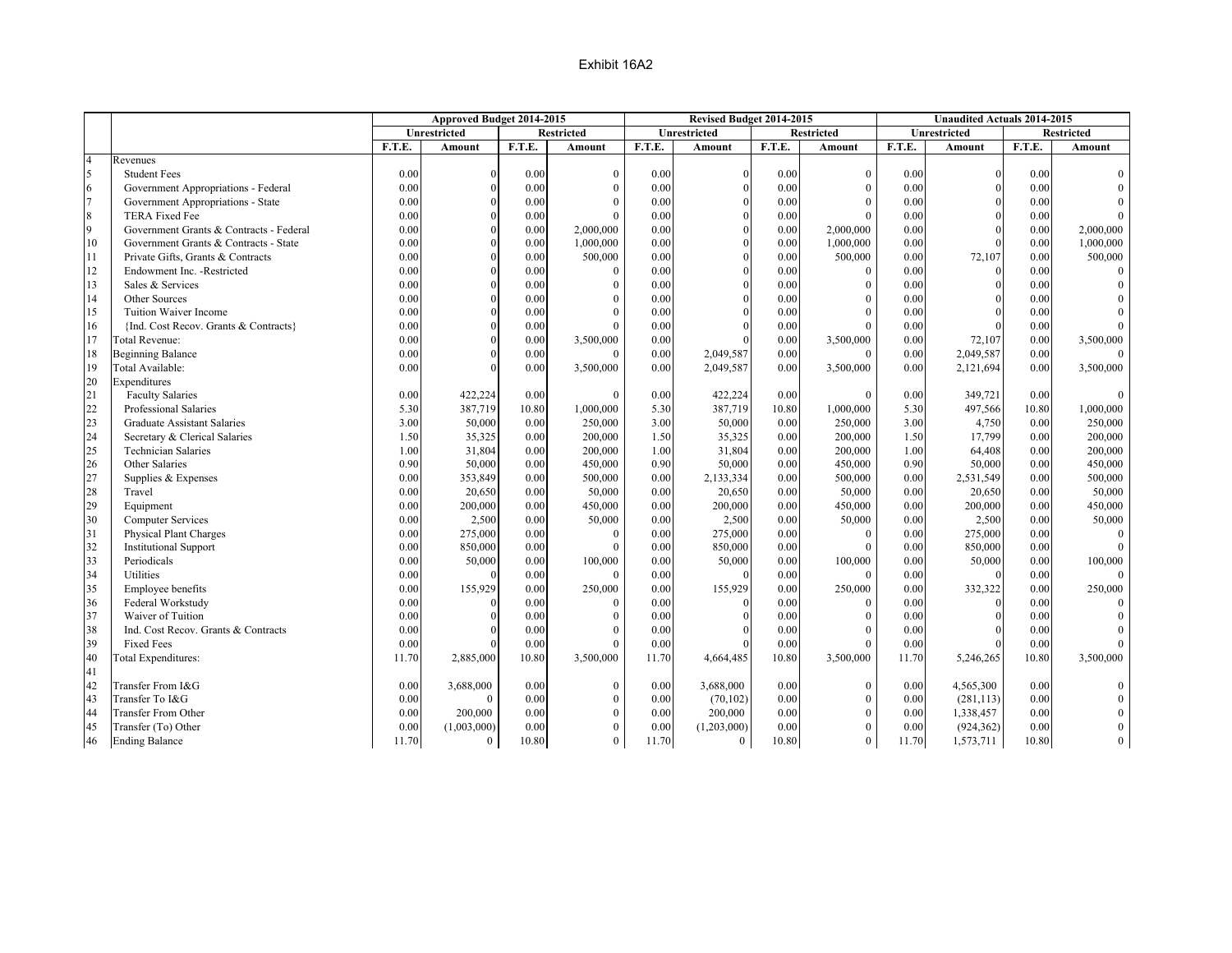|                | Fund:<br>103170, 103171, 103172, 103173     |              | Approved Budget 2014-2015 |              |                   |        | Revised Budget 2014-2015 |              |                   |              | <b>Unaudited Actuals 2014-2015</b> |              |                   |
|----------------|---------------------------------------------|--------------|---------------------------|--------------|-------------------|--------|--------------------------|--------------|-------------------|--------------|------------------------------------|--------------|-------------------|
|                | 10317<br>Organization:                      |              | Unrestricted              |              | <b>Restricted</b> |        | Unrestricted             |              | <b>Restricted</b> |              | Unrestricted                       |              | <b>Restricted</b> |
|                | 10600<br>Program:                           | F.T.E.       | <b>Amount</b>             | F.T.E.       | <b>Amount</b>     | F.T.E. | <b>Amount</b>            | F.T.E.       | <b>Amount</b>     | F.T.E.       | Amount                             | F.T.E.       | <b>Amount</b>     |
| $\overline{4}$ | Revenues                                    |              |                           |              |                   |        |                          |              |                   |              |                                    |              |                   |
| 5              | <b>Student Fees</b>                         | 0.00         |                           | 0.00         |                   | 0.00   | $\theta$                 | 0.00         | $\boldsymbol{0}$  | 0.00         | $\Omega$                           | 0.00         |                   |
| 6              | Government Appropriations - Federal         | 0.00         | $\Omega$                  | 0.00         |                   | 0.00   | $\overline{0}$           | 0.00         | $\mathbf{0}$      | 0.00         | $\Omega$                           | 0.00         |                   |
| $\overline{7}$ | Government Appropriations - State           | 0.00         |                           | 0.00         |                   | 0.00   | $\Omega$                 | 0.00         | $\mathbf{0}$      | 0.00         | $\Omega$                           | 0.00         |                   |
| $\,8\,$        | Fixed Fee                                   | 0.00         | 750,000                   | 0.00         | $\Omega$          | 0.00   | 750,000                  | 0.00         | $\mathbf{0}$      | 0.00         | 768,075                            | 0.00         |                   |
| 9              | Government Grants & Contracts - Federal     | 0.00         | $\theta$                  | 0.00         | $\theta$          | 0.00   | $\mathbf{0}$             | 0.00         | $\mathbf{0}$      | 0.00         | $\theta$                           | 0.00         |                   |
| 10             | Government Grants & Contracts - State       | 0.00         |                           | 0.00         |                   | 0.00   | $\theta$                 | 0.00         | $\theta$          | 0.00         | $\Omega$                           | 0.00         |                   |
| 11             | Private Gifts, Grants & Contracts           | 0.00         |                           | 0.00         |                   | 0.00   | $\theta$                 | 0.00         | $\mathbf{0}$      | 0.00         | $\Omega$                           | 0.00         |                   |
| 12             | Endowment Inc. - Restricted                 | 0.00         |                           | 0.00         | $\Omega$          | 0.00   | $\overline{0}$           | 0.00         | $\mathbf{0}$      | 0.00         | $\theta$                           | 0.00         |                   |
| 13             | Sales & Services                            | 0.00         |                           | 0.00         |                   | 0.00   | $\Omega$                 | 0.00         | $\mathbf{0}$      | 0.00         | $\Omega$                           | 0.00         |                   |
| 14             | Other Sources                               | $0.00\,$     |                           | 0.00         | $\theta$          | 0.00   | $\Omega$                 | 0.00         | $\mathbf{0}$      | 0.00         | $\Omega$                           | 0.00         |                   |
| 15             | Tuition Waiver Income                       | 0.00         |                           | 0.00         |                   | 0.00   | $\Omega$                 | 0.00         | $\mathbf{0}$      | 0.00         |                                    | 0.00         |                   |
| 16             | {Ind. Cost Recov. Grants & Contracts}       | 0.00         |                           | 0.00         |                   | 0.00   |                          | 0.00         | $\theta$          | 0.00         | $\Omega$                           | 0.00         |                   |
| 17             | <b>Total Revenue:</b>                       | $0.00\,$     | 750,000                   | 0.00         | $\theta$          | 0.00   | 750,000                  | 0.00         | $\mathbf{0}$      | 0.00         | 768,075                            | 0.00         |                   |
| 18             | <b>Beginning Balance</b>                    | 0.00         |                           | 0.00         |                   | 0.00   | 2,320,858                | 0.00         | $\Omega$          | 0.00         | 2,320,858                          | 0.00         |                   |
| 19             | Total Available:                            | 0.00         | 750,000                   | 0.00         |                   | 0.00   | 3,070,858                | 0.00         | $\Omega$          | 0.00         | 3,088,933                          | 0.00         |                   |
| 20             | Expenditures                                |              |                           |              |                   |        |                          |              |                   |              |                                    |              |                   |
| 21             | <b>Faculty Salaries</b>                     | 0.00         |                           | 0.00         |                   | 0.00   | $\theta$                 | 0.00         | $\mathbf{0}$      | 0.00         | $\Omega$                           | 0.00         |                   |
| 22             | Professional Salaries                       | 0.00         | $\Omega$                  | 0.00         | $\Omega$          | 0.00   | $\mathbf{0}$             | 0.00         | $\mathbf{0}$      | 0.00         | $\Omega$                           | 0.00         |                   |
| 23             | <b>Graduate Assistant Salaries</b>          | 0.00         |                           | 0.00         | $\Omega$          | 0.00   | $\theta$                 | 0.00         | $\boldsymbol{0}$  | 0.00         | $\theta$                           | 0.00         |                   |
| 24             | Secretary & Clerical Salaries               | 0.00         |                           | 0.00         | $\Omega$          | 0.00   | $\Omega$                 | 0.00         | $\Omega$          | 0.00         | $\Omega$                           | 0.00         |                   |
| 25             | <b>Technician Salaries</b>                  | 0.00         |                           | 0.00         | $\theta$          | 0.00   | $\theta$                 | 0.00         | $\mathbf{0}$      | 0.00         | $\Omega$                           | 0.00         |                   |
| 26             | Other Salaries                              | 0.00         |                           | 0.00         |                   | 0.00   |                          | 0.00         | $\boldsymbol{0}$  | 0.00         | $\Omega$                           | 0.00         |                   |
| 27             | Supplies & Expenses                         | 0.00         | 750,000                   | 0.00         | $\theta$          | 0.00   | 3,070,858                | 0.00         | $\Omega$          | 0.00         | $\Omega$                           | 0.00         |                   |
| 28             | Travel                                      | 0.00         |                           | 0.00         | $\Omega$          | 0.00   | $\theta$                 | 0.00         | $\boldsymbol{0}$  | 0.00         | $\Omega$                           | 0.00         |                   |
| 29             | Equipment                                   | 0.00         |                           | 0.00         |                   | 0.00   | $\theta$                 | 0.00         | $\mathbf{0}$      | 0.00         | $\Omega$                           | 0.00         |                   |
| 30             | <b>Computer Services</b>                    | 0.00         | $\theta$                  | 0.00         | $\theta$          | 0.00   | $\mathbf{0}$             | 0.00         | $\mathbf{0}$      | 0.00         | $\Omega$                           | 0.00         |                   |
|                |                                             |              | $\Omega$                  | 0.00         | $\theta$          | 0.00   | $\theta$                 | 0.00         | $\mathbf{0}$      | 0.00         | $\theta$                           |              |                   |
| 31             | Physical Plant Charges                      | 0.00         |                           |              |                   | 0.00   | $\overline{0}$           |              | $\mathbf{0}$      |              | $\theta$                           | 0.00         |                   |
| 32<br>33       | <b>Institutional Support</b><br>Periodicals | 0.00<br>0.00 | $\theta$                  | 0.00<br>0.00 | $\theta$          | 0.00   | $\mathbf{0}$             | 0.00<br>0.00 | $\mathbf{0}$      | 0.00<br>0.00 | $\Omega$                           | 0.00<br>0.00 |                   |
|                | Utilities                                   |              |                           |              |                   |        | $\theta$                 |              | $\mathbf{0}$      |              | $\Omega$                           |              |                   |
| 34             |                                             | 0.00         | $\Omega$                  | 0.00         |                   | 0.00   | $\theta$                 | 0.00         | $\mathbf{0}$      | 0.00         | $\Omega$                           | 0.00         |                   |
| 35             | Employee benefits                           | 0.00         |                           | 0.00         | $\theta$          | 0.00   |                          | 0.00         |                   | 0.00         | $\Omega$                           | 0.00         |                   |
| 36             | Federal Workstudy                           | 0.00         | $\theta$                  | 0.00         | $\theta$          | 0.00   | $\theta$                 | 0.00         | $\mathbf{0}$      | 0.00         |                                    | 0.00         |                   |
| 37             | Waiver of Tuition                           | 0.00         |                           | 0.00         |                   | 0.00   | $\Omega$                 | 0.00         | $\mathbf{0}$      | 0.00         | $\theta$                           | 0.00         |                   |
| 38             | Ind. Cost Recov. Grants & Contracts         | 0.00         |                           | 0.00         | $\theta$          | 0.00   | $\theta$                 | 0.00         | $\mathbf{0}$      | 0.00         | $\Omega$                           | 0.00         |                   |
| 39             | <b>Fixed Fees</b>                           | 0.00         |                           | 0.00         |                   | 0.00   | $\Omega$                 | 0.00         | $\mathbf{0}$      | 0.00         | $\Omega$                           | 0.00         |                   |
| 40             | <b>Total Expenditures:</b>                  | 0.00         | 750,000                   | 0.00         |                   | 0.00   | 3,070,858                | 0.00         | $\theta$          | 0.00         |                                    | 0.00         |                   |
| 41             |                                             |              |                           |              |                   |        |                          |              |                   |              |                                    |              |                   |
| 42             | Transfer From I&G                           | 0.00         |                           | 0.00         |                   | 0.00   | $\theta$                 | 0.00         | $\mathbf{0}$      | 0.00         |                                    | 0.00         |                   |
| 43             | Transfer (To) I&G                           | 0.00         |                           | 0.00         |                   | 0.00   | $\Omega$                 | 0.00         | $\theta$          | 0.00         |                                    | 0.00         |                   |
| 44             | Transfer From Other                         | 0.00         |                           | 0.00         |                   | 0.00   | $\mathbf{0}$             | 0.00         | $\mathbf{0}$      | 0.00         | 127,847                            | 0.00         |                   |
| 45             | Transfer (To) Other                         | 0.00         |                           | 0.00         |                   | 0.00   | $\Omega$                 | 0.00         | $\mathbf{0}$      | 0.00         | (610, 214)                         | 0.00         |                   |
| 46             | <b>Ending Balance</b>                       | 0.00         | $\theta$                  | 0.00         | $\theta$          | 0.00   | $\overline{0}$           | 0.00         | $\overline{0}$    | 0.00         | 2,606,566                          | 0.00         |                   |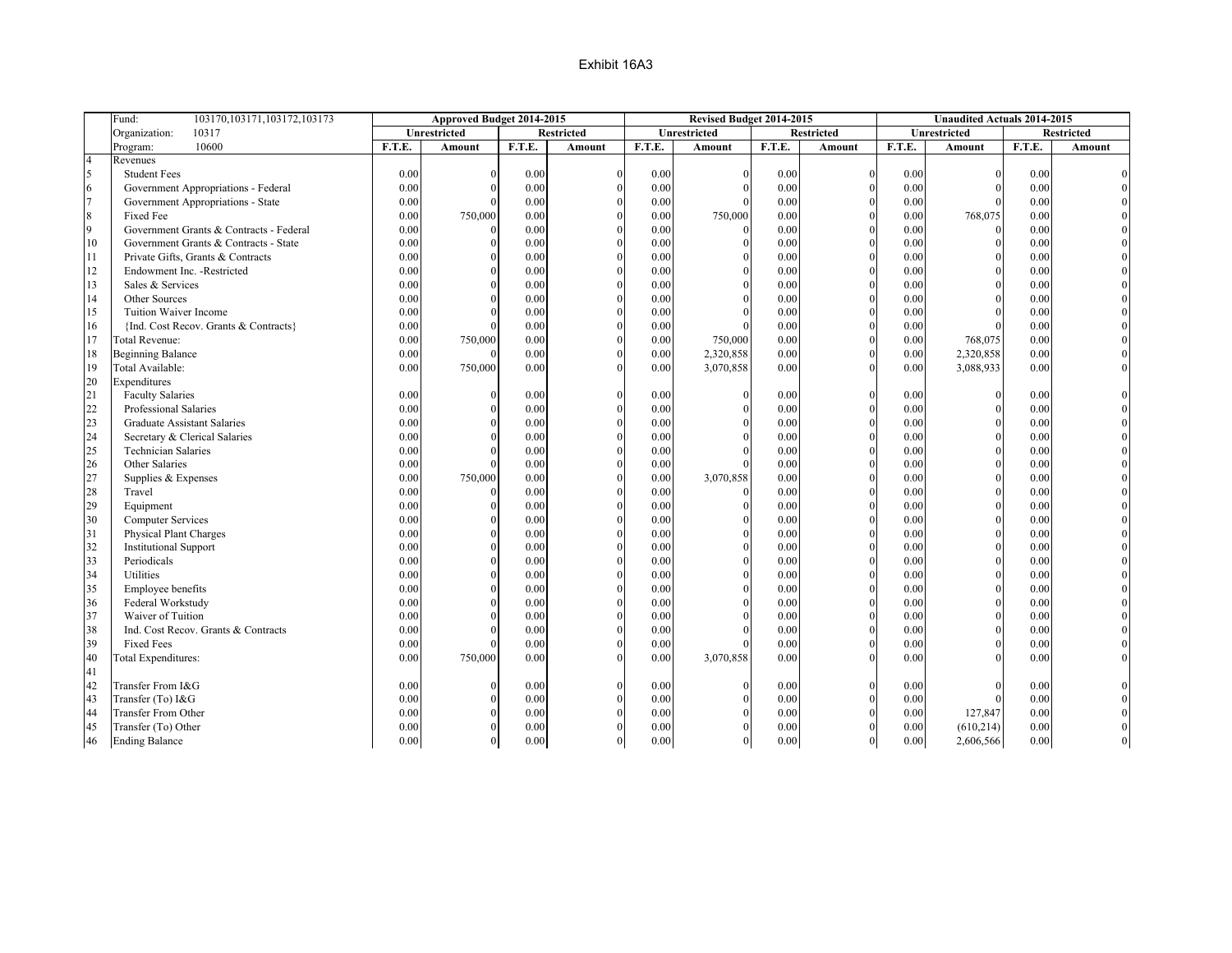|                | 103220 thru 103225<br>Funds:            |        | Approved Budget 2014-2015 |        |                   |        | Revised Budget 2014-2015 |          |                   |        | <b>Unaudited Actuals 2014-2015</b> |        |                   |
|----------------|-----------------------------------------|--------|---------------------------|--------|-------------------|--------|--------------------------|----------|-------------------|--------|------------------------------------|--------|-------------------|
|                | 32000<br>Organization:                  |        | Unrestricted              |        | <b>Restricted</b> |        | Unrestricted             |          | <b>Restricted</b> |        | Unrestricted                       |        | <b>Restricted</b> |
|                | 16000<br>Program:                       | F.T.E. | <b>Amount</b>             | F.T.E. | <b>Amount</b>     | F.T.E. | Amount                   | F.T.E.   | <b>Amount</b>     | F.T.E. | Amount                             | F.T.E. | Amount            |
| $\overline{4}$ | Revenues                                |        |                           |        |                   |        |                          |          |                   |        |                                    |        |                   |
| 5              | <b>Student Fees</b>                     | 0.00   | $\Omega$                  | 0.00   | $\Omega$          | 0.00   |                          | 0.00     |                   | 0.00   | $\Omega$                           | 0.00   |                   |
| 6              | Government Appropriations - Federal     | 0.00   | $\Omega$                  | 0.00   |                   | 0.00   | $\Omega$                 | 0.00     |                   | 0.00   | $\Omega$                           | 0.00   |                   |
| $\overline{7}$ | Government Appropriations - State       | 0.00   | 862,900                   | 0.00   |                   | 0.00   | 862,900                  | 0.00     |                   | 0.00   | 862,900                            | 0.00   |                   |
| $\,$ 8 $\,$    | <b>TERA Fixed Fee</b>                   | 0.00   | $\theta$                  | 0.00   |                   | 0.00   |                          | 0.00     |                   | 0.00   | $\theta$                           | 0.00   |                   |
| 9              | Government Grants & Contracts - Federal | 0.00   | $\theta$                  | 0.00   | 2,200,000         | 0.00   |                          | 0.00     | 2,200,000         | 0.00   | $\mathbf{0}$                       | 0.00   | 2,200,000         |
| 10             | Government Grants & Contracts - State   | 0.00   | $\Omega$                  | 0.00   | 25,000            | 0.00   |                          | 0.00     | 25,000            | 0.00   | $\Omega$                           | 0.00   | 25,000            |
| 11             | Private Gifts, Grants & Contracts       | 0.00   | $\Omega$                  | 0.00   | 46,000            | 0.00   |                          | 0.00     | 46,000            | 0.00   | $\Omega$                           | 0.00   | 46,000            |
| 12             | Endowment Inc. - Restricted             | 0.00   | $\Omega$                  | 0.00   |                   | 0.00   |                          | $0.00\,$ |                   | 0.00   | $\theta$                           | 0.00   |                   |
| 13             | Sales & Services                        | 0.00   | $\Omega$                  | 0.00   |                   | 0.00   |                          | 0.00     |                   | 0.00   | $\Omega$                           | 0.00   |                   |
| 14             | Other Sources                           | 0.00   | $\Omega$                  | 0.00   |                   | 0.00   | $\Omega$                 | 0.00     |                   | 0.00   | $\theta$                           | 0.00   |                   |
| 15             | Tuition Waiver Income                   | 0.00   |                           | 0.00   |                   | 0.00   |                          | 0.00     |                   | 0.00   |                                    | 0.00   |                   |
| 16             | {Ind. Cost Recov. Grants & Contracts}   | 0.00   | $\Omega$                  | 0.00   |                   | 0.00   |                          | 0.00     |                   | 0.00   | $\Omega$                           | 0.00   |                   |
| 17             | Total Revenue:                          | 0.00   | 862,900                   | 0.00   | 2,271,000         | 0.00   | 862,900                  | $0.00\,$ | 2,271,000         | 0.00   | 862,900                            | 0.00   | 2,271,000         |
| 18             | <b>Beginning Balance</b>                | 0.00   |                           | 0.00   |                   | 0.00   | 108,900                  | 0.00     |                   | 0.00   | 108,900                            | 0.00   |                   |
| 19             | Total Available:                        | 0.00   | 862,900                   | 0.00   | 2,271,000         | 0.00   | 971,800                  | 0.00     | 2,271,000         | 0.00   | 971,800                            | 0.00   | 2,271,000         |
| 20             | Expenditures                            |        |                           |        |                   |        |                          |          |                   |        |                                    |        |                   |
| 21             | <b>Faculty Salaries</b>                 | 1.00   | 67,508                    | 0.00   | $\Omega$          | 1.00   | 67,508                   | 0.00     |                   | 1.00   | 91,046                             | 0.00   |                   |
| 22             | Professional Salaries                   | 9.51   | 287,151                   | 50.00  | 1,500,000         | 9.51   | 287,151                  | 50.00    | 1,500,000         | 9.51   | 296,735                            | 50.00  | 1,500,000         |
| 23             | Graduate Assistant Salaries             | 0.00   | $\Omega$                  | 0.00   |                   | 0.00   |                          | 0.00     |                   | 0.00   | 59,831                             | 0.00   |                   |
| 24             | Secretary & Clerical Salaries           | 0.00   | $\Omega$                  | 0.00   |                   | 0.00   |                          | 0.00     |                   | 0.00   | $\Omega$                           | 0.00   |                   |
| 25             | <b>Technician Salaries</b>              | 0.02   | $\Omega$                  | 18.00  |                   | 0.02   |                          | 18.00    |                   | 0.02   | 23,338                             | 18.00  |                   |
| 26             | Other Salaries                          | 0.00   |                           | 10.00  |                   | 0.00   |                          | 10.00    |                   | 0.00   | 78,156                             | 10.00  |                   |
| 27             | Supplies & Expenses                     | 0.00   | 256,015                   | 0.00   | 291,000           | 0.00   | 364,915                  | 0.00     | 291,000           | 0.00   | 31,756                             | 0.00   | 291,000           |
| 28             | Travel                                  | 0.00   | 50,000                    | 0.00   |                   | 0.00   | 50,000                   | 0.00     |                   | 0.00   | 54,858                             | 0.00   |                   |
| 29             | Equipment                               | 0.00   | $\Omega$                  | 0.00   |                   | 0.00   | $\Omega$                 | 0.00     |                   | 0.00   | $\Omega$                           | 0.00   |                   |
| 30             | <b>Computer Services</b>                | 0.00   | $\theta$                  | 0.00   |                   | 0.00   | $\Omega$                 | 0.00     |                   | 0.00   | $\theta$                           | 0.00   |                   |
| 31             | Physical Plant Charges                  | 0.00   | 5,000                     | 0.00   |                   | 0.00   | 5,000                    | 0.00     |                   | 0.00   | 5,000                              | 0.00   |                   |
| 32             | <b>Institutional Support</b>            | 0.00   | 5,000                     | 0.00   |                   | 0.00   | 5,000                    | 0.00     |                   | 0.00   | 5,000                              | 0.00   |                   |
| 33             | Periodicals                             | 0.00   | $\Omega$                  | 0.00   |                   | 0.00   |                          | 0.00     |                   | 0.00   | $\Omega$                           | 0.00   |                   |
| 34             | Utilities                               | 0.00   |                           | 0.00   |                   | 0.00   |                          | 0.00     |                   | 0.00   | $\Omega$                           | 0.00   |                   |
| 35             | Employee benefits                       | 0.00   | 192,226                   | 0.00   | 480,000           | 0.00   | 192,226                  | 0.00     | 480,000           | 0.00   | 168,058                            | 0.00   | 480,000           |
| 36             | Federal Workstudy                       | 0.00   |                           | 0.00   |                   | 0.00   |                          | 0.00     |                   | 0.00   | $\Omega$                           | 0.00   |                   |
| 37             | Waiver of Tuition                       | 0.00   |                           | 0.00   |                   | 0.00   |                          | 0.00     |                   | 0.00   | $\Omega$                           | 0.00   |                   |
| 38             | Ind. Cost Recov. Grants & Contracts     | 0.00   | $\Omega$                  | 0.00   |                   | 0.00   |                          | 0.00     |                   | 0.00   | $\theta$                           | 0.00   |                   |
| 39             | <b>Fixed Fees</b>                       | 0.00   |                           | 0.00   |                   | 0.00   |                          | 0.00     |                   | 0.00   |                                    | 0.00   |                   |
| 40             | Total Expenditures:                     | 10.53  | 862,900                   | 78.00  | 2,271,000         | 10.53  | 971,800                  | 78.00    | 2,271,000         | 10.53  | 813,778                            | 78.00  | 2,271,000         |
| 41             |                                         |        |                           |        |                   |        |                          |          |                   |        |                                    |        |                   |
| 42             | Transfer From I&G                       | 0.00   | $\Omega$                  | 0.00   | $\Omega$          | 0.00   |                          | 0.00     |                   | 0.00   | $\Omega$                           | 0.00   |                   |
| 43             | Transfer (To) I&G                       | 0.00   | $\Omega$                  | 0.00   |                   | 0.00   |                          | 0.00     |                   | 0.00   | $\Omega$                           | 0.00   |                   |
| 44             | <b>Transfer From Other</b>              | 0.00   |                           | 0.00   |                   | 0.00   |                          | 0.00     |                   | 0.00   | 531,338                            | 0.00   |                   |
| 45             | Transfer (To) Other                     | 0.00   |                           | 0.00   |                   | 0.00   |                          | 0.00     |                   | 0.00   | (531, 338)                         | 0.00   |                   |
| 46             | <b>Ending Balance</b>                   | 10.53  | $\theta$                  | 78.00  | $\Omega$          | 10.53  | $\Omega$                 | 78.00    | $\Omega$          | 10.53  | 158,022                            | 78.00  |                   |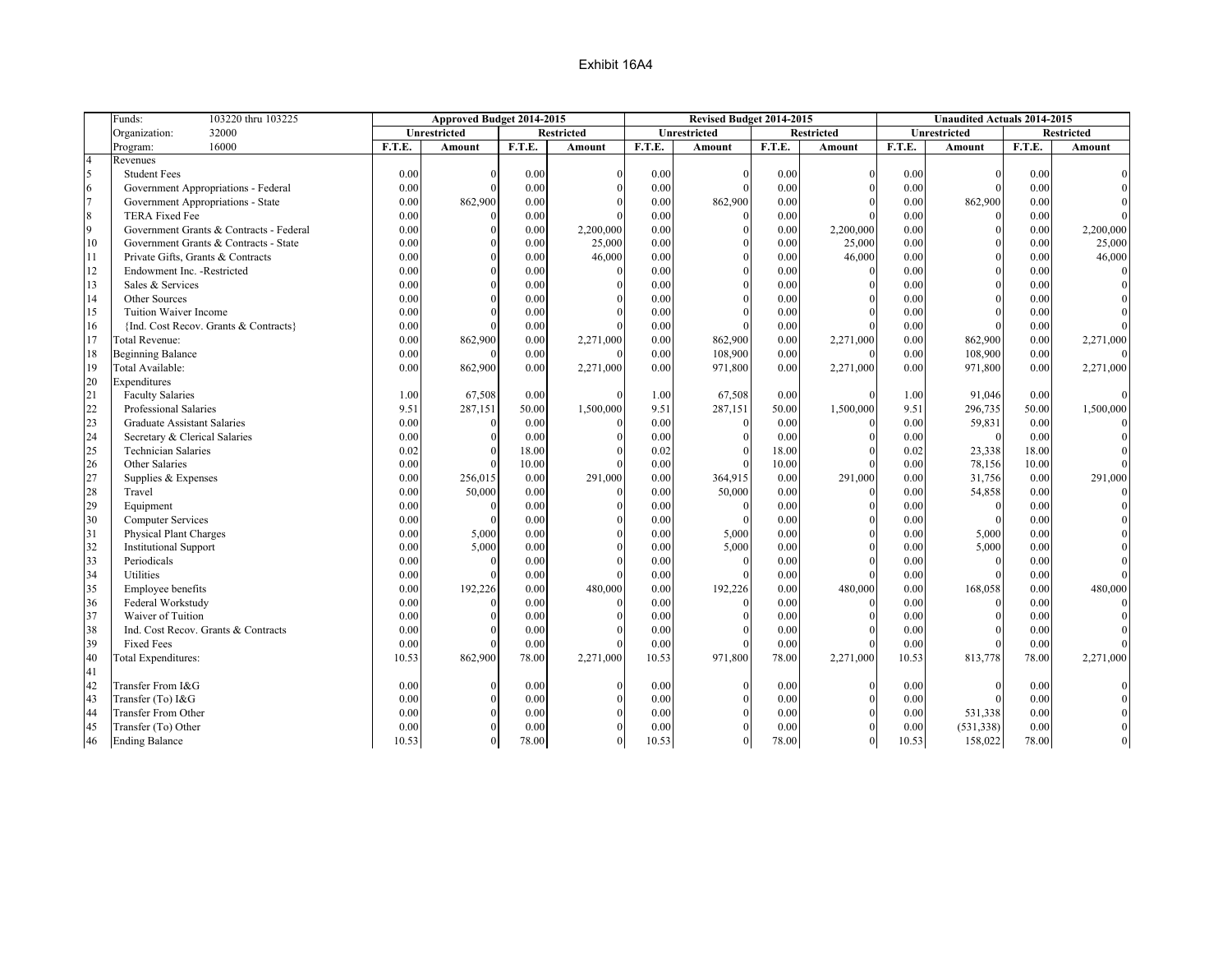|                | Funds:<br>103190 thru 103205            |        | Approved Budget 2014-2015 |        |                   |        | Revised Budget 2014-2015 |          |                   |        | <b>Unaudited Actuals 2014-2015</b> |        |                   |
|----------------|-----------------------------------------|--------|---------------------------|--------|-------------------|--------|--------------------------|----------|-------------------|--------|------------------------------------|--------|-------------------|
|                | 10300<br>Organizaton:                   |        | Unrestricted              |        | <b>Restricted</b> |        | Unrestricted             |          | <b>Restricted</b> |        | Unrestricted                       |        | <b>Restricted</b> |
|                | 16000<br>Program:                       | F.T.E. | <b>Amount</b>             | F.T.E. | <b>Amount</b>     | F.T.E. | Amount                   | F.T.E.   | <b>Amount</b>     | F.T.E. | Amount                             | F.T.E. | Amount            |
| $\overline{4}$ | Revenues                                |        |                           |        |                   |        |                          |          |                   |        |                                    |        |                   |
| 5              | <b>Student Fees</b>                     | 0.00   | $\Omega$                  | 0.00   | $\Omega$          | 0.00   |                          | 0.00     |                   | 0.00   | $\Omega$                           | 0.00   |                   |
| 6              | Government Appropriations - Federal     | 0.00   | $\Omega$                  | 0.00   |                   | 0.00   | $\Omega$                 | 0.00     |                   | 0.00   | $\Omega$                           | 0.00   |                   |
| $\overline{7}$ | Government Appropriations - State       | 0.00   | 850,800                   | 0.00   |                   | 0.00   | 850,800                  | 0.00     |                   | 0.00   | 850,800                            | 0.00   |                   |
| $\,$ 8 $\,$    | <b>TERA Fixed Fee</b>                   | 0.00   | $\Omega$                  | 0.00   |                   | 0.00   |                          | 0.00     |                   | 0.00   | $\theta$                           | 0.00   |                   |
| 9              | Government Grants & Contracts - Federal | 0.00   | $\theta$                  | 0.00   | 30,000,000        | 0.00   |                          | 0.00     | 30,000,000        | 0.00   | $\mathbf{0}$                       | 0.00   | 30,000,000        |
| 10             | Government Grants & Contracts - State   | 0.00   | $\Omega$                  | 0.00   | 1,000,000         | 0.00   | $\Omega$                 | 0.00     | 1,000,000         | 0.00   | $\Omega$                           | 0.00   | 1,000,000         |
| 11             | Private Gifts, Grants & Contracts       | 0.00   | $\Omega$                  | 0.00   | 1,000,000         | 0.00   | $\Omega$                 | 0.00     | 1,000,000         | 0.00   | $\Omega$                           | 0.00   | 1,000,000         |
| 12             | Endowment Inc. - Restricted             | 0.00   | $\Omega$                  | 0.00   |                   | 0.00   | $\Omega$                 | 0.00     |                   | 0.00   | $\theta$                           | 0.00   |                   |
| 13             | Sales & Services                        | 0.00   | $\Omega$                  | 0.00   |                   | 0.00   |                          | 0.00     |                   | 0.00   | $\theta$                           | 0.00   |                   |
| 14             | Other Sources                           | 0.00   | $\Omega$                  | 0.00   |                   | 0.00   | $\Omega$                 | 0.00     |                   | 0.00   | $\mathbf{0}$                       | 0.00   |                   |
| 15             | Tuition Waiver Income                   | 0.00   | $\Omega$                  | 0.00   |                   | 0.00   |                          | 0.00     |                   | 0.00   | $\Omega$                           | 0.00   |                   |
| 16             | {Ind. Cost Recov. Grants & Contracts}   | 0.00   | $\Omega$                  | 0.00   | 5,829,983         | 0.00   |                          | 0.00     | 5,829,983         | 0.00   | $\Omega$                           | 0.00   | 5,829,983         |
| 17             | Total Revenue:                          | 0.00   | 850,800                   | 0.00   | 37,829,983        | 0.00   | 850,800                  | 0.00     | 37,829,983        | 0.00   | 850,800                            | 0.00   | 37,829,983        |
| 18             | <b>Beginning Balance</b>                | 0.00   |                           | 0.00   | $\Omega$          | 0.00   | 532,538                  | 0.00     | $\Omega$          | 0.00   | 532,538                            | 0.00   |                   |
| 19             | Total Available:                        | 0.00   | 850,800                   | 0.00   | 37,829,983        | 0.00   | 1,383,338                | 0.00     | 37,829,983        | 0.00   | 1,383,338                          | 0.00   | 37,829,983        |
| 20             | Expenditures:                           |        |                           |        |                   |        |                          |          |                   |        |                                    |        |                   |
| 21             | <b>Faculty Salaries</b>                 | 0.50   | 35,000                    | 0.00   | $\Omega$          | 0.50   | 35,000                   | 0.00     |                   | 0.50   | $\Omega$                           | 0.00   |                   |
| 22             | Professional Salaries                   | 5.20   | 402,839                   | 125.00 | 16,537,229        | 5.20   | 402,839                  | 125.00   | 16,537,229        | 5.20   | 252,368                            | 125.00 | 16,537,229        |
| 23             | Graduate Assistant Salaries             | 0.00   | $\Omega$                  | 1.00   | 1,535,043         | 0.00   |                          | 1.00     | 1,535,043         | 0.00   | 123                                | 1.00   | 1,535,043         |
| 24             | Secretary & Clerical Salaries           | 0.00   | $\Omega$                  | 3.00   | 1,250,000         | 0.00   | $\Omega$                 | 3.00     | 1,250,000         | 0.00   | $\theta$                           | 3.00   | 1,250,000         |
| 25             | <b>Technician Salaries</b>              | 0.30   | 27,029                    | 100.00 | 7,157,605         | 0.30   | 27,029                   | 100.00   | 7,157,605         | 0.30   | 5,224                              | 100.00 | 7,157,605         |
| 26             | Other Salaries                          | 0.00   | 3,000                     | 0.00   | 2,500,000         | 0.00   | 3,000                    | 0.00     | 2,500,000         | 0.00   | 62,421                             | 0.00   | 2,500,000         |
| 27             | Supplies & Expenses                     | 0.00   | 90,239                    | 0.00   | 3,800,000         | 0.00   | 622,777                  | 0.00     | 3,800,000         | 0.00   | 158,649                            | 0.00   | 3,800,000         |
| 28             | Travel                                  | 0.00   | 80,000                    | 0.00   | 200,000           | 0.00   | 80,000                   | 0.00     | 200,000           | 0.00   | 91,091                             | 0.00   | 200,000           |
| 29             | Equipment                               | 0.00   | $\Omega$                  | 0.00   | 1,250,000         | 0.00   | $\Omega$                 | 0.00     | 1,250,000         | 0.00   | $\Omega$                           | 0.00   | 1,250,000         |
| 30             | <b>Computer Services</b>                | 0.00   | $\Omega$                  | 0.00   | 150,000           | 0.00   |                          | 0.00     | 150,000           | 0.00   | $\Omega$                           | 0.00   | 150,000           |
| 31             | Physical Plant Charges                  | 0.00   | 150,000                   | 0.00   | $\Omega$          | 0.00   | 150,000                  | 0.00     |                   | 0.00   | 150,000                            | 0.00   |                   |
| 32             | <b>Institutional Support</b>            | 0.00   | 150,000                   | 0.00   |                   | 0.00   | 150,000                  | 0.00     |                   | 0.00   | 150,000                            | 0.00   |                   |
| 33             | Periodicals                             | 0.00   | $\Omega$                  | 0.00   |                   | 0.00   |                          | 0.00     |                   | 0.00   | $\theta$                           | 0.00   |                   |
| 34             | Utilities                               | 0.00   |                           | 0.00   | 750,000           | 0.00   |                          | $0.00\,$ | 750,000           | 0.00   | $\Omega$                           | 0.00   | 750,000           |
| 35             | Employee benefits                       | 0.00   | 212,693                   | 0.00   | 500,106           | 0.00   | 212,693                  | 0.00     | 500,106           | 0.00   | 141,453                            | 0.00   | 500,106           |
| 36             | Federal Workstudy                       | 0.00   | $\Omega$                  | 0.00   | $\Omega$          | 0.00   |                          | 0.00     |                   | 0.00   | $\Omega$                           | 0.00   |                   |
| 37             | Waiver of Tuition                       | 0.00   |                           | 0.00   |                   | 0.00   |                          | 0.00     |                   | 0.00   | $\Omega$                           | 0.00   |                   |
| 38             | Ind. Cost Recov. Grants & Contracts     | 0.00   |                           | 0.00   | 2,000,000         | 0.00   |                          | $0.00\,$ | 2,000,000         | 0.00   |                                    | 0.00   | 2,000,000         |
| 39             | <b>Fixed Fees</b>                       | 0.00   |                           | 0.00   | 200,000           | 0.00   |                          | 0.00     | 200,000           | 0.00   |                                    | 0.00   | 200,000           |
| 40             | <b>Total Expenditures:</b>              | 6.00   | 1,150,800                 | 229.00 | 37,829,983        | 6.00   | 1,683,338                | 229.00   | 37,829,983        | 6.00   | 1,011,329                          | 229.00 | 37,829,983        |
| 41             |                                         |        |                           |        |                   |        |                          |          |                   |        |                                    |        |                   |
| 42             | Transfer From I&G                       | 0.00   | 300,000                   | 0.00   | $\Omega$          | 0.00   | 300,000                  | 0.00     |                   | 0.00   | 300,000                            | 0.00   |                   |
| 43             | Transfer (To) I&G                       | 0.00   | $\Omega$                  | 0.00   | $\Omega$          | 0.00   |                          | 0.00     |                   | 0.00   | $\Omega$                           | 0.00   |                   |
| 44             | <b>Transfer From Other</b>              | 0.00   | $\Omega$                  | 0.00   |                   | 0.00   |                          | 0.00     |                   | 0.00   | $\Omega$                           | 0.00   |                   |
| 45             | Transfer (To) Other                     | 0.00   |                           | 0.00   |                   | 0.00   |                          | 0.00     |                   | 0.00   | (21, 720)                          | 0.00   |                   |
| 46             | <b>Ending Balance</b>                   | 6.00   | $\theta$                  | 229.00 | $\Omega$          | 6.00   | $\Omega$                 | 229.00   | $\Omega$          | 6.00   | 650,289                            | 229.00 |                   |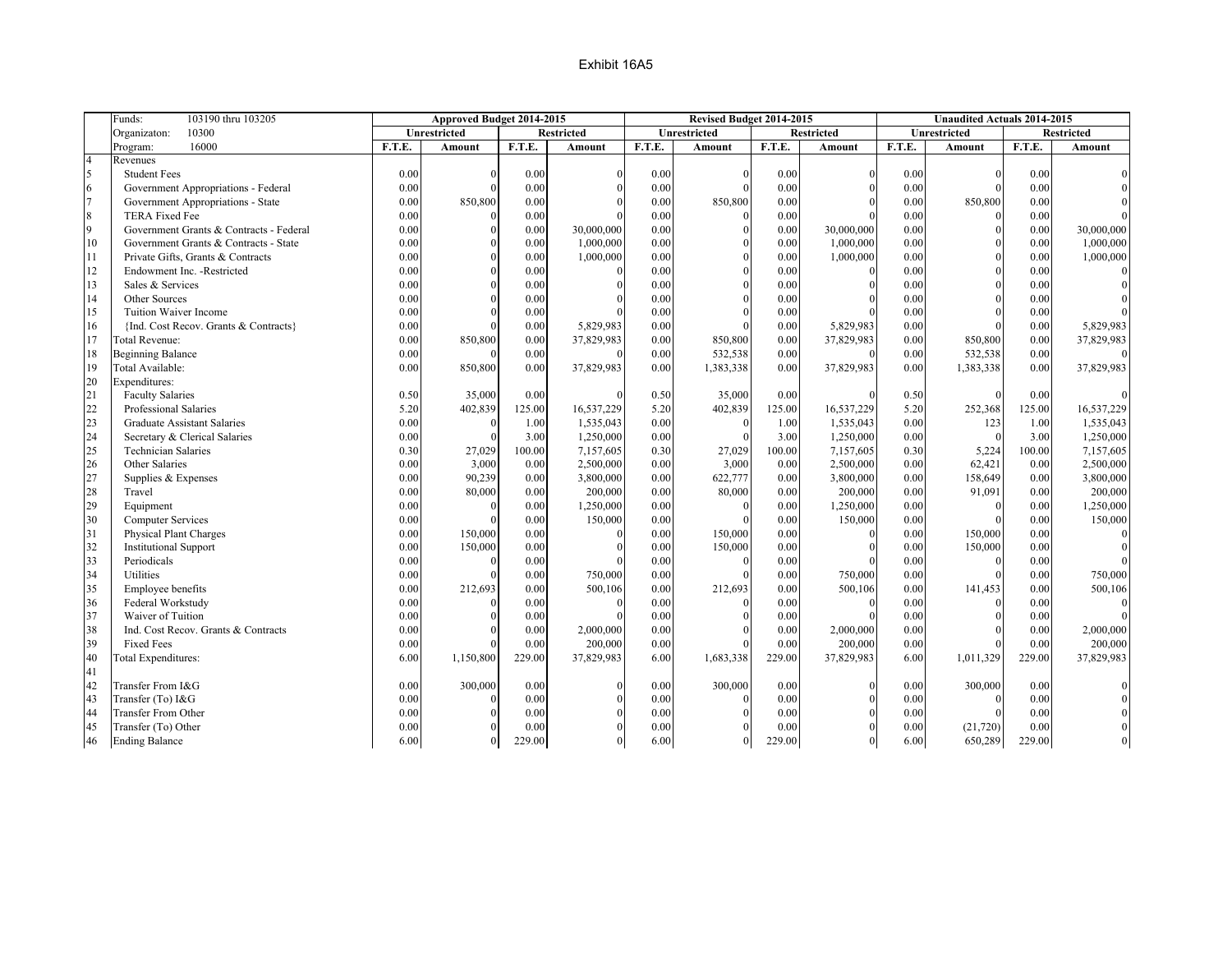|                  |                                         |        | Approved Budget 2014-2015 |        |                   |        | Revised Budget 2014-2015 |        |                   |        | <b>Unaudited Actuals 2014-2015</b> |        |                   |
|------------------|-----------------------------------------|--------|---------------------------|--------|-------------------|--------|--------------------------|--------|-------------------|--------|------------------------------------|--------|-------------------|
|                  |                                         |        | Unrestricted              |        | <b>Restricted</b> |        | Unrestricted             |        | <b>Restricted</b> |        | Unrestricted                       |        | <b>Restricted</b> |
|                  |                                         | F.T.E. | Amount                    | F.T.E. | Amount            | F.T.E. | <b>Amount</b>            | F.T.E. | <b>Amount</b>     | F.T.E. | <b>Amount</b>                      | F.T.E. | Amount            |
| $\overline{4}$   | Revenues                                |        |                           |        |                   |        |                          |        |                   |        |                                    |        |                   |
| 5                | <b>Student Fees</b>                     | 0.00   | $\Omega$                  | 0.00   |                   | 0.00   | $\Omega$                 | 0.00   |                   | 0.00   | $\theta$                           | 0.00   |                   |
| 6                | Government Appropriations - Federal     | 0.00   | $\Omega$                  | 0.00   |                   | 0.00   | $\Omega$                 | 0.00   |                   | 0.00   | $\theta$                           | 0.00   |                   |
| $\overline{7}$   | Government Appropriations - State       | 0.00   | $\Omega$                  | 0.00   |                   | 0.00   | $\Omega$                 | 0.00   |                   | 0.00   | $\theta$                           | 0.00   |                   |
| $\boldsymbol{8}$ | <b>TERA Fixed Fee</b>                   | 0.00   | $\Omega$                  | 0.00   |                   | 0.00   | $\Omega$                 | 0.00   |                   | 0.00   | $\theta$                           | 0.00   |                   |
| $\overline{9}$   | Government Grants & Contracts - Federal | 0.00   | $\Omega$                  | 0.00   | 6,500,000         | 0.00   | $\Omega$                 | 0.00   | 6,500,000         | 0.00   | $\overline{0}$                     | 0.00   | 6,500,000         |
| 10               | Government Grants & Contracts - State   | 0.00   | $\Omega$                  | 0.00   | 2,000,000         | 0.00   |                          | 0.00   | 2,000,000         | 0.00   | $\Omega$                           | 0.00   | 2,000,000         |
| 11               | Private Gifts, Grants & Contracts       | 0.00   | $\Omega$                  | 0.00   | 1,250,000         | 0.00   | $\Omega$                 | 0.00   | 1,250,000         | 0.00   | $\theta$                           | 0.00   | 1,250,000         |
| 12               | Endowment Inc. - Restricted             | 0.00   | $\Omega$                  | 0.00   |                   | 0.00   | $\Omega$                 | 0.00   |                   | 0.00   | $\mathbf{0}$                       | 0.00   |                   |
| 13               | Sales & Services                        | 0.00   |                           | 0.00   |                   | 0.00   |                          | 0.00   |                   | 0.00   | $\theta$                           | 0.00   |                   |
| 14               | Other Sources                           | 0.00   | $\Omega$                  | 0.00   |                   | 0.00   | $\Omega$                 | 0.00   |                   | 0.00   | $\mathbf{0}$                       | 0.00   |                   |
| 15               | Tuition Waiver Income                   | 0.00   | $\Omega$                  | 0.00   | 112,500           | 0.00   | $\Omega$                 | 0.00   | 112,500           | 0.00   | $\theta$                           | 0.00   | 112,500           |
| 16               | {Ind. Cost Recov. Grants & Contracts}   | 0.00   | $\Omega$                  | 0.00   |                   | 0.00   | $\Omega$                 | 0.00   |                   | 0.00   | $\theta$                           | 0.00   |                   |
| 17               | Total Revenue:                          | 0.00   | $\Omega$                  | 0.00   | 9,862,500         | 0.00   | $\Omega$                 | 0.00   | 9,862,500         | 0.00   | $\mathbf{0}$                       | 0.00   | 9,862,500         |
| 18               | <b>Beginning Balance</b>                | 0.00   | $\Omega$                  | 0.00   |                   | 0.00   |                          | 0.00   |                   | 0.00   | $\theta$                           | 0.00   |                   |
| 19               | Total Available:                        | 0.00   | $\Omega$                  | 0.00   | 9,862,500         | 0.00   |                          | 0.00   | 9,862,500         | 0.00   | $\Omega$                           | 0.00   | 9,862,500         |
| 20               | Expenditures                            |        |                           |        |                   |        |                          |        |                   |        |                                    |        |                   |
| 21               | <b>Faculty Salaries</b>                 | 0.00   | $\Omega$                  | 0.00   |                   | 0.00   |                          | 0.00   |                   | 0.00   | $\Omega$                           | 0.00   |                   |
| 22               | Professional Salaries                   | 0.00   | $\Omega$                  | 62.00  | 1,120,250         | 0.00   | $\Omega$                 | 62.00  | 1,120,250         | 0.00   | $\mathbf{0}$                       | 62.00  | 1,120,250         |
| 23               | <b>Graduate Assistant Salaries</b>      | 0.00   | $\Omega$                  | 62.50  | 1,225,000         | 0.00   | $\theta$                 | 62.50  | 1,225,000         | 0.00   | $\theta$                           | 62.50  | 1,225,000         |
| 24               | Secretary & Clerical Salaries           | 0.00   | $\Omega$                  | 4.50   | 275,000           | 0.00   | $\Omega$                 | 4.50   | 275,000           | 0.00   | $\theta$                           | 4.50   | 275,000           |
| 25               | <b>Technician Salaries</b>              | 0.00   | $\Omega$                  | 9.00   | 1,224,200         | 0.00   | $\Omega$                 | 9.00   | 1,224,200         | 0.00   | $\overline{0}$                     | 9.00   | 1,224,200         |
| 26               | Other Salaries                          | 0.00   | $\Omega$                  | 65.00  | 712,500           | 0.00   | $\Omega$                 | 65.00  | 712,500           | 0.00   | $\theta$                           | 65.00  | 712,500           |
| 27               | Supplies & Expenses                     | 0.00   | $\Omega$                  | 0.00   | 2,283,950         | 0.00   | $\Omega$                 | 0.00   | 2,283,950         | 0.00   | $\Omega$                           | 0.00   | 2,283,950         |
| 28               | Travel                                  | 0.00   | $\Omega$                  | 0.00   | 225,000           | 0.00   | $\theta$                 | 0.00   | 225,000           | 0.00   | $\theta$                           | 0.00   | 225,000           |
| 29               | Equipment                               | 0.00   | $\Omega$                  | 0.00   | 1,000,000         | 0.00   |                          | 0.00   | 1,000,000         | 0.00   | $\Omega$                           | 0.00   | 1,000,000         |
| 30               | Computer Services                       | 0.00   | $\Omega$                  | 0.00   | 48,000            | 0.00   | $\theta$                 | 0.00   | 48,000            | 0.00   | $\mathbf{0}$                       | 0.00   | 48,000            |
| 31               | <b>Physical Plant Charges</b>           | 0.00   | $\Omega$                  | 0.00   |                   | 0.00   |                          | 0.00   |                   | 0.00   | $\Omega$                           | 0.00   |                   |
| 32               | <b>Institutional Support</b>            | 0.00   | $\Omega$                  | 0.00   |                   | 0.00   | $\Omega$                 | 0.00   |                   | 0.00   | $\theta$                           | 0.00   |                   |
| 33               | Periodicals                             | 0.00   | $\Omega$                  | 0.00   |                   | 0.00   | $\Omega$                 | 0.00   |                   | 0.00   | $\theta$                           | 0.00   |                   |
| 34               | Utilities                               | 0.00   | $\Omega$                  | 0.00   |                   | 0.00   | $\Omega$                 | 0.00   |                   | 0.00   | $\Omega$                           | 0.00   |                   |
| 35               | Employee benefits                       | 0.00   | $\Omega$                  | 0.00   | 1,200,000         | 0.00   | $\Omega$                 | 0.00   | 1,200,000         | 0.00   | $\mathbf{0}$                       | 0.00   | 1,200,000         |
| 36               | Federal Workstudy                       | 0.00   | $\Omega$                  | 0.00   |                   | 0.00   | $\theta$                 | 0.00   |                   | 0.00   | $\theta$                           | 0.00   |                   |
| 37               | Waiver of Tuition                       | 0.00   | $\Omega$                  | 0.00   |                   | 0.00   |                          | 0.00   |                   | 0.00   | $\Omega$                           | 0.00   |                   |
| 38               | Ind. Cost Recov. Grants & Contracts     | 0.00   |                           | 0.00   | 548,600           | 0.00   | $\Omega$                 | 0.00   | 548,600           | 0.00   | $\theta$                           | 0.00   | 548,600           |
| 39               | <b>Fixed Fees</b>                       | 0.00   |                           | 0.00   |                   | 0.00   |                          | 0.00   |                   | 0.00   | $\theta$                           | 0.00   |                   |
| 40               | <b>Total Expenditures:</b>              | 0.00   |                           | 203.00 | 9,862,500         | 0.00   |                          | 203.00 | 9,862,500         | 0.00   |                                    | 203.00 | 9,862,500         |
| 41               |                                         |        |                           |        |                   |        |                          |        |                   |        |                                    |        |                   |
| 42               | Transfer From I&G                       | 0.00   |                           | 0.00   |                   | 0.00   |                          | 0.00   |                   | 0.00   | $\Omega$                           | 0.00   |                   |
| 43               | Transfer (To) I&G                       | 0.00   | $\Omega$                  | 0.00   |                   | 0.00   |                          | 0.00   |                   | 0.00   | $\theta$                           | 0.00   |                   |
| 44               | <b>Transfer From Other</b>              | 0.00   |                           | 0.00   |                   | 0.00   |                          | 0.00   |                   | 0.00   | $\Omega$                           | 0.00   |                   |
| 45               | Transfer (To) Other                     | 0.00   |                           | 0.00   |                   | 0.00   |                          | 0.00   |                   | 0.00   | $\Omega$                           | 0.00   |                   |
| 46               | <b>Ending Balance</b>                   | 0.00   | $\Omega$                  | 203.00 | $\Omega$          | 0.00   | $\Omega$                 | 203.00 | $\overline{0}$    | 0.00   | $\overline{0}$                     | 203.00 |                   |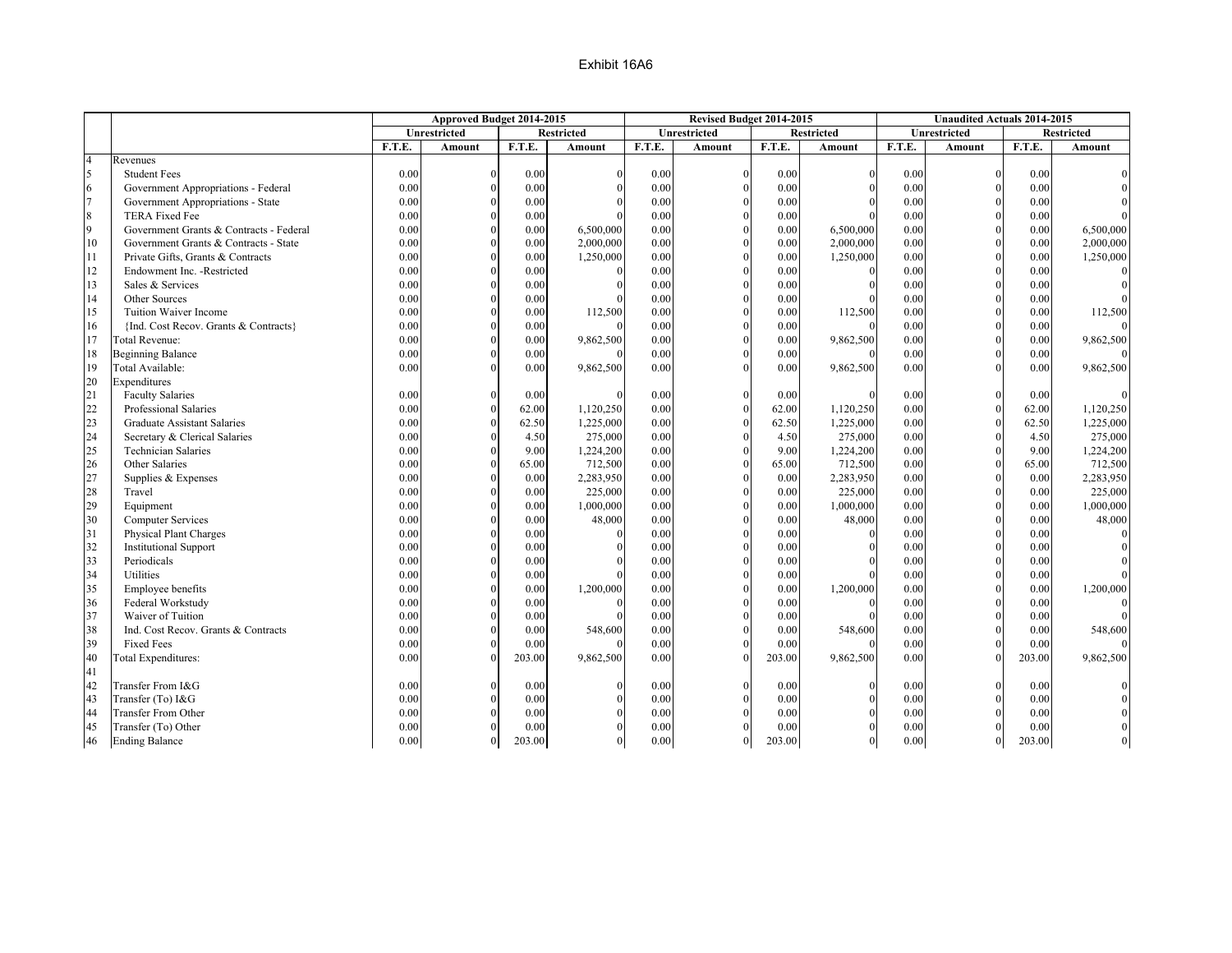|                | Funds:<br>103180 and 103181             |        | Approved Budget 2014-2015 |        |                   |        | Revised Budget 2014-2015 |          |                   |        | <b>Unaudited Actuals 2014-2015</b> |          |                   |
|----------------|-----------------------------------------|--------|---------------------------|--------|-------------------|--------|--------------------------|----------|-------------------|--------|------------------------------------|----------|-------------------|
|                | Organization:<br>10600                  |        | Unrestricted              |        | <b>Restricted</b> |        | Unrestricted             |          | <b>Restricted</b> |        | Unrestricted                       |          | <b>Restricted</b> |
|                | 16000<br>Program:                       | F.T.E. | Amount                    | F.T.E. | Amount            | F.T.E. | Amount                   | F.T.E.   | Amount            | F.T.E. | Amount                             | F.T.E.   | Amount            |
| $\overline{4}$ | Revenues                                |        |                           |        |                   |        |                          |          |                   |        |                                    |          |                   |
| 5              | <b>Student Fees</b>                     | 0.00   | $\Omega$                  | 0.00   | $\Omega$          | 0.00   |                          | 0.00     |                   | 0.00   | $\Omega$                           | 0.00     |                   |
| 6              | Government Appropriations - Federal     | 0.00   | $\Omega$                  | 0.00   |                   | 0.00   |                          | 0.00     |                   | 0.00   | $\Omega$                           | 0.00     |                   |
| $\overline{7}$ | Government Appropriations - State       | 0.00   | 2,006,500                 | 0.00   |                   | 0.00   | 2,006,500                | 0.00     |                   | 0.00   | 2,006,500                          | 0.00     |                   |
| 8              | <b>TERA Fixed Fee</b>                   | 0.00   | $\Omega$                  | 0.00   |                   | 0.00   |                          | 0.00     |                   | 0.00   | $\theta$                           | 0.00     |                   |
| 9              | Government Grants & Contracts - Federal | 0.00   | $\Omega$                  | 0.00   | 3,300,000         | 0.00   |                          | 0.00     | 3,300,000         | 0.00   | $\mathbf{0}$                       | 0.00     | 3,300,000         |
| 10             | Government Grants & Contracts - State   | 0.00   | $\Omega$                  | 0.00   | 750,000           | 0.00   |                          | 0.00     | 750,000           | 0.00   | $\theta$                           | 0.00     | 750,000           |
| 11             | Private Gifts, Grants & Contracts       | 0.00   | $\theta$                  | 0.00   | 500,000           | 0.00   |                          | 0.00     | 500,000           | 0.00   | $\Omega$                           | 0.00     | 500,000           |
| 12             | Endowment Inc. - Restricted             | 0.00   | $\Omega$                  | 0.00   |                   | 0.00   |                          | 0.00     |                   | 0.00   | $\Omega$                           | 0.00     |                   |
| 13             | Sales & Services                        | 0.00   |                           | 0.00   |                   | 0.00   |                          | 0.00     |                   | 0.00   | $\Omega$                           | 0.00     |                   |
| 14             | Other Sources                           | 0.00   | $\Omega$                  | 0.00   |                   | 0.00   | $\Omega$                 | 0.00     |                   | 0.00   | $\Omega$                           | 0.00     |                   |
| 15             | Tuition Waiver Income                   | 0.00   |                           | 0.00   |                   | 0.00   |                          | 0.00     |                   | 0.00   | $\Omega$                           | 0.00     |                   |
| 16             | {Ind. Cost Recov. Grants & Contracts}   | 0.00   |                           | 0.00   |                   | 0.00   |                          | 0.00     |                   | 0.00   | $\theta$                           | 0.00     |                   |
| 17             | Total Revenue:                          | 0.00   | 2,006,500                 | 0.00   | 4,550,000         | 0.00   | 2,006,500                | 0.00     | 4,550,000         | 0.00   | 2,006,500                          | 0.00     | 4,550,000         |
| 18             | <b>Beginning Balance</b>                | 0.00   |                           | 0.00   |                   | 0.00   | 1,472,693                | 0.00     |                   | 0.00   | 1,472,693                          | 0.00     |                   |
| 19             | Total Available:                        | 0.00   | 2,006,500                 | 0.00   | 4,550,000         | 0.00   | 3,479,193                | 0.00     | 4,550,000         | 0.00   | 3,479,193                          | 0.00     | 4,550,000         |
| 20             | Expenditures                            |        |                           |        |                   |        |                          |          |                   |        |                                    |          |                   |
| 21             | <b>Faculty Salaries</b>                 | 0.00   |                           | 0.00   | $\Omega$          | 0.00   |                          | 0.00     |                   | 0.00   | 8,256                              | 0.00     |                   |
| 22             | Professional Salaries                   | 10.80  | 835,200                   | 14.00  | 2,000,000         | 10.80  | 835,200                  | 14.00    | 2,000,000         | 10.80  | 710,329                            | 14.00    | 2,000,000         |
| 23             | Graduate Assistant Salaries             | 1.00   | 28,465                    | 4.00   | 400,000           | 1.00   | 28,465                   | 4.00     | 400,000           | 1.00   | 109,447                            | 4.00     | 400,000           |
| 24             | Secretary & Clerical Salaries           | 1.00   | 23,566                    | 0.50   | 25,000            | 1.00   | 23,566                   | 0.50     | 25,000            | 1.00   | 21,700                             | 0.50     | 25,000            |
| 25             | <b>Technician Salaries</b>              | 2.40   | 104,583                   | 6.00   | 750,000           | 2.40   | 104,583                  | 6.00     | 750,000           | 2.40   | 48,395                             | 6.00     | 750,000           |
| 26             | Other Salaries                          | 3.00   | 37,440                    | 1.00   | 350,000           | 3.00   | 37,440                   | 1.00     | 350,000           | 3.00   | 31,434                             | 1.00     | 350,000           |
| 27             | Supplies & Expenses                     | 0.00   | 213,023                   | 0.00   | 248,750           | 0.00   | 1,685,716                | 0.00     | 248,750           | 0.00   | 221,521                            | 0.00     | 248,750           |
| 28             | Travel                                  | 0.00   | 30,000                    | 0.00   | 150,000           | 0.00   | 30,000                   | 0.00     | 150,000           | 0.00   | 49,800                             | 0.00     | 150,000           |
| 29             | Equipment                               | 0.00   | 65,000                    | 0.00   | 275,000           | 0.00   | 65,000                   | 0.00     | 275,000           | 0.00   | 122,397                            | 0.00     | 275,000           |
| 30             | <b>Computer Services</b>                | 0.00   | $\Omega$                  | 0.00   | 50,000            | 0.00   |                          | 0.00     | 50,000            | 0.00   | 33,007                             | 0.00     | 50,000            |
| 31             | Physical Plant Charges                  | 0.00   | 100,000                   | 0.00   | $\Omega$          | 0.00   | 100,000                  | $0.00\,$ |                   | 0.00   | 100,000                            | 0.00     |                   |
| 32             | <b>Institutional Support</b>            | 0.00   | 100,000                   | 0.00   |                   | 0.00   | 100,000                  | 0.00     |                   | 0.00   | 100,000                            | 0.00     |                   |
| 33             | Periodicals                             | 0.00   | $\Omega$                  | 0.00   |                   | 0.00   |                          | 0.00     |                   | 0.00   | $\Omega$                           | 0.00     |                   |
| 34             | Utilities                               | 0.00   |                           | 0.00   |                   | 0.00   |                          | 0.00     |                   | 0.00   | $\Omega$                           | 0.00     |                   |
| 35             | Employee benefits                       | 0.00   | 319,223                   | 0.00   | 301,250           | 0.00   | 319,223                  | 0.00     | 301,250           | 0.00   | 362,866                            | 0.00     | 301,250           |
| 36             | Federal Workstudy                       | 0.00   | $\Omega$                  | 0.00   |                   | 0.00   |                          | 0.00     |                   | 0.00   | $\Omega$                           | 0.00     |                   |
| 37             | Waiver of Tuition                       | 0.00   |                           | 0.00   |                   | 0.00   |                          | 0.00     |                   | 0.00   | $\Omega$                           | 0.00     |                   |
| 38             | Ind. Cost Recov. Grants & Contracts     | 0.00   |                           | 0.00   |                   | 0.00   |                          | $0.00\,$ |                   | 0.00   | $\theta$                           | $0.00\,$ |                   |
| 39             | <b>Fixed Fees</b>                       | 0.00   |                           | 0.00   |                   | 0.00   |                          | 0.00     |                   | 0.00   |                                    | 0.00     |                   |
| 40             | <b>Total Expenditures:</b>              | 18.20  | 1,856,500                 | 25.50  | 4,550,000         | 18.20  | 3,329,193                | 25.50    | 4,550,000         | 18.20  | 1,919,152                          | 25.50    | 4,550,000         |
| 41             |                                         |        |                           |        |                   |        |                          |          |                   |        |                                    |          |                   |
| 42             | Transfer From I&G                       | 0.00   |                           | 0.00   | $\Omega$          | 0.00   |                          | 0.00     |                   | 0.00   |                                    | 0.00     |                   |
| 43             | Transfer (To) I&G                       | 0.00   | $\Omega$                  | 0.00   |                   | 0.00   |                          | 0.00     |                   | 0.00   | $\Omega$                           | 0.00     |                   |
| 44             | <b>Transfer From Other</b>              | 0.00   |                           | 0.00   |                   | 0.00   |                          | 0.00     |                   | 0.00   |                                    | 0.00     |                   |
| 45             | Transfer (To) Cost Share                | 0.00   | (150,000)                 | 0.00   |                   | 0.00   | (150,000)                | 0.00     |                   | 0.00   | (311, 017)                         | 0.00     |                   |
| 46             | <b>Ending Balance</b>                   | 18.20  | $\Omega$                  | 25.50  | $\theta$          | 18.20  | $\Omega$                 | 25.50    |                   | 18.20  | 1,249,024                          | 25.50    |                   |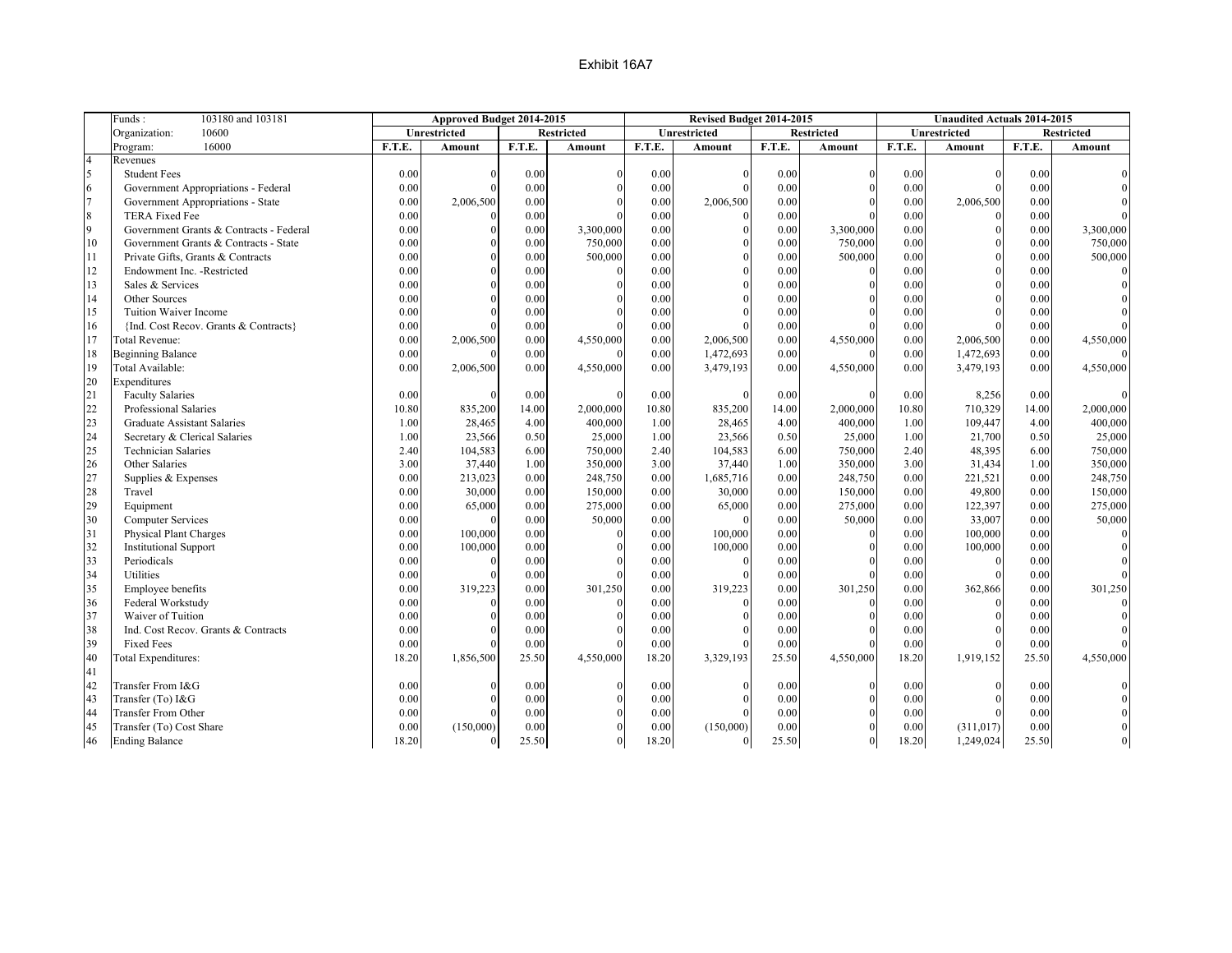|                | Funds:<br>103150 and 103151             |        | Approved Budget 2014-2015 |        |                   |        | Revised Budget 2014-2015 |        |                   |        | <b>Unaudited Actuals 2014-2015</b> |        |                   |
|----------------|-----------------------------------------|--------|---------------------------|--------|-------------------|--------|--------------------------|--------|-------------------|--------|------------------------------------|--------|-------------------|
|                | 44500<br>Organization:                  |        | Unrestricted              |        | <b>Restricted</b> |        | Unrestricted             |        | <b>Restricted</b> |        | Unrestricted                       |        | <b>Restricted</b> |
|                | 16000<br>Program:                       | F.T.E. | Amount                    | F.T.E. | Amount            | F.T.E. | Amount                   | F.T.E. | Amount            | F.T.E. | Amount                             | F.T.E. | Amount            |
| $\overline{4}$ | Revenues                                |        |                           |        |                   |        |                          |        |                   |        |                                    |        |                   |
| 5              | <b>Student Fees</b>                     | 0.00   | $\Omega$                  | 0.00   |                   | 0.00   |                          | 0.00   | $\Omega$          | 0.00   | $\mathbf{0}$                       | 0.00   |                   |
| 6              | Government Appropriations - Federal     | 0.00   | $\Omega$                  | 0.00   |                   | 0.00   | $\Omega$                 | 0.00   | $\Omega$          | 0.00   | $\Omega$                           | 0.00   |                   |
| $\overline{7}$ | Government Appropriations - State       | 0.00   | 387,300                   | 0.00   |                   | 0.00   | 387,300                  | 0.00   |                   | 0.00   | 387,300                            | 0.00   |                   |
| $\,$ 8 $\,$    | <b>TERA Fixed Fee</b>                   | 0.00   | $\Omega$                  | 0.00   |                   | 0.00   |                          | 0.00   | $\Omega$          | 0.00   | $\theta$                           | 0.00   |                   |
| 9              | Government Grants & Contracts - Federal | 0.00   | $\Omega$                  | 0.00   |                   | 0.00   | $\theta$                 | 0.00   | $\Omega$          | 0.00   | $\mathbf{0}$                       | 0.00   |                   |
| 10             | Government Grants & Contracts - State   | 0.00   | $\Omega$                  | 0.00   | 25,000            | 0.00   |                          | 0.00   | 25,000            | 0.00   | $\mathbf{0}$                       | 0.00   | 25,000            |
| 11             | Private Gifts, Grants & Contracts       | 0.00   | $\Omega$                  | 0.00   |                   | 0.00   | $\Omega$                 | 0.00   |                   | 0.00   | $\mathbf{0}$                       | 0.00   |                   |
| 12             | Endowment Inc. - Restricted             | 0.00   | $\Omega$                  | 0.00   |                   | 0.00   | $\theta$                 | 0.00   |                   | 0.00   | $\Omega$                           | 0.00   |                   |
| 13             | Sales & Services                        | 0.00   | $\Omega$                  | 0.00   |                   | 0.00   |                          | 0.00   |                   | 0.00   | $\mathbf{0}$                       | 0.00   |                   |
| 14             | Other Sources                           | 0.00   | $\Omega$                  | 0.00   |                   | 0.00   | $\Omega$                 | 0.00   | $\Omega$          | 0.00   | $\mathbf{0}$                       | 0.00   |                   |
| 15             | Tuition Waiver Income                   | 0.00   | $\Omega$                  | 0.00   |                   | 0.00   |                          | 0.00   |                   | 0.00   |                                    | 0.00   |                   |
| 16             | {Ind. Cost Recov. Grants & Contracts}   | 0.00   | $\Omega$                  | 0.00   |                   | 0.00   |                          | 0.00   | $\Omega$          | 0.00   |                                    | 0.00   |                   |
| 17             | Total Revenue:                          | 0.00   | 387,300                   | 0.00   | 25,000            | 0.00   | 387,300                  | 0.00   | 25,000            | 0.00   | 387,300                            | 0.00   | 25,000            |
| 18             | <b>Beginning Balance</b>                | 0.00   |                           | 0.00   |                   | 0.00   | 238,006                  | 0.00   | $\Omega$          | 0.00   | 238,006                            | 0.00   |                   |
| 19             | Total Available:                        | 0.00   | 387,300                   | 0.00   | 25,000            | 0.00   | 625,306                  | 0.00   | 25,000            | 0.00   | 625,306                            | 0.00   | 25,000            |
| 20             | Expenditures                            |        |                           |        |                   |        |                          |        |                   |        |                                    |        |                   |
| 21             | <b>Faculty Salaries</b>                 | 0.75   | 75,632                    | 0.00   | 19,000            | 0.75   | 75,632                   | 0.00   | 19,000            | 0.75   | 86,707                             | 0.00   | 19,000            |
| 22             | Professional Salaries                   | 2.40   | 158,668                   | 0.00   |                   | 2.40   | 158,668                  | 0.00   | $\Omega$          | 2.40   | 157,304                            | 0.00   |                   |
| 23             | Graduate Assistant Salaries             | 0.00   | $\Omega$                  | 0.00   |                   | 0.00   |                          | 0.00   |                   | 0.00   | $\mathbf{0}$                       | 0.00   |                   |
| 24             | Secretary & Clerical Salaries           | 0.00   | $\Omega$                  | 0.00   |                   | 0.00   | $\Omega$                 | 0.00   |                   | 0.00   | $\Omega$                           | 0.00   |                   |
| 25             | <b>Technician Salaries</b>              | 0.00   | $\Omega$                  | 0.00   |                   | 0.00   |                          | 0.00   | $\theta$          | 0.00   | $\theta$                           | 0.00   |                   |
| 26             | Other Salaries                          | 0.00   | $\Omega$                  | 0.00   |                   | 0.00   |                          | 0.00   | $\Omega$          | 0.00   |                                    | 0.00   |                   |
| 27             | Supplies & Expenses                     | 0.00   | 46,841                    | 0.00   |                   | 0.00   | 284,847                  | 0.00   | $\Omega$          | 0.00   | 67,603                             | 0.00   |                   |
| 28             | Travel                                  | 0.00   | $\Omega$                  | 0.00   |                   | 0.00   |                          | 0.00   | $\Omega$          | 0.00   | 11,599                             | 0.00   |                   |
| 29             | Equipment                               | 0.00   | $\Omega$                  | 0.00   |                   | 0.00   |                          | 0.00   | $\theta$          | 0.00   | 9,698                              | 0.00   |                   |
| 30             | Computer Services                       | 0.00   | $\Omega$                  | 0.00   |                   | 0.00   |                          | 0.00   | $\mathbf{0}$      | 0.00   | $\mathbf{0}$                       | 0.00   |                   |
| 31             | Physical Plant Charges                  | 0.00   | 10,000                    | 0.00   |                   | 0.00   | 10,000                   | 0.00   | $\Omega$          | 0.00   | 10,000                             | 0.00   |                   |
| 32             | <b>Institutional Support</b>            | 0.00   | 10,000                    | 0.00   |                   | 0.00   | 10,000                   | 0.00   | $\Omega$          | 0.00   | 10,000                             | 0.00   |                   |
| 33             | Periodicals                             | 0.00   | $\Omega$                  | 0.00   |                   | 0.00   | $\Omega$                 | 0.00   | $\Omega$          | 0.00   | $\Omega$                           | 0.00   |                   |
| 34             | Utilities                               | 0.00   | $\Omega$                  | 0.00   |                   | 0.00   |                          | 0.00   | $\Omega$          | 0.00   | 16,167                             | 0.00   |                   |
| 35             | Employee benefits                       | 0.00   | 86,159                    | 0.00   | 6,000             | 0.00   | 86,159                   | 0.00   | 6,000             | 0.00   | 94,349                             | 0.00   | 6,000             |
| 36             | Federal Workstudy                       | 0.00   | $\Omega$                  | 0.00   |                   | 0.00   | $\Omega$                 | 0.00   |                   | 0.00   | $\Omega$                           | 0.00   |                   |
| 37             | Waiver of Tuition                       | 0.00   | $\Omega$                  | 0.00   |                   | 0.00   | $\Omega$                 | 0.00   |                   | 0.00   | $\Omega$                           | 0.00   |                   |
| 38             | Ind. Cost Recov. Grants & Contracts     | 0.00   | $\Omega$                  | 0.00   |                   | 0.00   | $\Omega$                 | 0.00   | $\Omega$          | 0.00   | $\Omega$                           | 0.00   |                   |
| 39             | <b>Fixed Fees</b>                       | 0.00   | $\Omega$                  | 0.00   |                   | 0.00   |                          | 0.00   | $\Omega$          | 0.00   |                                    | 0.00   |                   |
| 40             | Total Expenditures:                     | 3.15   | 387,300                   | 0.00   | 25,000            | 3.15   | 625,306                  | 0.00   | 25,000            | 3.15   | 463,427                            | 0.00   | 25,000            |
| 41             |                                         |        |                           |        |                   |        |                          |        |                   |        |                                    |        |                   |
| 42             | Transfer From I&G                       | 0.00   | $\Omega$                  | 0.00   |                   | 0.00   |                          | 0.00   |                   | 0.00   | $\Omega$                           | 0.00   |                   |
| 43             | Transfer (To) I&G                       | 0.00   | $\Omega$                  | 0.00   |                   | 0.00   | $\Omega$                 | 0.00   | $\Omega$          | 0.00   | $\theta$                           | 0.00   |                   |
| 44             | <b>Transfer From Other</b>              | 0.00   |                           | 0.00   |                   | 0.00   |                          | 0.00   |                   | 0.00   | 201,927                            | 0.00   |                   |
| 45             | Transfer (To) Other                     | 0.00   | $\Omega$                  | 0.00   |                   | 0.00   |                          | 0.00   | $\theta$          | 0.00   | (201, 927)                         | 0.00   |                   |
| 46             | <b>Ending Balance</b>                   | 3.15   | $\Omega$                  | 0.00   | $\Omega$          | 3.15   | $\theta$                 | 0.00   | $\mathbf{0}$      | 3.15   | 161,879                            | 0.00   |                   |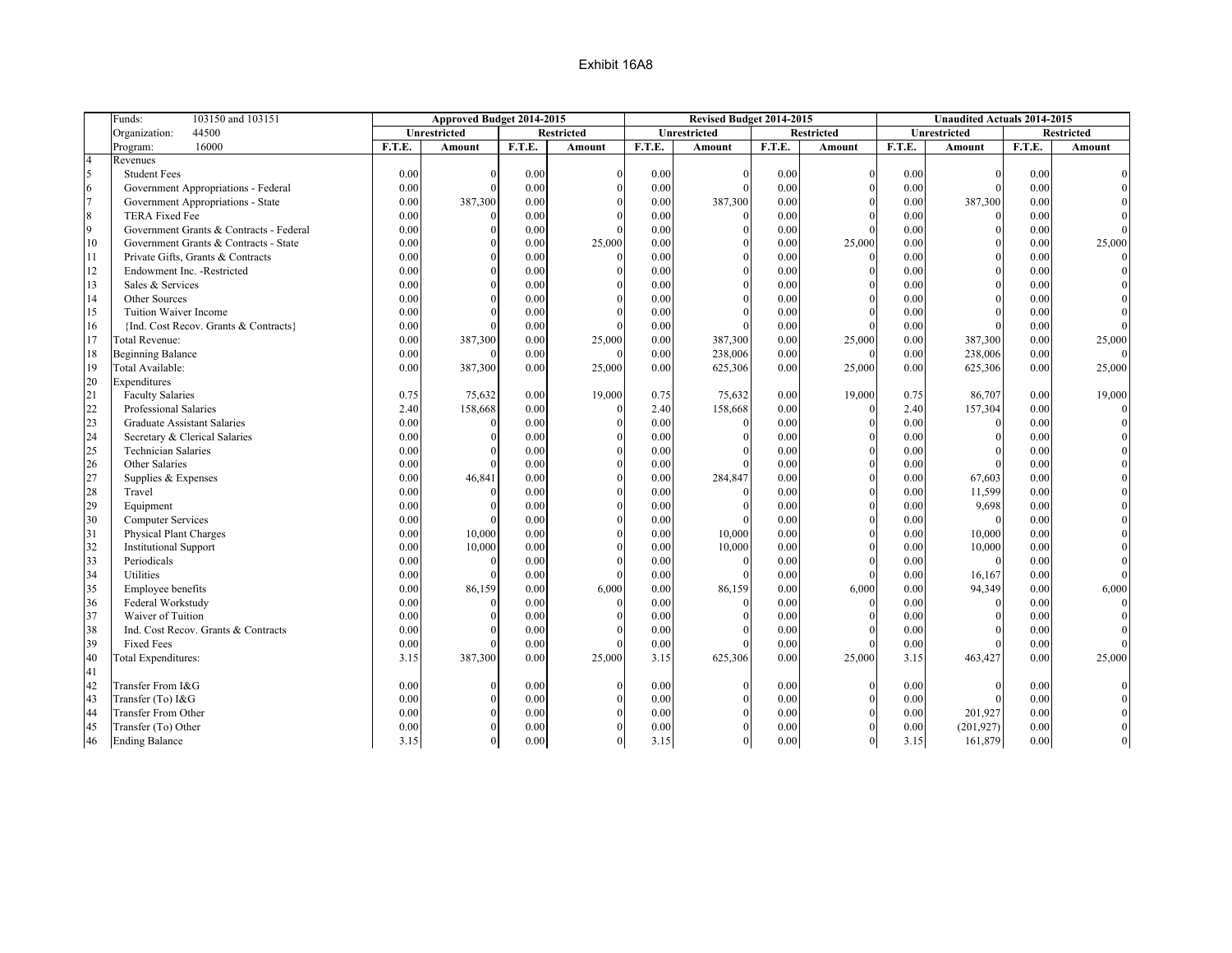|                  | 103160<br>Funds:                        |        | Approved Budget 2014-2015 |        |                   |        | Revised Budget 2014-2015 |        |                   |        | <b>Unaudited Actuals 2014-2015</b> |        |                   |
|------------------|-----------------------------------------|--------|---------------------------|--------|-------------------|--------|--------------------------|--------|-------------------|--------|------------------------------------|--------|-------------------|
|                  | 44600<br>Organization:                  |        | Unrestricted              |        | <b>Restricted</b> |        | Unrestricted             |        | <b>Restricted</b> |        | Unrestricted                       |        | <b>Restricted</b> |
|                  | 16000<br>Program:                       | F.T.E. | <b>Amount</b>             | F.T.E. | Amount            | F.T.E. | Amount                   | F.T.E. | <b>Amount</b>     | F.T.E. | Amount                             | F.T.E. | Amount            |
| $\overline{4}$   | Revenues                                |        |                           |        |                   |        |                          |        |                   |        |                                    |        |                   |
| 5                | <b>Student Fees</b>                     | 0.00   | $\Omega$                  | 0.00   |                   | 0.00   | $\Omega$                 | 0.00   | $\theta$          | 0.00   | $\Omega$                           | 0.00   |                   |
| 6                | Government Appropriations - Federal     | 0.00   | $\Omega$                  | 0.00   |                   | 0.00   |                          | 0.00   | $\Omega$          | 0.00   | $\theta$                           | 0.00   |                   |
| $\overline{7}$   | Government Appropriations - State       | 0.00   | 559,600                   | 0.00   |                   | 0.00   | 559,600                  | 0.00   |                   | 0.00   | 559,600                            | 0.00   |                   |
| $\boldsymbol{8}$ | <b>TERA Fixed Fee</b>                   | 0.00   | $\Omega$                  | 0.00   |                   | 0.00   |                          | 0.00   |                   | 0.00   |                                    | 0.00   |                   |
| $\overline{9}$   | Government Grants & Contracts - Federal | 0.00   | $\Omega$                  | 0.00   |                   | 0.00   | $\Omega$                 | 0.00   | $\theta$          | 0.00   | $\theta$                           | 0.00   |                   |
| 10               | Government Grants & Contracts - State   | 0.00   | $\Omega$                  | 0.00   |                   | 0.00   | $\Omega$                 | 0.00   |                   | 0.00   | $\Omega$                           | 0.00   |                   |
| 11               | Private Gifts, Grants & Contracts       | 0.00   | $\Omega$                  | 0.00   |                   | 0.00   | $\Omega$                 | 0.00   | $\Omega$          | 0.00   | $\theta$                           | 0.00   |                   |
| 12               | Endowment Inc. - Restricted             | 0.00   | $\Omega$                  | 0.00   |                   | 0.00   | $\Omega$                 | 0.00   | $\Omega$          | 0.00   | $\mathbf{0}$                       | 0.00   |                   |
| 13               | Sales & Services                        | 0.00   |                           | 0.00   |                   | 0.00   |                          | 0.00   |                   | 0.00   | $\Omega$                           | 0.00   |                   |
| 14               | Other Sources                           | 0.00   | $\Omega$                  | 0.00   |                   | 0.00   | $\theta$                 | 0.00   | $\theta$          | 0.00   | $\Omega$                           | 0.00   |                   |
| 15               | Tuition Waiver Income                   | 0.00   | $\Omega$                  | 0.00   |                   | 0.00   |                          | 0.00   | $\theta$          | 0.00   | $\theta$                           | 0.00   |                   |
| 16               | {Ind. Cost Recov. Grants & Contracts}   | 0.00   |                           | 0.00   |                   | 0.00   |                          | 0.00   |                   | 0.00   | $\Omega$                           | 0.00   |                   |
| 17               | Total Revenue:                          | 0.00   | 559,600                   | 0.00   |                   | 0.00   | 559,600                  | 0.00   | $\theta$          | 0.00   | 559,600                            | 0.00   |                   |
| 18               | <b>Beginning Balance</b>                | 0.00   |                           | 0.00   |                   | 0.00   | 217,419                  | 0.00   |                   | 0.00   | 217,419                            | 0.00   |                   |
| 19               | Total Available:                        | 0.00   | 559,600                   | 0.00   |                   | 0.00   | 777,019                  | 0.00   |                   | 0.00   | 777,019                            | 0.00   |                   |
| 20               | Expenditures                            |        |                           |        |                   |        |                          |        |                   |        |                                    |        |                   |
| 21               | <b>Faculty Salaries</b>                 | 0.00   | $\Omega$                  | 0.00   | $\Omega$          | 0.00   |                          | 0.00   | $\Omega$          | 0.00   | $\Omega$                           | 0.00   |                   |
| 22               | Professional Salaries                   | 2.70   | 333,011                   | 0.00   |                   | 2.70   | 333,011                  | 0.00   | $\mathbf{0}$      | 2.70   | 444,097                            | 0.00   |                   |
| 23               | <b>Graduate Assistant Salaries</b>      | 0.50   | 15,000                    | 0.00   |                   | 0.50   | 15,000                   | 0.00   | $\theta$          | 0.50   | 48,007                             | 0.00   |                   |
| 24               | Secretary & Clerical Salaries           | 0.15   | 6,032                     | 0.00   |                   | 0.15   | 6,032                    | 0.00   | $\Omega$          | 0.15   | 3,959                              | 0.00   |                   |
| 25               | <b>Technician Salaries</b>              | 0.00   | $\Omega$                  | 0.00   |                   | 0.00   | $\Omega$                 | 0.00   | $\theta$          | 0.00   | 2,600                              | 0.00   |                   |
| 26               | Other Salaries                          | 0.20   | 5,000                     | 0.00   |                   | 0.20   | 5,000                    | 0.00   |                   | 0.20   | 67,693                             | 0.00   |                   |
| 27               | Supplies & Expenses                     | 0.00   | 36,687                    | 0.00   |                   | 0.00   | 254,106                  | 0.00   | $\Omega$          | 0.00   | 15,644                             | 0.00   |                   |
| 28               | Travel                                  | 0.00   | 30,000                    | 0.00   |                   | 0.00   | 30,000                   | 0.00   | $\theta$          | 0.00   | 35,689                             | 0.00   |                   |
| 29               | Equipment                               | 0.00   | $\Omega$                  | 0.00   |                   | 0.00   | $\theta$                 | 0.00   |                   | 0.00   | $\Omega$                           | 0.00   |                   |
| 30               | Computer Services                       | 0.00   | $\Omega$                  | 0.00   |                   | 0.00   | $\theta$                 | 0.00   | $\theta$          | 0.00   | $\theta$                           | 0.00   |                   |
| 31               | <b>Physical Plant Charges</b>           | 0.00   | $\Omega$                  | 0.00   |                   | 0.00   |                          | 0.00   |                   | 0.00   | $\Omega$                           | 0.00   |                   |
| 32               | <b>Institutional Support</b>            | 0.00   | 5,000                     | 0.00   |                   | 0.00   | 5,000                    | 0.00   | $\Omega$          | 0.00   | 5,000                              | 0.00   |                   |
| 33               | Periodicals                             | 0.00   | 5,000                     | 0.00   |                   | 0.00   | 5,000                    | 0.00   | $\Omega$          | 0.00   | 5,000                              | 0.00   |                   |
| 34               | Utilities                               | 0.00   | $\Omega$                  | 0.00   |                   | 0.00   |                          | 0.00   |                   | 0.00   | $\Omega$                           | 0.00   |                   |
| 35               | Employee benefits                       | 0.00   | 123,870                   | 0.00   |                   | 0.00   | 123,870                  | 0.00   | $\theta$          | 0.00   | 152,918                            | 0.00   |                   |
| 36               | Federal Workstudy                       | 0.00   |                           | 0.00   |                   | 0.00   | $\theta$                 | 0.00   | $\theta$          | 0.00   | $\theta$                           | 0.00   |                   |
| 37               | Waiver of Tuition                       | 0.00   | $\Omega$                  | 0.00   |                   | 0.00   |                          | 0.00   |                   | 0.00   | $\theta$                           | 0.00   |                   |
| 38               | Ind. Cost Recov. Grants & Contracts     | 0.00   | $\Omega$                  | 0.00   |                   | 0.00   | $\theta$                 | 0.00   | $\theta$          | 0.00   | $\theta$                           | 0.00   |                   |
| 39               | <b>Fixed Fees</b>                       | 0.00   | $\Omega$                  | 0.00   |                   | 0.00   |                          | 0.00   |                   | 0.00   | $\Omega$                           | 0.00   |                   |
| 40               | Total Expenditures:                     | 3.55   | 559,600                   | 0.00   |                   | 3.55   | 777,019                  | 0.00   |                   | 3.55   | 780,607                            | 0.00   |                   |
| 41               |                                         |        |                           |        |                   |        |                          |        |                   |        |                                    |        |                   |
| 42               | Transfer From I&G                       | 0.00   | $\Omega$                  | 0.00   |                   | 0.00   | $\theta$                 | 0.00   |                   | 0.00   | $\theta$                           | 0.00   |                   |
| 43               | Transfer (To) I&G                       | 0.00   | $\Omega$                  | 0.00   |                   | 0.00   | $\Omega$                 | 0.00   | $\Omega$          | 0.00   | $\theta$                           | 0.00   |                   |
| 44               | Transfer From Other                     | 0.00   |                           | 0.00   |                   | 0.00   |                          | 0.00   |                   | 0.00   |                                    | 0.00   |                   |
| 45               | Transfer (To) Other                     | 0.00   | $\Omega$                  | 0.00   |                   | 0.00   |                          | 0.00   |                   | 0.00   | $\theta$                           | 0.00   |                   |
| 46               | <b>Ending Balance</b>                   | 3.55   | $\Omega$                  | 0.00   | $\Omega$          | 3.55   | $\Omega$                 | 0.00   | $\overline{0}$    | 3.55   | (3,588)                            | 0.00   |                   |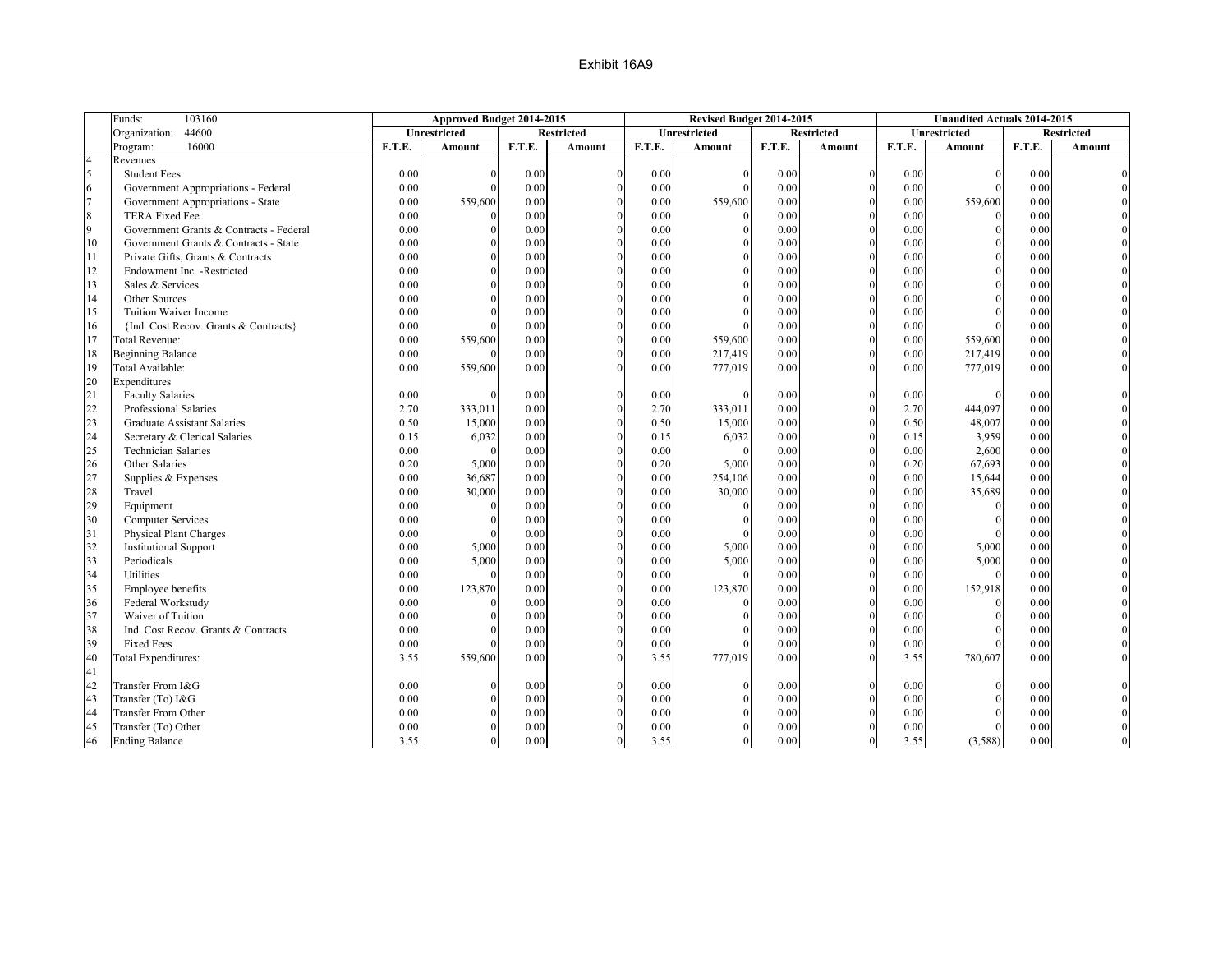|                | Fund:<br>103018                         |        | Approved Budget 2014-2015 |          |               |        | Revised Budget 2014-2015 |        |                   |          | <b>Unaudited Actuals 2014-2015</b> |        |                   |
|----------------|-----------------------------------------|--------|---------------------------|----------|---------------|--------|--------------------------|--------|-------------------|----------|------------------------------------|--------|-------------------|
|                | 40000<br>Organization:                  |        | Unrestricted              |          | Restricted    |        | Unrestricted             |        | <b>Restricted</b> |          | Unrestricted                       |        | <b>Restricted</b> |
|                | 16000<br>Program:                       | F.T.E. | <b>Amount</b>             | F.T.E.   | <b>Amount</b> | F.T.E. | Amount                   | F.T.E. | <b>Amount</b>     | F.T.E.   | <b>Amount</b>                      | F.T.E. | <b>Amount</b>     |
| $\overline{4}$ | Revenues                                |        |                           |          |               |        |                          |        |                   |          |                                    |        |                   |
| 5              | <b>Student Fees</b>                     | 0.00   |                           | 0.00     | $\Omega$      | 0.00   |                          | 0.00   | $\Omega$          | 0.00     | $\mathbf{0}$                       | 0.00   |                   |
| 6              | Government Appropriations - Federal     | 0.00   |                           | 0.00     |               | 0.00   |                          | 0.00   | $\Omega$          | 0.00     | $\mathbf{0}$                       | 0.00   |                   |
| $\overline{7}$ | Government Appropriations - State       | 0.00   |                           | 0.00     |               | 0.00   |                          | 0.00   |                   | 0.00     | $\mathbf{0}$                       | 0.00   |                   |
| 8              | <b>TERA Fixed Fee</b>                   | 0.00   |                           | 0.00     |               | 0.00   |                          | 0.00   | $\Omega$          | 0.00     | $\Omega$                           | 0.00   |                   |
| 9              | Government Grants & Contracts - Federal | 0.00   |                           | 0.00     |               | 0.00   |                          | 0.00   | $\Omega$          | 0.00     | $\mathbf{0}$                       | 0.00   |                   |
| 10             | Government Grants & Contracts - State   | 0.00   |                           | 0.00     |               | 0.00   |                          | 0.00   | $\Omega$          | 0.00     | $\theta$                           | 0.00   |                   |
| 11             | Private Gifts, Grants & Contracts       | 0.00   |                           | 0.00     |               | 0.00   |                          | 0.00   | $\Omega$          | 0.00     | $\mathbf{0}$                       | 0.00   |                   |
| 12             | Endowment Inc. - Restricted             | 0.00   |                           | 0.00     |               | 0.00   |                          | 0.00   | $\Omega$          | 0.00     | $\theta$                           | 0.00   |                   |
| 13             | Sales & Services                        | 0.00   |                           | 0.00     |               | 0.00   |                          | 0.00   | $\Omega$          | 0.00     | $\theta$                           | 0.00   |                   |
| 14             | Other Sources                           | 0.00   |                           | 0.00     |               | 0.00   |                          | 0.00   | $\Omega$          | 0.00     | $\boldsymbol{0}$                   | 0.00   |                   |
| 15             | Tuition Waiver Income                   | 0.00   |                           | 0.00     |               | 0.00   |                          | 0.00   | $\Omega$          | 0.00     | $\theta$                           | 0.00   |                   |
| 16             | {Ind. Cost Recov. Grants & Contracts}   | 0.00   |                           | 0.00     |               | 0.00   |                          | 0.00   | $\Omega$          | 0.00     | $\mathbf{0}$                       | 0.00   |                   |
| 17             | Total Revenue:                          | 0.00   |                           | 0.00     |               | 0.00   |                          | 0.00   | $\Omega$          | 0.00     | $\theta$                           | 0.00   |                   |
| 18             | <b>Beginning Balance</b>                | 0.00   |                           | 0.00     |               | 0.00   | 0                        | 0.00   | $\Omega$          | 0.00     | $\theta$                           | 0.00   |                   |
| 19             | Total Available:                        | 0.00   |                           | 0.00     |               | 0.00   |                          | 0.00   | $\Omega$          | 0.00     | $\Omega$                           | 0.00   |                   |
| 20             | Expenditures                            |        |                           |          |               |        |                          |        |                   |          |                                    |        |                   |
| 21             | <b>Faculty Salaries</b>                 | 0.00   |                           | 0.00     |               | 0.00   |                          | 0.00   | $\Omega$          | 0.00     | $\theta$                           | 0.00   |                   |
| 22             | Professional Salaries                   | 0.00   |                           | 0.00     |               | 0.00   |                          | 0.00   | $\Omega$          | 0.00     | $\boldsymbol{0}$                   | 0.00   |                   |
| 23             | <b>Graduate Assistant Salaries</b>      | 0.00   |                           | 0.00     |               | 0.00   |                          | 0.00   |                   | 0.00     | $\mathbf{0}$                       | 0.00   |                   |
| 24             | Secretary & Clerical Salaries           | 0.00   |                           | 0.00     |               | 0.00   |                          | 0.00   | $\Omega$          | 0.00     | $\mathbf{0}$                       | 0.00   |                   |
| 25             | <b>Technician Salaries</b>              | 0.00   |                           | 0.00     |               | 0.00   |                          | 0.00   | $\Omega$          | 0.00     | $\overline{0}$                     | 0.00   |                   |
| 26             | Other Salaries                          | 0.00   |                           | 0.00     |               | 0.00   |                          | 0.00   | $\Omega$          | 0.00     | $\mathbf{0}$                       | 0.00   |                   |
| 27             | Supplies & Expenses                     | 0.00   |                           | 0.00     |               | 0.00   |                          | 0.00   | $\Omega$          | 0.00     | $\theta$                           | 0.00   |                   |
| 28             | Travel                                  | 0.00   |                           | 0.00     |               | 0.00   |                          | 0.00   | $\Omega$          | 0.00     | $\theta$                           | 0.00   |                   |
| 29             | Equipment                               | 0.00   |                           | 0.00     |               | 0.00   |                          | 0.00   | $\theta$          | 0.00     | $\boldsymbol{0}$                   | 0.00   |                   |
| 30             | <b>Computer Services</b>                | 0.00   |                           | 0.00     |               | 0.00   |                          | 0.00   | $\Omega$          | 0.00     | $\overline{0}$                     | 0.00   |                   |
| 31             | Physical Plant Charges                  | 0.00   |                           | 0.00     |               | 0.00   |                          | 0.00   | $\Omega$          | 0.00     | $\mathbf{0}$                       | 0.00   |                   |
| 32             | <b>Institutional Support</b>            | 0.00   |                           | 0.00     |               | 0.00   |                          | 0.00   | $\Omega$          | 0.00     | $\boldsymbol{0}$                   | 0.00   |                   |
| 33             | Periodicals                             | 0.00   |                           | 0.00     |               | 0.00   |                          | 0.00   |                   | 0.00     | $\theta$                           | 0.00   |                   |
| 34             | Utilities                               | 0.00   |                           | 0.00     |               | 0.00   |                          | 0.00   | $\Omega$          | 0.00     | $\mathbf{0}$                       | 0.00   |                   |
| 35             | Employee benefits                       | 0.00   |                           | 0.00     |               | 0.00   |                          | 0.00   | $\Omega$          | 0.00     | $\theta$                           | 0.00   |                   |
| 36             | Federal Workstudy                       | 0.00   |                           | 0.00     |               | 0.00   |                          | 0.00   | $\Omega$          | 0.00     | $\theta$                           | 0.00   |                   |
| 37             | Waiver of Tuition                       | 0.00   |                           | 0.00     |               | 0.00   |                          | 0.00   | $\Omega$          | 0.00     | $\overline{0}$                     | 0.00   |                   |
| 38             | Ind. Cost Recov. Grants & Contracts     | 0.00   |                           | 0.00     |               | 0.00   |                          | 0.00   | $\Omega$          | 0.00     | $\theta$                           | 0.00   |                   |
| 39             | <b>Fixed Fees</b>                       | 0.00   |                           | 0.00     |               | 0.00   |                          | 0.00   | $\Omega$          | 0.00     | $\mathbf{0}$                       | 0.00   |                   |
| 40             | Total Expenditures:                     | 0.00   |                           | 0.00     |               | 0.00   |                          | 0.00   |                   | 0.00     | $\Omega$                           | 0.00   |                   |
| 41             |                                         |        |                           |          |               |        |                          |        |                   |          |                                    |        |                   |
| 42             | Transfer From I&G                       | 0.00   |                           | 0.00     | $\Omega$      | 0.00   |                          | 0.00   | $\Omega$          | 0.00     | $\boldsymbol{0}$                   | 0.00   |                   |
| 43             | Transfer (To) I&G                       | 0.00   |                           | 0.00     |               | 0.00   |                          | 0.00   | $\Omega$          | 0.00     | $\mathbf{0}$                       | 0.00   |                   |
| 44             | Transfer From Other                     | 0.00   | $\Omega$                  | 0.00     |               | 0.00   |                          | 0.00   | $\mathbf{0}$      | 0.00     | $\boldsymbol{0}$                   | 0.00   |                   |
| 45             | Transfer (To) Other                     | 0.00   |                           | 0.00     |               | 0.00   |                          | 0.00   | $\theta$          | 0.00     | $\mathbf{0}$                       | 0.00   |                   |
| 46             | <b>Ending Balance</b>                   | 0.00   | $\mathbf{0}$              | $0.00\,$ | $\mathbf{0}$  | 0.00   | $\mathbf{0}$             | 0.00   | $\boldsymbol{0}$  | $0.00\,$ | $\vert$                            | 0.00   |                   |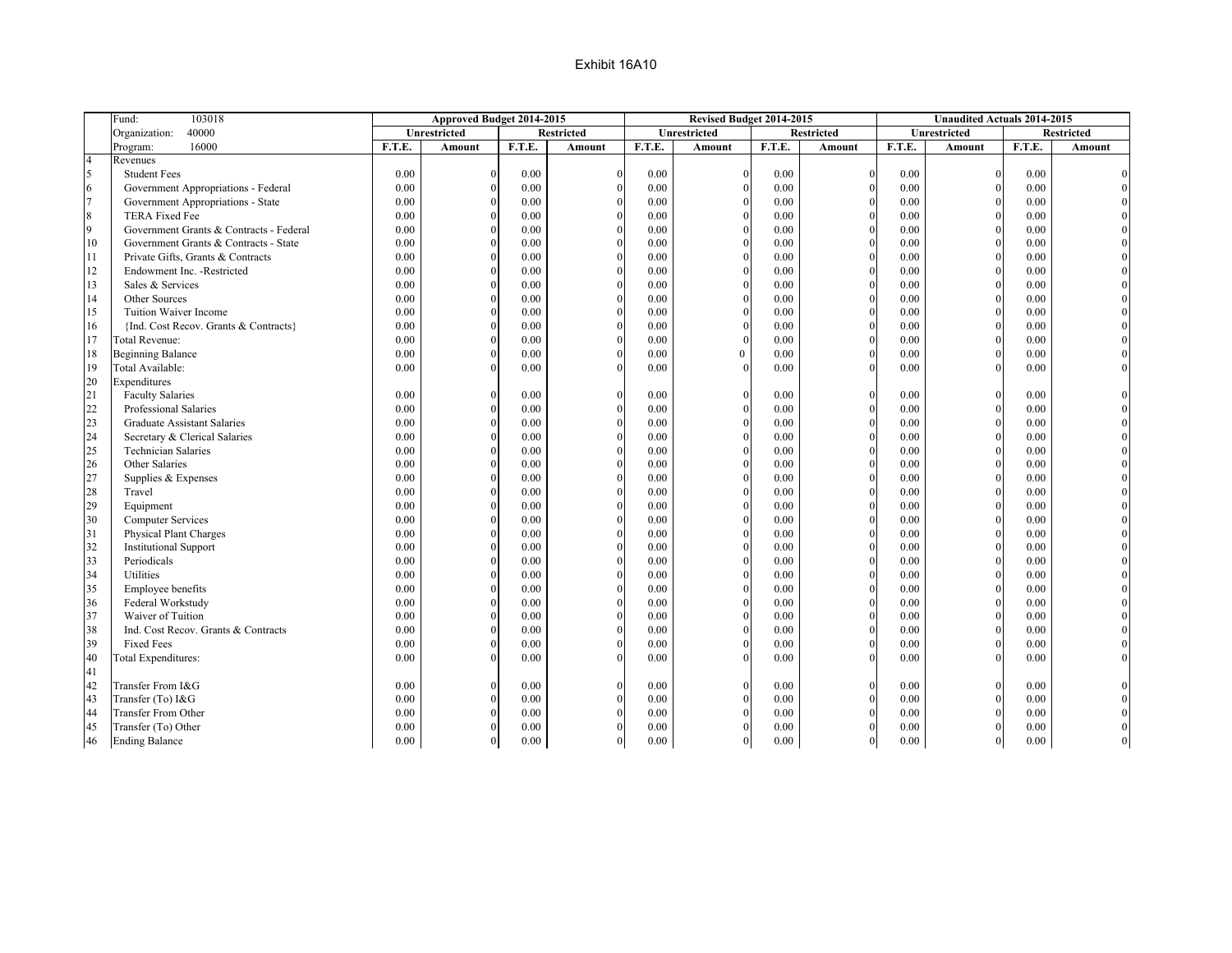|                | Fund:<br>103015                         |        | Approved Budget 2014-2015 |        |                   |        | Revised Budget 2014-2015 |          |                   |          | <b>Unaudited Actuals 2014-2015</b> |        |                   |
|----------------|-----------------------------------------|--------|---------------------------|--------|-------------------|--------|--------------------------|----------|-------------------|----------|------------------------------------|--------|-------------------|
|                | 10100<br>Organization:                  |        | Unrestricted              |        | <b>Restricted</b> |        | Unrestricted             |          | <b>Restricted</b> |          | Unrestricted                       |        | <b>Restricted</b> |
|                | 16000<br>Program:                       | F.T.E. | <b>Amount</b>             | F.T.E. | <b>Amount</b>     | F.T.E. | <b>Amount</b>            | F.T.E.   | <b>Amount</b>     | F.T.E.   | Amount                             | F.T.E. | <b>Amount</b>     |
| $\overline{4}$ | Revenues                                |        |                           |        |                   |        |                          |          |                   |          |                                    |        |                   |
| 5              | <b>Student Fees</b>                     | 0.00   |                           | 0.00   |                   | 0.00   | $\mathbf{0}$             | $\Omega$ | 0.00              | $\Omega$ | $\theta$                           | 0.00   |                   |
| 6              | Government Appropriations - Federal     | 0.00   | $\theta$                  | 0.00   |                   | 0.00   | $\overline{0}$           |          | 0.00              |          | $\Omega$                           | 0.00   |                   |
| $\overline{7}$ | Government Appropriations - State       | 0.00   | $\Omega$                  | 0.00   |                   | 0.00   | $\theta$                 | $\Omega$ | 0.00              |          | $\Omega$                           | 0.00   |                   |
| $\,8\,$        | <b>TERA Fixed Fee</b>                   | 0.00   |                           | 0.00   |                   | 0.00   | $\theta$                 | $\Omega$ | 0.00              |          | $\Omega$                           | 0.00   |                   |
| 9              | Government Grants & Contracts - Federal | 0.00   | $\theta$                  | 0.00   |                   | 0.00   | $\mathbf{0}$             | $\theta$ | 0.00              |          | $\overline{0}$                     | 0.00   |                   |
| 10             | Government Grants & Contracts - State   | 0.00   |                           | 0.00   |                   | 0.00   | $\Omega$                 | $\Omega$ | 0.00              |          | $\Omega$                           | 0.00   |                   |
| 11             | Private Gifts, Grants & Contracts       | 0.00   |                           | 0.00   |                   | 0.00   | $\theta$                 | $\Omega$ | 0.00              |          | $\Omega$                           | 0.00   |                   |
| 12             | Endowment Inc. - Restricted             | 0.00   |                           | 0.00   |                   | 0.00   | $\theta$                 | $\Omega$ | 0.00              |          | $\theta$                           | 0.00   |                   |
| 13             | Sales & Services                        | 0.00   |                           | 0.00   |                   | 0.00   | $\theta$                 | $\Omega$ | 0.00              |          | $\Omega$                           | 0.00   |                   |
| 14             | Other Sources                           | 0.00   | $\Omega$                  | 0.00   | $\Omega$          | 0.00   | $\theta$                 | $\Omega$ | 0.00              |          | $\Omega$                           | 0.00   |                   |
| 15             | Tuition Waiver Income                   | 0.00   |                           | 0.00   |                   | 0.00   | $\theta$                 | $\theta$ | 0.00              |          | $\theta$                           | 0.00   |                   |
| 16             | {Ind. Cost Recov. Grants & Contracts}   | 0.00   |                           | 0.00   |                   | 0.00   | $\Omega$                 | $\Omega$ | 0.00              |          | $\Omega$                           | 0.00   |                   |
| 17             | Total Revenue:                          | 0.00   |                           | 0.00   |                   | 0.00   | $\mathbf{0}$             | $\Omega$ | 0.00              |          | $\theta$                           | 0.00   |                   |
| 18             | <b>Beginning Balance</b>                | 0.00   |                           | 0.00   |                   | 0.00   | $\theta$                 | $\Omega$ | 0.00              |          | $\Omega$                           | 0.00   |                   |
| 19             | Total Available:                        | 0.00   |                           | 0.00   |                   | 0.00   | $\Omega$                 | $\theta$ | 0.00              |          |                                    | 0.00   |                   |
| 20             | Expenditures                            |        |                           |        |                   |        |                          |          |                   |          |                                    |        |                   |
| 21             | <b>Faculty Salaries</b>                 | 0.00   |                           | 0.00   |                   | 0.00   | $\theta$                 | 0        | 0.00              |          | $\Omega$                           | 0.00   |                   |
| 22             | Professional Salaries                   | 0.00   | $\Omega$                  | 0.00   |                   | 0.00   | $\theta$                 |          | 0.00              |          | $\Omega$                           | 0.00   |                   |
| 23             | <b>Graduate Assistant Salaries</b>      | 0.00   |                           | 0.00   |                   | 0.00   | $\theta$                 | $\Omega$ | 0.00              |          | $\theta$                           | 0.00   |                   |
| 24             | Secretary & Clerical Salaries           | 0.00   |                           | 0.00   |                   | 0.00   | $\theta$                 | $\theta$ | 0.00              |          | $\Omega$                           | 0.00   |                   |
| 25             | <b>Technician Salaries</b>              | 0.00   | $\Omega$                  | 0.00   | $\Omega$          | 0.00   | $\theta$                 | $\Omega$ | 0.00              |          | $\Omega$                           | 0.00   |                   |
| 26             | Other Salaries                          | 0.00   |                           | 0.00   |                   | 0.00   | $\theta$                 | $\Omega$ | 0.00              |          | $\Omega$                           | 0.00   |                   |
| 27             | Supplies & Expenses                     | 0.00   |                           | 0.00   |                   | 0.00   | $\theta$                 | $\Omega$ | 0.00              |          | $\Omega$                           | 0.00   |                   |
| 28             | Travel                                  | 0.00   |                           | 0.00   |                   | 0.00   |                          | $\Omega$ | 0.00              |          | $\Omega$                           | 0.00   |                   |
|                |                                         |        |                           |        |                   |        |                          |          |                   |          |                                    |        |                   |
| 29             | Equipment                               | 0.00   | $\theta$                  | 0.00   |                   | 0.00   | $\theta$                 | $\Omega$ | 0.00              |          | $\Omega$<br>$\Omega$               | 0.00   |                   |
| 30             | <b>Computer Services</b>                | 0.00   |                           | 0.00   |                   | 0.00   | $\theta$                 | $\Omega$ | 0.00              |          |                                    | 0.00   |                   |
| 31             | Physical Plant Charges                  | 0.00   | $\Omega$                  | 0.00   |                   | 0.00   | $\theta$                 | $\Omega$ | 0.00              |          | $\theta$                           | 0.00   |                   |
| 32             | <b>Institutional Support</b>            | 0.00   |                           | 0.00   |                   | 0.00   | $\theta$                 | $\Omega$ | 0.00              |          | $\Omega$                           | 0.00   |                   |
| 33             | Periodicals                             | 0.00   | $\theta$                  | 0.00   | $\Omega$          | 0.00   | $\theta$                 | $\Omega$ | 0.00              |          | $\Omega$                           | 0.00   |                   |
| 34             | Utilities                               | 0.00   |                           | 0.00   |                   | 0.00   | $\Omega$                 | $\Omega$ | 0.00              |          | $\Omega$                           | 0.00   |                   |
| 35             | Employee benefits                       | 0.00   | $\Omega$                  | 0.00   |                   | 0.00   | $\theta$                 | $\Omega$ | 0.00              |          | $\Omega$                           | 0.00   |                   |
| 36             | Federal Workstudy                       | 0.00   | $\theta$                  | 0.00   |                   | 0.00   | $\theta$                 | $\Omega$ | 0.00              |          | $\Omega$                           | 0.00   |                   |
| 37             | Waiver of Tuition                       | 0.00   |                           | 0.00   |                   | 0.00   | $\theta$                 | $\Omega$ | 0.00              |          | $\Omega$                           | 0.00   |                   |
| 38             | Ind. Cost Recov. Grants & Contracts     | 0.00   |                           | 0.00   |                   | 0.00   | $\mathbf{0}$             | $\Omega$ | 0.00              |          | $\Omega$                           | 0.00   |                   |
| 39             | <b>Fixed Fees</b>                       | 0.00   |                           | 0.00   |                   | 0.00   | $\theta$                 | $\Omega$ | 0.00              |          | $\Omega$                           | 0.00   |                   |
| 40             | <b>Total Expenditures:</b>              | 0.00   |                           | 0.00   |                   | 0.00   | $\Omega$                 | $\Omega$ | 0.00              |          |                                    | 0.00   |                   |
| 41             |                                         |        |                           |        |                   |        |                          |          |                   |          |                                    |        |                   |
| 42             | Transfer From I&G                       | 0.00   |                           | 0.00   |                   | 0.00   | $\theta$                 |          | 0.00              |          | $\Omega$                           | 0.00   |                   |
| 43             | Transfer (To) I&G                       | 0.00   |                           | 0.00   |                   | 0.00   | $\Omega$                 |          | 0.00              |          | $\Omega$                           | 0.00   |                   |
| 44             | Transfer From Other                     | 0.00   |                           | 0.00   |                   | 0.00   |                          |          | 0.00              |          | $\Omega$                           | 0.00   |                   |
| 45             | Transfer (To) Other                     | 0.00   |                           | 0.00   |                   | 0.00   | $\Omega$                 |          | 0.00              |          | $\Omega$                           | 0.00   |                   |
| 46             | <b>Ending Balance</b>                   | 0.00   | $\theta$                  | 0.00   | $\theta$          | 0.00   | $\mathbf{0}$             | $\Omega$ | 0.00              | $\Omega$ | $\Omega$                           | 0.00   |                   |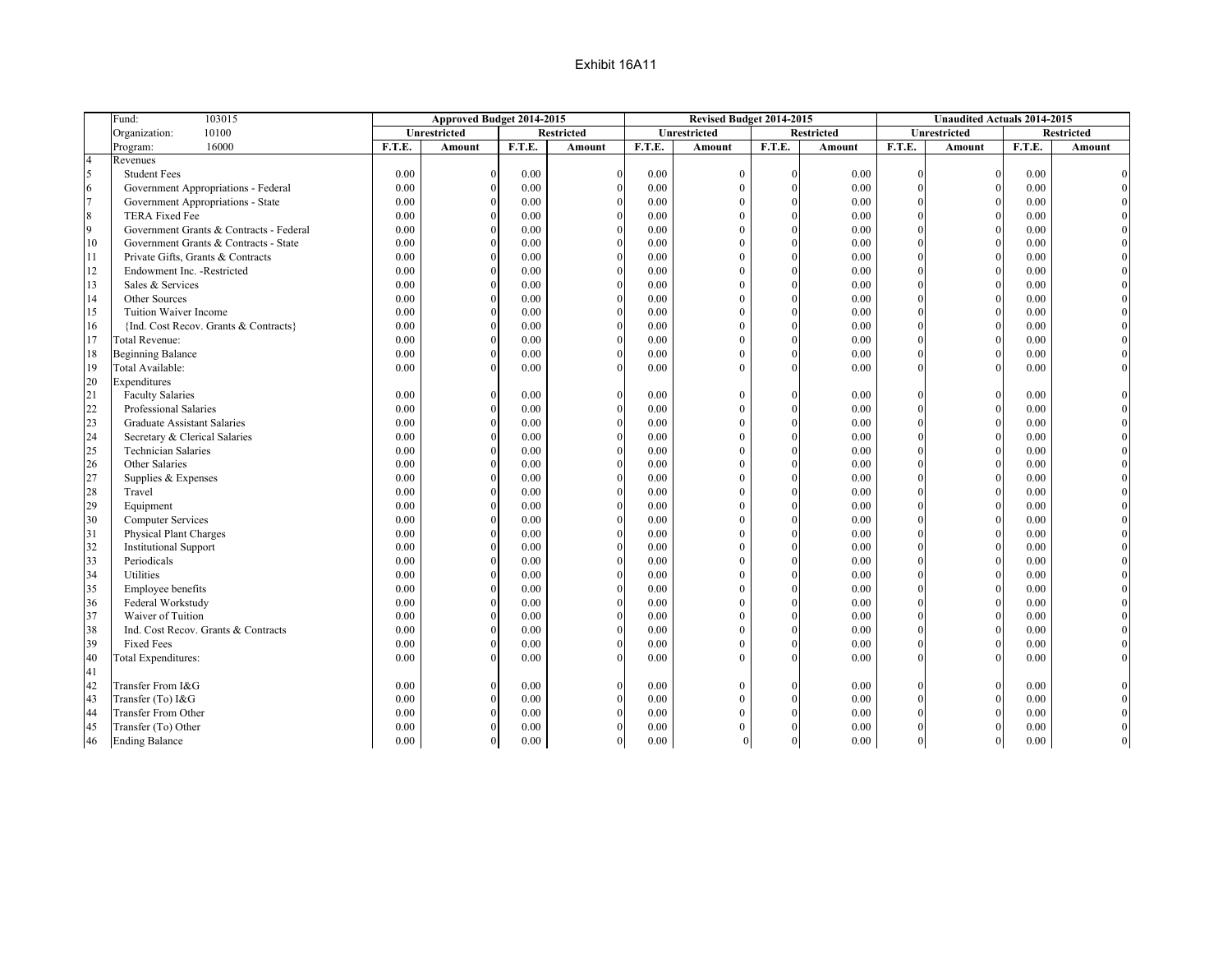|                |                                         |        | Approved Budget 2014-2015 |          |                   |        | Revised Budget 2014-2015 |        |                   |        | <b>Unaudited Actuals 2014-2015</b> |        |                   |
|----------------|-----------------------------------------|--------|---------------------------|----------|-------------------|--------|--------------------------|--------|-------------------|--------|------------------------------------|--------|-------------------|
|                |                                         |        | Unrestricted              |          | <b>Restricted</b> |        | <b>Unrestricted</b>      |        | <b>Restricted</b> |        | <b>Unrestricted</b>                |        | <b>Restricted</b> |
|                |                                         | F.T.E. | Amount                    | F.T.E.   | Amount            | F.T.E. | Amount                   | F.T.E. | Amount            | F.T.E. | Amount                             | F.T.E. | Amount            |
| $\overline{4}$ | Revenues                                |        |                           |          |                   |        |                          |        |                   |        |                                    |        |                   |
| 5              | <b>Student Fees</b>                     | 0.00   | $\Omega$                  | 0.00     | $\Omega$          | 0.00   |                          | 0.00   | $\Omega$          | 0.00   | $\mathbf{0}$                       | 0.00   |                   |
| 6              | Government Appropriations - Federal     | 0.00   |                           | 0.00     |                   | 0.00   |                          | 0.00   | $\Omega$          | 0.00   | $\mathbf{0}$                       | 0.00   |                   |
| $\tau$         | Government Appropriations - State       | 0.00   |                           | 0.00     |                   | 0.00   |                          | 0.00   | $\Omega$          | 0.00   | $\mathbf{0}$                       | 0.00   |                   |
| 8              | <b>TERA Fixed Fee</b>                   | 0.00   |                           | 0.00     |                   | 0.00   |                          | 0.00   | $\Omega$          | 0.00   | $\theta$                           | 0.00   |                   |
| 9              | Government Grants & Contracts - Federal | 0.00   |                           | 0.00     |                   | 0.00   |                          | 0.00   | $\Omega$          | 0.00   | $\mathbf{0}$                       | 0.00   |                   |
| 10             | Government Grants & Contracts - State   | 0.00   |                           | 0.00     |                   | 0.00   |                          | 0.00   | $\Omega$          | 0.00   | $\overline{0}$                     | 0.00   |                   |
| 11             | Private Gifts, Grants & Contracts       | 0.00   |                           | 0.00     |                   | 0.00   |                          | 0.00   | $\Omega$          | 0.00   | $\mathbf{0}$                       | 0.00   |                   |
| 12             | Endowment Inc. - Restricted             | 0.00   |                           | 0.00     |                   | 0.00   |                          | 0.00   | $\Omega$          | 0.00   | $\mathbf{0}$                       | 0.00   |                   |
| 13             | Sales & Services                        | 0.00   |                           | 0.00     |                   | 0.00   |                          | 0.00   | $\Omega$          | 0.00   | $\theta$                           | 0.00   |                   |
| 14             | Other Sources                           | 0.00   |                           | 0.00     |                   | 0.00   |                          | 0.00   | $\mathbf{0}$      | 0.00   | $\mathbf{0}$                       | 0.00   |                   |
| 15             | Tuition Waiver Income                   | 0.00   |                           | 0.00     |                   | 0.00   |                          | 0.00   | $\Omega$          | 0.00   | $\mathbf{0}$                       | 0.00   |                   |
| 16             | {Ind. Cost Recov. Grants & Contracts}   | 0.00   |                           | 0.00     |                   | 0.00   |                          | 0.00   | $\Omega$          | 0.00   | $\mathbf{0}$                       | 0.00   |                   |
| 17             | <b>Total Revenue:</b>                   | 0.00   |                           | 0.00     |                   | 0.00   |                          | 0.00   | $\Omega$          | 0.00   | $\mathbf{0}$                       | 0.00   |                   |
| 18             | <b>Beginning Balance</b>                | 0.00   |                           | 0.00     |                   | 0.00   |                          | 0.00   | $\Omega$          | 0.00   | $\mathbf{0}$                       | 0.00   |                   |
| 19             | Total Available:                        | 0.00   |                           | 0.00     |                   | 0.00   |                          | 0.00   | $\Omega$          | 0.00   | $\mathbf{0}$                       | 0.00   |                   |
| 20             | Expenditures                            |        |                           |          |                   |        |                          |        |                   |        |                                    |        |                   |
| 21             | <b>Faculty Salaries</b>                 | 0.00   |                           | 0.00     | $\Omega$          | 0.00   |                          | 0.00   | $\Omega$          | 0.00   | $\mathbf{0}$                       | 0.00   |                   |
| 22             | Professional Salaries                   | 0.00   |                           | 0.00     |                   | 0.00   |                          | 0.00   | $\Omega$          | 0.00   | $\mathbf{0}$                       | 0.00   |                   |
| 23             | <b>Graduate Assistant Salaries</b>      | 0.00   |                           | 0.00     |                   | 0.00   |                          | 0.00   | $\Omega$          | 0.00   | $\mathbf{0}$                       | 0.00   |                   |
| 24             | Secretary & Clerical Salaries           | 0.00   |                           | 0.00     | $\theta$          | 0.00   |                          | 0.00   | $\theta$          | 0.00   | $\boldsymbol{0}$                   | 0.00   |                   |
| 25             | <b>Technician Salaries</b>              | 0.00   |                           | 0.00     |                   | 0.00   |                          | 0.00   | $\Omega$          | 0.00   | $\mathbf{0}$                       | 0.00   |                   |
| 26             | Other Salaries                          | 0.00   |                           | 0.00     |                   | 0.00   |                          | 0.00   | $\Omega$          | 0.00   | $\mathbf{0}$                       | 0.00   |                   |
| 27             | Supplies & Expenses                     | 0.00   |                           | 0.00     |                   | 0.00   |                          | 0.00   | $\Omega$          | 0.00   | $\mathbf{0}$                       | 0.00   |                   |
| 28             | Travel                                  | 0.00   |                           | 0.00     |                   | 0.00   |                          | 0.00   | $\Omega$          | 0.00   | $\boldsymbol{0}$                   | 0.00   |                   |
| 29             | Equipment                               | 0.00   |                           | 0.00     |                   | 0.00   |                          | 0.00   | $\theta$          | 0.00   | $\boldsymbol{0}$                   | 0.00   |                   |
| 30             | <b>Computer Services</b>                | 0.00   |                           | 0.00     |                   | 0.00   |                          | 0.00   | $\Omega$          | 0.00   | $\mathbf{0}$                       | 0.00   |                   |
| 31             | Physical Plant Charges                  | 0.00   |                           | 0.00     |                   | 0.00   |                          | 0.00   | $\Omega$          | 0.00   | $\theta$                           | 0.00   |                   |
| 32             | <b>Institutional Support</b>            | 0.00   |                           | 0.00     |                   | 0.00   |                          | 0.00   | $\Omega$          | 0.00   | $\boldsymbol{0}$                   | 0.00   |                   |
| 33             | Periodicals                             | 0.00   |                           | 0.00     |                   | 0.00   |                          | 0.00   | $\Omega$          | 0.00   | $\boldsymbol{0}$                   | 0.00   |                   |
| 34             | Utilities                               | 0.00   |                           | 0.00     |                   | 0.00   |                          | 0.00   | $\Omega$          | 0.00   | $\boldsymbol{0}$                   | 0.00   |                   |
| 35             | Employee benefits                       | 0.00   |                           | 0.00     |                   | 0.00   |                          | 0.00   | $\Omega$          | 0.00   | $\mathbf{0}$                       | 0.00   |                   |
| 36             | Federal Workstudy                       | 0.00   |                           | 0.00     |                   | 0.00   |                          | 0.00   | $\Omega$          | 0.00   | $\theta$                           | 0.00   |                   |
| 37             | Waiver of Tuition                       | 0.00   |                           | 0.00     |                   | 0.00   |                          | 0.00   | $\Omega$          | 0.00   | $\boldsymbol{0}$                   | 0.00   |                   |
| 38             | Ind. Cost Recov. Grants & Contracts     | 0.00   |                           | 0.00     |                   | 0.00   |                          | 0.00   | $\Omega$          | 0.00   | $\mathbf{0}$                       | 0.00   |                   |
| 39             | <b>Fixed Fees</b>                       | 0.00   |                           | 0.00     |                   | 0.00   |                          | 0.00   | $\theta$          | 0.00   | $\mathbf{0}$                       | 0.00   |                   |
| 40             | Total Expenditures:                     | 0.00   |                           | 0.00     |                   | 0.00   |                          | 0.00   | $\Omega$          | 0.00   | $\theta$                           | 0.00   |                   |
| 41             |                                         |        |                           |          |                   |        |                          |        |                   |        |                                    |        |                   |
| 42             | Transfer From I&G                       | 0.00   |                           | 0.00     | $\Omega$          | 0.00   |                          | 0.00   | $\Omega$          | 0.00   | $\boldsymbol{0}$                   | 0.00   |                   |
| 43             | Transfer (To) I&G                       | 0.00   |                           | 0.00     | $\Omega$          | 0.00   |                          | 0.00   | $\Omega$          | 0.00   | $\mathbf{0}$                       | 0.00   |                   |
| 44             | Transfer From Other                     | 0.00   | $\Omega$                  | 0.00     |                   | 0.00   |                          | 0.00   | $\mathbf{0}$      | 0.00   | $\boldsymbol{0}$                   | 0.00   |                   |
| 45             | Transfer (To) Other                     | 0.00   |                           | 0.00     |                   | 0.00   |                          | 0.00   | $\theta$          | 0.00   | $\mathbf{0}$                       | 0.00   |                   |
| 46             | <b>Ending Balance</b>                   | 0.00   | $\mathbf{0}$              | $0.00\,$ | $\mathbf{0}$      | 0.00   | $\mathbf{0}$             | 0.00   | $\boldsymbol{0}$  | 0.00   | $\vert$                            | 0.00   |                   |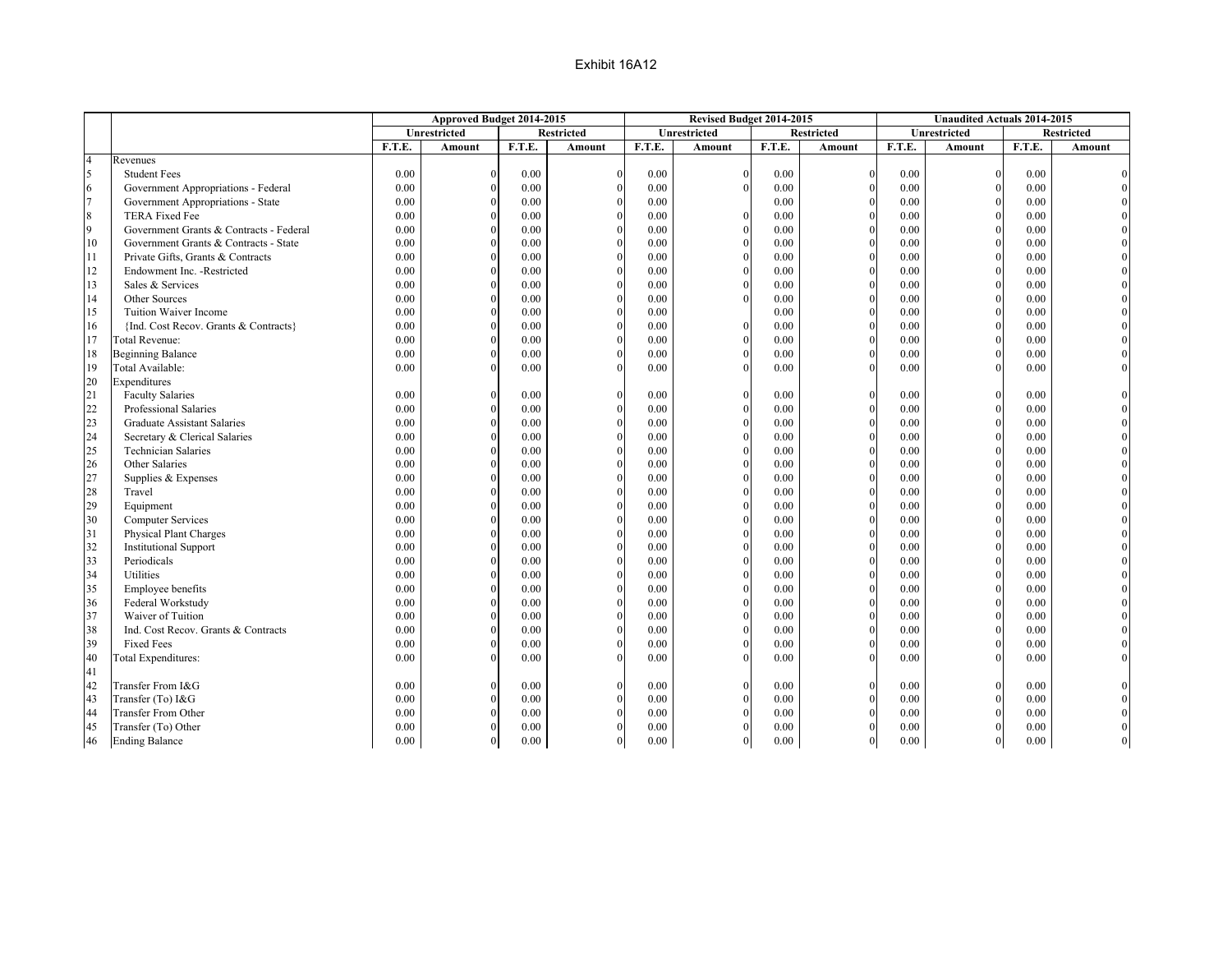### Exhibit 17

|                |                                         |        | Approved Budget 2014-2015 |        |                   |        | Revised Budget 2014-2015 |        |                   |        | <b>Unaudited Actuals 2014-2015</b> |        |                   |
|----------------|-----------------------------------------|--------|---------------------------|--------|-------------------|--------|--------------------------|--------|-------------------|--------|------------------------------------|--------|-------------------|
|                |                                         |        | Unrestricted              |        | <b>Restricted</b> |        | <b>Unrestricted</b>      |        | <b>Restricted</b> |        | Unrestricted                       |        | <b>Restricted</b> |
|                |                                         | F.T.E. | Amount                    | F.T.E. | Amount            | F.T.E. | Amount                   | F.T.E. | Amount            | F.T.E. | Amount                             | F.T.E. | Amount            |
| $\overline{4}$ | Revenues                                |        |                           |        |                   |        |                          |        |                   |        |                                    |        |                   |
| 5              | Student Tuition & Fees                  | 0.00   |                           | 0.00   |                   | 0.00   | $\Omega$                 | 0.00   | $\overline{0}$    | 0.00   | $\Omega$                           | 0.00   |                   |
| 6              | Government Appropriations - State       | 0.00   | 274,300                   | 0.00   |                   | 0.00   | 274,300                  | 0.00   | $\Omega$          | 0.00   | 274,300                            | 0.00   |                   |
| $\overline{7}$ | Government Grants & Contracts - Federal | 0.00   |                           | 0.00   |                   | 0.00   |                          | 0.00   | $\Omega$          | 0.00   | $\Omega$                           | 0.00   |                   |
| 8              | Private Gifts, Grants & Contracts       | 0.00   | 37,000                    | 0.00   |                   | 0.00   | 37,000                   | 0.00   | $\Omega$          | 0.00   | 12,889                             | 0.00   |                   |
| 9              | Endowment Inc. - Restricted             | 0.00   |                           | 0.00   |                   | 0.00   | $\Omega$                 | 0.00   | $\mathbf{0}$      | 0.00   | $\Omega$                           | 0.00   |                   |
| 10             | Sales & Services                        | 0.00   | 104,598                   | 0.00   |                   | 0.00   | 104,598                  | 0.00   | $\Omega$          | 0.00   | 135,530                            | 0.00   |                   |
| 11             | Other Sources                           | 0.00   | 7,000                     | 0.00   |                   | 0.00   | 7,000                    | 0.00   | $\mathbf{0}$      | 0.00   |                                    | 0.00   |                   |
| 12             | {Ind. Cost Recov. Grants & Contracts}   | 0.00   |                           | 0.00   |                   | 0.00   |                          | 0.00   | $\mathbf{0}$      | 0.00   |                                    | 0.00   |                   |
| 13             | <b>Total Revenue:</b>                   | 0.00   | 422,898                   | 0.00   |                   | 0.00   | 422,898                  | 0.00   | $\mathbf{0}$      | 0.00   | 422,719                            | 0.00   |                   |
| 14             | <b>Beginning Balance</b>                | 0.00   |                           | 0.00   |                   | 0.00   | 334,139                  | 0.00   | $\mathbf{0}$      | 0.00   | 334,139                            | 0.00   |                   |
| 15             | Total Available:                        | 0.00   | 422,898                   | 0.00   |                   | 0.00   | 757,037                  | 0.00   | $\Omega$          | 0.00   | 756,858                            | 0.00   |                   |
| 16             | Expenditures                            |        |                           |        |                   |        |                          |        |                   |        |                                    |        |                   |
| 17             | <b>Faculty Salaries</b>                 | 0.00   |                           | 0.00   |                   | 0.00   | $\Omega$                 | 0.00   | $\Omega$          | 0.00   |                                    | 0.00   |                   |
| 18             | Professional Salaries                   | 3.00   | 147,322                   | 0.00   |                   | 3.00   | 147,322                  | 0.00   | $\mathbf{0}$      | 3.00   | 131,240                            | 0.00   |                   |
| 19             | <b>Graduate Assistant Salaries</b>      | 0.00   |                           | 0.00   |                   | 0.00   |                          | 0.00   | $\Omega$          | 0.00   |                                    | 0.00   |                   |
| 20             | Secretary & Clerical Salaries           | 1.50   | 34,070                    | 0.00   |                   | 1.50   | 34,070                   | 0.00   | $\Omega$          | 1.50   | 39,103                             | 0.00   |                   |
| 21             | <b>Technician Salaries</b>              | 0.14   | 5,728                     | 0.00   |                   | 0.14   | 5,728                    | 0.00   | $\Omega$          | 0.14   | 2,288                              | 0.00   |                   |
| 22             | Other Salaries                          | 1.05   | 94,500                    | 0.00   |                   | 1.05   | 92,839                   | 0.00   | $\mathbf{0}$      | 1.05   | 95,268                             | 0.00   |                   |
| 23             | Supplies & Expenses                     | 0.00   | 189,521                   | 0.00   |                   | 0.00   | 526,422                  | 0.00   | $\Omega$          | 0.00   | 391,204                            | 0.00   |                   |
| 24             | Travel                                  | 0.00   | 10,145                    | 0.00   |                   | 0.00   | 9,600                    | 0.00   | $\Omega$          | 0.00   | 28,406                             | 0.00   |                   |
| 25             | Equipment                               | 0.00   |                           | 0.00   |                   | 0.00   | $\Omega$                 | 0.00   | $\Omega$          | 0.00   | $\Omega$                           | 0.00   |                   |
| 26             | Federal Work Study                      | 0.00   |                           | 0.00   |                   | 0.00   |                          | 0.00   | $\mathbf{0}$      | 0.00   | 550                                | 0.00   |                   |
| 27             | Employee benefits                       | 0.00   | 69,112                    | 0.00   |                   | 0.00   | 60,750                   | 0.00   | $\mathbf{0}$      | 0.00   | 64,136                             | 0.00   |                   |
| 28             | Waiver of Tuition                       | 0.00   | 500                       | 0.00   |                   | 0.00   | 500                      | 0.00   | $\mathbf{0}$      | 0.00   | $\Omega$                           | 0.00   |                   |
| 29             | Total Expenditures:                     | 5.69   | 550,898                   | 0.00   |                   | 5.69   | 885,037                  | 0.00   | $\Omega$          | 5.69   | 752,195                            | 0.00   |                   |
| 30             |                                         |        |                           |        |                   |        |                          |        |                   |        |                                    |        |                   |
| 31             | Transfer From I&G                       | 0.00   |                           | 0.00   |                   | 0.00   | $\theta$                 | 0.00   | $\mathbf{0}$      | 0.00   | 511                                | 0.00   |                   |
| 32             | Transfer (To) I&G                       | 0.00   |                           | 0.00   |                   | 0.00   |                          | 0.00   | $\Omega$          | 0.00   |                                    | 0.00   |                   |
| 33             | <b>Transfer From Other</b>              | 0.00   | 128,000                   | 0.00   |                   | 0.00   | 128,000                  | 0.00   | $\Omega$          | 0.00   | 123,511                            | 0.00   |                   |
| 34             | Transfer (To) Other                     | 0.00   |                           | 0.00   |                   | 0.00   | $\Omega$                 | 0.00   | $\Omega$          | 0.00S  | (5,952)                            | 0.00   |                   |
| 35             | <b>Ending Balance</b>                   | 5.69   | $\theta$                  | 0.00   |                   | 5.69   | $\mathbf{0}$             | 0.00   | $\mathbf{0}$      | 5.69   | 122,733                            | 0.00   |                   |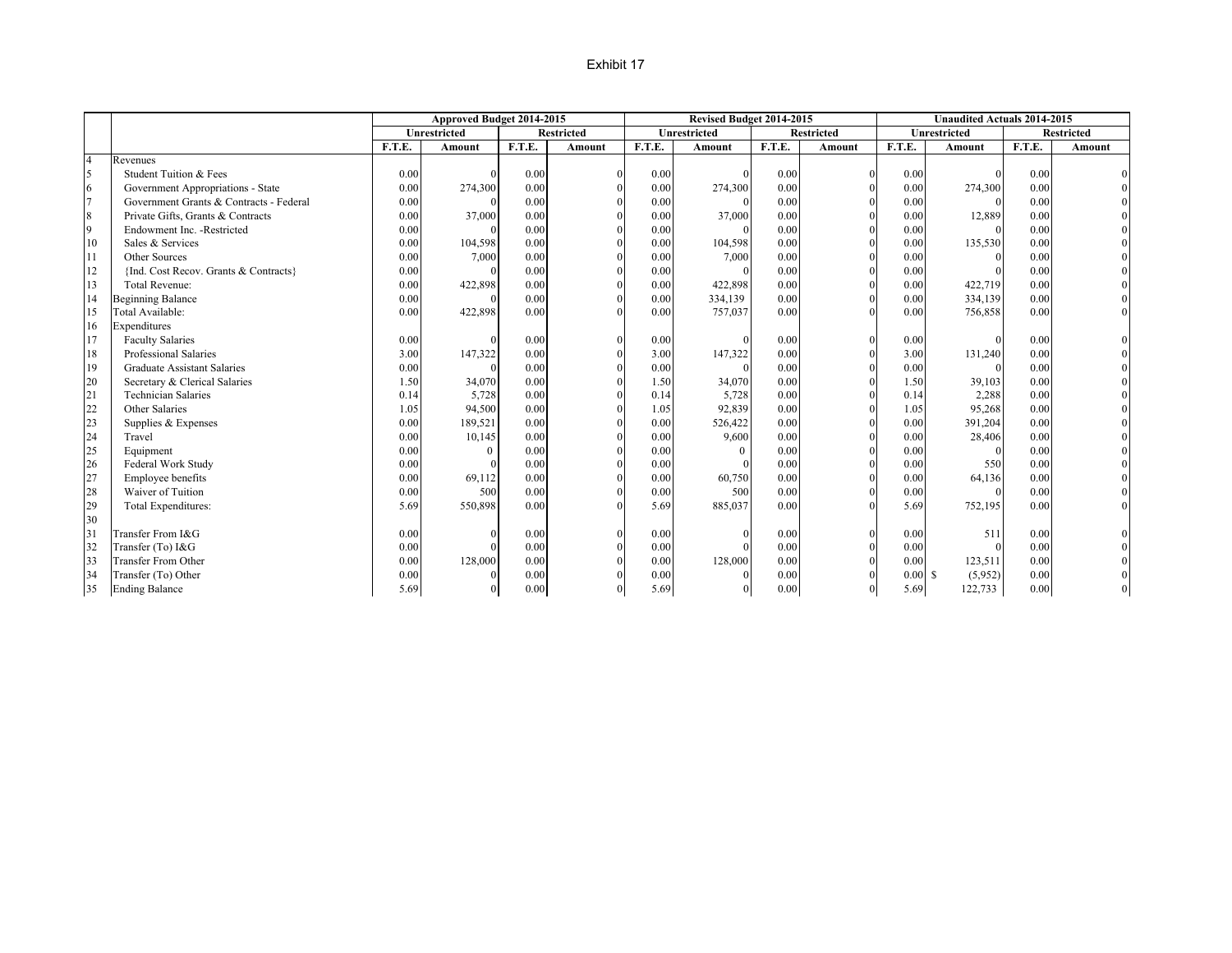|                          | 104000<br>Fund:                         |        | Approved Budget 2014-2015 |        |                   |        | Revised Budget 2014-2015 |        |                   |        | <b>Unaudited Actuals 2014-2015</b> |        |                   |
|--------------------------|-----------------------------------------|--------|---------------------------|--------|-------------------|--------|--------------------------|--------|-------------------|--------|------------------------------------|--------|-------------------|
|                          | 35000<br>Organization:                  |        | <b>Unrestricted</b>       |        | <b>Restricted</b> |        | Unrestricted             |        | <b>Restricted</b> |        | Unrestricted                       |        | <b>Restricted</b> |
|                          | 17000<br>Program:                       | F.T.E. | <b>Amount</b>             | F.T.E. | Amount            | F.T.E. | <b>Amount</b>            | F.T.E. | Amount            | F.T.E. | <b>Amount</b>                      | F.T.E. | Amount            |
| $\overline{4}$           | Revenues                                |        |                           |        |                   |        |                          |        |                   |        |                                    |        |                   |
| $\overline{\phantom{a}}$ | Student Tuition & Fees                  | 0.00   | $\Omega$                  | 0.00   |                   | 0.00   |                          | 0.00   |                   | 0.00   | $\Omega$                           | 0.00   |                   |
| 6                        | Government Appropriations - State       | 0.00   | 45,045                    | 0.00   |                   | 0.00   | 45,045                   | 0.00   |                   | 0.00   | 45,045                             | 0.00   |                   |
| $\overline{7}$           | Government Grants & Contracts - Federal | 0.00   | $\Omega$                  | 0.00   |                   | 0.00   |                          | 0.00   |                   | 0.00   | $\Omega$                           | 0.00   |                   |
| $\boldsymbol{8}$         | Private Gifts, Grants & Contracts       | 0.00   |                           | 0.00   |                   | 0.00   |                          | 0.00   |                   | 0.00   |                                    | 0.00   |                   |
| $\overline{9}$           | Endowment Inc. - Restricted             | 0.00   |                           | 0.00   |                   | 0.00   |                          | 0.00   |                   | 0.00   |                                    | 0.00   |                   |
| 10                       | Sales & Services                        | 0.00   |                           | 0.00   |                   | 0.00   |                          | 0.00   |                   | 0.00   |                                    | 0.00   |                   |
| 11                       | Other Sources                           | 0.00   |                           | 0.00   |                   | 0.00   |                          | 0.00   |                   | 0.00   |                                    | 0.00   |                   |
| 12                       | {Ind. Cost Recov. Grants & Contracts}   | 0.00   |                           | 0.00   |                   | 0.00   |                          | 0.00   |                   | 0.00   |                                    | 0.00   |                   |
| 13                       | Total Revenue:                          | 0.00   | 45,045                    | 0.00   |                   | 0.00   | 45,045                   | 0.00   | $\Omega$          | 0.00   | 45,045                             | 0.00   |                   |
| 14                       | <b>Beginning Balance</b>                | 0.00   | $\Omega$                  | 0.00   |                   | 0.00   |                          | 0.00   | $\Omega$          | 0.00   | $\Omega$                           | 0.00   |                   |
| 15                       | Total Available:                        | 0.00   | 45,045                    | 0.00   |                   | 0.00   | 45,045                   | 0.00   |                   | 0.00   | 45,045                             | 0.00   |                   |
| 16                       | Expenditures                            |        |                           |        |                   |        |                          |        |                   |        |                                    |        |                   |
| 17                       | <b>Faculty Salaries</b>                 | 0.00   |                           | 0.00   |                   | 0.00   |                          | 0.00   |                   | 0.00   |                                    | 0.00   |                   |
| 18                       | Professional Salaries                   | 1.00   | 38,641                    | 0.00   |                   | 1.00   | 38,641                   | 0.00   |                   | 1.00   | 29,760                             | 0.00   |                   |
| 19                       | <b>Graduate Assistant Salaries</b>      | 0.00   | $\Omega$                  | 0.00   |                   | 0.00   |                          | 0.00   |                   | 0.00   | $\Omega$                           | 0.00   |                   |
| 20                       | Secretary & Clerical Salaries           | 0.00   |                           | 0.00   |                   | 0.00   |                          | 0.00   |                   | 0.00   | 8,677                              | 0.00   |                   |
| 21                       | <b>Technician Salaries</b>              | 0.00   | $\Omega$                  | 0.00   |                   | 0.00   |                          | 0.00   |                   | 0.00   | $\Omega$                           | 0.00   |                   |
| 22                       | Other Salaries                          | 0.60   | 3,000                     | 0.00   |                   | 0.60   | 3,000                    | 0.00   |                   | 0.60   | 3,112                              | 0.00   |                   |
| 23                       | Supplies & Expenses                     | 0.00   | 6,348                     | 0.00   |                   | 0.00   | 6,348                    | 0.00   |                   | 0.00   | 13,892                             | 0.00   |                   |
| 24                       | Travel                                  | 0.00   | 3,500                     | 0.00   |                   | 0.00   | 3,500                    | 0.00   |                   | 0.00   | 22,921                             | 0.00   |                   |
| 25                       | Equipment                               | 0.00   | $\Omega$                  | 0.00   |                   | 0.00   |                          | 0.00   |                   | 0.00   | $\Omega$                           | 0.00   |                   |
| 26                       | Federal Work Study                      | 0.00   |                           | 0.00   |                   | 0.00   |                          | 0.00   |                   | 0.00   | 550                                | 0.00   |                   |
| 27                       | Employee benefits                       | 0.00   | 18,556                    | 0.00   |                   | 0.00   | 18,556                   | 0.00   |                   | 0.00   | 18,158                             | 0.00   |                   |
| 28                       | Waiver of Tuition                       | 0.00   | $\Omega$                  | 0.00   |                   | 0.00   |                          | 0.00   |                   | 0.00   | $\Omega$                           | 0.00   |                   |
| 29                       | Total Expenditures:                     | 1.60   | 70,045                    | 0.00   |                   | 1.60   | 70,045                   | 0.00   |                   | 1.60   | 97,070                             | 0.00   |                   |
| 30                       |                                         |        |                           |        |                   |        |                          |        |                   |        |                                    |        |                   |
| 31                       | Transfer From I&G                       | 0.00   | $\Omega$                  | 0.00   |                   | 0.00   |                          | 0.00   |                   | 0.00   | 511                                | 0.00   |                   |
| 32                       | Transfer (To) I&G                       | 0.00   |                           | 0.00   |                   | 0.00   |                          | 0.00   |                   | 0.00   |                                    | 0.00   |                   |
| 33                       | <b>Transfer From Other</b>              | 0.00   | 25,000                    | 0.00   |                   | 0.00   | 25,000                   | 0.00   |                   | 0.00   | 25,000                             | 0.00   |                   |
| 34                       | Transfer (To) Other                     | 0.00   | $\Omega$                  | 0.00   |                   | 0.00   |                          | 0.00   |                   | 0.00   | (1,000)                            | 0.00   |                   |
| 35                       | <b>Ending Balance</b>                   | 1.60   | $\Omega$                  | 0.00   |                   | 1.60   |                          | 0.00   | $\theta$          | 1.60   | (27, 514)                          | 0.00   |                   |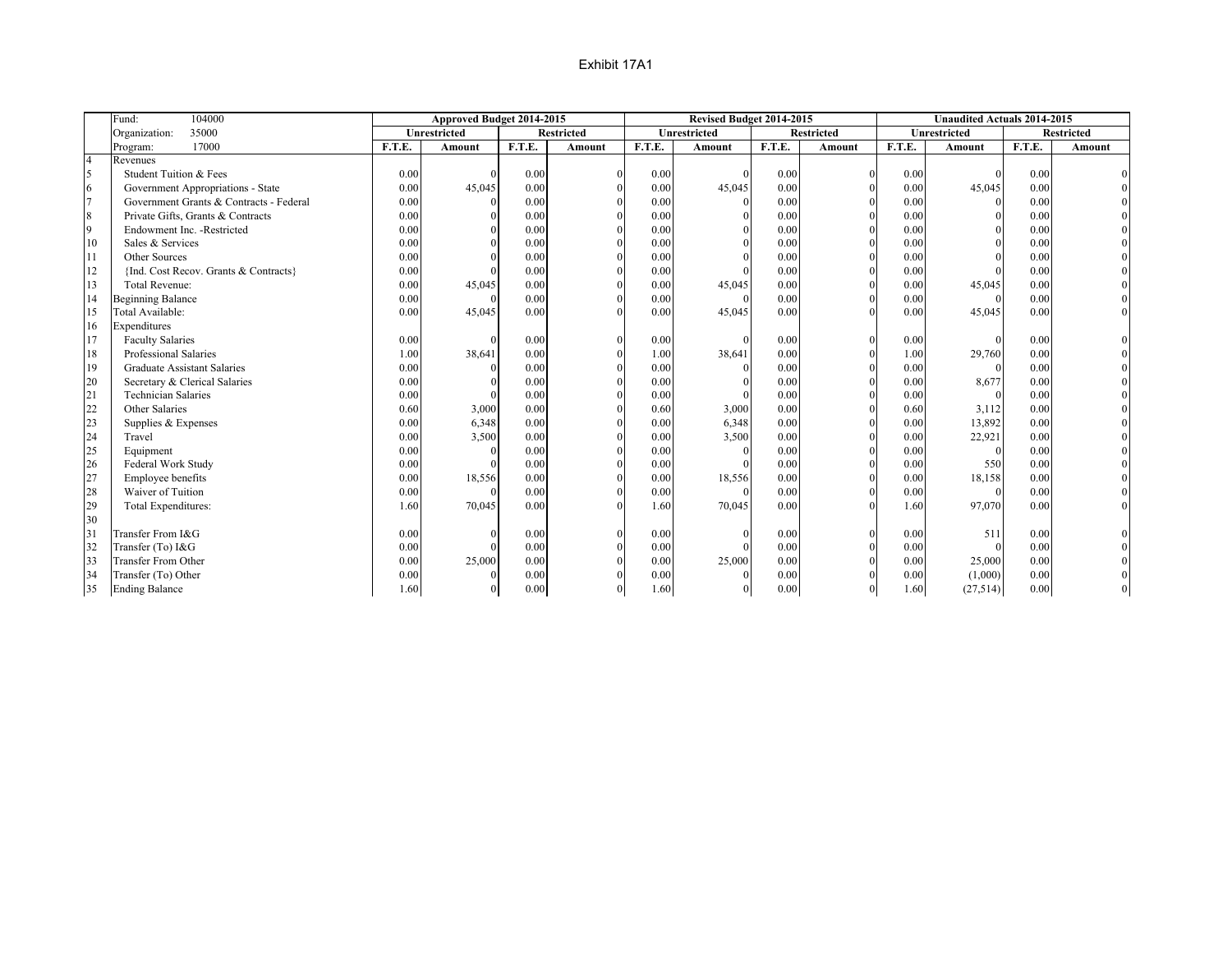|                  |                                         |        | Approved Budget 2014-2015 |        |                   |        | Revised Budget 2014-2015 |        |                   |        | <b>Unaudited Actuals 2014-2015</b> |        |                   |
|------------------|-----------------------------------------|--------|---------------------------|--------|-------------------|--------|--------------------------|--------|-------------------|--------|------------------------------------|--------|-------------------|
|                  |                                         |        | <b>Unrestricted</b>       |        | <b>Restricted</b> |        | <b>Unrestricted</b>      |        | <b>Restricted</b> |        | <b>Unrestricted</b>                |        | <b>Restricted</b> |
|                  |                                         | F.T.E. | Amount                    | F.T.E. | Amount            | F.T.E. | Amount                   | F.T.E. | Amount            | F.T.E. | Amount                             | F.T.E. | Amount            |
| $\overline{4}$   | Revenues                                |        |                           |        |                   |        |                          |        |                   |        |                                    |        |                   |
| 5                | Student Tuition & Fees                  | 0.00   |                           | 0.00   |                   | 0.00   |                          | 0.00   |                   | 0.00   | $\Omega$                           | 0.00   |                   |
| 6                | Government Appropriations - State       | 0.00   | $\Omega$                  | 0.00   |                   | 0.00   |                          | 0.00   |                   | 0.00   | $\Omega$                           | 0.00   |                   |
| $\overline{7}$   | Government Grants & Contracts - Federal | 0.00   |                           | 0.00   |                   | 0.00   |                          | 0.00   |                   | 0.00   |                                    | 0.00   |                   |
| $\boldsymbol{8}$ | Private Gifts, Grants & Contracts       | 0.00   | 37,000                    | 0.00   |                   | 0.00   | 37,000                   | 0.00   |                   | 0.00   | 12,889                             | 0.00   |                   |
| 9                | Endowment Inc. - Restricted             | 0.00   | $\Omega$                  | 0.00   |                   | 0.00   |                          | 0.00   |                   | 0.00   | $\Omega$                           | 0.00   |                   |
| 10               | Sales & Services                        | 0.00   | 104,598                   | 0.00   |                   | 0.00   | 104,598                  | 0.00   |                   | 0.00   | 135,530                            | 0.00   |                   |
| 11               | Other Sources                           | 0.00   | 7,000                     | 0.00   |                   | 0.00   | 7,000                    | 0.00   |                   | 0.00   |                                    | 0.00   |                   |
| 12               | {Ind. Cost Recov. Grants & Contracts}   | 0.00   | $\Omega$                  | 0.00   |                   | 0.00   |                          | 0.00   |                   | 0.00   |                                    | 0.00   |                   |
| 13               | <b>Total Revenue:</b>                   | 0.00   | 148,598                   | 0.00   |                   | 0.00   | 148,598                  | 0.00   | $\Omega$          | 0.00   | 148,419                            | 0.00   |                   |
| 14               | <b>Beginning Balance</b>                | 0.00   | $\Omega$                  | 0.00   |                   | 0.00   | 1,020                    | 0.00   |                   | 0.00   | 1,020                              | 0.00   |                   |
| 15               | Total Available:                        | 0.00   | 148,598                   | 0.00   |                   | 0.00   | 149,618                  | 0.00   |                   | 0.00   | 149,439                            | 0.00   |                   |
| 16               | Expenditures                            |        |                           |        |                   |        |                          |        |                   |        |                                    |        |                   |
| 17               | <b>Faculty Salaries</b>                 | 0.00   |                           | 0.00   |                   | 0.00   |                          | 0.00   |                   | 0.00   | $\Omega$                           | 0.00   |                   |
| 18               | Professional Salaries                   | 0.00   |                           | 0.00   |                   | 0.00   |                          | 0.00   |                   | 0.00   | 3,720                              | 0.00   |                   |
| 19               | <b>Graduate Assistant Salaries</b>      | 0.00   |                           | 0.00   |                   | 0.00   |                          | 0.00   |                   | 0.00   |                                    | 0.00   |                   |
| 20               | Secretary & Clerical Salaries           | 1.50   | 34,070                    | 0.00   |                   | 1.50   | 34,070                   | 0.00   |                   | 1.50   | 21,748                             | 0.00   |                   |
| 21               | <b>Technician Salaries</b>              | 0.14   | 5,728                     | 0.00   |                   | 0.14   | 5,728                    | 0.00   |                   | 0.14   | 2,288                              | 0.00   |                   |
| 22               | Other Salaries                          | 0.25   | 88,500                    | 0.00   |                   | 0.25   | 88,500                   | 0.00   |                   | 0.25   | 89,018                             | 0.00   |                   |
| 23               | Supplies & Expenses                     | 0.00   | 76,200                    | 0.00   |                   | 0.00   | 77,220                   | 0.00   |                   | 0.00   | 84,940                             | 0.00   |                   |
| 24               | Travel                                  | 0.00   | 6,100                     | 0.00   |                   | 0.00   | 6,100                    | 0.00   |                   | 0.00   | 5,334                              | 0.00   |                   |
| 25               | Equipment                               | 0.00   | $\Omega$                  | 0.00   |                   | 0.00   |                          | 0.00   |                   | 0.00   | $\Omega$                           | 0.00   |                   |
| 26               | Federal Work Study                      | 0.00   |                           | 0.00   |                   | 0.00   |                          | 0.00   |                   | 0.00   |                                    | 0.00   |                   |
| 27               | Employee benefits                       | 0.00   | 15,500                    | 0.00   |                   | 0.00   | 15,500                   | 0.00   |                   | 0.00   | 10,498                             | 0.00   |                   |
| 28               | Waiver of Tuition                       | 0.00   | 500                       | 0.00   |                   | 0.00   | 500                      | 0.00   |                   | 0.00   | $\Omega$                           | 0.00   |                   |
| 29               | Total Expenditures:                     | 1.89   | 226,598                   | 0.00   |                   | 1.89   | 227,618                  | 0.00   |                   | 1.89   | 217,546                            | 0.00   |                   |
| 30               |                                         |        |                           |        |                   |        |                          |        |                   |        |                                    |        |                   |
| 31               | Transfer From I&G                       | 0.00   | $\Omega$                  | 0.00   |                   | 0.00   | $\Omega$                 | 0.00   | $\theta$          | 0.00   |                                    | 0.00   |                   |
| 32               | Transfer (To) I&G                       | 0.00   | $\Omega$                  | 0.00   |                   | 0.00   |                          | 0.00   |                   | 0.00   |                                    | 0.00   |                   |
| 33               | <b>Transfer From Other</b>              | 0.00   | 78,000                    | 0.00   |                   | 0.00   | 78,000                   | 0.00   |                   | 0.00   | 73,511                             | 0.00   |                   |
| 34               | Transfer (To) Other                     | 0.00   | $\Omega$                  | 0.00   |                   | 0.00   | $\Omega$                 | 0.00   |                   | 0.00   | (4,952)                            | 0.00   |                   |
| 35               | <b>Ending Balance</b>                   | 1.89   | $\Omega$                  | 0.00   |                   | 1.89   | $\theta$                 | 0.00   | $\theta$          | 1.89   | 452                                | 0.00   |                   |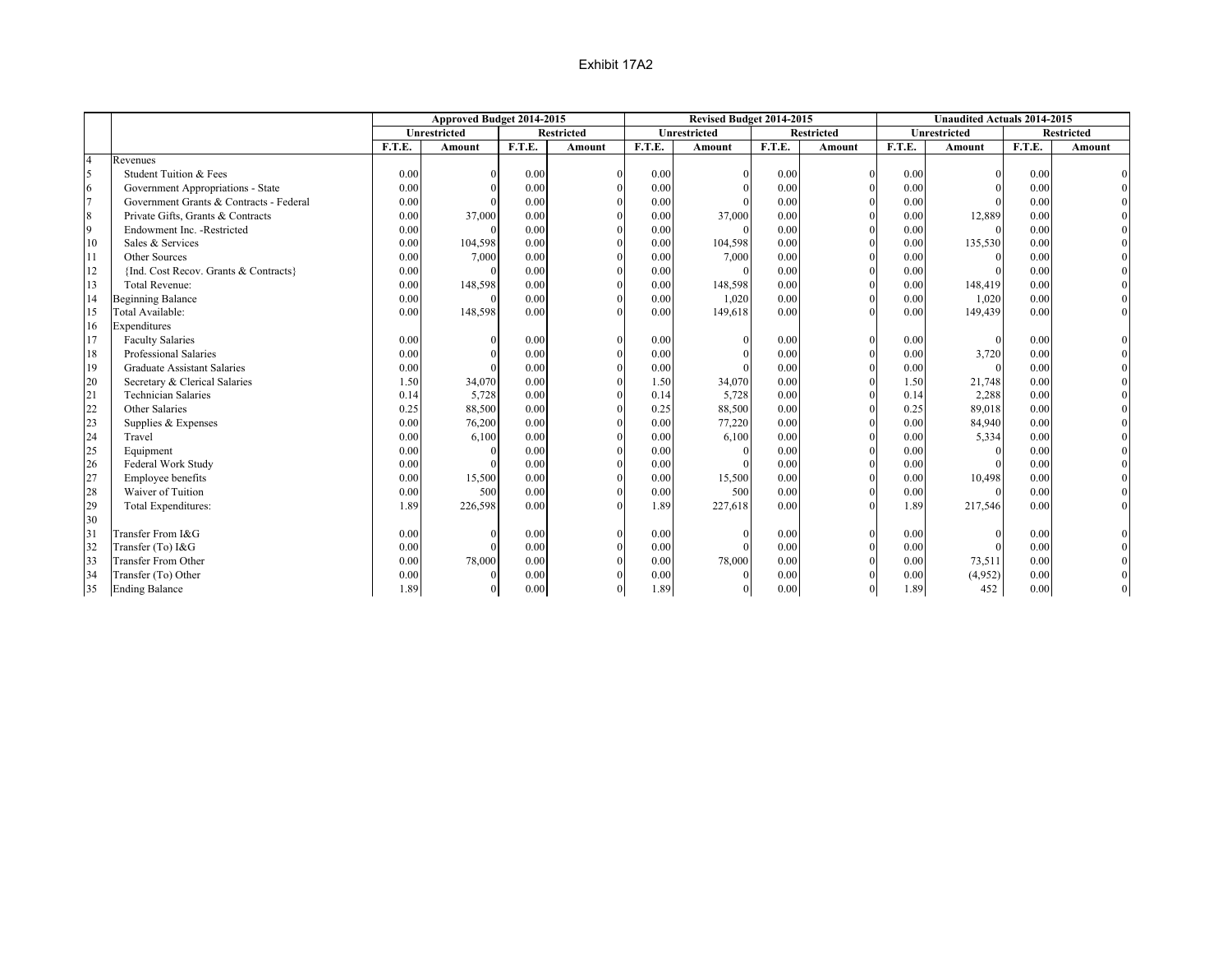|                          | 104001<br>Funds:                        |        | Approved Budget 2014-2015 |        |                   |        | Revised Budget 2014-2015 |        |                   |        | <b>Unaudited Actuals 2014-2015</b> |        |                   |
|--------------------------|-----------------------------------------|--------|---------------------------|--------|-------------------|--------|--------------------------|--------|-------------------|--------|------------------------------------|--------|-------------------|
|                          | 35000<br>Organization:                  |        | <b>Unrestricted</b>       |        | <b>Restricted</b> |        | Unrestricted             |        | <b>Restricted</b> |        | Unrestricted                       |        | <b>Restricted</b> |
|                          | 17000<br>Program:                       | F.T.E. | <b>Amount</b>             | F.T.E. | Amount            | F.T.E. | <b>Amount</b>            | F.T.E. | Amount            | F.T.E. | <b>Amount</b>                      | F.T.E. | Amount            |
| $\overline{4}$           | Revenues                                |        |                           |        |                   |        |                          |        |                   |        |                                    |        |                   |
| $\overline{\phantom{a}}$ | Student Tuition & Fees                  | 0.00   | $\Omega$                  | 0.00   |                   | 0.00   |                          | 0.00   |                   | 0.00   | $\Omega$                           | 0.00   |                   |
| 6                        | Government Appropriations - State       | 0.00   | 40,755                    | 0.00   |                   | 0.00   | 40,755                   | 0.00   |                   | 0.00   | 40,755                             | 0.00   |                   |
| $\overline{7}$           | Government Grants & Contracts - Federal | 0.00   | $\Omega$                  | 0.00   |                   | 0.00   |                          | 0.00   |                   | 0.00   | $\Omega$                           | 0.00   |                   |
| 8                        | Private Gifts, Grants & Contracts       | 0.00   |                           | 0.00   |                   | 0.00   |                          | 0.00   |                   | 0.00   |                                    | 0.00   |                   |
| $\overline{9}$           | Endowment Inc. - Restricted             | 0.00   |                           | 0.00   |                   | 0.00   |                          | 0.00   |                   | 0.00   |                                    | 0.00   |                   |
| 10                       | Sales & Services                        | 0.00   |                           | 0.00   |                   | 0.00   |                          | 0.00   |                   | 0.00   |                                    | 0.00   |                   |
| 11                       | Other Sources                           | 0.00   |                           | 0.00   |                   | 0.00   |                          | 0.00   |                   | 0.00   |                                    | 0.00   |                   |
| 12                       | {Ind. Cost Recov. Grants & Contracts}   | 0.00   |                           | 0.00   |                   | 0.00   |                          | 0.00   |                   | 0.00   |                                    | 0.00   |                   |
| 13                       | Total Revenue:                          | 0.00   | 40,755                    | 0.00   |                   | 0.00   | 40,755                   | 0.00   | $\Omega$          | 0.00   | 40,755                             | 0.00   |                   |
| 14                       | <b>Beginning Balance</b>                | 0.00   | $\Omega$                  | 0.00   |                   | 0.00   | 2,762                    | 0.00   | $\Omega$          | 0.00   | 2,762                              | 0.00   |                   |
| 15                       | Total Available:                        | 0.00   | 40,755                    | 0.00   |                   | 0.00   | 43,517                   | 0.00   |                   | 0.00   | 43,517                             | 0.00   |                   |
| 16                       | Expenditures                            |        |                           |        |                   |        |                          |        |                   |        |                                    |        |                   |
| 17                       | <b>Faculty Salaries</b>                 | 0.00   |                           | 0.00   |                   | 0.00   |                          | 0.00   |                   | 0.00   | $\Omega$                           | 0.00   |                   |
| 18                       | Professional Salaries                   | 1.00   | 38,641                    | 0.00   |                   | 1.00   | 38,641                   | 0.00   |                   | 1.00   | 29,760                             | 0.00   |                   |
| 19                       | <b>Graduate Assistant Salaries</b>      | 0.00   | $\Omega$                  | 0.00   |                   | 0.00   |                          | 0.00   |                   | 0.00   | $\Omega$                           | 0.00   |                   |
| 20                       | Secretary & Clerical Salaries           | 0.00   |                           | 0.00   |                   | 0.00   |                          | 0.00   |                   | 0.00   | 8,678                              | 0.00   |                   |
| 21                       | <b>Technician Salaries</b>              | 0.00   | $\Omega$                  | 0.00   |                   | 0.00   |                          | 0.00   |                   | 0.00   |                                    | 0.00   |                   |
| 22                       | Other Salaries                          | 0.20   | 3,000                     | 0.00   |                   | 0.20   | 1,339                    | 0.00   |                   | 0.20   | 3,138                              | 0.00   |                   |
| 23                       | Supplies & Expenses                     | 0.00   | 5,013                     | 0.00   |                   | 0.00   | 10,537                   | 0.00   |                   | 0.00   | 15,344                             | 0.00   |                   |
| 24                       | Travel                                  | 0.00   | 545                       | 0.00   |                   | 0.00   |                          | 0.00   |                   | 0.00   | 151                                | 0.00   |                   |
| 25                       | Equipment                               | 0.00   | $\Omega$                  | 0.00   |                   | 0.00   |                          | 0.00   |                   | 0.00   | $\Omega$                           | 0.00   |                   |
| 26                       | Federal Work Study                      | 0.00   |                           | 0.00   |                   | 0.00   |                          | 0.00   |                   | 0.00   |                                    | 0.00   |                   |
| 27                       | Employee benefits                       | 0.00   | 18,556                    | 0.00   |                   | 0.00   | 18,000                   | 0.00   |                   | 0.00   | 18,145                             | 0.00   |                   |
| 28                       | Waiver of Tuition                       | 0.00   | $\Omega$                  | 0.00   |                   | 0.00   |                          | 0.00   |                   | 0.00   | $\Omega$                           | 0.00   |                   |
| 29                       | Total Expenditures:                     | 1.20   | 65,755                    | 0.00   |                   | 1.20   | 68,517                   | 0.00   |                   | 1.20   | 75,216                             | 0.00   |                   |
| 30                       |                                         |        |                           |        |                   |        |                          |        |                   |        |                                    |        |                   |
| 31                       | Transfer From I&G                       | 0.00   | $\Omega$                  | 0.00   |                   | 0.00   |                          | 0.00   |                   | 0.00   |                                    | 0.00   |                   |
| 32                       | Transfer (To) I&G                       | 0.00   |                           | 0.00   |                   | 0.00   |                          | 0.00   |                   | 0.00   |                                    | 0.00   |                   |
| 33                       | <b>Transfer From Other</b>              | 0.00   | 25,000                    | 0.00   |                   | 0.00   | 25,000                   | 0.00   |                   | 0.00   | 25,000                             | 0.00   |                   |
| 34                       | Transfer (To) Other                     | 0.00   | $\Omega$                  | 0.00   |                   | 0.00   |                          | 0.00   |                   | 0.00   | $\Omega$                           | 0.00   |                   |
| 35                       | <b>Ending Balance</b>                   | 1.20   | $\Omega$                  | 0.00   |                   | 1.20   |                          | 0.00   | $\theta$          | 1.20   | (6,699)                            | 0.00   |                   |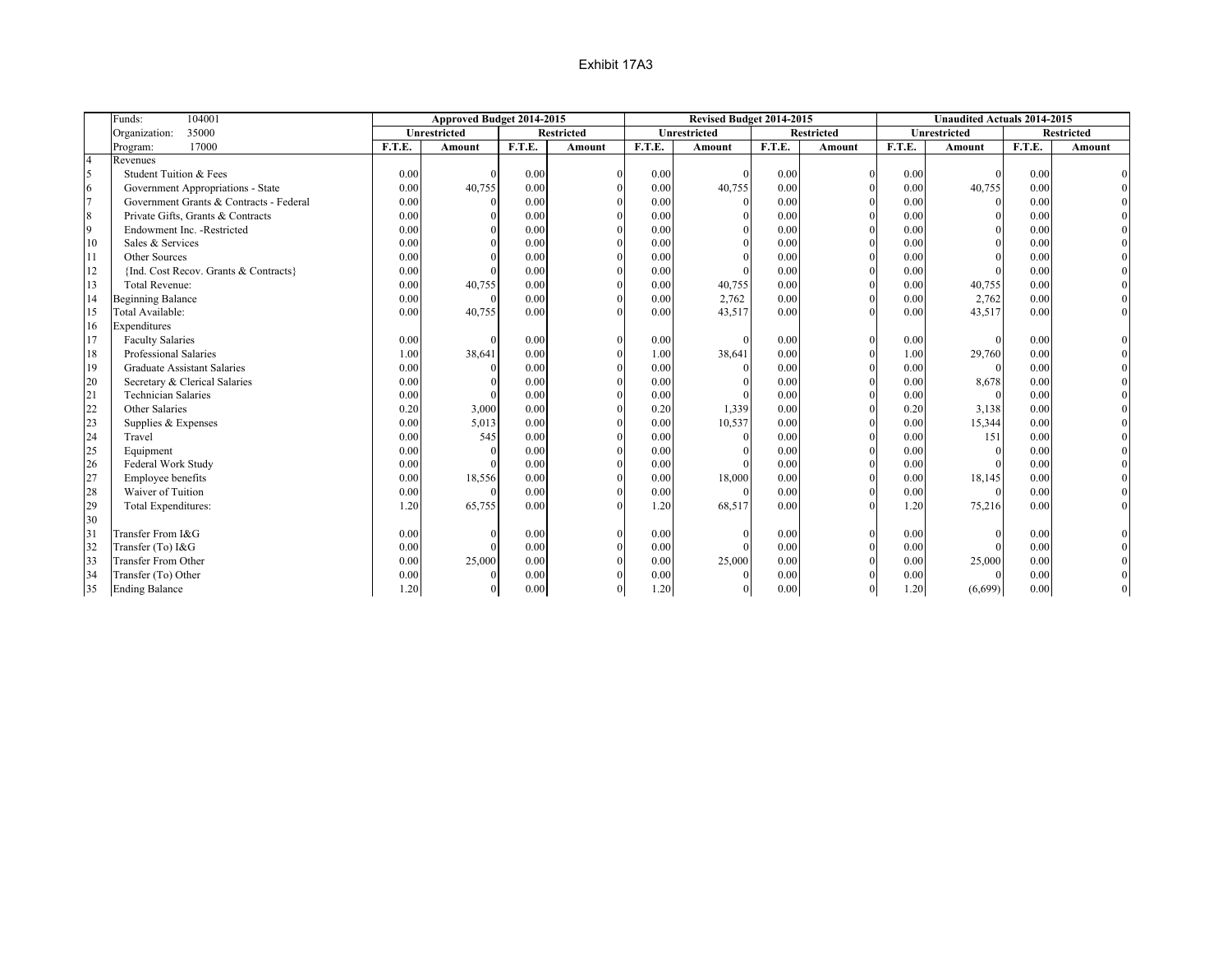|                | Fund:<br>104005                         |        | Approved Budget 2014-2015 |        |                   |        | Revised Budget 2014-2015 |        |                   |        | <b>Unaudited Actuals 2014-2015</b> |        |                   |
|----------------|-----------------------------------------|--------|---------------------------|--------|-------------------|--------|--------------------------|--------|-------------------|--------|------------------------------------|--------|-------------------|
|                | 35000<br>Organization:                  |        | Unrestricted              |        | <b>Restricted</b> |        | Unrestricted             |        | <b>Restricted</b> |        | Unrestricted                       |        | <b>Restricted</b> |
|                | 17000<br>Program:                       | F.T.E. | <b>Amount</b>             | F.T.E. | Amount            | F.T.E. | <b>Amount</b>            | F.T.E. | Amount            | F.T.E. | <b>Amount</b>                      | F.T.E. | <b>Amount</b>     |
| $\overline{4}$ | Revenues                                |        |                           |        |                   |        |                          |        |                   |        |                                    |        |                   |
| 5              | Student Tuition & Fees                  | 0.00   | $\Omega$                  | 0.00   | $\Omega$          | 0.00   | $\Omega$                 | 0.00   | $\Omega$          | 0.00   | $\Omega$                           | 0.00   |                   |
| 6              | Government Appropriations - State       | 0.00   | 128,700                   | 0.00   |                   | 0.00   | 128,700                  | 0.00   |                   | 0.00   | 128,700                            | 0.00   |                   |
| $\overline{7}$ | Government Grants & Contracts - Federal | 0.00   | $\Omega$                  | 0.00   |                   | 0.00   |                          | 0.00   |                   | 0.00   | $\Omega$                           | 0.00   |                   |
| $\,$ 8 $\,$    | Private Gifts, Grants & Contracts       | 0.00   | $\Omega$                  | 0.00   |                   | 0.00   |                          | 0.00   |                   | 0.00   |                                    | 0.00   |                   |
| 9              | Endowment Inc. - Restricted             | 0.00   | $\Omega$                  | 0.00   |                   | 0.00   |                          | 0.00   |                   | 0.00   |                                    | 0.00   |                   |
| 10             | Sales & Services                        | 0.00   |                           | 0.00   |                   | 0.00   | $\Omega$                 | 0.00   |                   | 0.00   |                                    | 0.00   |                   |
| 11             | Other Sources                           | 0.00   |                           | 0.00   |                   | 0.00   | $\Omega$                 | 0.00   |                   | 0.00   |                                    | 0.00   |                   |
| 12             | {Ind. Cost Recov. Grants & Contracts}   | 0.00   |                           | 0.00   | $\Omega$          | 0.00   |                          | 0.00   | $\theta$          | 0.00   |                                    | 0.00   |                   |
| 13             | <b>Total Revenue:</b>                   | 0.00   | 128,700                   | 0.00   | $\Omega$          | 0.00   | 128,700                  | 0.00   | $\theta$          | 0.00   | 128,700                            | 0.00   |                   |
| 14             | <b>Beginning Balance</b>                | 0.00   | $\Omega$                  | 0.00   | $\Omega$          | 0.00   | 12,606                   | 0.00   | $\Omega$          | 0.00   | 12,606                             | 0.00   |                   |
| 15             | Total Available:                        | 0.00   | 128,700                   | 0.00   | $\Omega$          | 0.00   | 141,306                  | 0.00   | $\Omega$          | 0.00   | 141,306                            | 0.00   |                   |
| 16             | Expenditures                            |        |                           |        |                   |        |                          |        |                   |        |                                    |        |                   |
| 17             | <b>Faculty Salaries</b>                 | 0.00   | $\Omega$                  | 0.00   |                   | 0.00   |                          | 0.00   | $\theta$          | 0.00   |                                    | 0.00   |                   |
| 18             | Professional Salaries                   | 1.00   | 70,040                    | 0.00   |                   | 1.00   | 70,040                   | 0.00   | $\Omega$          | 1.00   | 68,000                             | 0.00   |                   |
| 19             | <b>Graduate Assistant Salaries</b>      | 0.00   | $\theta$                  | 0.00   |                   | 0.00   | $\Omega$                 | 0.00   |                   | 0.00   | $\Omega$                           | 0.00   |                   |
| 20             | Secretary & Clerical Salaries           | 0.00   |                           | 0.00   |                   | 0.00   | $\Omega$                 | 0.00   |                   | 0.00   |                                    | 0.00   |                   |
| 21             | <b>Technician Salaries</b>              | 0.00   |                           | 0.00   |                   | 0.00   |                          | 0.00   |                   | 0.00   |                                    | 0.00   |                   |
| 22             | Other Salaries                          | 0.00   |                           | 0.00   |                   | 0.00   |                          | 0.00   |                   | 0.00   |                                    | 0.00   |                   |
| 23             | Supplies & Expenses                     | 0.00   | 42,160                    | 0.00   |                   | 0.00   | 54,766                   | 0.00   |                   | 0.00   | 30,944                             | 0.00   |                   |
| 24             | Travel                                  | 0.00   | $\Omega$                  | 0.00   |                   | 0.00   | $\Omega$                 | 0.00   |                   | 0.00   |                                    | 0.00   |                   |
| 25             | Equipment                               | 0.00   |                           | 0.00   |                   | 0.00   |                          | 0.00   |                   | 0.00   |                                    | 0.00   |                   |
| 26             | Federal Work Study                      | 0.00   |                           | 0.00   |                   | 0.00   |                          | 0.00   |                   | 0.00   |                                    | 0.00   |                   |
| 27             | Employee benefits                       | 0.00   | 16,500                    | 0.00   |                   | 0.00   | 16,500                   | 0.00   |                   | 0.00   | 17,335                             | 0.00   |                   |
| 28             | Waiver of Tuition                       | 0.00   | $\theta$                  | 0.00   |                   | 0.00   | $\Omega$                 | 0.00   |                   | 0.00   | $\Omega$                           | 0.00   |                   |
| 29             | Total Expenditures:                     | 1.00   | 128,700                   | 0.00   |                   | 1.00   | 141,306                  | 0.00   | $\Omega$          | 1.00   | 116,279                            | 0.00   |                   |
| 30             |                                         |        |                           |        |                   |        |                          |        |                   |        |                                    |        |                   |
| 31             | Transfer From I&G                       | 0.00   | $\Omega$                  | 0.00   |                   | 0.00   | $\theta$                 | 0.00   | $\Omega$          | 0.00   |                                    | 0.00   |                   |
| 32             | Transfer (To) I&G                       | 0.00   | $\theta$                  | 0.00   |                   | 0.00   | $\Omega$                 | 0.00   | $\Omega$          | 0.00   |                                    | 0.00   |                   |
| 33             | Transfer From Other                     | 0.00   | $\Omega$                  | 0.00   |                   | 0.00   | $\Omega$                 | 0.00   |                   | 0.00   |                                    | 0.00   |                   |
| 34             | Transfer (To) Other                     | 0.00   |                           | 0.00   |                   | 0.00   | $\Omega$                 | 0.00   |                   | 0.00   |                                    | 0.00   |                   |
| 35             | <b>Ending Balance</b>                   | 1.00   | $\Omega$                  | 0.00   |                   | 1.00   | $\theta$                 | 0.00   | $\overline{0}$    | 1.00   | 25,027                             | 0.00   |                   |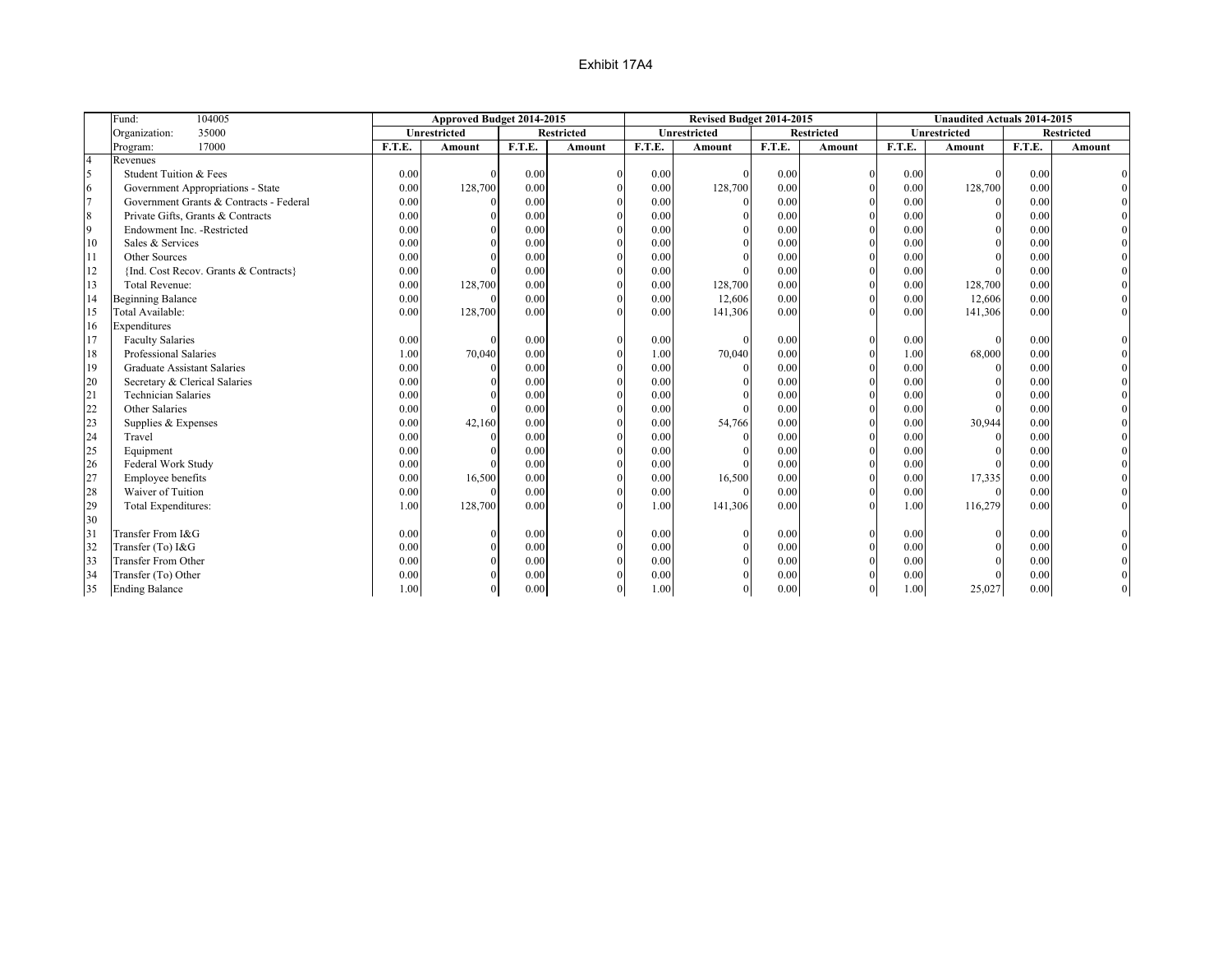|                | 104006<br>Fund:                         |        | Approved Budget 2014-2015 |        |                   |        | Revised Budget 2014-2015 |        |                   |        | <b>Unaudited Actuals 2014-2015</b> |        |                   |
|----------------|-----------------------------------------|--------|---------------------------|--------|-------------------|--------|--------------------------|--------|-------------------|--------|------------------------------------|--------|-------------------|
|                | 35000<br>Organization:                  |        | <b>Unrestricted</b>       |        | <b>Restricted</b> |        | <b>Unrestricted</b>      |        | <b>Restricted</b> |        | <b>Unrestricted</b>                |        | <b>Restricted</b> |
|                | 17000<br>Program:                       | F.T.E. | <b>Amount</b>             | F.T.E. | <b>Amount</b>     | F.T.E. | Amount                   | F.T.E. | <b>Amount</b>     | F.T.E. | <b>Amount</b>                      | F.T.E. | Amount            |
| $\overline{4}$ | Revenues                                |        |                           |        |                   |        |                          |        |                   |        |                                    |        |                   |
| 5              | Student Tuition & Fees                  | 0.00   |                           | 0.00   | $\Omega$          | 0.00   |                          | 0.00   | $\theta$          | 0.00   |                                    | 0.00   |                   |
| 6              | Government Appropriations - State       | 0.00   | 59,800                    | 0.00   |                   | 0.00   | 59,800                   | 0.00   |                   | 0.00   | 59,800                             | 0.00   |                   |
| $\overline{7}$ | Government Grants & Contracts - Federal | 0.00   |                           | 0.00   |                   | 0.00   |                          | 0.00   |                   | 0.00   |                                    | 0.00   |                   |
| 8              | Private Gifts, Grants & Contracts       | 0.00   |                           | 0.00   |                   | 0.00   |                          | 0.00   |                   | 0.00   |                                    | 0.00   |                   |
| 9              | Endowment Inc. - Restricted             | 0.00   |                           | 0.00   |                   | 0.00   |                          | 0.00   |                   | 0.00   |                                    | 0.00   |                   |
| 10             | Sales & Services                        | 0.00   |                           | 0.00   |                   | 0.00   |                          | 0.00   |                   | 0.00   |                                    | 0.00   |                   |
| 11             | Other Sources                           | 0.00   |                           | 0.00   |                   | 0.00   |                          | 0.00   |                   | 0.00   |                                    | 0.00   |                   |
| 12             | {Ind. Cost Recov. Grants & Contracts}   | 0.00   |                           | 0.00   |                   | 0.00   |                          | 0.00   | $\theta$          | 0.00   |                                    | 0.00   |                   |
| 13             | <b>Total Revenue:</b>                   | 0.00   | 59,800                    | 0.00   |                   | 0.00   | 59,800                   | 0.00   | $\theta$          | 0.00   | 59,800                             | 0.00   |                   |
| 14             | <b>Beginning Balance</b>                | 0.00   |                           | 0.00   |                   | 0.00   |                          | 0.00   | $\Omega$          | 0.00   | $\Omega$                           | 0.00   |                   |
| 15             | Total Available:                        | 0.00   | 59,800                    | 0.00   |                   | 0.00   | 59,800                   | 0.00   |                   | 0.00   | 59,800                             | 0.00   |                   |
| 16             | Expenditures                            |        |                           |        |                   |        |                          |        |                   |        |                                    |        |                   |
| 17             | <b>Faculty Salaries</b>                 | 0.00   |                           | 0.00   | $\Omega$          | 0.00   |                          | 0.00   | $\Omega$          | 0.00   |                                    | 0.00   |                   |
| 18             | Professional Salaries                   | 0.00   |                           | 0.00   |                   | 0.00   |                          | 0.00   |                   | 0.00   |                                    | 0.00   |                   |
| 19             | <b>Graduate Assistant Salaries</b>      | 0.00   |                           | 0.00   |                   | 0.00   |                          | 0.00   |                   | 0.00   |                                    | 0.00   |                   |
| 20             | Secretary & Clerical Salaries           | 0.00   |                           | 0.00   |                   | 0.00   |                          | 0.00   |                   | 0.00   |                                    | 0.00   |                   |
| 21             | <b>Technician Salaries</b>              | 0.00   |                           | 0.00   |                   | 0.00   |                          | 0.00   | $\theta$          | 0.00   |                                    | 0.00   |                   |
| 22             | Other Salaries                          | 0.00   |                           | 0.00   |                   | 0.00   |                          | 0.00   |                   | 0.00   |                                    | 0.00   |                   |
| 23             | Supplies & Expenses                     | 0.00   | 59,800                    | 0.00   |                   | 0.00   | 59,800                   | 0.00   | $\Omega$          | 0.00   | 59,915                             | 0.00   |                   |
| 24             | Travel                                  | 0.00   |                           | 0.00   |                   | 0.00   |                          | 0.00   |                   | 0.00   |                                    | 0.00   |                   |
| 25             | Equipment                               | 0.00   |                           | 0.00   |                   | 0.00   |                          | 0.00   |                   | 0.00   |                                    | 0.00   |                   |
| 26             | Federal Work Study                      | 0.00   |                           | 0.00   |                   | 0.00   |                          | 0.00   |                   | 0.00   |                                    | 0.00   |                   |
| 27             | Employee benefits                       | 0.00   |                           | 0.00   |                   | 0.00   |                          | 0.00   | $\theta$          | 0.00   |                                    | 0.00   |                   |
| 28             | Waiver of Tuition                       | 0.00   |                           | 0.00   |                   | 0.00   |                          | 0.00   | $\theta$          | 0.00   |                                    | 0.00   |                   |
| 29             | Total Expenditures:                     | 0.00   | 59,800                    | 0.00   |                   | 0.00   | 59,800                   | 0.00   | $\Omega$          | 0.00   | 59,915                             | 0.00   |                   |
| 30             |                                         |        |                           |        |                   |        |                          |        |                   |        |                                    |        |                   |
| 31             | Transfer From I&G                       | 0.00   |                           | 0.00   | $\Omega$          | 0.00   |                          | 0.00   | $\Omega$          | 0.00   |                                    | 0.00   |                   |
| 32             | Transfer (To) I&G                       | 0.00   |                           | 0.00   |                   | 0.00   |                          | 0.00   |                   | 0.00   |                                    | 0.00   |                   |
| 33             | <b>Transfer From Other</b>              | 0.00   |                           | 0.00   |                   | 0.00   |                          | 0.00   |                   | 0.00   |                                    | 0.00   |                   |
| 34             | Transfer (To) Other                     | 0.00   |                           | 0.00   |                   | 0.00   |                          | 0.00   |                   | 0.00   |                                    | 0.00   |                   |
| 35             | <b>Ending Balance</b>                   | 0.00   |                           | 0.00   | $\Omega$          | 0.00   |                          | 0.00   |                   | 0.00   | (115)                              | 0.00   |                   |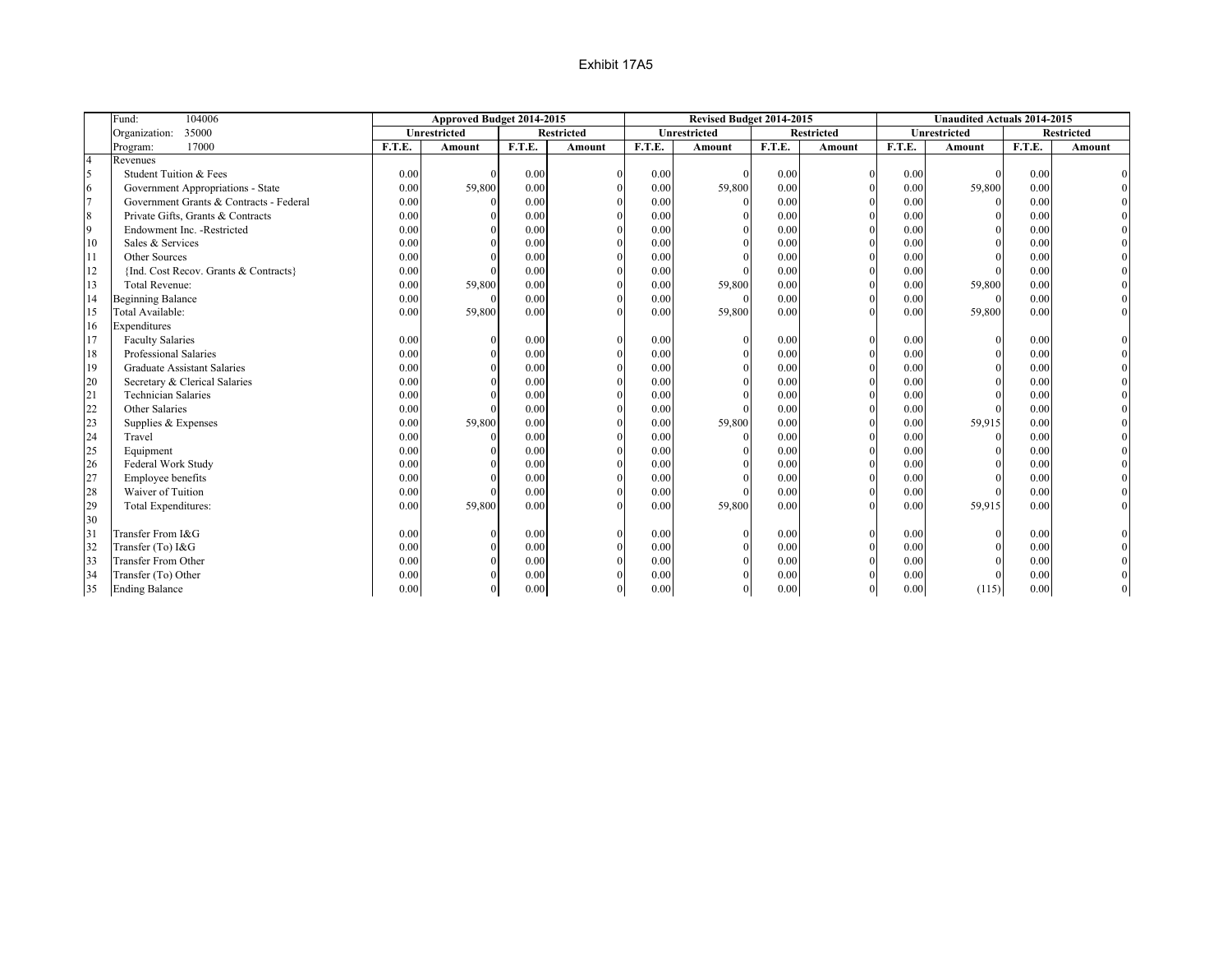|                          | 104004<br>Fund:                         |        | Approved Budget 2014-2015 |              |                   |        | Revised Budget 2014-2015 |        |                   |        | <b>Unaudited Actuals 2014-2015</b> |        |                   |
|--------------------------|-----------------------------------------|--------|---------------------------|--------------|-------------------|--------|--------------------------|--------|-------------------|--------|------------------------------------|--------|-------------------|
|                          | 35000<br>Organization:                  |        | <b>Unrestricted</b>       |              | <b>Restricted</b> |        | Unrestricted             |        | <b>Restricted</b> |        | Unrestricted                       |        | <b>Restricted</b> |
|                          | 17000<br>Program:                       | F.T.E. | <b>Amount</b>             | F.T.E.       | Amount            | F.T.E. | <b>Amount</b>            | F.T.E. | Amount            | F.T.E. | <b>Amount</b>                      | F.T.E. | Amount            |
| $\overline{4}$           | Revenues                                |        |                           |              |                   |        |                          |        |                   |        |                                    |        |                   |
| $\overline{\phantom{a}}$ | Student Tuition & Fees                  | 0.00   |                           | 0.00         |                   | 0.00   |                          | 0.00   |                   | 0.00   | $\Omega$                           | 0.00   |                   |
| 6                        | Government Appropriations - State       | 0.00   |                           | 0.00         |                   | 0.00   |                          | 0.00   |                   | 0.00   | $\Omega$                           | 0.00   |                   |
| $\overline{7}$           | Government Grants & Contracts - Federal | 0.00   |                           | 0.00         |                   | 0.00   |                          | 0.00   |                   | 0.00   |                                    | 0.00   |                   |
| 8                        | Private Gifts, Grants & Contracts       | 0.00   |                           | 0.00         |                   | 0.00   |                          | 0.00   |                   | 0.00   |                                    | 0.00   |                   |
| $\overline{9}$           | Endowment Inc. - Restricted             | 0.00   |                           | 0.00         |                   | 0.00   |                          | 0.00   |                   | 0.00   |                                    | 0.00   |                   |
| 10                       | Sales & Services                        | 0.00   |                           | 0.00         |                   | 0.00   |                          | 0.00   |                   | 0.00   |                                    | 0.00   |                   |
| 11                       | Other Sources                           | 0.00   |                           | 0.00         |                   | 0.00   |                          | 0.00   |                   | 0.00   |                                    | 0.00   |                   |
| 12                       | {Ind. Cost Recov. Grants & Contracts}   | 0.00   |                           | 0.00         |                   | 0.00   |                          | 0.00   |                   | 0.00   |                                    | 0.00   |                   |
| 13                       | Total Revenue:                          | 0.00   |                           | 0.00         |                   | 0.00   |                          | 0.00   |                   | 0.00   |                                    | 0.00   |                   |
| 14                       | <b>Beginning Balance</b>                | 0.00   |                           | 0.00         |                   | 0.00   | 316,817                  | 0.00   |                   | 0.00   | 316,817                            | 0.00   |                   |
| 15                       | Total Available:                        | 0.00   |                           | 0.00         |                   | 0.00   | 316,817                  | 0.00   |                   | 0.00   | 316,817                            | 0.00   |                   |
| 16                       | Expenditures                            |        |                           |              |                   |        |                          |        |                   |        |                                    |        |                   |
| 17                       | <b>Faculty Salaries</b>                 | 0.00   |                           | 0.00         |                   | 0.00   |                          | 0.00   |                   | 0.00   | $\Omega$                           | 0.00   |                   |
| 18                       | Professional Salaries                   | 0.00   |                           | 0.00         |                   | 0.00   |                          | 0.00   |                   | 0.00   |                                    | 0.00   |                   |
| 19                       | <b>Graduate Assistant Salaries</b>      | 0.00   |                           | 0.00         |                   | 0.00   |                          | 0.00   |                   | 0.00   |                                    | 0.00   |                   |
| 20                       | Secretary & Clerical Salaries           | 0.00   |                           | 0.00         |                   | 0.00   |                          | 0.00   |                   | 0.00   |                                    | 0.00   |                   |
| 21                       | <b>Technician Salaries</b>              | 0.00   |                           | 0.00         |                   | 0.00   |                          | 0.00   |                   | 0.00   |                                    | 0.00   |                   |
| 22                       | Other Salaries                          | 0.00   |                           | 0.00         |                   | 0.00   |                          | 0.00   |                   | 0.00   |                                    | 0.00   |                   |
| 23                       | Supplies & Expenses                     | 0.00   |                           | 0.00         |                   | 0.00   | 316,817                  | 0.00   |                   | 0.00   | 185,509                            | 0.00   |                   |
| 24                       | Equipment                               | 0.00   |                           | 0.00         |                   | 0.00   |                          | 0.00   |                   | 0.00   | $\Omega$                           | 0.00   |                   |
| 25                       | Travel                                  | 0.00   | $\mathbf{0}$              | 0.00         |                   | 0.00   |                          | 0.00   |                   | 0.00   | $\Omega$                           | 0.00   |                   |
| 26                       | Federal Work Study                      | 0.00   |                           | 0.00         |                   | 0.00   |                          | 0.00   |                   | 0.00   |                                    | 0.00   |                   |
| 27                       | Employee benefits                       | 0.00   |                           | 0.00         |                   | 0.00   |                          | 0.00   |                   | 0.00   |                                    | 0.00   |                   |
| 28                       | Waiver of Tuition                       | 0.00   |                           | 0.00         |                   | 0.00   |                          | 0.00   |                   | 0.00   |                                    | 0.00   |                   |
| 29                       | Total Expenditures:                     | 0.00   |                           | 0.00         |                   | 0.00   | 316,817                  | 0.00   |                   | 0.00   | 185,509                            | 0.00   |                   |
| 30                       |                                         |        |                           |              |                   |        |                          |        |                   |        |                                    |        |                   |
| 31                       | Transfer From I&G                       | 0.00   |                           | 0.00         |                   | 0.00   |                          | 0.00   |                   | 0.00   |                                    | 0.00   |                   |
| 32                       | Transfer (To) I&G                       | 0.00   |                           | 0.00         |                   | 0.00   |                          | 0.00   |                   | 0.00   |                                    | 0.00   |                   |
| 33                       | <b>Transfer From Other</b>              | 0.00   |                           | 0.00         |                   | 0.00   |                          | 0.00   |                   | 0.00   |                                    | 0.00   |                   |
| 34                       | Transfer (To) Other                     | 0.00   |                           | 0.00         |                   | 0.00   |                          | 0.00   |                   | 0.00   |                                    | 0.00   |                   |
| 35                       | <b>Ending Balance</b>                   | 0.00   |                           | $\mathbf{0}$ |                   | 0.00   |                          | 0.00   |                   | 0.00   | 131,308                            | 0.00   |                   |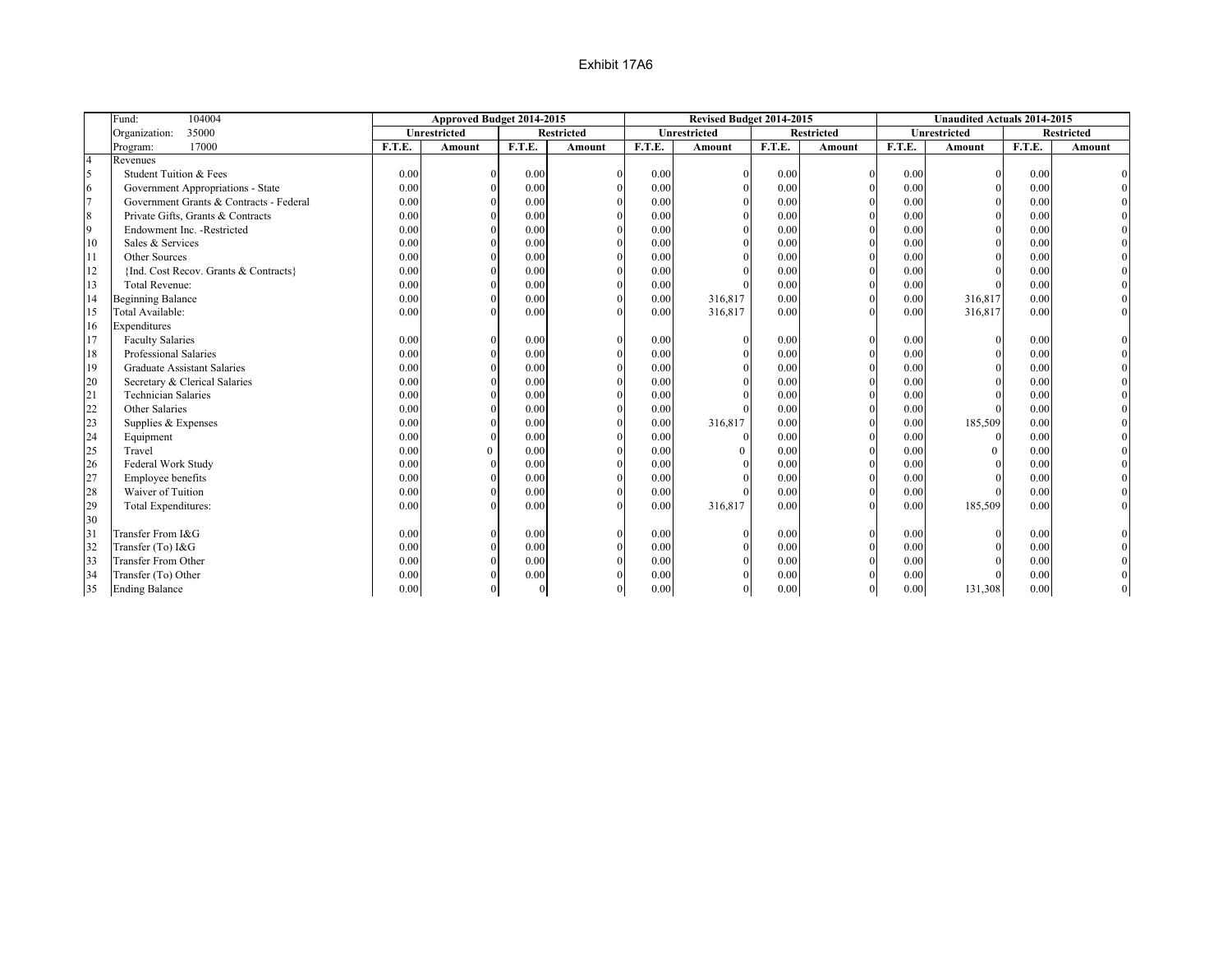|                | 104018<br>Fund:                         |        | Approved Budget 2014-2015 |        |                   |        | Revised Budget 2014-2015 |        |                   |        | <b>Unaudited Actuals 2014-2015</b> |        |                   |
|----------------|-----------------------------------------|--------|---------------------------|--------|-------------------|--------|--------------------------|--------|-------------------|--------|------------------------------------|--------|-------------------|
|                | 35000<br>Organization:                  |        | Unrestricted              |        | <b>Restricted</b> |        | Unrestricted             |        | <b>Restricted</b> |        | <b>Unrestricted</b>                |        | <b>Restricted</b> |
|                | 17000<br>Program:                       | F.T.E. | Amount                    | F.T.E. | Amount            | F.T.E. | Amount                   | F.T.E. | Amount            | F.T.E. | Amount                             | F.T.E. | Amount            |
| $\overline{4}$ | Revenues                                |        |                           |        |                   |        |                          |        |                   |        |                                    |        |                   |
| 5              | Student Tuition & Fees                  | 0.00   |                           | 0.00   |                   | 0.00   |                          | 0.00   |                   | 0.00   | $\Omega$                           | 0.00   |                   |
| 6              | Government Appropriations - State       | 0.00   | $\Omega$                  | 0.00   |                   | 0.00   |                          | 0.00   |                   | 0.00   | $\Omega$                           | 0.00   |                   |
| 17             | Government Grants & Contracts - Federal | 0.00   | $\Omega$                  | 0.00   |                   | 0.00   |                          | 0.00   |                   | 0.00   | $\Omega$                           | 0.00   |                   |
| 8              | Private Gifts, Grants & Contracts       | 0.00   |                           | 0.00   |                   | 0.00   |                          | 0.00   |                   | 0.00   | $\Omega$                           | 0.00   |                   |
| $\overline{9}$ | Endowment Inc. - Restricted             | 0.00   |                           | 0.00   |                   | 0.00   |                          | 0.00   |                   | 0.00   | $\Omega$                           | 0.00   |                   |
| 10             | Sales & Services                        | 0.00   |                           | 0.00   |                   | 0.00   |                          | 0.00   |                   | 0.00   | $\Omega$                           | 0.00   |                   |
| 11             | Other Sources                           | 0.00   |                           | 0.00   |                   | 0.00   |                          | 0.00   |                   | 0.00   |                                    | 0.00   |                   |
| 12             | {Ind. Cost Recov. Grants & Contracts}   | 0.00   |                           | 0.00   |                   | 0.00   |                          | 0.00   |                   | 0.00   |                                    | 0.00   |                   |
| 13             | <b>Total Revenue:</b>                   | 0.00   |                           | 0.00   |                   | 0.00   |                          | 0.00   | $\theta$          | 0.00   |                                    | 0.00   |                   |
| 14             | <b>Beginning Balance</b>                | 0.00   |                           | 0.00   |                   | 0.00   | 934                      | 0.00   |                   | 0.00   | 934                                | 0.00   |                   |
| 15             | Total Available:                        | 0.00   |                           | 0.00   |                   | 0.00   | 934                      | 0.00   |                   | 0.00   | 934                                | 0.00   |                   |
| 16             | Expenditures                            |        |                           |        |                   |        |                          |        |                   |        |                                    |        |                   |
| 17             | <b>Faculty Salaries</b>                 | 0.00   |                           | 0.00   |                   | 0.00   |                          | 0.00   |                   | 0.00   |                                    | 0.00   |                   |
| 18             | Professional Salaries                   | 0.00   |                           | 0.00   |                   | 0.00   |                          | 0.00   |                   | 0.00   |                                    | 0.00   |                   |
| 19             | <b>Graduate Assistant Salaries</b>      | 0.00   |                           | 0.00   |                   | 0.00   |                          | 0.00   |                   | 0.00   |                                    | 0.00   |                   |
| 20             | Secretary & Clerical Salaries           | 0.00   |                           | 0.00   |                   | 0.00   |                          | 0.00   |                   | 0.00   |                                    | 0.00   |                   |
| 21             | <b>Technician Salaries</b>              | 0.00   |                           | 0.00   |                   | 0.00   |                          | 0.00   |                   | 0.00   |                                    | 0.00   |                   |
| 22             | Other Salaries                          | 0.00   |                           | 0.00   |                   | 0.00   |                          | 0.00   |                   | 0.00   | $\Omega$                           | 0.00   |                   |
| 23             | Supplies & Expenses                     | 0.00   |                           | 0.00   |                   | 0.00   | 934                      | 0.00   |                   | 0.00   | 660                                | 0.00   |                   |
| 24             | Travel                                  | 0.00   |                           | 0.00   |                   | 0.00   |                          | 0.00   |                   | 0.00   | $\Omega$                           | 0.00   |                   |
| 25             | Equipment                               | 0.00   |                           | 0.00   |                   | 0.00   |                          | 0.00   |                   | 0.00   |                                    | 0.00   |                   |
| 26             | Federal Work Study                      | 0.00   |                           | 0.00   |                   | 0.00   |                          | 0.00   |                   | 0.00   |                                    | 0.00   |                   |
| 27             | Employee benefits                       | 0.00   |                           | 0.00   |                   | 0.00   |                          | 0.00   |                   | 0.00   | $\Omega$                           | 0.00   |                   |
| 28             | Waiver of Tuition                       | 0.00   |                           | 0.00   |                   | 0.00   |                          | 0.00   |                   | 0.00   | $\Omega$                           | 0.00   |                   |
| 29             | Total Expenditures:                     | 0.00   |                           | 0.00   |                   | 0.00   | 934                      | 0.00   |                   | 0.00   | 660                                | 0.00   |                   |
| 30             |                                         |        |                           |        |                   |        |                          |        |                   |        |                                    |        |                   |
| 31             | Transfer From I&G                       | 0.00   |                           | 0.00   |                   | 0.00   |                          | 0.00   | $\Omega$          | 0.00   |                                    | 0.00   |                   |
| 32             | Transfer (To) I&G                       | 0.00   |                           | 0.00   |                   | 0.00   |                          | 0.00   |                   | 0.00   |                                    | 0.00   |                   |
| 33             | <b>Transfer From Other</b>              | 0.00   |                           | 0.00   |                   | 0.00   |                          | 0.00   |                   | 0.00   | $\Omega$                           | 0.00   |                   |
| 34             | Transfer (To) Other                     | 0.00   |                           | 0.00   |                   | 0.00   |                          | 0.00   |                   | 0.00   | $\Omega$                           | 0.00   |                   |
| 35             | <b>Ending Balance</b>                   | 0.00   |                           | 0.00   |                   | 0.00   |                          | 0.00   |                   | 0.00   | 274                                | 0.00   |                   |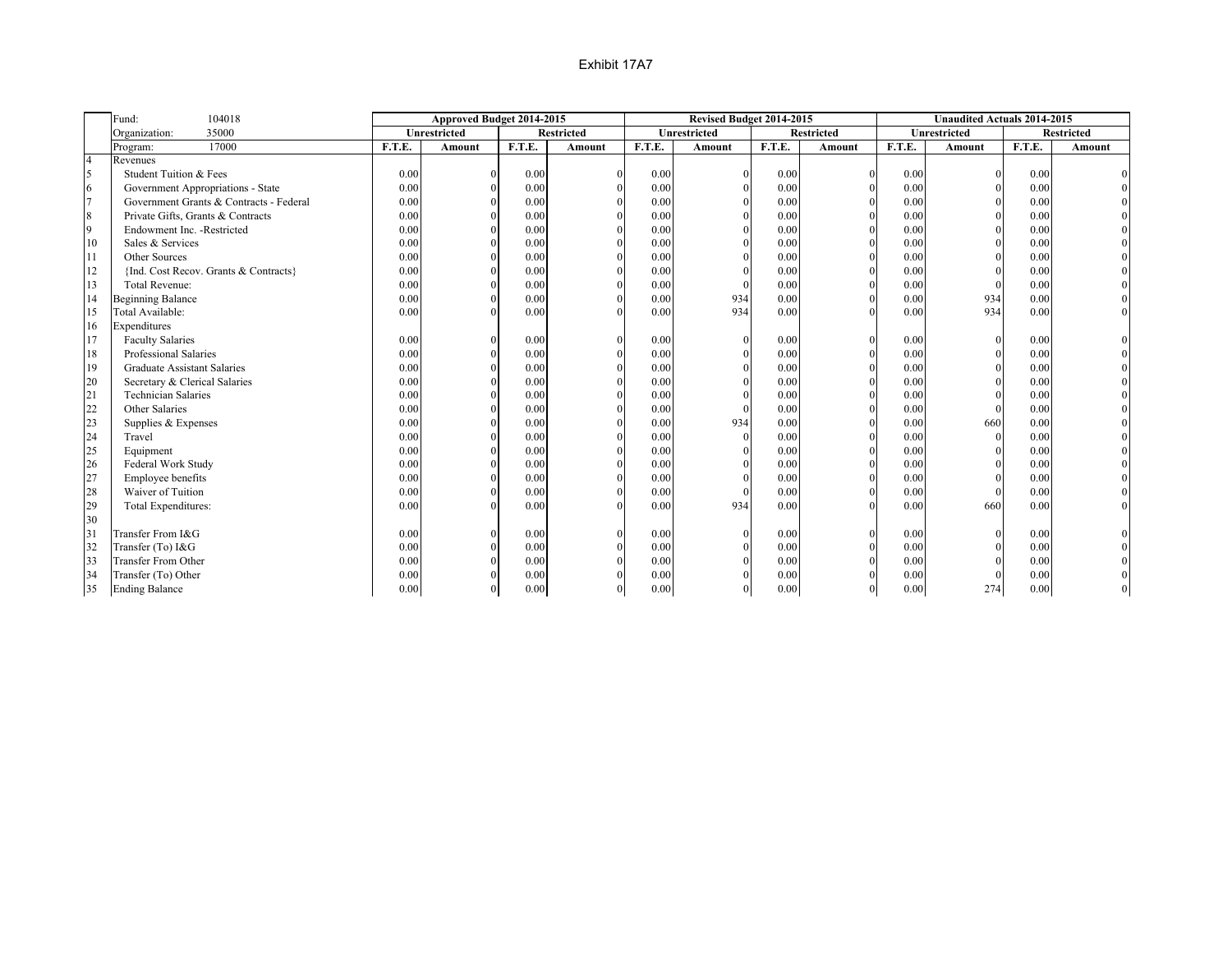|                 | Fund:<br>104010                         |        | Approved Budget 2014-2015 |        |                   |        | Revised Budget 2014-2015 |        |                   |        | <b>Unaudited Actuals 2014-2015</b> |        |                   |
|-----------------|-----------------------------------------|--------|---------------------------|--------|-------------------|--------|--------------------------|--------|-------------------|--------|------------------------------------|--------|-------------------|
|                 | 35000<br>Organization:                  |        | Unrestricted              |        | <b>Restricted</b> |        | Unrestricted             |        | <b>Restricted</b> |        | Unrestricted                       |        | <b>Restricted</b> |
|                 | 17000<br>Program:                       | F.T.E. | Amount                    | F.T.E. | Amount            | F.T.E. | Amount                   | F.T.E. | Amount            | F.T.E. | <b>Amount</b>                      | F.T.E. | Amount            |
| $\overline{4}$  | Revenues                                |        |                           |        |                   |        |                          |        |                   |        |                                    |        |                   |
| 5               | Student Tuition & Fees                  | 0.00   |                           | 0.00   |                   | 0.00   | $\Omega$                 | 0.00   | $\Omega$          | 0.00   | $\Omega$                           | 0.00   |                   |
| 6               | Government Appropriations - State       | 0.00   | $\Omega$                  | 0.00   |                   | 0.00   | $\Omega$                 | 0.00   |                   | 0.00   | $\Omega$                           | 0.00   |                   |
| $7\overline{ }$ | Government Grants & Contracts - Federal | 0.00   | $\theta$                  | 0.00   |                   | 0.00   | $\Omega$                 | 0.00   |                   | 0.00   |                                    | 0.00   |                   |
| 8               | Private Gifts, Grants & Contracts       | 0.00   | $\Omega$                  | 0.00   |                   | 0.00   |                          | 0.00   |                   | 0.00   |                                    | 0.00   |                   |
| 9               | Endowment Inc. - Restricted             | 0.00   | $\Omega$                  | 0.00   |                   | 0.00   | $\Omega$                 | 0.00   |                   | 0.00   |                                    | 0.00   |                   |
| 10              | Sales & Services                        | 0.00   |                           | 0.00   |                   | 0.00   | $\Omega$                 | 0.00   |                   | 0.00   |                                    | 0.00   |                   |
| 11              | Other Sources                           | 0.00   |                           | 0.00   |                   | 0.00   | $\theta$                 | 0.00   |                   | 0.00   |                                    | 0.00   |                   |
| 12              | {Ind. Cost Recov. Grants & Contracts}   | 0.00   |                           | 0.00   |                   | 0.00   | $\theta$                 | 0.00   |                   | 0.00   |                                    | 0.00   |                   |
| 13              | <b>Total Revenue:</b>                   | 0.00   |                           | 0.00   |                   | 0.00   | $\Omega$                 | 0.00   | $\theta$          | 0.00   |                                    | 0.00   |                   |
| 14              | <b>Beginning Balance</b>                | 0.00   |                           | 0.00   |                   | 0.00   | $\Omega$                 | 0.00   | $\Omega$          | 0.00   |                                    | 0.00   |                   |
| 15              | Total Available:                        | 0.00   |                           | 0.00   |                   | 0.00   |                          | 0.00   | $\Omega$          | 0.00   |                                    | 0.00   |                   |
| 16              | Expenditures                            |        |                           |        |                   |        |                          |        |                   |        |                                    |        |                   |
| 17              | <b>Faculty Salaries</b>                 | 0.00   | $\theta$                  | 0.00   |                   | 0.00   | $\theta$                 | 0.00   | $\Omega$          | 0.00   | $\Omega$                           | 0.00   |                   |
| 18              | Professional Salaries                   | 0.00   | $\Omega$                  | 0.00   |                   | 0.00   | $\theta$                 | 0.00   |                   | 0.00   | $\Omega$                           | 0.00   |                   |
| 19              | <b>Graduate Assistant Salaries</b>      | 0.00   | $\Omega$                  | 0.00   |                   | 0.00   | $\theta$                 | 0.00   |                   | 0.00   |                                    | 0.00   |                   |
| 20              | Secretary & Clerical Salaries           | 0.00   |                           | 0.00   |                   | 0.00   | $\theta$                 | 0.00   |                   | 0.00   |                                    | 0.00   |                   |
| 21              | <b>Technician Salaries</b>              | 0.00   |                           | 0.00   |                   | 0.00   | $\theta$                 | 0.00   | $\theta$          | 0.00   |                                    | 0.00   |                   |
| 22              | Other Salaries                          | 0.00   | $\Omega$                  | 0.00   |                   | 0.00   |                          | 0.00   | $\Omega$          | 0.00   |                                    | 0.00   |                   |
| 23              | Supplies & Expenses                     | 0.00   | $\Omega$                  | 0.00   |                   | 0.00   |                          | 0.00   |                   | 0.00   |                                    | 0.00   |                   |
| 24              | Travel                                  | 0.00   | $\Omega$                  | 0.00   |                   | 0.00   |                          | 0.00   |                   | 0.00   | $\Omega$                           | 0.00   |                   |
| 25              | Equipment                               | 0.00   | $\theta$                  | 0.00   |                   | 0.00   | $\Omega$                 | 0.00   |                   | 0.00   | $\Omega$                           | 0.00   |                   |
| 26              | Federal Work Study                      | 0.00   | $\Omega$                  | 0.00   |                   | 0.00   | $\theta$                 | 0.00   |                   | 0.00   | $\Omega$                           | 0.00   |                   |
| 27              | Employee benefits                       | 0.00   |                           | 0.00   |                   | 0.00   | $\theta$                 | 0.00   | $\theta$          | 0.00   |                                    | 0.00   |                   |
| 28              | Waiver of Tuition                       | 0.00   |                           | 0.00   |                   | 0.00   | $\theta$                 | 0.00   | $\theta$          | 0.00   |                                    | 0.00   |                   |
| 29              | Total Expenditures:                     | 0.00   |                           | 0.00   | $\Omega$          | 0.00   | $\Omega$                 | 0.00   | $\Omega$          | 0.00   |                                    | 0.00   |                   |
| 30              |                                         |        |                           |        |                   |        |                          |        |                   |        |                                    |        |                   |
| 31              | Transfer From I&G                       | 0.00   |                           | 0.00   |                   | 0.00   | $\Omega$                 | 0.00   | $\Omega$          | 0.00   |                                    | 0.00   |                   |
| 32              | Transfer (To) I&G                       | 0.00   |                           | 0.00   |                   | 0.00   | $\theta$                 | 0.00   |                   | 0.00   | $\Omega$                           | 0.00   |                   |
| 33              | <b>Transfer From Other</b>              | 0.00   |                           | 0.00   |                   | 0.00   | $\Omega$                 | 0.00   |                   | 0.00   |                                    | 0.00   |                   |
| 34              | Transfer (To) Other                     | 0.00   |                           | 0.00   |                   | 0.00   |                          | 0.00   |                   | 0.00   |                                    | 0.00   |                   |
| 35              | <b>Ending Balance</b>                   | 0.00   | $\theta$                  | 0.00   |                   | 0.00   |                          | 0.00   | $\Omega$          | 0.00   | $\Omega$                           | 0.00   |                   |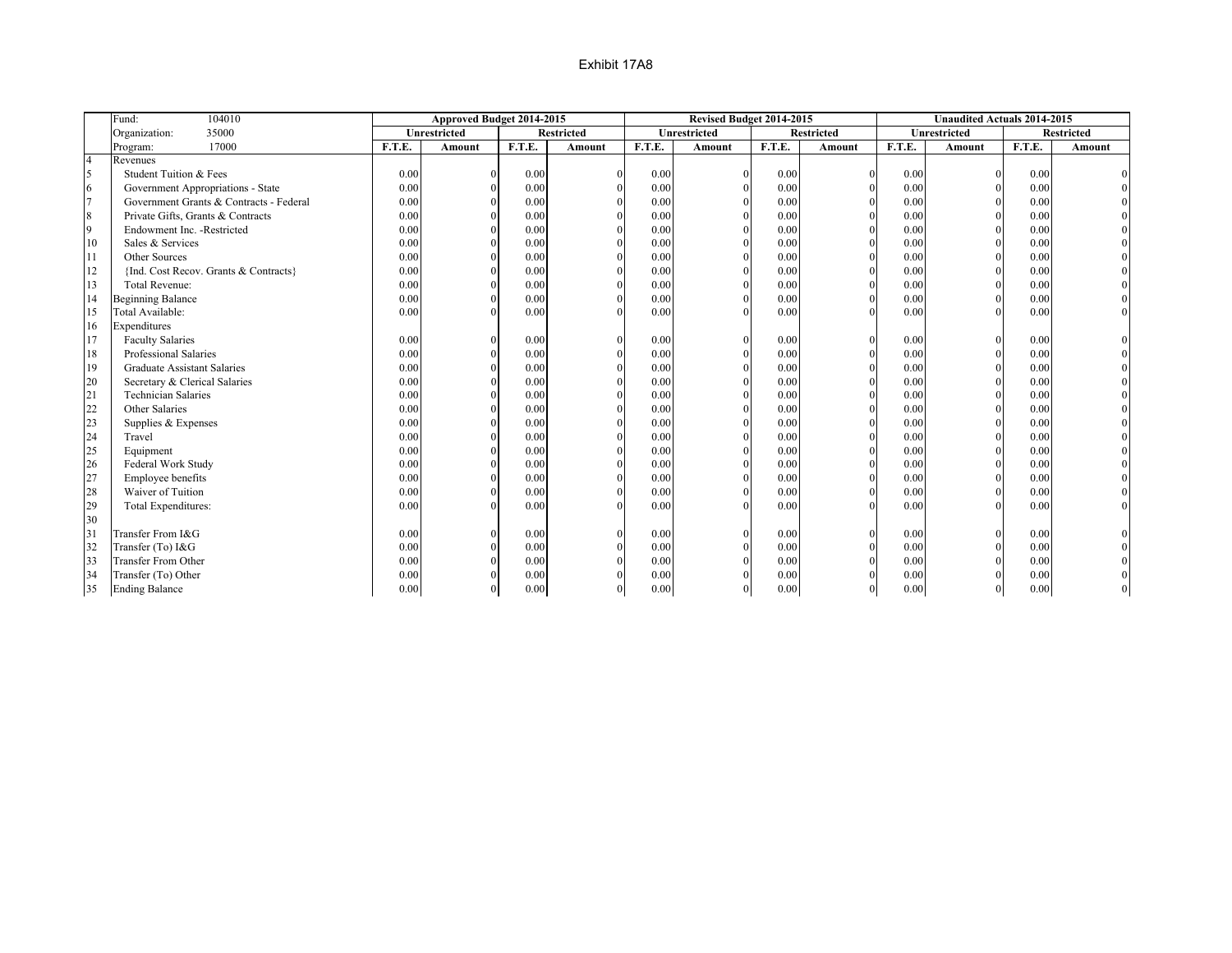|                  |                                         |        | Approved Budget 2014-2015 |        |                   |        | Revised Budget 2014-2015 |        |                   |        | <b>Unaudited Actuals 2014-2015</b> |        |            |
|------------------|-----------------------------------------|--------|---------------------------|--------|-------------------|--------|--------------------------|--------|-------------------|--------|------------------------------------|--------|------------|
|                  |                                         |        | <b>Unrestricted</b>       |        | <b>Restricted</b> |        | Unrestricted             |        | <b>Restricted</b> |        | Unrestricted                       |        | Restricted |
|                  |                                         | F.T.E. | <b>Amount</b>             | F.T.E. | Amount            | F.T.E. | Amount                   | F.T.E. | Amount            | F.T.E. | <b>Amount</b>                      | F.T.E. | Amount     |
| $\overline{4}$   | Revenues                                |        |                           |        |                   |        |                          |        |                   |        |                                    |        |            |
| $\overline{5}$   | Student Tuition & Fees                  | 0.00   |                           | 0.00   | $\Omega$          | 0.00   | $\mathbf{0}$             | 0.00   | $\overline{0}$    | 0.00   | $\Omega$                           | 0.00   |            |
| 6                | Government Appropriations - State       | 0.00   | $\Omega$                  | 0.00   |                   | 0.00   | $\theta$                 | 0.00   | $\Omega$          | 0.00   |                                    | 0.00   |            |
| $\overline{7}$   | Government Grants & Contracts - Federal | 0.00   | $\Omega$                  | 0.00   |                   | 0.00   | $\theta$                 | 0.00   |                   | 0.00   |                                    | 0.00   |            |
| $\boldsymbol{8}$ | Private Gifts, Grants & Contracts       | 0.00   | $\Omega$                  | 0.00   |                   | 0.00   | $\theta$                 | 0.00   |                   | 0.00   |                                    | 0.00   |            |
| $\overline{9}$   | Endowment Inc. - Restricted             | 0.00   | $\Omega$                  | 0.00   |                   | 0.00   | $\theta$                 | 0.00   | $\Omega$          | 0.00   |                                    | 0.00   |            |
| 10               | Sales & Services                        | 0.00   |                           | 0.00   |                   | 0.00   | $\theta$                 | 0.00   | $\theta$          | 0.00   |                                    | 0.00   |            |
| 11               | Other Sources                           | 0.00   |                           | 0.00   |                   | 0.00   | $\theta$                 | 0.00   | $\Omega$          | 0.00   |                                    | 0.00   |            |
| 12               | {Ind. Cost Recov. Grants & Contracts}   | 0.00   |                           | 0.00   |                   | 0.00   | $\theta$                 | 0.00   | $\Omega$          | 0.00   |                                    | 0.00   |            |
| 13               | <b>Total Revenue:</b>                   | 0.00   |                           | 0.00   |                   | 0.00   | $\theta$                 | 0.00   | $\Omega$          | 0.00   |                                    | 0.00   |            |
| 14               | <b>Beginning Balance</b>                | 0.00   | $\Omega$                  | 0.00   | $\Omega$          | 0.00   | $\Omega$                 | 0.00   | $\Omega$          | 0.00   |                                    | 0.00   |            |
| 15               | Total Available:                        | 0.00   | $\Omega$                  | 0.00   | $\Omega$          | 0.00   |                          | 0.00   | $\Omega$          | 0.00   |                                    | 0.00   |            |
| 16               | Expenditures                            |        |                           |        |                   |        |                          |        |                   |        |                                    |        |            |
| 17               | <b>Faculty Salaries</b>                 | 0.00   | $\Omega$                  | 0.00   |                   | 0.00   | $\mathbf{0}$             | 0.00   | $\Omega$          | 0.00   |                                    | 0.00   |            |
| 18               | Professional Salaries                   | 0.00   | $\Omega$                  | 0.00   |                   | 0.00   | $\Omega$                 | 0.00   | $\Omega$          | 0.00   |                                    | 0.00   |            |
| 19               | <b>Graduate Assistant Salaries</b>      | 0.00   | $\Omega$                  | 0.00   | $\theta$          | 0.00   | $\Omega$                 | 0.00   | $\Omega$          | 0.00   |                                    | 0.00   |            |
| 20               | Secretary & Clerical Salaries           | 0.00   | $\Omega$                  | 0.00   | $\theta$          | 0.00   | $\theta$                 | 0.00   | $\Omega$          | 0.00   |                                    | 0.00   |            |
| 21               | <b>Technician Salaries</b>              | 0.00   | $\Omega$                  | 0.00   |                   | 0.00   | $\Omega$                 | 0.00   | $\Omega$          | 0.00   |                                    | 0.00   |            |
| 22               | Other Salaries                          | 0.00   | $\Omega$                  | 0.00   |                   | 0.00   | $\theta$                 | 0.00   | $\Omega$          | 0.00   |                                    | 0.00   |            |
| 23               | Supplies & Expenses                     | 0.00   | $\Omega$                  | 0.00   |                   | 0.00   | $\Omega$                 | 0.00   | $\Omega$          | 0.00   |                                    | 0.00   |            |
| 24               | Travel                                  | 0.00   | $\Omega$                  | 0.00   |                   | 0.00   | $\theta$                 | 0.00   | $\Omega$          | 0.00   |                                    | 0.00   |            |
| 25               | Equipment                               | 0.00   | $\Omega$                  | 0.00   |                   | 0.00   | $\Omega$                 | 0.00   | $\Omega$          | 0.00   |                                    | 0.00   |            |
| 26               | Federal Work Study                      | 0.00   | $\Omega$                  | 0.00   |                   | 0.00   | $\theta$                 | 0.00   | $\Omega$          | 0.00   |                                    | 0.00   |            |
| 27               | Employee benefits                       | 0.00   | $\Omega$                  | 0.00   | $\theta$          | 0.00   | $\Omega$                 | 0.00   | $\Omega$          | 0.00   |                                    | 0.00   |            |
| 28               | Waiver of Tuition                       | 0.00   | $\Omega$                  | 0.00   | $\theta$          | 0.00   | $\mathbf{0}$             | 0.00   | $\mathbf{0}$      | 0.00   |                                    | 0.00   |            |
| 29               | Total Expenditures:                     | 0.00   |                           | 0.00   | $\Omega$          | 0.00   | $\Omega$                 | 0.00   | $\Omega$          | 0.00   |                                    | 0.00   |            |
| 30               |                                         |        |                           |        |                   |        |                          |        |                   |        |                                    |        |            |
| 31               | Transfer From I&G                       | 0.00   | $\Omega$                  | 0.00   |                   | 0.00   | $\Omega$                 | 0.00   | $\Omega$          | 0.00   |                                    | 0.00   |            |
| 32               | Transfer (To) I&G                       | 0.00   | $\Omega$                  | 0.00   |                   | 0.00   | $\theta$                 | 0.00   | $\Omega$          | 0.00   |                                    | 0.00   |            |
| 33               | <b>Transfer From Other</b>              | 0.00   |                           | 0.00   |                   | 0.00   | $\theta$                 | 0.00   | $\Omega$          | 0.00   |                                    | 0.00   |            |
| 34               | Transfer (To) Other                     | 0.00   |                           | 0.00   |                   | 0.00   |                          | 0.00   |                   | 0.00   |                                    | 0.00   |            |
| 35               | <b>Ending Balance</b>                   | 0.00   | $\Omega$                  | 0.00   |                   | 0.00   | $\theta$                 | 0.00   | $\Omega$          | 0.00   |                                    | 0.00   |            |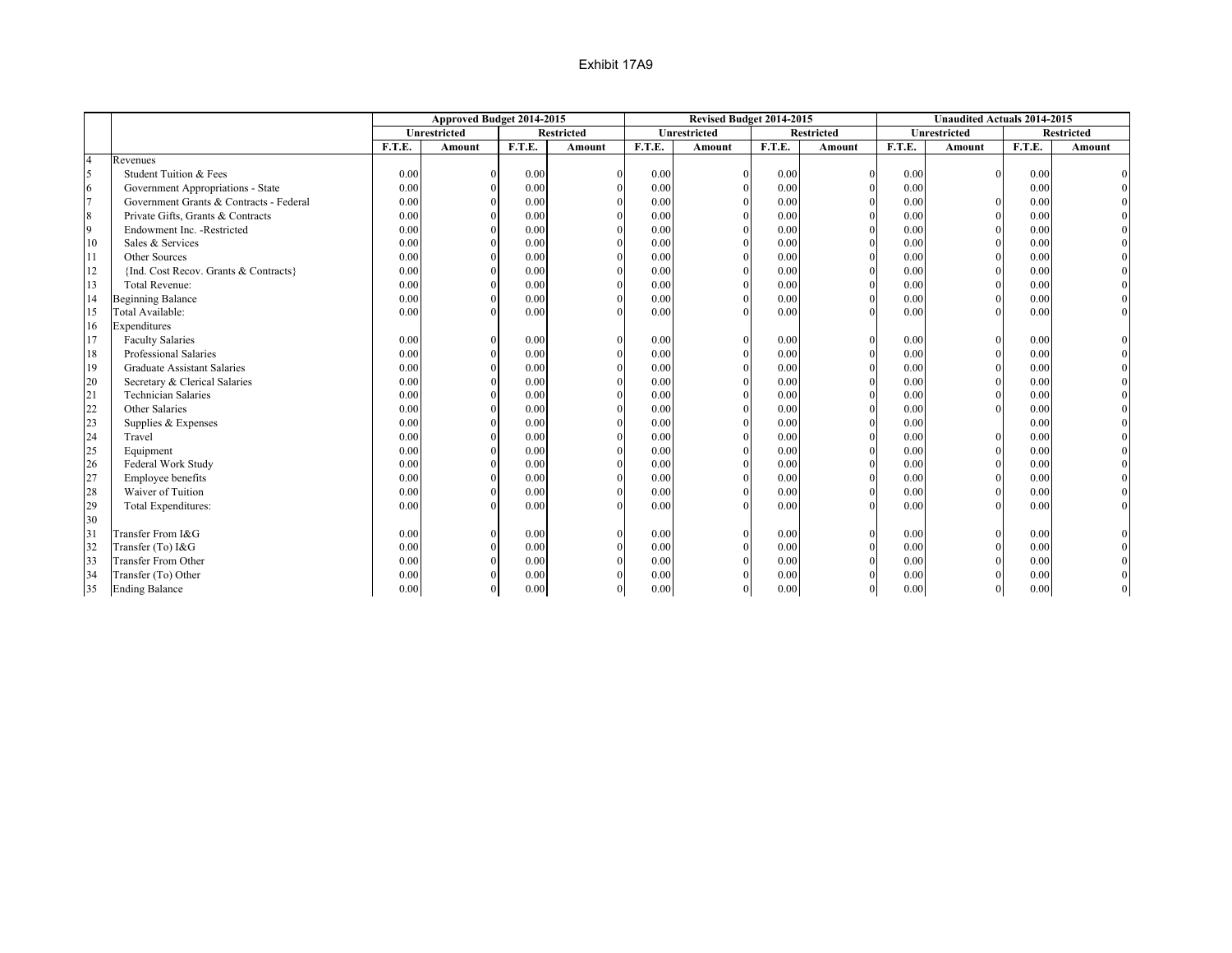|                  |                                         |        | Approved Budget 2014-2015 |        |                   |        | Revised Budget 2014-2015 |        |                   |        | <b>Unaudited Actuals 2014-2015</b> |        |                   |
|------------------|-----------------------------------------|--------|---------------------------|--------|-------------------|--------|--------------------------|--------|-------------------|--------|------------------------------------|--------|-------------------|
|                  |                                         |        | Unrestricted              |        | <b>Restricted</b> |        | Unrestricted             |        | <b>Restricted</b> |        | Unrestricted                       |        | <b>Restricted</b> |
|                  |                                         | F.T.E. | <b>Amount</b>             | F.T.E. | <b>Amount</b>     | F.T.E. | <b>Amount</b>            | F.T.E. | Amount            | F.T.E. | <b>Amount</b>                      | F.T.E. | <b>Amount</b>     |
| $\overline{4}$   | Revenues                                |        |                           |        |                   |        |                          |        |                   |        |                                    |        |                   |
| 5                | Student Tuition & Fees                  | 0.00   |                           | 0.00   |                   | 0.00   |                          | 0.00   |                   | 0.00   | $\Omega$                           | 0.00   |                   |
| 6                | Government Appropriations - State       | 0.00   | $\Omega$                  | 0.00   |                   | 0.00   |                          | 0.00   |                   | 0.00   | $\Omega$                           | 0.00   |                   |
| $\overline{7}$   | Government Grants & Contracts - Federal | 0.00   | $\Omega$                  | 0.00   |                   | 0.00   |                          | 0.00   |                   | 0.00   | $\Omega$                           | 0.00   |                   |
| $\boldsymbol{8}$ | Private Gifts, Grants & Contracts       | 0.00   |                           | 0.00   |                   | 0.00   |                          | 0.00   |                   | 0.00   | $\Omega$                           | 0.00   |                   |
| $\overline{9}$   | Endowment Inc. - Restricted             | 0.00   | $\Omega$                  | 0.00   |                   | 0.00   |                          | 0.00   |                   | 0.00   | $\Omega$                           | 0.00   |                   |
| 10               | Sales & Services                        | 0.00   |                           | 0.00   |                   | 0.00   |                          | 0.00   |                   | 0.00   | $\Omega$                           | 0.00   |                   |
| 11               | Other Sources                           | 0.00   |                           | 0.00   |                   | 0.00   |                          | 0.00   |                   | 0.00   | $\Omega$                           | 0.00   |                   |
| 12               | {Ind. Cost Recov. Grants & Contracts}   | 0.00   |                           | 0.00   |                   | 0.00   |                          | 0.00   | $\theta$          | 0.00   |                                    | 0.00   |                   |
| 13               | <b>Total Revenue:</b>                   | 0.00   |                           | 0.00   |                   | 0.00   |                          | 0.00   | $\theta$          | 0.00   |                                    | 0.00   |                   |
| 14               | <b>Beginning Balance</b>                | 0.00   |                           | 0.00   |                   | 0.00   |                          | 0.00   | $\theta$          | 0.00   | $\Omega$                           | 0.00   |                   |
| 15               | Total Available:                        | 0.00   |                           | 0.00   |                   | 0.00   |                          | 0.00   |                   | 0.00   |                                    | 0.00   |                   |
| 16               | Expenditures                            |        |                           |        |                   |        |                          |        |                   |        |                                    |        |                   |
| 17               | <b>Faculty Salaries</b>                 | 0.00   |                           | 0.00   |                   | 0.00   |                          | 0.00   | $\Omega$          | 0.00   | $\Omega$                           | 0.00   |                   |
| 18               | Professional Salaries                   | 0.00   | $\Omega$                  | 0.00   |                   | 0.00   |                          | 0.00   |                   | 0.00   | $\Omega$                           | 0.00   |                   |
| 19               | <b>Graduate Assistant Salaries</b>      | 0.00   |                           | 0.00   |                   | 0.00   |                          | 0.00   |                   | 0.00   | $\Omega$                           | 0.00   |                   |
| 20               | Secretary & Clerical Salaries           | 0.00   |                           | 0.00   |                   | 0.00   |                          | 0.00   |                   | 0.00   | $\Omega$                           | 0.00   |                   |
| 21               | <b>Technician Salaries</b>              | 0.00   |                           | 0.00   |                   | 0.00   |                          | 0.00   |                   | 0.00   |                                    | 0.00   |                   |
| 22               | Other Salaries                          | 0.00   |                           | 0.00   |                   | 0.00   |                          | 0.00   |                   | 0.00   |                                    | 0.00   |                   |
| 23               | Supplies & Expenses                     | 0.00   |                           | 0.00   |                   | 0.00   |                          | 0.00   |                   | 0.00   | $\Omega$                           | 0.00   |                   |
| 24               | Travel                                  | 0.00   |                           | 0.00   |                   | 0.00   |                          | 0.00   |                   | 0.00   | $\Omega$                           | 0.00   |                   |
| 25               | Equipment                               | 0.00   |                           | 0.00   |                   | 0.00   |                          | 0.00   |                   | 0.00   | $\Omega$                           | 0.00   |                   |
| 26               | Federal Work Study                      | 0.00   |                           | 0.00   |                   | 0.00   |                          | 0.00   |                   | 0.00   | $\Omega$                           | 0.00   |                   |
| 27               | Employee benefits                       | 0.00   |                           | 0.00   |                   | 0.00   |                          | 0.00   |                   | 0.00   |                                    | 0.00   |                   |
| 28               | Waiver of Tuition                       | 0.00   |                           | 0.00   |                   | 0.00   |                          | 0.00   | $\theta$          | 0.00   |                                    | 0.00   |                   |
| 29               | Total Expenditures:                     | 0.00   |                           | 0.00   |                   | 0.00   |                          | 0.00   |                   | 0.00   |                                    | 0.00   |                   |
| 30               |                                         |        |                           |        |                   |        |                          |        |                   |        |                                    |        |                   |
| 31               | Transfer From I&G                       | 0.00   |                           | 0.00   |                   | 0.00   |                          | 0.00   |                   | 0.00   |                                    | 0.00   |                   |
| 32               | Transfer (To) I&G                       | 0.00   |                           | 0.00   |                   | 0.00   |                          | 0.00   |                   | 0.00   | $\Omega$                           | 0.00   |                   |
| 33               | <b>Transfer From Other</b>              | 0.00   |                           | 0.00   |                   | 0.00   |                          | 0.00   |                   | 0.00   | $\Omega$                           | 0.00   |                   |
| 34               | Transfer (To) Other                     | 0.00   |                           | 0.00   |                   | 0.00   |                          | 0.00   |                   | 0.00   |                                    | 0.00   |                   |
| 35               | <b>Ending Balance</b>                   | 0.00   |                           | 0.00   |                   | 0.00   |                          | 0.00   |                   | 0.00   | $\Omega$                           | 0.00   |                   |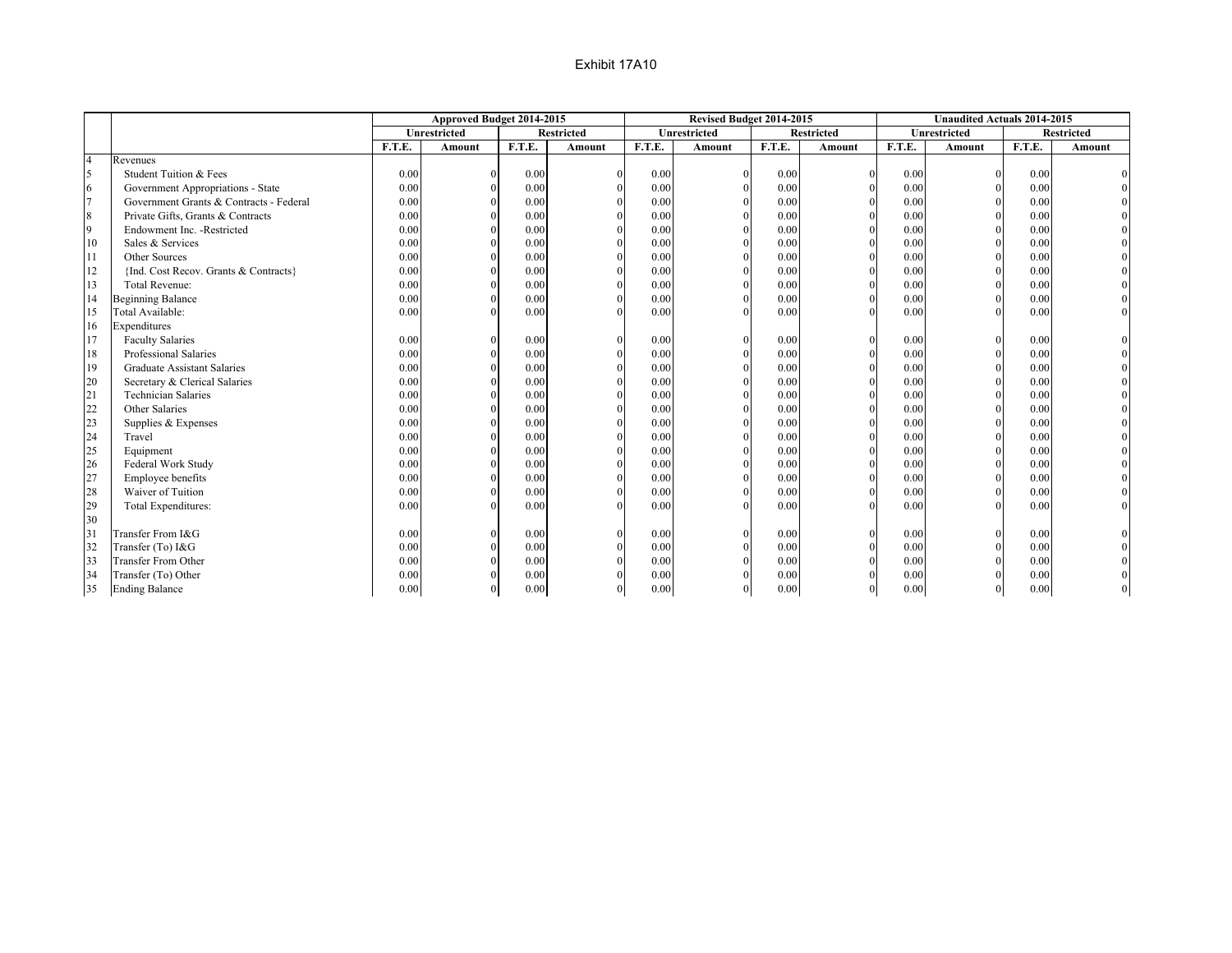#### Exhibit 18

|                  |                               |        | Approved Budget 2014-2015 |        |                   |        | Revised Budget 2014-2015 |        |                   |        | <b>Unaudited Actuals 2014-2015</b> |        |                   |
|------------------|-------------------------------|--------|---------------------------|--------|-------------------|--------|--------------------------|--------|-------------------|--------|------------------------------------|--------|-------------------|
|                  |                               |        | <b>Unrestricted</b>       |        | <b>Restricted</b> |        | <b>Unrestricted</b>      |        | <b>Restricted</b> |        | <b>Unrestricted</b>                |        | <b>Restricted</b> |
|                  |                               | F.T.E. | Amount                    | F.T.E. | Amount            | F.T.E. | Amount                   | F.T.E. | Amount            | F.T.E. | Amount                             | F.T.E. | Amount            |
| $\overline{4}$   | Revenues                      |        |                           |        |                   |        |                          |        |                   |        |                                    |        |                   |
| 5                | External Sales & Service      | 0.00   | 802,255                   | 0.00   | $\boldsymbol{0}$  | 0.00   | 300,000                  | 0.00   | $\boldsymbol{0}$  | 0.00   | 46,342                             | 0.00   | $\mathbf{0}$      |
| 6                | <b>State Appropriations</b>   | 0.00   | $\Omega$                  | 0.00   | $\mathbf{0}$      | 0.00   | $\theta$                 | 0.00   | $\mathbf{0}$      | 0.00   | $\Omega$                           | 0.00   | $\overline{0}$    |
| $7\overline{ }$  | <b>Total Revenue:</b>         | 0.00   | 300,000                   | 0.00   | $\mathbf{0}$      | 0.00   | 300,000                  | 0.00   | $\theta$          | 0.00   | 46,342                             | 0.00   | $\mathbf{0}$      |
| $\boldsymbol{8}$ | <b>Beginning Balance</b>      | 0.00   | $\Omega$                  | 0.00   | $\mathbf{0}$      | 0.00   | (189,088)                | 0.00   | $\mathbf{0}$      | 0.00   | (187, 879)                         | 0.00   | $\boldsymbol{0}$  |
| $\overline{9}$   | Total Available:              | 0.00   | 300,000                   | 0.00   | $\Omega$          | 0.00   | 110,912                  | 0.00   | $\Omega$          | 0.00   | (141, 537)                         | 0.00   | $\overline{0}$    |
| 10               | Expenditures                  |        |                           |        |                   |        |                          |        |                   |        |                                    |        |                   |
| 11               | <b>Faculty Salaries</b>       | 0.00   | $\Omega$                  | 0.00   | $\theta$          | 0.00   | $\Omega$                 | 0.00   | $\Omega$          | 0.00   | $\Omega$                           | 0.00   |                   |
| 12               | Professional Salaries         | 25.10  | 1,224,572                 | 0.00   |                   | 25.10  | 1,224,572                | 0.00   |                   | 25.10  | 1,038,830                          | 0.00   |                   |
| 13               | Graduate Assistant Salaries   | 3.00   | 75,300                    | 0.00   |                   | 3.00   | 75,300                   | 0.00   |                   | 3.00   | 24,689                             | 0.00   |                   |
| 14               | Secretary & Clerical Salaries | 4.00   | 100,000                   | 0.00   |                   | 4.00   | 100,000                  | 0.00   |                   | 4.00   |                                    | 0.00   | $\overline{0}$    |
| 15               | <b>Technician Salaries</b>    | 14.00  | 490,998                   | 0.00   |                   | 14.00  | 490,998                  | 0.00   |                   | 14.00  | 315,681                            | 0.00   | $\overline{0}$    |
| 16               | Other Salaries                | 42.55  | 166,956                   | 0.00   |                   | 42.55  | 166,956                  | 0.00   |                   | 42.55  | 109,238                            | 0.00   |                   |
| 17               | Supplies & Expenses           | 5.57   | 1,626,099                 | 0.00   |                   | 5.57   | 1,926,662                | 0.00   |                   | 5.57   | 1,957,294                          | 0.00   |                   |
| 18               | Travel                        | 0.00   | 33,798                    | 0.00   |                   | 0.00   | 33,786                   | 0.00   |                   | 0.00   | 27,634                             | 0.00   |                   |
| 19               | Equipment                     | 0.00   | 290,000                   | 0.00   |                   | 0.00   | 290,000                  | 0.00   |                   | 0.00   | 116,355                            | 0.00   |                   |
| 20               | Rental                        | 0.00   | 90,141                    | 0.00   |                   | 0.00   | 90,141                   | 0.00   |                   | 0.00   | 15,833                             | 0.00   |                   |
| 21               | Maintenance                   | 0.00   | 360,000                   | 0.00   | $\Omega$          | 0.00   | 360,000                  | 0.00   |                   | 0.00   | 550,178                            | 0.00   |                   |
| 22               | Telephone                     | 0.00   | 103,201                   | 0.00   | $\Omega$          | 0.00   | 103,201                  | 0.00   |                   | 0.00   | 116,520                            | 0.00   |                   |
| 23               | <b>Staff Training</b>         | 0.00   | 8,000                     | 0.00   | $\Omega$          | 0.00   | 8,000                    | 0.00   |                   | 0.00   |                                    | 0.00   |                   |
| 24               | Federal Work Study            | 0.00   |                           | 0.00   | $\Omega$          | 0.00   |                          | 0.00   |                   | 0.00   |                                    | 0.00   | $\overline{0}$    |
| 25               | Employee benefits             | 0.00   | 667,052                   | 0.00   |                   | 0.00   | 667,052                  | 0.00   |                   | 0.00   | 551,716                            | 0.00   |                   |
| 26               | Total Expenditures:           | 94.22  | 5,236,117                 | 0.00   |                   | 94.22  | 5,536,668                | 0.00   |                   | 94.22  | 4,823,968                          | 0.00   | $\mathbf{0}$      |
| 27               |                               |        |                           |        |                   |        |                          |        |                   |        |                                    |        |                   |
| 28               | Internal Sales and Service    | 0.00   | 4,936,117                 | 0.00   | $\Omega$          | 0.00   | 5,435,762                | 0.00   |                   | 0.00   | 4,390,813                          | 0.00   |                   |
| 29               |                               |        |                           |        |                   |        |                          |        |                   |        |                                    |        |                   |
| 30               | <b>Total Charges</b>          | 0.00   | 4,936,117                 | 0.00   | $\Omega$          | 0.00   | 5,435,756                | 0.00   |                   | 0.00   | 4,390,807                          | 0.00   |                   |
| 31               |                               |        |                           |        |                   |        |                          |        |                   |        |                                    |        |                   |
| 32               | <b>Expense Net of Charges</b> | 94.22  | 300,000                   | 0.00   | $\Omega$          | 94.22  | 100,912                  | 0.00   |                   | 94.22  | 433,161                            | 0.00   |                   |
| 33               |                               |        |                           |        |                   |        |                          |        |                   |        |                                    |        |                   |
| 34               | Transfer (To) I&G             | 0.00   | $\boldsymbol{0}$          | 0.00   | $\Omega$          | 0.00   | $\overline{0}$           | 0.00   |                   | 0.00   | 17,624                             | 0.00   |                   |
| 35               | Transfer From I&G             | 0.00   |                           | 0.00   |                   | 0.00   | (10,000)                 | 0.00   |                   | 0.00   | 294,178                            | 0.00   |                   |
| 36               | Transfer (To) Other           | 0.00   | $\boldsymbol{0}$          | 0.00   |                   | 0.00   | $\mathbf{0}$             | 0.00   |                   | 0.00   |                                    | 0.00   |                   |
| 37               | <b>Transfer From Other</b>    | 0.00   | $\mathbf{0}$              | 0.00   |                   | 0.00   | $\mathbf{0}$             | 0.00   |                   | 0.00   | (260)                              | 0.00   |                   |
| 38               | <b>Ending Balance</b>         | 94.22  | $\Omega$                  | 0.00   | $\Omega$          | 94.22  | $\Omega$                 | 0.00   |                   | 94.22  | (263, 156)                         | 0.00   | $\Omega$          |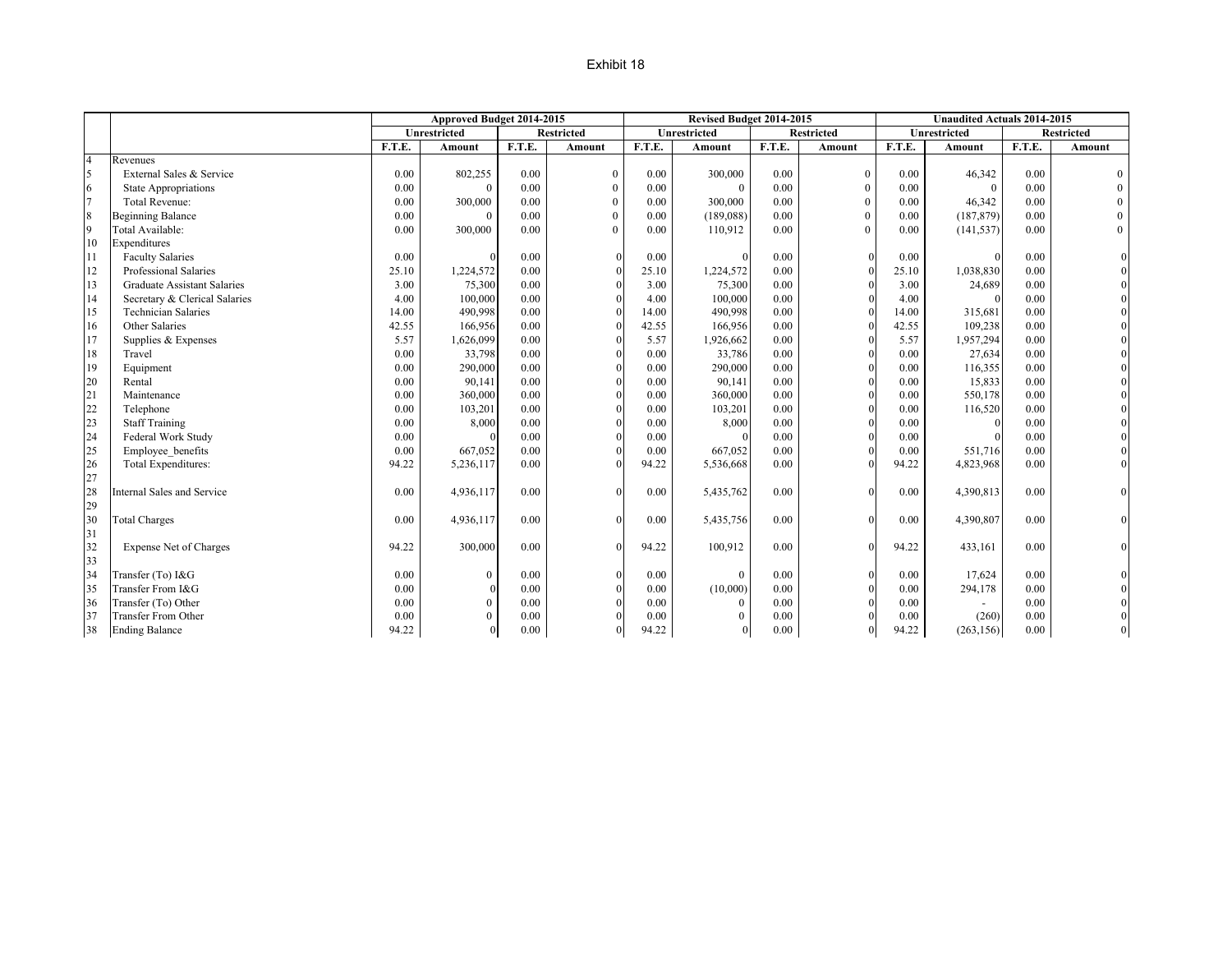|                |                                    |        | Approved Budget 2014-2015 |        |                   |          | Revised Budget 2014-2015 |        |              |        | <b>Unaudited Actuals 2014-2015</b> |        |                   |
|----------------|------------------------------------|--------|---------------------------|--------|-------------------|----------|--------------------------|--------|--------------|--------|------------------------------------|--------|-------------------|
|                |                                    |        | <b>Unrestricted</b>       |        | <b>Restricted</b> |          | Unrestricted             |        | Restricted   |        | Unrestricted                       |        | <b>Restricted</b> |
|                |                                    | F.T.E. | Amount                    | F.T.E. | Amount            | F.T.E.   | Amount                   | F.T.E. | Amount       | F.T.E. | Amount                             | F.T.E. | Amount            |
| $\overline{4}$ | Revenues                           |        |                           |        |                   |          |                          |        |              |        |                                    |        |                   |
| 5              | External Sales & Service           | 0.00   |                           | 0.00   |                   | 0.00     |                          | 0.00   |              | 0.00   | $\Omega$                           | 0.00   |                   |
| 6              | <b>State Appropriations</b>        | 0.00   | $\Omega$                  | 0.00   |                   | 0.00     | $\Omega$                 | 0.00   |              | 0.00   | $\Omega$                           | 0.00   |                   |
| $\overline{7}$ | <b>Total Revenue:</b>              | 0.00   | $\Omega$                  | 0.00   |                   | 0.00     | $\Omega$                 | 0.00   |              | 0.00   | $\Omega$                           | 0.00   |                   |
| 8              | <b>Beginning Balance</b>           | 0.00   | $\Omega$                  | 0.00   |                   | 0.00     |                          | 0.00   | $\Omega$     | 0.00   | $\Omega$                           | 0.00   |                   |
| $\overline{9}$ | Total Available:                   | 0.00   | $\Omega$                  | 0.00   |                   | 0.00     |                          | 0.00   | $\Omega$     | 0.00   | $\Omega$                           | 0.00   |                   |
| 10             | Expenditures                       |        |                           |        |                   |          |                          |        |              |        |                                    |        |                   |
| 111            | <b>Faculty Salaries</b>            | 0.00   | $\Omega$                  | 0.00   |                   | 0.00     | $\Omega$                 | 0.00   | $\mathbf{0}$ | 0.00   | $\mathbf{0}$                       | 0.00   | $\Omega$          |
| 12             | Professional Salaries              | 0.00   |                           | 0.00   |                   | 0.00     |                          | 0.00   | $\theta$     | 0.00   | $\Omega$                           | 0.00   |                   |
| 13             | <b>Graduate Assistant Salaries</b> | 0.00   |                           | 0.00   |                   | 0.00     |                          | 0.00   | $\theta$     | 0.00   | $\theta$                           | 0.00   |                   |
| 14             | Secretary & Clerical Salaries      | 0.00   |                           | 0.00   |                   | 0.00     |                          | 0.00   | $\Omega$     | 0.00   | $\Omega$                           | 0.00   |                   |
| 15             | <b>Technician Salaries</b>         | 0.00   |                           | 0.00   |                   | 0.00     |                          | 0.00   |              | 0.00   | $\Omega$                           | 0.00   |                   |
| 16             | Other Salaries                     | 0.00   |                           | 0.00   |                   | $0.00\,$ |                          | 0.00   |              | 0.00   | $\Omega$                           | 0.00   |                   |
| 17             | Supplies & Expenses                | 0.00   |                           | 0.00   |                   | 0.00     |                          | 0.00   |              | 0.00   |                                    | 0.00   |                   |
| 18             | Travel                             | 0.00   |                           | 0.00   |                   | 0.00     |                          | 0.00   |              | 0.00   | $\Omega$                           | 0.00   |                   |
| 19             | Equipment                          | 0.00   |                           | 0.00   |                   | 0.00     |                          | 0.00   |              | 0.00   | $\Omega$                           | 0.00   |                   |
| 20             | Rental                             | 0.00   | $\Omega$                  | 0.00   |                   | 0.00     |                          | 0.00   |              | 0.00   | $\Omega$                           | 0.00   |                   |
| 21             | Maintenance                        | 0.00   | $\Omega$                  | 0.00   |                   | 0.00     |                          | 0.00   |              | 0.00   | $\theta$                           | 0.00   |                   |
| 22             | Telephone                          | 0.00   | $\Omega$                  | 0.00   |                   | 0.00     |                          | 0.00   |              | 0.00   | $\theta$                           | 0.00   |                   |
| 23             | <b>Staff Training</b>              | 0.00   | $\Omega$                  | 0.00   |                   | 0.00     |                          | 0.00   |              | 0.00   | $\theta$                           | 0.00   |                   |
| 24             | Federal Work Study                 | 0.00   | $\Omega$                  | 0.00   |                   | 0.00     |                          | 0.00   | $\Omega$     | 0.00   | $\theta$                           | 0.00   |                   |
| 25             | Employee benefits                  | 0.00   | $\Omega$                  | 0.00   |                   | 0.00     |                          | 0.00   | $\theta$     | 0.00   | $\Omega$                           | 0.00   |                   |
| 26             | Total Expenditures:                | 0.00   | $\Omega$                  | 0.00   |                   | 0.00     |                          | 0.00   | $\Omega$     | 0.00   | $\Omega$                           | 0.00   |                   |
| 27             |                                    |        |                           |        |                   |          |                          |        |              |        |                                    |        |                   |
| 28             | <b>Internal Sales and Service</b>  | 0.00   | $\Omega$                  | 0.00   | $\Omega$          | 0.00     |                          | 0.00   | $\Omega$     | 0.00   | $\Omega$                           | 0.00   | $\theta$          |
| 29             |                                    |        |                           |        |                   |          |                          |        |              |        |                                    |        |                   |
| 30             | <b>Total Charges</b>               | 0.00   | $\Omega$                  | 0.00   | $\Omega$          | 0.00     |                          | 0.00   | $\Omega$     | 0.00   | $\Omega$                           | 0.00   | $\boldsymbol{0}$  |
| 31             |                                    |        |                           |        |                   |          |                          |        |              |        |                                    |        |                   |
| 32             | Expense Net of Charges             | 0.00   | $\Omega$                  | 0.00   | $\Omega$          | 0.00     |                          | 0.00   | $\theta$     | 0.00   | $\Omega$                           | 0.00   |                   |
| 33             |                                    |        |                           |        |                   |          |                          |        |              |        |                                    |        |                   |
| 34             | Transfer (To) Other                | 0.00   | $\Omega$                  | 0.00   |                   | 0.00     |                          | 0.00   | $\theta$     | 0.00   | $\Omega$                           | 0.00   |                   |
| 35             | <b>Transfer From Other</b>         | 0.00   | $\Omega$                  | 0.00   |                   | 0.00     |                          | 0.00   | $\theta$     | 0.00   | $\Omega$                           | 0.00   |                   |
| 36             | Transfer (To) I&G                  | 0.00   |                           | 0.00   |                   | 0.00     |                          | 0.00   |              | 0.00   | $\Omega$                           | 0.00   |                   |
| 37             | Transfer From I&G                  | 0.00   |                           | 0.00   |                   | 0.00     |                          | 0.00   |              | 0.00   | $\Omega$                           | 0.00   |                   |
| 38             | <b>Ending Balance</b>              | 0.00   | $\Omega$                  | 0.00   | $\Omega$          | 0.00     | $\Omega$                 | 0.00   | $\theta$     | 0.00   | $\overline{0}$                     | 0.00   |                   |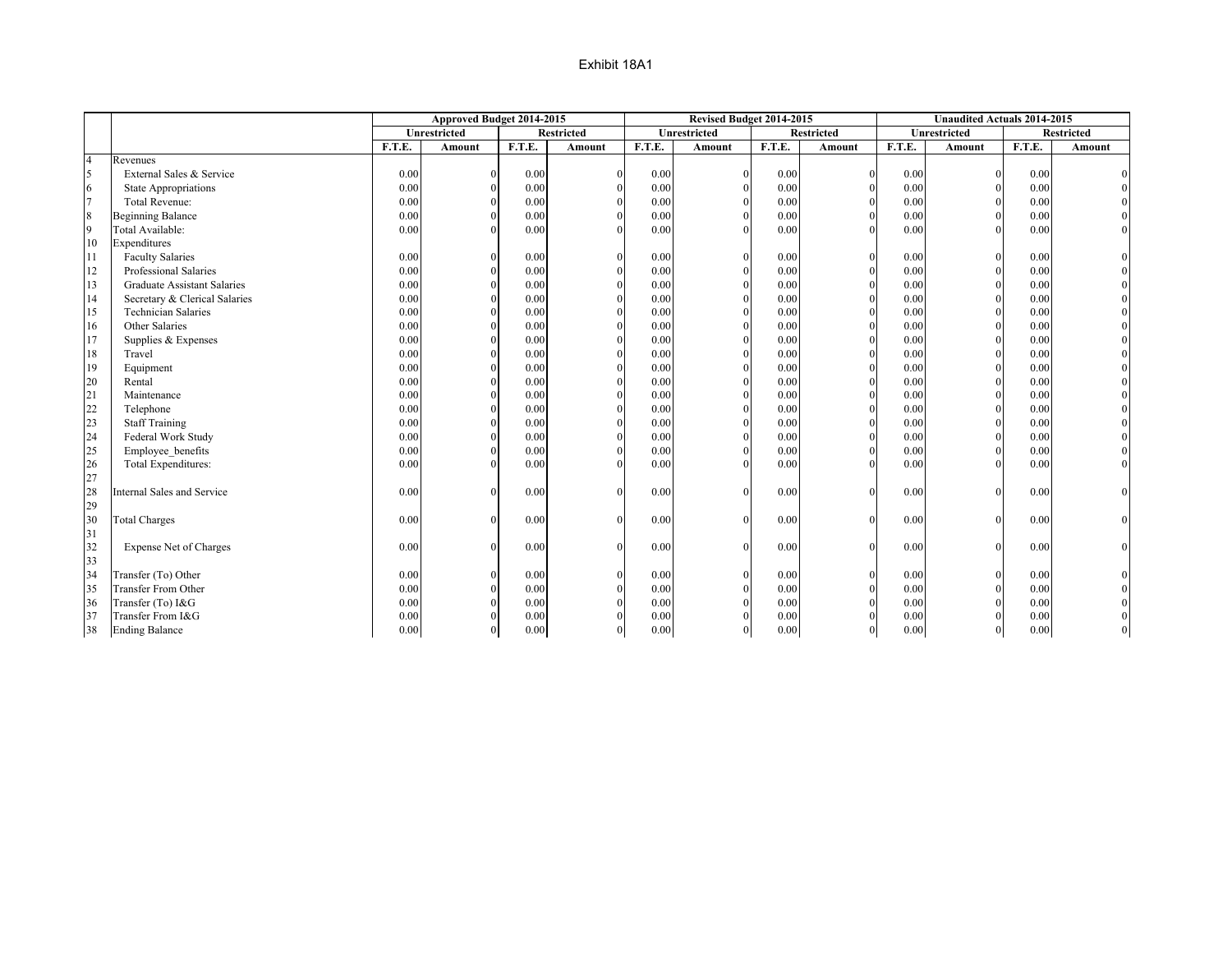|                  | 105100<br>Fund:                    |          | Approved Budget 2014-2015 |          |                   |          | Revised Budget 2014-2015 |          |                   |              | <b>Unaudited Actuals 2014-2015</b> |        |                   |
|------------------|------------------------------------|----------|---------------------------|----------|-------------------|----------|--------------------------|----------|-------------------|--------------|------------------------------------|--------|-------------------|
|                  | 38000<br>Organization:             |          | Unrestricted              |          | <b>Restricted</b> |          | <b>Unrestricted</b>      |          | <b>Restricted</b> |              | Unrestricted                       |        | <b>Restricted</b> |
|                  | 18000<br>Program:                  | F.T.E.   | Amount                    | F.T.E.   | Amount            | F.T.E.   | <b>Amount</b>            | F.T.E.   | <b>Amount</b>     | F.T.E.       | <b>Amount</b>                      | F.T.E. | Amount            |
| $\overline{4}$   | Revenues                           |          |                           |          |                   |          |                          |          |                   |              |                                    |        |                   |
| 5                | Sales of Service                   | 0.00     |                           | 0.00     | $\Omega$          | 0.00     |                          | 0.00     | $\Omega$          | 0.00         | $\theta$                           | 0.00   |                   |
| 6                | <b>State Appropriations</b>        | 0.00     |                           | 0.00     | $\Omega$          | 0.00     |                          | 0.00     | $\Omega$          | 0.00         | $\theta$                           | 0.00   |                   |
| $\overline{7}$   | <b>Total Revenue:</b>              | 0.00     |                           | 0.00     | $\Omega$          | 0.00     |                          | 0.00     | $\Omega$          | 0.00         | $\Omega$                           | 0.00   |                   |
| $\boldsymbol{8}$ | <b>Beginning Balance</b>           | 0.00     |                           | 0.00     | $\Omega$          | 0.00     | (6)                      | 0.00     | $\Omega$          | 0.00         | (6)                                | 0.00   |                   |
| $\overline{9}$   | Total Available:                   | 0.00     |                           | 0.00     | $\Omega$          | 0.00     | (6)                      | 0.00     | $\Omega$          | 0.00         | (6)                                | 0.00   |                   |
| 10               | Expenditures                       |          |                           |          |                   |          |                          |          |                   |              |                                    |        |                   |
| 11               | <b>Faculty Salaries</b>            | 0.00     | $\Omega$                  | 0.00     | $\Omega$          | 0.00     | $\Omega$                 | 0.00     | $\mathbf{0}$      | 0.00         | $\Omega$                           | 0.00   |                   |
| 12               | Professional Salaries              | 15.10    | 974,572                   | 0.00     | $\Omega$          | 15.10    | 974,572                  | 0.00     | $\Omega$          | 15.10        | 962,403                            | 0.00   |                   |
| 13               | <b>Graduate Assistant Salaries</b> | 0.00     |                           | 0.00     | $\Omega$          | 0.00     |                          | 0.00     | $\Omega$          | 0.00         |                                    | 0.00   |                   |
| 14               | Secretary & Clerical Salaries      | 0.00     |                           | 0.00     |                   | 0.00     |                          | 0.00     |                   | 0.00         |                                    | 0.00   |                   |
| 15               | <b>Technician Salaries</b>         | 9.00     | 365,998                   | 0.00     |                   | 9.00     | 365,998                  | 0.00     | $\Omega$          | 9.00         | 202,165                            | 0.00   |                   |
| 16               | Other Salaries                     | 3.50     | 75,000                    | 0.00     | $\Omega$          | 3.50     | 75,000                   | 0.00     | $\Omega$          | 3.50         | 99,532                             | 0.00   |                   |
| 17               | Supplies & Expenses                | 0.00     | 776,099                   | 0.00     | $\Omega$          | 0.00     | 766,099                  | 0.00     | $\Omega$          | 0.00         | 1,236,086                          | 0.00   |                   |
| 18               | Travel                             | 0.00     | 23,798                    | 0.00     | $\Omega$          | 0.00     | 23,786                   | 0.00     | $\Omega$          | 0.00         | 22,019                             | 0.00   |                   |
| 19               | Equipment                          | 0.00     | 290,000                   | 0.00     | $\Omega$          | 0.00     | 290,000                  | 0.00     | $\Omega$          | 0.00         | 58,571                             | 0.00   |                   |
| 20               | Rental                             | 0.00     | 90,141                    | 0.00     | $\Omega$          | 0.00     | 90,141                   | 0.00     |                   | 0.00         | 15,833                             | 0.00   |                   |
| 21               | Software Maintenance               | 0.00     | 350,000                   | 0.00     | $\Omega$          | 0.00     | 350,000                  | 0.00     | $\Omega$          | 0.00         | 550,178                            | 0.00   |                   |
| 22               | Telephone                          | 0.00     | 53,201                    | 0.00     | $\Omega$          | 0.00     | 53,201                   | 0.00     | $\Omega$          | 0.00         | 114,491                            | 0.00   |                   |
| 23               | <b>Staff Training</b>              | 0.00     | 8,000                     | 0.00     | $\Omega$          | 0.00     | 8,000                    | 0.00     | $\Omega$          | 0.00         | $\Omega$                           | 0.00   |                   |
| 24               | Federal Work Study                 | 0.00     |                           | 0.00     |                   | 0.00     |                          | 0.00     | $\Omega$          | 0.00         |                                    | 0.00   |                   |
| 25               | Employee benefits                  | 0.00     | 485,453                   | 0.00     |                   | 0.00     | 485,453                  | 0.00     |                   | 0.00         | 462,153                            | 0.00   |                   |
| 26               | Total Expenditures:                | 27.60    | 3,492,262                 | 0.00     | $\Omega$          | 27.60    | 3,482,250                | 0.00     | $\Omega$          | 27.60        | 3,723,431                          | 0.00   | $\Omega$          |
| 27               |                                    |          |                           |          |                   |          |                          |          |                   |              |                                    |        |                   |
| 28               | <b>Internal Sales and Service</b>  | 0.00     | 3,492,262                 | 0.00     | $\Omega$          | 0.00     | 3,492,262                | 0.00     | $\Omega$          | 0.00         | 3,779,426                          | 0.00   | $\Omega$          |
| 29               |                                    |          |                           |          |                   |          |                          |          |                   |              |                                    |        |                   |
| 30               | <b>Total Charges</b>               | $\Omega$ | 3,492,262                 | $\Omega$ | $\Omega$          | $\Omega$ | 3,492,256                | $\theta$ | $\Omega$          | $\mathbf{0}$ | 3,779,420                          |        |                   |
| 31               |                                    |          |                           |          |                   |          |                          |          |                   |              |                                    |        |                   |
| 32               | Expense Net of Charges             | 27.60    | $\theta$                  | 0.00     | $\Omega$          | 27.60    | (10,006)                 | 0.00     | $\Omega$          | 27.60        | (55,989)                           | 0.00   |                   |
| 33               |                                    |          |                           |          |                   |          |                          |          |                   |              |                                    |        |                   |
| 34               | Transfer From I&G                  | 0.00     | $\mathbf{0}$              | 0.00     | $\Omega$          | 0.00     | $\Omega$                 | 0.00     | $\Omega$          | 0.00         | 500                                | 0.00   |                   |
| 35               | Transfer (To) I&G                  | 0.00     | $\mathbf{0}$              | 0.00     |                   | 0.00     | (10,000)                 | 0.00     | $\Omega$          | 0.00         | (10,000)                           | 0.00   |                   |
| 36               | <b>Transfer From Other</b>         | 0.00     | $\mathbf{0}$              | 0.00     |                   | 0.00     | $\theta$                 | 0.00     | $\Omega$          | 0.00         | $\theta$                           | 0.00   |                   |
| 37               | Transfer (To) Other                | 0.00     | $\mathbf{0}$              | 0.00     |                   | 0.00     | $\Omega$                 | 0.00     |                   | 0.00         | (260)                              | 0.00   |                   |
| 38               | <b>Ending Balance</b>              | 27.60    | $\theta$                  | 0.00     | $\Omega$          | 27.60    | $\theta$                 | 0.00     | $\Omega$          | 27.60        | 46,223                             | 0.00   | $\overline{0}$    |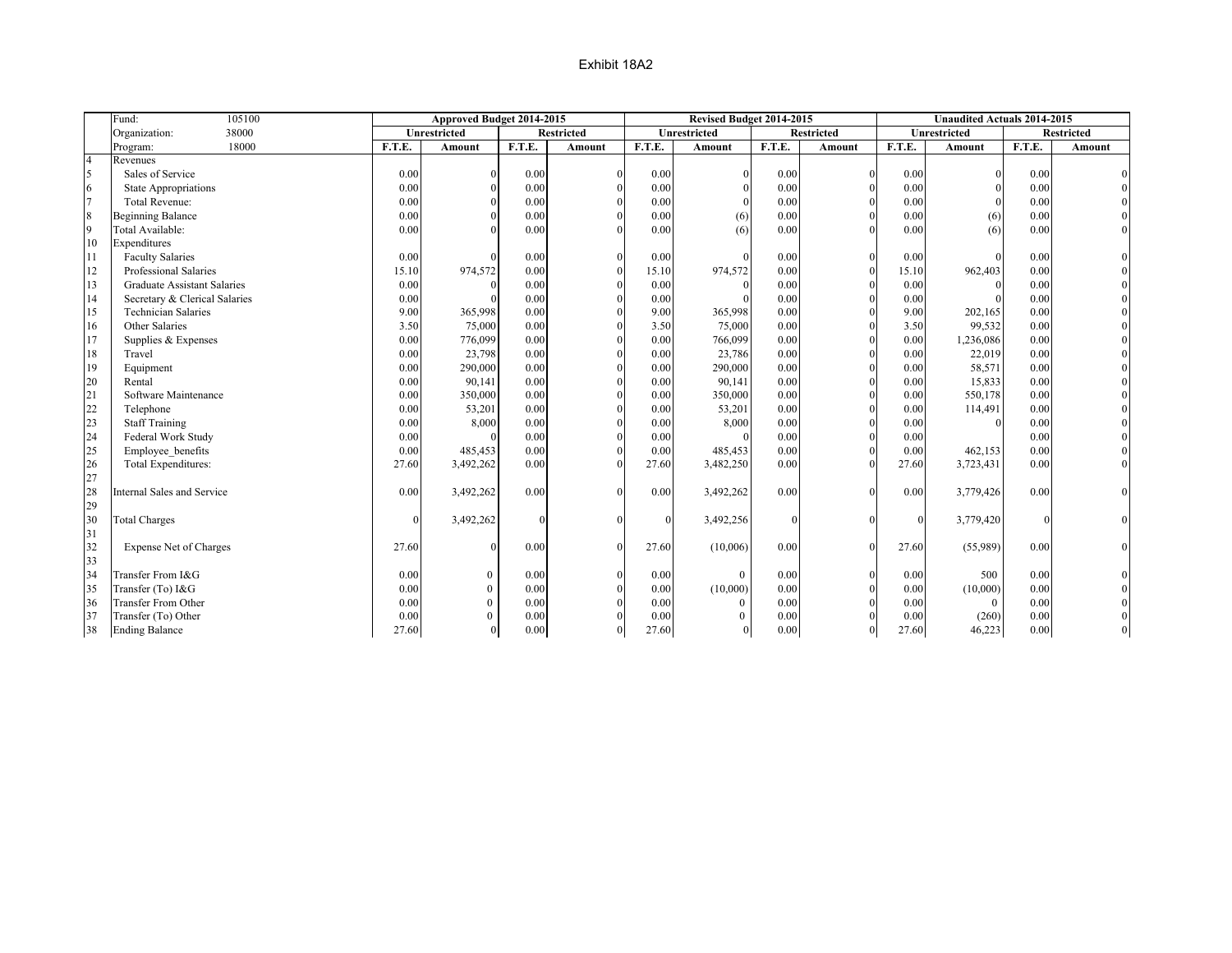|                  |                                    |          | Approved Budget 2014-2015 |          |                   |              | Revised Budget 2014-2015 |          |                   |          | <b>Unaudited Actuals 2014-2015</b> |        |                   |
|------------------|------------------------------------|----------|---------------------------|----------|-------------------|--------------|--------------------------|----------|-------------------|----------|------------------------------------|--------|-------------------|
|                  |                                    |          | Unrestricted              |          | <b>Restricted</b> |              | <b>Unrestricted</b>      |          | <b>Restricted</b> |          | <b>Unrestricted</b>                |        | <b>Restricted</b> |
|                  |                                    | F.T.E.   | Amount                    | F.T.E.   | Amount            | F.T.E.       | Amount                   | F.T.E.   | Amount            | F.T.E.   | Amount                             | F.T.E. | Amount            |
| $\overline{4}$   | Revenues                           |          |                           |          |                   |              |                          |          |                   |          |                                    |        |                   |
| 5                | External Sales & Service           | 0.00     |                           | 0.00     |                   | 0.00         |                          | 0.00     | $\theta$          | 0.00     | 45,113                             | 0.00   |                   |
| 6                | <b>State Appropriations</b>        | 0.00     | $\Omega$                  | 0.00     |                   | 0.00         |                          | 0.00     |                   | 0.00     | $\Omega$                           | 0.00   |                   |
| $\overline{7}$   | <b>Total Revenue:</b>              | 0.00     | $\Omega$                  | 0.00     |                   | 0.00         |                          | 0.00     |                   | 0.00     | 45,113                             | 0.00   |                   |
| $\boldsymbol{8}$ | <b>Beginning Balance</b>           | 0.00     | $\Omega$                  | 0.00     |                   | 0.00         | $\Omega$                 | 0.00     | $\theta$          | 0.00     | 282,655                            | 0.00   |                   |
| $\overline{9}$   | Total Available:                   | 0.00     | $\Omega$                  | 0.00     |                   | 0.00         |                          | 0.00     |                   | 0.00     | 327,768                            | 0.00   |                   |
| 10               | Expenditures                       |          |                           |          |                   |              |                          |          |                   |          |                                    |        |                   |
| 11               | <b>Faculty Salaries</b>            | 0.00     | $\Omega$                  | 0.00     | $\Omega$          | 0.00         | $\Omega$                 | 0.00     | $\Omega$          | 0.00     | $\theta$                           | 0.00   |                   |
| 12               | Professional Salaries              | 0.00     | $\Omega$                  | 0.00     |                   | 0.00         |                          | 0.00     | $\theta$          | 0.00     | 5,188                              | 0.00   |                   |
| 13               | <b>Graduate Assistant Salaries</b> | 0.00     | $\Omega$                  | 0.00     |                   | 0.00         |                          | 0.00     | $\theta$          | 0.00     | 10,842                             | 0.00   |                   |
| 14               | Secretary & Clerical Salaries      | 0.00     | $\Omega$                  | 0.00     |                   | 0.00         |                          | 0.00     | $\theta$          | 0.00     | $\Omega$                           | 0.00   |                   |
| 15               | <b>Technician Salaries</b>         | 0.00     | $\Omega$                  | 0.00     |                   | 0.00         |                          | 0.00     | $\Omega$          | 0.00     | 59,669                             | 0.00   |                   |
| 16               | Other Salaries                     | 0.00     | $\Omega$                  | 0.00     |                   | 0.00         |                          | 0.00     | $\Omega$          | 0.00     | 5,616                              | 0.00   |                   |
| 17               | Supplies & Expenses                | 0.00     | 800,000                   | 0.00     |                   | 0.00         | 1,081,446                | 0.00     |                   | 0.00     | 379,019                            | 0.00   |                   |
| 18               | Travel                             | 0.00     | $\Omega$                  | 0.00     |                   | 0.00         |                          | 0.00     |                   | 0.00     | 5,615                              | 0.00   |                   |
| 19               | Equipment                          | 0.00     | $\Omega$                  | 0.00     |                   | 0.00         |                          | 0.00     |                   | 0.00     | 57,784                             | 0.00   |                   |
| 20               | Rental                             | 0.00     | $\Omega$                  | 0.00     |                   | 0.00         |                          | 0.00     |                   | 0.00     | $\Omega$                           | 0.00   |                   |
| 21               | Maintenance                        | 0.00     | $\Omega$                  | 0.00     |                   | 0.00         |                          | 0.00     |                   | 0.00     | $\Omega$                           | 0.00   |                   |
| 22               | Telephone                          | 0.00     | $\Omega$                  | 0.00     |                   | 0.00         |                          | 0.00     |                   | 0.00     | 2,027                              | 0.00   |                   |
| 23               | <b>Staff Training</b>              | 0.00     | $\Omega$                  | 0.00     |                   | 0.00         |                          | 0.00     |                   | 0.00     | $\Omega$                           | 0.00   |                   |
| 24               | Federal Work Study                 | 0.00     | $\Omega$                  | 0.00     |                   | 0.00         |                          | 0.00     | $\theta$          | 0.00     | $\Omega$                           | 0.00   |                   |
| 25               | Employee benefits                  | 0.00     |                           | 0.00     |                   | 0.00         |                          | 0.00     | $\Omega$          | 0.00     | 28,440                             | 0.00   |                   |
| 26               | Total Expenditures:                | 0.00     | 800,000                   | 0.00     |                   | 0.00         | 1,081,446                | 0.00     |                   | 0.00     | 554,200                            | 0.00   |                   |
| 27               |                                    |          |                           |          |                   |              |                          |          |                   |          |                                    |        |                   |
| 28               | <b>Internal Sales and Service</b>  | 0.00     | 800,000                   | 0.00     |                   | 0.00         | 1,081,446                | 0.00     | $\Omega$          | 0.00     | 357,354                            | 0.00   |                   |
| 29               |                                    |          |                           |          |                   |              |                          |          |                   |          |                                    |        |                   |
| 30               | <b>Total Charges</b>               | $\Omega$ | 800,000                   | $\theta$ |                   | $\mathbf{0}$ | 1,081,446                | $\Omega$ |                   | $\Omega$ | 357,354                            |        |                   |
| 31               |                                    |          |                           |          |                   |              |                          |          |                   |          |                                    |        |                   |
| 32               | Expense Net of Charges             | 0.00     | $\Omega$                  | 0.00     | $\Omega$          | 0.00         | $\Omega$                 | 0.00     | $\Omega$          | 0.00     | 196,846                            | 0.00   |                   |
| 33               |                                    |          |                           |          |                   |              |                          |          |                   |          |                                    |        |                   |
| 34               | Transfer (To) Other                | 0.00     | $\Omega$                  | 0.00     |                   | 0.00         |                          | 0.00     |                   | 0.00     | (6,799)                            | 0.00   |                   |
| 35               | <b>Transfer From Other</b>         | 0.00     |                           | 0.00     |                   | 0.00         |                          | 0.00     |                   | 0.00     | 113,821                            | 0.00   |                   |
| 36               | Transfer (To) I&G                  | 0.00     |                           | 0.00     |                   | 0.00         |                          | 0.00     |                   | 0.00     | $\Omega$                           | 0.00   |                   |
| 37               | Transfer From I&G                  | 0.00     |                           | 0.00     |                   | $0.00\,$     |                          | 0.00     |                   | 0.00     |                                    | 0.00   |                   |
| 38               | <b>Ending Balance</b>              | 0.00     | $\Omega$                  | 0.00     |                   | 0.00         | $\Omega$                 | 0.00     | $\Omega$          | 0.00     | 237,944                            | 0.00   |                   |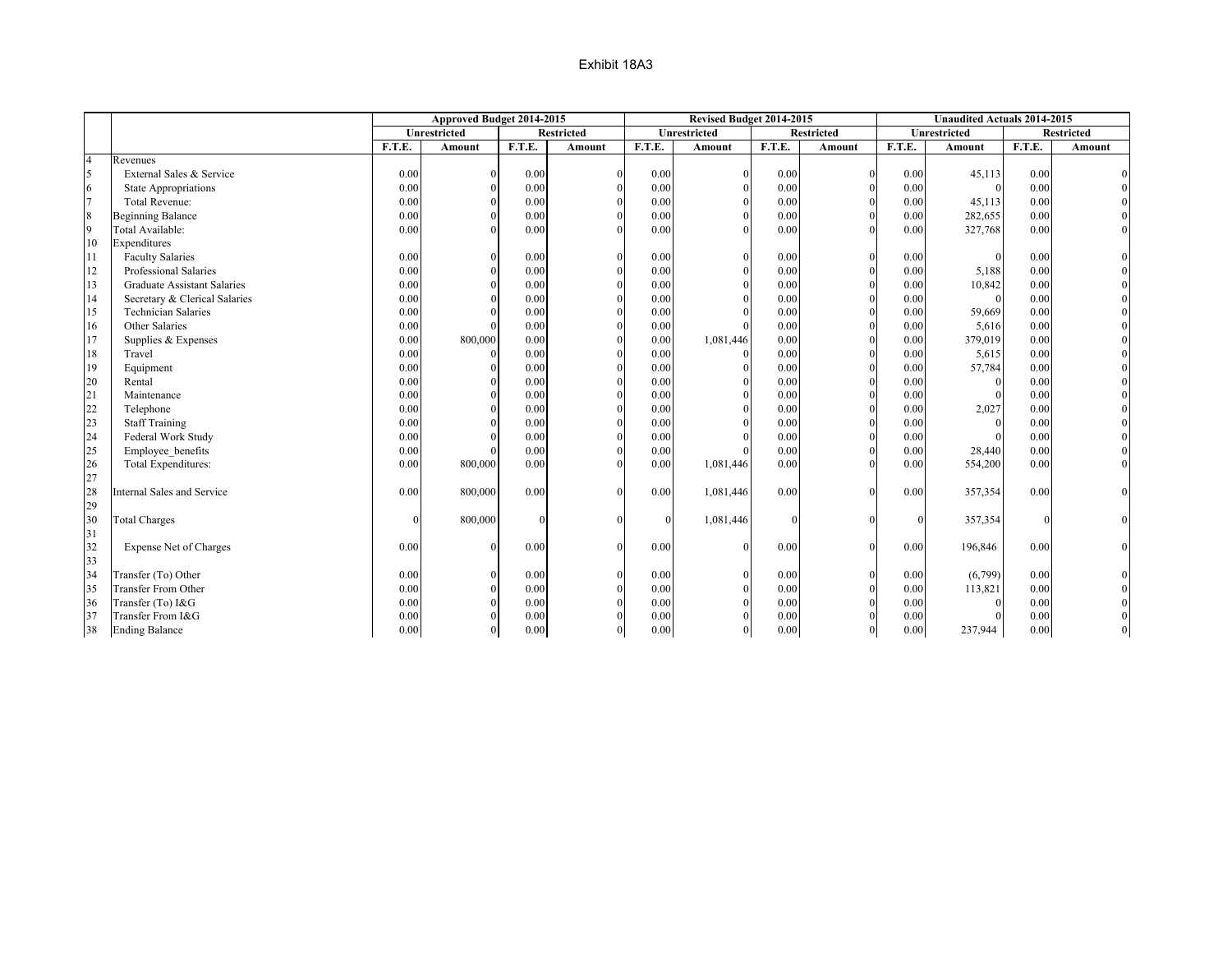|                  |                                    |          | Approved Budget 2014-2015 |              |                   |              | Revised Budget 2014-2015 |          |                   |          | <b>Unaudited Actuals 2014-2015</b> |        |                   |
|------------------|------------------------------------|----------|---------------------------|--------------|-------------------|--------------|--------------------------|----------|-------------------|----------|------------------------------------|--------|-------------------|
|                  |                                    |          | <b>Unrestricted</b>       |              | <b>Restricted</b> |              | Unrestricted             |          | <b>Restricted</b> |          | Unrestricted                       |        | <b>Restricted</b> |
|                  |                                    | F.T.E.   | Amount                    | F.T.E.       | Amount            | F.T.E.       | Amount                   | F.T.E.   | Amount            | F.T.E.   | <b>Amount</b>                      | F.T.E. | Amount            |
| $\overline{4}$   | Revenues                           |          |                           |              |                   |              |                          |          |                   |          |                                    |        |                   |
| 5                | External Sales & Service           | 0.00     | 300,000                   | 0.00         |                   | 0.00         | 300,000                  | 0.00     | $\theta$          | 0.00     | 1,229                              | 0.00   |                   |
| 6                | <b>State Appropriations</b>        | 0.00     | $\Omega$                  | 0.00         |                   | 0.00         |                          | 0.00     | $\theta$          | 0.00     | $\Omega$                           | 0.00   |                   |
| $\overline{7}$   | <b>Total Revenue:</b>              | 0.00     | 300,000                   | 0.00         |                   | 0.00         | 300,000                  | 0.00     |                   | 0.00     | 1,229                              | 0.00   |                   |
| $\boldsymbol{8}$ | <b>Beginning Balance</b>           | 0.00     | $\Omega$                  | 0.00         |                   | 0.00         | (189,082)                | 0.00     |                   | 0.00     | (470, 528)                         | 0.00   |                   |
| $\overline{9}$   | Total Available:                   | 0.00     | 300,000                   | 0.00         |                   | 0.00         | 110,918                  | 0.00     |                   | 0.00     | (469, 299)                         | 0.00   |                   |
| 10               | Expenditures                       |          |                           |              |                   |              |                          |          |                   |          |                                    |        |                   |
| 11               | <b>Faculty Salaries</b>            | 0.00     | $\Omega$                  | 0.00         | $\Omega$          | 0.00         |                          | 0.00     | $\theta$          | 0.00     | $\Omega$                           | 0.00   |                   |
| 12               | Professional Salaries              | 10.00    | 250,000                   | 0.00         |                   | 10.00        | 250,000                  | 0.00     | $\theta$          | 10.00    | 71,239                             | 0.00   |                   |
| 13               | <b>Graduate Assistant Salaries</b> | 3.00     | 75,300                    | 0.00         |                   | 3.00         | 75,300                   | 0.00     |                   | 3.00     | 13,847                             | 0.00   |                   |
| 14               | Secretary & Clerical Salaries      | 4.00     | 100,000                   | 0.00         |                   | 4.00         | 100,000                  | 0.00     |                   | 4.00     | $\Omega$                           | 0.00   |                   |
| 15               | <b>Technician Salaries</b>         | 5.00     | 125,000                   | 0.00         |                   | 5.00         | 125,000                  | 0.00     |                   | 5.00     | 53,847                             | 0.00   |                   |
| 16               | Other Salaries                     | 39.05    | 91,956                    | 0.00         |                   | 39.05        | 91,956                   | 0.00     |                   | 39.05    | 4,090                              | 0.00   |                   |
| 17               | Supplies & Expenses                | 5.57     | 50,000                    | 0.00         |                   | 5.57         | 79,117                   | 0.00     |                   | 5.57     | 342,189                            | 0.00   |                   |
| 18               | Travel                             | 0.00     | 10,000                    | 0.00         |                   | 0.00         | 10,000                   | 0.00     |                   | 0.00     |                                    | 0.00   |                   |
| 19               | Equipment                          | 0.00     | $\Omega$                  | 0.00         |                   | 0.00         |                          | 0.00     |                   | 0.00     | $\Omega$                           | 0.00   |                   |
| 20               | Rental                             | 0.00     | $\Omega$                  | 0.00         |                   | 0.00         |                          | 0.00     |                   | 0.00     | $\theta$                           | 0.00   |                   |
| 21               | Maintenance                        | 0.00     | 10,000                    | 0.00         |                   | 0.00         | 10,000                   | 0.00     |                   | 0.00     | $\Omega$                           | 0.00   |                   |
| 22               | Telephone                          | 0.00     | 50,000                    | 0.00         |                   | 0.00         | 50,000                   | 0.00     |                   | 0.00     |                                    | 0.00   |                   |
| 23               | <b>Staff Training</b>              | 0.00     | $\Omega$                  | 0.00         |                   | 0.00         | $\Omega$                 | 0.00     |                   | 0.00     |                                    | 0.00   |                   |
| 24               | Federal Work Study                 | 0.00     |                           | 0.00         |                   | 0.00         |                          | 0.00     |                   | 0.00     |                                    | 0.00   |                   |
| 25               | Employee benefits                  | 0.00     | 181,599                   | 0.00         |                   | 0.00         | 181,599                  | 0.00     |                   | 0.00     | 61,123                             | 0.00   |                   |
| 26               | Total Expenditures:                | 66.62    | 943,855                   | 0.00         |                   | 66.62        | 972,972                  | 0.00     |                   | 66.62    | 546,337                            | 0.00   |                   |
| 27               |                                    |          |                           |              |                   |              |                          |          |                   |          |                                    |        |                   |
| 28               | Internal Sales and Service         | 0.00     | 643,855                   | 0.00         |                   | 0.00         | 862,054                  | 0.00     |                   | 0.00     | 254,033                            | 0.00   |                   |
| 29               |                                    |          |                           |              |                   |              |                          |          |                   |          |                                    |        |                   |
| 30               | <b>Total Charges</b>               | $\Omega$ | 643,855                   | $\mathbf{0}$ |                   | $\mathbf{0}$ | 862,054                  | $\Omega$ |                   | $\Omega$ | 254,033                            |        |                   |
| 31               |                                    |          |                           |              |                   |              |                          |          |                   |          |                                    |        |                   |
| 32               | Expense Net of Charges             | 66.62    | 300,000                   | 0.00         |                   | 66.62        | 110,918                  | 0.00     |                   | 66.62    | 292,304                            | 0.00   |                   |
| 33               |                                    |          |                           |              |                   |              |                          |          |                   |          |                                    |        |                   |
| 34               | Transfer (To) Other                | 0.00     | $\Omega$                  | 0.00         |                   | 0.00         | $\theta$                 | 0.00     |                   | 0.00     | 23,923                             | 0.00   |                   |
| 35               | <b>Transfer From Other</b>         | 0.00     | $\Omega$                  | 0.00         |                   | 0.00         |                          | 0.00     |                   | 0.00     | 190,357                            | 0.00   |                   |
| 36               | Transfer (To) I&G                  | 0.00     |                           | 0.00         |                   | 0.00         |                          | 0.00     |                   | 0.00     |                                    | 0.00   |                   |
| 37               | Transfer From I&G                  | 0.00     |                           | 0.00         |                   | 0.00         |                          | 0.00     |                   | 0.00     |                                    | 0.00   |                   |
| 38               | <b>Ending Balance</b>              | 66.62    | $\Omega$                  | 0.00         |                   | 66.62        | $\Omega$                 | 0.00     | $\Omega$          | 66.62    | (547, 323)                         | 0.00   |                   |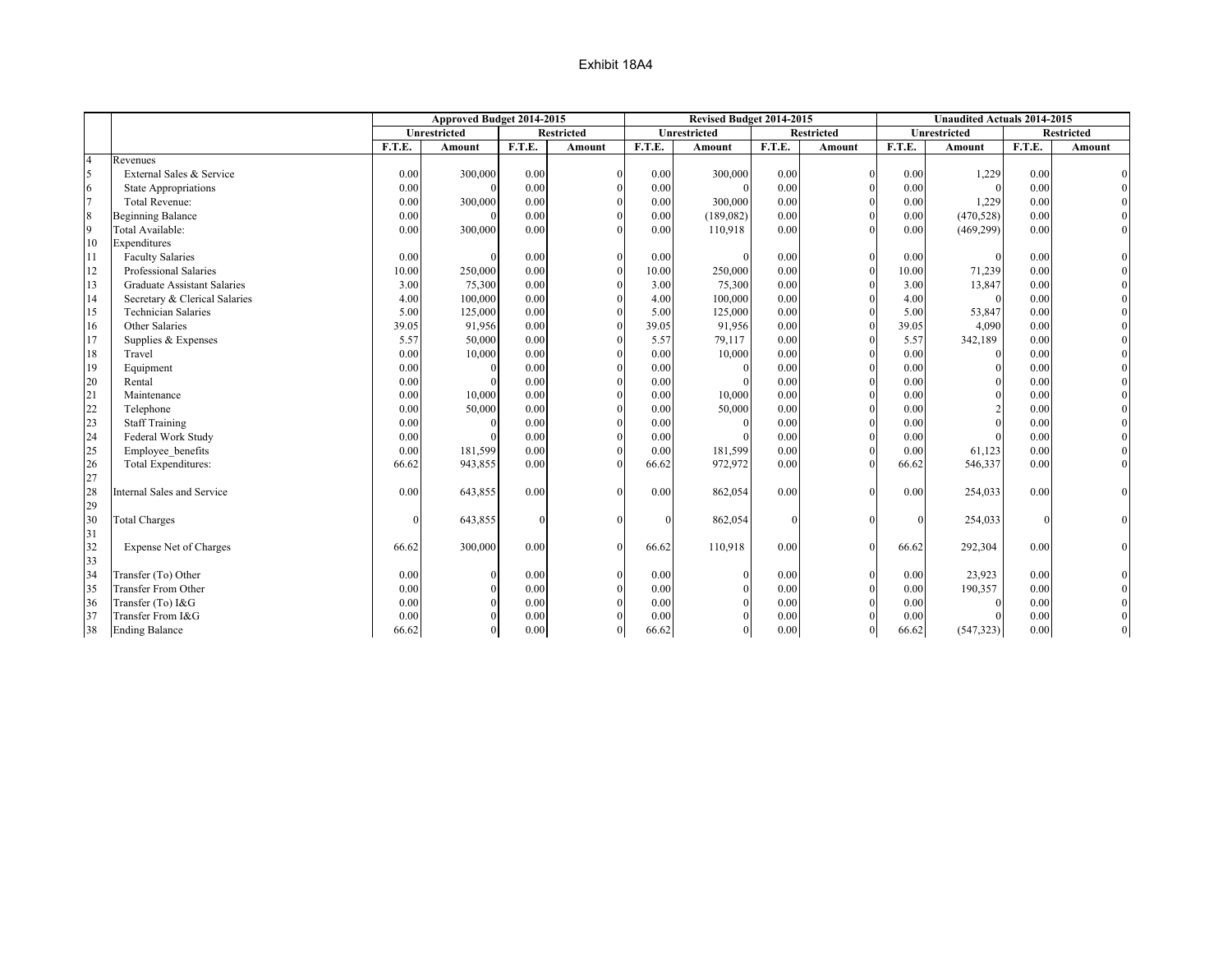|                |                                    |        | Approved Budget 2014-2015 |        |                   |        | Revised Budget 2014-2015 |        |                   |        | <b>Unaudited Actuals 2014-2015</b> |          |                   |
|----------------|------------------------------------|--------|---------------------------|--------|-------------------|--------|--------------------------|--------|-------------------|--------|------------------------------------|----------|-------------------|
|                |                                    |        | <b>Unrestricted</b>       |        | <b>Restricted</b> |        | Unrestricted             |        | <b>Restricted</b> |        | Unrestricted                       |          | <b>Restricted</b> |
|                |                                    | F.T.E. | Amount                    | F.T.E. | Amount            | F.T.E. | Amount                   | F.T.E. | Amount            | F.T.E. | Amount                             | F.T.E.   | Amount            |
| $\overline{4}$ | Revenues                           |        |                           |        |                   |        |                          |        |                   |        |                                    |          |                   |
| 5              | External Sales & Service           | 0.00   | $\Omega$                  | 0.00   | $\Omega$          | 0.00   | $\mathbf{0}$             | 0.00   | $\theta$          | 0.00   |                                    | 0.00     |                   |
| 6              | <b>State Appropriations</b>        | 0.00   | $\Omega$                  | 0.00   | $\Omega$          | 0.00   | $\mathbf{0}$             | 0.00   | $\Omega$          | 0.00   |                                    | 0.00     |                   |
| $\overline{7}$ | <b>Total Revenue:</b>              | 0.00   | $\Omega$                  | 0.00   | $\Omega$          | 0.00   | $\mathbf{0}$             | 0.00   | $\theta$          | 0.00   |                                    | 0.00     |                   |
| 8              | <b>Beginning Balance</b>           | 0.00   | $\Omega$                  | 0.00   | $\Omega$          | 0.00   | $\mathbf{0}$             | 0.00   | $\Omega$          | 0.00   |                                    | 0.00     |                   |
| $\overline{9}$ | Total Available:                   | 0.00   | $\Omega$                  | 0.00   | $\Omega$          | 0.00   | $\Omega$                 | 0.00   | $\Omega$          | 0.00   |                                    | 0.00     |                   |
| 10             | Expenditures                       |        |                           |        |                   |        |                          |        |                   |        |                                    |          |                   |
| 111            | <b>Faculty Salaries</b>            | 0.00   | $\Omega$                  | 0.00   | $\theta$          | 0.00   | $\mathbf{0}$             | 0.00   | $\mathbf{0}$      | 0.00   | $\Omega$                           | 0.00     |                   |
| 12             | Professional Salaries              | 0.00   | $\Omega$                  | 0.00   | $\theta$          | 0.00   | $\mathbf{0}$             | 0.00   | $\mathbf{0}$      | 0.00   |                                    | 0.00     |                   |
| 13             | <b>Graduate Assistant Salaries</b> | 0.00   | $\Omega$                  | 0.00   | $\theta$          | 0.00   | $\mathbf{0}$             | 0.00   | $\Omega$          | 0.00   |                                    | 0.00     |                   |
| 14             | Secretary & Clerical Salaries      | 0.00   | $\Omega$                  | 0.00   | $\Omega$          | 0.00   | $\mathbf{0}$             | 0.00   | $\Omega$          | 0.00   |                                    | 0.00     |                   |
| 15             | <b>Technician Salaries</b>         | 0.00   | $\Omega$                  | 0.00   |                   | 0.00   | $\Omega$                 | 0.00   | $\Omega$          | 0.00   |                                    | 0.00     |                   |
| 16             | Other Salaries                     | 0.00   |                           | 0.00   |                   | 0.00   | $\Omega$                 | 0.00   | $\theta$          | 0.00   |                                    | 0.00     |                   |
| 17             | Supplies & Expenses                | 0.00   | $\Omega$                  | 0.00   |                   | 0.00   | $\theta$                 | 0.00   | $\Omega$          | 0.00   |                                    | 0.00     |                   |
| 18             | Travel                             | 0.00   | $\Omega$                  | 0.00   |                   | 0.00   | $\theta$                 | 0.00   | $\Omega$          | 0.00   |                                    | 0.00     |                   |
| 19             | Equipment                          | 0.00   | $\Omega$                  | 0.00   |                   | 0.00   | $\theta$                 | 0.00   | $\Omega$          | 0.00   |                                    | 0.00     |                   |
| 20             | Rental                             | 0.00   | $\Omega$                  | 0.00   |                   | 0.00   | $\theta$                 | 0.00   | $\Omega$          | 0.00   |                                    | 0.00     |                   |
| 21             | Maintenance                        | 0.00   | $\Omega$                  | 0.00   |                   | 0.00   | $\Omega$                 | 0.00   | $\Omega$          | 0.00   |                                    | 0.00     |                   |
| 22             | Telephone                          | 0.00   | $\Omega$                  | 0.00   |                   | 0.00   | $\Omega$                 | 0.00   | $\Omega$          | 0.00   |                                    | 0.00     |                   |
| 23             | <b>Staff Training</b>              | 0.00   | $\Omega$                  | 0.00   |                   | 0.00   | $\Omega$                 | 0.00   | $\theta$          | 0.00   |                                    | 0.00     |                   |
| 24             | Federal Work Study                 | 0.00   | $\Omega$                  | 0.00   | $\theta$          | 0.00   | $\mathbf{0}$             | 0.00   | $\Omega$          | 0.00   |                                    | 0.00     |                   |
| 25             | Employee benefits                  | 0.00   | $\Omega$                  | 0.00   | $\theta$          | 0.00   | $\Omega$                 | 0.00   | $\Omega$          | 0.00   |                                    | 0.00     |                   |
| 26             | Total Expenditures:                | 0.00   | $\Omega$                  | 0.00   | $\Omega$          | 0.00   | $\Omega$                 | 0.00   | $\Omega$          | 0.00   |                                    | 0.00     |                   |
| 27             |                                    |        |                           |        |                   |        |                          |        |                   |        |                                    |          |                   |
| 28             | <b>Internal Sales and Service</b>  | 0.00   | $\Omega$                  | 0.00   | $\theta$          | 0.00   | $\Omega$                 | 0.00   | $\mathbf{0}$      | 0.00   |                                    | 0.00     |                   |
| 29             |                                    |        |                           |        |                   |        |                          |        |                   |        |                                    |          |                   |
| 30             | <b>Total Charges</b>               |        |                           |        |                   |        |                          | 0      | $\Omega$          |        |                                    |          |                   |
| 31             |                                    |        |                           |        |                   |        |                          |        |                   |        |                                    |          |                   |
| 32             | Expense Net of Charges             | 0.00   | $\Omega$                  | 0.00   | $\theta$          | 0.00   | $\theta$                 | 0.00   | $\overline{0}$    | 0.00   |                                    | 0.00     |                   |
| 33             |                                    |        |                           |        |                   |        |                          |        |                   |        |                                    |          |                   |
| 34             | Transfer (To) Other                | 0.00   | $\Omega$                  | 0.00   | $\Omega$          | 0.00   | $\mathbf{0}$             | 0.00   | $\mathbf{0}$      | 0.00   |                                    | 0.00     |                   |
| 35             | <b>Transfer From Other</b>         | 0.00   | $\Omega$                  | 0.00   | $\Omega$          | 0.00   | $\mathbf{0}$             | 0.00   | $\Omega$          | 0.00   |                                    | $0.00\,$ |                   |
| 36             | Transfer (To) I&G                  | 0.00   | $\Omega$                  | 0.00   | $\Omega$          | 0.00   | $\mathbf{0}$             | 0.00   | $\Omega$          | 0.00   |                                    | 0.00     |                   |
| 37             | Transfer From I&G                  | 0.00   |                           | 0.00   |                   | 0.00   | $\mathbf{0}$             | 0.00   | $\Omega$          | 0.00   |                                    | 0.00     |                   |
| 38             | <b>Ending Balance</b>              | 0.00   | $\Omega$                  | 0.00   | $\theta$          | 0.00   | $\mathbf{0}$             | 0.00   | $\overline{0}$    | 0.00   | $\Omega$                           | 0.00     |                   |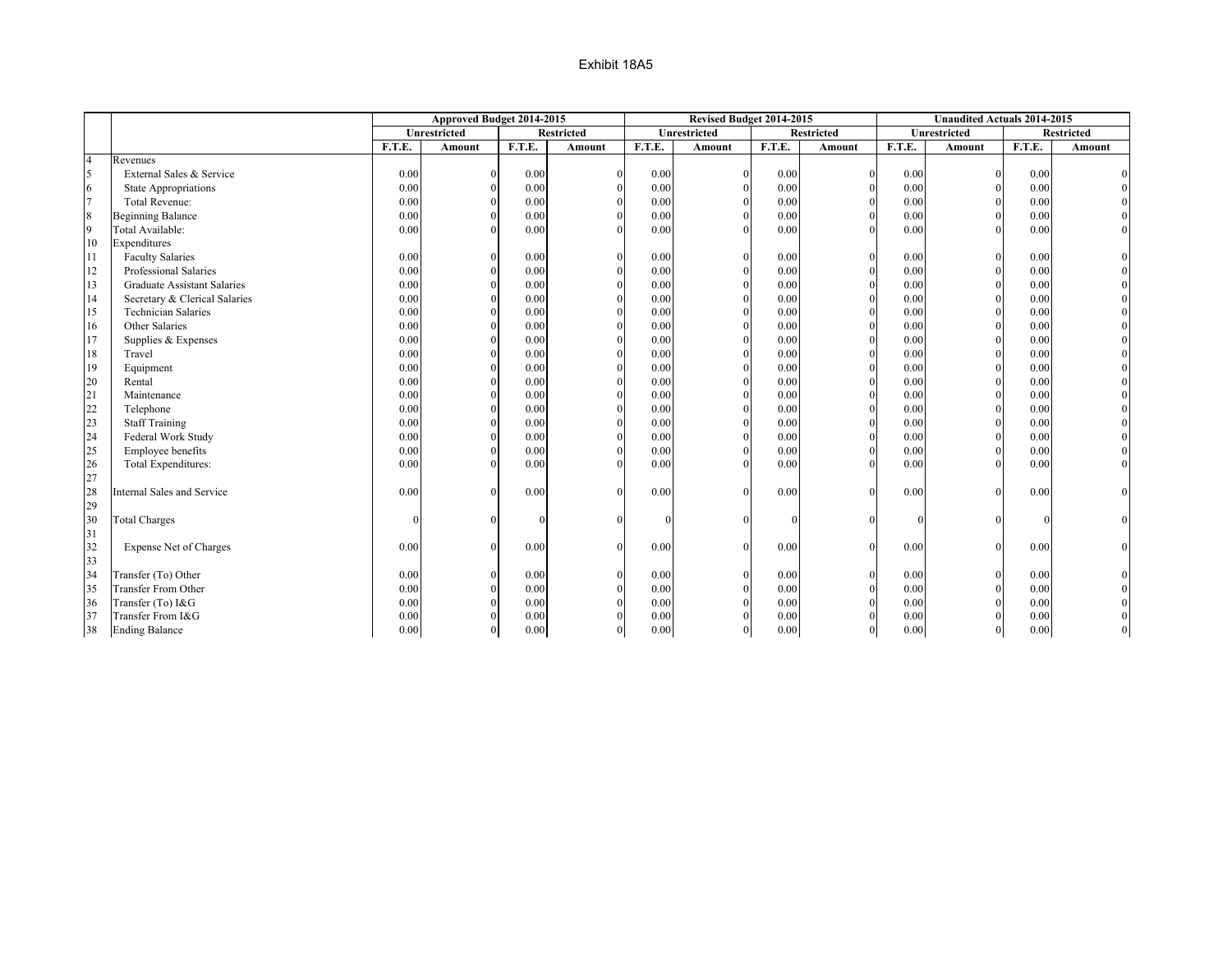|                 |                                    |        | Approved Budget 2014-2015 |        |                   |        | Revised Budget 2014-2015 |          |                   |        | <b>Unaudited Actuals 2014-2015</b> |        |                   |
|-----------------|------------------------------------|--------|---------------------------|--------|-------------------|--------|--------------------------|----------|-------------------|--------|------------------------------------|--------|-------------------|
|                 |                                    |        | <b>Unrestricted</b>       |        | <b>Restricted</b> |        | <b>Unrestricted</b>      |          | <b>Restricted</b> |        | <b>Unrestricted</b>                |        | <b>Restricted</b> |
|                 |                                    | F.T.E. | Amount                    | F.T.E. | Amount            | F.T.E. | Amount                   | F.T.E.   | Amount            | F.T.E. | Amount                             | F.T.E. | Amount            |
| $\overline{4}$  | Revenues                           |        |                           |        |                   |        |                          |          |                   |        |                                    |        |                   |
| 5               | External Sales & Service           | 0.00   | $\Omega$                  | 0.00   | $\Omega$          | 0.00   | $\mathbf{0}$             | 0.00     | $\overline{0}$    | 0.00   | 0                                  | 0.00   |                   |
| 6               | <b>State Appropriations</b>        | 0.00   | $\Omega$                  | 0.00   |                   | 0.00   | $\mathbf{0}$             | 0.00     | $\Omega$          | 0.00   |                                    | 0.00   |                   |
| $7\overline{ }$ | Total Revenue:                     | 0.00   | $\Omega$                  | 0.00   |                   | 0.00   | $\Omega$                 | 0.00     | $\theta$          | 0.00   |                                    | 0.00   |                   |
| 8               | <b>Beginning Balance</b>           | 0.00   | $\Omega$                  | 0.00   | $\Omega$          | 0.00   | $\mathbf{0}$             | 0.00     | $\Omega$          | 0.00   |                                    | 0.00   |                   |
| $\overline{9}$  | Total Available:                   | 0.00   | $\Omega$                  | 0.00   | $\Omega$          | 0.00   | $\Omega$                 | 0.00     | $\Omega$          | 0.00   |                                    | 0.00   |                   |
| 10              | Expenditures                       |        |                           |        |                   |        |                          |          |                   |        |                                    |        |                   |
| 11              | <b>Faculty Salaries</b>            | 0.00   | $\Omega$                  | 0.00   | $\theta$          | 0.00   | $\mathbf{0}$             | 0.00     | $\mathbf{0}$      | 0.00   | $\Omega$                           | 0.00   |                   |
| 12              | Professional Salaries              | 0.00   | $\Omega$                  | 0.00   | $\theta$          | 0.00   | $\mathbf{0}$             | 0.00     | $\Omega$          | 0.00   |                                    | 0.00   |                   |
| 13              | <b>Graduate Assistant Salaries</b> | 0.00   | $\Omega$                  | 0.00   | $\Omega$          | 0.00   | $\mathbf{0}$             | 0.00     | $\Omega$          | 0.00   |                                    | 0.00   |                   |
| 14              | Secretary & Clerical Salaries      | 0.00   | $\Omega$                  | 0.00   | $\Omega$          | 0.00   | $\mathbf{0}$             | 0.00     | $\mathbf{0}$      | 0.00   |                                    | 0.00   |                   |
| 15              | <b>Technician Salaries</b>         | 0.00   | $\Omega$                  | 0.00   | $\theta$          | 0.00   | $\mathbf{0}$             | 0.00     | $\mathbf{0}$      | 0.00   |                                    | 0.00   |                   |
| 16              | Other Salaries                     | 0.00   | $\Omega$                  | 0.00   | $\Omega$          | 0.00   | $\mathbf{0}$             | 0.00     | $\theta$          | 0.00   |                                    | 0.00   |                   |
| 17              | Supplies & Expenses                | 0.00   | $\Omega$                  | 0.00   | $\Omega$          | 0.00   | $\Omega$                 | 0.00     | $\Omega$          | 0.00   |                                    | 0.00   |                   |
| 18              | Travel                             | 0.00   | $\Omega$                  | 0.00   | $\theta$          | 0.00   | $\theta$                 | 0.00     | $\theta$          | 0.00   |                                    | 0.00   |                   |
| 19              | Equipment                          | 0.00   | $\Omega$                  | 0.00   | $\Omega$          | 0.00   | $\Omega$                 | 0.00     | $\theta$          | 0.00   |                                    | 0.00   |                   |
| 20              | Rental                             | 0.00   | $\Omega$                  | 0.00   | $\Omega$          | 0.00   | $\mathbf{0}$             | 0.00     | $\Omega$          | 0.00   |                                    | 0.00   |                   |
| 21              | Maintenance                        | 0.00   | $\Omega$                  | 0.00   | $\Omega$          | 0.00   | $\Omega$                 | 0.00     | $\theta$          | 0.00   |                                    | 0.00   |                   |
| 22              | Telephone                          | 0.00   | $\Omega$                  | 0.00   | $\Omega$          | 0.00   | $\mathbf{0}$             | 0.00     | $\mathbf{0}$      | 0.00   |                                    | 0.00   |                   |
| 23              | <b>Staff Training</b>              | 0.00   | $\Omega$                  | 0.00   | $\Omega$          | 0.00   | $\mathbf{0}$             | 0.00     | $\Omega$          | 0.00   |                                    | 0.00   |                   |
| 24              | Federal Work Study                 | 0.00   | $\Omega$                  | 0.00   | $\Omega$          | 0.00   | $\Omega$                 | 0.00     | $\Omega$          | 0.00   |                                    | 0.00   |                   |
| 25              | Employee benefits                  | 0.00   | $\Omega$                  | 0.00   | $\Omega$          | 0.00   | $\mathbf{0}$             | 0.00     | $\mathbf{0}$      | 0.00   |                                    | 0.00   |                   |
| 26              | Total Expenditures:                | 0.00   | $\Omega$                  | 0.00   | $\Omega$          | 0.00   | $\Omega$                 | 0.00     | $\Omega$          | 0.00   |                                    | 0.00   |                   |
| 27              |                                    |        |                           |        |                   |        |                          |          |                   |        |                                    |        |                   |
| 28              | <b>Internal Sales and Service</b>  | 0.00   | $\Omega$                  | 0.00   | $\Omega$          | 0.00   | $\Omega$                 | 0.00     | $\mathbf{0}$      | 0.00   |                                    | 0.00   |                   |
| 29              |                                    |        |                           |        |                   |        |                          |          |                   |        |                                    |        |                   |
| 30              | <b>Total Charges</b>               |        |                           |        |                   |        |                          | $\theta$ | $\Omega$          |        |                                    |        |                   |
| 31              |                                    |        |                           |        |                   |        |                          |          |                   |        |                                    |        |                   |
| 32              | Expense Net of Charges             | 0.00   | $\Omega$                  | 0.00   | $\Omega$          | 0.00   | $\theta$                 | 0.00     | $\overline{0}$    | 0.00   |                                    | 0.00   |                   |
| 33              |                                    |        |                           |        |                   |        |                          |          |                   |        |                                    |        |                   |
| 34              | Transfer (To) Other                | 0.00   | $\Omega$                  | 0.00   |                   | 0.00   | $\mathbf{0}$             | 0.00     | $\overline{0}$    | 0.00   |                                    | 0.00   |                   |
| 35              | <b>Transfer From Other</b>         | 0.00   | $\Omega$                  | 0.00   | $\Omega$          | 0.00   | $\mathbf{0}$             | 0.00     | $\Omega$          | 0.00   |                                    | 0.00   |                   |
| 36              | Transfer (To) I&G                  | 0.00   | $\Omega$                  | 0.00   | $\Omega$          | 0.00   | $\mathbf{0}$             | 0.00     | $\Omega$          | 0.00   |                                    | 0.00   |                   |
| 37              | Transfer From I&G                  | 0.00   |                           | 0.00   |                   | 0.00   | $\mathbf{0}$             | 0.00     | $\Omega$          | 0.00   |                                    | 0.00   |                   |
| 38              | <b>Ending Balance</b>              | 0.00   | $\Omega$                  | 0.00   | $\theta$          | 0.00   | $\mathbf{0}$             | 0.00     | $\overline{0}$    | 0.00   | $\Omega$                           | 0.00   |                   |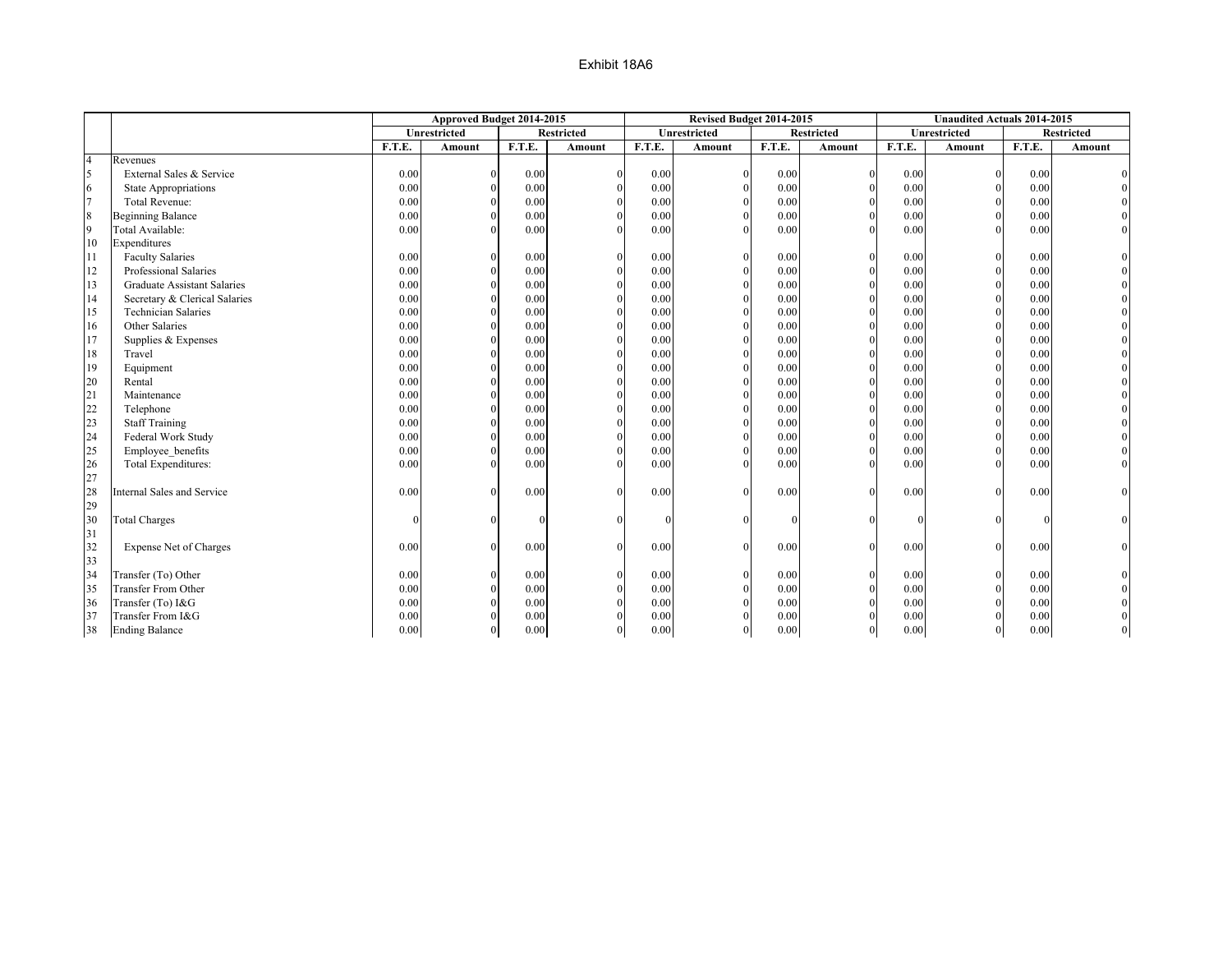### Exhibit 19

|                                       |                                             | Approved Budget 2014-2015 |                   | Revised Budget 2014-2015 |                   |              | <b>Unaudited Actuals 2014-2015</b> |
|---------------------------------------|---------------------------------------------|---------------------------|-------------------|--------------------------|-------------------|--------------|------------------------------------|
|                                       |                                             | Unrestricted              | <b>Restricted</b> | Unrestricted             | <b>Restricted</b> | Unrestricted | <b>Restricted</b>                  |
| $\overline{\mathbf{3}}$               | Revenues                                    |                           |                   |                          |                   |              |                                    |
| $\overline{4}$                        | Fed Govt Appro-Suppl Ed Oppor Grants        | $\mathbf{0}$              | 292,445           | $\mathbf{0}$             | 292,445           | $\theta$     | 265,273                            |
| 5                                     |                                             |                           |                   |                          |                   |              |                                    |
| $\begin{array}{c} 6 \\ 7 \end{array}$ | <b>State Govt Appropriations</b>            | 392,926                   | $\overline{0}$    | 392,926                  | $\mathbf{0}$      | 370,380      |                                    |
|                                       |                                             |                           |                   |                          |                   |              |                                    |
| $\frac{8}{9}$                         | Fed Govt Grants & Contracts Inst. Prog Stip | $\theta$                  | 5,928,204         | $\theta$                 | 5,928,204         |              | 6,369,503                          |
|                                       |                                             |                           |                   |                          |                   |              |                                    |
| 10                                    | State Govt Grants & Contracts Inst. Stip    | $\theta$                  | $\mathbf{0}$      | $\theta$                 | $\Omega$          | 0            | 110,206                            |
| 11                                    |                                             |                           |                   |                          |                   |              |                                    |
| 12                                    | Local Govt Grants & Contracts Inst. Stip    | $\Omega$                  | $\theta$          | $\Omega$                 | $\theta$          |              |                                    |
| 13                                    |                                             |                           |                   |                          |                   |              |                                    |
| 14                                    | Private Gifts: Scholarships & Fellowships   | 650,000                   | $\mathbf{0}$      | 650,000                  | $\Omega$          |              | 700,000                            |
| 15                                    | Lottery                                     | 3,000,000                 |                   | 3,000,000                |                   | 2,759,727    |                                    |
| 16                                    | Total Revenue (Exh. 1)                      | 4,042,926                 | 6,220,649         | 4,042,926                | 6,220,649         | 3,130,107    | 7,444,982                          |
| 17                                    | Beginning Balance (Exh. 1)                  | O                         |                   | 3,210                    |                   | 3,210        |                                    |
| 18                                    | Total Available (Exh. 1)                    | 4,042,926                 | 6,220,649         | 4,046,136                | 6,220,649         | 3,133,317    | 7,444,982                          |
| 19                                    | Expenditures                                |                           |                   |                          |                   |              |                                    |
| 20                                    | Undergrad-Suppl Ed Oppor Grants             | $\bf{0}$                  | 269,731           | $\mathbf{0}$             | 269,731           | $\Omega$     | 269,731                            |
| 21                                    | -Pell Grants                                | $\Omega$                  | 1,800,000         | $\Omega$                 | 1,800,000         |              | 2,166,880                          |
| 22                                    | -Scholarships (Private Gifts & Endowments)  | 200,000                   | $\theta$          | 200,000                  | $\Omega$          | 276,335      |                                    |
| 23                                    | -State Scholarship                          | 21,749                    | $\bf{0}$          | 21,749                   | $\mathbf{0}$      | 14,644       |                                    |
| 24                                    | -NM Student Incentive Grants                | 227,287                   | $\mathbf{0}$      | 227,287                  | $\theta$          | 227,287      |                                    |
| 25                                    | -Institutional Scholarships                 | 550,000                   | $\mathbf{0}$      | 553,210                  | $\theta$          | 1,254,374    |                                    |
| 26                                    | -Perkins Loans                              | $\mathbf{0}$              | 438,473           | $\theta$                 | 438,473           | $\Omega$     | 57,588                             |
| 27                                    | -Federal Direct Student Loans               | $\theta$                  | 3,420,000         | $\Omega$                 | 3,420,000         |              | 3,958,945                          |
| 28                                    | -Competitive Scholarships                   | 60,000                    | $\mathbf{0}$      | 60,000                   | $\Omega$          | 62,250       | $\Omega$                           |
| 29                                    | -MIFL Minority Fellowships                  | 21,600                    | $\mathbf{0}$      | 21,600                   | $\Omega$          |              |                                    |
| 30                                    | -NMIMT Research Foundation                  | 650,000                   | $\overline{0}$    | 1,490,074                | $\theta$          |              | 699,393                            |
| 31                                    | -NM Success Scholarship (Lottery)           | 3,000,000                 | $\theta$          | 3,000,000                | $\theta$          | 2,759,727    |                                    |
| 32                                    | -Federal Workstudy                          | $\Omega$                  | 292,445           | $\Omega$                 | 292,445           |              | 292,445                            |
| 33                                    | -NM Workstudy                               | 58,298                    | $\mathbf{0}$      | 58,298                   | $\mathbf{0}$      | 59,043       |                                    |
| 34                                    | -College Affordability Grant                | 23,992                    | $\mathbf{0}$      | 23,992                   | $\theta$          | 23,992       |                                    |
| 35                                    | Other                                       | $\Omega$                  | $\bf{0}$          | $\Omega$                 | $\overline{0}$    | $\Omega$     |                                    |
| 36                                    | -NM 3% Need and Non-Need                    | 284,966                   | $\mathbf{0}$      | 284,966                  | $\theta$          | 284,966      |                                    |
| 37                                    | -Federal Work Study - External              | $\Omega$                  | $\bf{0}$          | $\theta$                 | $\overline{0}$    |              |                                    |
| 38                                    | -ETBN Pathways Scholarship                  | 40,000                    | $\boldsymbol{0}$  | 40,000                   | $\overline{0}$    | 15,000       |                                    |
| 39                                    |                                             | $\Omega$                  | $\theta$          | $\Omega$                 | $\Omega$          |              |                                    |
|                                       |                                             |                           |                   |                          |                   |              |                                    |
| 41                                    | Total Expenditures (Exh. 1)                 | 5,137,892                 | 6,220,649         | 5,981,176                | 6,220,649         | 4,977,618    | 7,444,982                          |
| 42                                    |                                             |                           |                   |                          |                   |              |                                    |
| 43                                    | Transfer From I & G                         | 544,966                   |                   | 1,385,040                |                   | 1,457,487    |                                    |
| 44                                    | Transfer (To) I & G                         | $\Omega$                  |                   |                          |                   |              |                                    |
| 45                                    | <b>Transfer From Other</b>                  | 550,000                   |                   | 550,000                  |                   | 1,002,808    |                                    |
| 46                                    | Transfer (To) Other                         | $\theta$                  |                   | $\Omega$                 |                   | (615,994)    |                                    |
| 47                                    | Ending Balance (Exh. 1)                     | $\overline{0}$            | $\boldsymbol{0}$  | $\overline{0}$           | $\overline{0}$    | $\mathbf{0}$ | $\overline{0}$                     |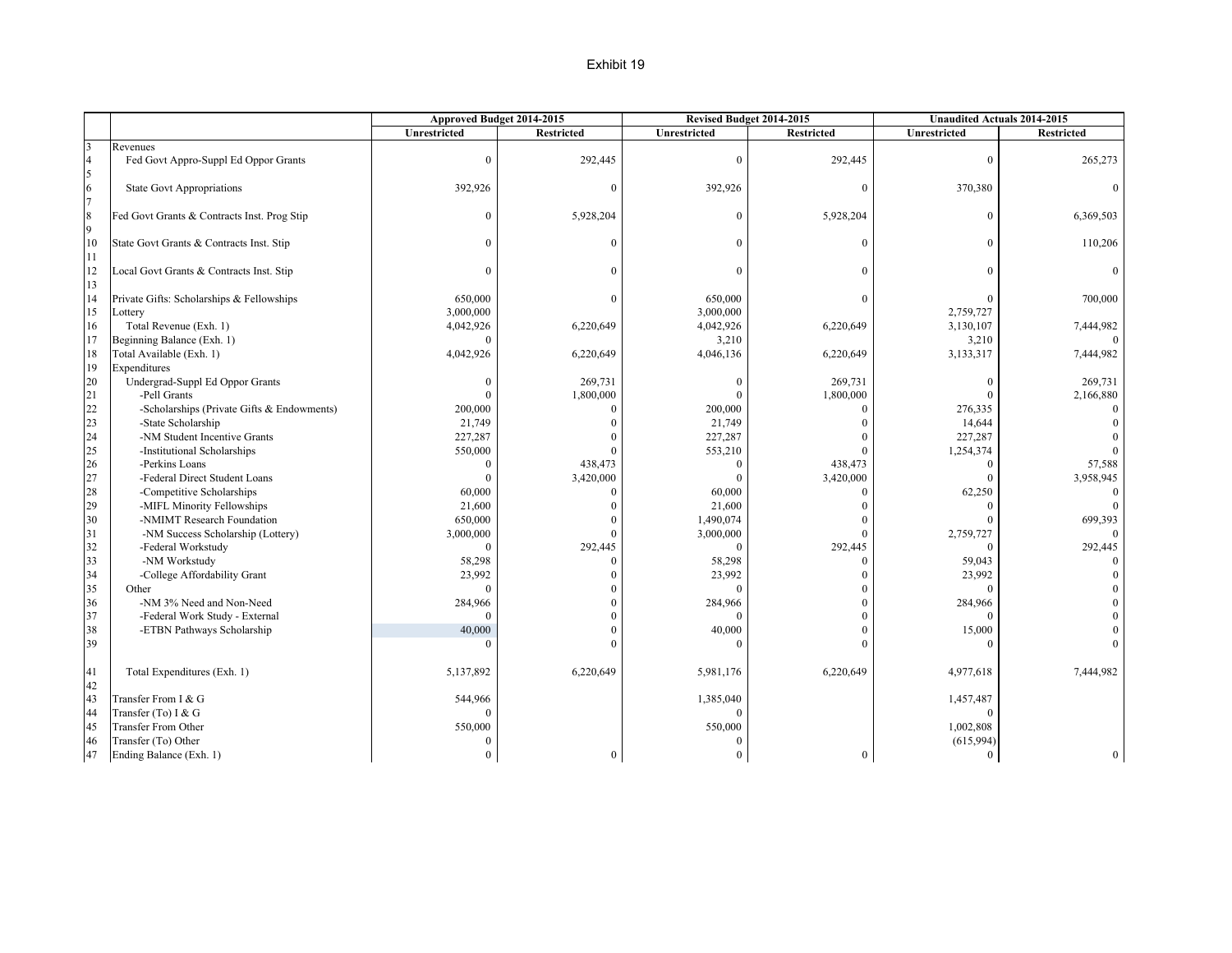### Exhibit 20

|                |                                    |        | Approved Budget 2014-2015 |        |                   |        | Revised Budget 2014-2015 |        |                   |        | <b>Unaudited Actuals 2014-2015</b> |        |                   |
|----------------|------------------------------------|--------|---------------------------|--------|-------------------|--------|--------------------------|--------|-------------------|--------|------------------------------------|--------|-------------------|
|                |                                    |        | Unrestricted              |        | <b>Restricted</b> |        | Unrestricted             |        | <b>Restricted</b> |        | Unrestricted                       |        | <b>Restricted</b> |
|                |                                    | F.T.E. | Amount                    | F.T.E. | Amount            | F.T.E. | Amount                   | F.T.E. | Amount            | F.T.E. | Amount                             | F.T.E. | Amount            |
| $\overline{4}$ | Revenues                           |        |                           |        |                   |        |                          |        |                   |        |                                    |        |                   |
| 5              | <b>Required Student Fees</b>       | 0.00   | 515,000                   | 0.00   | $\Omega$          | 0.00   | 515,000                  | 0.00   | $\mathbf{0}$      | 0.00   | 543,500                            | 0.00   |                   |
| 6              | Sales & Services                   | 0.00   | 6,590,983                 | 0.00   |                   | 0.00   | 6,590,983                | 0.00   | $\theta$          | 0.00   | 6,037,649                          | 0.00   |                   |
| $\overline{7}$ | Interest                           | 0.00   | 35,133                    | 0.00   | $\theta$          | 0.00   | 35,133                   | 0.00   | $\Omega$          | 0.00   | 5,133                              | 0.00   |                   |
| 8              | Total Revenue:                     | 0.00   | 7,141,116                 | 0.00   | $\Omega$          | 0.00   | 7,141,116                | 0.00   | $\theta$          | 0.00   | 6,586,282                          | 0.00   |                   |
| $\overline{9}$ | <b>Beginning Balance</b>           | 0.00   | $\theta$                  | 0.00   | $\Omega$          | 0.00   | (14,886)                 | 0.00   | $\theta$          | 0.00   | $-21,745$                          | 0.00   |                   |
| 10             | Total Available:                   | 0.00   | 7,141,116                 | 0.00   |                   | 0.00   | 7,126,230                | 0.00   |                   | 0.00   | 6,564,537                          | 0.00   |                   |
| 11             | Expenditures                       |        |                           |        |                   |        |                          |        |                   |        |                                    |        |                   |
| 12             | <b>Faculty Salaries</b>            | 0.00   |                           | 0.00   |                   | 0.00   |                          | 0.00   | $\mathbf{0}$      | 0.00   |                                    | 0.00   |                   |
| 13             | Professional Salaries              | 12.20  | 606,882                   | 0.00   |                   | 12.20  | 606,882                  | 0.00   | $\theta$          | 12.20  | 632,646                            | 0.00   |                   |
| 14             | <b>Graduate Assistant Salaries</b> | 0.00   |                           | 0.00   |                   | 0.00   |                          | 0.00   |                   | 0.00   |                                    | 0.00   |                   |
| 15             | Secretary & Clerical Salaries      | 1.85   | 54,047                    | 0.00   |                   | 1.85   | 54,047                   | 0.00   | $\Omega$          | 1.85   | 21,704                             | 0.00   |                   |
| 16             | Kitchen, Janitorial, ETC. Salaries | 11.43  | 247,703                   | 0.00   |                   | 11.43  | 247,703                  | 0.00   |                   | 11.28  | 261,908                            | 0.00   |                   |
| 17             | Other Salaries                     | 8.75   | 253,352                   | 0.00   |                   | 8.75   | 253,352                  | 0.00   |                   | 8.75   | 255,429                            | 0.00   |                   |
| 18             | Supplies & Expenses                | 0.50   | 2,325,465                 | 0.00   |                   | 0.50   | 2,295,579                | 0.00   |                   | 0.50   | 1,587,567                          | 0.00   |                   |
| 19             | Travel                             | 0.00   | 24,000                    | 0.00   |                   | 0.00   | 24,000                   | 0.00   | $\theta$          | 0.00   | 16,792                             | 0.00   |                   |
| 20             | Purchases for Resale               | 0.00   | 256,470                   | 0.00   |                   | 0.00   | 256,470                  | 0.00   | $\theta$          | 0.00   | 236,131                            | 0.00   |                   |
| 21             | <b>Computer Services</b>           | 0.00   | 119,750                   | 0.00   |                   | 0.00   | 119,750                  | 0.00   | $\theta$          | 0.00   | 153,673                            | 0.00   |                   |
| 22             | Equipment                          | 0.00   | $\Omega$                  | 0.00   | $\Omega$          | 0.00   |                          | 0.00   | $\theta$          | 0.00   | 9,836                              | 0.00   |                   |
| 23             | Telephone                          | 0.00   | 1,515                     | 0.00   |                   | 0.00   | 1,515                    | 0.00   | $\Omega$          | 0.00   | 1,097                              | 0.00   |                   |
| 24             | Telephone Equipment                | 0.00   | 16,480                    | 0.00   |                   | 0.00   | 16,480                   | 0.00   | $\Omega$          | 0.00   | 17,904                             | 0.00   |                   |
| 25             | Federal Work Study                 | 0.00   | $\theta$                  | 0.00   |                   | 0.00   | $\Omega$                 | 0.00   | $\Omega$          | 0.00   | $\Omega$                           | 0.00   |                   |
| 26             | Employee benefits                  | 0.00   | 319,496                   | 0.00   |                   | 0.00   | 319,496                  | 0.00   | $\Omega$          | 0.00   | 356,274                            | 0.00   |                   |
| 27             | Renewals & Replacements            | 0.00   | $\theta$                  | 0.00   |                   | 0.00   | $\Omega$                 | 0.00   | $\theta$          | 0.00   | $\Omega$                           | 0.00   |                   |
| 28             | Waiver of Tuition                  | 0.00   | $\Omega$                  | 0.00   |                   | 0.00   |                          | 0.00   | $\theta$          | 0.00   |                                    | 0.00   |                   |
| 29             | Fuel                               | 0.00   | 10,300                    | 0.00   | $\Omega$          | 0.00   | 10,300                   | 0.00   | $\theta$          | 0.00   | 9,980                              | 0.00   |                   |
| 30             | Electricity                        | 0.00   | 39,750                    | 0.00   |                   | 0.00   | 39,750                   | 0.00   | $\Omega$          | 0.00   | 31,854                             | 0.00   |                   |
| 31             | Water                              | 0.00   | 8,900                     | 0.00   |                   | 0.00   | 8,900                    | 0.00   | $\theta$          | 0.00   | 11,486                             | 0.00   |                   |
| 32             | Charge for Institutional Support   | 0.00   | 170,000                   | 0.00   |                   | 0.00   | 170,000                  | 0.00   | $\theta$          | 0.00   | 170,000                            | 0.00   |                   |
| 33             | Charge for OEM Cost                | 0.00   | 1,450,000                 | 0.00   | $\Omega$          | 0.00   | 1,450,000                | 0.00   | $\Omega$          | 0.00   | 1,450,000                          | 0.00   |                   |
| 34             | Total Expenditures:                | 34.73  | 5,904,110                 | 0.00   |                   | 34.73  | 5,874,224                | 0.00   | $\Omega$          | 34.58  | 5,224,281                          | 0.00   |                   |
| 35             |                                    |        |                           |        |                   |        |                          |        |                   |        |                                    |        |                   |
| 36             | Non Mandatory Transfers In         | 0.00   | 62,466                    | 0.00   |                   | 0.00   | 62,466                   | 0.00   | $\theta$          | 0.00   | 1,315,317                          | 0.00   |                   |
| 37             | Non Mandatory Transfer Out         | 0.00   | (839, 472)                | 0.00   |                   | 0.00   | (839, 472)               | 0.00   | $\theta$          | 0.00   | (2,201,293)                        | 0.00   |                   |
| 38             | Mandatory Transfers In             | 0.00   | 40,000                    | 0.00   |                   | 0.00   | 25,000                   | 0.00   | $\Omega$          | 0.00   |                                    | 0.00   |                   |
| 39             | Mandatory Transfers Out            | 0.00   | (500,000)                 | 0.00   |                   | 0.00   | (500,000)                | 0.00   |                   | 0.00   | (500,000)                          | 0.00   |                   |
| 40             | <b>Ending Balance</b>              | 34.73  | $\sim$                    | 0.00   | $\Omega$          | 34.73  | $\mathbf{0}$             | 0.00   | $\Omega$          | 34.58  | (45, 720)                          | 0.00   |                   |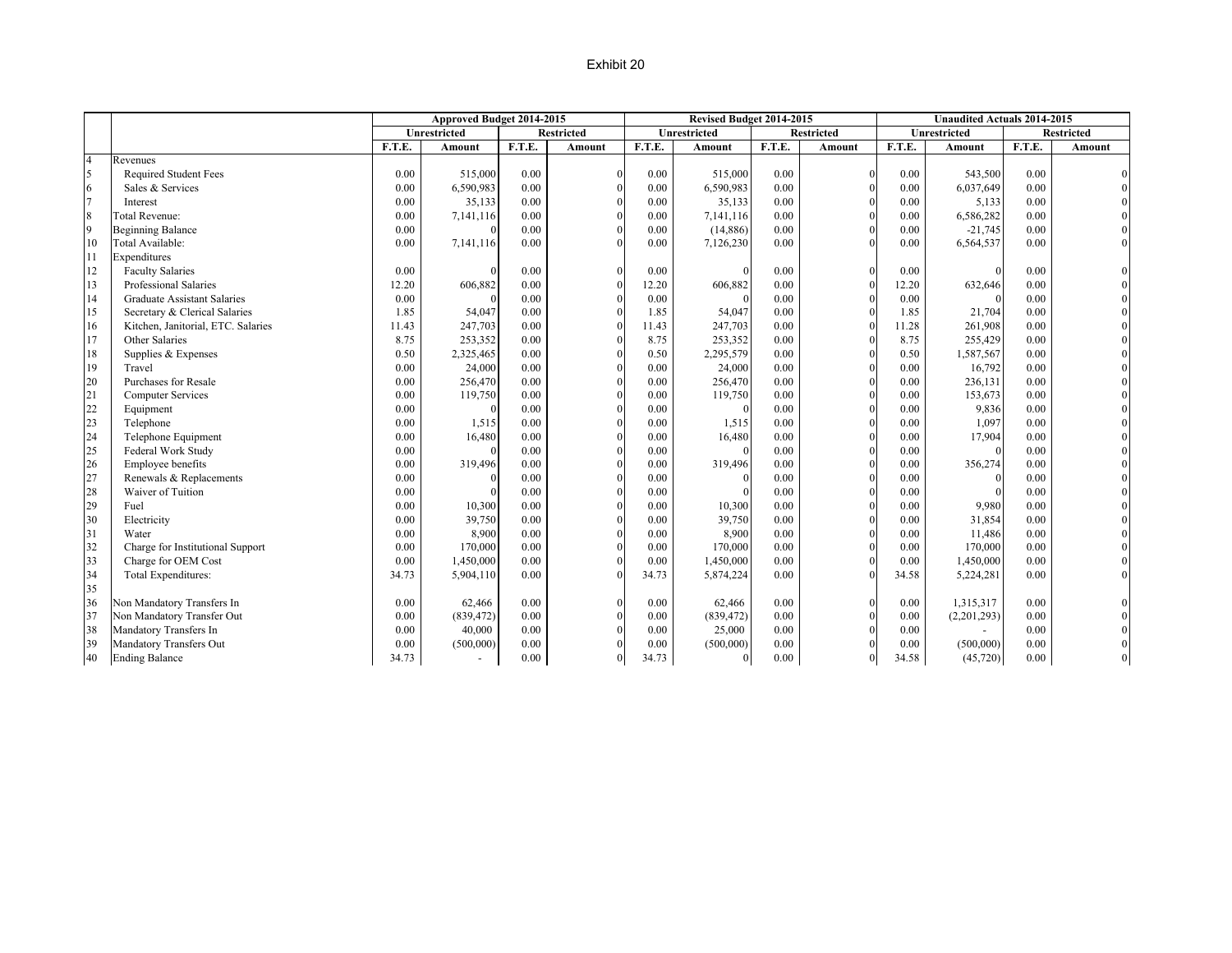|                | 107000                             | Approved Budget 2014-2015 |              |        |                   |        | Revised Budget 2014-2015 |        |                   |        | <b>Unaudited Actuals 2014-2015</b> |        |                   |
|----------------|------------------------------------|---------------------------|--------------|--------|-------------------|--------|--------------------------|--------|-------------------|--------|------------------------------------|--------|-------------------|
|                |                                    |                           | Unrestricted |        | <b>Restricted</b> |        | Unrestricted             |        | <b>Restricted</b> |        | Unrestricted                       |        | <b>Restricted</b> |
|                |                                    | F.T.E.                    | Amount       | F.T.E. | Amount            | F.T.E. | Amount                   | F.T.E. | Amount            | F.T.E. | Amount                             | F.T.E. | Amount            |
| $\overline{4}$ | Revenues                           |                           |              |        |                   |        |                          |        |                   |        |                                    |        |                   |
| $\overline{5}$ | <b>Required Student Fees</b>       | 0.00                      | 245,000      | 0.00   |                   | 0.00   | 245,000                  | 0.00   | $\theta$          | 0.00   | 251,575                            | 0.00   |                   |
| 6              | Sales & Services                   | 0.00                      | 750          | 0.00   |                   | 0.00   | 750                      | 0.00   | $\Omega$          | 0.00   | 11,357                             | 0.00   |                   |
| $\overline{7}$ | Interest                           | 0.00                      |              | 0.00   |                   | 0.00   | $\theta$                 | 0.00   | $\theta$          | 0.00   | $\Omega$                           | 0.00   |                   |
| 8              | Total Revenue:                     | 0.00                      | 245,750      | 0.00   | $\theta$          | 0.00   | 245,750                  | 0.00   | $\theta$          | 0.00   | 262,932                            | 0.00   |                   |
| $\overline{9}$ | <b>Beginning Balance</b>           | 0.00                      |              | 0.00   | $\theta$          | 0.00   | (14, 886)                | 0.00   | $\theta$          | 0.00   | (21, 745)                          | 0.00   |                   |
| 10             | Total Available:                   | 0.00                      | 245,750      | 0.00   |                   | 0.00   | 230,864                  | 0.00   | $\Omega$          | 0.00   | 241,187                            | 0.00   |                   |
| 11             | Expenditures                       |                           |              |        |                   |        |                          |        |                   |        |                                    |        |                   |
| 12             | <b>Faculty Salaries</b>            | 0.00                      |              | 0.00   |                   | 0.00   | $\Omega$                 | 0.00   | $\Omega$          | 0.00   |                                    | 0.00   |                   |
| 13             | Professional Salaries              | 2.00                      | 148,532      | 0.00   |                   | 2.00   | 148,532                  | 0.00   | $\Omega$          | 2.00   | 158,532                            | 0.00   |                   |
| 14             | <b>Graduate Assistant Salaries</b> | 0.00                      |              | 0.00   |                   | 0.00   |                          | 0.00   | $\Omega$          | 0.00   |                                    | 0.00   |                   |
| 15             | Secretary & Clerical Salaries      | 0.85                      | 30,481       | 0.00   |                   | 0.85   | 30,481                   | 0.00   | $\theta$          | 0.85   |                                    | 0.00   |                   |
| 16             | <b>Technical Salaries</b>          | 0.09                      | 2,599        | 0.00   |                   | 0.09   | 2,599                    | 0.00   | $\theta$          | 0.09   | 22,915                             | 0.00   |                   |
| 17             | Other Salaries                     | 0.25                      | 2,500        | 0.00   | $\theta$          | 0.25   | 2,500                    | 0.00   | $\Omega$          | 0.25   | 2,027                              | 0.00   |                   |
| 18             | Supplies & Expenses                | 0.00                      | (46,760)     | 0.00   | $\Omega$          | 0.00   | (61, 646)                | 0.00   | $\Omega$          | 0.00   | (44, 762)                          | 0.00   |                   |
| 19             | Travel                             | $0.00\,$                  | 9,500        | 0.00   |                   | 0.00   | 9,500                    | 0.00   | $\Omega$          | 0.00   | 7,171                              | 0.00   |                   |
| 20             | Purchases for Resale               | 0.00                      |              | 0.00   |                   | 0.00   |                          | 0.00   | $\theta$          | 0.00   |                                    | 0.00   |                   |
| 21             | <b>Computer Services</b>           | 0.00                      | 2,100        | 0.00   | $\theta$          | 0.00   | 2,100                    | 0.00   | $\theta$          | 0.00   | 2,089                              | 0.00   |                   |
| 22             | Equipment                          | 0.00                      | $\Omega$     | 0.00   | $\Omega$          | 0.00   | $\Omega$                 | 0.00   | $\theta$          | 0.00   | 9,836                              | 0.00   |                   |
| 23             | Telephone                          | 0.00                      | 250          | 0.00   | $\theta$          | 0.00   | 250                      | 0.00   | $\theta$          | 0.00   | 151                                | 0.00   |                   |
| 24             | Telephone Equipment                | 0.00                      | 1,700        | 0.00   | $\theta$          | 0.00   | 1,700                    | 0.00   | $\Omega$          | 0.00   | 3,212                              | 0.00   |                   |
| 25             | Federal Work Study                 | 0.00                      | $\theta$     | 0.00   | $\theta$          | 0.00   | $\overline{0}$           | 0.00   | $\Omega$          | 0.00   | $\overline{0}$                     | 0.00   |                   |
| 26             | Employee benefits                  | 0.00                      | 70,829       | 0.00   | $\Omega$          | 0.00   | 70,829                   | 0.00   | $\Omega$          | 0.00   | 80,766                             | 0.00   |                   |
| 27             | Renewals & Replacements            | 0.00                      |              | 0.00   |                   | 0.00   | $\theta$                 | 0.00   | $\theta$          | 0.00   |                                    | 0.00   |                   |
| 28             | Waiver of Tuition                  | 0.00                      |              | 0.00   |                   | 0.00   | $\theta$                 | 0.00   | $\theta$          | 0.00   |                                    | 0.00   |                   |
| 29             | Fuel                               | 0.00                      |              | 0.00   | $\theta$          | 0.00   | $\theta$                 | 0.00   | $\theta$          | 0.00   |                                    | 0.00   |                   |
| 30             | Electricity                        | 0.00                      |              | 0.00   | $\theta$          | 0.00   | $\theta$                 | 0.00   | $\theta$          | 0.00   |                                    | 0.00   |                   |
| 31             | Water                              | 0.00                      |              | 0.00   | $\Omega$          | 0.00   |                          | 0.00   | $\Omega$          | 0.00   |                                    | 0.00   |                   |
| 32             | Charge for Institutional Support   | 0.00                      | 3,000        | 0.00   | $\theta$          | 0.00   | 3,000                    | 0.00   | $\Omega$          | 0.00   | 3,000                              | 0.00   |                   |
| 33             | Charge for OEM Cost                | 0.00                      | 3,000        | 0.00   | $\Omega$          | 0.00   | 3,000                    | 0.00   | $\theta$          | 0.00   | 3,000                              | 0.00   |                   |
| 34             | Total Expenditures:                | 3.19                      | 227,731      | 0.00   |                   | 3.19   | 212,845                  | 0.00   | $\theta$          | 3.19   | 247,937                            | 0.00   |                   |
| 35             |                                    |                           |              |        |                   |        |                          |        |                   |        |                                    |        |                   |
| 36             | Non Mandatory Transfers In         | 0.00                      |              | 0.00   | $\theta$          | 0.00   |                          | 0.00   | $\theta$          | 0.00   | 679,929                            | 0.00   |                   |
| 37             | Non Mandatory Transfer Out         | 0.00                      | (402, 150)   | 0.00   |                   | 0.00   | (402, 150)               | 0.00   | $\Omega$          | 0.00   | (718, 899)                         | 0.00   |                   |
| 38             | Mandatory Transfers In             | 0.00                      |              | 0.00   |                   | 0.00   |                          | 0.00   | $\Omega$          | 0.00   |                                    | 0.00   |                   |
| 39             | Mandatory Transfers Out            | $0.00\,$                  |              | 0.00   |                   | 0.00   |                          | 0.00   | $\Omega$          | 0.00   |                                    | 0.00   |                   |
| 40             | <b>Ending Balance</b>              | 3.19                      | (384, 131)   | 0.00   | $\Omega$          | 3.19   | (384, 131)               | 0.00   | $\Omega$          | 3.19   | (45, 720)                          | 0.00   |                   |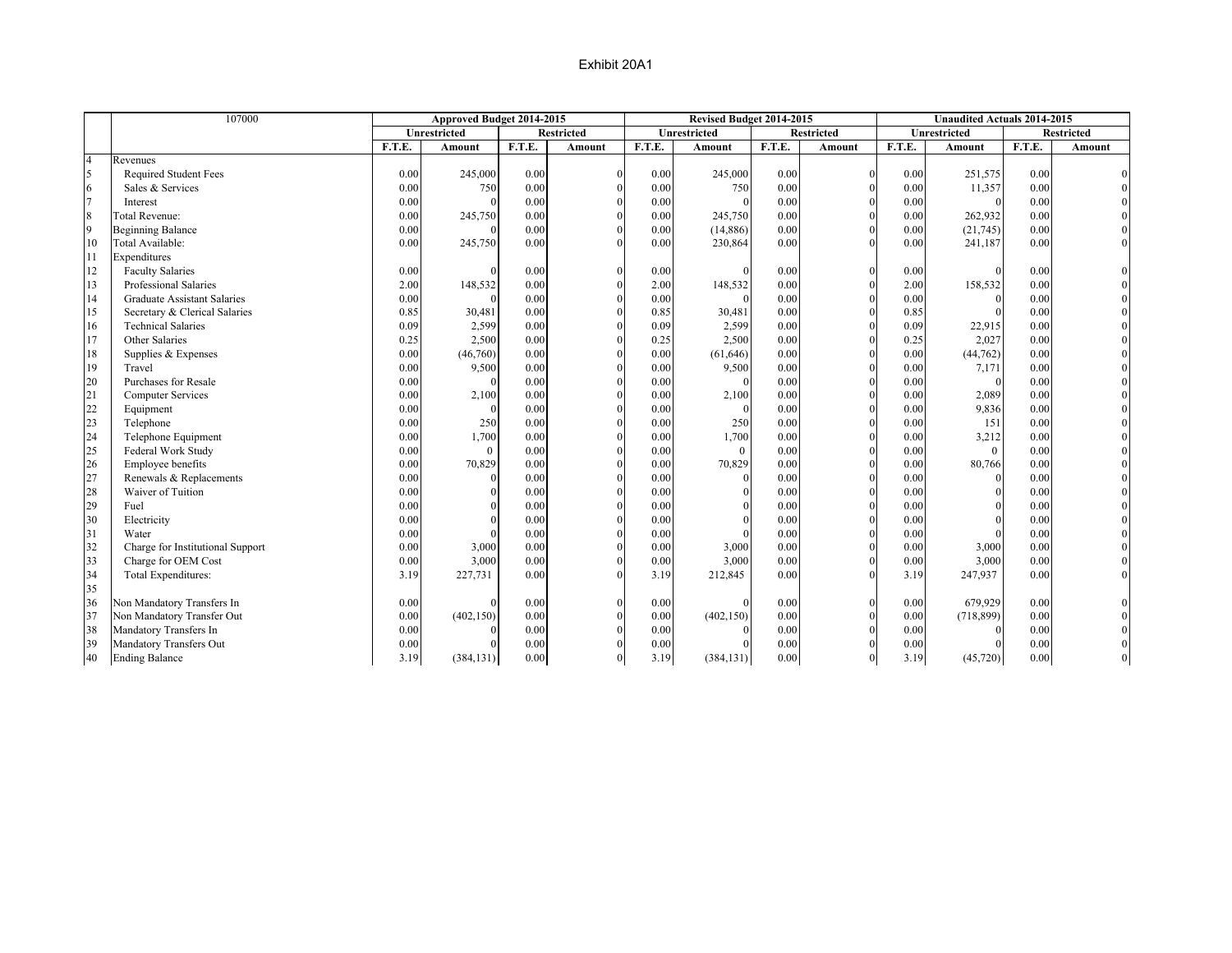| Unrestricted<br><b>Restricted</b><br>Unrestricted<br><b>Unrestricted</b><br><b>Restricted</b><br>F.T.E.<br>F.T.E.<br>F.T.E.<br>F.T.E.<br>F.T.E.<br>Amount<br>Amount<br><b>Amount</b><br>Amount<br><b>Amount</b><br>$\overline{4}$<br>Revenues<br>5<br>Required Student Fees<br>0.00<br>0.00<br>0.00<br>0.00<br>$\mathbf{0}$<br>0.00<br>$\Omega$<br>$\theta$<br>$\Omega$<br>$\Omega$<br>6<br>0.00<br>0.00<br>$\mathbf{0}$<br>0.00<br>2,362,450<br>0.00<br>2,362,450<br>1,818,305<br>Sales & Services<br>0.00<br>$\theta$<br>$\overline{7}$<br>0.00<br>0.00<br>0.00<br>$\mathbf{0}$<br>0.00<br>0.00<br>Interest<br>$\Omega$<br>$\theta$<br>$\Omega$<br>$\boldsymbol{8}$<br>$\mathbf{0}$<br>0.00<br>2,362,450<br>0.00<br>0.00<br>2,362,450<br>0.00<br>0.00<br>1,818,305<br><b>Total Revenue:</b><br>9<br>$\theta$<br><b>Beginning Balance</b><br>0.00<br>0.00<br>0.00<br>$\Omega$<br>0.00<br>0.00<br>10<br>Total Available:<br>2,362,450<br>0.00<br>0.00<br>2,362,450<br>0.00<br>0.00<br>1,818,305<br>0.00<br>$\Omega$<br>11<br>Expenditures<br>12<br>$\boldsymbol{0}$<br><b>Faculty Salaries</b><br>0.00<br>0.00<br>0.00<br>0.00<br>0.00<br>$\theta$<br>$\theta$<br>$\bf{0}$<br>$\theta$<br>13<br>$\mathbf{0}$<br>Professional Salaries<br>0.00<br>0.00<br>0.00<br>$\mathbf{0}$<br>0.00<br>0.00<br>$\Omega$<br>$\Omega$<br>$\Omega$<br>$\mathbf{0}$<br>14<br>$\Omega$<br><b>Graduate Assistant Salaries</b><br>0.00<br>$\Omega$<br>0.00<br>0.00<br>0.00<br>0.00<br>$\Omega$<br>$\Omega$<br>15<br>$\mathbf{0}$<br>$\Omega$<br>Secretary & Clerical Salaries<br>0.00<br>0.00<br>0.00<br>0.00<br>0.00<br>$\Omega$<br>$\Omega$<br>$\Omega$ | <b>Restricted</b><br>F.T.E.<br>Amount<br>0.00<br>0.00<br>0.00<br>0.00<br>0.00<br>0.00<br>0.00<br>0.00<br>0.00<br>0.00<br>0.00 |
|--------------------------------------------------------------------------------------------------------------------------------------------------------------------------------------------------------------------------------------------------------------------------------------------------------------------------------------------------------------------------------------------------------------------------------------------------------------------------------------------------------------------------------------------------------------------------------------------------------------------------------------------------------------------------------------------------------------------------------------------------------------------------------------------------------------------------------------------------------------------------------------------------------------------------------------------------------------------------------------------------------------------------------------------------------------------------------------------------------------------------------------------------------------------------------------------------------------------------------------------------------------------------------------------------------------------------------------------------------------------------------------------------------------------------------------------------------------------------------------------------------------------------------------------------------------------------------------------------------------------------------------|-------------------------------------------------------------------------------------------------------------------------------|
|                                                                                                                                                                                                                                                                                                                                                                                                                                                                                                                                                                                                                                                                                                                                                                                                                                                                                                                                                                                                                                                                                                                                                                                                                                                                                                                                                                                                                                                                                                                                                                                                                                      |                                                                                                                               |
|                                                                                                                                                                                                                                                                                                                                                                                                                                                                                                                                                                                                                                                                                                                                                                                                                                                                                                                                                                                                                                                                                                                                                                                                                                                                                                                                                                                                                                                                                                                                                                                                                                      |                                                                                                                               |
|                                                                                                                                                                                                                                                                                                                                                                                                                                                                                                                                                                                                                                                                                                                                                                                                                                                                                                                                                                                                                                                                                                                                                                                                                                                                                                                                                                                                                                                                                                                                                                                                                                      |                                                                                                                               |
|                                                                                                                                                                                                                                                                                                                                                                                                                                                                                                                                                                                                                                                                                                                                                                                                                                                                                                                                                                                                                                                                                                                                                                                                                                                                                                                                                                                                                                                                                                                                                                                                                                      |                                                                                                                               |
|                                                                                                                                                                                                                                                                                                                                                                                                                                                                                                                                                                                                                                                                                                                                                                                                                                                                                                                                                                                                                                                                                                                                                                                                                                                                                                                                                                                                                                                                                                                                                                                                                                      |                                                                                                                               |
|                                                                                                                                                                                                                                                                                                                                                                                                                                                                                                                                                                                                                                                                                                                                                                                                                                                                                                                                                                                                                                                                                                                                                                                                                                                                                                                                                                                                                                                                                                                                                                                                                                      |                                                                                                                               |
|                                                                                                                                                                                                                                                                                                                                                                                                                                                                                                                                                                                                                                                                                                                                                                                                                                                                                                                                                                                                                                                                                                                                                                                                                                                                                                                                                                                                                                                                                                                                                                                                                                      |                                                                                                                               |
|                                                                                                                                                                                                                                                                                                                                                                                                                                                                                                                                                                                                                                                                                                                                                                                                                                                                                                                                                                                                                                                                                                                                                                                                                                                                                                                                                                                                                                                                                                                                                                                                                                      |                                                                                                                               |
|                                                                                                                                                                                                                                                                                                                                                                                                                                                                                                                                                                                                                                                                                                                                                                                                                                                                                                                                                                                                                                                                                                                                                                                                                                                                                                                                                                                                                                                                                                                                                                                                                                      |                                                                                                                               |
|                                                                                                                                                                                                                                                                                                                                                                                                                                                                                                                                                                                                                                                                                                                                                                                                                                                                                                                                                                                                                                                                                                                                                                                                                                                                                                                                                                                                                                                                                                                                                                                                                                      |                                                                                                                               |
|                                                                                                                                                                                                                                                                                                                                                                                                                                                                                                                                                                                                                                                                                                                                                                                                                                                                                                                                                                                                                                                                                                                                                                                                                                                                                                                                                                                                                                                                                                                                                                                                                                      |                                                                                                                               |
|                                                                                                                                                                                                                                                                                                                                                                                                                                                                                                                                                                                                                                                                                                                                                                                                                                                                                                                                                                                                                                                                                                                                                                                                                                                                                                                                                                                                                                                                                                                                                                                                                                      |                                                                                                                               |
|                                                                                                                                                                                                                                                                                                                                                                                                                                                                                                                                                                                                                                                                                                                                                                                                                                                                                                                                                                                                                                                                                                                                                                                                                                                                                                                                                                                                                                                                                                                                                                                                                                      |                                                                                                                               |
|                                                                                                                                                                                                                                                                                                                                                                                                                                                                                                                                                                                                                                                                                                                                                                                                                                                                                                                                                                                                                                                                                                                                                                                                                                                                                                                                                                                                                                                                                                                                                                                                                                      |                                                                                                                               |
| 16<br>$\mathbf{0}$<br>Kitchen, Janitorial, ETC. Salaries<br>0.00<br>0.00<br>0.00<br>0.00<br>0.00<br>$\Omega$<br>$\Omega$<br>$\Omega$<br>$\Omega$                                                                                                                                                                                                                                                                                                                                                                                                                                                                                                                                                                                                                                                                                                                                                                                                                                                                                                                                                                                                                                                                                                                                                                                                                                                                                                                                                                                                                                                                                     |                                                                                                                               |
| 17<br>0.00<br>0.00<br>0.00<br>0.00<br>$\mathbf{0}$<br>0.00<br>Other Salaries<br>$\Omega$<br>$\Omega$                                                                                                                                                                                                                                                                                                                                                                                                                                                                                                                                                                                                                                                                                                                                                                                                                                                                                                                                                                                                                                                                                                                                                                                                                                                                                                                                                                                                                                                                                                                                 | 0.00                                                                                                                          |
| $\theta$<br>18<br>Supplies & Expenses<br>0.00<br>2,043,636<br>0.00<br>0.00<br>2,043,636<br>0.00<br>0.00<br>1,318,865                                                                                                                                                                                                                                                                                                                                                                                                                                                                                                                                                                                                                                                                                                                                                                                                                                                                                                                                                                                                                                                                                                                                                                                                                                                                                                                                                                                                                                                                                                                 | 0.00                                                                                                                          |
| 19<br>Travel<br>$\theta$<br>0.00<br>0.00<br>0.00<br>0.00<br>0.00<br>$\Omega$<br>$\theta$<br>$\Omega$                                                                                                                                                                                                                                                                                                                                                                                                                                                                                                                                                                                                                                                                                                                                                                                                                                                                                                                                                                                                                                                                                                                                                                                                                                                                                                                                                                                                                                                                                                                                 | 0.00                                                                                                                          |
| 20<br>Purchases for Resale<br>0.00<br>0.00<br>$\Omega$<br>0.00<br>0.00<br>0.00<br>$\theta$<br>$\Omega$<br>$\theta$<br>$\Omega$                                                                                                                                                                                                                                                                                                                                                                                                                                                                                                                                                                                                                                                                                                                                                                                                                                                                                                                                                                                                                                                                                                                                                                                                                                                                                                                                                                                                                                                                                                       | 0.00                                                                                                                          |
| $\mathbf{0}$<br>21<br>0.00<br>800<br>0.00<br>0.00<br>800<br>0.00<br>0.00<br>792<br><b>Computer Services</b><br>$\Omega$                                                                                                                                                                                                                                                                                                                                                                                                                                                                                                                                                                                                                                                                                                                                                                                                                                                                                                                                                                                                                                                                                                                                                                                                                                                                                                                                                                                                                                                                                                              | 0.00                                                                                                                          |
| 22<br>0.00<br>0.00<br>0.00<br>$\Omega$<br>0.00<br>$\mathbf{0}$<br>0.00<br>$\mathbf{0}$<br>$\Omega$<br>Equipment<br>$\Omega$                                                                                                                                                                                                                                                                                                                                                                                                                                                                                                                                                                                                                                                                                                                                                                                                                                                                                                                                                                                                                                                                                                                                                                                                                                                                                                                                                                                                                                                                                                          | 0.00                                                                                                                          |
| 23<br>$\mathbf{0}$<br>0.00<br>$\theta$<br>0.00<br>Telephone<br>0.00<br>$\Omega$<br>0.00<br>0.00<br>$\Omega$                                                                                                                                                                                                                                                                                                                                                                                                                                                                                                                                                                                                                                                                                                                                                                                                                                                                                                                                                                                                                                                                                                                                                                                                                                                                                                                                                                                                                                                                                                                          | 0.00                                                                                                                          |
| 24<br>0.00<br>$\Omega$<br>0.00<br>$\Omega$<br>0.00<br>$\Omega$<br>0.00<br>0.00<br>$\theta$<br>Telephone Equipment<br>$\Omega$                                                                                                                                                                                                                                                                                                                                                                                                                                                                                                                                                                                                                                                                                                                                                                                                                                                                                                                                                                                                                                                                                                                                                                                                                                                                                                                                                                                                                                                                                                        | 0.00                                                                                                                          |
| 25<br>$\Omega$<br>0.00<br>$\theta$<br>0.00<br>0.00<br>$\Omega$<br>Federal Work Study<br>0.00<br>0.00<br>$\theta$                                                                                                                                                                                                                                                                                                                                                                                                                                                                                                                                                                                                                                                                                                                                                                                                                                                                                                                                                                                                                                                                                                                                                                                                                                                                                                                                                                                                                                                                                                                     | 0.00                                                                                                                          |
| $\mathbf{0}$<br>26<br>0.00<br>0.00<br>0.00<br>$\Omega$<br>0.00<br>0.00<br>Employee benefits<br>$\theta$<br>$\theta$                                                                                                                                                                                                                                                                                                                                                                                                                                                                                                                                                                                                                                                                                                                                                                                                                                                                                                                                                                                                                                                                                                                                                                                                                                                                                                                                                                                                                                                                                                                  | 0.00                                                                                                                          |
| 27<br>Renewals & Replacements<br>0.00<br>0.00<br>$\Omega$<br>0.00<br>$\Omega$<br>0.00<br>$\Omega$<br>0.00<br>$\theta$                                                                                                                                                                                                                                                                                                                                                                                                                                                                                                                                                                                                                                                                                                                                                                                                                                                                                                                                                                                                                                                                                                                                                                                                                                                                                                                                                                                                                                                                                                                | 0.00                                                                                                                          |
| $\theta$<br>$\theta$<br>28<br>Waiver of Tuition<br>$\Omega$<br>$\Omega$<br>0.00<br>0.00<br>0.00<br>0.00<br>0.00                                                                                                                                                                                                                                                                                                                                                                                                                                                                                                                                                                                                                                                                                                                                                                                                                                                                                                                                                                                                                                                                                                                                                                                                                                                                                                                                                                                                                                                                                                                      | 0.00                                                                                                                          |
| $\Omega$<br>29<br>Fuel<br>0.00<br>0.00<br>0.00<br>$\Omega$<br>0.00<br>0.00<br>$\Omega$<br>$\Omega$<br>$\Omega$                                                                                                                                                                                                                                                                                                                                                                                                                                                                                                                                                                                                                                                                                                                                                                                                                                                                                                                                                                                                                                                                                                                                                                                                                                                                                                                                                                                                                                                                                                                       | 0.00                                                                                                                          |
| $\Omega$<br>30<br>Electricity<br>0.00<br>0.00<br>0.00<br>$\Omega$<br>0.00<br>0.00<br>$\Omega$<br>$\Omega$<br>$\Omega$                                                                                                                                                                                                                                                                                                                                                                                                                                                                                                                                                                                                                                                                                                                                                                                                                                                                                                                                                                                                                                                                                                                                                                                                                                                                                                                                                                                                                                                                                                                | 0.00                                                                                                                          |
| 31<br>Water<br>0.00<br>0.00<br>0.00<br>0.00<br>$\mathbf{0}$<br>0.00<br>$\theta$                                                                                                                                                                                                                                                                                                                                                                                                                                                                                                                                                                                                                                                                                                                                                                                                                                                                                                                                                                                                                                                                                                                                                                                                                                                                                                                                                                                                                                                                                                                                                      | 0.00                                                                                                                          |
| 32<br>$\mathbf{0}$<br>0.00<br>0.00<br>Charge for Institutional Support<br>0.00<br>30,000<br>0.00<br>0.00<br>30,000<br>30,000<br>$\Omega$                                                                                                                                                                                                                                                                                                                                                                                                                                                                                                                                                                                                                                                                                                                                                                                                                                                                                                                                                                                                                                                                                                                                                                                                                                                                                                                                                                                                                                                                                             | 0.00                                                                                                                          |
| 33<br>$\mathbf{0}$<br>Charge for OEM Cost<br>0.00<br>0.00<br>0.00<br>46,000<br>$\Omega$<br>0.00<br>46,000<br>0.00<br>46,000                                                                                                                                                                                                                                                                                                                                                                                                                                                                                                                                                                                                                                                                                                                                                                                                                                                                                                                                                                                                                                                                                                                                                                                                                                                                                                                                                                                                                                                                                                          | 0.00                                                                                                                          |
| 34<br>0.00<br>0.00<br>$\Omega$<br>Total Expenditures:<br>0.00<br>2,120,436<br>0.00<br>2,120,436<br>0.00<br>$\theta$<br>1,395,657                                                                                                                                                                                                                                                                                                                                                                                                                                                                                                                                                                                                                                                                                                                                                                                                                                                                                                                                                                                                                                                                                                                                                                                                                                                                                                                                                                                                                                                                                                     | 0.00                                                                                                                          |
| 35                                                                                                                                                                                                                                                                                                                                                                                                                                                                                                                                                                                                                                                                                                                                                                                                                                                                                                                                                                                                                                                                                                                                                                                                                                                                                                                                                                                                                                                                                                                                                                                                                                   |                                                                                                                               |
| 36<br>Non Mandatory Transfers In<br>0.00<br>$\mathbf{0}$<br>0.00<br>0.00<br>$\theta$<br>0.00<br>0.00<br>$\overline{0}$<br>$\theta$<br>$\theta$                                                                                                                                                                                                                                                                                                                                                                                                                                                                                                                                                                                                                                                                                                                                                                                                                                                                                                                                                                                                                                                                                                                                                                                                                                                                                                                                                                                                                                                                                       | 0.00                                                                                                                          |
| 37<br>$\mathbf{0}$<br>Non Mandatory Transfer Out<br>0.00<br>(150,000)<br>0.00<br>0.00<br>0.00<br>(422, 648)<br>0.00<br>(150,000)<br>$\theta$                                                                                                                                                                                                                                                                                                                                                                                                                                                                                                                                                                                                                                                                                                                                                                                                                                                                                                                                                                                                                                                                                                                                                                                                                                                                                                                                                                                                                                                                                         | 0.00                                                                                                                          |
| $\mathbf{0}$<br>38<br>Mandatory Transfers In<br>0.00<br>0.00<br>0.00<br>$\mathbf{0}$<br>$\theta$<br>0.00<br>0.00<br>$\theta$<br>$\theta$                                                                                                                                                                                                                                                                                                                                                                                                                                                                                                                                                                                                                                                                                                                                                                                                                                                                                                                                                                                                                                                                                                                                                                                                                                                                                                                                                                                                                                                                                             | 0.00                                                                                                                          |
| $\mathbf{0}$<br>39<br>0.00<br>Mandatory Transfers Out<br>0.00<br>$\overline{0}$<br>0.00<br>0.00<br>0.00<br>$\theta$<br>$\theta$<br>$\theta$                                                                                                                                                                                                                                                                                                                                                                                                                                                                                                                                                                                                                                                                                                                                                                                                                                                                                                                                                                                                                                                                                                                                                                                                                                                                                                                                                                                                                                                                                          | 0.00                                                                                                                          |
| 0.00<br>0.00<br>$\Omega$<br>0.00<br><b>Ending Balance</b><br>0.00<br>0.00<br>92,014<br>$\overline{0}$<br>40<br>92,014<br>$\Omega$                                                                                                                                                                                                                                                                                                                                                                                                                                                                                                                                                                                                                                                                                                                                                                                                                                                                                                                                                                                                                                                                                                                                                                                                                                                                                                                                                                                                                                                                                                    | $0.00\,$                                                                                                                      |
|                                                                                                                                                                                                                                                                                                                                                                                                                                                                                                                                                                                                                                                                                                                                                                                                                                                                                                                                                                                                                                                                                                                                                                                                                                                                                                                                                                                                                                                                                                                                                                                                                                      |                                                                                                                               |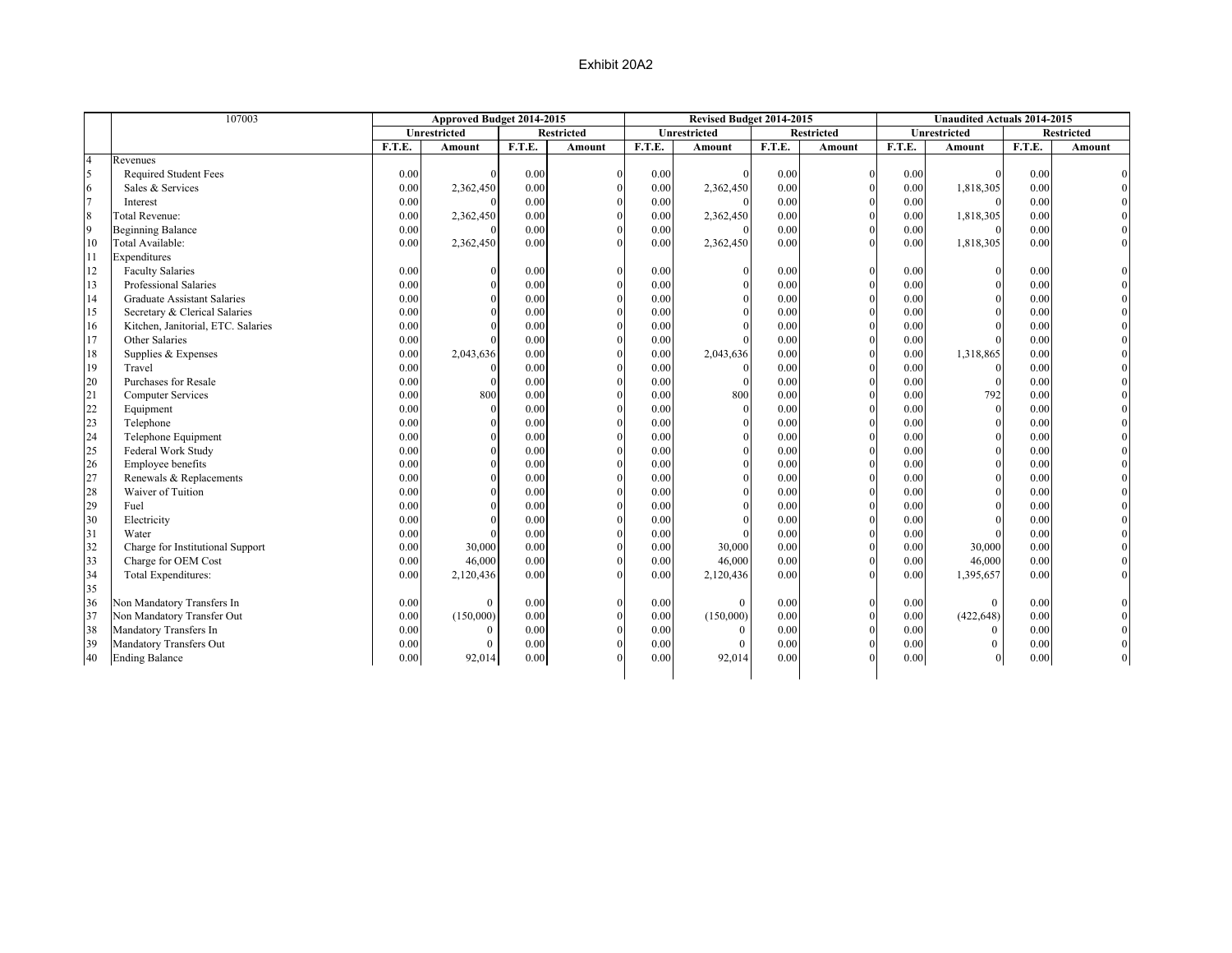|                | 107009                             | Approved Budget 2014-2015 |              |        |                   |        | Revised Budget 2014-2015 |        |                   |        | <b>Unaudited Actuals 2014-2015</b> |        |                   |
|----------------|------------------------------------|---------------------------|--------------|--------|-------------------|--------|--------------------------|--------|-------------------|--------|------------------------------------|--------|-------------------|
|                |                                    |                           | Unrestricted |        | <b>Restricted</b> |        | Unrestricted             |        | <b>Restricted</b> |        | Unrestricted                       |        | <b>Restricted</b> |
|                |                                    | F.T.E.                    | Amount       | F.T.E. | Amount            | F.T.E. | Amount                   | F.T.E. | Amount            | F.T.E. | Amount                             | F.T.E. | Amount            |
| $\overline{4}$ | Revenues                           |                           |              |        |                   |        |                          |        |                   |        |                                    |        |                   |
| 5              | <b>Required Student Fees</b>       | 0.00                      |              | 0.00   |                   | 0.00   |                          | 0.00   | $\mathbf{0}$      | 0.00   |                                    | 0.00   |                   |
| 6              | Sales & Services                   | 0.00                      | 2,814,300    | 0.00   |                   | 0.00   | 2,814,300                | 0.00   | $\theta$          | 0.00   | 2,790,038                          | 0.00   |                   |
| $\overline{7}$ | Interest                           | 0.00                      |              | 0.00   |                   | 0.00   |                          | 0.00   |                   | 0.00   |                                    | 0.00   |                   |
| $\,$ 8 $\,$    | <b>Total Revenue:</b>              | 0.00                      | 2,814,300    | 0.00   |                   | 0.00   | 2,814,300                | 0.00   | $\theta$          | 0.00   | 2,790,038                          | 0.00   |                   |
| 9              | <b>Beginning Balance</b>           | 0.00                      | $\Omega$     | 0.00   |                   | 0.00   |                          | 0.00   | $\theta$          | 0.00   |                                    | 0.00   |                   |
| 10             | Total Available:                   | 0.00                      | 2,814,300    | 0.00   | $\Omega$          | 0.00   | 2,814,300                | 0.00   | $\Omega$          | 0.00   | 2,790,038                          | 0.00   |                   |
| 11             | Expenditures                       |                           |              |        |                   |        |                          |        |                   |        |                                    |        |                   |
| 12             | <b>Faculty Salaries</b>            | 0.00                      | $\Omega$     | 0.00   |                   | 0.00   |                          | 0.00   | $\Omega$          | 0.00   |                                    | 0.00   |                   |
| 13             | Professional Salaries              | 3.60                      | 148,914      | 0.00   | $\Omega$          | 3.60   | 148,914                  | 0.00   | $\theta$          | 3.60   | 154,482                            | 0.00   |                   |
| 14             | <b>Graduate Assistant Salaries</b> | 0.00                      |              | 0.00   | $\Omega$          | 0.00   |                          | 0.00   |                   | 0.00   |                                    | 0.00   |                   |
| 15             | Secretary & Clerical Salaries      | 1.00                      | 23,566       | 0.00   | $\Omega$          | 1.00   | 23,566                   | 0.00   | $\theta$          | 1.00   | 21,704                             | 0.00   |                   |
| 16             | Kitchen, Janitorial, ETC. Salaries | 0.41                      | 11,841       | 0.00   |                   | 0.41   | 11,841                   | 0.00   | $\theta$          | 0.41   | 13,994                             | 0.00   |                   |
| 17             | Other Salaries                     | 4.00                      | 107,040      | 0.00   | $\theta$          | 4.00   | 107,040                  | 0.00   | $\theta$          | 4.00   | 97,999                             | 0.00   |                   |
| 18             | Supplies & Expenses                | 0.00                      | 236,995      | 0.00   | $\Omega$          | 0.00   | 236,995                  | 0.00   | $\theta$          | 0.00   | 169,148                            | 0.00   |                   |
| 19             | Travel                             | 0.00                      | 10,000       | 0.00   | $\theta$          | 0.00   | 10,000                   | 0.00   | $\theta$          | 0.00   | 8,925                              | 0.00   |                   |
| 20             | Purchases for Resale               | 0.00                      | $\Omega$     | 0.00   | $\Omega$          | 0.00   | $\Omega$                 | 0.00   | $\theta$          | 0.00   |                                    | 0.00   |                   |
| 21             | <b>Computer Services</b>           | 0.00                      | 114,500      | 0.00   | $\Omega$          | 0.00   | 114,500                  | 0.00   | $\theta$          | 0.00   | 149,350                            | 0.00   |                   |
| 22             | Equipment                          | 0.00                      | $\Omega$     | 0.00   | $\theta$          | 0.00   | $\Omega$                 | 0.00   | $\theta$          | 0.00   |                                    | 0.00   |                   |
| 23             | Telephone                          | 0.00                      | 250          | 0.00   | $\theta$          | 0.00   | 250                      | 0.00   | $\Omega$          | 0.00   | 197                                | 0.00   |                   |
| 24             | Telephone Equipment                | 0.00                      | 5,000        | 0.00   | $\Omega$          | 0.00   | 5,000                    | 0.00   | $\Omega$          | 0.00   | 5,009                              | 0.00   |                   |
| 25             | Federal Work Study                 | 0.00                      | $\theta$     | 0.00   | $\Omega$          | 0.00   | $\Omega$                 | 0.00   | $\theta$          | 0.00   | $\Omega$                           | 0.00   |                   |
| 26             | Employee benefits                  | 0.00                      | 68,199       | 0.00   | $\Omega$          | 0.00   | 68,199                   | 0.00   | $\theta$          | 0.00   | 71,853                             | 0.00   |                   |
| 27             | Renewals & Replacements            | 0.00                      | $\theta$     | 0.00   |                   | 0.00   |                          | 0.00   | $\theta$          | 0.00   | $\Omega$                           | 0.00   |                   |
| 28             | Waiver of Tuition                  | 0.00                      | $\Omega$     | 0.00   |                   | 0.00   |                          | 0.00   | $\theta$          | 0.00   |                                    | 0.00   |                   |
| 29             | Fuel                               | 0.00                      | 8,000        | 0.00   |                   | 0.00   | 8,000                    | 0.00   |                   | 0.00   | 7,694                              | 0.00   |                   |
| 30             | Electricity                        | 0.00                      | 20,000       | 0.00   | $\Omega$          | 0.00   | 20,000                   | 0.00   | $\theta$          | 0.00   | 15,348                             | 0.00   |                   |
| 31             | Water                              | 0.00                      | 5,000        | 0.00   | $\Omega$          | 0.00   | 5,000                    | 0.00   | $\theta$          | 0.00   | 7,907                              | 0.00   |                   |
| 32             | Charge for Institutional Support   | 0.00                      | 60,000       | 0.00   |                   | 0.00   | 60,000                   | 0.00   | $\theta$          | 0.00   | 60,000                             | 0.00   |                   |
| 33             | Charge for OEM Cost                | 0.00                      | 924,000      | 0.00   | $\Omega$          | 0.00   | 924,000                  | 0.00   | $\mathbf{0}$      | 0.00   | 924,000                            | 0.00   |                   |
| 34             | Total Expenditures:                | 9.01                      | 1,743,305    | 0.00   | $\Omega$          | 9.01   | 1,743,305                | 0.00   | $\Omega$          | 9.01   | 1,707,610                          | 0.00   |                   |
| 35             |                                    |                           |              |        |                   |        |                          |        |                   |        |                                    |        |                   |
| 36             | Non Mandatory Transfers In         | 0.00                      | $\Omega$     | 0.00   |                   | 0.00   | $\theta$                 | 0.00   | $\mathbf{0}$      | 0.00   | $\theta$                           | 0.00   |                   |
| 37             | Non Mandatory Transfer Out         | 0.00                      | (250, 606)   | 0.00   | $\Omega$          | 0.00   | (250, 606)               | 0.00   | $\theta$          | 0.00   | (582, 428)                         | 0.00   |                   |
| 38             | Mandatory Transfers In             | 0.00                      | $\Omega$     | 0.00   |                   | 0.00   | $\Omega$                 | 0.00   | $\Omega$          | 0.00   | $\Omega$                           | 0.00   |                   |
| 39             | Mandatory Transfers Out            | 0.00                      | (500,000)    | 0.00   |                   | 0.00   | (500,000)                | 0.00   | $\theta$          | 0.00   | (500,000)                          | 0.00   |                   |
| 40             | <b>Ending Balance</b>              | 9.01                      | 320,389      | 0.00   | $\theta$          | 9.01   | 320,389                  | 0.00   | $\overline{0}$    | 9.01   | $\theta$                           | 0.00   |                   |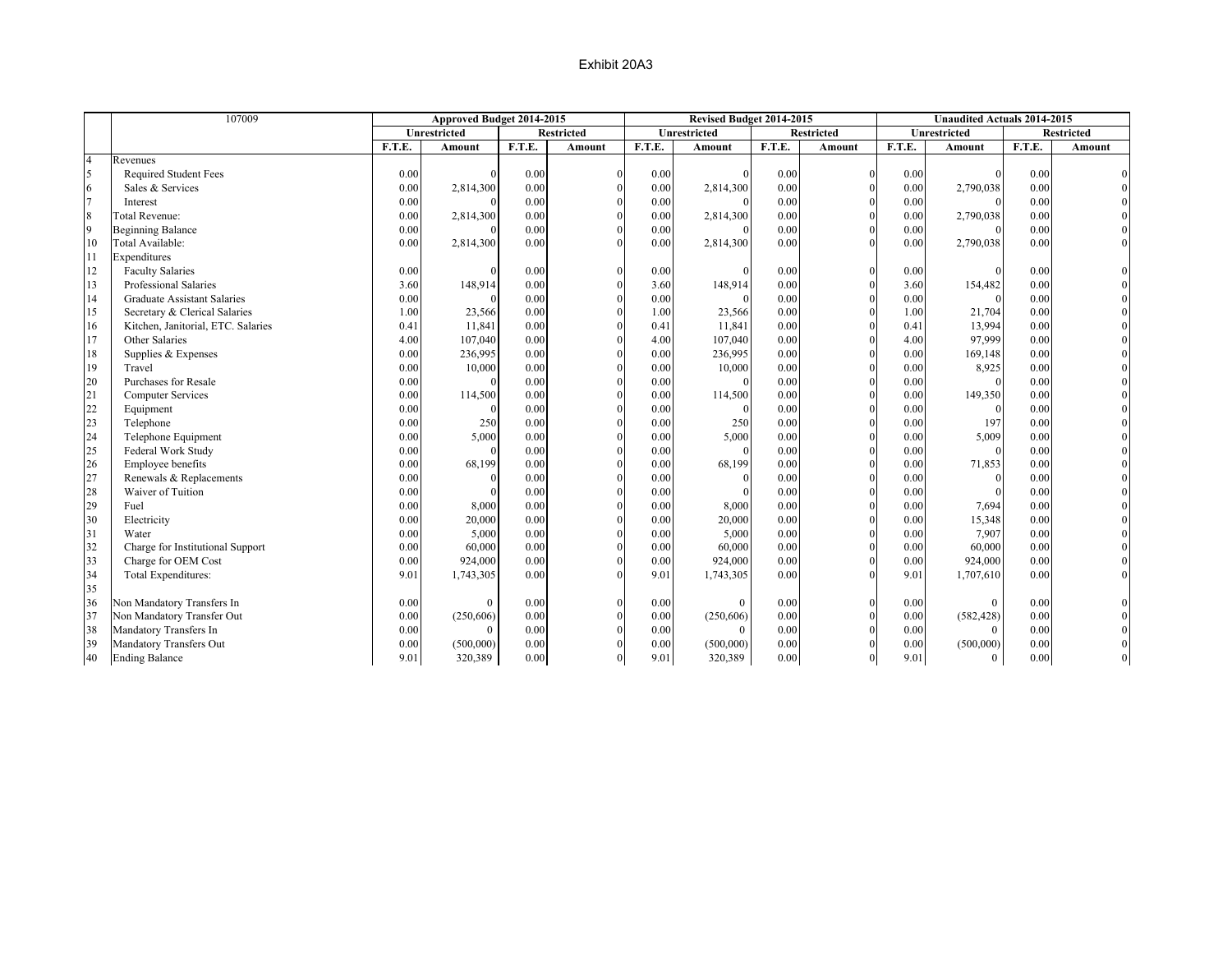|                | 107021                             |        | Approved Budget 2014-2015 |        |                   |        | Revised Budget 2014-2015 |        |                   |        | <b>Unaudited Actuals 2014-2015</b> |        |                   |
|----------------|------------------------------------|--------|---------------------------|--------|-------------------|--------|--------------------------|--------|-------------------|--------|------------------------------------|--------|-------------------|
|                |                                    |        | Unrestricted              |        | <b>Restricted</b> |        | Unrestricted             |        | <b>Restricted</b> |        | Unrestricted                       |        | <b>Restricted</b> |
|                |                                    | F.T.E. | Amount                    | F.T.E. | Amount            | F.T.E. | Amount                   | F.T.E. | Amount            | F.T.E. | Amount                             | F.T.E. | Amount            |
| $\overline{4}$ | Revenues                           |        |                           |        |                   |        |                          |        |                   |        |                                    |        |                   |
| 5              | Required Student Fees              | 0.00   |                           | 0.00   | $\Omega$          | 0.00   |                          | 0.00   | $\mathbf{0}$      | 0.00   |                                    | 0.00   |                   |
| 6              | Sales & Services                   | 0.00   | 66,750                    | 0.00   |                   | 0.00   | 66,750                   | 0.00   | $\theta$          | 0.00   | 64,540                             | 0.00   |                   |
| $\overline{7}$ | Interest                           | 0.00   | $\theta$                  | 0.00   | $\theta$          | 0.00   |                          | 0.00   | $\theta$          | 0.00   |                                    | 0.00   |                   |
| $\,$ 8 $\,$    | <b>Total Revenue:</b>              | 0.00   | 66,750                    | 0.00   | $\Omega$          | 0.00   | 66,750                   | 0.00   | $\theta$          | 0.00   | 64,540                             | 0.00   |                   |
| 9              | <b>Beginning Balance</b>           | 0.00   | $\Omega$                  | 0.00   | $\Omega$          | 0.00   | $\Omega$                 | 0.00   | $\Omega$          | 0.00   |                                    | 0.00   |                   |
| 10             | Total Available:                   | 0.00   | 66,750                    | 0.00   | $\Omega$          | 0.00   | 66,750                   | 0.00   | $\Omega$          | 0.00   | 64,540                             | 0.00   |                   |
| 11             | Expenditures                       |        |                           |        |                   |        |                          |        |                   |        |                                    |        |                   |
| 12             | <b>Faculty Salaries</b>            | 0.00   | $\theta$                  | 0.00   |                   | 0.00   | $\mathbf{0}$             | 0.00   | $\mathbf{0}$      | 0.00   | $\Omega$                           | 0.00   |                   |
| 13             | Professional Salaries              | 0.00   | $\Omega$                  | 0.00   | $\Omega$          | 0.00   | $\theta$                 | 0.00   | $\theta$          | 0.00   |                                    | 0.00   |                   |
| 14             | <b>Graduate Assistant Salaries</b> | 0.00   |                           | 0.00   | $\Omega$          | 0.00   | $\theta$                 | 0.00   | $\theta$          | 0.00   | $\Omega$                           | 0.00   |                   |
| 15             | Secretary & Clerical Salaries      | 0.00   | $\Omega$                  | 0.00   | $\Omega$          | 0.00   |                          | 0.00   | $\theta$          | 0.00   | $\Omega$                           | 0.00   |                   |
| 16             | Kitchen, Janitorial, ETC. Salaries | 1.50   | 38,185                    | 0.00   |                   | 1.50   | 38,185                   | 0.00   | $\Omega$          | 1.50   | 30,060                             | 0.00   |                   |
| 17             | Other Salaries                     | 1.00   | 42,000                    | 0.00   | $\theta$          | 1.00   | 42,000                   | 0.00   | $\Omega$          | 1.00   | 36,613                             | 0.00   |                   |
| 18             | Supplies & Expenses                | 0.00   | (8,662)                   | 0.00   | $\Omega$          | 0.00   | (8,662)                  | 0.00   | $\mathbf{0}$      | 0.00   | 5,784                              | 0.00   |                   |
| 19             | Travel                             | 0.00   | $\theta$                  | 0.00   | $\Omega$          | 0.00   |                          | 0.00   | $\mathbf{0}$      | 0.00   | $\Omega$                           | 0.00   |                   |
| 20             | Purchases for Resale               | 0.00   | $\Omega$                  | 0.00   | $\Omega$          | 0.00   | $\Omega$                 | 0.00   | $\theta$          | 0.00   | $\Omega$                           | 0.00   |                   |
| 21             | <b>Computer Services</b>           | 0.00   | $\Omega$                  | 0.00   | $\theta$          | 0.00   | $\theta$                 | 0.00   | $\Omega$          | 0.00   | $\theta$                           | 0.00   |                   |
| 22             | Equipment                          | 0.00   | $\Omega$                  | 0.00   | $\theta$          | 0.00   | $\Omega$                 | 0.00   | $\theta$          | 0.00   | $\theta$                           | 0.00   |                   |
| 23             | Telephone                          | 0.00   | 550                       | 0.00   | $\theta$          | 0.00   | 550                      | 0.00   | $\Omega$          | 0.00   | $\theta$                           | 0.00   |                   |
| 24             | Telephone Equipment                | 0.00   | $\theta$                  | 0.00   | $\Omega$          | 0.00   | $\Omega$                 | 0.00   | $\Omega$          | 0.00   | 555                                | 0.00   |                   |
| 25             | Federal Work Study                 | 0.00   | $\Omega$                  | 0.00   | $\Omega$          | 0.00   | $\Omega$                 | 0.00   | $\theta$          | 0.00   | $\Omega$                           | 0.00   |                   |
| 26             | Employee benefits                  | 0.00   | 10,692                    | 0.00   | $\Omega$          | 0.00   | 10,692                   | 0.00   | $\theta$          | 0.00   | 11,144                             | 0.00   |                   |
| 27             | Renewals & Replacements            | 0.00   | $\theta$                  | 0.00   |                   | 0.00   |                          | 0.00   | $\theta$          | 0.00   | $\theta$                           | 0.00   |                   |
| 28             | Waiver of Tuition                  | 0.00   | $\Omega$                  | 0.00   |                   | 0.00   | $\Omega$                 | 0.00   | $\theta$          | 0.00   | $\Omega$                           | 0.00   |                   |
| 29             | Fuel                               | 0.00   | $\Omega$                  | 0.00   |                   | 0.00   | $\Omega$                 | 0.00   |                   | 0.00   | $\Omega$                           | 0.00   |                   |
| 30             | Electricity                        | 0.00   | $\Omega$                  | 0.00   | $\Omega$          | 0.00   | $\Omega$                 | 0.00   | $\theta$          | 0.00   | $\Omega$                           | 0.00   |                   |
| 31             | Water                              | 0.00   |                           | 0.00   | $\Omega$          | 0.00   |                          | 0.00   | $\theta$          | 0.00   |                                    | 0.00   |                   |
| 32             | Charge for Institutional Support   | 0.00   | 3,000                     | 0.00   | $\Omega$          | 0.00   | 3,000                    | 0.00   | $\mathbf{0}$      | 0.00   | 3,000                              | 0.00   |                   |
| 33             | Charge for OEM Cost                | 0.00   | 20,000                    | 0.00   | $\Omega$          | 0.00   | 20,000                   | 0.00   | $\mathbf{0}$      | 0.00   | 20,000                             | 0.00   |                   |
| 34             | Total Expenditures:                | 2.50   | 105,765                   | 0.00   | $\Omega$          | 2.50   | 105,765                  | 0.00   | $\Omega$          | 2.50   | 107,156                            | 0.00   |                   |
| 35             |                                    |        |                           |        |                   |        |                          |        |                   |        |                                    |        |                   |
| 36             | Non Mandatory Transfers In         | 0.00   | 15,000                    | 0.00   |                   | 0.00   | 15,000                   | 0.00   | $\Omega$          | 0.00   | 48,616                             | 0.00   |                   |
| 37             | Non Mandatory Transfer Out         | 0.00   | (6,000)                   | 0.00   | $\Omega$          | 0.00   | (6,000)                  | 0.00   | $\theta$          | 0.00   | (6,000)                            | 0.00   |                   |
| 38             | Mandatory Transfers In             | 0.00   | 25,000                    | 0.00   |                   | 0.00   | 25,000                   | 0.00   | $\Omega$          | 0.00   | $\Omega$                           | 0.00   |                   |
| 39             | Mandatory Transfers Out            | 0.00   | $\mathbf{0}$              | 0.00   |                   | 0.00   | $\theta$                 | 0.00   | $\Omega$          | 0.00   | $\theta$                           | 0.00   |                   |
| 40             | <b>Ending Balance</b>              | 2.50   | (5,015)                   | 0.00   | $\theta$          | 2.50   | (5,015)                  | 0.00   | $\overline{0}$    | 2.50   | $\Omega$                           | 0.00   |                   |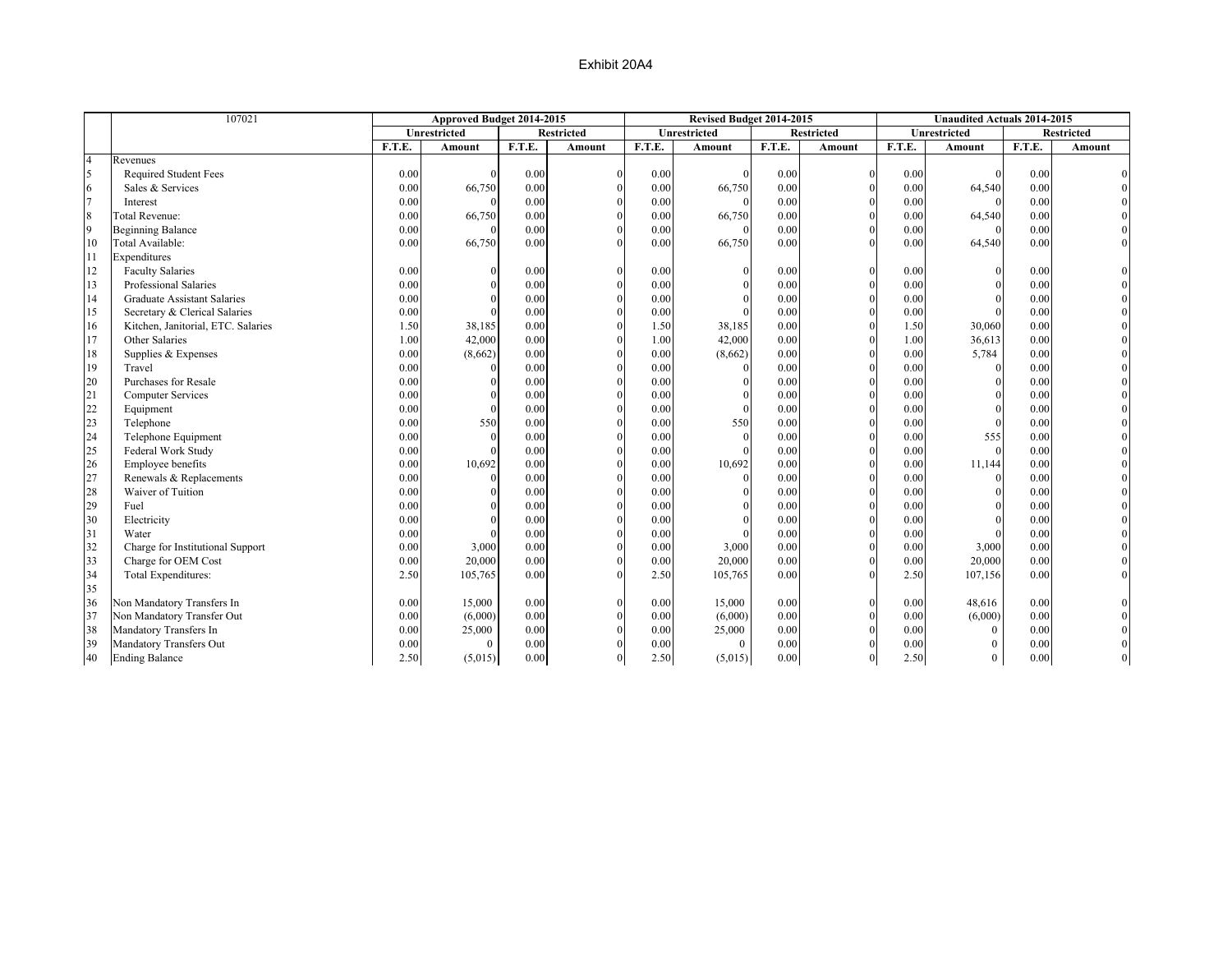|                | 107020                             |        | Approved Budget 2014-2015 |        |                   |        | Revised Budget 2014-2015 |        |                   |        | <b>Unaudited Actuals 2014-2015</b> |        |                   |
|----------------|------------------------------------|--------|---------------------------|--------|-------------------|--------|--------------------------|--------|-------------------|--------|------------------------------------|--------|-------------------|
|                |                                    |        | Unrestricted              |        | <b>Restricted</b> |        | Unrestricted             |        | <b>Restricted</b> |        | Unrestricted                       |        | <b>Restricted</b> |
|                |                                    | F.T.E. | Amount                    | F.T.E. | Amount            | F.T.E. | Amount                   | F.T.E. | Amount            | F.T.E. | Amount                             | F.T.E. | Amount            |
| $\overline{4}$ | Revenues                           |        |                           |        |                   |        |                          |        |                   |        |                                    |        |                   |
|                | <b>Required Student Fees</b>       | 0.00   | 270,000                   | 0.00   | $\Omega$          | 0.00   | 270,000                  | 0.00   | $\Omega$          | 0.00   | 291,925                            | 0.00   |                   |
|                | Sales & Services                   | 0.00   |                           | 0.00   |                   | 0.00   |                          | 0.00   | $\Omega$          | 0.00   | 322                                | 0.00   |                   |
|                | Interest                           | 0.00   |                           | 0.00   | $\Omega$          | 0.00   |                          | 0.00   | $\Omega$          | 0.00   | $\Omega$                           | 0.00   |                   |
| 8              | <b>Total Revenue:</b>              | 0.00   | 270,000                   | 0.00   | $\Omega$          | 0.00   | 270,000                  | 0.00   |                   | 0.00   | 292,247                            | 0.00   |                   |
| 9              | <b>Beginning Balance</b>           | 0.00   |                           | 0.00   |                   | 0.00   |                          | 0.00   |                   | 0.00   |                                    | 0.00   |                   |
| 10             | Total Available:                   | 0.00   | 270,000                   | 0.00   | $\Omega$          | 0.00   | 270,000                  | 0.00   |                   | 0.00   | 292,247                            | 0.00   |                   |
| 11             | Expenditures                       |        |                           |        |                   |        |                          |        |                   |        |                                    |        |                   |
| 12             | <b>Faculty Salaries</b>            | 0.00   |                           | 0.00   | $\Omega$          | 0.00   |                          | 0.00   | $\Omega$          | 0.00   | $\Omega$                           | 0.00   |                   |
| 13             | Professional Salaries              | 0.00   |                           | 0.00   |                   | 0.00   |                          | 0.00   | $\Omega$          | 0.00   |                                    | 0.00   |                   |
| 14             | <b>Graduate Assistant Salaries</b> | 0.00   |                           | 0.00   | $\Omega$          | 0.00   |                          | 0.00   | $\Omega$          | 0.00   |                                    | 0.00   |                   |
| 15             | Secretary & Clerical Salaries      | 0.00   |                           | 0.00   |                   | 0.00   |                          | 0.00   | $\Omega$          | 0.00   |                                    | 0.00   |                   |
| 16             | Kitchen, Janitorial, ETC. Salaries | 0.15   | 5,380                     | 0.00   |                   | 0.15   | 5,380                    | 0.00   |                   | 0.00   | 3,616                              | 0.00   |                   |
| 17             | Other Salaries                     | 0.50   | 15,500                    | 0.00   |                   | 0.50   | 15,500                   | 0.00   |                   | 0.50   | 16,350                             | 0.00   |                   |
| 18             | Supplies & Expenses                | 0.50   | 33,050                    | 0.00   |                   | 0.50   | 33,050                   | 0.00   |                   | 0.50   | 24,251                             | 0.00   |                   |
| 19             | Travel                             | 0.00   |                           | 0.00   |                   | 0.00   |                          | 0.00   |                   | 0.00   | $\Omega$                           | 0.00   |                   |
| 20             | Purchases for Resale               | 0.00   |                           | 0.00   |                   | 0.00   |                          | 0.00   |                   | 0.00   | $\Omega$                           | 0.00   |                   |
| 21             | <b>Computer Services</b>           | 0.00   |                           | 0.00   | $\Omega$          | 0.00   |                          | 0.00   |                   | 0.00   |                                    | 0.00   |                   |
| 22             | Equipment                          | 0.00   |                           | 0.00   |                   | 0.00   |                          | 0.00   |                   | 0.00   | $\Omega$                           | 0.00   |                   |
| 23             | Telephone                          | 0.00   |                           | 0.00   |                   | 0.00   |                          | 0.00   |                   | 0.00   | $\Omega$                           | 0.00   |                   |
| 24             | Telephone Equipment                | 0.00   | 350                       | 0.00   |                   | 0.00   | 350                      | 0.00   |                   | 0.00   | 351                                | 0.00   |                   |
| 25             | Federal Work Study                 | 0.00   |                           | 0.00   |                   | 0.00   |                          | 0.00   |                   | 0.00   | $\Omega$                           | 0.00   |                   |
| 26             | Employee benefits                  | 0.00   | 2,260                     | 0.00   |                   | 0.00   | 2,260                    | 0.00   |                   | 0.00   | 2,229                              | 0.00   |                   |
| 27             | Renewals & Replacements            | 0.00   |                           | 0.00   |                   | 0.00   |                          | 0.00   |                   | 0.00   | $\Omega$                           | 0.00   |                   |
| 28             | Waiver of Tuition                  | 0.00   |                           | 0.00   |                   | 0.00   |                          | 0.00   | $\Omega$          | 0.00   |                                    | 0.00   |                   |
| 29             | Fuel                               | 0.00   |                           | 0.00   |                   | 0.00   |                          | 0.00   |                   | 0.00   |                                    | 0.00   |                   |
| 30             | Electricity                        | 0.00   |                           | 0.00   |                   | 0.00   |                          | 0.00   |                   | 0.00   |                                    | 0.00   |                   |
| 31             | Water                              | 0.00   |                           | 0.00   |                   | 0.00   |                          | 0.00   |                   | 0.00   |                                    | 0.00   |                   |
| 32             | Charge for Institutional Support   | 0.00   | 40,000                    | 0.00   |                   | 0.00   | 40,000                   | 0.00   |                   | 0.00   | 40,000                             | 0.00   |                   |
| 33             | Charge for OEM Cost                | 0.00   | 190,000                   | 0.00   |                   | 0.00   | 190,000                  | 0.00   |                   | 0.00   | 190,000                            | 0.00   |                   |
| 34             | Total Expenditures:                | 1.15   | 286,540                   | 0.00   | $\Omega$          | 1.15   | 286,540                  | 0.00   |                   | 1.00   | 276,797                            | 0.00   |                   |
| 35             |                                    |        |                           |        |                   |        |                          |        |                   |        |                                    |        |                   |
| 36             | Non Mandatory Transfers In         | 0.00   |                           | 0.00   | $\Omega$          | 0.00   |                          | 0.00   | $\Omega$          | 0.00   | 7,016                              | 0.00   |                   |
| 37             | Non Mandatory Transfer Out         | 0.00   | (22, 316)                 | 0.00   |                   | 0.00   | (22,316)                 | 0.00   | $\mathbf{0}$      | 0.00   | (22, 466)                          | 0.00   |                   |
| 38             | Mandatory Transfers In             | 0.00   |                           | 0.00   | $\Omega$          | 0.00   |                          | 0.00   | $\Omega$          | 0.00   | $\Omega$                           | 0.00   |                   |
| 39             | Mandatory Transfers Out            | 0.00   |                           | 0.00   | $\Omega$          | 0.00   |                          | 0.00   | $\Omega$          | 0.00   | $\Omega$                           | 0.00   |                   |
| 40             | <b>Ending Balance</b>              | 1.15   | (38, 856)                 | 0.00   | $\mathbf{0}$      | 1.15   | (38, 856)                | 0.00   | $\mathbf{0}$      | 1.00   | $\overline{0}$                     | 0.00   |                   |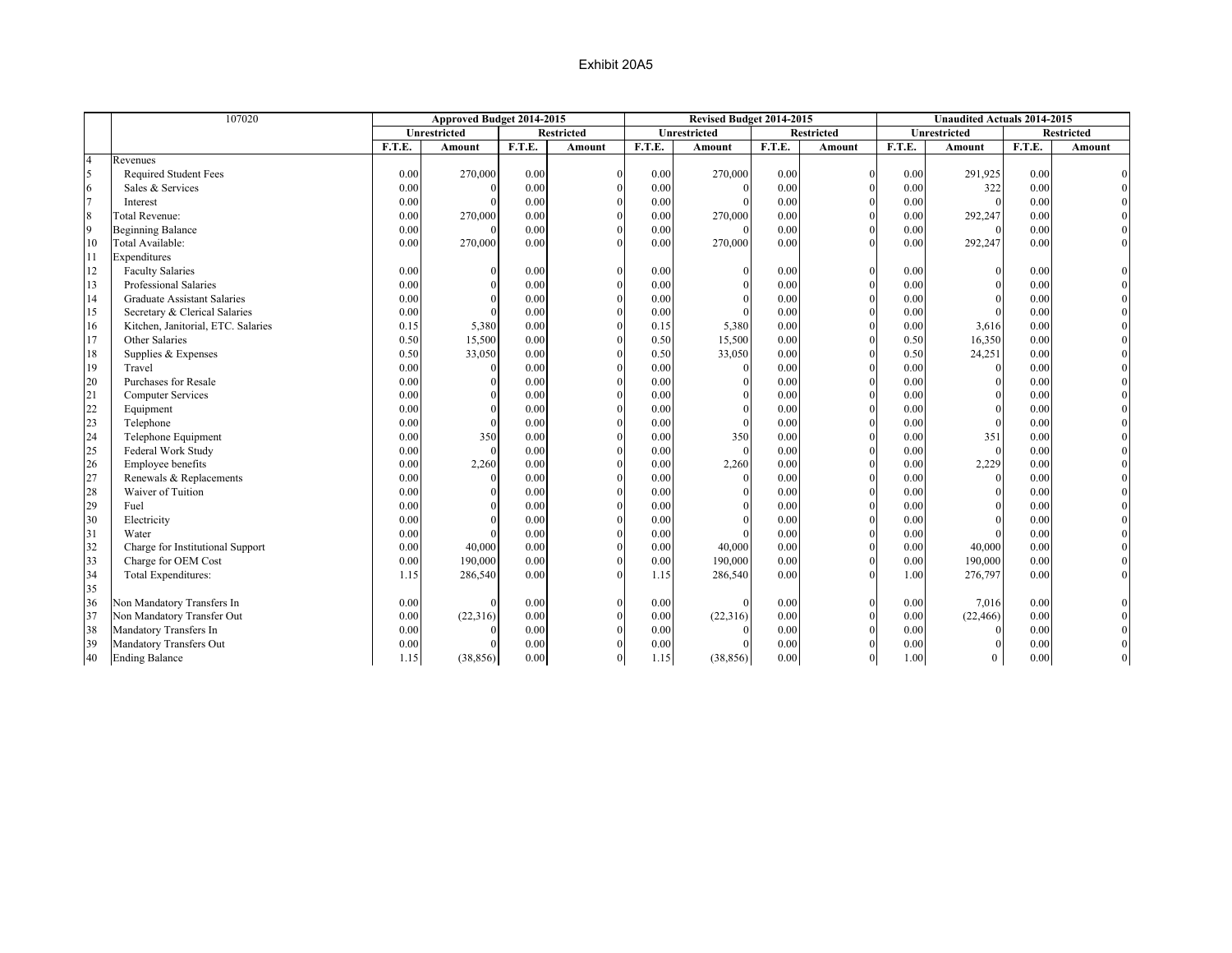|                | 107011-107018                      |        | Approved Budget 2014-2015 |        |                   |        | Revised Budget 2014-2015 |        |                   |        | <b>Unaudited Actuals 2014-2015</b> |        |                   |
|----------------|------------------------------------|--------|---------------------------|--------|-------------------|--------|--------------------------|--------|-------------------|--------|------------------------------------|--------|-------------------|
|                |                                    |        | Unrestricted              |        | <b>Restricted</b> |        | Unrestricted             |        | <b>Restricted</b> |        | Unrestricted                       |        | <b>Restricted</b> |
|                |                                    | F.T.E. | Amount                    | F.T.E. | Amount            | F.T.E. | Amount                   | F.T.E. | Amount            | F.T.E. | Amount                             | F.T.E. | Amount            |
| $\overline{4}$ | Revenues                           |        |                           |        |                   |        |                          |        |                   |        |                                    |        |                   |
|                | <b>Required Student Fees</b>       | 0.00   |                           | 0.00   | $\Omega$          | 0.00   |                          | 0.00   | $\Omega$          | 0.00   |                                    | 0.00   |                   |
|                | Sales & Services                   | 0.00   | 778,100                   | 0.00   |                   | 0.00   | 778,100                  | 0.00   | $\Omega$          | 0.00   | 723,238                            | 0.00   |                   |
|                | Interest                           | 0.00   |                           | 0.00   | $\Omega$          | 0.00   |                          | 0.00   | $\Omega$          | 0.00   |                                    | 0.00   |                   |
| 8              | <b>Total Revenue:</b>              | 0.00   | 778,100                   | 0.00   | $\Omega$          | 0.00   | 778,100                  | 0.00   |                   | 0.00   | 723,238                            | 0.00   |                   |
| 9              | <b>Beginning Balance</b>           | 0.00   |                           | 0.00   |                   | 0.00   |                          | 0.00   |                   | 0.00   |                                    | 0.00   |                   |
| 10             | Total Available:                   | 0.00   | 778,100                   | 0.00   |                   | 0.00   | 778,100                  | 0.00   |                   | 0.00   | 723,238                            | 0.00   |                   |
| 11             | Expenditures                       |        |                           |        |                   |        |                          |        |                   |        |                                    |        |                   |
| 12             | <b>Faculty Salaries</b>            | 0.00   |                           | 0.00   |                   | 0.00   |                          | 0.00   | $\Omega$          | 0.00   | $\Omega$                           | 0.00   |                   |
| 13             | Professional Salaries              | 2.10   | 120,872                   | 0.00   |                   | 2.10   | 120,872                  | 0.00   | $\Omega$          | 2.10   | 119,798                            | 0.00   |                   |
| 14             | <b>Graduate Assistant Salaries</b> | 0.00   |                           | 0.00   | $\Omega$          | 0.00   |                          | 0.00   | $\Omega$          | 0.00   |                                    | 0.00   |                   |
| 15             | Secretary & Clerical Salaries      | 0.00   |                           | 0.00   |                   | 0.00   |                          | 0.00   | $\Omega$          | 0.00   |                                    | 0.00   |                   |
| 16             | Kitchen, Janitorial, ETC. Salaries | 3.50   | 49,530                    | 0.00   |                   | 3.50   | 49,530                   | 0.00   |                   | 3.50   | 48,636                             | 0.00   |                   |
| 17             | Other Salaries                     | 1.00   | 38,112                    | 0.00   |                   | 1.00   | 38,112                   | 0.00   |                   | 1.00   | 45,732                             | 0.00   |                   |
| 18             | Supplies & Expenses                | 0.00   | 60,040                    | 0.00   |                   | 0.00   | 60,040                   | 0.00   |                   | 0.00   | 57,969                             | 0.00   |                   |
| 19             | Travel                             | 0.00   |                           | 0.00   |                   | 0.00   |                          | 0.00   |                   | 0.00   |                                    | 0.00   |                   |
| 20             | Purchases for Resale               | 0.00   | 241,870                   | 0.00   |                   | 0.00   | 241,870                  | 0.00   |                   | 0.00   | 236,131                            | 0.00   |                   |
| 21             | <b>Computer Services</b>           | 0.00   |                           | 0.00   |                   | 0.00   |                          | 0.00   |                   | 0.00   | $\Omega$                           | 0.00   |                   |
| 22             | Equipment                          | 0.00   |                           | 0.00   |                   | 0.00   |                          | 0.00   |                   | 0.00   |                                    | 0.00   |                   |
| 23             | Telephone                          | 0.00   | 200                       | 0.00   |                   | 0.00   | 200                      | 0.00   |                   | 0.00   | 504                                | 0.00   |                   |
| 24             | Telephone Equipment                | 0.00   | 3,800                     | 0.00   |                   | 0.00   | 3,800                    | 0.00   |                   | 0.00   | 2,874                              | 0.00   |                   |
| 25             | Federal Work Study                 | 0.00   |                           | 0.00   |                   | 0.00   |                          | 0.00   |                   | 0.00   |                                    | 0.00   |                   |
| 26             | Employee benefits                  | 0.00   | 56,425                    | 0.00   |                   | 0.00   | 56,425                   | 0.00   |                   | 0.00   | 58,484                             | 0.00   |                   |
| 27             | Renewals & Replacements            | 0.00   |                           | 0.00   |                   | 0.00   |                          | 0.00   |                   | 0.00   | $\Omega$                           | 0.00   |                   |
| 28             | Waiver of Tuition                  | 0.00   |                           | 0.00   |                   | 0.00   |                          | 0.00   | $\Omega$          | 0.00   |                                    | 0.00   |                   |
| 29             | Fuel                               | 0.00   |                           | 0.00   |                   | 0.00   |                          | 0.00   |                   | 0.00   |                                    | 0.00   |                   |
| 30             | Electricity                        | 0.00   | 1,250                     | 0.00   |                   | 0.00   | 1,250                    | 0.00   |                   | 0.00   | 727                                | 0.00   |                   |
| 31             | Water                              | 0.00   |                           | 0.00   |                   | 0.00   |                          | 0.00   | $\Omega$          | 0.00   |                                    | 0.00   |                   |
| 32             | Charge for Institutional Support   | 0.00   | 12,000                    | 0.00   |                   | 0.00   | 12,000                   | 0.00   |                   | 0.00   | 12,000                             | 0.00   |                   |
| 33             | Charge for OEM Cost                | 0.00   | 196,000                   | 0.00   |                   | 0.00   | 196,000                  | 0.00   |                   | 0.00   | 196,000                            | 0.00   |                   |
| 34             | Total Expenditures:                | 6.60   | 780,099                   | 0.00   | $\Omega$          | 6.60   | 780,099                  | 0.00   |                   | 6.60   | 778,855                            | 0.00   |                   |
| 35             |                                    |        |                           |        |                   |        |                          |        |                   |        |                                    |        |                   |
| 36             | Non Mandatory Transfers In         | 0.00   | 11,900                    | 0.00   | $\Omega$          | 0.00   | 11,900                   | 0.00   | $\mathbf{0}$      | 0.00   | 453,537                            | 0.00   |                   |
| 37             | Non Mandatory Transfer Out         | 0.00   | (5,500)                   | 0.00   |                   | 0.00   | (5,500)                  | 0.00   | $\mathbf{0}$      | 0.00   | (397,920)                          | 0.00   |                   |
| 38             | Mandatory Transfers In             | 0.00   |                           | 0.00   | $\Omega$          | 0.00   |                          | 0.00   | $\Omega$          | 0.00   | $\Omega$                           | 0.00   |                   |
| 39             | Mandatory Transfers Out            | 0.00   |                           | 0.00   |                   | 0.00   |                          | 0.00   | $\Omega$          | 0.00   |                                    | 0.00   |                   |
| 40             | <b>Ending Balance</b>              | 6.60   | 4,401                     | 0.00   | $\mathbf{0}$      | 6.60   | 4,401                    | 0.00   | $\mathbf{0}$      | 6.60   | $\overline{0}$                     | 0.00   |                   |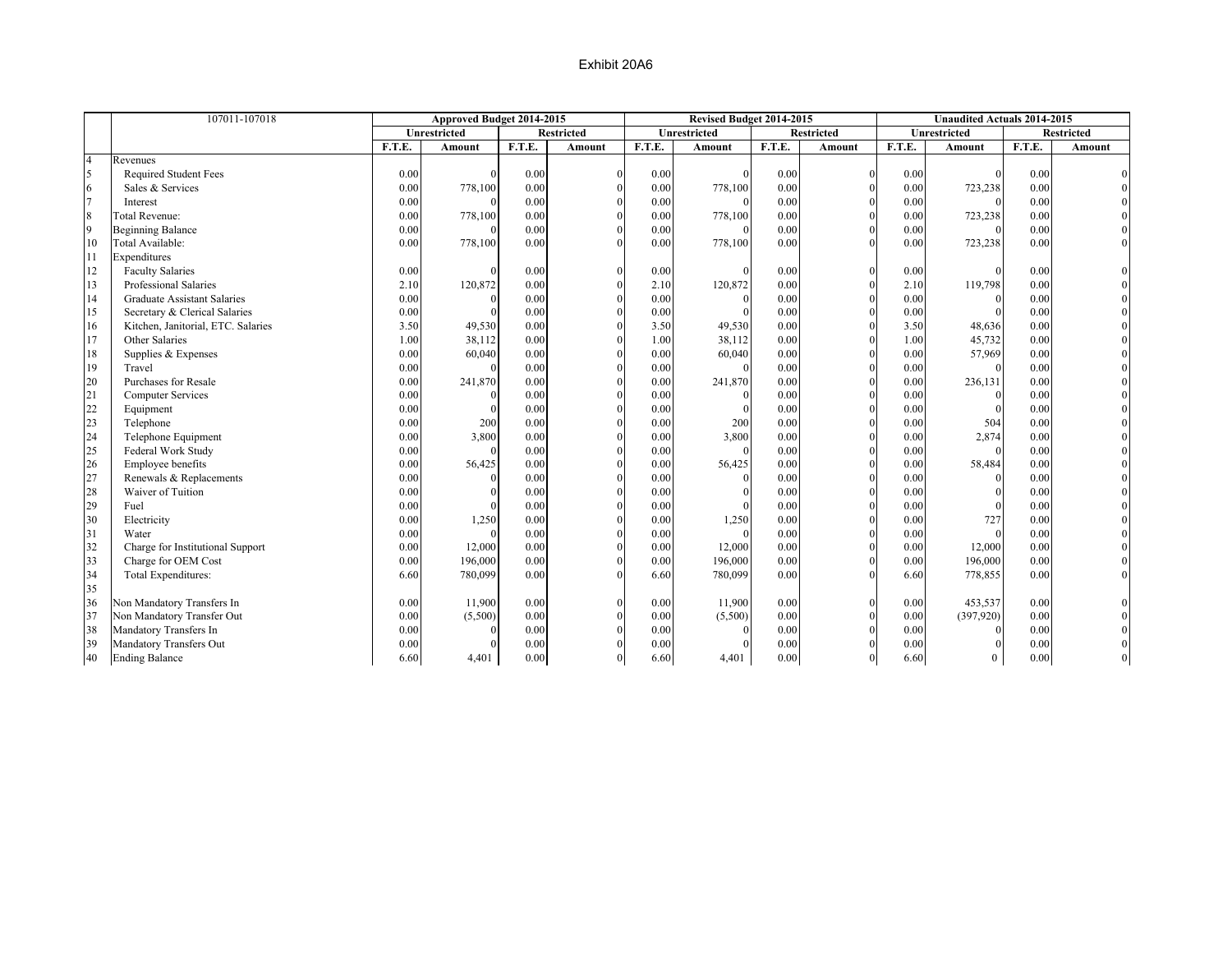|                | 107023                             |        | Approved Budget 2014-2015 |        |                   |        | Revised Budget 2014-2015 |        |                   |        | <b>Unaudited Actuals 2014-2015</b> |        |                   |
|----------------|------------------------------------|--------|---------------------------|--------|-------------------|--------|--------------------------|--------|-------------------|--------|------------------------------------|--------|-------------------|
|                |                                    |        | Unrestricted              |        | <b>Restricted</b> |        | Unrestricted             |        | <b>Restricted</b> |        | Unrestricted                       |        | <b>Restricted</b> |
|                |                                    | F.T.E. | Amount                    | F.T.E. | Amount            | F.T.E. | Amount                   | F.T.E. | Amount            | F.T.E. | Amount                             | F.T.E. | Amount            |
| $\overline{4}$ | Revenues                           |        |                           |        |                   |        |                          |        |                   |        |                                    |        |                   |
| $\overline{5}$ | Required Student Fees              | 0.00   |                           | 0.00   | $\Omega$          | 0.00   | $\Omega$                 | 0.00   | $\mathbf{0}$      | 0.00   |                                    | 0.00   |                   |
| 6              | Sales & Services                   | 0.00   | 46,220                    | 0.00   |                   | 0.00   | 46,220                   | 0.00   | $\theta$          | 0.00   | 46,210                             | 0.00   |                   |
| $\overline{7}$ | Interest                           | 0.00   | 5,133                     | 0.00   | $\theta$          | 0.00   | 5,133                    | 0.00   | $\theta$          | 0.00   | 5,133                              | 0.00   |                   |
| 8              | Total Revenue:                     | 0.00   | 51,353                    | 0.00   | $\Omega$          | 0.00   | 51,353                   | 0.00   | $\Omega$          | 0.00   | 51,343                             | 0.00   |                   |
| $\overline{9}$ | <b>Beginning Balance</b>           | 0.00   | $\Omega$                  | 0.00   | $\Omega$          | 0.00   | $\Omega$                 | 0.00   | $\Omega$          | 0.00   | $\Omega$                           | 0.00   |                   |
| 10             | Total Available:                   | 0.00   | 51,353                    | 0.00   | $\Omega$          | 0.00   | 51,353                   | 0.00   | $\Omega$          | 0.00   | 51,343                             | 0.00   |                   |
| 11             | Expenditures                       |        |                           |        |                   |        |                          |        |                   |        |                                    |        |                   |
| 12             | <b>Faculty Salaries</b>            | 0.00   | $\theta$                  | 0.00   |                   | 0.00   | $\mathbf{0}$             | 0.00   | $\mathbf{0}$      | 0.00   | $\Omega$                           | 0.00   |                   |
| 13             | Professional Salaries              | 0.00   | $\Omega$                  | 0.00   | $\Omega$          | 0.00   | $\Omega$                 | 0.00   | $\theta$          | 0.00   |                                    | 0.00   |                   |
| 14             | <b>Graduate Assistant Salaries</b> | 0.00   | $\Omega$                  | 0.00   | $\Omega$          | 0.00   | $\Omega$                 | 0.00   | $\theta$          | 0.00   | $\Omega$                           | 0.00   |                   |
| 15             | Secretary & Clerical Salaries      | 0.00   | $\Omega$                  | 0.00   | $\Omega$          | 0.00   |                          | 0.00   | $\Omega$          | 0.00   | $\Omega$                           | 0.00   |                   |
| 16             | Kitchen, Janitorial, ETC. Salaries | 0.65   | 14,313                    | 0.00   |                   | 0.65   | 14,313                   | 0.00   | $\theta$          | 0.65   | 14,280                             | 0.00   |                   |
| 17             | Other Salaries                     | 0.00   | $\theta$                  | 0.00   | $\Omega$          | 0.00   | $\Omega$                 | 0.00   | $\theta$          | 0.00   | $\Omega$                           | 0.00   |                   |
| 18             | Supplies & Expenses                | 0.00   | (9,790)                   | 0.00   | $\Omega$          | 0.00   | (9,790)                  | 0.00   | $\theta$          | 0.00   | (11, 586)                          | 0.00   |                   |
| 19             | Travel                             | 0.00   |                           | 0.00   |                   | 0.00   |                          | 0.00   | $\theta$          | 0.00   |                                    | 0.00   |                   |
| 20             | Purchases for Resale               | 0.00   | $\theta$                  | 0.00   |                   | 0.00   | $\Omega$                 | 0.00   | $\theta$          | 0.00   | $\Omega$                           | 0.00   |                   |
| 21             | <b>Computer Services</b>           | 0.00   | $\theta$                  | 0.00   |                   | 0.00   | $\Omega$                 | 0.00   | $\theta$          | 0.00   | $\Omega$                           | 0.00   |                   |
| 22             | Equipment                          | 0.00   | $\theta$                  | 0.00   | $\Omega$          | 0.00   | $\Omega$                 | 0.00   | $\theta$          | 0.00   | $\Omega$                           | 0.00   |                   |
| 23             | Telephone                          | 0.00   | $\Omega$                  | 0.00   |                   | 0.00   | $\Omega$                 | 0.00   | $\Omega$          | 0.00   | $\Omega$                           | 0.00   |                   |
| 24             | Telephone Equipment                | 0.00   | $\Omega$                  | 0.00   | $\Omega$          | 0.00   | $\Omega$                 | 0.00   | $\mathbf{0}$      | 0.00   | $\Omega$                           | 0.00   |                   |
| 25             | Federal Work Study                 | 0.00   | $\theta$                  | 0.00   |                   | 0.00   |                          | 0.00   | $\theta$          | 0.00   | $\Omega$                           | 0.00   |                   |
| 26             | Employee benefits                  | 0.00   | 8,731                     | 0.00   | $\Omega$          | 0.00   | 8,731                    | 0.00   | $\theta$          | 0.00   | 9,863                              | 0.00   |                   |
| 27             | Renewals & Replacements            | 0.00   | $\theta$                  | 0.00   | $\Omega$          | 0.00   | $\Omega$                 | 0.00   | $\theta$          | 0.00   | $\theta$                           | 0.00   |                   |
| 28             | Waiver of Tuition                  | 0.00   | $\Omega$                  | 0.00   | $\Omega$          | 0.00   |                          | 0.00   | $\theta$          | 0.00   | $\Omega$                           | 0.00   |                   |
| 29             | Fuel                               | 0.00   | 2,300                     | 0.00   | $\Omega$          | 0.00   | 2,300                    | 0.00   | $\theta$          | 0.00   | 2,286                              | 0.00   |                   |
| 30             | Electricity                        | 0.00   | 18,500                    | 0.00   | $\Omega$          | 0.00   | 18,500                   | 0.00   | $\Omega$          | 0.00   | 15,779                             | 0.00   |                   |
| 31             | Water                              | 0.00   | 3,900                     | 0.00   | $\Omega$          | 0.00   | 3,900                    | 0.00   | $\mathbf{0}$      | 0.00   | 3,579                              | 0.00   |                   |
| 32             | Charge for Institutional Support   | 0.00   | 3,000                     | 0.00   | $\Omega$          | 0.00   | 3,000                    | 0.00   | $\mathbf{0}$      | 0.00   | 3,000                              | 0.00   |                   |
| 33             | Charge for OEM Cost                | 0.00   | $\Omega$                  | 0.00   | $\theta$          | 0.00   | $\Omega$                 | 0.00   | $\mathbf{0}$      | 0.00   | $\theta$                           | 0.00   |                   |
| 34             | Total Expenditures:                | 0.65   | 40,954                    | 0.00   | $\Omega$          | 0.65   | 40,954                   | 0.00   | $\Omega$          | 0.65   | 37,201                             | 0.00   |                   |
| 35             |                                    |        |                           |        |                   |        |                          |        |                   |        |                                    |        |                   |
| 36             | Non Mandatory Transfers In         | 0.00   | $\theta$                  | 0.00   | $\theta$          | 0.00   | $\mathbf{0}$             | 0.00   | $\mathbf{0}$      | 0.00   |                                    | 0.00   |                   |
| 37             | Non Mandatory Transfer Out         | 0.00   | $\Omega$                  | 0.00   | $\Omega$          | 0.00   | $\Omega$                 | 0.00   | $\theta$          | 0.00   | $-14,142$                          | 0.00   |                   |
| 38             | Mandatory Transfers In             | 0.00   | $\Omega$                  | 0.00   |                   | 0.00   | $\Omega$                 | 0.00   | $\Omega$          | 0.00   |                                    | 0.00   |                   |
| 39             | Mandatory Transfers Out            | 0.00   | $\Omega$                  | 0.00   |                   | 0.00   |                          | 0.00   |                   | 0.00   | $\Omega$                           | 0.00   |                   |
| 40             | <b>Ending Balance</b>              | 0.65   | 10,399                    | 0.00   | $\Omega$          | 0.65   | 10,399                   | 0.00   | $\overline{0}$    | 0.65   | $\overline{0}$                     | 0.00   |                   |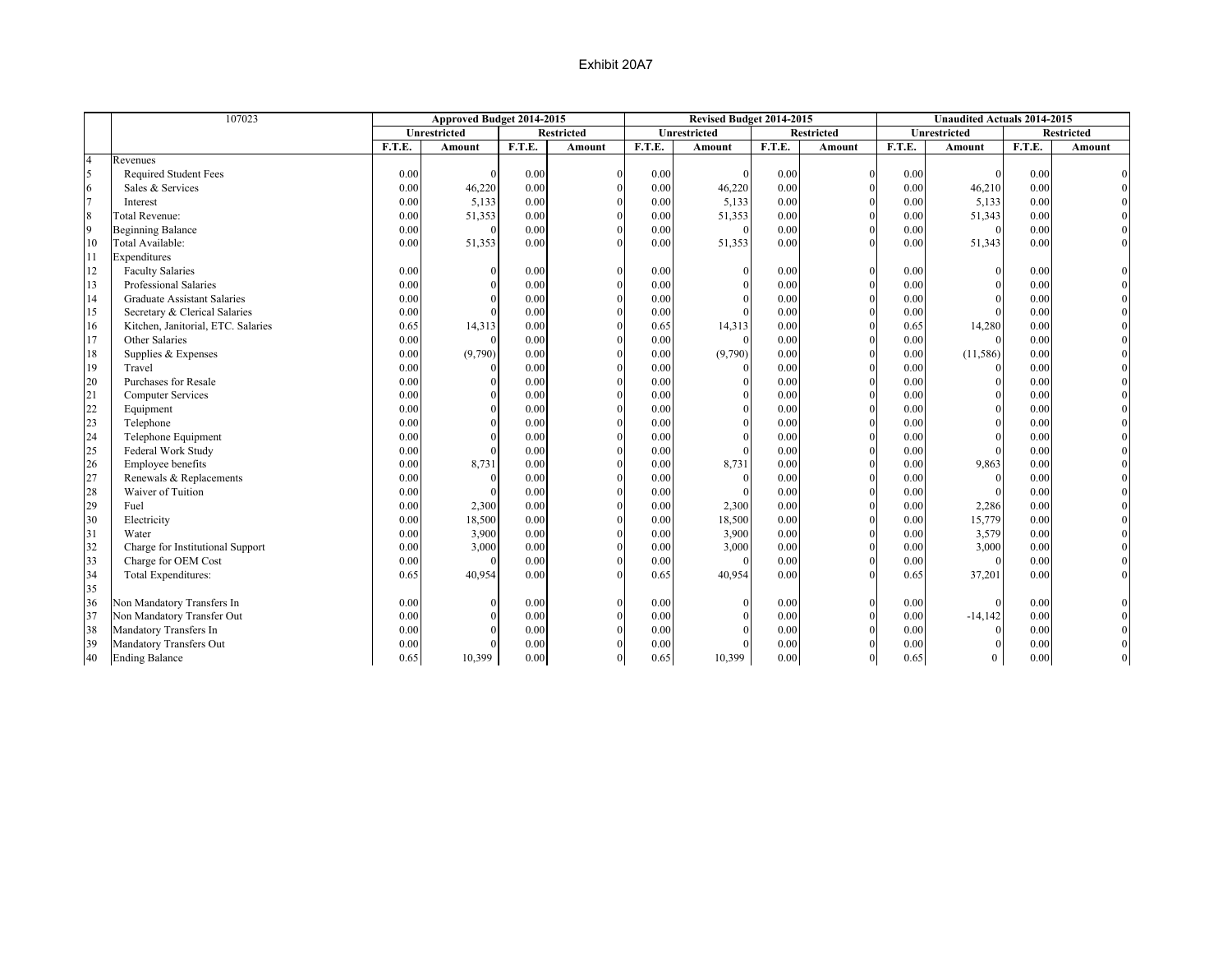|                | 107019                             |        | Approved Budget 2014-2015 |        |                   |        | Revised Budget 2014-2015 |        |                   |        | <b>Unaudited Actuals 2014-2015</b> |        |                   |
|----------------|------------------------------------|--------|---------------------------|--------|-------------------|--------|--------------------------|--------|-------------------|--------|------------------------------------|--------|-------------------|
|                |                                    |        | Unrestricted              |        | <b>Restricted</b> |        | Unrestricted             |        | <b>Restricted</b> |        | Unrestricted                       |        | <b>Restricted</b> |
|                |                                    | F.T.E. | Amount                    | F.T.E. | Amount            | F.T.E. | Amount                   | F.T.E. | Amount            | F.T.E. | Amount                             | F.T.E. | Amount            |
| $\overline{4}$ | Revenues                           |        |                           |        |                   |        |                          |        |                   |        |                                    |        |                   |
| 5              | <b>Required Student Fees</b>       | 0.00   |                           | 0.00   | $\Omega$          | 0.00   |                          | 0.00   | $\mathbf{0}$      | 0.00   |                                    | 0.00   |                   |
| 6              | Sales & Services                   | 0.00   | 173,500                   | 0.00   |                   | 0.00   | 173,500                  | 0.00   | $\theta$          | 0.00   | 208,332                            | 0.00   |                   |
| $\overline{7}$ | Interest                           | 0.00   |                           | 0.00   | $\theta$          | 0.00   |                          | 0.00   | $\theta$          | 0.00   |                                    | 0.00   |                   |
| $\,$ 8 $\,$    | <b>Total Revenue:</b>              | 0.00   | 173,500                   | 0.00   | $\Omega$          | 0.00   | 173,500                  | 0.00   | $\theta$          | 0.00   | 208,332                            | 0.00   |                   |
| 9              | <b>Beginning Balance</b>           | 0.00   | $\theta$                  | 0.00   | $\Omega$          | 0.00   | $\Omega$                 | 0.00   | $\Omega$          | 0.00   |                                    | 0.00   |                   |
| 10             | Total Available:                   | 0.00   | 173,500                   | 0.00   | $\Omega$          | 0.00   | 173,500                  | 0.00   | $\Omega$          | 0.00   | 208,332                            | 0.00   |                   |
| 11             | Expenditures                       |        |                           |        |                   |        |                          |        |                   |        |                                    |        |                   |
| 12             | <b>Faculty Salaries</b>            | 0.00   | $\theta$                  | 0.00   |                   | 0.00   | $\Omega$                 | 0.00   | $\mathbf{0}$      | 0.00   | $\Omega$                           | 0.00   |                   |
| 13             | Professional Salaries              | 1.00   | 46,700                    | 0.00   | $\Omega$          | 1.00   | 46,700                   | 0.00   | $\theta$          | 1.00   | 32,384                             | 0.00   |                   |
| 14             | <b>Graduate Assistant Salaries</b> | 0.00   | $\Omega$                  | 0.00   | $\Omega$          | 0.00   | $\Omega$                 | 0.00   | $\theta$          | 0.00   | $\Omega$                           | 0.00   |                   |
| 15             | Secretary & Clerical Salaries      | 0.00   | $\Omega$                  | 0.00   | $\Omega$          | 0.00   |                          | 0.00   | $\theta$          | 0.00   | $\Omega$                           | 0.00   |                   |
| 16             | Kitchen, Janitorial, ETC. Salaries | 3.50   | 81,828                    | 0.00   |                   | 3.50   | 81,828                   | 0.00   | $\Omega$          | 3.50   | 90,143                             | 0.00   |                   |
| 17             | Other Salaries                     | 0.50   | 16,500                    | 0.00   | $\theta$          | 0.50   | 16,500                   | 0.00   | $\Omega$          | 0.50   | 27,937                             | 0.00   |                   |
| 18             | Supplies & Expenses                | 0.00   | 6,650                     | 0.00   | $\Omega$          | 0.00   | 6,650                    | 0.00   | $\mathbf{0}$      | 0.00   | 14,544                             | 0.00   |                   |
| 19             | Travel                             | 0.00   | 1,500                     | 0.00   | $\Omega$          | 0.00   | 1,500                    | 0.00   | $\mathbf{0}$      | 0.00   | 681                                | 0.00   |                   |
| 20             | Purchases for Resale               | 0.00   | 4,500                     | 0.00   | $\Omega$          | 0.00   | 4,500                    | 0.00   | $\theta$          | 0.00   | $\Omega$                           | 0.00   |                   |
| 21             | <b>Computer Services</b>           | 0.00   | $\theta$                  | 0.00   | $\Omega$          | 0.00   | $\Omega$                 | 0.00   | $\Omega$          | 0.00   | 25                                 | 0.00   |                   |
| 22             | Equipment                          | 0.00   | $\Omega$                  | 0.00   | $\theta$          | 0.00   | $\Omega$                 | 0.00   | $\theta$          | 0.00   | $\theta$                           | 0.00   |                   |
| 23             | Telephone                          | 0.00   | 25                        | 0.00   | $\theta$          | 0.00   | 25                       | 0.00   | $\Omega$          | 0.00   | 46                                 | 0.00   |                   |
| 24             | Telephone Equipment                | 0.00   | 225                       | 0.00   | $\Omega$          | 0.00   | 225                      | 0.00   | $\Omega$          | 0.00   | 216                                | 0.00   |                   |
| 25             | Federal Work Study                 | 0.00   | $\theta$                  | 0.00   | $\Omega$          | 0.00   | $\Omega$                 | 0.00   | $\theta$          | 0.00   | $\theta$                           | 0.00   |                   |
| 26             | Employee benefits                  | 0.00   | 41,129                    | 0.00   | $\Omega$          | 0.00   | 41,129                   | 0.00   | $\theta$          | 0.00   | 45,636                             | 0.00   |                   |
| 27             | Renewals & Replacements            | 0.00   | $\theta$                  | 0.00   |                   | 0.00   | $\theta$                 | 0.00   | $\theta$          | 0.00   | $\Omega$                           | 0.00   |                   |
| 28             | Waiver of Tuition                  | 0.00   | $\Omega$                  | 0.00   |                   | 0.00   | $\Omega$                 | 0.00   | $\theta$          | 0.00   | $\Omega$                           | 0.00   |                   |
| 29             | Fuel                               | 0.00   | $\Omega$                  | 0.00   |                   | 0.00   | $\Omega$                 | 0.00   | $\theta$          | 0.00   | $\Omega$                           | 0.00   |                   |
| 30             | Electricity                        | 0.00   | $\Omega$                  | 0.00   |                   | 0.00   | $\Omega$                 | 0.00   | $\theta$          | 0.00   | $\Omega$                           | 0.00   |                   |
| 31             | Water                              | 0.00   | $\Omega$                  | 0.00   |                   | 0.00   |                          | 0.00   | $\theta$          | 0.00   |                                    | 0.00   |                   |
| 32             | Charge for Institutional Support   | 0.00   | 2,000                     | 0.00   | $\Omega$          | 0.00   | 2,000                    | 0.00   | $\mathbf{0}$      | 0.00   | 2,000                              | 0.00   |                   |
| 33             | Charge for OEM Cost                | 0.00   | 6,000                     | 0.00   | $\Omega$          | 0.00   | 6,000                    | 0.00   | $\mathbf{0}$      | 0.00   | 6,000                              | 0.00   |                   |
| 34             | Total Expenditures:                | 5.00   | 207,057                   | 0.00   | $\Omega$          | 5.00   | 207,057                  | 0.00   | $\Omega$          | 5.00   | 219,612                            | 0.00   |                   |
| 35             |                                    |        |                           |        |                   |        |                          |        |                   |        |                                    |        |                   |
| 36             | Non Mandatory Transfers In         | 0.00   | 7,000                     | 0.00   |                   | 0.00   | 7,000                    | 0.00   | $\Omega$          | 0.00   | 11,780                             | 0.00   |                   |
| 37             | Non Mandatory Transfer Out         | 0.00   | (500)                     | 0.00   | $\Omega$          | 0.00   | (500)                    | 0.00   | $\theta$          | 0.00   | (500)                              | 0.00   |                   |
| 38             | Mandatory Transfers In             | 0.00   | $\Omega$                  | 0.00   |                   | 0.00   | $\Omega$                 | 0.00   | $\Omega$          | 0.00   | $\Omega$                           | 0.00   |                   |
| 39             | Mandatory Transfers Out            | 0.00   | $\overline{0}$            | 0.00   |                   | 0.00   | $\theta$                 | 0.00   | $\Omega$          | 0.00   | $\theta$                           | 0.00   |                   |
| 40             | <b>Ending Balance</b>              | 5.00   | (27,057)                  | 0.00   | $\theta$          | 5.00   | (27,057)                 | 0.00   | $\overline{0}$    | 5.00   | $\Omega$                           | 0.00   |                   |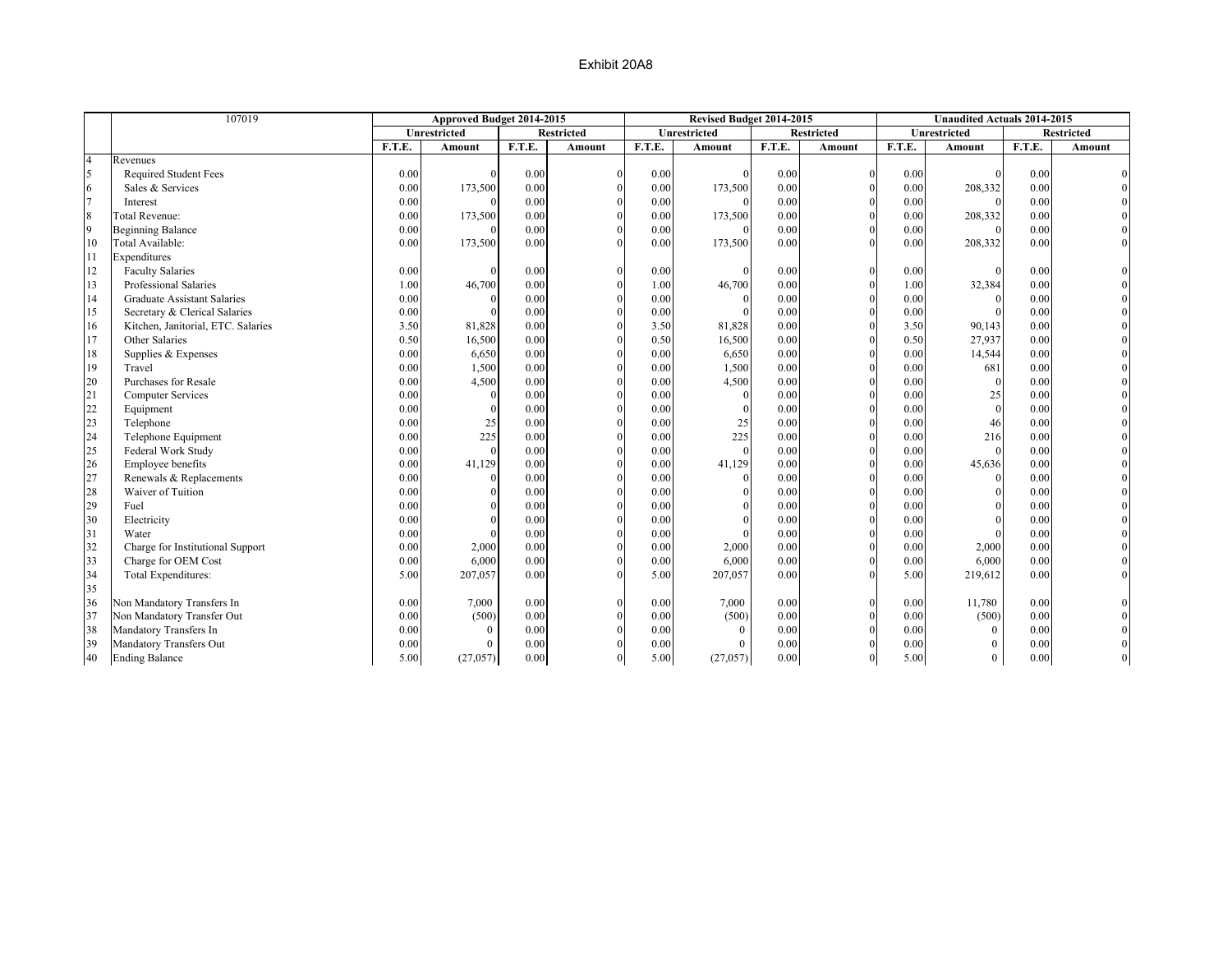|                       | 107002                             |        | Approved Budget 2014-2015 |        |                   |        | Revised Budget 2014-2015 |        |                   |        | <b>Unaudited Actuals 2014-2015</b> |        |                   |
|-----------------------|------------------------------------|--------|---------------------------|--------|-------------------|--------|--------------------------|--------|-------------------|--------|------------------------------------|--------|-------------------|
|                       |                                    |        | Unrestricted              |        | <b>Restricted</b> |        | Unrestricted             |        | <b>Restricted</b> |        | Unrestricted                       |        | <b>Restricted</b> |
|                       |                                    | F.T.E. | Amount                    | F.T.E. | Amount            | F.T.E. | <b>Amount</b>            | F.T.E. | <b>Amount</b>     | F.T.E. | <b>Amount</b>                      | F.T.E. | Amount            |
| $\overline{4}$        | Revenues                           |        |                           |        |                   |        |                          |        |                   |        |                                    |        |                   |
| $\tilde{\mathcal{L}}$ | <b>Required Student Fees</b>       | 0.00   |                           | 0.00   | $\Omega$          | 0.00   |                          | 0.00   | $\Omega$          | 0.00   |                                    | 0.00   |                   |
|                       | Sales & Services                   | 0.00   | 23,900                    | 0.00   |                   | 0.00   | 23,900                   | 0.00   | $\Omega$          | 0.00   | 23,313                             | 0.00   |                   |
|                       | Interest                           | 0.00   |                           | 0.00   |                   | 0.00   |                          | 0.00   | $\Omega$          | 0.00   |                                    | 0.00   |                   |
| 8                     | <b>Total Revenue:</b>              | 0.00   | 23,900                    | 0.00   | $\Omega$          | 0.00   | 23,900                   | 0.00   |                   | 0.00   | 23,313                             | 0.00   |                   |
| 9                     | <b>Beginning Balance</b>           | 0.00   |                           | 0.00   |                   | 0.00   |                          | 0.00   |                   | 0.00   | $\Omega$                           | 0.00   |                   |
| 10                    | Total Available:                   | 0.00   | 23,900                    | 0.00   | $\Omega$          | 0.00   | 23,900                   | 0.00   | $\Omega$          | 0.00   | 23,313                             | 0.00   |                   |
| 11                    | Expenditures                       |        |                           |        |                   |        |                          |        |                   |        |                                    |        |                   |
| 12                    | <b>Faculty Salaries</b>            | 0.00   |                           | 0.00   | $\Omega$          | 0.00   |                          | 0.00   | $\Omega$          | 0.00   | $\Omega$                           | 0.00   |                   |
| 13                    | Professional Salaries              | 0.00   |                           | 0.00   |                   | 0.00   |                          | 0.00   | $\Omega$          | 0.00   |                                    | 0.00   |                   |
| 14                    | <b>Graduate Assistant Salaries</b> | 0.00   |                           | 0.00   |                   | 0.00   |                          | 0.00   | $\Omega$          | 0.00   |                                    | 0.00   |                   |
| 15                    | Secretary & Clerical Salaries      | 0.00   |                           | 0.00   |                   | 0.00   |                          | 0.00   | $\Omega$          | 0.00   |                                    | 0.00   |                   |
| 16                    | Kitchen, Janitorial, ETC. Salaries | 0.00   |                           | 0.00   |                   | 0.00   |                          | 0.00   |                   | 0.00   |                                    | 0.00   |                   |
| 17                    | Other Salaries                     | 0.00   |                           | 0.00   |                   | 0.00   |                          | 0.00   | $\Omega$          | 0.00   |                                    | 0.00   |                   |
| 18                    | Supplies & Expenses                | 0.00   | 6,000                     | 0.00   |                   | 0.00   | 6,000                    | 0.00   |                   | 0.00   | 6,000                              | 0.00   |                   |
| 19                    | Travel                             | 0.00   |                           | 0.00   |                   | 0.00   |                          | 0.00   |                   | 0.00   | $\Omega$                           | 0.00   |                   |
| 20                    | Purchases for Resale               | 0.00   |                           | 0.00   | $\Omega$          | 0.00   |                          | 0.00   |                   | 0.00   | $\Omega$                           | 0.00   |                   |
| 21                    | <b>Computer Services</b>           | 0.00   |                           | 0.00   | $\Omega$          | 0.00   |                          | 0.00   | $\Omega$          | 0.00   |                                    | 0.00   |                   |
| 22                    | Equipment                          | 0.00   |                           | 0.00   |                   | 0.00   |                          | 0.00   |                   | 0.00   |                                    | 0.00   |                   |
| 23                    | Telephone                          | 0.00   |                           | 0.00   |                   | 0.00   |                          | 0.00   |                   | 0.00   |                                    | 0.00   |                   |
| 24                    | Telephone Equipment                | 0.00   |                           | 0.00   |                   | 0.00   |                          | 0.00   |                   | 0.00   |                                    | 0.00   |                   |
| 25                    | Federal Work Study                 | 0.00   |                           | 0.00   |                   | 0.00   |                          | 0.00   |                   | 0.00   |                                    | 0.00   |                   |
| 26                    | Employee benefits                  | 0.00   |                           | 0.00   |                   | 0.00   |                          | 0.00   |                   | 0.00   |                                    | 0.00   |                   |
| 27                    | Renewals & Replacements            | 0.00   |                           | 0.00   |                   | 0.00   |                          | 0.00   |                   | 0.00   |                                    | 0.00   |                   |
| 28                    | Waiver of Tuition                  | 0.00   |                           | 0.00   |                   | 0.00   |                          | 0.00   |                   | 0.00   |                                    | 0.00   |                   |
| 29                    | Fuel                               | 0.00   |                           | 0.00   |                   | 0.00   |                          | 0.00   |                   | 0.00   |                                    | 0.00   |                   |
| 30                    | Electricity                        | 0.00   |                           | 0.00   |                   | 0.00   |                          | 0.00   | $\Omega$          | 0.00   |                                    | 0.00   |                   |
| 31                    | Water                              | 0.00   |                           | 0.00   |                   | 0.00   |                          | 0.00   | $\Omega$          | 0.00   |                                    | 0.00   |                   |
| 32                    | Charge for Institutional Support   | 0.00   | 3,000                     | 0.00   |                   | 0.00   | 3,000                    | 0.00   |                   | 0.00   | 3,000                              | 0.00   |                   |
| 33                    | Charge for OEM Cost                | 0.00   | 3,000                     | 0.00   |                   | 0.00   | 3,000                    | 0.00   |                   | 0.00   | 3,000                              | 0.00   |                   |
| 34                    | Total Expenditures:                | 0.00   | 12,000                    | 0.00   | $\Omega$          | 0.00   | 12,000                   | 0.00   |                   | 0.00   | 12,000                             | 0.00   |                   |
| 35                    |                                    |        |                           |        |                   |        |                          |        |                   |        |                                    |        |                   |
| 36                    | Non Mandatory Transfers In         | 0.00   | $\bf{0}$                  | 0.00   | $\Omega$          | 0.00   | $\mathbf{0}$             | 0.00   | $\Omega$          | 0.00   | $\Omega$                           | 0.00   |                   |
| 37                    | Non Mandatory Transfer Out         | 0.00   | (1,200)                   | 0.00   |                   | 0.00   | (1,200)                  | 0.00   | $\mathbf{0}$      | 0.00   | (11, 313)                          | 0.00   |                   |
| 38                    | Mandatory Transfers In             | 0.00   | $\mathbf{0}$              | 0.00   | $\Omega$          | 0.00   | $\Omega$                 | 0.00   | $\overline{0}$    | 0.00   | $\theta$                           | 0.00   |                   |
| 39                    | Mandatory Transfers Out            | 0.00   | $\theta$                  | 0.00   | $\Omega$          | 0.00   | $\Omega$                 | 0.00   | $\Omega$          | 0.00   | $\Omega$                           | 0.00   |                   |
| 40                    | <b>Ending Balance</b>              | 0.00   | 10,700                    | 0.00   | $\mathbf{0}$      | 0.00   | 10,700                   | 0.00   | $\mathbf{0}$      | 0.00   | $\overline{0}$                     | 0.00   |                   |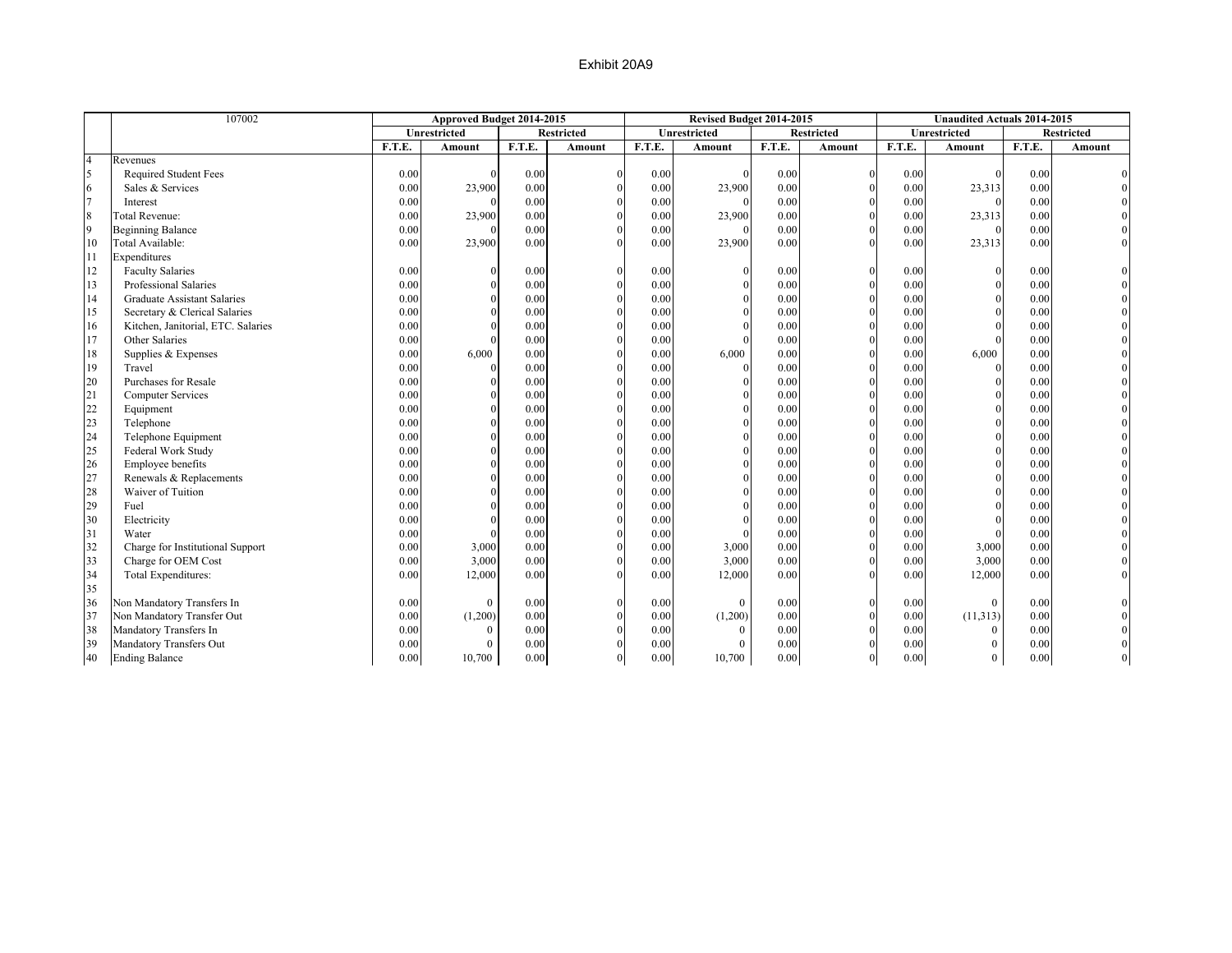|                | 107001                             |        | Approved Budget 2014-2015 |        |                   |        | Revised Budget 2014-2015 |        |                   |        | <b>Unaudited Actuals 2014-2015</b> |        |                   |
|----------------|------------------------------------|--------|---------------------------|--------|-------------------|--------|--------------------------|--------|-------------------|--------|------------------------------------|--------|-------------------|
|                |                                    |        | Unrestricted              |        | <b>Restricted</b> |        | Unrestricted             |        | <b>Restricted</b> |        | Unrestricted                       |        | <b>Restricted</b> |
|                |                                    | F.T.E. | Amount                    | F.T.E. | Amount            | F.T.E. | <b>Amount</b>            | F.T.E. | <b>Amount</b>     | F.T.E. | Amount                             | F.T.E. | Amount            |
| $\overline{4}$ | Revenues                           |        |                           |        |                   |        |                          |        |                   |        |                                    |        |                   |
| $\varsigma$    | <b>Required Student Fees</b>       | 0.00   |                           | 0.00   | $\Omega$          | 0.00   |                          | 0.00   | $\Omega$          | 0.00   |                                    | 0.00   |                   |
|                | Sales & Services                   | 0.00   | 500                       | 0.00   |                   | 0.00   | 500                      | 0.00   | $\Omega$          | 0.00   | 525                                | 0.00   |                   |
|                | Interest                           | 0.00   | $\Omega$                  | 0.00   |                   | 0.00   |                          | 0.00   | $\Omega$          | 0.00   | $\Omega$                           | 0.00   |                   |
| 8              | <b>Total Revenue:</b>              | 0.00   | 500                       | 0.00   | $\Omega$          | 0.00   | 500                      | 0.00   |                   | 0.00   | 525                                | 0.00   |                   |
| 9              | <b>Beginning Balance</b>           | 0.00   | $\theta$                  | 0.00   |                   | 0.00   |                          | 0.00   |                   | 0.00   | $\Omega$                           | 0.00   |                   |
| 10             | Total Available:                   | 0.00   | 500                       | 0.00   | $\Omega$          | 0.00   | 500                      | 0.00   | $\Omega$          | 0.00   | 525                                | 0.00   |                   |
| 11             | Expenditures                       |        |                           |        |                   |        |                          |        |                   |        |                                    |        |                   |
| 12             | <b>Faculty Salaries</b>            | 0.00   | $\Omega$                  | 0.00   | $\Omega$          | 0.00   |                          | 0.00   | $\Omega$          | 0.00   | $\Omega$                           | 0.00   |                   |
| 13             | Professional Salaries              | 0.00   |                           | 0.00   |                   | 0.00   |                          | 0.00   | $\Omega$          | 0.00   |                                    | 0.00   |                   |
| 14             | <b>Graduate Assistant Salaries</b> | 0.00   |                           | 0.00   |                   | 0.00   |                          | 0.00   | $\Omega$          | 0.00   |                                    | 0.00   |                   |
| 15             | Secretary & Clerical Salaries      | 0.00   |                           | 0.00   |                   | 0.00   |                          | 0.00   | $\Omega$          | 0.00   |                                    | 0.00   |                   |
| 16             | Kitchen, Janitorial, ETC. Salaries | 0.00   |                           | 0.00   |                   | 0.00   |                          | 0.00   | $\overline{0}$    | 0.00   |                                    | 0.00   |                   |
| 17             | Other Salaries                     | 0.00   |                           | 0.00   |                   | 0.00   |                          | 0.00   | $\Omega$          | 0.00   |                                    | 0.00   |                   |
| 18             | Supplies & Expenses                | 0.00   | 3,000                     | 0.00   |                   | 0.00   | 3,000                    | 0.00   |                   | 0.00   | 3,006                              | 0.00   |                   |
| 19             | Travel                             | 0.00   |                           | 0.00   |                   | 0.00   |                          | 0.00   |                   | 0.00   | $\Omega$                           | 0.00   |                   |
| 20             | Purchases for Resale               | 0.00   |                           | 0.00   | $\Omega$          | 0.00   |                          | 0.00   |                   | 0.00   | $\Omega$                           | 0.00   |                   |
| 21             | <b>Computer Services</b>           | 0.00   |                           | 0.00   | $\theta$          | 0.00   |                          | 0.00   | $\theta$          | 0.00   |                                    | 0.00   |                   |
| 22             | Equipment                          | 0.00   |                           | 0.00   |                   | 0.00   |                          | 0.00   | $\Omega$          | 0.00   |                                    | 0.00   |                   |
| 23             | Telephone                          | 0.00   |                           | 0.00   |                   | 0.00   |                          | 0.00   |                   | 0.00   |                                    | 0.00   |                   |
| 24             | Telephone Equipment                | 0.00   |                           | 0.00   |                   | 0.00   |                          | 0.00   |                   | 0.00   |                                    | 0.00   |                   |
| 25             | Federal Work Study                 | 0.00   |                           | 0.00   |                   | 0.00   |                          | 0.00   | $\Omega$          | 0.00   |                                    | 0.00   |                   |
| 26             | Employee benefits                  | 0.00   |                           | 0.00   |                   | 0.00   |                          | 0.00   |                   | 0.00   |                                    | 0.00   |                   |
| 27             | Renewals & Replacements            | 0.00   |                           | 0.00   |                   | 0.00   |                          | 0.00   |                   | 0.00   |                                    | 0.00   |                   |
| 28             | Waiver of Tuition                  | 0.00   |                           | 0.00   |                   | 0.00   |                          | 0.00   | $\Omega$          | 0.00   |                                    | 0.00   |                   |
| 29             | Fuel                               | 0.00   |                           | 0.00   |                   | 0.00   |                          | 0.00   |                   | 0.00   |                                    | 0.00   |                   |
| 30             | Electricity                        | 0.00   |                           | 0.00   |                   | 0.00   |                          | 0.00   | $\Omega$          | 0.00   |                                    | 0.00   |                   |
| 31             | Water                              | 0.00   |                           | 0.00   |                   | 0.00   |                          | 0.00   | $\Omega$          | 0.00   |                                    | 0.00   |                   |
| 32             | Charge for Institutional Support   | 0.00   | 1,000                     | 0.00   |                   | 0.00   | 1,000                    | 0.00   |                   | 0.00   | 1,000                              | 0.00   |                   |
| 33             | Charge for OEM Cost                | 0.00   | 3,000                     | 0.00   |                   | 0.00   | 3,000                    | 0.00   | $\Omega$          | 0.00   | 3,000                              | 0.00   |                   |
| 34             | Total Expenditures:                | 0.00   | 7,000                     | 0.00   | $\Omega$          | 0.00   | 7,000                    | 0.00   | $\Omega$          | 0.00   | 7,006                              | 0.00   |                   |
| 35             |                                    |        |                           |        |                   |        |                          |        |                   |        |                                    |        |                   |
| 36             | Non Mandatory Transfers In         | 0.00   | 8,500                     | 0.00   | $\Omega$          | 0.00   | 8,500                    | 0.00   | $\Omega$          | 0.00   | 8,500                              | 0.00   |                   |
| 37             | Non Mandatory Transfer Out         | 0.00   | (1,200)                   | 0.00   |                   | 0.00   | (1,200)                  | 0.00   | $\mathbf{0}$      | 0.00   | (2,019)                            | 0.00   |                   |
| 38             | Mandatory Transfers In             | 0.00   | $\mathbf{0}$              | 0.00   | $\Omega$          | 0.00   | $\theta$                 | 0.00   | $\overline{0}$    | 0.00   | $\theta$                           | 0.00   |                   |
| 39             | Mandatory Transfers Out            | 0.00   | $\mathbf{0}$              | 0.00   | $\Omega$          | 0.00   | $\theta$                 | 0.00   | $\Omega$          | 0.00   | $\Omega$                           | 0.00   |                   |
| 40             | <b>Ending Balance</b>              | 0.00   | 800                       | 0.00   | $\mathbf{0}$      | 0.00   | 800                      | 0.00   | $\mathbf{0}$      | 0.00   | $\overline{0}$                     | 0.00   |                   |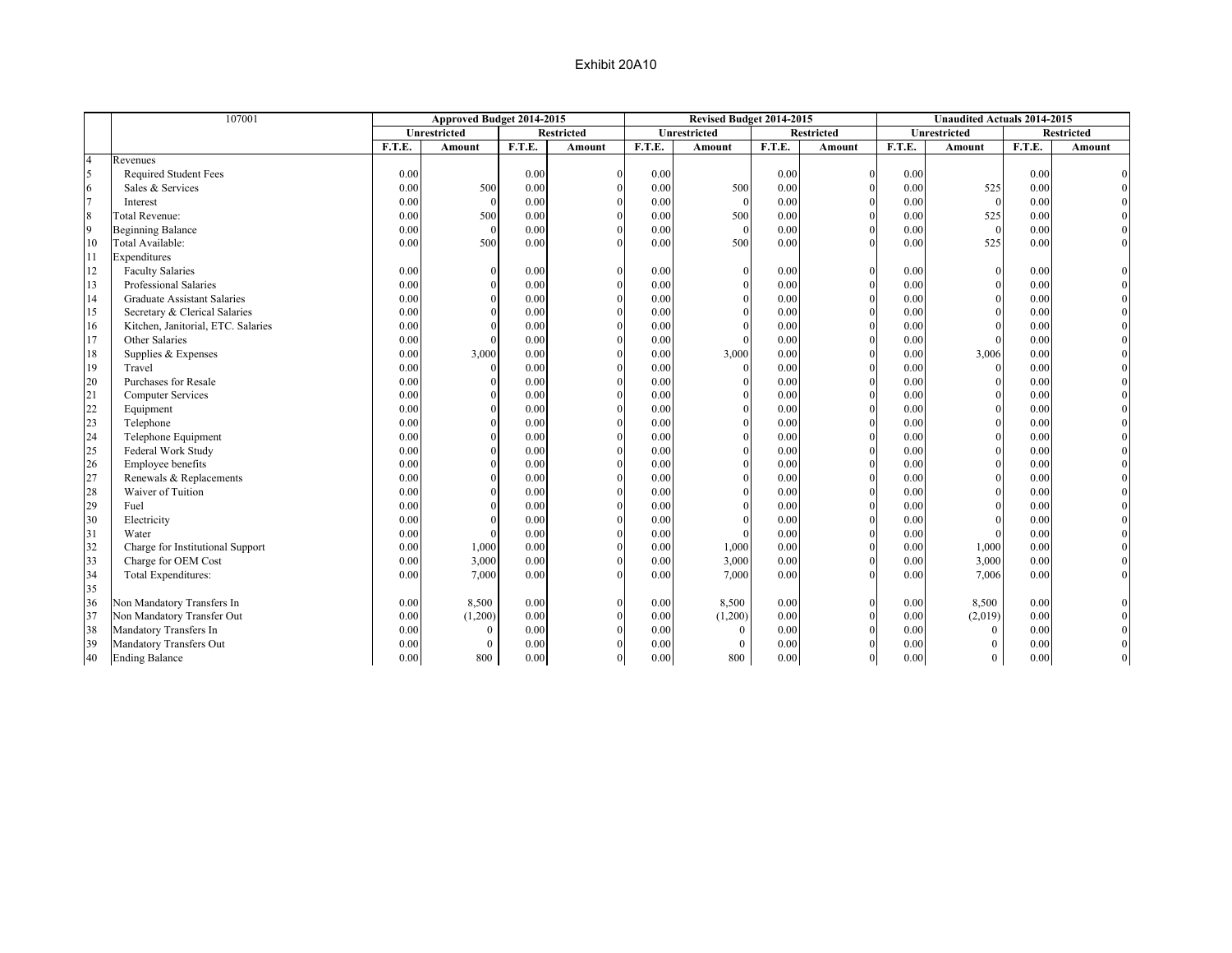|                       | 107007-107008                      |        | Approved Budget 2014-2015 |        |                   |        | Revised Budget 2014-2015 |        |                   |        | <b>Unaudited Actuals 2014-2015</b> |        |                   |
|-----------------------|------------------------------------|--------|---------------------------|--------|-------------------|--------|--------------------------|--------|-------------------|--------|------------------------------------|--------|-------------------|
|                       |                                    |        | Unrestricted              |        | <b>Restricted</b> |        | Unrestricted             |        | <b>Restricted</b> |        | Unrestricted                       |        | <b>Restricted</b> |
|                       |                                    | F.T.E. | Amount                    | F.T.E. | Amount            | F.T.E. | Amount                   | F.T.E. | Amount            | F.T.E. | Amount                             | F.T.E. | Amount            |
| $\overline{4}$        | Revenues                           |        |                           |        |                   |        |                          |        |                   |        |                                    |        |                   |
| $\tilde{\mathcal{L}}$ | <b>Required Student Fees</b>       | 0.00   |                           | 0.00   | $\Omega$          | 0.00   |                          | 0.00   | $\Omega$          | 0.00   |                                    | 0.00   |                   |
|                       | Sales & Services                   | 0.00   | 183,500                   | 0.00   |                   | 0.00   | 183,500                  | 0.00   | $\Omega$          | 0.00   | 178,324                            | 0.00   |                   |
|                       | Interest                           | 0.00   | 30,000                    | 0.00   | $\Omega$          | 0.00   | 30,000                   | 0.00   | $\Omega$          | 0.00   |                                    | 0.00   |                   |
| 8                     | <b>Total Revenue:</b>              | 0.00   | 213,500                   | 0.00   | $\Omega$          | 0.00   | 213,500                  | 0.00   | $\Omega$          | 0.00   | 178,324                            | 0.00   |                   |
| 9                     | <b>Beginning Balance</b>           | 0.00   |                           | 0.00   |                   | 0.00   |                          | 0.00   |                   | 0.00   |                                    | 0.00   |                   |
| 10                    | Total Available:                   | 0.00   | 213,500                   | 0.00   | $\Omega$          | 0.00   | 213,500                  | 0.00   |                   | 0.00   | 178,324                            | 0.00   |                   |
| 11                    | Expenditures                       |        |                           |        |                   |        |                          |        |                   |        |                                    |        |                   |
| 12                    | <b>Faculty Salaries</b>            | 0.00   |                           | 0.00   | $\Omega$          | 0.00   |                          | 0.00   | $\Omega$          | 0.00   | $\Omega$                           | 0.00   |                   |
| 13                    | Professional Salaries              | 2.00   | 95,814                    | 0.00   |                   | 2.00   | 95,814                   | 0.00   | $\Omega$          | 2.00   | 108,061                            | 0.00   |                   |
| 14                    | <b>Graduate Assistant Salaries</b> | 0.00   |                           | 0.00   | $\Omega$          | 0.00   |                          | 0.00   | $\Omega$          | 0.00   |                                    | 0.00   |                   |
| 15                    | Secretary & Clerical Salaries      | 0.00   |                           | 0.00   |                   | 0.00   |                          | 0.00   | $\Omega$          | 0.00   |                                    | 0.00   |                   |
| 16                    | <b>Technical Salaries</b>          | 1.63   | 44,027                    | 0.00   |                   | 1.63   | 44,027                   | 0.00   | $\Omega$          | 1.63   | 21,724                             | 0.00   |                   |
| 17                    | Other Salaries                     | 0.50   | 9,200                     | 0.00   |                   | 0.50   | 9,200                    | 0.00   |                   | 0.50   | 4,261                              | 0.00   |                   |
| 18                    | Supplies & Expenses                | 0.00   | (15,590)                  | 0.00   |                   | 0.00   | (15,590)                 | 0.00   |                   | 0.00   | 8,749                              | 0.00   |                   |
| 19                    | Travel                             | 0.00   | 250                       | 0.00   |                   | 0.00   | 250                      | 0.00   |                   | 0.00   | $\Omega$                           | 0.00   |                   |
| 20                    | Purchases for Resale               | 0.00   | 10,100                    | 0.00   |                   | 0.00   | 10,100                   | 0.00   |                   | 0.00   | $\Omega$                           | 0.00   |                   |
| 21                    | <b>Computer Services</b>           | 0.00   | 1,200                     | 0.00   | $\Omega$          | 0.00   | 1,200                    | 0.00   | $\Omega$          | 0.00   | 841                                | 0.00   |                   |
| 22                    | Equipment                          | 0.00   |                           | 0.00   |                   | 0.00   |                          | 0.00   | $\Omega$          | 0.00   | $\Omega$                           | 0.00   |                   |
| 23                    | Telephone                          | 0.00   | 80                        | 0.00   |                   | 0.00   | 80                       | 0.00   | $\Omega$          | 0.00   | 63                                 | 0.00   |                   |
| 24                    | Telephone Equipment                | 0.00   | 2,305                     | 0.00   |                   | 0.00   | 2,305                    | 0.00   |                   | 0.00   | 2,077                              | 0.00   |                   |
| 25                    | Federal Work Study                 | 0.00   |                           | 0.00   |                   | 0.00   |                          | 0.00   |                   | 0.00   | $\Omega$                           | 0.00   |                   |
| 26                    | Employee benefits                  | 0.00   | 47,546                    | 0.00   |                   | 0.00   | 47,546                   | 0.00   | $\Omega$          | 0.00   | 51,171                             | 0.00   |                   |
| 27                    | Renewals & Replacements            | 0.00   |                           | 0.00   |                   | 0.00   |                          | 0.00   |                   | 0.00   | $\Omega$                           | 0.00   |                   |
| 28                    | Waiver of Tuition                  | 0.00   |                           | 0.00   |                   | 0.00   |                          | 0.00   | $\Omega$          | 0.00   |                                    | 0.00   |                   |
| 29                    | Fuel                               | 0.00   |                           | 0.00   |                   | 0.00   |                          | 0.00   |                   | 0.00   |                                    | 0.00   |                   |
| 30                    | Electricity                        | 0.00   |                           | 0.00   |                   | 0.00   |                          | 0.00   | $\Omega$          | 0.00   |                                    | 0.00   |                   |
| 31                    | Water                              | 0.00   |                           | 0.00   |                   | 0.00   |                          | 0.00   | $\Omega$          | 0.00   |                                    | 0.00   |                   |
| 32                    | Charge for Institutional Support   | 0.00   | 12,000                    | 0.00   |                   | 0.00   | 12,000                   | 0.00   |                   | 0.00   | 12,000                             | 0.00   |                   |
| 33                    | Charge for OEM Cost                | 0.00   | 50,000                    | 0.00   |                   | 0.00   | 50,000                   | 0.00   |                   | 0.00   | 50,000                             | 0.00   |                   |
| 34                    | Total Expenditures:                | 4.13   | 256,932                   | 0.00   | $\Omega$          | 4.13   | 256,932                  | 0.00   |                   | 4.13   | 258,947                            | 0.00   |                   |
| 35                    |                                    |        |                           |        |                   |        |                          |        |                   |        |                                    |        |                   |
| 36                    | Non Mandatory Transfers In         | 0.00   | 9,750                     | 0.00   | $\Omega$          | 0.00   | 9,750                    | 0.00   | $\Omega$          | 0.00   | 80,623                             | 0.00   |                   |
| 37                    | Non Mandatory Transfer Out         | 0.00   |                           | 0.00   |                   | 0.00   |                          | 0.00   | $\mathbf{0}$      | 0.00   |                                    | 0.00   |                   |
| 38                    | Mandatory Transfers In             | 0.00   |                           | 0.00   | $\Omega$          | 0.00   |                          | 0.00   | $\Omega$          | 0.00   | $\Omega$                           | 0.00   |                   |
| 39                    | Mandatory Transfers Out            | 0.00   |                           | 0.00   | $\Omega$          | 0.00   |                          | 0.00   | $\Omega$          | 0.00   |                                    | 0.00   |                   |
| 40                    | <b>Ending Balance</b>              | 4.13   | (33,682)                  | 0.00   | $\mathbf{0}$      | 4.13   | (33,682)                 | 0.00   | $\mathbf{0}$      | 4.13   | $\overline{0}$                     | 0.00   |                   |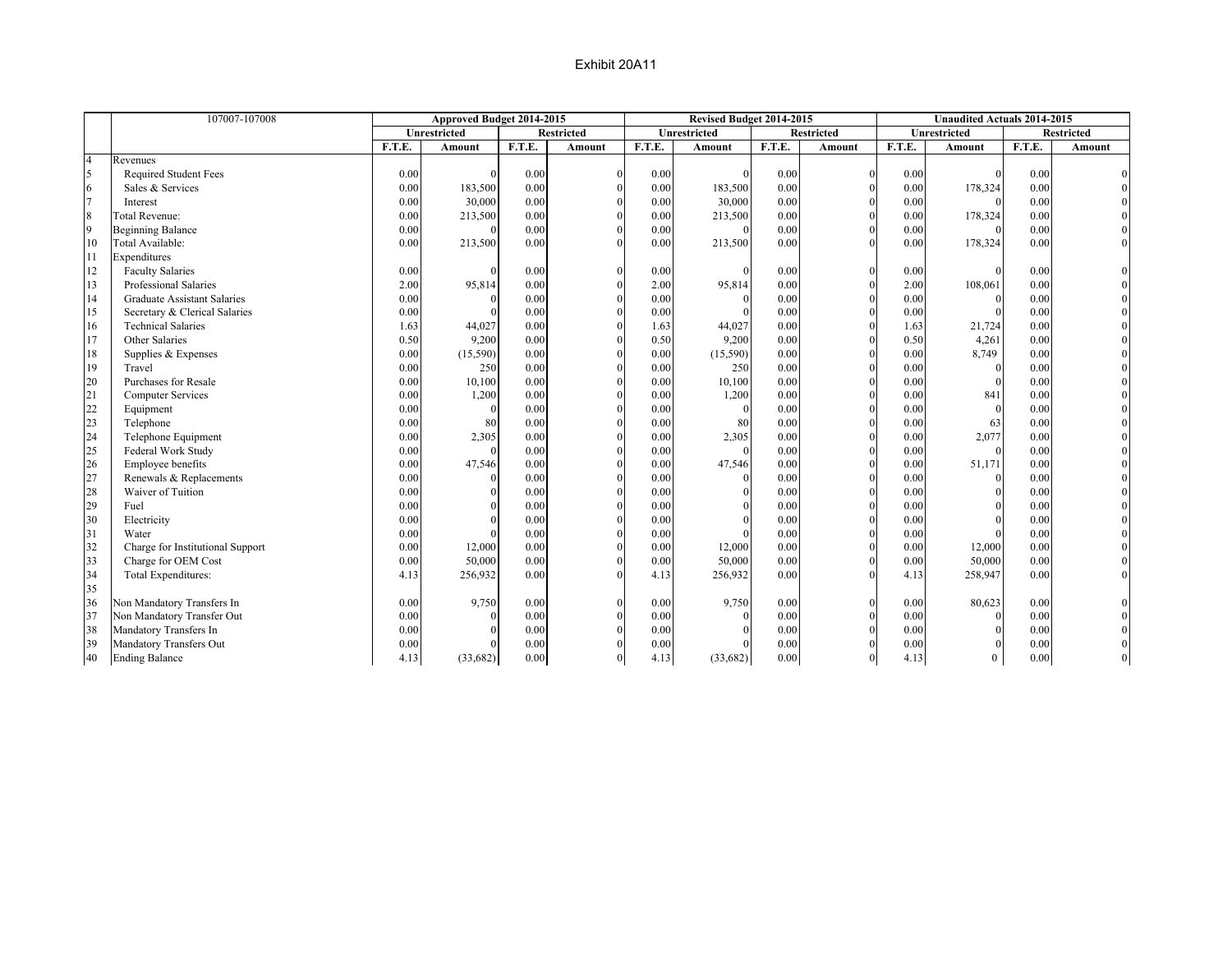|                | 107022                             |        | Approved Budget 2014-2015 |        |                   |        | Revised Budget 2014-2015 |        |                   |        | <b>Unaudited Actuals 2014-2015</b> |        |                   |
|----------------|------------------------------------|--------|---------------------------|--------|-------------------|--------|--------------------------|--------|-------------------|--------|------------------------------------|--------|-------------------|
|                |                                    |        | Unrestricted              |        | <b>Restricted</b> |        | Unrestricted             |        | <b>Restricted</b> |        | Unrestricted                       |        | <b>Restricted</b> |
|                |                                    | F.T.E. | Amount                    | F.T.E. | Amount            | F.T.E. | Amount                   | F.T.E. | Amount            | F.T.E. | Amount                             | F.T.E. | Amount            |
| $\overline{4}$ | Revenues                           |        |                           |        |                   |        |                          |        |                   |        |                                    |        |                   |
| $\overline{5}$ | Required Student Fees              | 0.00   | $\Omega$                  | 0.00   | $\Omega$          | 0.00   | $\Omega$                 | 0.00   | $\mathbf{0}$      | 0.00   |                                    | 0.00   |                   |
| 6              | Sales & Services                   | 0.00   | 86,500                    | 0.00   |                   | 0.00   | 86,500                   | 0.00   | $\theta$          | 0.00   | 77,840                             | 0.00   |                   |
| $\overline{7}$ | Interest                           | 0.00   | $\Omega$                  | 0.00   | $\theta$          | 0.00   | $\Omega$                 | 0.00   | $\theta$          | 0.00   | $\Omega$                           | 0.00   |                   |
| $\,8\,$        | <b>Total Revenue:</b>              | 0.00   | 86,500                    | 0.00   | $\Omega$          | 0.00   | 86,500                   | 0.00   | $\theta$          | 0.00   | 77,840                             | 0.00   |                   |
| 9              | <b>Beginning Balance</b>           | 0.00   | $\Omega$                  | 0.00   | $\theta$          | 0.00   | $\Omega$                 | 0.00   | $\Omega$          | 0.00   | $\Omega$                           | 0.00   |                   |
| 10             | Total Available:                   | 0.00   | 86,500                    | 0.00   | $\Omega$          | 0.00   | 86,500                   | 0.00   | $\Omega$          | 0.00   | 77,840                             | 0.00   |                   |
| 11             | Expenditures                       |        |                           |        |                   |        |                          |        |                   |        |                                    |        |                   |
| 12             | <b>Faculty Salaries</b>            | 0.00   | $\theta$                  | 0.00   |                   | 0.00   | $\Omega$                 | 0.00   | $\mathbf{0}$      | 0.00   | $\Omega$                           | 0.00   |                   |
| 13             | Professional Salaries              | 0.40   | 10,300                    | 0.00   | $\Omega$          | 0.40   | 10,300                   | 0.00   | $\theta$          | 0.40   | 13,751                             | 0.00   |                   |
| 14             | <b>Graduate Assistant Salaries</b> | 0.00   | $\Omega$                  | 0.00   | $\Omega$          | 0.00   | $\theta$                 | 0.00   | $\theta$          | 0.00   | $\Omega$                           | 0.00   |                   |
| 15             | Secretary & Clerical Salaries      | 0.00   | $\Omega$                  | 0.00   | $\Omega$          | 0.00   | $\Omega$                 | 0.00   | $\theta$          | 0.00   | $\Omega$                           | 0.00   |                   |
| 16             | Kitchen, Janitorial, ETC. Salaries | 0.00   | $\theta$                  | 0.00   |                   | 0.00   |                          | 0.00   | $\Omega$          | 0.00   |                                    | 0.00   |                   |
| 17             | Other Salaries                     | 0.50   | 13,000                    | 0.00   | $\theta$          | 0.50   | 13,000                   | 0.00   | $\mathbf{0}$      | 0.50   | 13,116                             | 0.00   |                   |
| 18             | Supplies & Expenses                | 0.00   | 9,600                     | 0.00   | $\Omega$          | 0.00   | (5,400)                  | 0.00   | $\mathbf{0}$      | 0.00   | 26,305                             | 0.00   |                   |
| 19             | Travel                             | 0.00   | 2,500                     | 0.00   | $\theta$          | 0.00   | 2,500                    | 0.00   | $\mathbf{0}$      | 0.00   | 15                                 | 0.00   |                   |
| 20             | Purchases for Resale               | 0.00   | $\Omega$                  | 0.00   | $\Omega$          | 0.00   | $\Omega$                 | 0.00   | $\theta$          | 0.00   | $\theta$                           | 0.00   |                   |
| 21             | <b>Computer Services</b>           | 0.00   | 1,150                     | 0.00   | $\theta$          | 0.00   | 1,150                    | 0.00   | $\Omega$          | 0.00   | 576                                | 0.00   |                   |
| 22             | Equipment                          | 0.00   | $\Omega$                  | 0.00   | $\theta$          | 0.00   | $\Omega$                 | 0.00   | $\theta$          | 0.00   | $\theta$                           | 0.00   |                   |
| 23             | Telephone                          | 0.00   | 100                       | 0.00   | $\theta$          | 0.00   | 100                      | 0.00   | $\mathbf{0}$      | 0.00   | 93                                 | 0.00   |                   |
| 24             | Telephone Equipment                | 0.00   | 350                       | 0.00   | $\theta$          | 0.00   | 350                      | 0.00   | $\Omega$          | 0.00   | 348                                | 0.00   |                   |
| 25             | Federal Work Study                 | 0.00   | $\mathbf{0}$              | 0.00   | $\Omega$          | 0.00   | $\Omega$                 | 0.00   | $\theta$          | 0.00   | $\Omega$                           | 0.00   |                   |
| 26             | Employee benefits                  | 0.00   | 4,635                     | 0.00   | $\Omega$          | 0.00   | 4,635                    | 0.00   | $\theta$          | 0.00   | 6,523                              | 0.00   |                   |
| 27             | Renewals & Replacements            | 0.00   | $\Omega$                  | 0.00   |                   | 0.00   | $\Omega$                 | 0.00   | $\theta$          | 0.00   | $\theta$                           | 0.00   |                   |
| 28             | Waiver of Tuition                  | 0.00   | $\Omega$                  | 0.00   |                   | 0.00   | $\Omega$                 | 0.00   | $\theta$          | 0.00   | $\Omega$                           | 0.00   |                   |
| 29             | Fuel                               | 0.00   | $\theta$                  | 0.00   |                   | 0.00   | $\Omega$                 | 0.00   | $\theta$          | 0.00   | $\theta$                           | 0.00   |                   |
| 30             | Electricity                        | 0.00   | $\Omega$                  | 0.00   | $\Omega$          | 0.00   | $\Omega$                 | 0.00   | $\theta$          | 0.00   | $\Omega$                           | 0.00   |                   |
| 31             | Water                              | 0.00   | $\theta$                  | 0.00   | $\Omega$          | 0.00   |                          | 0.00   | $\theta$          | 0.00   |                                    | 0.00   |                   |
| 32             | Charge for Institutional Support   | 0.00   | 1,000                     | 0.00   | $\Omega$          | 0.00   | 1,000                    | 0.00   | $\mathbf{0}$      | 0.00   | 1,000                              | 0.00   |                   |
| 33             | Charge for OEM Cost                | 0.00   | 9,000                     | 0.00   | $\Omega$          | 0.00   | 9,000                    | 0.00   | $\mathbf{0}$      | 0.00   | 9,000                              | 0.00   |                   |
| 34             | Total Expenditures:                | 0.90   | 51,635                    | 0.00   | $\Omega$          | 0.90   | 36,635                   | 0.00   | $\Omega$          | 0.90   | 70,727                             | 0.00   |                   |
| 35             |                                    |        |                           |        |                   |        |                          |        |                   |        |                                    |        |                   |
| 36             | Non Mandatory Transfers In         | 0.00   | $\Omega$                  | 0.00   |                   | 0.00   | $\theta$                 | 0.00   | $\Omega$          | 0.00   | 15,000                             | 0.00   |                   |
| 37             | Non Mandatory Transfer Out         | 0.00   | $\theta$                  | 0.00   | $\Omega$          | 0.00   | $\Omega$                 | 0.00   | $\theta$          | 0.00   | $-22,113$                          | 0.00   |                   |
| 38             | Mandatory Transfers In             | 0.00   | 15,000                    | 0.00   |                   | 0.00   | $\Omega$                 | 0.00   | $\Omega$          | 0.00   | $\Omega$                           | 0.00   |                   |
| 39             | Mandatory Transfers Out            | 0.00   | $\mathbf{0}$              | 0.00   |                   | 0.00   | $\Omega$                 | 0.00   | $\Omega$          | 0.00   | $\Omega$                           | 0.00   |                   |
| 40             | <b>Ending Balance</b>              | 0.90   | 49,865                    | 0.00   | $\theta$          | 0.90   | 49,865                   | 0.00   | $\overline{0}$    | 0.90   | $\overline{0}$                     | 0.00   |                   |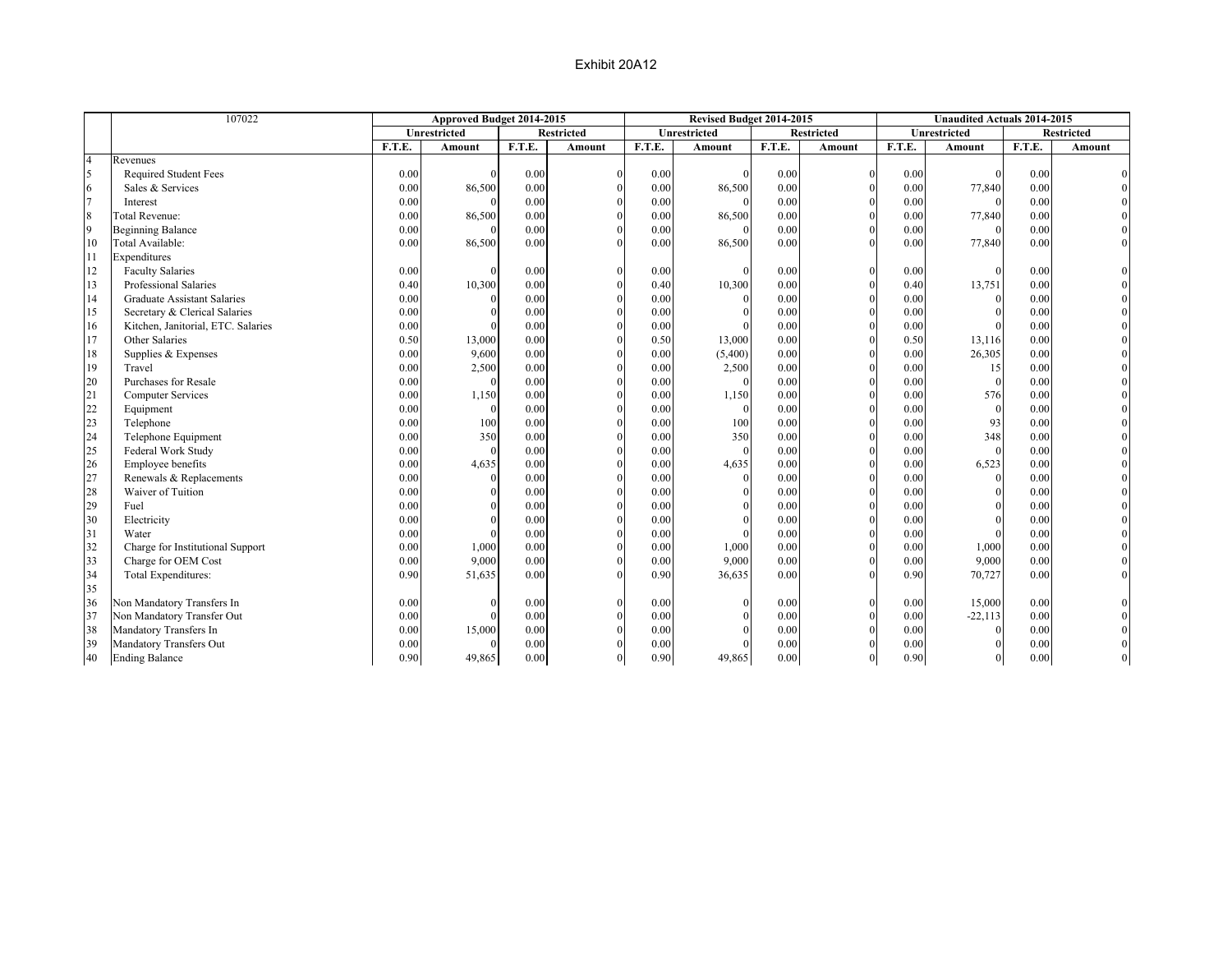|                | 107010                             |        | Approved Budget 2014-2015 |        |                   |        | Revised Budget 2014-2015 |        |                   |        | <b>Unaudited Actuals 2014-2015</b> |        |                   |
|----------------|------------------------------------|--------|---------------------------|--------|-------------------|--------|--------------------------|--------|-------------------|--------|------------------------------------|--------|-------------------|
|                |                                    |        | Unrestricted              |        | <b>Restricted</b> |        | Unrestricted             |        | <b>Restricted</b> |        | Unrestricted                       |        | <b>Restricted</b> |
|                |                                    | F.T.E. | Amount                    | F.T.E. | Amount            | F.T.E. | Amount                   | F.T.E. | Amount            | F.T.E. | Amount                             | F.T.E. | Amount            |
| $\overline{4}$ | Revenues                           |        |                           |        |                   |        |                          |        |                   |        |                                    |        |                   |
| $\overline{5}$ | Required Student Fees              | 0.00   |                           | 0.00   | $\Omega$          | 0.00   | $\Omega$                 | 0.00   | $\mathbf{0}$      | 0.00   |                                    | 0.00   |                   |
| 6              | Sales & Services                   | 0.00   | 54,513                    | 0.00   |                   | 0.00   | 54,513                   | 0.00   | $\theta$          | 0.00   | 95,305                             | 0.00   |                   |
| $\overline{7}$ | Interest                           | 0.00   | $\theta$                  | 0.00   | $\theta$          | 0.00   | $\Omega$                 | 0.00   | $\theta$          | 0.00   | $\Omega$                           | 0.00   |                   |
| 8              | Total Revenue:                     | 0.00   | 54,513                    | 0.00   | $\Omega$          | 0.00   | 54,513                   | 0.00   | $\theta$          | 0.00   | 95,305                             | 0.00   |                   |
| $\overline{9}$ | <b>Beginning Balance</b>           | 0.00   | $\Omega$                  | 0.00   | $\Omega$          | 0.00   | $\Omega$                 | 0.00   | $\Omega$          | 0.00   | $\Omega$                           | 0.00   |                   |
| 10             | Total Available:                   | 0.00   | 54,513                    | 0.00   | $\Omega$          | 0.00   | 54,513                   | 0.00   | $\Omega$          | 0.00   | 95,305                             | 0.00   |                   |
| 11             | Expenditures                       |        |                           |        |                   |        |                          |        |                   |        |                                    |        |                   |
| 12             | <b>Faculty Salaries</b>            | 0.00   | $\theta$                  | 0.00   |                   | 0.00   | $\Omega$                 | 0.00   | $\Omega$          | 0.00   | $\Omega$                           | 0.00   |                   |
| 13             | Professional Salaries              | 1.10   | 35,750                    | 0.00   | $\Omega$          | 1.10   | 35,750                   | 0.00   | $\theta$          | 1.10   | 45,638                             | 0.00   |                   |
| 14             | <b>Graduate Assistant Salaries</b> | 0.00   | $\Omega$                  | 0.00   | $\Omega$          | 0.00   | $\theta$                 | 0.00   | $\theta$          | 0.00   | $\Omega$                           | 0.00   |                   |
| 15             | Secretary & Clerical Salaries      | 0.00   | $\Omega$                  | 0.00   | $\Omega$          | 0.00   | $\Omega$                 | 0.00   | $\theta$          | 0.00   | $\Omega$                           | 0.00   |                   |
| 16             | Kitchen, Janitorial, ETC. Salaries | 0.00   | $\Omega$                  | 0.00   |                   | 0.00   |                          | 0.00   | $\theta$          | 0.00   | 16,540                             | 0.00   |                   |
| 17             | Other Salaries                     | 0.50   | 9,500                     | 0.00   | $\Omega$          | 0.50   | 9,500                    | 0.00   | $\theta$          | 0.50   | 11,394                             | 0.00   |                   |
| 18             | Supplies & Expenses                | 0.00   | 7,296                     | 0.00   | $\Omega$          | 0.00   | 7,296                    | 0.00   | $\theta$          | 0.00   | 9,294                              | 0.00   |                   |
| 19             | Travel                             | 0.00   | 250                       | 0.00   |                   | 0.00   | 250                      | 0.00   | $\Omega$          | 0.00   | $\Omega$                           | 0.00   |                   |
| 20             | Purchases for Resale               | 0.00   | $\theta$                  | 0.00   |                   | 0.00   | $\theta$                 | 0.00   | $\theta$          | 0.00   | $\Omega$                           | 0.00   |                   |
| 21             | <b>Computer Services</b>           | 0.00   | $\Omega$                  | 0.00   | $\Omega$          | 0.00   | $\Omega$                 | 0.00   | $\theta$          | 0.00   | $\Omega$                           | 0.00   |                   |
| 22             | Equipment                          | 0.00   | $\Omega$                  | 0.00   | $\Omega$          | 0.00   | $\Omega$                 | 0.00   | $\theta$          | 0.00   | $\Omega$                           | 0.00   |                   |
| 23             | Telephone                          | 0.00   | 60                        | 0.00   |                   | 0.00   | 60                       | 0.00   | $\Omega$          | 0.00   | 43                                 | 0.00   |                   |
| 24             | Telephone Equipment                | 0.00   | 2,750                     | 0.00   | $\Omega$          | 0.00   | 2,750                    | 0.00   | $\mathbf{0}$      | 0.00   | 3,262                              | 0.00   |                   |
| 25             | Federal Work Study                 | 0.00   | $\mathbf{0}$              | 0.00   |                   | 0.00   | $\Omega$                 | 0.00   | $\theta$          | 0.00   | $\Omega$                           | 0.00   |                   |
| 26             | Employee benefits                  | 0.00   | 9,050                     | 0.00   | $\Omega$          | 0.00   | 9,050                    | 0.00   | $\theta$          | 0.00   | 18,605                             | 0.00   |                   |
| 27             | Renewals & Replacements            | 0.00   | $\theta$                  | 0.00   | $\Omega$          | 0.00   | $\theta$                 | 0.00   | $\theta$          | 0.00   | $\theta$                           | 0.00   |                   |
| 28             | Waiver of Tuition                  | 0.00   | $\theta$                  | 0.00   | $\Omega$          | 0.00   | $\Omega$                 | 0.00   | $\theta$          | 0.00   | $\theta$                           | 0.00   |                   |
| 29             | Fuel                               | 0.00   | $\theta$                  | 0.00   | $\Omega$          | 0.00   | $\Omega$                 | 0.00   | $\theta$          | 0.00   | $\Omega$                           | 0.00   |                   |
| 30             | Electricity                        | 0.00   | $\theta$                  | 0.00   | $\Omega$          | 0.00   | $\Omega$                 | 0.00   | $\Omega$          | 0.00   | $\Omega$                           | 0.00   |                   |
| 31             | Water                              | 0.00   | $\Omega$                  | 0.00   | $\Omega$          | 0.00   | $\Omega$                 | 0.00   | $\Omega$          | 0.00   | $\Omega$                           | 0.00   |                   |
| 32             | Charge for Institutional Support   | 0.00   | $\Omega$                  | 0.00   | $\Omega$          | 0.00   | $\Omega$                 | 0.00   | $\theta$          | 0.00   | $\Omega$                           | 0.00   |                   |
| 33             | Charge for OEM Cost                | 0.00   | $\Omega$                  | 0.00   | $\theta$          | 0.00   | $\Omega$                 | 0.00   | $\mathbf{0}$      | 0.00   | $\Omega$                           | 0.00   |                   |
| 34             | Total Expenditures:                | 1.60   | 64,656                    | 0.00   | $\Omega$          | 1.60   | 64,656                   | 0.00   | $\Omega$          | 1.60   | 104,776                            | 0.00   |                   |
| 35             |                                    |        |                           |        |                   |        |                          |        |                   |        |                                    |        |                   |
| 36             | Non Mandatory Transfers In         | 0.00   | 10,316                    | 0.00   | $\theta$          | 0.00   | 10,316                   | 0.00   | $\mathbf{0}$      | 0.00   | 10,316                             | 0.00   |                   |
| 37             | Non Mandatory Transfer Out         | 0.00   | $\theta$                  | 0.00   | $\Omega$          | 0.00   | $\theta$                 | 0.00   | $\Omega$          | 0.00   | $-845$                             | 0.00   |                   |
| 38             | Mandatory Transfers In             | 0.00   | $\Omega$                  | 0.00   | $\Omega$          | 0.00   | $\Omega$                 | 0.00   | $\theta$          | 0.00   | $\Omega$                           | 0.00   |                   |
| 39             | Mandatory Transfers Out            | 0.00   | $\theta$                  | 0.00   |                   | 0.00   | $\Omega$                 | 0.00   |                   | 0.00   | $\Omega$                           | 0.00   |                   |
| 40             | <b>Ending Balance</b>              | 1.60   | 173                       | 0.00   | $\Omega$          | 1.60   | 173                      | 0.00   | $\overline{0}$    | 1.60   | $\overline{0}$                     | 0.00   |                   |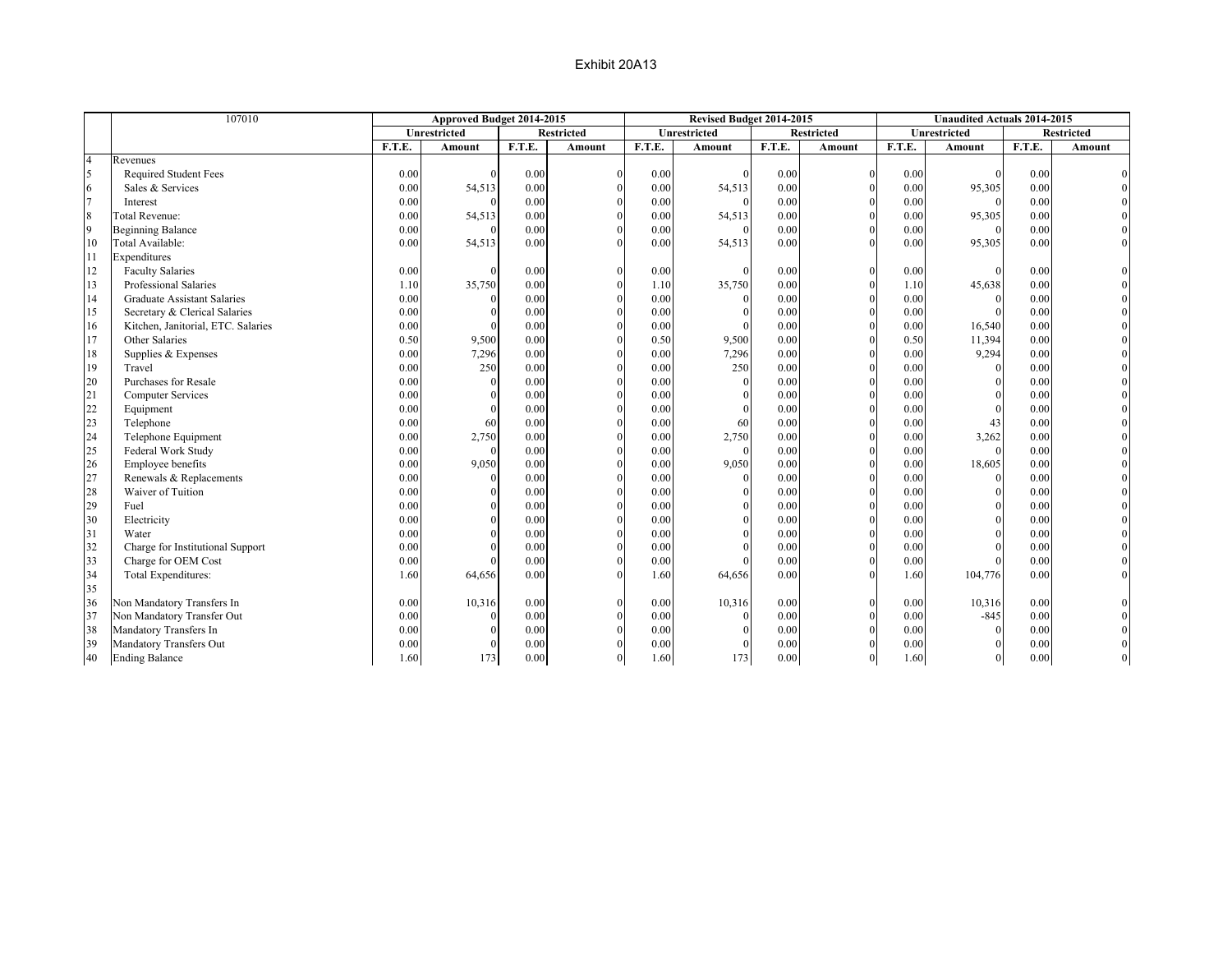#### Exhibit 21

|                | Funds:<br>108000                   |               | Approved Budget 2014-2015 |        |                   |        | Revised Budget 2014-2015 |        |                   |        | <b>Unaudited Actuals 2014-2015</b> |        |                   |
|----------------|------------------------------------|---------------|---------------------------|--------|-------------------|--------|--------------------------|--------|-------------------|--------|------------------------------------|--------|-------------------|
|                | 59000<br>Organization:             |               | Unrestricted              |        | <b>Restricted</b> |        | <b>Unrestricted</b>      |        | <b>Restricted</b> |        | <b>Unrestricted</b>                |        | <b>Restricted</b> |
|                | 22000<br>Program:                  | <b>F.T.E.</b> | Amount                    | F.T.E. | Amount            | F.T.E. | Amount                   | F.T.E. | Amount            | F.T.E. | Amount                             | F.T.E. | Amount            |
| $\overline{4}$ | Revenues                           |               |                           |        |                   |        |                          |        |                   |        |                                    |        |                   |
| 5              | <b>Regular Student Fees</b>        | 0.00          |                           | 0.00   | $\Omega$          | 0.00   |                          | 0.00   | $\theta$          | 0.00   | $\theta$                           | 0.00   |                   |
| 6              | Government Appropriation - State   | 0.00          | 211,900                   | 0.00   | $\Omega$          | 0.00   | 211,900                  | 0.00   | $\theta$          | 0.00   | 211,900                            | 0.00   |                   |
| $\overline{7}$ | Private Gifts, Grants & Contracts  | 0.00          |                           | 0.00   | $\Omega$          | 0.00   |                          | 0.00   | $\theta$          | 0.00   |                                    | 0.00   |                   |
| 8              | Sales & Services                   | 0.00          | 10,000                    | 0.00   |                   | 0.00   | 10,000                   | 0.00   |                   | 0.00   | 21,307                             | 0.00   |                   |
| 9              | Other Sources                      | 0.00          |                           | 0.00   | $\Omega$          | 0.00   |                          | 0.00   | $\Omega$          | 0.00   |                                    | 0.00   |                   |
| 10             | <b>Total Revenue:</b>              | 0.00          | 221,900                   | 0.00   | $\Omega$          | 0.00   | 221,900                  | 0.00   |                   | 0.00   | 233,207                            | 0.00   |                   |
| 11             | <b>Beginning Balance</b>           | 0.00          |                           | 0.00   |                   | 0.00   | 544                      | 0.00   | $\theta$          | 0.00   | 544                                | 0.00   |                   |
| 12             | Total Available:                   | 0.00          | 221,900                   | 0.00   | $\Omega$          | 0.00   | 222,444                  | 0.00   | $\Omega$          | 0.00   | 233,751                            | 0.00   |                   |
| 13             | Expenditures                       |               |                           |        |                   |        |                          |        |                   |        |                                    |        |                   |
| 14             | <b>Faculty Salaries</b>            | 1.00          | 20,000                    | 0.00   | $\Omega$          | 1.00   | 20,000                   | 0.00   | $\theta$          | 0.00   |                                    | 0.00   |                   |
| 15             | Professional Salaries              | 2.00          | 97,578                    | 0.00   | $\Omega$          | 2.00   | 97,578                   | 0.00   | $\Omega$          | 2.00   | 97,968                             | 0.00   |                   |
| 16             | <b>Graduate Assistant Salaries</b> | 0.00          |                           | 0.00   | $\Omega$          | 0.00   |                          | 0.00   | $\theta$          | 0.00   |                                    | 0.00   |                   |
| 17             | Secretary & Clerical Salaries      | 0.50          | 16,838                    | 0.00   | $\Omega$          | 0.50   | 16,838                   | 0.00   | $\theta$          | 0.50   | 16,403                             | 0.00   |                   |
| 18             | <b>Technician Salaries</b>         | 0.00          |                           | 0.00   | $\Omega$          | 0.00   |                          | 0.00   |                   | 0.00   | 7,010                              | 0.00   |                   |
| 19             | Other Salaries                     | 0.50          | 16,288                    | 0.00   |                   | 0.50   | 16,288                   | 0.00   |                   | 0.50   | 17,526                             | 0.00   |                   |
| 20             | Supplies & Expenses                | 0.00          | 19,916                    | 0.00   |                   | 0.00   | 20,460                   | 0.00   |                   | 0.00   | 13,905                             | 0.00   |                   |
| 21             | Travel                             | 0.00          | 5,500                     | 0.00   | $\Omega$          | 0.00   | 5,500                    | 0.00   | $\theta$          | 0.00   | 4,316                              | 0.00   |                   |
| 22             | Federal Work Study                 | 0.00          |                           | 0.00   | $\Omega$          | 0.00   |                          | 0.00   | $\theta$          | 0.00   | $\Omega$                           | 0.00   |                   |
| 23             | Employee benefits                  | 0.00          | 45,780                    | 0.00   |                   | 0.00   | 45,780                   | 0.00   | $\Omega$          | 0.00   | 45,346                             | 0.00   |                   |
| 24             | Fuel                               | 0.00          |                           | 0.00   |                   | 0.00   |                          | 0.00   |                   | 0.00   | $\Omega$                           | 0.00   |                   |
| 25             | Electricity                        | 0.00          |                           | 0.00   |                   | 0.00   |                          | 0.00   | $\Omega$          | 0.00   |                                    | 0.00   |                   |
| 26             | Water                              | 0.00          |                           | 0.00   |                   | 0.00   |                          | 0.00   |                   | 0.00   |                                    | 0.00   |                   |
| 27             | Charge for Institutional Support   | 0.00          |                           | 0.00   |                   | 0.00   |                          | 0.00   | $\theta$          | 0.00   |                                    | 0.00   |                   |
| 28             | Charge for OEM Cost                | 0.00          |                           | 0.00   | $\Omega$          | 0.00   |                          | 0.00   | $\theta$          | 0.00   |                                    | 0.00   |                   |
| 29             | <b>Total Expenditures:</b>         | 4.00          | 221,900                   | 0.00   | $\Omega$          | 4.00   | 222,444                  | 0.00   | $\Omega$          | 3.00   | 202,474                            | 0.00   |                   |
| 30             |                                    |               |                           |        |                   |        |                          |        |                   |        |                                    |        |                   |
| 31             | Transfer From I&G                  | 0.00          |                           | 0.00   | $\Omega$          | 0.00   |                          | 0.00   | $\Omega$          | 0.00   |                                    | 0.00   |                   |
| 32             | Transfer (To) I&G                  | 0.00          |                           | 0.00   |                   | 0.00   |                          | 0.00   | $\theta$          | 0.00   |                                    | 0.00   |                   |
| 33             | <b>Transfer From Other</b>         | 0.00          |                           | 0.00   |                   | 0.00   |                          | 0.00   |                   | 0.00   |                                    | 0.00   |                   |
| 34             | Transfer (To) Other                | 0.00          |                           | 0.00   |                   | 0.00   |                          | 0.00   |                   | 0.00   |                                    | 0.00   |                   |
| 35             | <b>Ending Balance</b>              | 4.00          |                           | 0.00   | $\Omega$          | 4.00   |                          | 0.00   |                   | 3.00   | 31,277                             | 0.00   |                   |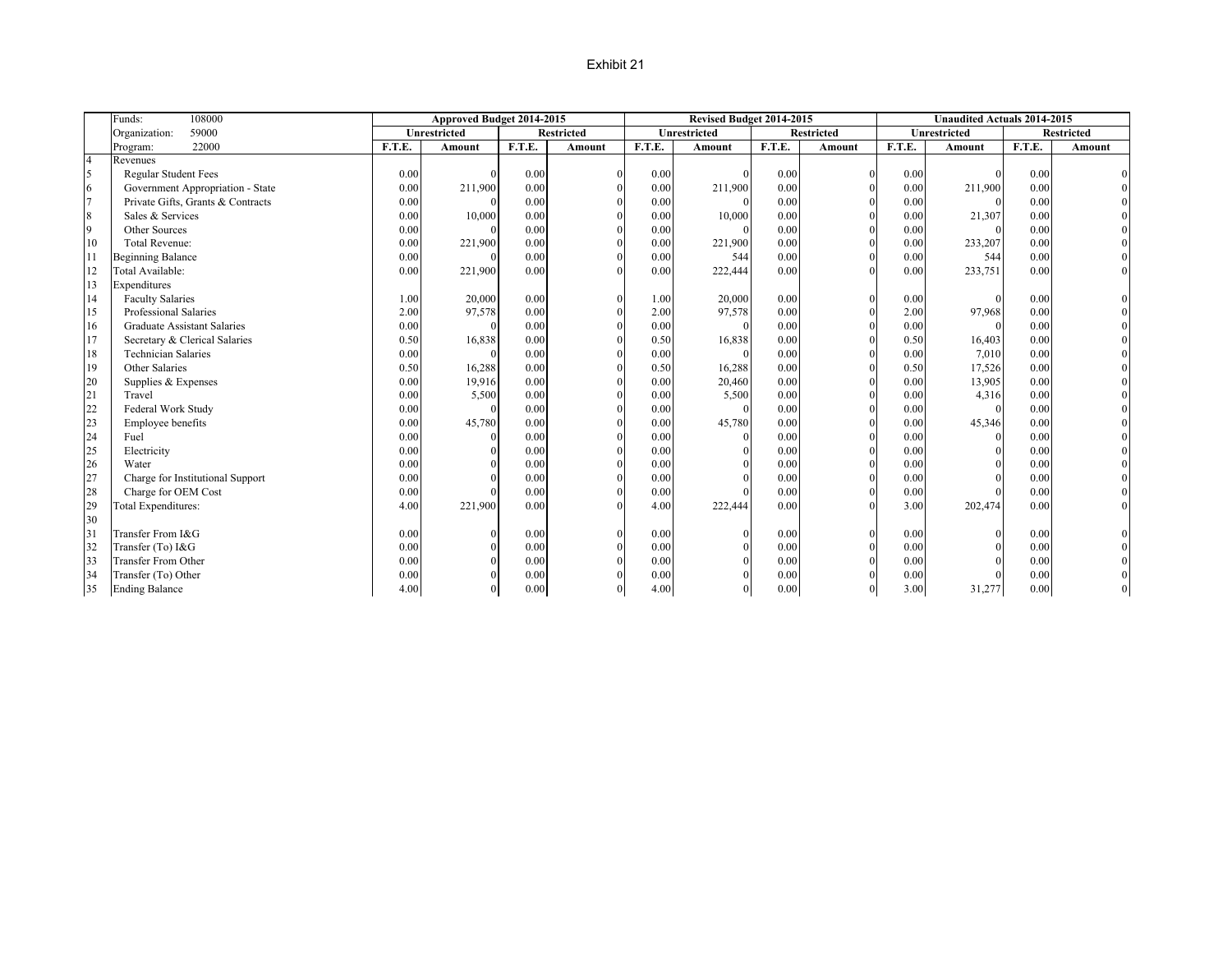### Exhibit 22

|                  |                                       |        |              | Approved Budget 2014-2015 |                   |        | Revised Budget 2014-2015 |        |                   |               | <b>Unaudited Actuals 2014-2015</b> |        |                   |
|------------------|---------------------------------------|--------|--------------|---------------------------|-------------------|--------|--------------------------|--------|-------------------|---------------|------------------------------------|--------|-------------------|
|                  |                                       |        | Unrestricted |                           | <b>Restricted</b> |        | <b>Unrestricted</b>      |        | <b>Restricted</b> |               | <b>Unrestricted</b>                |        | <b>Restricted</b> |
|                  |                                       | F.T.E. | Amount       | F.T.E.                    | Amount            | F.T.E. | Amount                   | F.T.E. | Amount            | <b>F.T.E.</b> | <b>Amount</b>                      | F.T.E. | Amount            |
| $\overline{4}$   | Revenues                              |        |              |                           |                   |        |                          |        |                   |               |                                    |        |                   |
| $\overline{5}$   | <b>State Appropriations</b>           | 2.65   | 4,487,800    | 0.00                      |                   | 2.65   | 4,487,800                | 0.00   | $\theta$          | 2.65          | 4,487,800                          | 0.00   |                   |
| 6                | Sales of Publications                 | 0.00   |              | 0.00                      |                   | 0.00   | $\Omega$                 | 0.00   | $\theta$          | 0.00          | 80,237                             | 0.00   |                   |
| $\overline{7}$   | Other Income                          | 0.00   |              | 0.00                      |                   | 0.00   |                          | 0.00   | $\Omega$          | 0.00          | 1,080                              | 0.00   |                   |
| $\boldsymbol{8}$ | <b>Industrial Grants</b>              | 0.00   |              | 0.00                      | 71,015            | 0.00   |                          | 0.00   | 71,015            | 0.00          |                                    | 0.00   | 71,015            |
| $\overline{9}$   | Federal Govt Grants & Contracts       | 0.00   |              | 0.00                      | 400,000           | 0.00   |                          | 0.00   | 400,000           | 0.00          |                                    | 0.00   | 400,000           |
| 10               | State Govt Grants & Contracts         | 0.00   |              | 0.00                      | 400,000           | 0.00   |                          | 0.00   | 400,000           | 0.00          |                                    | 0.00   | 400,000           |
| 11               | {Ind. Cost Recov. Grants & Contracts} | 0.00   |              | 0.00                      |                   | 0.00   |                          | 0.00   | $\Omega$          | 0.00          |                                    | 0.00   |                   |
| 12               | Total Revenue:                        | 2.65   | 4,487,800    | 0.00                      | 871,015           | 2.65   | 4,487,800                | 0.00   | 871,015           | 2.65          | 4,569,117                          | 0.00   | 871,015           |
| 13               | <b>Beginning Balance</b>              | 0.00   |              | 0.00                      |                   | 0.00   | 862,651                  | 0.00   | $\Omega$          | 0.00          | 717,416                            | 0.00   |                   |
| 14               | Total Available:                      | 2.65   | 4,487,800    | 0.00                      | 871,015           | 2.65   | 5,350,451                | 0.00   | 871,015           | 2.65          | 5,286,533                          | 0.00   | 871,015           |
| 16               | <b>Faculty Salaries</b>               | 0.25   | 28,773       | 0.00                      |                   | 0.25   | 28,773                   | 0.00   | $\theta$          | 0.25          | 26,489                             | 0.00   |                   |
| 17               | Professional Salaries                 | 35.75  | 2,291,153    | 0.00                      | 455,000           | 35.75  | 2,291,153                | 0.00   | 455,000           | 35.75         | 1,841,665                          | 0.00   | 455,000           |
| 18               | Graduate Assistant Salaries           | 1.00   | 50,000       | 0.00                      |                   | 1.00   | 50,000                   | 0.00   | $\theta$          | 1.00          | 71,646                             | 0.00   |                   |
| 19               | Secretary & Clerical Salaries         | 4.40   | 148,213      | 0.00                      |                   | 4.40   | 148,213                  | 0.00   |                   | 4.40          | 135,307                            | 0.00   |                   |
| 20               | Technician Salaries                   | 10.00  | 332,740      | 0.00                      | 150,000           | 10.00  | 332,740                  | 0.00   | 150,000           | 10.00         | 236,416                            | 0.00   | 150,000           |
| 21               | Other Salaries                        | 5.00   | 50,000       | 0.00                      | $\Omega$          | 5.00   | 50,000                   | 0.00   | $\theta$          | 5.00          | 71,249                             | 0.00   |                   |
| 22               | Supplies & Expenses                   | 0.00   | 119,750      | 0.00                      | 42,000            | 0.00   | 982,401                  | 0.00   | 42,000            | 0.00          | 350,853                            | 0.00   | 42,000            |
| 23               | Travel                                | 0.00   | 111,547      | 0.00                      |                   | 0.00   | 111,547                  | 0.00   | $\theta$          | 0.00          | 64,954                             | 0.00   |                   |
| 24               | <b>Publication Expense</b>            | 0.00   |              | 0.00                      |                   | 0.00   | $\Omega$                 | 0.00   | $\theta$          | 0.00          |                                    | 0.00   |                   |
| 25               | <b>Computer Services</b>              | 0.00   | 23,700       | 0.00                      |                   | 0.00   | 23,700                   | 0.00   | $\Omega$          | 0.00          | 16,881                             | 0.00   |                   |
| 26               | Equipment                             | 0.00   | 27,307       | 0.00                      |                   | 0.00   | 27,307                   | 0.00   | $\Omega$          | 0.00          | 265,535                            | 0.00   |                   |
| 27               | Telephone                             | 0.00   | 49,500       | 0.00                      |                   | 0.00   | 49,500                   | 0.00   | $\Omega$          | 0.00          | 51,271                             | 0.00   |                   |
| 28               | Other Operations                      | 0.00   |              | 0.00                      |                   | 0.00   | $\Omega$                 | 0.00   | $\mathbf{0}$      | 0.00          |                                    | 0.00   |                   |
| 29               | Federal Work Study                    | 0.00   |              | 0.00                      |                   | 0.00   |                          | 0.00   | $\Omega$          | 0.00          | 616                                | 0.00   |                   |
| 30               | Employee benefits                     | 0.00   | 957,291      | 0.00                      | 224,015           | 0.00   | 957,291                  | 0.00   | 224,015           | 0.00          | 1,157,058                          | 0.00   | 224,015           |
| 31               | Waiver of Tuition                     | 0.00   |              | 0.00                      |                   | 0.00   |                          | 0.00   | $\theta$          | 0.00          |                                    | 0.00   |                   |
| 32               | Fuel                                  | 0.00   |              | 0.00                      |                   | 0.00   |                          | 0.00   | $\theta$          | 0.00          |                                    | 0.00   |                   |
| 33               | Electricity                           | 0.00   |              | 0.00                      |                   | 0.00   |                          | 0.00   |                   | 0.00          |                                    | 0.00   |                   |
| 34               | Water                                 | 0.00   |              | 0.00                      |                   | 0.00   |                          | 0.00   | $\Omega$          | 0.00          |                                    | 0.00   |                   |
| 35               | Charge for Institutional Support      | 0.00   | 149,000      | 0.00                      |                   | 0.00   | 149,000                  | 0.00   | $\Omega$          | 0.00          | 149,000                            | 0.00   |                   |
| 36               | Charge for O & M Cost                 | 0.00   | 112,000      | 0.00                      |                   | 0.00   | 112,000                  | 0.00   | $\Omega$          | 0.00          | 112,000                            | 0.00   |                   |
| 37               | Total Expenditures:                   | 56.40  | 4,450,974    | 0.00                      | 871,015           | 56.40  | 5,313,625                | 0.00   | 871,015           | 56.40         | 4,550,940                          | 0.00   | 871,015           |
| 39               | Transfer From I&G                     | 0.00   |              | 0.00                      |                   | 0.00   |                          | 0.00   | $\mathbf{0}$      | 0.00          |                                    | 0.00   |                   |
| 40               | Transfer (To) I&G                     | 0.00   |              | 0.00                      |                   | 0.00   |                          | 0.00   | $\Omega$          | 0.00          |                                    | 0.00   |                   |
| 41               | <b>Transfer From Other</b>            | 0.00   |              | 0.00                      |                   | 0.00   |                          | 0.00   |                   | 0.00          | 95,435                             | 0.00   |                   |
| 42               | Transfer (To) Other                   | 0.00   | (36, 826)    | 0.00                      |                   | 0.00   | (36, 826)                | 0.00   |                   | 0.00          | (34, 477)                          | 0.00   |                   |
| 43               | <b>Ending Balance</b>                 | 2.65   |              | 0.00                      | $\Omega$          | 2.65   |                          | 0.00   | $\Omega$          | 2.65          | 796,551                            | 0.00   |                   |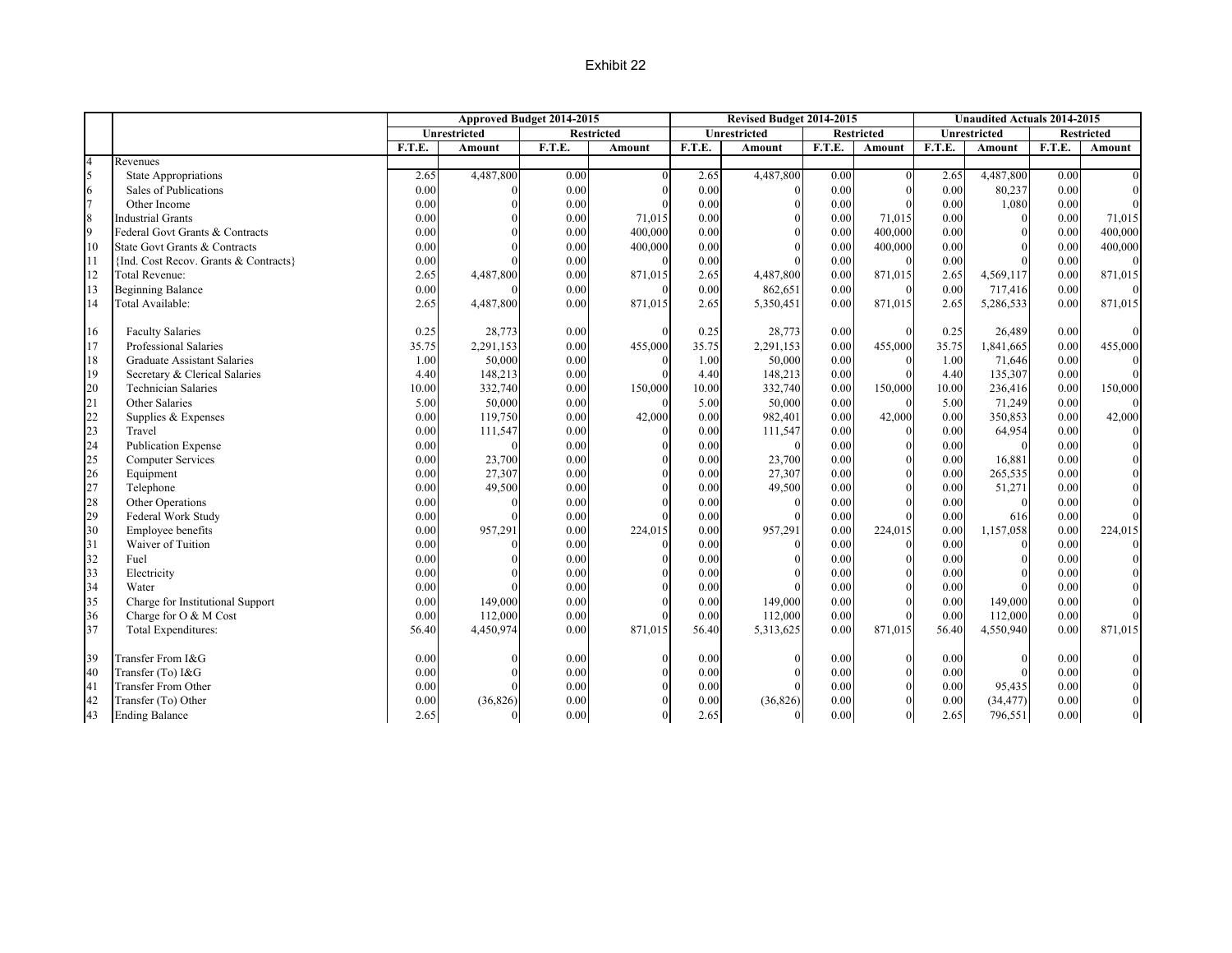|                | Bureau of Mines 109001and 002 -102000-22000 |        | Approved Budget 2014-2015 |        |                   |        | Revised Budget 2014-2015 |        |              |        | <b>Unaudited Actuals 2014-2015</b> |        |                   |
|----------------|---------------------------------------------|--------|---------------------------|--------|-------------------|--------|--------------------------|--------|--------------|--------|------------------------------------|--------|-------------------|
|                | Aquifer Mapping 109004-10200-22000          |        | Unrestricted              |        | <b>Restricted</b> |        | Unrestricted             |        | Restricted   |        | Unrestricted                       |        | <b>Restricted</b> |
|                |                                             | F.T.E. | Amount                    | F.T.E. | <b>Amount</b>     | F.T.E. | Amount                   | F.T.E. | Amount       | F.T.E. | Amount                             | F.T.E. | Amount            |
| $\overline{4}$ | Revenues                                    |        |                           |        |                   |        |                          |        |              |        |                                    |        |                   |
| $\sqrt{5}$     | <b>State Appropriations</b>                 | 0.00   | 4,147,700                 | 0.00   | $\Omega$          | 0.00   | 4,147,700                | 0.00   | $\theta$     | 0.00   | 4,147,700                          | 0.00   |                   |
| 6              | Sales of Publications                       | 0.00   | $\theta$                  | 0.00   |                   | 0.00   | $\Omega$                 | 0.00   | $\theta$     | 0.00   | 80,237                             | 0.00   |                   |
| $\overline{7}$ | Other Income                                | 0.00   | $\Omega$                  | 0.00   |                   | 0.00   | $\Omega$                 | 0.00   |              | 0.00   | 80                                 | 0.00   |                   |
| $\,8\,$        | <b>Industrial Grants</b>                    | 0.00   | $\Omega$                  | 0.00   |                   | 0.00   | $\Omega$                 | 0.00   |              | 0.00   | $\mathbf{0}$                       | 0.00   |                   |
| 9              | Federal Govt Grants & Contracts             | 0.00   |                           | 0.00   | 400,000           | 0.00   |                          | 0.00   | 400,000      | 0.00   |                                    | 0.00   | 400,000           |
| 10             | State Govt Grants & Contracts               | 0.00   |                           | 0.00   | 400,000           | 0.00   |                          | 0.00   | 400,000      | 0.00   |                                    | 0.00   | 400,000           |
| 11             | {Ind. Cost Recov. Grants & Contracts}       | 0.00   |                           | 0.00   | $\Omega$          | 0.00   |                          | 0.00   | $\Omega$     | 0.00   |                                    | 0.00   |                   |
| 12             | <b>Total Revenue:</b>                       | 0.00   | 4,147,700                 | 0.00   | 800,000           | 0.00   | 4,147,700                | 0.00   | 800,000      | 0.00   | 4,228,017                          | 0.00   | 800,000           |
| 13             | <b>Beginning Balance</b>                    | 0.00   |                           | 0.00   | $\Omega$          | 0.00   | 810,986                  | 0.00   | $\Omega$     | 0.00   | 665,751                            | 0.00   |                   |
| 14             | Total Available:                            | 0.00   | 4,147,700                 | 0.00   | 800,000           | 0.00   | 4,958,686                | 0.00   | 800,000      | 0.00   | 4,893,768                          | 0.00   | 800,000           |
| 15             | Expenditures                                |        |                           |        |                   |        |                          |        |              |        |                                    |        |                   |
| 16             | <b>Faculty Salaries</b>                     | 0.25   | 28,773                    | 0.00   |                   | 0.25   | 28,773                   | 0.00   |              | 0.25   | 26,489                             | 0.00   |                   |
| 17             | Professional Salaries                       | 34.50  | 2,189,351                 | 0.00   | 400,000           | 34.50  | 2,189,351                | 0.00   | 400,000      | 34.50  | 1,750,245                          | 0.00   | 400,000           |
| 18             | <b>Graduate Assistant Salaries</b>          | 1.00   | 50,000                    | 0.00   |                   | 1.00   | 50,000                   | 0.00   |              | 1.00   | 71,646                             | 0.00   |                   |
| 19             | Secretary & Clerical Salaries               | 3.00   | 107,656                   | 0.00   |                   | 3.00   | 107,656                  | 0.00   |              | 3.00   | 96,583                             | 0.00   |                   |
| 20             | <b>Technician Salaries</b>                  | 10.00  | 332,740                   | 0.00   | 150,000           | 10.00  | 332,740                  | 0.00   | 150,000      | 10.00  | 236,416                            | 0.00   | 150,000           |
| 21             | Other Salaries                              | 5.00   | 50,000                    | 0.00   |                   | 5.00   | 50,000                   | 0.00   |              | 5.00   | 71,249                             | 0.00   |                   |
| 22             | Supplies & Expenses                         | 0.00   | 100,000                   | 0.00   | 42,000            | 0.00   | 910,986                  | 0.00   | 42,000       | 0.00   | 338,317                            | 0.00   | 42,000            |
| 23             | Travel                                      | 0.00   | 77,868                    | 0.00   |                   | 0.00   | 77,868                   | 0.00   |              | 0.00   | 52,721                             | 0.00   |                   |
| 24             | <b>Publication Expense</b>                  | 0.00   | $\theta$                  | 0.00   |                   | 0.00   | $\Omega$                 | 0.00   |              | 0.00   | $\theta$                           | 0.00   |                   |
| 25             | <b>Computer Services</b>                    | 0.00   | 20,000                    | 0.00   |                   | 0.00   | 20,000                   | 0.00   |              | 0.00   | 12,593                             | 0.00   |                   |
| 26             | Equipment                                   | 0.00   | $\Omega$                  | 0.00   |                   | 0.00   | $\Omega$                 | 0.00   | $\theta$     | 0.00   | 209,951                            | 0.00   |                   |
| 27             | Telephone                                   | 0.00   | 44,000                    | 0.00   |                   | 0.00   | 44,000                   | 0.00   |              | 0.00   | 45,269                             | 0.00   |                   |
| 28             | Other Operations                            | 0.00   | $\Omega$                  | 0.00   |                   | 0.00   | $\Omega$                 | 0.00   |              | 0.00   | $\theta$                           | 0.00   |                   |
| 29             | Federal Work Study                          | 0.00   |                           | 0.00   |                   | 0.00   |                          | 0.00   |              | 0.00   | 616                                | 0.00   |                   |
| 30             | Employee benefits                           | 0.00   | 910,312                   | 0.00   | 208,000           | 0.00   | 910,312                  | 0.00   | 208,000      | 0.00   | 1,099,691                          | 0.00   | 208,000           |
| 31             | Waiver of Tuition                           | 0.00   | $\theta$                  | 0.00   |                   | 0.00   | $\Omega$                 | 0.00   | $\Omega$     | 0.00   | $\mathbf{0}$                       | 0.00   |                   |
| 32             | Fuel                                        | 0.00   |                           | 0.00   |                   | 0.00   |                          | 0.00   |              | 0.00   | $\Omega$                           | 0.00   |                   |
| 33             | Electricity                                 | 0.00   |                           | 0.00   |                   | 0.00   |                          | 0.00   |              | 0.00   | $\Omega$                           | 0.00   |                   |
| 34             | Water                                       | 0.00   | $\Omega$                  | 0.00   |                   | 0.00   |                          | 0.00   |              | 0.00   |                                    | 0.00   |                   |
| 35             | Charge for Institutional Support            | 0.00   | 137,000                   | 0.00   |                   | 0.00   | 137,000                  | 0.00   |              | 0.00   | 137,000                            | 0.00   |                   |
| 36             | Charge for O & M Cost                       | 0.00   | 100,000                   | 0.00   |                   | 0.00   | 100,000                  | 0.00   |              | 0.00   | 100,000                            | 0.00   |                   |
| 37             | Total Expenditures:                         | 53.75  | 4,147,700                 | 0.00   | 800,000           | 53.75  | 4,958,686                | 0.00   | 800,000      | 53.75  | 4,248,786                          | 0.00   | 800,000           |
| 38             |                                             |        |                           |        |                   |        |                          |        |              |        |                                    |        |                   |
| 39             | Transfer From I&G                           | 0.00   | $\theta$                  | 0.00   |                   | 0.00   | $\theta$                 | 0.00   |              | 0.00   | $\mathbf{0}$                       | 0.00   |                   |
| 40             | Transfer (To) I&G                           | 0.00   | $\Omega$                  | 0.00   |                   | 0.00   | $\Omega$                 | 0.00   |              | 0.00   | $\Omega$                           | 0.00   |                   |
| 41             | <b>Transfer From Other</b>                  | 0.00   | $\Omega$                  | 0.00   |                   | 0.00   | $\Omega$                 | 0.00   | $\Omega$     | 0.00   | 76,766                             | 0.00   |                   |
| 42             | Transfer (To) Other                         | 0.00   |                           | 0.00   |                   | 0.00   |                          | 0.00   | $\theta$     | 0.00   | $\sim$                             | 0.00   |                   |
| 43             | <b>Ending Balance</b>                       | 0.00   | $\theta$                  | 0.00   | $\theta$          | 0.00   | $\theta$                 | 0.00   | $\mathbf{0}$ | 0.00   | 721,748                            | 0.00   | $\theta$          |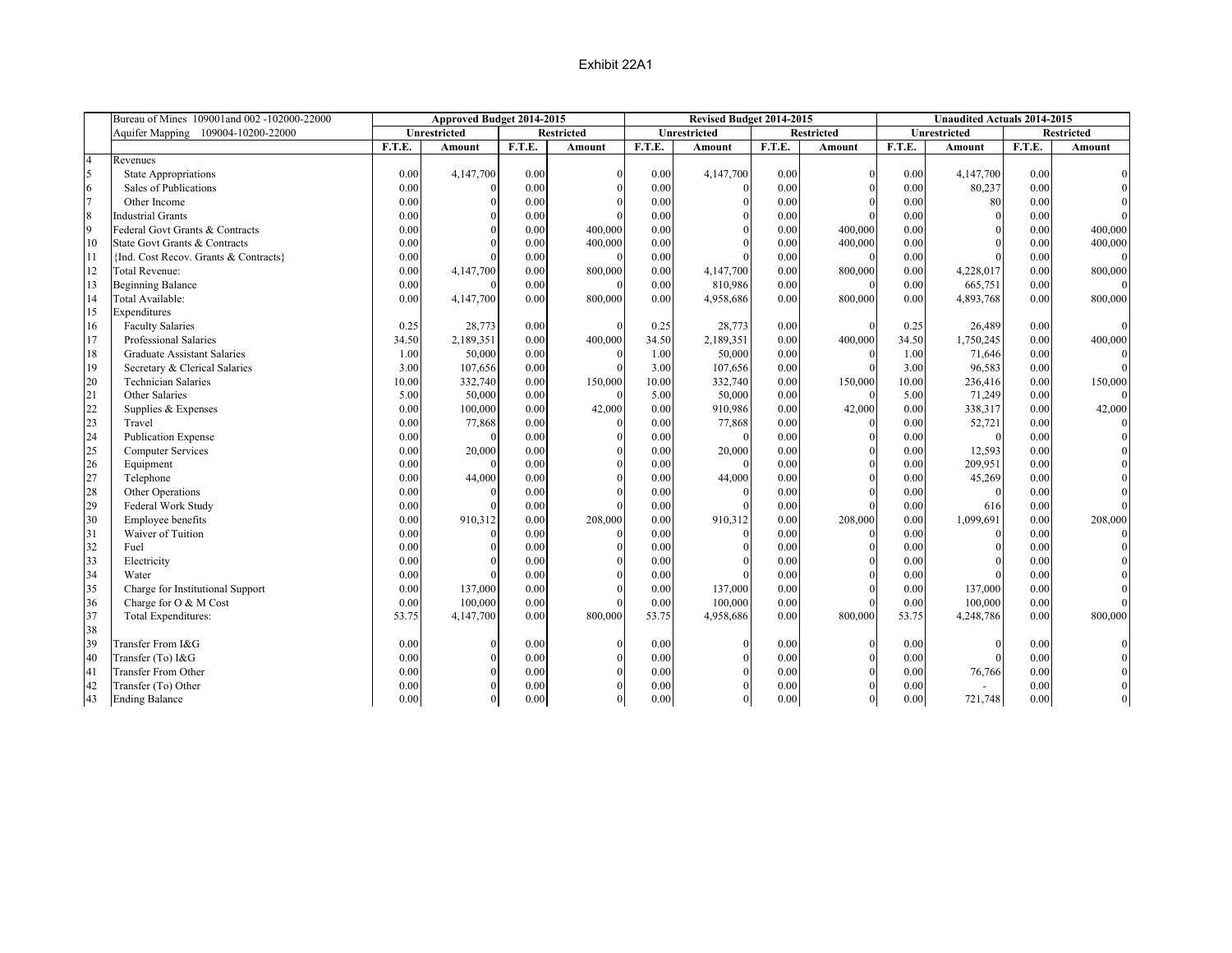|                  | Fund:<br>109002                       | Approved Budget 2014-2015 |              |        | Revised Budget 2014-2015 |        |              | <b>Unaudited Actuals 2014-2015</b> |                   |        |              |        |                   |
|------------------|---------------------------------------|---------------------------|--------------|--------|--------------------------|--------|--------------|------------------------------------|-------------------|--------|--------------|--------|-------------------|
|                  | 34000<br>Organization:                |                           | Unrestricted |        | <b>Restricted</b>        |        | Unrestricted |                                    | <b>Restricted</b> |        | Unrestricted |        | <b>Restricted</b> |
|                  | 22000<br>Program:                     | F.T.E.                    | Amount       | F.T.E. | Amount                   | F.T.E. | Amount       | F.T.E.                             | Amount            | F.T.E. | Amount       | F.T.E. | Amount            |
| $\overline{4}$   | Revenues                              |                           |              |        |                          |        |              |                                    |                   |        |              |        |                   |
| 5                | State Appropriations                  | 2.65                      | 340,100      | 0.00   |                          | 2.65   | 340,100      | 0.00                               |                   | 2.65   | 340,100      | 0.00   |                   |
| 6                | Sales of Publications                 | 0.00                      | $\Omega$     | 0.00   |                          | 0.00   | $\theta$     | 0.00                               |                   | 0.00   | $\Omega$     | 0.00   |                   |
| $\overline{7}$   | Other Income                          | 0.00                      | $\Omega$     | 0.00   |                          | 0.00   | $\Omega$     | 0.00                               |                   | 0.00   | 1,000        | 0.00   |                   |
| $\boldsymbol{8}$ | <b>Industrial Grants</b>              | 0.00                      | $\Omega$     | 0.00   | 71,015                   | 0.00   | $\Omega$     | 0.00                               | 71,015            | 0.00   | $\Omega$     | 0.00   | 71,015            |
| $\overline{9}$   | Federal Govt Grants & Contracts       | 0.00                      | $\Omega$     | 0.00   |                          | 0.00   |              | 0.00                               |                   | 0.00   | $\Omega$     | 0.00   |                   |
| 10               | State Govt Grants & Contracts         | 0.00                      |              | 0.00   |                          | 0.00   |              | 0.00                               |                   | 0.00   |              | 0.00   |                   |
| 11               | {Ind. Cost Recov. Grants & Contracts} | 0.00                      |              | 0.00   |                          | 0.00   |              | 0.00                               |                   | 0.00   |              | 0.00   |                   |
| 12               | <b>Total Revenue:</b>                 | 2.65                      | 340,100      | 0.00   | 71,015                   | 2.65   | 340,100      | 0.00                               | 71,015            | 2.65   | 341,100      | 0.00   | 71,015            |
| 13               | <b>Beginning Balance</b>              | 0.00                      | $\Omega$     | 0.00   | $\Omega$                 | 0.00   | 51,665       | 0.00                               | $\Omega$          | 0.00   | 51,665       | 0.00   |                   |
| 14               | Total Available:                      | 2.65                      | 340,100      | 0.00   | 71,015                   | 2.65   | 391,765      | 0.00                               | 71,015            | 2.65   | 392,765      | 0.00   | 71,015            |
| 15               | Expenditures                          |                           |              |        |                          |        |              |                                    |                   |        |              |        |                   |
| 16               | <b>Faculty Salaries</b>               | 0.00                      | $\Omega$     | 0.00   |                          | 0.00   | $\Omega$     | 0.00                               |                   | 0.00   | $\Omega$     | 0.00   |                   |
| 17               | Professional Salaries                 | 1.25                      | 101,802      | 0.00   | 55,000                   | 1.25   | 101,802      | 0.00                               | 55,000            | 1.25   | 91,420       | 0.00   | 55,000            |
| 18               | <b>Graduate Assistant Salaries</b>    | 0.00                      | $\Omega$     | 0.00   |                          | 0.00   |              | 0.00                               |                   | 0.00   |              | 0.00   |                   |
| 19               | Secretary & Clerical Salaries         | 1.40                      | 40,557       | 0.00   |                          | 1.40   | 40,557       | 0.00                               |                   | 1.40   | 38,724       | 0.00   |                   |
| 20               | <b>Technician Salaries</b>            | 0.00                      | $\Omega$     | 0.00   |                          | 0.00   | $\theta$     | 0.00                               |                   | 0.00   | $\theta$     | 0.00   |                   |
| 21               | Other Salaries                        | 0.00                      | $\Omega$     | 0.00   |                          | 0.00   |              | 0.00                               |                   | 0.00   |              | 0.00   |                   |
| 22               | Supplies & Expenses                   | 0.00                      | 19,750       | 0.00   |                          | 0.00   | 71,415       | 0.00                               |                   | 0.00   | 12,536       | 0.00   |                   |
| 23               | Travel                                | 0.00                      | 33,679       | 0.00   |                          | 0.00   | 33,679       | 0.00                               |                   | 0.00   | 12,233       | 0.00   |                   |
| 24               | <b>Publication Expense</b>            | 0.00                      | $\Omega$     | 0.00   |                          | 0.00   | $\Omega$     | 0.00                               | $\Omega$          | 0.00   | $\Omega$     | 0.00   |                   |
| 25               | <b>Computer Services</b>              | 0.00                      | 3,700        | 0.00   |                          | 0.00   | 3,700        | 0.00                               |                   | 0.00   | 4,288        | 0.00   |                   |
| 26               | Equipment                             | 0.00                      | 27,307       | 0.00   |                          | 0.00   | 27,307       | 0.00                               |                   | 0.00   | 55,584       | 0.00   |                   |
| 27               | Telephone                             | 0.00                      | 5,500        | 0.00   |                          | 0.00   | 5,500        | 0.00                               |                   | 0.00   | 6,002        | 0.00   |                   |
| 28               | Other Operations                      | 0.00                      | $\Omega$     | 0.00   |                          | 0.00   | $\Omega$     | 0.00                               |                   | 0.00   | $\theta$     | 0.00   |                   |
| 29               | Federal Work Study                    | 0.00                      | $\Omega$     | 0.00   |                          | 0.00   |              | 0.00                               |                   | 0.00   | $\theta$     | 0.00   |                   |
| 30               | Employee benefits                     | 0.00                      | 46,979       | 0.00   | 16,015                   | 0.00   | 46,979       | 0.00                               | 16,015            | 0.00   | 57,367       | 0.00   | 16,015            |
| 31               | Waiver of Tuition                     | 0.00                      | $\Omega$     | 0.00   |                          | 0.00   | $\theta$     | 0.00                               | $\theta$          | 0.00   | $\theta$     | 0.00   |                   |
| 32               | Fuel                                  | 0.00                      | $\Omega$     | 0.00   |                          | 0.00   |              | 0.00                               |                   | 0.00   | $\theta$     | 0.00   |                   |
| 33               | Electricity                           | 0.00                      |              | 0.00   |                          | 0.00   |              | 0.00                               |                   | 0.00   | $\Omega$     | 0.00   |                   |
| 34               | Water                                 | 0.00                      | $\Omega$     | 0.00   |                          | 0.00   |              | 0.00                               |                   | 0.00   | $\Omega$     | 0.00   |                   |
| 35               | Charge for Institutional Support      | 0.00                      | 12,000       | 0.00   |                          | 0.00   | 12,000       | 0.00                               |                   | 0.00   | 12,000       | 0.00   |                   |
| 36               | Charge for O & M Cost                 | 0.00                      | 12,000       | 0.00   |                          | 0.00   | 12,000       | 0.00                               |                   | 0.00   | 12,000       | 0.00   |                   |
| 37               | Total Expenditures:                   | 2.65                      | 303,274      | 0.00   | 71,015                   | 2.65   | 354,939      | 0.00                               | 71,015            | 2.65   | 302,154      | 0.00   | 71,015            |
| 38               |                                       |                           |              |        |                          |        |              |                                    |                   |        |              |        |                   |
| 39               | Transfer From I&G                     | 0.00                      | $\Omega$     | 0.00   |                          | 0.00   |              | 0.00                               |                   | 0.00   | $\Omega$     | 0.00   |                   |
| 40               | Transfer (To) I&G                     | 0.00                      |              | 0.00   |                          | 0.00   |              | 0.00                               |                   | 0.00   | $\Omega$     | 0.00   |                   |
| 41               | Transfer From Other                   | 0.00                      | $\Omega$     | 0.00   |                          | 0.00   |              | 0.00                               |                   | 0.00   | 18,669       | 0.00   |                   |
| 42               | Transfer (To) Other                   | 0.00                      | (36, 826)    | 0.00   |                          | 0.00   | (36, 826)    | 0.00                               |                   | 0.00   | (34, 477)    | 0.00   |                   |
| 43               | <b>Ending Balance</b>                 | 2.65                      | $\theta$     | 0.00   |                          | 2.65   | $\mathbf{0}$ | 0.00                               | $\mathbf{0}$      | 2.65   | 74,803       | 0.00   |                   |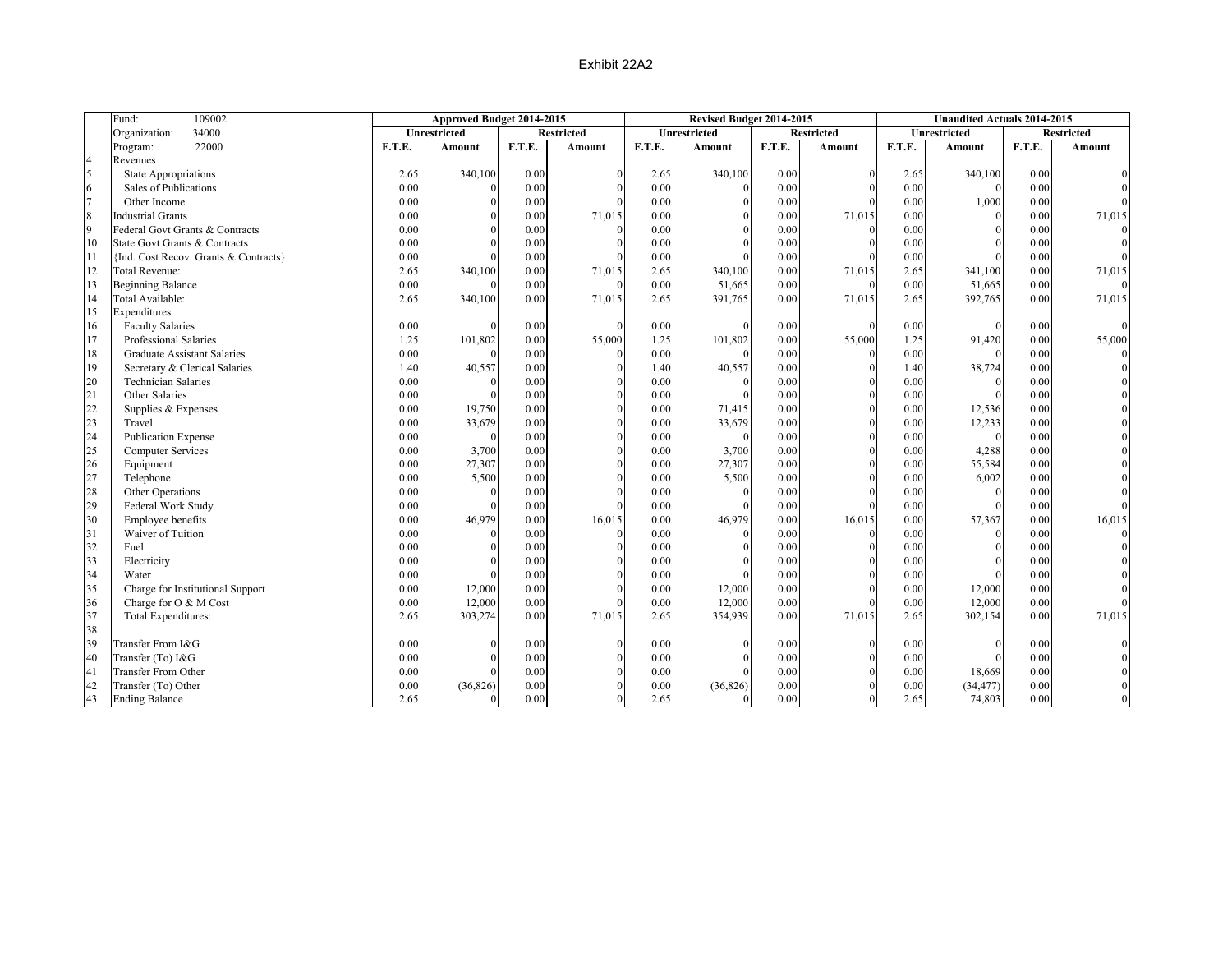|                         | Fund:<br>109004                       | Approved Budget 2011-2012 |              | Revised Budget 2011-2012 |                   |          | Proposed Budget 2012-2013 |        |                |        |                |          |                   |
|-------------------------|---------------------------------------|---------------------------|--------------|--------------------------|-------------------|----------|---------------------------|--------|----------------|--------|----------------|----------|-------------------|
|                         | 10200<br>Organization:                |                           | Unrestricted |                          | <b>Restricted</b> |          | Unrestricted              |        | Restricted     |        | Unrestricted   |          | <b>Restricted</b> |
|                         | 22000<br>Program:                     | F.T.E.                    | Amount       | F.T.E.                   | Amount            | F.T.E.   | Amount                    | F.T.E. | Amount         | F.T.E. | Amount         | F.T.E.   | Amount            |
| $\overline{4}$          | Revenues                              |                           |              |                          |                   |          |                           |        |                |        |                |          |                   |
| $\overline{\mathbf{5}}$ | <b>State Appropriations</b>           | 0.00                      | $\Omega$     | 0.00                     |                   | 0.00     | $\theta$                  | 0.00   |                | 0.00   | $\Omega$       | 0.00     |                   |
| 6                       | Sales of Publications                 | 0.00                      | $\Omega$     | 0.00                     |                   | 0.00     | $\Omega$                  | 0.00   |                | 0.00   | $\theta$       | 0.00     |                   |
| $\overline{7}$          | Other Income                          | 0.00                      | $\Omega$     | 0.00                     |                   | 0.00     | $\Omega$                  | 0.00   |                | 0.00   | $\theta$       | 0.00     |                   |
| $\boldsymbol{8}$        | <b>Industrial Grants</b>              | 0.00                      | $\Omega$     | 0.00                     |                   | 0.00     | $\theta$                  | 0.00   | $\theta$       | 0.00   | $\theta$       | 0.00     |                   |
| $\overline{9}$          | Federal Govt Grants & Contracts       | 0.00                      | $\Omega$     | 0.00                     |                   | 0.00     | $\theta$                  | 0.00   |                | 0.00   | $\theta$       | 0.00     |                   |
| 10                      | State Govt Grants & Contracts         | 0.00                      |              | 0.00                     |                   | 0.00     |                           | 0.00   |                | 0.00   | $\theta$       | 0.00     |                   |
| 11                      | {Ind. Cost Recov. Grants & Contracts} | 0.00                      | $\Omega$     | 0.00                     |                   | 0.00     | $\Omega$                  | 0.00   | $\Omega$       | 0.00   | $\theta$       | 0.00     |                   |
| 12                      | <b>Total Revenue:</b>                 | 0.00                      | $\Omega$     | 0.00                     |                   | 0.00     | $\Omega$                  | 0.00   | $\theta$       | 0.00   | $\theta$       | 0.00     |                   |
| 13                      | <b>Beginning Balance</b>              | 0.00                      | $\Omega$     | 0.00                     |                   | 0.00     | $\theta$                  | 0.00   | $\theta$       | 0.00   | $\theta$       | 0.00     |                   |
| 14                      | Total Available:                      | 0.00                      | $\Omega$     | 0.00                     |                   | 0.00     |                           | 0.00   |                | 0.00   | $\Omega$       | 0.00     |                   |
| 15                      | Expenditures                          |                           |              |                          |                   |          |                           |        |                |        |                |          |                   |
| 16                      | <b>Faculty Salaries</b>               | 0.00                      | $\Omega$     | 0.00                     | $\Omega$          | 0.00     | $\theta$                  | 0.00   | $\Omega$       | 0.00   | $\Omega$       | 0.00     |                   |
| 17                      | Professional Salaries                 | 0.00                      | $\Omega$     | 0.00                     |                   | 0.00     | $\theta$                  | 0.00   | $\Omega$       | 0.00   | $\theta$       | 0.00     |                   |
| 18                      | <b>Graduate Assistant Salaries</b>    | 0.00                      | $\Omega$     | 0.00                     |                   | 0.00     | $\Omega$                  | 0.00   | $\Omega$       | 0.00   | $\Omega$       | 0.00     |                   |
| 19                      | Secretary & Clerical Salaries         | 0.00                      | $\Omega$     | 0.00                     |                   | 0.00     | $\theta$                  | 0.00   | $\Omega$       | 0.00   | $\theta$       | 0.00     |                   |
| 20                      | <b>Technician Salaries</b>            | 0.00                      | $\Omega$     | 0.00                     |                   | 0.00     | $\Omega$                  | 0.00   | $\Omega$       | 0.00   | $\overline{0}$ | 0.00     |                   |
| 21                      | Other Salaries                        | 0.00                      | $\Omega$     | 0.00                     |                   | 0.00     |                           | 0.00   | $\theta$       | 0.00   | $\theta$       | 0.00     |                   |
| 22                      | Supplies & Expenses                   | 0.00                      | $\Omega$     | 0.00                     |                   | 0.00     |                           | 0.00   |                | 0.00   | $\Omega$       | 0.00     |                   |
| 23                      | Travel                                | 0.00                      | $\Omega$     | 0.00                     |                   | 0.00     | $\Omega$                  | 0.00   | $\Omega$       | 0.00   | $\theta$       | 0.00     |                   |
| 24                      | <b>Publication Expense</b>            | 0.00                      | $\Omega$     | 0.00                     |                   | 0.00     | $\theta$                  | 0.00   | $\theta$       | 0.00   | $\theta$       | 0.00     |                   |
| 25                      | <b>Computer Services</b>              | 0.00                      | $\Omega$     | 0.00                     |                   | 0.00     |                           | 0.00   |                | 0.00   | $\theta$       | 0.00     |                   |
| 26                      | Equipment                             | 0.00                      | $\Omega$     | 0.00                     |                   | 0.00     | $\Omega$                  | 0.00   | $\Omega$       | 0.00   | $\theta$       | 0.00     |                   |
| 27                      | Telephone                             | 0.00                      | $\Omega$     | 0.00                     |                   | 0.00     | $\Omega$                  | 0.00   | $\theta$       | 0.00   | $\Omega$       | 0.00     |                   |
| 28                      | Other Operations                      | 0.00                      | $\Omega$     | 0.00                     |                   | $0.00\,$ | $\Omega$                  | 0.00   | $\Omega$       | 0.00   | $\theta$       | 0.00     |                   |
| 29                      | Federal Work Study                    | 0.00                      | $\Omega$     | 0.00                     |                   | 0.00     |                           | 0.00   |                | 0.00   | $\Omega$       | 0.00     |                   |
| 30                      | Employee benefits                     | 0.00                      | $\Omega$     | 0.00                     |                   | 0.00     | $\Omega$                  | 0.00   | $\Omega$       | 0.00   | $\theta$       | 0.00     |                   |
| 31                      | Waiver of Tuition                     | 0.00                      | $\Omega$     | 0.00                     |                   | 0.00     | $\Omega$                  | 0.00   | $\Omega$       | 0.00   | $\theta$       | 0.00     |                   |
| 32                      | Fuel                                  | 0.00                      | $\Omega$     | 0.00                     |                   | $0.00\,$ | $\Omega$                  | 0.00   | $\Omega$       | 0.00   | $\theta$       | 0.00     |                   |
| 33                      | Electricity                           | 0.00                      |              | 0.00                     |                   | 0.00     |                           | 0.00   |                | 0.00   | $\Omega$       | 0.00     |                   |
| 34                      | Water                                 | 0.00                      | $\Omega$     | 0.00                     |                   | 0.00     | $\Omega$                  | 0.00   | $\Omega$       | 0.00   | $\theta$       | 0.00     |                   |
| 35                      | Charge for Institutional Support      | 0.00                      | $\Omega$     | 0.00                     |                   | 0.00     | $\Omega$                  | 0.00   | $\theta$       | 0.00   | $\theta$       | 0.00     |                   |
| 36                      | Charge for O & M Cost                 | 0.00                      | $\Omega$     | 0.00                     |                   | 0.00     |                           | 0.00   | $\Omega$       | 0.00   | $\theta$       | 0.00     |                   |
| 37                      | Total Expenditures:                   | 0.00                      |              | 0.00                     |                   | 0.00     |                           | 0.00   |                | 0.00   | $\Omega$       | 0.00     |                   |
| 38                      |                                       |                           |              |                          |                   |          |                           |        |                |        |                |          |                   |
| 39                      | Transfer From I&G                     | 0.00                      | $\Omega$     | 0.00                     |                   | 0.00     |                           | 0.00   | $\Omega$       | 0.00   | $\theta$       | 0.00     |                   |
| 40                      | Transfer (To) I&G                     | 0.00                      | $\Omega$     | 0.00                     |                   | 0.00     |                           | 0.00   | $\Omega$       | 0.00   | $\Omega$       | 0.00     |                   |
| 41                      | <b>Transfer From Other</b>            | 0.00                      | $\Omega$     | 0.00                     |                   | 0.00     |                           | 0.00   | $\Omega$       | 0.00   | $\theta$       | 0.00     |                   |
| 42                      | Transfer (To) Other                   | 0.00                      | $\Omega$     | 0.00                     |                   | 0.00     |                           | 0.00   | $\theta$       | 0.00   | $\overline{0}$ | 0.00     |                   |
| 43                      | <b>Ending Balance</b>                 | 0.00                      | $\Omega$     | 0.00                     | $\Omega$          | 0.00     | $\theta$                  | 0.00   | $\overline{0}$ | 0.00   | $\overline{0}$ | $0.00\,$ |                   |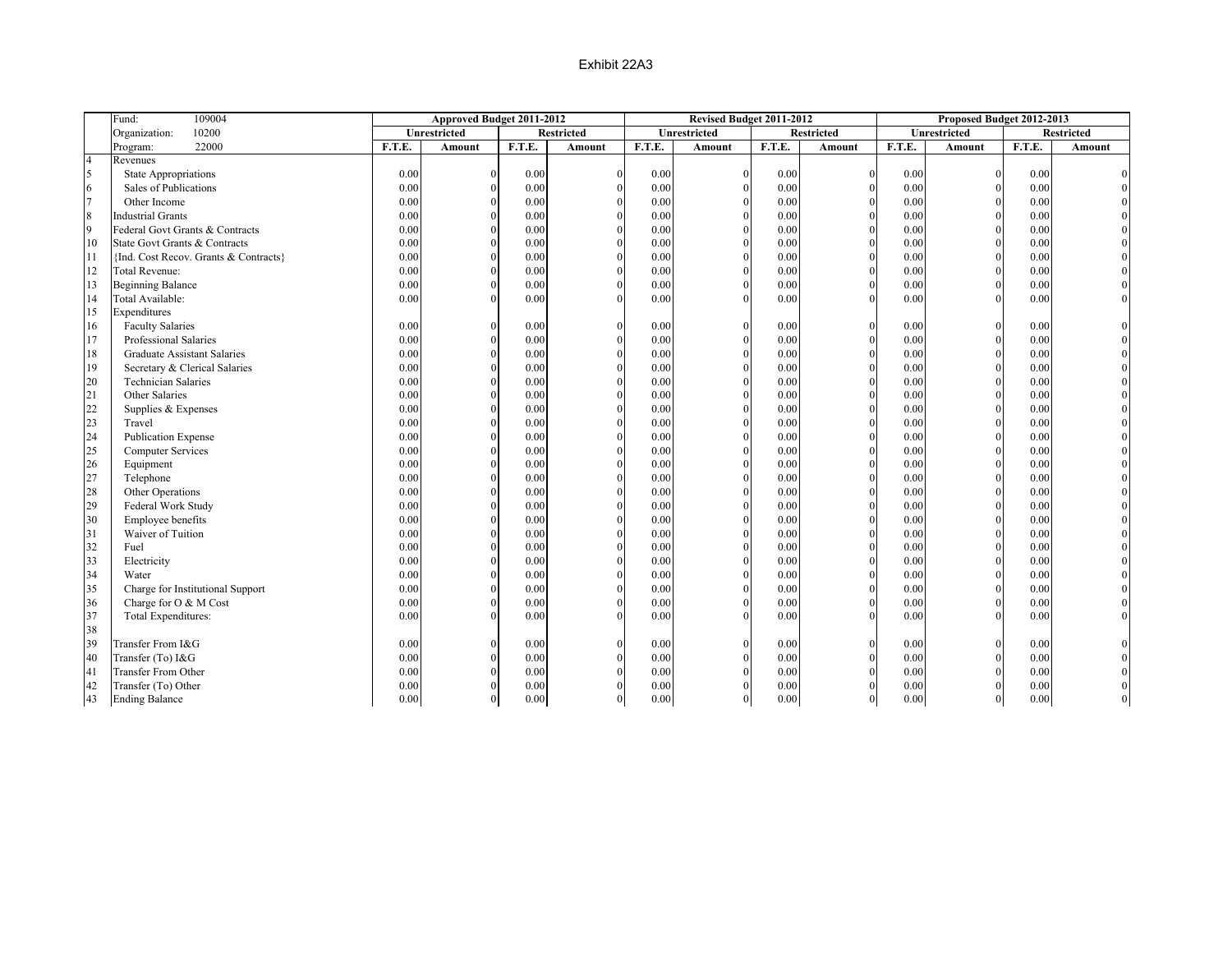|                    |                                                                 | Approved Budget 2014-2015<br>Unrestricted | Restricted                         | Unrestricted               | Revised Budget 2014-2015<br><b>Restricted</b> | Unrestricted                    | Unaudited Actuals 2014-2015<br>Restricted      |
|--------------------|-----------------------------------------------------------------|-------------------------------------------|------------------------------------|----------------------------|-----------------------------------------------|---------------------------------|------------------------------------------------|
| 3                  | Allocated                                                       |                                           |                                    |                            |                                               |                                 |                                                |
| $\overline{4}$     |                                                                 |                                           |                                    |                            |                                               |                                 |                                                |
| 5                  | Revenues<br>Interest on Investments                             | 200,000                                   |                                    | 200,000                    |                                               | $\bf{0}$                        |                                                |
| $\frac{6}{7}$      | <b>State Appropriations</b>                                     | $\Omega$                                  |                                    | $\Omega$                   |                                               | $\bf{0}$                        |                                                |
|                    | <b>Bond Proceeds</b>                                            | $\theta$                                  |                                    | $\theta$                   |                                               | $\bf{0}$                        |                                                |
| 8<br>9             | Severance Tax Bonds                                             | 6,525,000                                 |                                    | 6,525,000                  |                                               | 483,045                         |                                                |
| $10\,$             | <b>General Obligation Bonds</b>                                 | 33,000,000                                |                                    | 33,000,000                 |                                               | 11,588,252                      |                                                |
| $\mathbf{1}$<br>12 | Sales of Services<br><b>Total Revenue</b>                       | $\theta$<br>39,725,000                    | $\overline{0}$<br>$\theta$         | $\theta$<br>39,725,000     | $\overline{0}$<br>$\boldsymbol{0}$            | $\overline{0}$<br>12,071,297    | $\bf{0}$<br>$\boldsymbol{0}$                   |
| 13                 |                                                                 |                                           |                                    |                            |                                               |                                 |                                                |
| 14                 | <b>Beginning Balance</b>                                        | $\theta$                                  |                                    | 3,106,543                  |                                               | (209, 647)                      |                                                |
| 15                 |                                                                 |                                           |                                    |                            |                                               |                                 |                                                |
| 16                 | <b>Total Available</b>                                          | 39,725,000                                | $\theta$                           | 42,831,543                 | $\boldsymbol{0}$                              | 11,861,650                      | $\bf{0}$                                       |
| 17<br>18           | Expenditures                                                    |                                           |                                    |                            |                                               |                                 |                                                |
| 19                 | Major Projects                                                  | 39,000,000                                | $\boldsymbol{0}$                   | 39,000,000                 | $\boldsymbol{0}$                              | 14,028,262                      | $\boldsymbol{0}$                               |
| $\frac{20}{21}$    | Minor Projects                                                  | 725,000                                   |                                    | 1,055,942                  |                                               | $\theta$                        |                                                |
|                    |                                                                 |                                           |                                    |                            |                                               |                                 |                                                |
| $^{22}$            |                                                                 |                                           |                                    |                            |                                               |                                 |                                                |
| 23<br>24           | <b>Total Expenditures</b>                                       | 39,725,000                                | $\boldsymbol{0}$                   | 40,055,942                 | $\boldsymbol{0}$                              | 14,028,262                      | $\boldsymbol{0}$                               |
| 25                 | Transfers                                                       |                                           |                                    |                            |                                               |                                 |                                                |
| 26                 | Instruction and General                                         | $\bf{0}$                                  | $\bf{0}$                           | $\bf{0}$                   | $\boldsymbol{0}$                              | $\boldsymbol{0}$                | $\bf{0}$                                       |
| 27                 | Student Social & Cultural Development                           | $\theta$                                  | $\bf{0}$                           | $\bf{0}$                   | $\boldsymbol{0}$                              | $\bf{0}$                        |                                                |
| 28<br>29           | Research                                                        | $\Omega$                                  | $\Omega$<br>$\theta$               | $\bf{0}$<br>$\bf{0}$       | $\boldsymbol{0}$                              | $\bf{0}$                        |                                                |
| 30                 | <b>Public Service</b><br><b>Internal Service Departments</b>    | $\theta$<br>$\overline{0}$                | $\theta$                           | $\bf{0}$                   | $\,0\,$<br>$\boldsymbol{0}$                   | $\bf{0}$<br>$\bf{0}$            | $\begin{matrix} 0 \\ 0 \\ 0 \\ 0 \end{matrix}$ |
| 31                 | Student Aid                                                     | $\bf{0}$                                  | $\bf{0}$                           | $\boldsymbol{0}$           | $\boldsymbol{0}$                              | $\boldsymbol{0}$                | $\boldsymbol{0}$                               |
| 32                 | Auxiliaries                                                     | $\bf{0}$                                  | $\boldsymbol{0}$                   | $\boldsymbol{0}$           | $\boldsymbol{0}$                              | $\bf{0}$                        | $\boldsymbol{0}$                               |
| 33                 | Athletics                                                       | $\theta$                                  | $\theta$                           | $\bf{0}$                   | $\boldsymbol{0}$                              | $\bf{0}$                        | $\begin{smallmatrix}0\\0\\0\end{smallmatrix}$  |
| 34                 | <b>Independent Operations</b>                                   | $\boldsymbol{0}$                          | $\theta$                           | $\bf{0}$                   | $\boldsymbol{0}$                              | $\theta$<br>416,942             |                                                |
| 35                 | Renewals and Replacements<br>Retirement of Indebtedness         | $\theta$<br>$\boldsymbol{0}$              | $\theta$<br>$\bf{0}$               | $\bf{0}$<br>$\bf{0}$       | $\bf{0}$<br>$\boldsymbol{0}$                  | 1,087,684                       | $\overset{\cdot}{0}$<br>$\boldsymbol{0}$       |
| 36<br>37           | <b>Total Net Transfers</b>                                      | $\bf{0}$                                  | $\bf{0}$                           | $\bf{0}$                   | $\boldsymbol{0}$                              | 1,504,626                       | 0                                              |
| 38                 |                                                                 |                                           |                                    |                            |                                               |                                 |                                                |
| 39                 | Ending Balance, Allocated                                       | $\boldsymbol{0}$                          | $\bf{0}$                           | 2,775,601                  | $\boldsymbol{0}$                              | (661, 986)                      | $\bf{0}$                                       |
| 40                 |                                                                 |                                           |                                    |                            |                                               |                                 |                                                |
| 41<br>42           | <b>Unallocated</b>                                              |                                           |                                    |                            |                                               |                                 |                                                |
| 43                 | Revenues                                                        |                                           |                                    |                            |                                               |                                 |                                                |
| 44                 | Interest on Investments                                         | $\theta$                                  | $\theta$                           | $\bf{0}$                   | $\boldsymbol{0}$                              | 43,576                          | $\bf{0}$                                       |
| 45                 | Land and Permanent Fund                                         | $\boldsymbol{0}$                          | $\boldsymbol{0}$                   | $\boldsymbol{0}$           | $\boldsymbol{0}$                              | $\theta$                        | $\boldsymbol{0}$                               |
| 46<br>47           | Other                                                           | $\overline{0}$                            | $\overline{0}$                     | $\bf{0}$                   | $\boldsymbol{0}$                              | 225,796                         | $\bf{0}$                                       |
| 48                 | <b>Total Revenue</b>                                            | $\overline{0}$                            | $\theta$                           | $\bf{0}$                   | $\overline{0}$                                | 269,372                         | $\boldsymbol{0}$                               |
| 49                 |                                                                 |                                           |                                    |                            |                                               |                                 |                                                |
| 50                 | <b>Beginning Balance</b>                                        | 3,795,695                                 | $\theta$                           | 3,459,991                  | $\boldsymbol{0}$                              | 2,766,864                       | $\bf{0}$                                       |
| 51                 |                                                                 |                                           |                                    |                            |                                               |                                 |                                                |
| 52<br>53           | <b>Total Available</b>                                          | 3,795,695                                 | $\bf{0}$                           | 3,459,991                  | $\boldsymbol{0}$                              | 3,036,236                       | $\bf{0}$                                       |
| 54                 | Expenditures                                                    |                                           |                                    |                            |                                               |                                 |                                                |
| 55                 | Major Capital Outlay                                            | 2,500,000                                 | $\theta$                           | $\theta$                   | $\boldsymbol{0}$                              | $\Omega$                        | $\boldsymbol{0}$                               |
| 56                 | Minor Capital Outlay                                            | 1,250,000                                 | $\Omega$                           | 2,729,906                  | $\Omega$                                      | 3.515.956                       | $\boldsymbol{0}$                               |
| 57                 |                                                                 |                                           |                                    |                            |                                               |                                 |                                                |
| 58<br>59           | <b>Total Expenditures</b>                                       | 3,750,000                                 |                                    | 2,729,906                  |                                               | 3,515,956                       |                                                |
| 60                 |                                                                 |                                           |                                    |                            |                                               |                                 |                                                |
| 61                 | Transfers                                                       |                                           |                                    |                            |                                               |                                 |                                                |
| 62                 | Instruction and General                                         | 1,050,000                                 |                                    | 1,050,000                  |                                               | 1,403,691                       |                                                |
| 63<br>64           | Student Social & Cultural Development<br>Research               | $\Omega$<br>$\theta$                      |                                    | $\bf{0}$<br>$\bf{0}$       |                                               | $\Omega$<br>165,000             |                                                |
| 65                 | <b>Public Service</b>                                           | $\theta$                                  |                                    | $\bf{0}$                   |                                               | $\theta$                        |                                                |
| 66                 | Internal Service Departments                                    | $\bf{0}$                                  |                                    | $\boldsymbol{0}$           |                                               | 126,073                         |                                                |
| 67                 | Student Aid                                                     | $\overline{0}$                            |                                    | $\boldsymbol{0}$           |                                               | $\overline{0}$                  |                                                |
| 68                 | Auxiliaries                                                     | $\overline{0}$                            |                                    | $\bf{0}$                   |                                               | 306,827                         |                                                |
| 69<br>70           | Athletics<br><b>Independent Operations</b>                      | $\overline{0}$<br>$\theta$                |                                    | $\bf{0}$<br>$\bf{0}$       |                                               | $\theta$<br>$\bf{0}$            |                                                |
| 71                 | Renewals and Replacements                                       | $\theta$                                  |                                    | $\bf{0}$                   |                                               | 480,000                         |                                                |
| 72                 | Retirement of Indebtedness                                      | $\overline{0}$                            |                                    | $\overline{0}$             |                                               | $\theta$                        |                                                |
| 73                 | <b>Total Transfers</b>                                          | 1,050,000                                 |                                    | 1,050,000                  |                                               | 2,481,591                       |                                                |
| 74<br>75           |                                                                 |                                           |                                    |                            |                                               |                                 |                                                |
| 76                 | Ending Balance, Unallocated                                     | 1,095,695                                 |                                    | 1,780,085                  |                                               | 2,001,871                       |                                                |
| 77                 | Capital Outlay (Allocated + Unallocated)                        |                                           |                                    |                            |                                               |                                 |                                                |
| 78                 |                                                                 |                                           |                                    |                            |                                               |                                 |                                                |
| 79                 | Revenues                                                        | 39,725,000                                | $\bf{0}$                           | 39,725,000                 | $\boldsymbol{0}$                              | 12,340,669                      | 0                                              |
| 80<br>81           | <b>Beginning Balances</b><br><b>Total Available</b>             | 3,795,695<br>43,520,695                   | $\boldsymbol{0}$<br>$\overline{0}$ | 6,566,534<br>46,291,534    | $\boldsymbol{0}$<br>$\overline{0}$            | 2,557,217<br>14,897,886         | $\boldsymbol{0}$<br>$\boldsymbol{0}$           |
| 82                 | Expenditures                                                    | 43,475,000                                | $\Omega$                           | 42,785,848                 | $\theta$                                      | 17,544,218                      | $\boldsymbol{0}$                               |
| 83                 | Transfers                                                       | 1,050,000                                 | $\bf{0}$                           | 1,050,000                  | $\boldsymbol{0}$                              | 3,986,217                       | $\overset{\cdot}{0}$                           |
| 84                 |                                                                 |                                           | $\theta$                           |                            | $\theta$                                      |                                 | $\boldsymbol{0}$                               |
| 85                 | <b>Total Ending Balance</b>                                     | 1,095,695<br>FY2013/2014                  | FY2013/2014                        | 4,555,686<br>FY2014/2015   | FY2014/2015                                   | 1,339,885                       |                                                |
|                    |                                                                 | <b>Severance Tax Bonds</b>                | <b>General Obligation Bonds</b>    | <b>Severance Tax Bonds</b> | <b>General Obligation Bonds</b>               | <b>Total</b>                    |                                                |
|                    |                                                                 |                                           |                                    |                            |                                               |                                 |                                                |
|                    | <b>Bureau of Geology Building</b>                               | s<br>6,000,000                            | s<br>18,000,000                    |                            |                                               | 24,000,000                      |                                                |
|                    | <b>Chemistry Building</b><br><b>Magdalena Ridge Observatory</b> | 235,000<br>S                              |                                    | 90,000<br>s                | \$15,000,000                                  | 15,000,000<br>s<br>S<br>325,000 |                                                |
|                    | <b>Parking Facility</b>                                         | s<br>100,000                              |                                    |                            |                                               | s<br>100,000                    |                                                |
|                    | <b>North Parking Facility</b>                                   |                                           |                                    | 25,000                     |                                               | s<br>25,000                     |                                                |
|                    | <b>South Parking Facility</b>                                   | 6,335,000<br>्                            | 18,000,000<br>्                    | 75.000<br>190.000<br>र     | 15,000,000 S                                  | 75,000<br>s<br>39.525.000       |                                                |
|                    |                                                                 |                                           |                                    |                            |                                               |                                 |                                                |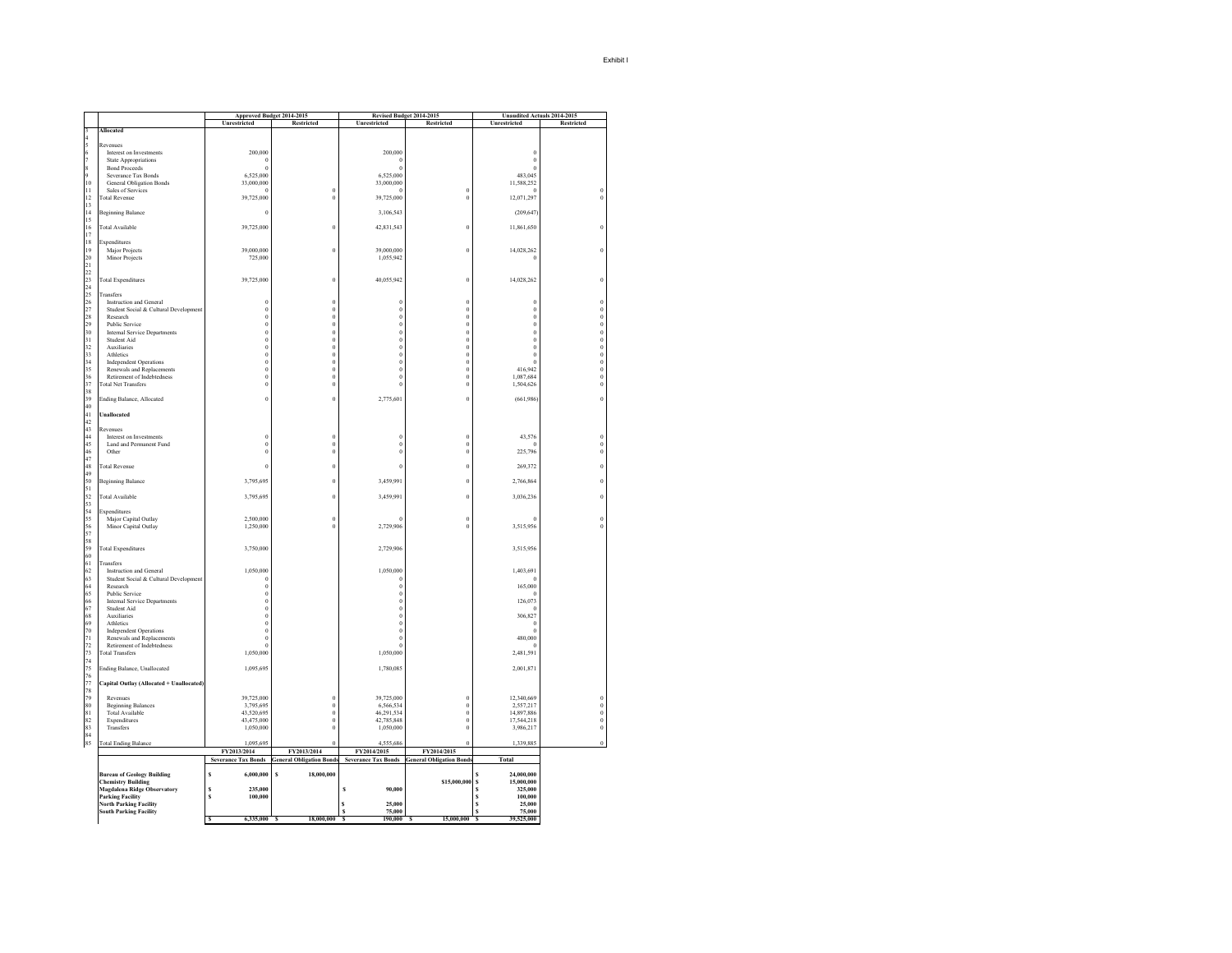### Exhibit II

|                                         |                                       | Approved Budget 2014-2015 |            | Revised Budget 2014-2015 |            | <b>Unaudited Actuals 2014-2015</b> |                  |
|-----------------------------------------|---------------------------------------|---------------------------|------------|--------------------------|------------|------------------------------------|------------------|
|                                         |                                       | Unrestricted              | Restricted | Unrestricted             | Restricted | Unrestricted                       | Restricted       |
| 3                                       |                                       |                           |            |                          |            |                                    |                  |
| $\overline{4}$                          | Revenues                              |                           |            |                          |            |                                    |                  |
| 5                                       | Interest on Investments               | 250,000                   |            | 250,000                  |            | $\bf{0}$                           |                  |
| 6                                       | <b>Bond Issues</b>                    | $\theta$                  |            | $\theta$                 |            | $\theta$                           |                  |
| 7                                       | Indentures                            | $\theta$                  |            |                          |            | $\mathbf{0}$                       |                  |
| $\,$ 8 $\,$                             | Sales and service                     | $\theta$                  |            |                          |            | 776,172                            |                  |
| 9                                       | Other                                 | $\theta$                  |            | $\Omega$                 |            | 90,034                             |                  |
| 10                                      |                                       |                           |            |                          |            |                                    |                  |
| 11                                      | <b>Total Revenue</b>                  | 250,000                   |            | 250,000                  |            | 866,206                            |                  |
| $12\,$                                  |                                       |                           |            |                          |            |                                    |                  |
| 13                                      | <b>Beginning Balance</b>              |                           |            |                          |            |                                    |                  |
| 14                                      | Encumbered                            | $\theta$                  |            | $\mathbf{0}$             |            | 21,058,594                         |                  |
| 15                                      | Unencumbered                          | 35,861,518                |            | 39,210,355               |            | 18, 151, 761                       |                  |
| 16                                      | <b>Total Beginning Balances</b>       | 35,861,518                |            | 39,210,355               |            | 39,210,355                         |                  |
| 17                                      |                                       |                           |            |                          |            |                                    |                  |
| $18\,$                                  | Total Available                       | 36,111,518                |            | 39,460,355               |            | 40,076,561                         |                  |
| 19                                      |                                       |                           |            |                          |            |                                    |                  |
| $20\,$                                  | Expenditures                          |                           |            |                          |            |                                    |                  |
| 21                                      | <b>Building Renovation</b>            | 1,253,960                 |            | 1,153,960                |            | 976,858                            |                  |
|                                         | <b>Equipment Renovation</b>           | 473,712                   |            | 473,712                  |            | $\Omega$                           |                  |
| $\begin{array}{c} 22 \\ 23 \end{array}$ | Other                                 | 350,100                   |            | 350,100                  |            | $\Omega$                           |                  |
| 24                                      | <b>Total Expenditures</b>             | 2,077,772                 |            | 1,977,772                |            | 976,858                            |                  |
| 25                                      |                                       |                           |            |                          |            |                                    |                  |
| 26                                      | Transfers (To)/From                   |                           |            |                          |            |                                    |                  |
| 27                                      | Instruction & General                 | (406, 557)                |            | (760, 597)               |            | 2,970,656                          | $\boldsymbol{0}$ |
| 28                                      | Student Social & Cultural Development | $\theta$                  |            | 0                        |            | (72, 734)                          | $\boldsymbol{0}$ |
| 29                                      | Research                              | $\theta$                  |            |                          |            | (1,903,991)                        | $\boldsymbol{0}$ |
| 30                                      | Public Service                        | $\Omega$                  |            |                          |            | $\Omega$                           | $\boldsymbol{0}$ |
| 31                                      | Internal Service                      | $\theta$                  |            | $\Omega$                 |            | (154, 227)                         | $\boldsymbol{0}$ |
| 32                                      | Student Aid                           | $\theta$                  |            | $\mathbf{0}$             |            | $\mathbf{0}$                       | $\boldsymbol{0}$ |
| 33                                      | Auxiliaries                           | 777,006                   |            | 777,006                  |            | 777,852                            | $\boldsymbol{0}$ |
| 34                                      | Athletics                             | $\mathbf{0}$              |            | $\mathbf{0}$             |            | $\Omega$                           | $\mathbf{0}$     |
| 35                                      | <b>Independent Operations</b>         | $\theta$                  |            |                          |            | (95, 435)                          | $\boldsymbol{0}$ |
| 36                                      | Capital Outlay                        | $\theta$                  |            |                          |            | (880, 492)                         | $\boldsymbol{0}$ |
| 37                                      | <b>ROI</b>                            | $\theta$                  |            | $\Omega$                 |            | $\Omega$                           | $\boldsymbol{0}$ |
| 38                                      | Other                                 | $\theta$                  |            | $\mathbf{0}$             |            | (1,104,411)                        | $\boldsymbol{0}$ |
| 39                                      | Net Transfers                         | 370,449                   |            | 16,409                   |            | (462, 782)                         | $\boldsymbol{0}$ |
| 40                                      |                                       |                           |            |                          |            |                                    |                  |
| 41                                      | <b>Ending Balance</b>                 | 34,404,195                |            | 37,498,992               |            | 38,636,921                         |                  |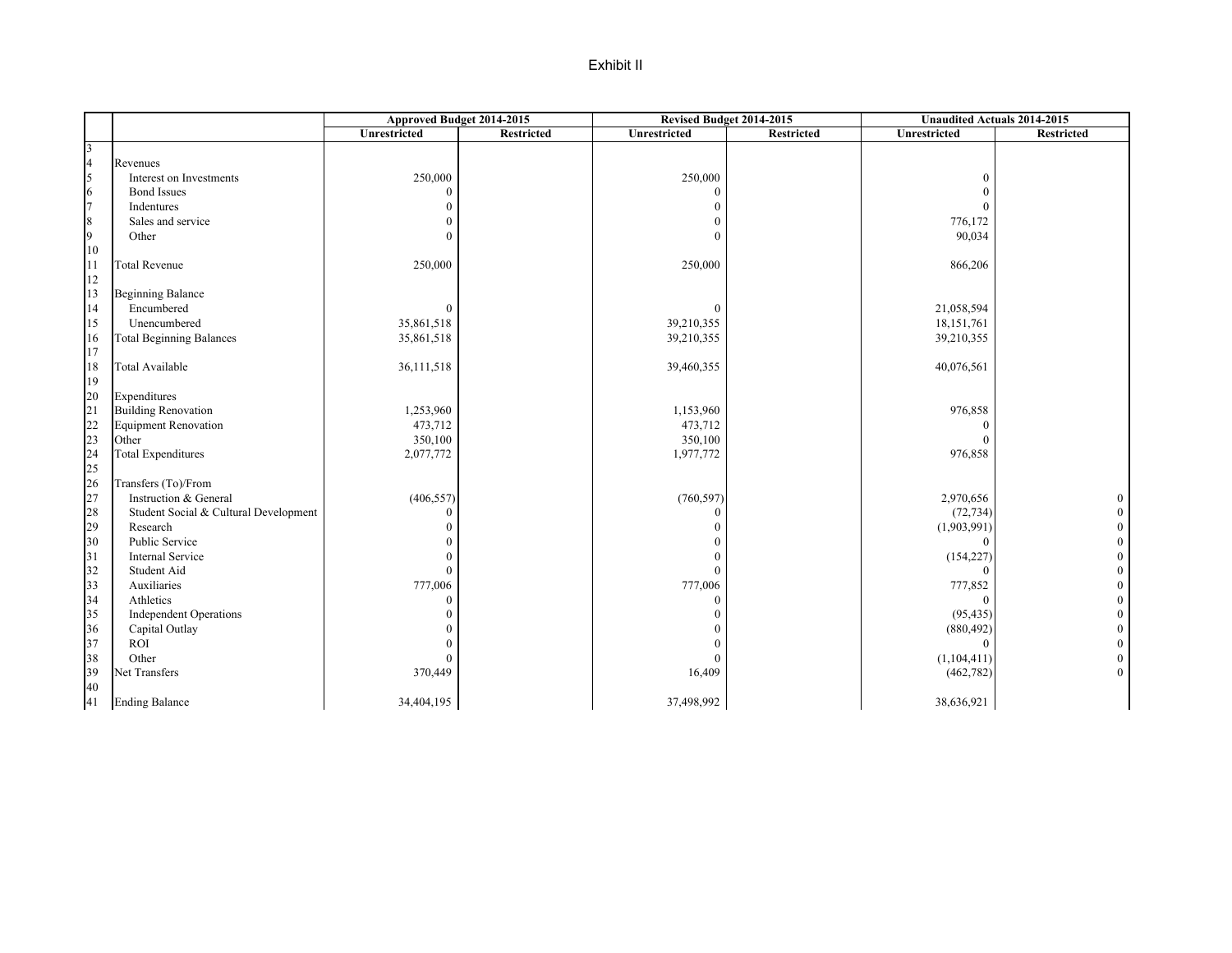### Exhibit III

|                                         |                                       | Approved Budget 2014-2015 |                   |                  | Revised Budget 2014-2015 | <b>Unaudited Actuals 2014-2015</b> |                   |  |
|-----------------------------------------|---------------------------------------|---------------------------|-------------------|------------------|--------------------------|------------------------------------|-------------------|--|
|                                         |                                       | Unrestricted              | <b>Restricted</b> | Unrestricted     | Restricted               | <b>Unrestricted</b>                | <b>Restricted</b> |  |
| $\overline{3}$                          | Revenues                              |                           |                   |                  |                          |                                    |                   |  |
| $\overline{4}$                          | Required Student Fees                 | $\boldsymbol{0}$          |                   | $\boldsymbol{0}$ |                          | $\boldsymbol{0}$                   |                   |  |
| $\vert$ <sub>5</sub>                    | Interest                              | $\mathbf{0}$              |                   | $\mathbf{0}$     |                          | 1,491                              |                   |  |
| $\sqrt{6}$                              | Other                                 | $\Omega$                  |                   | $\mathbf{0}$     |                          | $\Omega$                           |                   |  |
| $\tau$                                  |                                       |                           |                   |                  |                          |                                    |                   |  |
| $\,$ 8 $\,$                             | <b>Total Revenue</b>                  | $\overline{0}$            |                   | $\mathbf{0}$     |                          | 1,491                              |                   |  |
| 9                                       |                                       |                           |                   |                  |                          |                                    |                   |  |
| $10\,$                                  |                                       |                           |                   |                  |                          |                                    |                   |  |
| $\overline{11}$                         |                                       |                           |                   |                  |                          |                                    |                   |  |
| 12                                      |                                       |                           |                   |                  |                          |                                    |                   |  |
| 13                                      |                                       |                           |                   |                  |                          |                                    |                   |  |
| 14                                      | <b>Beginning Balance</b>              | 1,183,781                 |                   | (9,956,064)      |                          | (9,956,064)                        |                   |  |
| $15\,$                                  | Reserves for Principal & Interest     | $\Omega$                  |                   | $\mathbf{0}$     |                          | $\Omega$                           |                   |  |
| 16                                      |                                       |                           |                   |                  |                          |                                    |                   |  |
| 17                                      | <b>Total Beginning Balance</b>        | 1,183,781                 |                   | (9,956,064)      |                          | (9,956,064)                        |                   |  |
| $1\,8$                                  |                                       |                           |                   |                  |                          |                                    |                   |  |
| 19                                      | Total Available                       | 1,183,781                 |                   | (9,956,064)      |                          | (9,954,573)                        |                   |  |
| 20                                      |                                       |                           |                   |                  |                          |                                    |                   |  |
| 21                                      | Expenditures                          |                           |                   |                  |                          | (950,000)                          |                   |  |
| $\begin{array}{c} 22 \\ 23 \end{array}$ | Retirement of Principal               | 460,000                   |                   | 460,000          |                          | 950,000                            |                   |  |
|                                         | Payment of Interest                   | 592,201                   |                   | 592,201          |                          | 581,850                            |                   |  |
| $\frac{24}{25}$                         | Service/Cost                          | 1,200                     |                   | 1,200            |                          | 9,564                              |                   |  |
|                                         | Lease/Purchase                        | $\Omega$                  |                   | $\mathbf{0}$     |                          | $\theta$                           |                   |  |
| $\frac{26}{27}$                         | Other                                 | $\Omega$                  |                   | $\mathbf{0}$     |                          | $\theta$                           |                   |  |
|                                         |                                       |                           |                   |                  |                          |                                    |                   |  |
| 28                                      | <b>Total Expenditures</b>             | 1,053,401                 |                   | 1,053,401        |                          | 1,541,414                          |                   |  |
| 29                                      |                                       |                           |                   |                  |                          |                                    |                   |  |
| 30                                      | Transfers                             |                           |                   |                  |                          |                                    |                   |  |
| 31                                      | Instruction & General                 | 360,000                   |                   | 360,000          |                          | 360,000                            |                   |  |
| 32                                      | Student Social & Cultural Development | $\overline{0}$            |                   | $\mathbf{0}$     |                          | $\mathbf{0}$                       |                   |  |
| 33                                      | Research                              | 360,000                   |                   | 360,000          |                          | 360,000                            |                   |  |
| 34                                      | Public Service                        | $\theta$                  |                   | $\mathbf{0}$     |                          | $\theta$                           |                   |  |
| 35                                      | <b>Internal Service</b>               | $\theta$                  |                   | $\boldsymbol{0}$ |                          | $\mathbf{0}$                       |                   |  |
| 36                                      | Student Aid                           | $\theta$                  |                   | $\mathbf{0}$     |                          | $\theta$                           |                   |  |
| 37                                      | Auxiliaries                           | 500,000                   |                   | 500,000          |                          | 500,000                            |                   |  |
| 38                                      | Athletics                             | $\Omega$                  |                   | $\mathbf{0}$     |                          | $\theta$                           |                   |  |
| 39                                      | <b>Independent Operations</b>         | $\theta$                  |                   | $\mathbf{0}$     |                          | $\boldsymbol{0}$                   |                   |  |
| 40                                      | Capital Outlay                        | 0                         |                   | $\theta$         |                          | (1,087,684)                        |                   |  |
| 41                                      | Renewal and Replacement               | $\theta$                  |                   | $\mathbf{0}$     |                          | $\Omega$                           |                   |  |
| 42                                      |                                       |                           |                   |                  |                          |                                    |                   |  |
| 43                                      | <b>Total Net Transfer</b>             | 1,220,000                 |                   | 1,220,000        |                          | 132,316                            |                   |  |
| 44                                      |                                       |                           |                   |                  |                          |                                    |                   |  |
| 45                                      | <b>Ending Balance</b>                 | 1,350,380                 |                   | (9,789,465)      |                          | (11,363,671)                       |                   |  |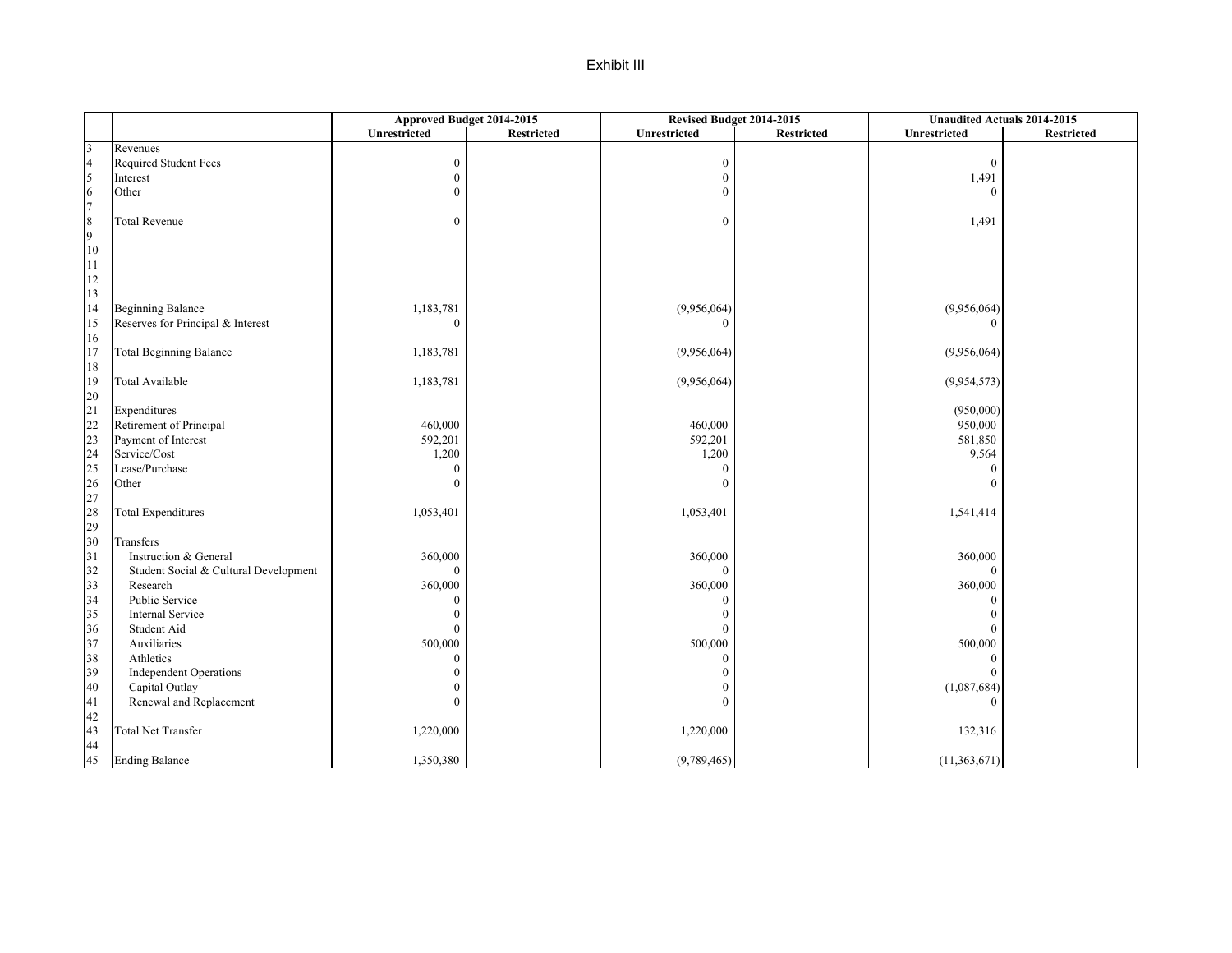|                                               |                                                                                                                                                                                                                                                                                                                                                                                                                                                                          |                                                                                                         | 2014-201                                                                                     |                                                                                                                                        |                                                                     |                                                                                        |                                  |
|-----------------------------------------------|--------------------------------------------------------------------------------------------------------------------------------------------------------------------------------------------------------------------------------------------------------------------------------------------------------------------------------------------------------------------------------------------------------------------------------------------------------------------------|---------------------------------------------------------------------------------------------------------|----------------------------------------------------------------------------------------------|----------------------------------------------------------------------------------------------------------------------------------------|---------------------------------------------------------------------|----------------------------------------------------------------------------------------|----------------------------------|
|                                               | ation and Fore<br>1 tents<br>tends and General (Exh. 2)<br>1 tents<br>tends and General (Exh. 15)<br>20 ations of the Dev Act (Exh. 15)<br>1<br>tensure for the Spys 17)<br>1 that the May 17 tends (Exh. 19)<br>20<br>                                                                                                                                                                                                                                                  | 926,10                                                                                                  |                                                                                              |                                                                                                                                        |                                                                     | 13,180,992                                                                             |                                  |
|                                               |                                                                                                                                                                                                                                                                                                                                                                                                                                                                          |                                                                                                         |                                                                                              |                                                                                                                                        |                                                                     |                                                                                        |                                  |
|                                               |                                                                                                                                                                                                                                                                                                                                                                                                                                                                          |                                                                                                         |                                                                                              |                                                                                                                                        |                                                                     |                                                                                        |                                  |
|                                               |                                                                                                                                                                                                                                                                                                                                                                                                                                                                          | 515,000                                                                                                 |                                                                                              | 515,0                                                                                                                                  |                                                                     | 543,500                                                                                |                                  |
|                                               |                                                                                                                                                                                                                                                                                                                                                                                                                                                                          | 10.803.201                                                                                              |                                                                                              | 13,484.26                                                                                                                              |                                                                     | 13,977.03                                                                              |                                  |
|                                               |                                                                                                                                                                                                                                                                                                                                                                                                                                                                          |                                                                                                         |                                                                                              |                                                                                                                                        |                                                                     |                                                                                        |                                  |
| 15 16 17 18 19 20 21 22                       | sferal Government Appropriations Infernation and Government (Exh. 2) Rossards (Eds. 2016)<br>Sin Sec. & Cult Dev. Act (Exh. 15) Rossards (Eds. 36)<br>Sin Sec. & Cult Dev. Act (Exh. 15) Rossards Service (Exh. 17)<br>1890s Servic                                                                                                                                                                                                                                      |                                                                                                         |                                                                                              |                                                                                                                                        |                                                                     |                                                                                        |                                  |
|                                               |                                                                                                                                                                                                                                                                                                                                                                                                                                                                          |                                                                                                         |                                                                                              |                                                                                                                                        |                                                                     |                                                                                        |                                  |
|                                               |                                                                                                                                                                                                                                                                                                                                                                                                                                                                          |                                                                                                         | 292.445                                                                                      | $\frac{0}{0}$                                                                                                                          | $rac{0}{292,445}$                                                   |                                                                                        | 265,273                          |
|                                               |                                                                                                                                                                                                                                                                                                                                                                                                                                                                          |                                                                                                         |                                                                                              |                                                                                                                                        |                                                                     |                                                                                        |                                  |
| 22<br>24<br>25                                |                                                                                                                                                                                                                                                                                                                                                                                                                                                                          |                                                                                                         | 292                                                                                          |                                                                                                                                        | 282                                                                 |                                                                                        | 71,015<br>336,288                |
| 26<br>27<br>28                                | <b>Government Appropriations</b><br>tructional and General (Exh. 2)                                                                                                                                                                                                                                                                                                                                                                                                      |                                                                                                         |                                                                                              |                                                                                                                                        |                                                                     |                                                                                        |                                  |
| 29<br>30                                      | t.                                                                                                                                                                                                                                                                                                                                                                                                                                                                       | 27,508,500                                                                                              |                                                                                              | 27,508,30<br>¢                                                                                                                         |                                                                     | 27,508,33<br>¢                                                                         |                                  |
|                                               | Instructional and General (Exh. 2)<br>Su Sec. & Cath Dev Act (Exh. 15)<br>Research (Exh. 16)<br>Research (Exh. 16)<br>Integrated (Exh. 16)<br>Integral Service Dept (Exh. 18)<br>Su Aid General Athletics (Exh. 19)<br>Autolinay Enterprises (Exh.                                                                                                                                                                                                                       | 5,836,700<br>274,500                                                                                    |                                                                                              | 5,836,70<br>274,900                                                                                                                    |                                                                     | 5,836,70<br>274,30                                                                     |                                  |
|                                               |                                                                                                                                                                                                                                                                                                                                                                                                                                                                          | 2229                                                                                                    |                                                                                              | 392.92                                                                                                                                 |                                                                     | 570.38                                                                                 |                                  |
|                                               |                                                                                                                                                                                                                                                                                                                                                                                                                                                                          | 211,900<br>4,487,800                                                                                    |                                                                                              | 211,900<br>4,487,900                                                                                                                   |                                                                     | 211,90<br>4,487,80                                                                     |                                  |
| 31 32 33 34 35 36 37 38 39                    |                                                                                                                                                                                                                                                                                                                                                                                                                                                                          | 38,711,926                                                                                              |                                                                                              | 38,711,926                                                                                                                             |                                                                     | 38,689,41                                                                              |                                  |
|                                               | $\begin{tabular}{p{0.85\textwidth}} \textbf{Local Concentration} A proportion \\ In the action $R$- General (Poh, 02) \\ In the action $R$-General (Poh, 15) \\ \textbf{R} . \textbf{S} . \textbf{S} . \textbf{C} . \textbf{C} . \textbf{R} . \textbf{C} . \textbf{R} . \textbf{D} . \textbf{P} . \textbf{P} . \textbf{P} . \textbf{P} . \textbf{P} . \textbf{P} . \textbf{P} . \textbf{P} . \textbf{P} . \textbf{P} . \textbf{P} . \textbf{P} . \textbf{P} . \textbf{P$ |                                                                                                         |                                                                                              |                                                                                                                                        |                                                                     |                                                                                        |                                  |
|                                               |                                                                                                                                                                                                                                                                                                                                                                                                                                                                          |                                                                                                         |                                                                                              |                                                                                                                                        |                                                                     |                                                                                        |                                  |
|                                               |                                                                                                                                                                                                                                                                                                                                                                                                                                                                          |                                                                                                         |                                                                                              |                                                                                                                                        |                                                                     |                                                                                        |                                  |
| 1.柏村 经移科 移植物 移植物                              |                                                                                                                                                                                                                                                                                                                                                                                                                                                                          |                                                                                                         |                                                                                              |                                                                                                                                        |                                                                     |                                                                                        |                                  |
|                                               |                                                                                                                                                                                                                                                                                                                                                                                                                                                                          |                                                                                                         |                                                                                              |                                                                                                                                        |                                                                     |                                                                                        |                                  |
|                                               |                                                                                                                                                                                                                                                                                                                                                                                                                                                                          |                                                                                                         |                                                                                              |                                                                                                                                        |                                                                     |                                                                                        |                                  |
|                                               | $\label{eq:1}$ identi Government Grants & Contracts<br>Instant Goute & Scherington and Grants (Exh. 02)<br>Sus Sec. & Cult Dev Act (Exh. 15)<br>Research (Eth. 16)<br>Research (Eth. 16)<br>Internal Service (Eth. 17)<br>Internal Service Dep                                                                                                                                                                                                                           |                                                                                                         |                                                                                              |                                                                                                                                        |                                                                     |                                                                                        |                                  |
| 计拉特转移                                         |                                                                                                                                                                                                                                                                                                                                                                                                                                                                          |                                                                                                         |                                                                                              |                                                                                                                                        |                                                                     |                                                                                        |                                  |
|                                               |                                                                                                                                                                                                                                                                                                                                                                                                                                                                          |                                                                                                         |                                                                                              |                                                                                                                                        |                                                                     |                                                                                        |                                  |
|                                               |                                                                                                                                                                                                                                                                                                                                                                                                                                                                          |                                                                                                         | 5,928.20                                                                                     |                                                                                                                                        | 5,928,204                                                           |                                                                                        | 0<br>102,935,0                   |
|                                               |                                                                                                                                                                                                                                                                                                                                                                                                                                                                          |                                                                                                         |                                                                                              |                                                                                                                                        |                                                                     |                                                                                        |                                  |
|                                               |                                                                                                                                                                                                                                                                                                                                                                                                                                                                          |                                                                                                         | 56,828.21                                                                                    |                                                                                                                                        | 400,000                                                             |                                                                                        | 17.769.50                        |
| 36.打球 50.50 62.62.62.62                       | inte Government Grants & Contracts<br>Instruction and Grancal (Exh. 62)<br>Star Sca & Cult (Exh. 15)<br>Star & Cult (Exh. 15)<br>Absolute Mecker (Exh. 15)<br>Public Survice Dept. (Ph. 18)<br>Marsonal (Exh. 16)<br>Star Add Grants & Supe                                                                                                                                                                                                                              |                                                                                                         |                                                                                              |                                                                                                                                        |                                                                     |                                                                                        |                                  |
|                                               |                                                                                                                                                                                                                                                                                                                                                                                                                                                                          |                                                                                                         | 6,800,0                                                                                      |                                                                                                                                        |                                                                     |                                                                                        |                                  |
| 经抽杆转移                                         |                                                                                                                                                                                                                                                                                                                                                                                                                                                                          |                                                                                                         |                                                                                              |                                                                                                                                        |                                                                     |                                                                                        | $6,800,000$<br>0<br>0<br>110,200 |
|                                               |                                                                                                                                                                                                                                                                                                                                                                                                                                                                          |                                                                                                         |                                                                                              |                                                                                                                                        |                                                                     |                                                                                        | $\ddot{\circ}$                   |
|                                               |                                                                                                                                                                                                                                                                                                                                                                                                                                                                          |                                                                                                         |                                                                                              |                                                                                                                                        | a<br>200,000                                                        |                                                                                        |                                  |
|                                               |                                                                                                                                                                                                                                                                                                                                                                                                                                                                          |                                                                                                         | 400,00<br>7,200,00                                                                           |                                                                                                                                        | 7,200,000                                                           |                                                                                        | 7,310,20                         |
| 707172777475767778                            | <b>Boot Crush &amp; Costro</b>                                                                                                                                                                                                                                                                                                                                                                                                                                           |                                                                                                         |                                                                                              |                                                                                                                                        |                                                                     |                                                                                        |                                  |
|                                               | cal Government Grants & Contracts<br>Instruction and Grantal (Exh. 62)<br>Instruction and Grantal (Exh. 62)<br>Rouss<br>ach Cub Dev Act (Exh. 15)<br>Roussach (Exh. 16)<br>Roussach (Exh. 17)<br>                                                                                                                                                                                                                                                                        |                                                                                                         |                                                                                              |                                                                                                                                        | <b>0000000000</b>                                                   |                                                                                        |                                  |
|                                               |                                                                                                                                                                                                                                                                                                                                                                                                                                                                          |                                                                                                         |                                                                                              |                                                                                                                                        |                                                                     |                                                                                        |                                  |
| 79 和 別 記 記 刻                                  |                                                                                                                                                                                                                                                                                                                                                                                                                                                                          |                                                                                                         |                                                                                              |                                                                                                                                        |                                                                     |                                                                                        |                                  |
|                                               |                                                                                                                                                                                                                                                                                                                                                                                                                                                                          |                                                                                                         |                                                                                              |                                                                                                                                        |                                                                     |                                                                                        |                                  |
|                                               | Independent Operations (Exh. 22)<br>tal From Loc. Govt Grants & Cont                                                                                                                                                                                                                                                                                                                                                                                                     |                                                                                                         |                                                                                              |                                                                                                                                        |                                                                     |                                                                                        |                                  |
| 科结核红结构的列                                      | ivate Gibs Grants & Contracts<br>Instruction and General (Exh. 62)<br>Sin Sec<br>& Cub Ibrs Act (Exh. 15)<br>Sin Sec& Cub Ibrs Act (Exh. 15)<br>Politic Savive<br>                                                                                                                                                                                                                                                                                                       |                                                                                                         |                                                                                              |                                                                                                                                        |                                                                     |                                                                                        |                                  |
|                                               |                                                                                                                                                                                                                                                                                                                                                                                                                                                                          |                                                                                                         |                                                                                              |                                                                                                                                        | 3,546,000                                                           | 72,107<br>12,889                                                                       | î                                |
|                                               |                                                                                                                                                                                                                                                                                                                                                                                                                                                                          | 50,000                                                                                                  | ĩ                                                                                            | 37,000<br>¢                                                                                                                            |                                                                     |                                                                                        |                                  |
|                                               |                                                                                                                                                                                                                                                                                                                                                                                                                                                                          | 650,000                                                                                                 |                                                                                              | 650,000                                                                                                                                |                                                                     |                                                                                        |                                  |
| 经财料 好扬时                                       |                                                                                                                                                                                                                                                                                                                                                                                                                                                                          |                                                                                                         |                                                                                              |                                                                                                                                        |                                                                     |                                                                                        |                                  |
| $-28$<br>$+29$<br>$+0$                        |                                                                                                                                                                                                                                                                                                                                                                                                                                                                          | 680.000                                                                                                 | 15460                                                                                        | 687.00                                                                                                                                 | 3.546.000                                                           | 84.99                                                                                  | 4.346.00                         |
|                                               | ndownward, Land & Perro Fund<br>10.<br><br>ndown and General (Fish. 02)<br>Sus Sec. & Cult Dre- Act (Chds. 15)<br>Rossmeds (Eth. 16)<br>                                                                                                                                                                                                                                                                                                                                 | 1,250,00                                                                                                |                                                                                              | 1,250,0                                                                                                                                |                                                                     | 2,777,77                                                                               |                                  |
|                                               |                                                                                                                                                                                                                                                                                                                                                                                                                                                                          |                                                                                                         |                                                                                              |                                                                                                                                        |                                                                     |                                                                                        |                                  |
| 101<br>102<br>103<br>104                      |                                                                                                                                                                                                                                                                                                                                                                                                                                                                          |                                                                                                         |                                                                                              |                                                                                                                                        |                                                                     |                                                                                        |                                  |
|                                               |                                                                                                                                                                                                                                                                                                                                                                                                                                                                          |                                                                                                         |                                                                                              |                                                                                                                                        |                                                                     |                                                                                        |                                  |
|                                               |                                                                                                                                                                                                                                                                                                                                                                                                                                                                          | 1,250,00                                                                                                |                                                                                              | 1,250,000                                                                                                                              |                                                                     | 2,777,77                                                                               |                                  |
| 106<br>107<br>108<br>109<br>110               | der and Services                                                                                                                                                                                                                                                                                                                                                                                                                                                         |                                                                                                         |                                                                                              |                                                                                                                                        |                                                                     |                                                                                        |                                  |
| ū.                                            | tles and Services<br>Instruction and General (Exh. 62)<br>Instruction and General (Exh. 15)<br>Rousearch (Exh. 16)<br>Rousearch (Exh. 17)<br>Public Service (Exh. 17)<br>Internal Service (Exh. 17)<br>Internal Service (Exh. 18)<br>Sta Aid G                                                                                                                                                                                                                           | 11,000                                                                                                  |                                                                                              | 11,000                                                                                                                                 |                                                                     | 386,157                                                                                |                                  |
|                                               |                                                                                                                                                                                                                                                                                                                                                                                                                                                                          | 104,591<br>300,000                                                                                      |                                                                                              | 104,998<br>300,000                                                                                                                     |                                                                     | 135,531<br>46,343                                                                      |                                  |
| 113 14 15 16 17 18<br>113 16 17 18<br>119 119 |                                                                                                                                                                                                                                                                                                                                                                                                                                                                          |                                                                                                         |                                                                                              |                                                                                                                                        |                                                                     |                                                                                        |                                  |
|                                               |                                                                                                                                                                                                                                                                                                                                                                                                                                                                          | 6 san on<br>10,000                                                                                      |                                                                                              | 10.000                                                                                                                                 |                                                                     | 6,037,64                                                                               |                                  |
|                                               | Independent Operations (Exh. 22)<br>tal Sales & Service                                                                                                                                                                                                                                                                                                                                                                                                                  | 7,016.581                                                                                               | $\frac{0}{0}$                                                                                | 7,016,581                                                                                                                              | $\frac{1}{2}$                                                       | 80,237<br>6,707,217                                                                    |                                  |
| 120<br>121<br>121<br>124                      |                                                                                                                                                                                                                                                                                                                                                                                                                                                                          |                                                                                                         |                                                                                              |                                                                                                                                        |                                                                     |                                                                                        |                                  |
|                                               | her Sources<br>Instruction and General (Exh. 09)<br>Stu Soc & Cult Dev Act (Exh. 15)                                                                                                                                                                                                                                                                                                                                                                                     | 4,047,500                                                                                               | 112.50                                                                                       | 4,047,500<br>750,000                                                                                                                   |                                                                     | 8,148,36<br>768, 073                                                                   |                                  |
|                                               |                                                                                                                                                                                                                                                                                                                                                                                                                                                                          | 750,000<br>7,000                                                                                        |                                                                                              | 7,000                                                                                                                                  | 112,500                                                             |                                                                                        | $112,500$<br>0<br>0              |
|                                               |                                                                                                                                                                                                                                                                                                                                                                                                                                                                          |                                                                                                         |                                                                                              |                                                                                                                                        |                                                                     |                                                                                        |                                  |
|                                               | Stu Soc & Cult Dev Act (Exh. 15)<br>Roscardi (Exh. 16)<br>Roscardi (Exh. 17)<br>Pablic Service (Exh. 17)<br>Internal Service (Exh. 18)<br>Internal Service Dept (Exh. 19)<br>Auxiliary Enterprises (Exh. 21)<br>Internantal Athletics (Exh. 21)<br>Int                                                                                                                                                                                                                   | 35,133                                                                                                  |                                                                                              | 35,133                                                                                                                                 |                                                                     | $^{5,13}$                                                                              |                                  |
|                                               |                                                                                                                                                                                                                                                                                                                                                                                                                                                                          | 4.840.133                                                                                               | 112.50                                                                                       | 4.840.133                                                                                                                              | 471,013<br>583,515                                                  | 8.924.357                                                                              | 112.500                          |
| 134 35 36 37 38 39 39                         |                                                                                                                                                                                                                                                                                                                                                                                                                                                                          |                                                                                                         |                                                                                              |                                                                                                                                        |                                                                     |                                                                                        |                                  |
|                                               | tal Current Punds Revenue<br>Turison & Pees<br>Pederal Government Appropriations<br>State Government Appropriations<br>Local Government Appropriations<br>Pederal Government Appropriations<br>Pederal Government Grants & Contracts                                                                                                                                                                                                                                     | 10,803,20                                                                                               | 292.44                                                                                       | 13,484,2                                                                                                                               | 212.4e                                                              | 13,977,03                                                                              | 336,288<br>0                     |
|                                               |                                                                                                                                                                                                                                                                                                                                                                                                                                                                          | 38.711.92<br>d                                                                                          |                                                                                              | 38.711.926                                                                                                                             |                                                                     | 38,699.41                                                                              |                                  |
|                                               |                                                                                                                                                                                                                                                                                                                                                                                                                                                                          |                                                                                                         | 56,828,28<br>7,200,000                                                                       |                                                                                                                                        | 56,828,20<br>7,200,000                                              |                                                                                        | 57,269,500<br>7,310,206          |
|                                               |                                                                                                                                                                                                                                                                                                                                                                                                                                                                          |                                                                                                         | 1546.0                                                                                       | 687.0                                                                                                                                  | ن<br>3,546,000                                                      |                                                                                        | 4.246.0                          |
| 14014141444447                                | Pontra Government Grants & Contracts<br>State Government Grants & Contracts<br>Local Government Grants & Contracts<br>Private Gifts, Grants & Contracts<br>Endowment, Land & Perm. Pund<br>Sales & Service<br>Other Sources                                                                                                                                                                                                                                              | 680,000<br>1,250,000<br>7,016,581                                                                       |                                                                                              | ca., 000<br>1,250,000<br>7,016,581<br>4,840,133                                                                                        |                                                                     | $\begin{array}{r} 0 \\ 0 \\ 0 \\ 2,777,774 \\ 6,707,217 \\ 8,924,357 \end{array}$      |                                  |
| $\frac{147}{148}$                             | rand Total Current Funds Revenue                                                                                                                                                                                                                                                                                                                                                                                                                                         | 4.840.133<br>188,100.00                                                                                 | 112.50<br>67,979,149                                                                         | 65,999,904                                                                                                                             | 583.515<br>68.450.164                                               | 71.160.792                                                                             | 112,500<br>69.274.497            |
|                                               |                                                                                                                                                                                                                                                                                                                                                                                                                                                                          |                                                                                                         |                                                                                              |                                                                                                                                        |                                                                     |                                                                                        |                                  |
|                                               | Instruction and General (Exh. 02)<br>Stu Soc & Cult Dev Act (Exh. 15)                                                                                                                                                                                                                                                                                                                                                                                                    | 42,731,901.00<br>373,600.00                                                                             | 0.00<br>0.00                                                                                 | 45,449,464.00<br>337,100.00                                                                                                            | 0.00                                                                | 51,615,467.00<br>03.096.00                                                             | 0.00                             |
|                                               | Stu Soc. & Calt Dev. Act (Exh. 15)<br>Research (Exh. 16)<br>Research (Exh. 17)<br>Pablic Service (Exh. 17)<br>Internal Service Dept (Exh. 18)<br>Stu Aid Grauns & Stepends (Exh. 19)<br>Austriary Enterprises (Exh. 21)<br>Internantal Addetics (Ex                                                                                                                                                                                                                      | 4,586,700.00<br>415,898.00                                                                              | 60,958,500.00                                                                                | 6,586,700.00<br>422,898.00                                                                                                             | 60.958.500.00<br>0.00                                               | 6,676,882.00<br>422,719.00                                                             | 60,958,500.00<br>0.00            |
|                                               |                                                                                                                                                                                                                                                                                                                                                                                                                                                                          | 415,898.00<br>360,000.00<br>1,042,926.00<br>7,141,116.00<br>221,900.00<br>4,487,860.00<br>63,301,841.00 |                                                                                              |                                                                                                                                        |                                                                     |                                                                                        |                                  |
|                                               |                                                                                                                                                                                                                                                                                                                                                                                                                                                                          |                                                                                                         | $\begin{array}{r} 0.00 \\ 0.008 \\ 0.220,693.00 \\ 0.00 \\ 0.00 \\ 0.0000.00 \\ \end{array}$ |                                                                                                                                        | $\begin{array}{r} 0.00 \\ 6,220,649.00 \\ 0.00 \\ 0.00 \end{array}$ |                                                                                        | $7,444,982.000.000.00871,015.00$ |
|                                               |                                                                                                                                                                                                                                                                                                                                                                                                                                                                          |                                                                                                         | 67,979,149.00                                                                                | $\begin{array}{r} 422,898.00 \\ 300,000.00 \\ 1,042,926.00 \\ 7,141,116.00 \\ 221,900.00 \\ 4,487,800.00 \\ 65,989,904.00 \end{array}$ | 1,271,015.00<br>68,450,164.00                                       | 422,779.00<br>46,342.00<br>370,380.00<br>6,586,282.00<br>4,369,117.00<br>71,160,792.00 | 69,274,497.00                    |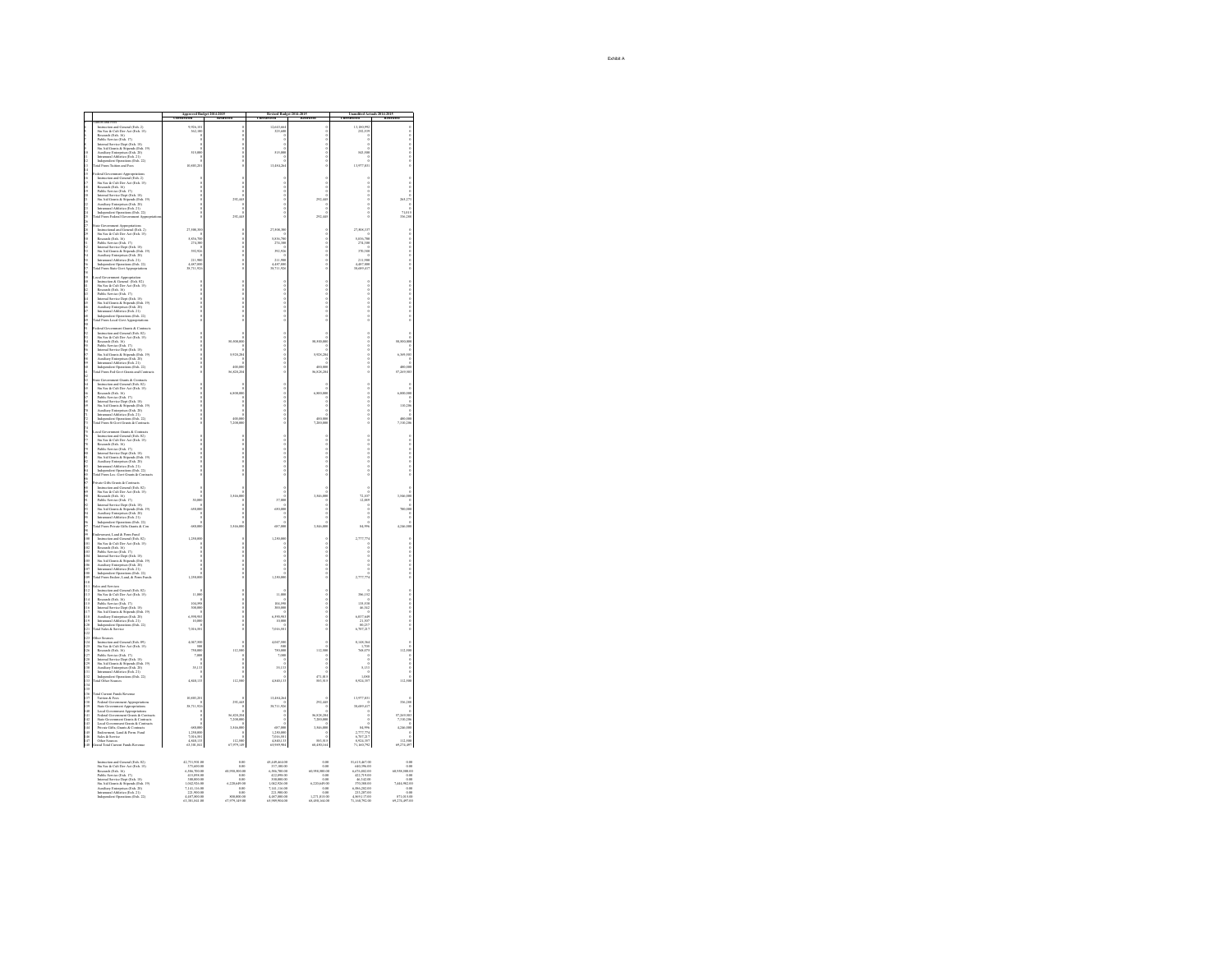|                                                    |                                                                                                      |                       | Anteroved Budret 2014-2015  |                            |            |                          | Revised Budret 2014-2015 |                       |            |                         | Unaudited Actuals 2014-2015 |                            |              |
|----------------------------------------------------|------------------------------------------------------------------------------------------------------|-----------------------|-----------------------------|----------------------------|------------|--------------------------|--------------------------|-----------------------|------------|-------------------------|-----------------------------|----------------------------|--------------|
|                                                    |                                                                                                      | ETE                   |                             | ET.E                       |            | ET.E                     |                          | F.T.E                 |            | F.T.E                   |                             | ETE                        |              |
|                                                    | onliv Salarie<br>.<br>truction (Exh. 10A)                                                            | 139.6                 | sha se                      | $\alpha$                   |            | i to r                   | .<br>9.117.2             |                       |            | 130.6                   | 8,846,12                    | ó ó                        |              |
|                                                    | Academic Support (Exh. 11A)                                                                          | 1.00                  | 182.42                      | 0.08                       |            | 1.0                      | 182.422                  | 0.00                  |            | 1.0                     | 71.39                       | 0.0                        |              |
|                                                    | <b>Student Servi</b><br>es (Esh. 12A)                                                                | $\alpha$              |                             | 0 <sup>2</sup>             |            | ۵ò                       |                          | ۵ù                    |            | o ce                    |                             | ۵ò                         |              |
|                                                    | Institutional Support (Exh. 13A)<br>Operation & Maint of Plant (Exh. 14A)                            | 0.00<br>0.00          |                             | 0.06<br>0.08               |            | 0.0<br>0.0               |                          | 0.00<br>0.00          |            | ûά<br>0.01              |                             | 0.00<br>0.0                |              |
| 50                                                 | Stu Soc & Cult Dev Act (Exh. 15)                                                                     | o.o                   |                             | $\alpha$                   |            | ů.o                      |                          | o.or                  |            | 6.0                     |                             | 0.0                        |              |
| $\overline{11}$<br>i2                              | Research (Exh. 16)                                                                                   | 10.00<br>0.00         | 1,275.44                    | 0.08                       | (9.00)     | 10.0<br>۵ö               | 1.275.44                 | 0.00<br>۵ù            | 19.00      | 10.00                   | 1.145.021                   | 0.00<br>0.0                | 19,000       |
|                                                    | Public Service (Exh. 17)<br>Internal Service Dept (Exh. 18)                                          | 0.00                  |                             | 0.01<br>0.00               |            | 0.00                     |                          | 0.00                  |            | 0.01<br>ûά              |                             | 0.00                       |              |
| $\begin{array}{c} 13 \\ 14 \end{array}$            | Auxiliary Enterprises (Exh. 20)<br>Intramaral Athletics (Exh. 21)                                    | 0.00                  |                             | 0.08                       |            | 0.0                      |                          | 0.00                  |            | 0.01                    |                             | 0.0                        | $\mathbf{o}$ |
| 15                                                 |                                                                                                      | 1.0                   | 20,000                      | 0.00                       |            | Lú                       | 20,00                    | o.or                  |            | $\alpha$                |                             | 0.OC                       |              |
| 16<br>ń                                            | Independent Operations (Exh. 22)<br>culty Sala<br>a p                                                | 0.25<br>151.93        | 28.77<br>10,331,442         | 0.00<br>0.01               | 19,00      | 0.2<br>151.9             | 28.773<br>10,623,843     | 0.00                  | 19,00      | 0.25<br>150.9           | 26.48<br>10,089,03          | 0.00<br>0.0                | 19,00        |
| 18                                                 |                                                                                                      |                       |                             |                            |            |                          |                          |                       |            |                         |                             |                            |              |
| $\overline{13}$                                    | desional Salaries                                                                                    |                       |                             |                            |            |                          |                          |                       |            |                         |                             |                            |              |
| $\overline{\mathbf{a}}$<br>$^{21}$                 | Instruction (Exh. 10A)                                                                               | 10.68<br>6.16         | 492,763<br>778.09           | oα<br>o or                 |            | 10.6<br>6.0              | 02,763<br>228.091        | o.or<br>0.00          |            | 9.6<br>631              | 497.29<br>798.400           | 0.00<br>o or               |              |
| Σ                                                  | Academic Support (Exh. 11A)<br>Student Services (Exh. 12A)                                           | $\frac{1}{12.85}$     | 917,47                      | $\frac{1}{\alpha}$         |            | 12.8                     | 917.47                   | 55                    |            | 12.8                    | (20, 40)                    | 0.0                        |              |
| $^{23}$<br>ń.                                      | Institutional Support (Exh. 13A)<br>Operation & Maint of Plant (Exh. 14A)                            | 48.50<br>io al        | 3.760.90<br>981.00          | 0.00<br>0 <sup>2</sup>     |            | 48.50<br>19.8            | 3.760.906<br>931.00      | 0.00<br>$\alpha$      |            | 48.51<br>10.4           | 3.436.47<br>016.37          | 0.00<br>o or               |              |
| $\frac{1}{25}$                                     | .<br>Stu Soc & Cult Dev Act (Exh. 15)                                                                | 1.9                   | 110,62                      | $\alpha$                   |            | $\overline{1.9}$         | 110,62                   | 0.00                  |            | 1.5                     | 98,24                       | 0.0                        |              |
| 26<br>27                                           | Research (Feb. 16)                                                                                   | u v                   | ran sa                      | 311.80                     | 25.085.42  | we                       | 2423.54                  | <b>STER</b>           | 25.085.479 | w.                      | 2322.64                     | ti si                      | 25.085.479   |
|                                                    | Public Service (Exh. 17)                                                                             | 3.0                   | 147,32                      | $\alpha$                   |            | 30                       | 147,32                   |                       |            | 3.0                     | 131,24                      | ů.                         |              |
| $\overline{28}$                                    | Internal Service Dept (Exh. 18)<br>Auxiliary Enterprises (Exh. 20)<br>Intramural Athletics (Exh. 21) | 25.10<br>òм           | 1,224.57<br><b>ADK RK</b>   | 0.08<br>0 <sup>2</sup>     |            | 25.10<br>12.2            | 1.224.572<br>606.88      | 0.00<br>۵ù            |            | 25.10<br>ii s           | 1,038.83<br>632.64          | 0.00<br>۵ò                 |              |
| 29<br>30                                           |                                                                                                      | 2.00                  | 97,57                       | 0.06                       |            | 2.0                      | 97,571                   | 0.00                  |            | 2.00                    | 97,96                       | 0.0                        |              |
| 'n                                                 | Independent Operations (Exh. 22)<br>tal Professional Salaries                                        | (1)                   | 220115                      | o or                       | 455.00     | (4.25)                   | 2.201.153                | $\alpha$              | 455.00     | $\mathbf{R}$            | 1841.66                     | o or                       | 455.006      |
| 52<br>$^{33}$                                      |                                                                                                      | 213.4                 | 3,781,91                    | 311.8                      | 25,540,47  | 213.4                    | 13,781,913               | 311.80                | 25,540.43  | 212.4                   | 12,706,19                   | 311.8                      | 25,540,47    |
| $\frac{1}{34}$                                     | dante Australia Salaria                                                                              |                       |                             |                            |            |                          |                          |                       |            |                         |                             |                            |              |
| 35                                                 | Instruction (Exh. 10A)                                                                               | 84.62                 | 1,305,336                   | 0.00                       |            | 84.62                    | 1,305,336                | 0.00                  |            | 84.6                    | 1,202,027                   | 0.00                       |              |
| 36<br>37                                           | Academic Support (Exh. 11A)                                                                          | 0.00<br>$\frac{1}{2}$ |                             | 0.00                       |            | 0.0<br>0.0               |                          | 0.00<br>$\frac{1}{2}$ |            | 0.01                    |                             | $\frac{0.05}{0.05}$        |              |
|                                                    | Student Services (Exh. 12A)                                                                          | 0.00                  |                             | 0.00                       |            | 0.0                      |                          | 0.00                  |            | 0.0<br>0.01             |                             | 0.00                       |              |
| 38<br>39                                           | Institutional Support (Exh. 13A)<br>Operation & Maint of Plant (Exh. 14A)                            | o.o                   |                             | 0.0                        |            | ů.                       |                          | o.or                  |            | 0.06                    |                             | 0.OC                       |              |
| $\frac{4}{3}$                                      | Sta Soc & Calt Dev Act (Exh. 15)                                                                     | 0.00                  |                             | 0.00<br>87.50              |            | 0.0<br>a k               |                          | 0.00<br>87.50         |            | ûά                      |                             | 0.0                        |              |
| $\frac{41}{42}$                                    | Research (Exh. 16)<br>Public Service (Exh. 17)                                                       | 4.50<br>0.00          | 93.                         | 0.01                       | 3,910,04   | 0.0                      | 93,465                   | 0.00                  | 3,910,04   | 4.5<br>ûά               | 222,15                      | 87.5<br>0.0                | 3,910,043    |
| $^{43}$                                            | Internal Service Dept (Exh. 18)<br>Auxiliary Enterprises (Exh. 20)                                   | 3 or                  | $^{16}$                     | o or                       |            | ۹ò                       | 15.300                   | $\alpha$              |            | $\alpha$                | 34.68                       | o or                       |              |
| $\frac{1}{44}$                                     |                                                                                                      | .<br>0.0              |                             | $\frac{1}{\alpha}$         |            | öö.                      |                          | o.or                  |            | öα                      |                             | $\frac{1}{\alpha}$         |              |
| 45                                                 | Intramaral Athletics (Exh. 21)                                                                       | 0.00<br>L0            | 50.00                       | 0.08<br>$\alpha$           |            | 0.0<br>Lú                |                          | 0.00<br>o.or          |            | 0.08<br>1.00            | 71,64                       | 0.0<br>0.00                |              |
| $\frac{46}{47}$                                    | Independent Operations (Exh. 22)<br>tal Graduate Salaries                                            | 93.12                 | 1,524,10                    | 87.50                      | 3,910.04   | 93.12                    | 1,524,100                | 87.50                 | 3,910.04   | 93.12                   | 1.520.52                    | 87.50                      | 3,910,043    |
| zi                                                 |                                                                                                      |                       |                             |                            |            |                          |                          |                       |            |                         |                             |                            |              |
| ä                                                  | ial and Clerical Sala                                                                                |                       |                             |                            |            |                          |                          |                       |            |                         |                             |                            |              |
| $\overline{50}$                                    | Instruction (Exh. 10A)<br>Academic Support (Exh. 11A)                                                | 5.75<br>1.00          | 200,835<br>79,310           | 0.08<br>0.00               |            | 5.7<br>Lú                | 200.83<br>29,314         | 0.00<br>0.00          |            | 5.2<br>1.00             | 111.432<br>65,00            | 0.00<br>0.OC               |              |
| 51<br>52                                           | Student Services (Exh. 12A)                                                                          | 6.4                   | 231,360                     | 0.00                       |            | 6.4                      | 231,360                  | 0.00                  |            | 6.4                     | 192,201                     | 0.00                       |              |
| 53<br>54                                           | Institutional Support (Exh. 13A)<br>Operation & Maint of Plant (Exh. 14A)                            | 15.24                 | 499,168<br>126,805          | $\alpha$                   |            | 15.24                    | 499,168<br>126,805       | $\alpha$              |            | is s                    | 351.28                      | 0.00                       |              |
| 55                                                 | Stu Soc & Cult Dev Act (Exh. 15)                                                                     | 3.0<br>0.60           | 19.39                       | $\frac{1}{\alpha}$<br>0.00 |            | 3.0<br>0.6               | 19.39                    | $\frac{1}{2}$<br>0.00 |            | 3.0<br>0.68             | 131,112<br>18.565           | $\frac{1}{\alpha}$<br>0.00 |              |
|                                                    | Research (Exh. 16)                                                                                   | 2.75                  | 67,72                       | 33.00                      | 2,315,75   | 2.75                     | 67,72                    | 33.00                 | 2,315,75   | 23                      | 6,33                        | 13.ac                      | 2,315,750    |
| 56<br>57                                           | Public Service (Exh. 17)                                                                             | 1.50                  | 34,070                      | 0.00                       |            | 1.50                     | 34,07                    | 0.00                  |            | 1.5 <sub>0</sub>        | 39,103                      | 0.00                       |              |
| 58<br>59                                           | Internal Service Dept (Exh. 18)<br>Auxiliary Enterprises (Exh. 20)                                   | $^{4.00}$             | $\frac{100,000}{54,04}$     | 0.0                        |            | 40                       | 100.00                   | 0.00                  |            | $4.06$<br>$1.85$        |                             | 0.00                       |              |
| $\omega$                                           | Intramaral Athletics (Exh. 21)                                                                       | LR.<br>0.50           | 16.83                       | 0.0<br>0.00                |            | $\frac{1}{1.85}$<br>0.50 | 54,04<br>16.831          | 0.00                  |            | 0.5                     | 21,70<br>(6.40)             | 0.0                        |              |
| 61                                                 | Independent Operations (Exh. 22)                                                                     | 4.40                  | 48,21                       | oα                         |            |                          | (48,21)                  | o.or                  |            |                         | 135,30                      | 0.00                       |              |
| 62                                                 | stal Secretarial & Clerical Salaries                                                                 | 47.00                 | 1,577,77:                   | 33.00                      | 2,315,75   | 47.0                     | 1,577,775                | 33.00                 | 2,315,750  | 47.00                   | 1,128,951                   | 33.00                      | 2,315,750    |
| 63<br>64                                           |                                                                                                      |                       |                             |                            |            |                          |                          |                       |            |                         |                             |                            |              |
| ks.                                                | Instruction (Exh. 10A).                                                                              | is or                 | 405.670                     | 0 <sup>2</sup>             |            | 15.90                    | ans am                   | $\alpha$              |            | 15.9                    | 431.357                     | ó ó                        |              |
| 66                                                 | Academic Support (Exh. 11A)                                                                          | 8.25                  | 262,30                      | 0.06                       |            | 8.24                     | 262,302                  | 0.00                  |            | k2                      | 292,797                     | 0.00                       |              |
| 63                                                 | Student Services (Exh. 12A)                                                                          | 2.30                  | 28.26                       | 0.00                       |            | 2.30                     | 28.265                   | 0.00                  |            | 2.30                    | 34,981                      | 0.00                       |              |
| 68<br>68                                           | Institutional Support (Exh. 13A)<br>Operation & Maint of Plant (Exh. 14A)                            | 42.50<br>\$1.86       | 1,169,831<br>1,847,160      | 0.00<br>0.06               |            | o s<br>81.8              | 1,169,831<br>1,847,165   | 0.00<br>0.00          |            | a si<br>\$1.8           | $927,47$<br>1,829,493       | 0.OC<br>0.0                |              |
| $\overline{\mathbf{z}}$                            | Sta Soc & Cult Dev Act (Exh. 15)                                                                     | o si                  | s su                        | o or                       |            | 0.9                      | 8.84                     | $\alpha$              |            | 6.9                     | 6.68                        | o or                       |              |
| $\frac{n}{n}$                                      | Research (Exh. 16)                                                                                   | 3.72                  | 163,416                     | 141.00                     | 9,681,805  | 3.72                     | 163,414                  | 141.00                | 9,681,805  | 3.72                    | 143,965                     | 141.00                     | 9.681.805    |
|                                                    | Public Service (Exh. 17)                                                                             | 6.14                  | 5.72                        | 0.00                       |            | 0.1                      | 5.721                    | 0.00                  |            | 0.1                     | 2.288                       | 0.00                       |              |
| 73<br>74                                           | al Service Dept (Exh. 18)<br>Auxiliary Enterprises (Exh. 20)                                         | 14.0<br>11.43         | 490,991<br>247,700          | 0.00<br>0.06               |            | 14.0<br>11.4             | 247,70                   | 0.00<br>0.00          |            | 14.0<br>11.21           | 315,68<br>261,90            | 0.0<br>0.0                 |              |
| 75                                                 | Intramural Athletics (Exh. 21)                                                                       | 0.00                  |                             | 0.0                        |            | $\overline{a}$           |                          | $\alpha$              |            | 0.0                     | 7,010                       | 0.00                       |              |
| 76                                                 | Independent Operations (Exh. 22)                                                                     | 10.00                 | 332.740                     | 0.00                       | 150,00     | 10.00                    | 332,740                  | 0.OK                  | 150,000    | 10.00                   | 236,41                      | 0.00                       | 150,000      |
| 75                                                 | tal Technician Salaries                                                                              | 190.60                | 4,962,66                    | 141.00                     | 9.831.80   | 190.6                    | 4,962,663                | 141.00                | 9.831.80   | 190.45                  | 4,488.90                    | 141.00                     | 9.831.805    |
| $\gamma$                                           | ther Salaries                                                                                        |                       |                             |                            |            |                          |                          |                       |            |                         |                             |                            |              |
| ù                                                  | Instruction (Exh. 10A)                                                                               | 36.31                 | 190.8%                      | 0.0                        |            | $\overline{\text{M}}$    | 190.87                   | o o                   |            | 36.3                    | 454.17                      | 0.0                        |              |
| $\overline{\mathbf{3}}$<br>$\overline{\mathbf{z}}$ | Academic Support (Exh. 11A)<br>Student Services (Exh. 12A)                                           | 17.00<br>1.30         | 85,000<br>34.35             | 0.00<br>0.00               |            | 17.00<br>$\overline{13}$ | 85,000<br>34,353         | 0.00<br>0.00          |            | 17.0<br>1.36            | 48,690<br>44.133            | 0.00<br>0.00               |              |
| 83                                                 | Institutional Support (Exh. 13A)                                                                     | 4.0                   | 95,535                      | 0.06                       |            | 40                       | 95,53:                   | 0.00                  |            | 4.0                     | 127,73                      | 0.00                       |              |
| s,                                                 | Operation & Maint of Plant (Exh. 14A)                                                                | 0.50                  | 56,300                      | 0.00                       |            | 0.9                      | 56,300                   | 0.00                  |            | 0.25                    | 8.731                       | 0.00                       |              |
| 85                                                 | Stu Soc & Cult Dev Act (Exh. 15)                                                                     | i o                   | 19,00                       | 0.0                        |            | Lú                       | 19,00                    | 0.00                  |            | 1.00                    | 26.21                       | 0.0                        |              |
| s.                                                 | Research (Exh. 16)<br>Public Service (Exh. 17)                                                       | 4.00<br>i e           | 95.440<br>$\overline{u}$ in | 76.90<br>0 <sup>2</sup>    | 4.012.500  | 4.1<br>$\overline{10}$   | 95.44<br>or su           | 56.90<br>$\alpha$     | 4.012.500  | 4.11<br>$\overline{10}$ | 289.704<br>95.26            | 76.90<br>òœ                | 4.012.500    |
| ss.                                                | Internal Service Dept (Exh. 18)                                                                      | 42.55                 | 166,954                     | 0.0                        |            | o.                       | 166,95                   | 0.00                  |            | 42.5                    | 109,23                      | 0.0                        |              |
| 'n,                                                | Auxiliary Enterprises (Exh. 20)<br>Intramaral Athletics (Exh. 21)                                    | 8.75                  | 253.352                     | 0.00                       |            | 8.7                      | 253,352                  | 0.00                  |            | k2                      | 255.42                      | 0.00                       |              |
| $\frac{1}{2}$                                      | Independent Operations (Exh. 22)                                                                     | ò.<br>5.00            | 16,28<br>50,000             | $\alpha$<br>0.00           |            | 0.9<br>$\frac{1}{2}$     | 16,28<br>50,000          | o.or<br>0.00          |            | άś<br>5.00              | 17.52<br>71.241             | 0.0<br>0.00                |              |
| 92                                                 | of Other Salaries                                                                                    | <b>DOM</b>            | 1157.50                     | is o                       | 4012.50    | 122.0                    | 1155.031                 | ts or                 | 4.012.500  | iti k                   | 1,548.09                    | 76.91                      | 4.012.500    |
| 93                                                 |                                                                                                      |                       |                             |                            |            |                          |                          |                       |            |                         |                             |                            |              |
| 94<br>95                                           | deral Work Study<br>Instruction (Exh. 10A)                                                           | ò.o                   |                             | $\alpha$                   |            | 0.0                      |                          | o.or                  |            | 6.0                     |                             | 0.0                        |              |
|                                                    |                                                                                                      | 0.00                  | $\frac{1}{2}$               | 0.08                       |            | 0.0                      |                          | 0.00                  |            | 0.01                    |                             | 0.00                       |              |
| 96<br>97                                           | Academic Support (Exh. 11A)<br>Student Services (Exh. 12A)                                           | o.or                  |                             | $\alpha$                   |            | ů.                       |                          | o.or                  |            | $\alpha$                |                             | ů.                         |              |
| $^{98}$<br>$^{96}$                                 | Institutional Support (Exh. 13A)<br>Operation & Maint of Plant (Exh. 14A)                            | 0.00<br>0.00          |                             | 0.06<br>0.00               |            | 0.0<br>0.0               | 7,600                    | 0.00<br>0.00          |            | ûά<br>0.01              |                             | 0.0<br>0.00                |              |
| 100                                                | Stu Soc & Cult Dev Act (Exh. 15)                                                                     | ō.o                   |                             | 0.00                       |            | 0.0                      |                          | o.or                  |            | 0.06                    |                             | 0.0                        |              |
| 100                                                | Research (Exh. 16)                                                                                   | 0.00                  |                             | 0.00                       |            | 0.0                      |                          | 0.00                  |            | 0.01                    |                             | 0.00                       |              |
| té2                                                | Public Service (Exh. 17)                                                                             | o.o                   |                             | 0.0                        |            | ů.                       |                          | o.or                  |            | 0.01                    | w                           | ů.                         |              |
| 103<br>tod                                         | Internal Service Dept (Exh. 18)<br>$n$ (Exh. 20)                                                     | 0.00<br>0.00          | 6,543<br>ł                  | 0.06<br>o or               |            | 0.0<br>ó ó               | 8,000                    | 0.00<br>0.00          |            | ûά<br>o or              |                             | 0.00<br>o or               |              |
| ter                                                | Auxiliary Enterprises (Exh. 20)<br>Intramural Athletics (Exh. 21)                                    | 0.0                   |                             | $\alpha$                   |            | 0.0                      |                          | 0.00                  |            | $\alpha$                |                             | 0.00                       |              |
| tor.                                               | <b>Independent Operations (Exh. 22)</b><br>ttal Federal Work Study                                   | $\alpha$              |                             | o or                       |            | ó ó                      |                          | $\alpha$              |            | o ce                    | ku.                         | o or                       |              |
| $\frac{1}{100}$<br>108                             |                                                                                                      |                       | 6.543                       | $\alpha$                   |            | öö.                      | 15.60                    |                       |            | $\alpha$                | 1.16                        | ů.                         |              |
| too                                                | of Total Salaries                                                                                    |                       |                             |                            |            |                          |                          |                       |            |                         |                             |                            |              |
| 110                                                | Faculty Salaries                                                                                     | 151.93                | 10.331.442                  | $\alpha$                   | 19.00      | 151.93                   | 10.623.842               | 0.00                  | 19,000     | 150.9                   | 10,089.033                  | 0.00                       | 19.00        |
| m.                                                 |                                                                                                      |                       |                             |                            |            |                          |                          |                       |            |                         |                             |                            |              |
| ïΰ,                                                | Professional Salarie                                                                                 | 213.45                | 13,781,915                  | 311.80                     | 25,540,476 | 213.45                   | 13,781,913               | 311.80                | 25,540,479 | 212.45                  | 12,706,194                  | 311.80                     | 25.540.47    |
| 113<br>τú.                                         | Grahate Automotivation                                                                               | 93.15                 | 1.534.10                    | \$7.50                     | 3.910.043  | 03.12                    | 1.534.101                | 87.50                 | 3,910,043  | 93.17                   | 1.520.526                   | 87.50                      | 3,910.04     |
| D.                                                 |                                                                                                      |                       |                             |                            |            |                          |                          |                       |            |                         |                             |                            |              |
| 116<br>117                                         | Secretarial & Clerical Salarie                                                                       | as or                 | 1.577.77                    | 33 de                      | 2315.266   | 47.00                    | 1.577.779                | 33.00                 | 2.315.250  | 47.00                   | 1.128.951                   | n <sub>0</sub>             | 2315.250     |
|                                                    |                                                                                                      |                       |                             |                            |            |                          |                          |                       |            |                         |                             |                            |              |
| 118                                                | <b>Technician Salaries</b>                                                                           | 190.60                | 4.962.665                   | 141.00                     | 9.831.805  | 190.60                   | 4,962,665                | 141.00                | 9.831.805  | 190.45                  | 4,488.90                    | 141.00                     | 9.831.805    |
| 120                                                | Other Salaries                                                                                       | 122.06                | 1.157.59                    | 76.90                      | 4,012,50   | 122.06                   | 1,155,937                | 76.90                 | 4,012,50   | 121.81                  | 1,548,09                    | 76.90                      | 4,012,50     |
| 121                                                |                                                                                                      |                       |                             |                            |            |                          |                          |                       |            |                         |                             |                            |              |
| $12^{1}$<br>123                                    | Federal Work Study                                                                                   | 0.00                  | 6,543                       | 0.06                       |            | 0.00                     | 15,600                   | 0.00                  |            | ůΜ                      | 1,166                       | 0.00                       |              |
| 124                                                | d Total                                                                                              | \$18.14               | 33,342,037                  | 650.20                     | 45,629.577 | 818.16                   | 33,641,833               | 650.20                | 45,629,577 | 815.76                  | 31,482,863                  | 650.20                     | 45,629,577   |
|                                                    |                                                                                                      |                       |                             |                            |            |                          |                          |                       |            |                         |                             |                            |              |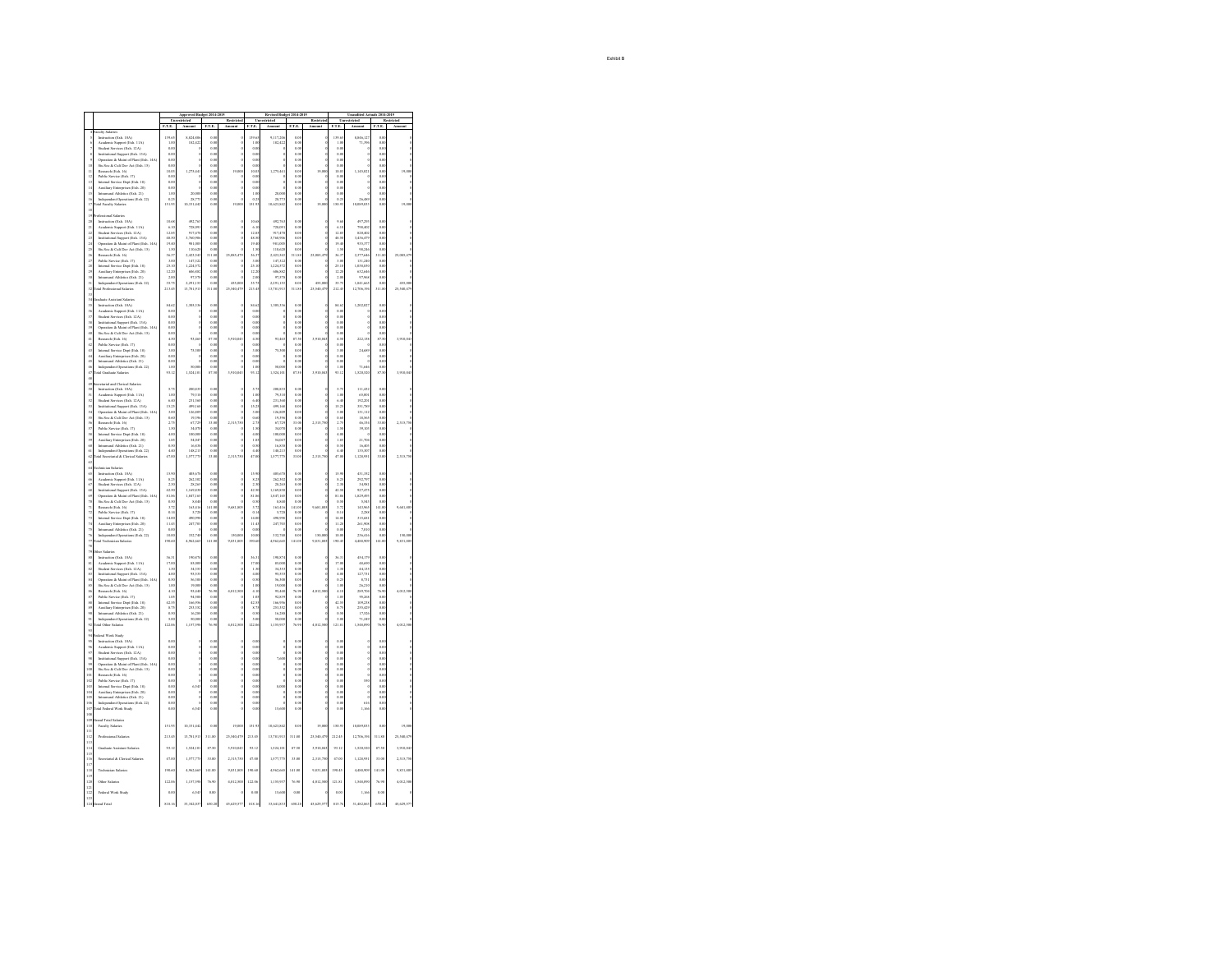# Exhibit C

|                                            | <b>Proposed Percentage Salary Increase</b> |
|--------------------------------------------|--------------------------------------------|
| <b>Returning Faculty</b>                   | $2.0\%$                                    |
| <b>Adjunct Faculty</b>                     | $2.0\%$                                    |
| Returning Professional Staff (FLSA exempt) | $2.0\%$                                    |
| Returning Support Staff (FLSA non-exempt)  | $2.0\%$                                    |
| GA/TA<br>16                                | $2.0\%$                                    |
| <b>Students</b>                            | $2.0\%$                                    |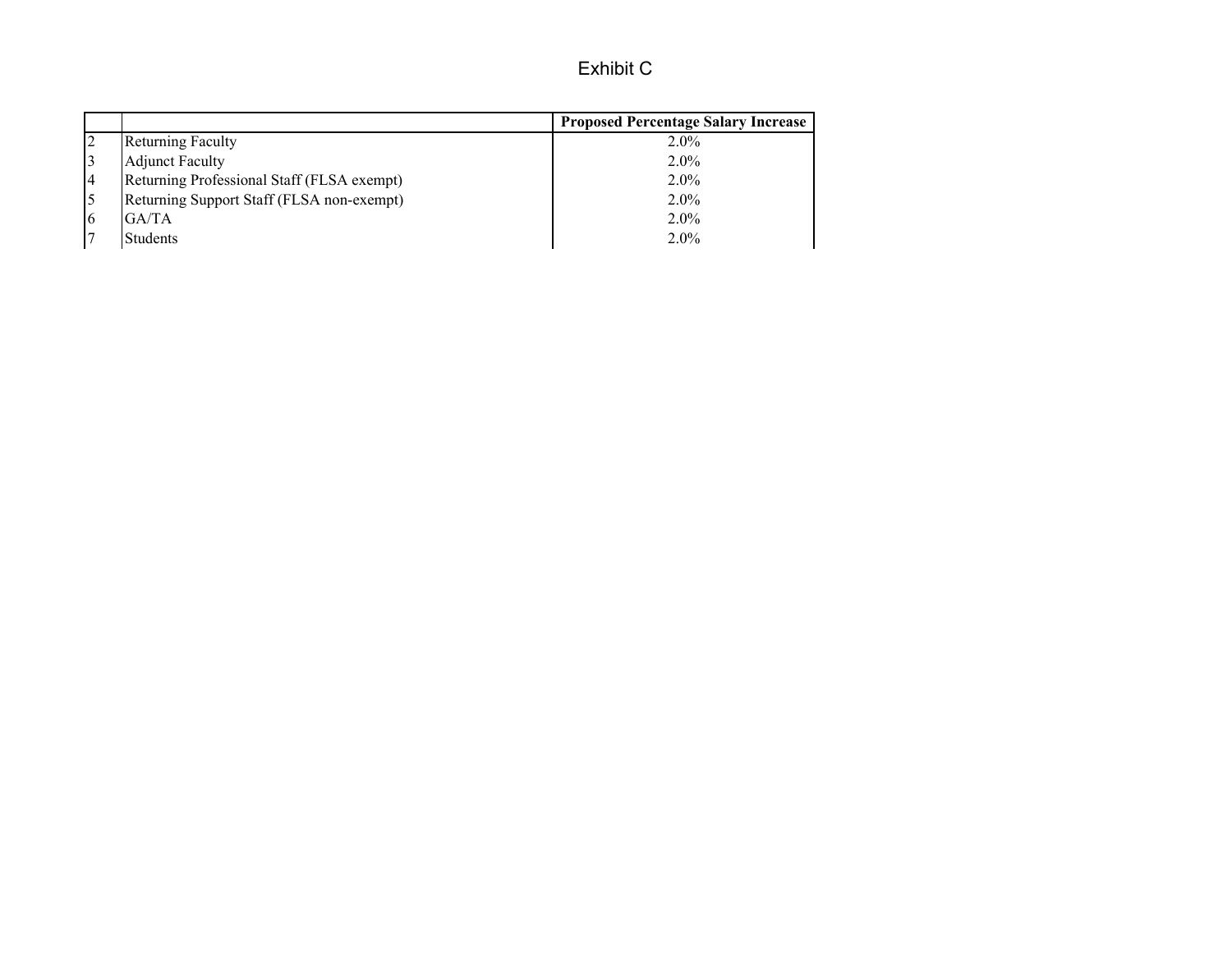|                                                 |                                   |              | Approved Budget 2014-2015 |              | Revised Budget 2014-2015 | <b>Unaudited Actuals 2014-2015</b> |                   |  |
|-------------------------------------------------|-----------------------------------|--------------|---------------------------|--------------|--------------------------|------------------------------------|-------------------|--|
|                                                 |                                   | Unrestricted | <b>Restricted</b>         | Unrestricted | <b>Restricted</b>        | Unrestricted                       | <b>Restricted</b> |  |
|                                                 | <b>Regular Semester</b>           |              |                           |              |                          |                                    |                   |  |
| $\begin{array}{c} 3 \\ 4 \\ 5 \\ 6 \end{array}$ | Undergraduate Tuition             |              |                           |              |                          |                                    |                   |  |
|                                                 | Part-time Students (Hourly Rate)  |              |                           |              |                          |                                    |                   |  |
|                                                 | Resident                          | 231.78       |                           | 231.78       |                          | 231.78                             |                   |  |
| 7                                               | Non-Resident                      | 753.63       |                           | 753.63       |                          | 753.63                             |                   |  |
| $\,$ 8 $\,$                                     | Full-time Students (per semester) |              |                           |              |                          |                                    |                   |  |
| 9                                               | Resident                          | 2,781.35     |                           | 2,781.35     |                          | 2,781.35                           |                   |  |
| 10                                              | Non-Resident                      | 9,043.50     |                           | 9,043.50     |                          | 9,043.50                           |                   |  |
| 11                                              | <b>Summer Session</b>             |              |                           |              |                          |                                    |                   |  |
| 12                                              | Hourly Tuition Rate               | 231.78       |                           | 231.78       |                          | 231.78                             |                   |  |
| 13                                              |                                   |              |                           |              |                          |                                    |                   |  |
| 14                                              | <b>Graduate Tuition</b>           |              |                           |              |                          |                                    |                   |  |
| 15                                              | Part-time Students (Hourly Rate)  |              |                           |              |                          |                                    |                   |  |
| 16                                              | Resident                          | 322.81       |                           | 322.81       |                          | 322.81                             |                   |  |
| 17                                              | Non-Resident                      | 1,067.79     |                           | 1,067.79     |                          | 1,067.79                           |                   |  |
| 18                                              | Full-time Students (per semester) |              |                           |              |                          |                                    |                   |  |
| 19                                              | Resident                          | 2,905.27     |                           | 2,905.27     |                          | 2,905.27                           |                   |  |
| 20                                              | Non-Resident                      | 9,608.85     |                           | 9,608.85     |                          | 9,608.85                           |                   |  |
| 21                                              | <b>Summer Session</b>             |              |                           |              |                          |                                    |                   |  |
| 22                                              | Hourly Tuition Rate               | 322.81       |                           | 322.81       |                          | 322.81                             |                   |  |
| 23                                              |                                   |              |                           |              |                          |                                    |                   |  |
| 24                                              | Required Fees                     |              |                           |              |                          |                                    |                   |  |
| 25                                              | <b>Student Activities</b>         | 93.00        |                           | 93.00        |                          | 93.00                              |                   |  |
| 26                                              | Health Service                    | 0.00         |                           | 0.00         |                          | 0.00                               |                   |  |
| 27                                              | <b>Institute Activity Fee</b>     | 12.00        |                           | 12.00        |                          | 12.00                              |                   |  |
| 28                                              | <b>Student Center Fee</b>         | 78.00        |                           | 78.00        |                          | 78.00                              |                   |  |
| 29                                              | Post Office Box Fee               | 0.00         |                           | 0.00         |                          | 0.00                               |                   |  |
| 30                                              | <b>Bond Retirement Fee</b>        | 90.00        |                           | 90.00        |                          | 90.00                              |                   |  |
| 31                                              | Sports Activity Fee               | 54.00        |                           | 54.00        |                          | 54.00                              |                   |  |
| 32                                              | Auxiliaries Fee                   | 72.00        |                           | 72.00        |                          | 72.00                              |                   |  |
| 33                                              | <b>Student Base Fee</b>           | 5.00         |                           | 5.00         |                          | 5.00                               |                   |  |
| 34                                              | <b>Technology Fee</b>             | 75.00        |                           | 75.00        |                          | 75.00                              |                   |  |
| 35                                              | Health Center Fee                 | 30.00        |                           | 30.00        |                          | 30.00                              |                   |  |
| 36                                              | Counseling Fee                    | 16.00        |                           | 16.00        |                          | 16.00                              |                   |  |
| 37                                              | <b>Total Required Fees</b>        | 525.00       |                           | 525.00       |                          | 525.00                             |                   |  |
| 38                                              | Total Tuition & Required Fees     |              |                           |              |                          |                                    |                   |  |
| 39                                              | Full-time Undergraduate           |              |                           |              |                          |                                    |                   |  |
| 40                                              | Resident                          | 3,306.36     |                           | 3,306.36     |                          | 3,306.36                           |                   |  |
| 41                                              | Non-Resident                      | 9,568.56     |                           | 9,568.56     |                          | 9,568.56                           |                   |  |
| 42                                              | Full-time Graduate                |              |                           |              |                          |                                    |                   |  |
| 43                                              | Resident                          | 3,420.13     |                           | 3,420.13     |                          | 3,420.13                           |                   |  |
| 44                                              | Non-Resident                      | 10,124.95    |                           | 10,124.95    |                          | 10,124.95                          |                   |  |
| 45                                              |                                   |              |                           |              |                          |                                    |                   |  |
| 46                                              | Room Rates                        |              |                           |              |                          |                                    |                   |  |
| 47                                              | Maximum Rate                      | 3,375.00     |                           | 3,375.00     |                          | 3,375.00                           |                   |  |
| 48                                              | Minimum Rate                      | 1,550.00     |                           | 1,550.00     |                          | 1,550.00                           |                   |  |
| 49                                              |                                   |              |                           |              |                          |                                    |                   |  |
| 50                                              | <b>Board Rates</b>                |              |                           |              |                          |                                    |                   |  |
|                                                 | Maximum Plan                      | 1,930.00     |                           | 1,930.00     |                          | 1,930.00                           |                   |  |
|                                                 | Minimum Plan                      | 1,610.00     |                           | 1,610.00     |                          | 1,610.00                           |                   |  |

Lonnie Marquez, Associate Vice-President for Administration and Finance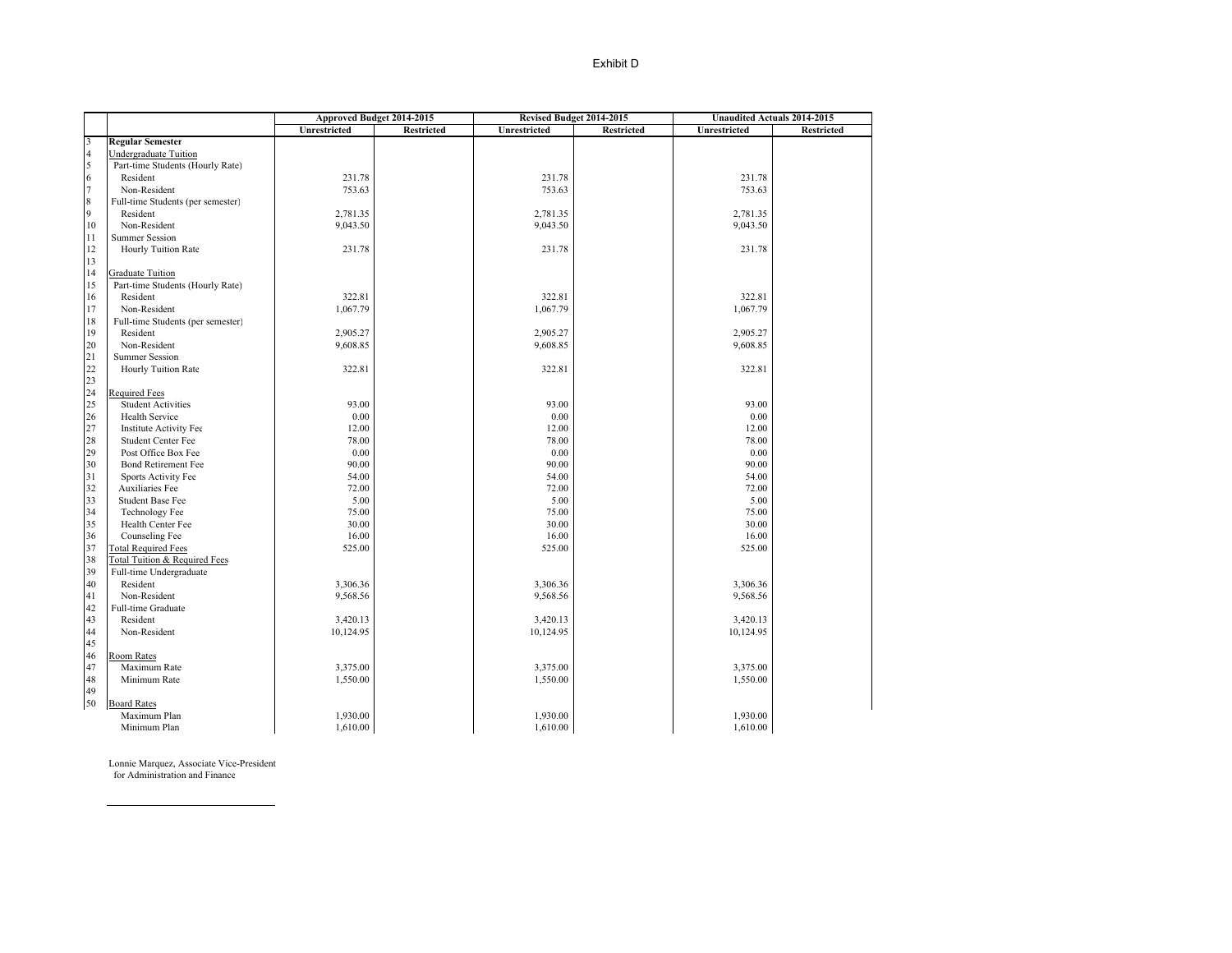### Exhibit E

|                         |                             |                      | Approved Budget 2014-2015 |            | Revised Budget 2014-2015 |                   | <b>Unaudited Actuals 2014-2015</b> |            |
|-------------------------|-----------------------------|----------------------|---------------------------|------------|--------------------------|-------------------|------------------------------------|------------|
|                         |                             |                      | Unrestricted              | Restricted | Unrestricted             | <b>Restricted</b> | Unrestricted                       | Restricted |
| $\overline{\mathbf{3}}$ |                             |                      |                           |            |                          |                   |                                    |            |
| $\frac{4}{5}$           | Exhibit 11                  |                      |                           |            |                          |                   |                                    |            |
|                         | Librarian                   | L. Beinhoff          | 75,949                    |            | 75,949                   |                   | 78,228                             |            |
| $\sqrt{6}$              | V.P. Academic Affairs       | Open                 | 188,909                   |            | 188,909                  |                   | 194,576                            |            |
| $\overline{7}$          | Dean Grad. Studies          | L. Liebrock          | 78,410                    |            | 102,312                  |                   | 105,381                            |            |
| $\,8\,$                 |                             |                      |                           |            |                          |                   |                                    |            |
| $\overline{9}$          |                             |                      |                           |            |                          |                   |                                    |            |
| 10                      | Exhibit 12                  |                      |                           |            |                          |                   |                                    |            |
| 11                      | Director of Financial Aid   | A. Kaus              | 77,505                    |            | 79,829                   |                   | 82,224                             |            |
| 12                      | Asst. VP for Univ Relations | Open                 | 97,314                    |            | 97,314                   |                   | 97,314                             |            |
| 13                      | Director of Admissions      | A. Ortiz             | 79,287                    |            | 70,227                   |                   | 72,334                             |            |
| 14                      | Registrar                   | S. Grijalva          | 49,939                    |            | 66,300                   |                   | 68,289                             |            |
| 15                      | Academic Dean of Students   | M. Dezember          | 90,044                    |            | 102,312                  |                   | 105,381                            |            |
| 16                      |                             |                      |                           |            |                          |                   |                                    |            |
| 17                      |                             |                      |                           |            |                          |                   |                                    |            |
| 18                      | Exhibit 13                  |                      |                           |            |                          |                   |                                    |            |
| 19                      | President                   | D. Lopez             | 325,000                   |            | 317,730                  |                   | 327,262                            |            |
| 20                      | V.P. for Student & Univ Rel | M. Jaramillo-Fleming | 150,858                   |            | 150,858                  |                   | 155,384                            |            |
| 21                      | and Dean of Students        | M. Jaramillo-Fleming | 10,404                    |            | 10,404                   |                   | 10,716                             |            |
| 22                      | V.P. Adm. & Finance         | L. Marquez           | 199,160                   |            | 199,160                  |                   | 205,135                            |            |
| 23                      | Senior Assoc VP for A&F     | Open                 | 146,957                   |            | 146,957                  |                   | 146,957                            |            |
| 24                      | Assoc. VP for Budget        | L. Sedillo           | 135,559                   |            | 135,559                  |                   | 139,626                            |            |
| 25                      |                             |                      |                           |            |                          |                   |                                    |            |
| 26                      |                             |                      |                           |            |                          |                   |                                    |            |
| 27                      | Exhibit 16                  |                      |                           |            |                          |                   |                                    |            |
| 28                      | V.P. Res. & Con. Div.       | V. Romero            | 186,924                   |            | 186,924                  |                   | 192,532                            |            |
| 29<br>30                | Dir. Pet. Rec. Res. Center  | R. Lee               | 163,111                   |            | 163,111                  |                   | 168,005                            |            |
| 31                      | Exhibit 22                  |                      |                           |            |                          |                   |                                    |            |
|                         | Dir. Bureau of Mines        | L. Greer Price       | 78,665                    |            | 121,380                  |                   | 125,021                            |            |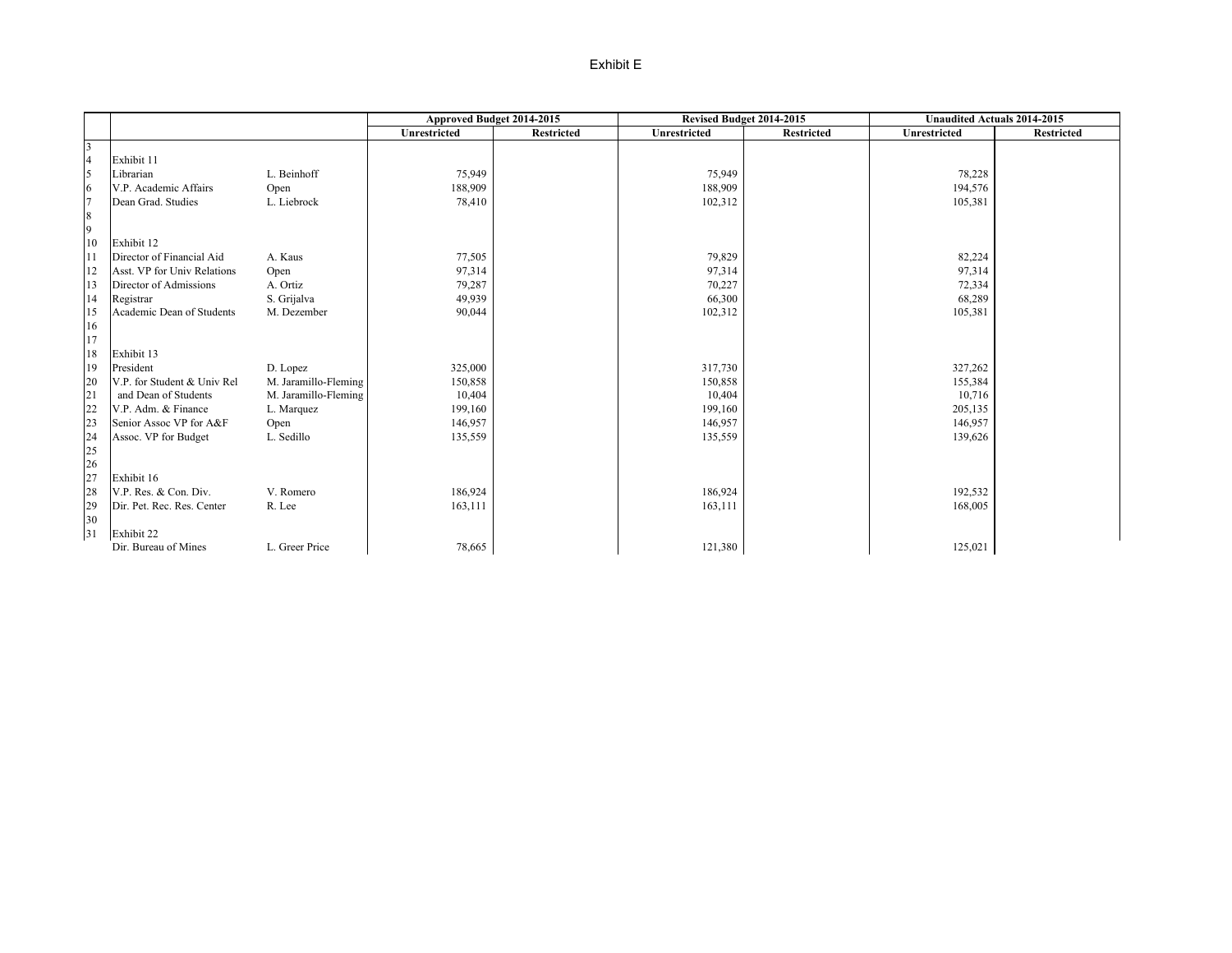### Exhibit F

|                                        | Proposed Budget 2014-2015 |                   | <b>Revised Budget 2014-2015</b> |                   | Unaudited Actuals 2014-2015 |                   |
|----------------------------------------|---------------------------|-------------------|---------------------------------|-------------------|-----------------------------|-------------------|
|                                        | Unrestricted              | <b>Restricted</b> | Jnrestricted                    | <b>Restricted</b> | Jnrestricted                | <b>Restricted</b> |
| <b>Federal Grant for NDSL Program</b>  |                           |                   |                                 |                   |                             |                   |
| Mandatory Transfer From I & G (Exh. 2) | 75,000                    |                   | 75,000                          |                   | 75,000                      |                   |